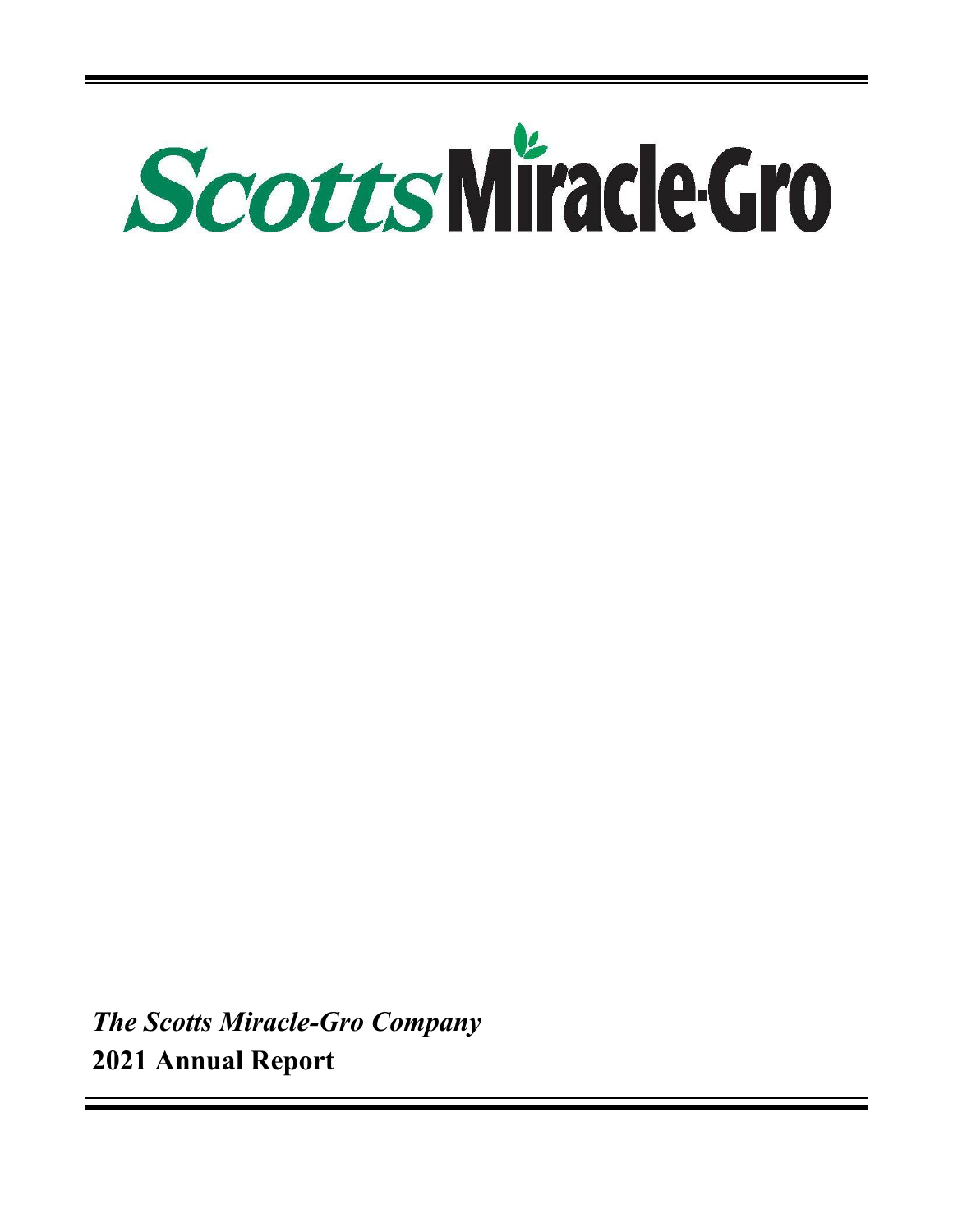## **SHAREHOLDER INFORMATION**

#### **World Headquarters**

14111 Scottslawn Road Marysville, Ohio 43041 (937) 644-0011

www.scottsmiraclegro.com

#### **Annual Meeting**

The annual meeting of shareholders will be held on Monday, January 24, 2022, at 9 a.m. EST. The annual meeting will be a virtual meeting and shareholders will be able to participate, vote and submit questions during the virtual meeting.

#### **NYSE Symbol**

The common shares of The Scotts Miracle-Gro Company trade on the New York Stock Exchange under the symbol SMG.

#### **Transfer Agent and Registrar**

EQ Shareowner Services P.O. Box 64874 St. Paul, MN 55164-0874

#### **Shareholder and Investor Relations Contact**

Jim King Executive Vice President, Chief Communications Officer

The Scotts Miracle-Gro Company 14111 Scottslawn Road Marysville, Ohio 43041 (937) 644-0011

### **Dividends**

The Scotts Miracle-Gro Company began paying dividends in 2005. On July 29, 2020, the Company announced that its Board of Directors had increased the quarterly cash dividend to \$0.62 per share, which was first paid to shareholders in the fourth quarter of fiscal 2020. On July 30, 2021, the Company announced that its Board of Directors had increased the quarterly cash dividend to \$0.66 per share, which was first paid to shareholders in the fourth quarter of fiscal 2021.

The payment of future dividends, if any, on common shares will be determined by the Board of Directors of the Company in light of conditions then existing, including the Company's earnings, financial condition and capital requirements, restrictions in financing agreements, business conditions and other factors. The Company's credit facility restricts future dividend payments to an aggregate of \$225 million if the Company's leverage ratio, after giving effect to any such annual dividend payment, exceeds 4.00. The Company's leverage ratio was 2.70 as of September 30, 2021. For further discussion regarding the restrictions on dividend payments, see "NOTE 12. DEBT" of the Notes to Consolidated Financial Statements included in the Company's 2021 Annual Report on Form 10-K.

#### **Stock Price Performance**

See page 25 for stock price performance. The Scotts Miracle-Gro Company's common shares have been publicly traded since January 31, 1992.

#### **Shareholders**

As of November 19, 2021, there were approximately 282,000 shareholders, including holders of record and the Company's estimate of beneficial holders.

#### **Publications for Shareholders**

In addition to this 2021 Annual Report, The Scotts Miracle-Gro Company informs Shareholders about the Company through its Annual Report on Form 10-K, its Quarterly Reports on Form 10-Q, its Current Reports on Form 8-K and its Notice of Annual Meeting of Shareholders and Proxy Statement.

Copies of any of these documents may be obtained without charge on the Company's investor relations website at http:// investor.scotts.com or by writing to:

The Scotts Miracle-Gro Company Attention: Investor Relations 14111 Scottslawn Road Marysville, Ohio 43041

## **Safe Harbor Statement under the Private Securities Litigation Reform Act of 1995**

Statements contained in this 2021 Annual Report, other than statements of historical fact, which address activities, events and developments that the Company expects or anticipates will or may occur in the future, including, but not limited to, information regarding the future economic performance and financial condition of the Company, the plans and objectives of the Company's management, the Company's assumptions regarding such performance and plans, as well as the amount and timing of repurchases of the Company's common shares are "forward-looking statements" within the meaning of the U.S. federal securities laws that are subject to risks and uncertainties. Actual results could differ materially from the forward-looking information in this 2021 Annual Report due to a variety of factors. Additional detailed information concerning a number of the important factors that could cause actual results to differ materially from the forward-looking information contained in this 2021 Annual Report is readily available in the Company's Annual Report on Form 10-K for the fiscal year ended September 30, 2021, which is filed with the Securities and Exchange Commission.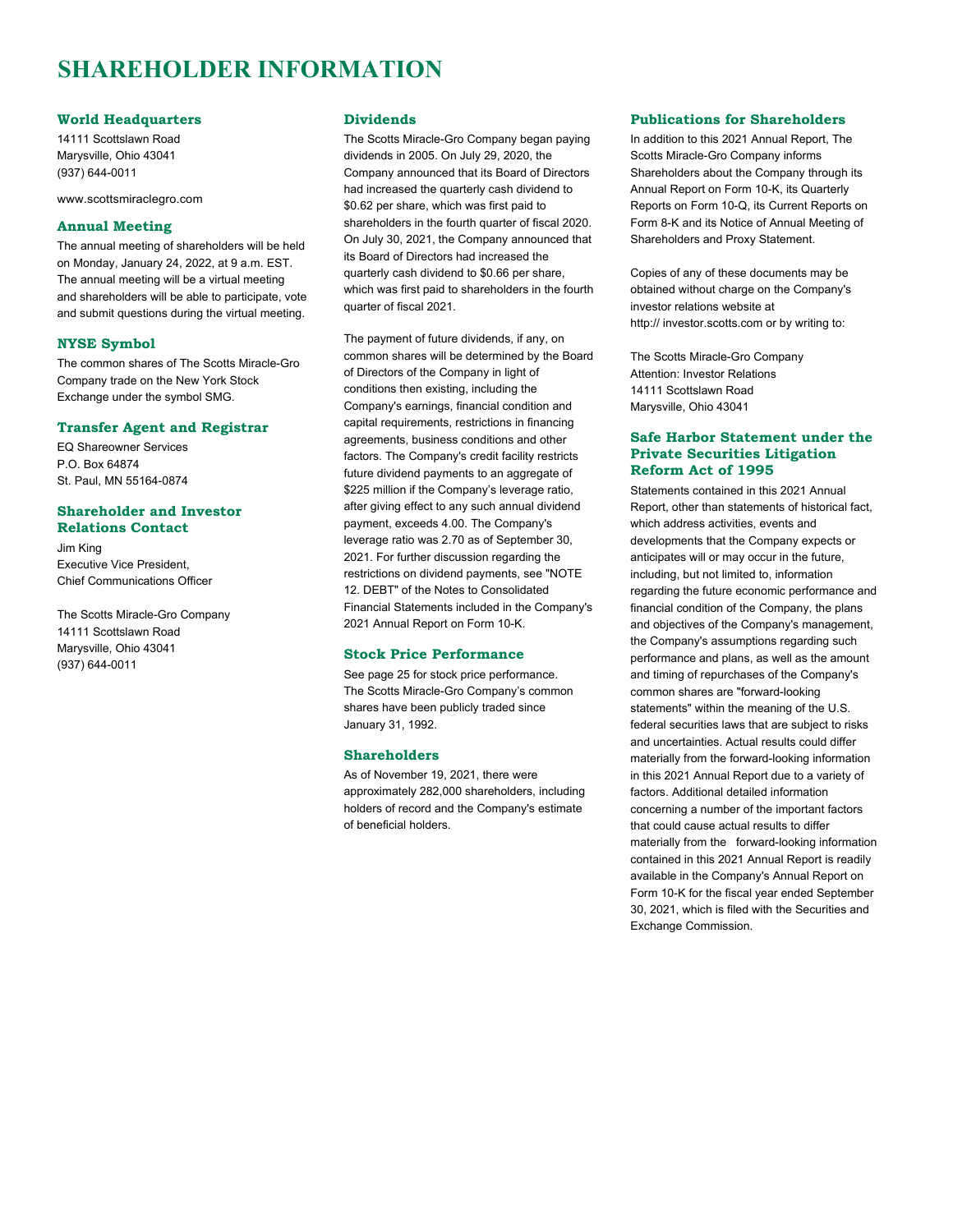# **UNITED STATES SECURITIES AND EXCHANGE COMMISSION**

**WASHINGTON, D.C. 20549**

## **Form 10-K**

**(Mark One)**

☑ **ANNUAL REPORT PURSUANT TO SECTION 13 OR 15(d) OF THE SECURITIES EXCHANGE ACT OF 1934**

**For the fiscal year ended September 30, 2021** 

**OR**

☐ **TRANSITION REPORT PURSUANT TO SECTION 13 OR 15(d) OF THE SECURITIES EXCHANGE ACT OF 1934**

**For the transition period from to** 

**Commission file number 001-11593**   $\mathcal{L}_\text{max}$  and the contract of the contract of the contract of the contract of the contract of the contract of

# **The Scotts Miracle-Gro Company**

**(Exact name of registrant as specified in its charter)**

**(State or other jurisdiction of incorporation or organization)**

**Ohio 31-1414921**

**(I.R.S. Employer Identification No.)**

**14111 Scottslawn Road, Marysville, Ohio 43041 (Address of principal executive offices) (Zip Code)**

**Registrant's telephone number, including area code:**

**(**937**)** 644-0011

**Securities registered pursuant to Section 12(b) of the Act:**

**Title of Each Class Trading Symbol(s) Name of Each Exchange on Which Registered** Common Shares, \$0.01 stated value SMG NYSE

**Securities registered pursuant to Section 12(g) of the Act:**

**None**  $\mathcal{L}_\text{max}$  and the contract of the contract of the contract of the contract of the contract of the contract of

Indicate by check mark if the registrant is a well-known seasoned issuer, as defined in Rule 405 of the Securities Act. Yes  $\boxtimes$  No  $\Box$ 

Indicate by check mark if the registrant is not required to file reports pursuant to Section 13 or Section 15(d) of the Act. Yes  $\Box$  No  $\Box$ 

Indicate by check mark whether the registrant (1) has filed all reports required to be filed by Section 13 or 15(d) of the Securities Exchange Act of 1934 during the preceding 12 months (or for such shorter period that the registrant was required to file such reports), and (2) has been subject to such filing requirements for the past 90 days. Yes  $\boxtimes$  No  $\square$ 

Indicate by check mark whether the registrant has submitted electronically every Interactive Data File required to be submitted pursuant to Rule 405 of Regulation S-T (§ 232.405 of this chapter) during the preceding 12 months (or for such shorter period that the registrant was required to submit such files). Yes  $\boxtimes$  No  $\Box$ 

Indicate by check mark whether the registrant is a large accelerated filer, an accelerated filer, a non-accelerated filer, a smaller reporting company, or an emerging growth company. See the definitions of "large accelerated filer," "accelerated filer," "smaller reporting company," and "emerging growth company" in Rule 12b-2 of the Exchange Act. (Check one):

| Large accelerated filer | Accelerated filer         |  |
|-------------------------|---------------------------|--|
| Non-accelerated filer   | Smaller reporting company |  |
|                         | Emerging growth company   |  |

If an emerging growth company, indicate by check mark if the registrant has elected not to use the extended transition period for complying with any new or revised financial accounting standards provided pursuant to Section 13(a) of the Exchange Act.  $\square$ 

Indicate by check mark whether the registrant has filed a report on and attestation to its management's assessment of the effectiveness of its internal control over financial reporting under section 404(b) of the Sarbanes-Oxley Act (15 U.S.C.7262(b)) by the registered public accounting firm that prepared or issued its audit report.  $\Box$ 

Indicate by check mark whether the registrant is a shell company (as defined in Rule 12b-2 of the Act). Yes  $\Box$  No  $\Box$ 

The aggregate market value of Common Shares (the only common equity of the registrant) held by non-affiliates (for this purpose, executive officers and directors of the registrant are considered affiliates) as of April 2, 2021 (the last business day of the most recently completed second quarter) was approximately \$10,247,688,750.

There were 55,155,114 Common Shares of the registrant outstanding as of November 19, 2021.

## $\_$  , and the set of the set of the set of the set of the set of the set of the set of the set of the set of the set of the set of the set of the set of the set of the set of the set of the set of the set of the set of th **DOCUMENTS INCORPORATED BY REFERENCE:**

Portions of the definitive Proxy Statement for the registrant's 2022 Annual Meeting of Shareholders are incorporated by reference into Part III of this Annual Report on Form 10-K. Such Proxy Statement will be filed with the Securities and Exchange Commission within 120 days of the registrant's fiscal year ended September 30, 2021.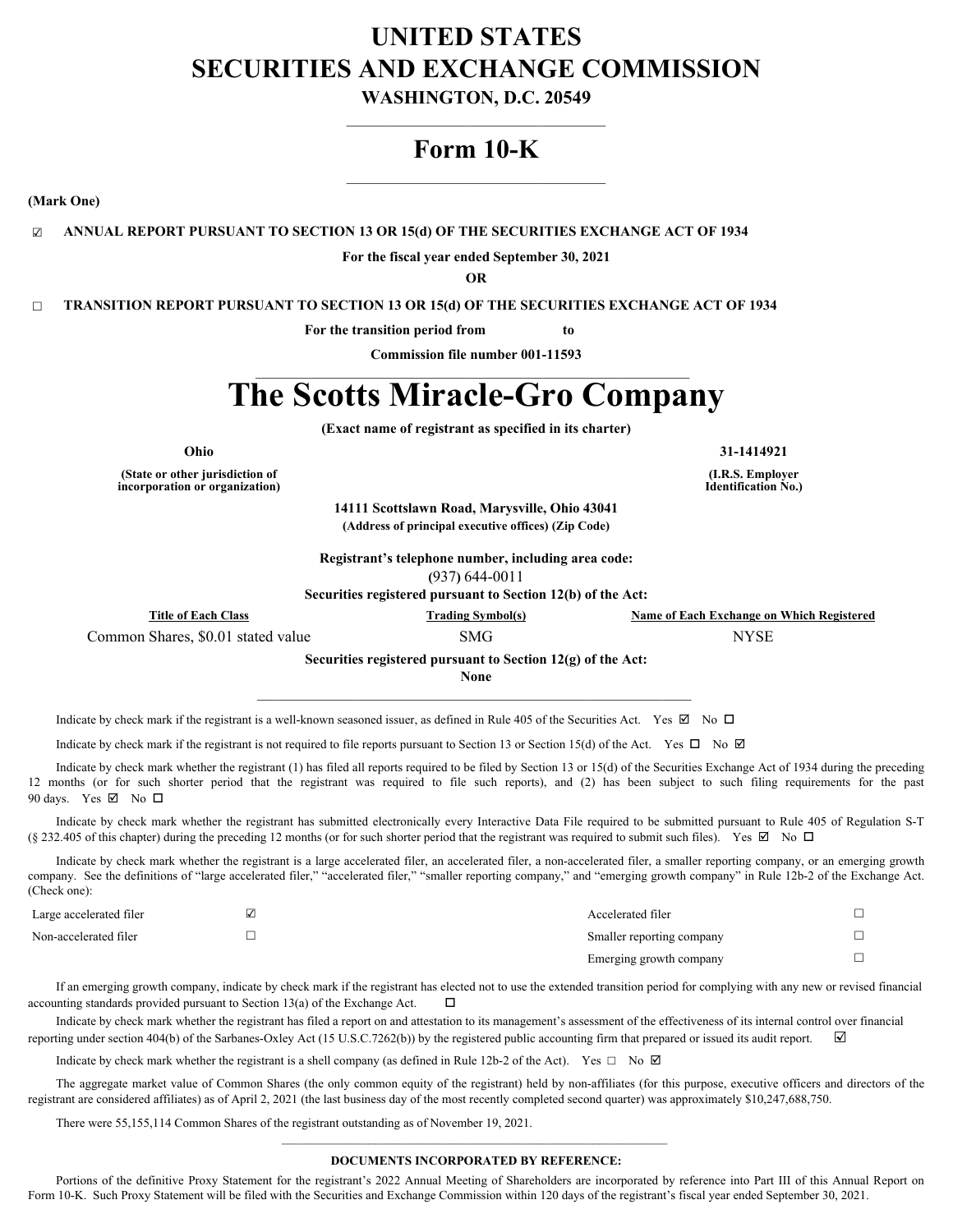## **The Scotts Miracle-Gro Company Annual Report on Form 10-K For the Fiscal Year Ended September 30, 2021 Table of Contents**

|          |                   |                                                                                                                 | Page |
|----------|-------------------|-----------------------------------------------------------------------------------------------------------------|------|
| Part I   | Item 1.           | <b>Business</b>                                                                                                 | 2    |
|          | Item 1A.          | <b>Risk Factors</b>                                                                                             | 9    |
|          | Item 1B.          | <b>Unresolved Staff Comments</b>                                                                                | 21   |
|          | Item 2.           | Properties                                                                                                      | 21   |
|          | Item 3.           | <b>Legal Proceedings</b>                                                                                        | 21   |
|          | Item 4.           | Mine Safety Disclosure                                                                                          | 22   |
|          | Supplemental Item | Executive Officers of the Registrant                                                                            | 22   |
| Part II  | Item 5.           | Market for Registrant's Common Equity, Related Stockholder Matters and Issuer<br>Purchases of Equity Securities | 24   |
|          | Item 6.           | <b>Selected Financial Data</b>                                                                                  | 25   |
|          | Item 7.           | Management's Discussion and Analysis of Financial Condition and Results of<br>Operations                        | 26   |
|          | Item 7A.          | Quantitative And Qualitative Disclosures About Market Risk                                                      | 48   |
|          | Item 8.           | Financial Statements and Supplementary Data                                                                     | 49   |
|          | Item 9.           | Changes in and Disagreements with Accountants on Accounting and Financial<br><b>Disclosure</b>                  | 50   |
|          | Item 9A.          | <b>Controls and Procedures</b>                                                                                  | 50   |
|          | Item 9B.          | Other Information                                                                                               | 50   |
| Part III | Item 10.          | Directors, Executive Officers, and Corporate Governance                                                         | 51   |
|          | Item 11.          | <b>Executive Compensation</b>                                                                                   | 52   |
|          | Item 12.          | Security Ownership of Certain Beneficial Owners and Management and Related<br><b>Stockholder Matters</b>        | 52   |
|          | Item 13.          | Certain Relationships and Related Transactions, and Director Independence                                       | 52   |
|          | Item 14.          | Principal Accounting Fees and Services                                                                          | 53   |
| Part IV  | Item 15.          | Exhibits, Financial Statement Schedules                                                                         | 53   |
|          | Item $16$ .       | Form 10-K Summary                                                                                               | 53   |
|          |                   | Signatures                                                                                                      | 54   |
|          |                   | Index to Exhibits                                                                                               | 109  |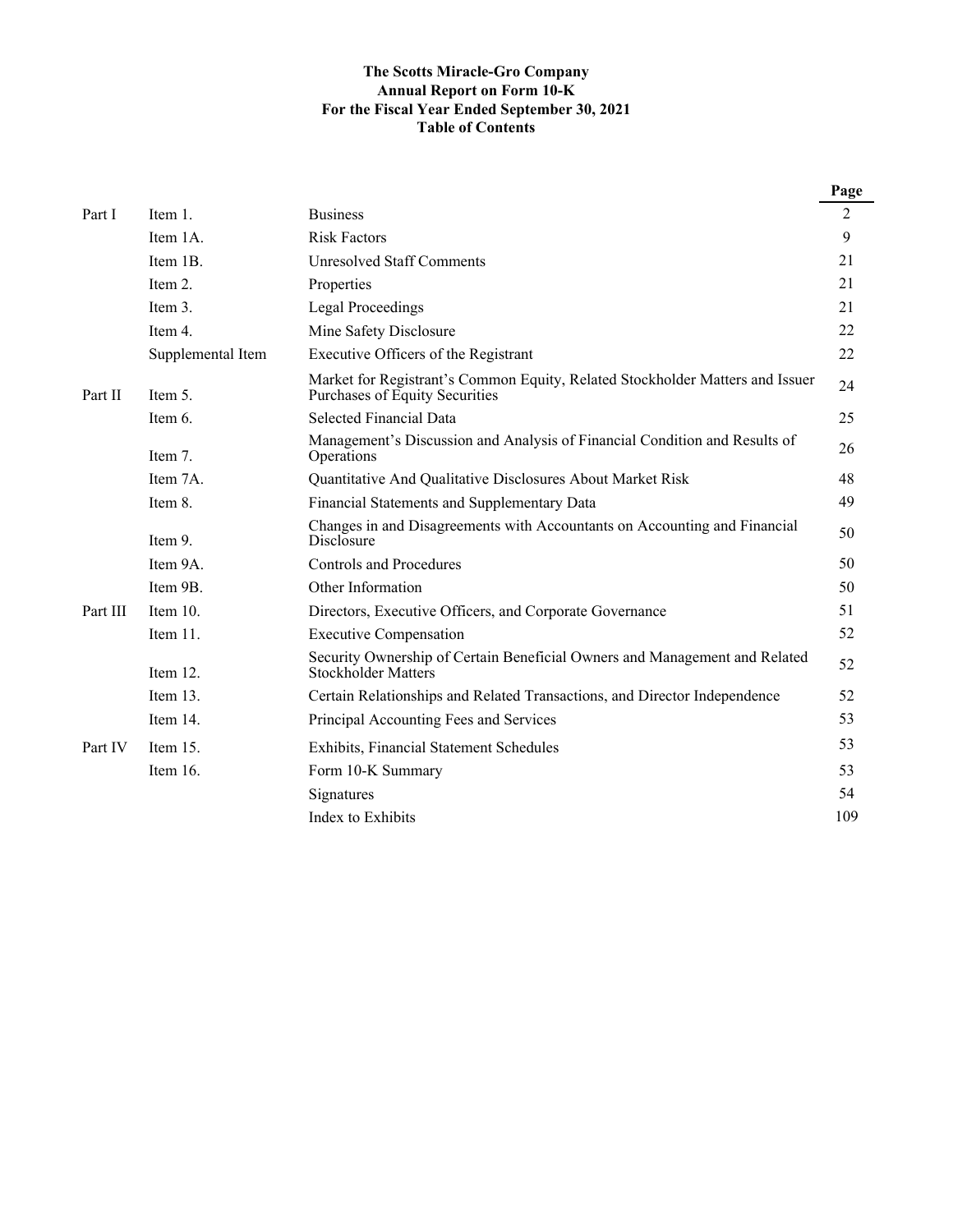## **ITEM 1.** *BUSINESS*

#### **Company Description and Development of the Business**

The discussion below describes the business conducted by The Scotts Miracle-Gro Company, an Ohio corporation ("Scotts Miracle-Gro" and, together with its subsidiaries, the "Company," "we" or "us"), including general developments in the Company's business during the fiscal year ended September 30, 2021 ("fiscal 2021"). For additional information on recent business developments, see "ITEM 7. MANAGEMENT'S DISCUSSION AND ANALYSIS OF FINANCIAL CONDITION AND RESULTS OF OPERATIONS" of this Annual Report on Form 10-K ("Form 10-K").

Through our U.S. Consumer and Other segments, we are the leading manufacturer and marketer of branded consumer lawn and garden products in North America. Our products are marketed under some of the most recognized brand names in the industry. Our key consumer lawn and garden brands include Scotts® and Turf Builder® lawn fertilizer and grass seed products; Miracle-Gro<sup>®</sup> soil, plant food and insecticide, LiquaFeed<sup>®</sup> plant food and Osmocote<sup>®1</sup> gardening and landscape products; and Ortho<sup>®</sup>, Home Defense<sup>®</sup> and Tomcat<sup>®</sup> branded insect control, weed control and rodent control products. We are the exclusive agent of the Monsanto Company, a subsidiary of Bayer AG ("Monsanto"), for the marketing and distribution of certain of Monsanto's consumer Roundup<sup>®2</sup> branded products within the United States and certain other specified countries. We also have a presence in similar branded consumer products in China. In addition, we own a 50% equity interest in Bonnie Plants, LLC, a joint venture with Alabama Farmers Cooperative, Inc. ("AFC"), focused on planting, growing, developing, manufacturing, distributing, marketing, and selling live plants, plant food, fertilizer and potting soil.

Through our Hawthorne segment, we are the leading manufacturer, marketer and distributor of lighting, nutrients, growing media, growing environments and hardware products for indoor and hydroponic gardening in North America. Our key brands include General Hydroponics®, Gavita®, Botanicare®, Agrolux®, Can-Filters®, Sun System®, Gro Pro®, Mother Earth®, Hurricane<sup>®</sup>, Grower's Edge<sup>®</sup> and Hydro-Logic<sup>®</sup>.

Scotts Miracle-Gro traces its heritage to a company founded by O.M. Scott in Marysville, Ohio in 1868. In the mid-1900s, we became widely known for the development of quality lawn fertilizers and grass seeds that led to the creation of a new industry – consumer lawn care. In the 1990s, we significantly expanded our product offering with three leading brands in the U.S. home lawn and garden industry. In fiscal 1995, through a merger with Stern's Miracle-Gro Products, Inc., which was founded by Horace Hagedorn and Otto Stern in Long Island, New York in 1951, we acquired the Miracle-Gro® brand, the industry leader in water-soluble garden plant foods. In fiscal 1999, we acquired the Ortho® brand in the United States and obtained exclusive rights to market Monsanto's consumer Roundup® brand within the United States and other contractually specified countries, thereby adding industry-leading weed, pest and disease control products to our portfolio. Today, the Scotts<sup>®</sup>, Turf Builder<sup>®</sup>, Miracle-Gro<sup>®</sup>, Ortho<sup>®</sup> and Roundup<sup>®</sup> brands make us the most widely recognized company in the consumer lawn and garden industry in the United States. Our Hawthorne segment is the leading manufacturer, marketer and distributor of indoor and hydroponic gardening products in North America.

#### **Business Segments**

We divide our business into the following reportable segments:

- U.S. Consumer
- Hawthorne
- **Other**

 $\mathcal{L}_\text{max}$ 

U.S. Consumer consists of our consumer lawn and garden business located in the United States. Hawthorne consists of our indoor and hydroponic gardening business. Other primarily consists of our consumer lawn and garden business outside the United States. This division of reportable segments is consistent with how the segments report to and are managed by our Chief Executive Officer (the chief operating decision maker of the Company). In addition, Corporate consists of general and administrative expenses and certain other income and expense items not allocated to the business segments. Financial information about these segments for each of the three fiscal years ended September 30, 2021, 2020 and 2019 is presented in "NOTE 21. SEGMENT INFORMATION" of the Notes to Consolidated Financial Statements included in this Form 10-K.

<sup>&</sup>lt;sup>1</sup> Osmocote® is a registered trademark of Everris International B.V., a subsidiary of Israel Chemicals Ltd.

<sup>&</sup>lt;sup>2</sup> Roundup<sup>®</sup> is a registered trademark of Monsanto Technology LLC, a company affiliated with Monsanto Company.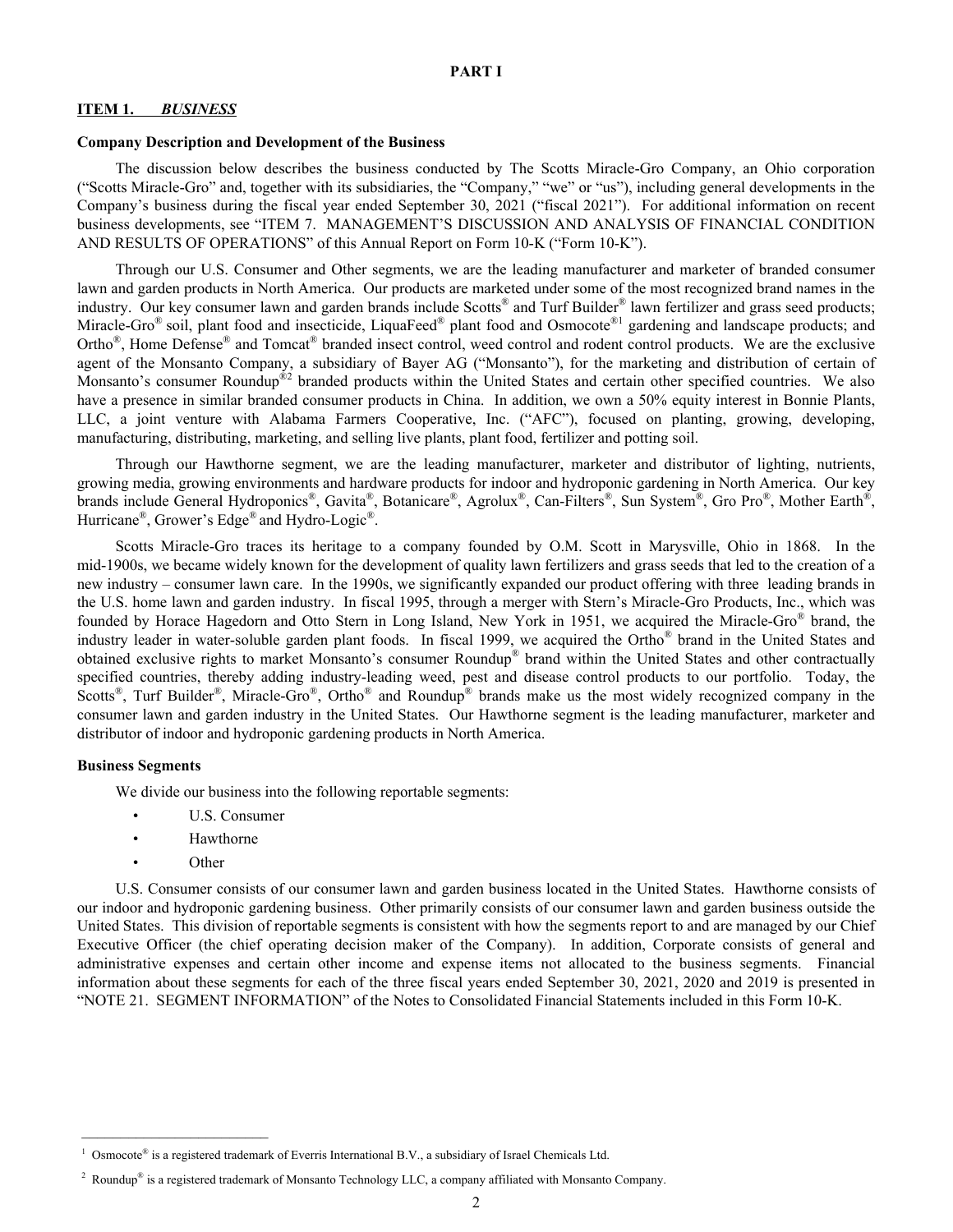## **Principal Products and Services**

In our reportable segments, we manufacture, market and sell lawn and garden products in the following categories:

*Lawn Care:* The lawn care category is designed to help users grow and enjoy the lawn they want. Products within this category include lawn fertilizer products under the Scotts® and Turf Builder® brand names; grass seed products under the Scotts®, Turf Builder®, EZ Seed®, PatchMaster® and Thick'R Lawn® brand and sub-brand names; and lawn-related weed, pest and disease control products primarily under the Scotts® brand name, including sub-brands such as GrubEx®. The lawn care category also includes spreaders and other durables under the Scotts® brand name, including Turf Builder® EdgeGuard® spreaders and Handy Green<sup>®</sup> II handheld spreaders. In addition, we market outdoor cleaners under the Scotts<sup>®</sup> brand name.

*Gardening and Landscape:* The gardening and landscape category is designed to help consumers grow and enjoy flower and vegetable gardens and beautify landscaped areas. Products within this category include a complete line of watersoluble plant foods under the Miracle-Gro<sup>®</sup> brand and sub-brands such as LiquaFeed<sup>®</sup>, continuous-release plant foods under the Miracle-Gro<sup>®</sup>, Scotts<sup>®</sup> and Osmocote<sup>®</sup> brands and sub-brands of Miracle-Gro<sup>®</sup> such as Shake 'N Feed®; potting mixes and garden soils under the Miracle-Gro®, Scotts®, Hyponex®, Earthgro®, SuperSoil® and Fafard® brand names; mulch and decorative groundcover products under the Scotts® brand, including the sub-brands Nature Scapes®, Earthgro® and Hyponex®; plant-related pest and disease control products under the Ortho® brand; organic garden products under the Miracle-Gro® Performance Organics®, Miracle-Gro® Organic Choice®, Scotts®, Whitney Farms® and EcoScraps® brand names; and live goods and seeding solutions under the Miracle-Gro® brand. Hydroponic gardening focused growing media and nutrients products are marketed under the Mother Earth®, Botanicare®, General Hydroponics® and Vermicrop® brand names as well as brands owned by third parties for which we serve as distributor.

*Hydroponic hardware and growing environments*: This category is designed to provide durable goods for customers to grow plants, flowers and vegetables using little or no soil. Products within this category include systems, trays, fans, filters, humidifiers, dehumidifiers, timers, instruments, water pumps, irrigation supplies and hand tools, and are marketed under the Botanicare®, Can-Filters®, Gro Pro®, Hurricane®, AeroGarden® and Hydro-Logic® brand names as well as brands owned by third parties for which we serve as distributor.

*Lighting*: The lighting category is designed to provide consumers a complete selection of lighting systems and components for use in hydroponic and indoor gardening applications. Products in this category include lighting fixtures, reflectors, lamps, cords and hangars, and are marketed under the Gavita®, Sun System®, Agrolux® and Titan® brand names as well as brands owned by third parties for which we serve as distributor.

*Controls:* The controls category is designed to help consumers protect their homes from pests and maintain external home areas. Insect control products are marketed under the Ortho® brand name, including Ortho Max®, Home Defense Max® and Bug B Gon Max<sup>®</sup> sub-brands; rodent control products are marketed under the Tomcat<sup>®</sup> and Ortho<sup>®</sup> brands; selective weed control products are marketed under the Ortho® Weed B Gon® sub-brand; and non-selective weed killer products are marketed under the Groundclear® brand name. Hydroponic gardening focused controls products are marketed under the Alchemist® and General Hydroponics<sup>®</sup> brand names as well as brands owned by third parties for which we serve as distributor.

*Marketing Agreement:* We are Monsanto's exclusive agent for the marketing and distribution of certain of Monsanto's consumer Roundup<sup>®</sup> branded products in the United States and certain other specified countries. On May 15, 2015, we entered into an amendment (the "Marketing Agreement Amendment") to the Amended and Restated Exclusive Agency and Marketing Agreement (as amended, the "Original Marketing Agreement") with Monsanto and also entered into a lawn and garden brand extension agreement (the "Brand Extension Agreement") and a commercialization and technology agreement (the "Commercialization and Technology Agreement") with Monsanto. On August 31, 2017, in connection with the sale of our consumer lawn and garden businesses located in Australia, Austria, Belgium, Luxembourg, Czech Republic, France, Germany, Poland and the United Kingdom (the "International Business"), we entered into the Second Amended and Restated Agency and Marketing Agreement (the "Restated Marketing Agreement") and the Amended and Restated Lawn and Garden Brand Extension Agreement – Americas (the "Restated Brand Extension Agreement") to reflect the Company's transfer and assignment to Exponent Private Equity LLP ("Exponent") of the Company's rights and responsibilities under the Original Marketing Agreement, as amended, and the Brand Extension Agreement relating to those countries and territories subject to the sale.

Effective August 1, 2019, we entered into (i) the Third Amended and Restated Exclusive Agency and Marketing Agreement (the "Third Restated Agreement") which amends and restates the Restated Marketing Agreement, (ii) a Brand Extension Agreement Asset Purchase Agreement (the "BEA Purchase Agreement") under which we sold certain assets to Monsanto related to the development, manufacture, production, advertising, marketing, promotion, distribution, importation, exportation, offer for sale and sale of specified Roundup® branded products sold outside the non-selective weedkiller category within the residential lawn and garden market and (iii) agreements terminating both the Restated Brand Extension Agreement and the Commercialization and Technology Agreement.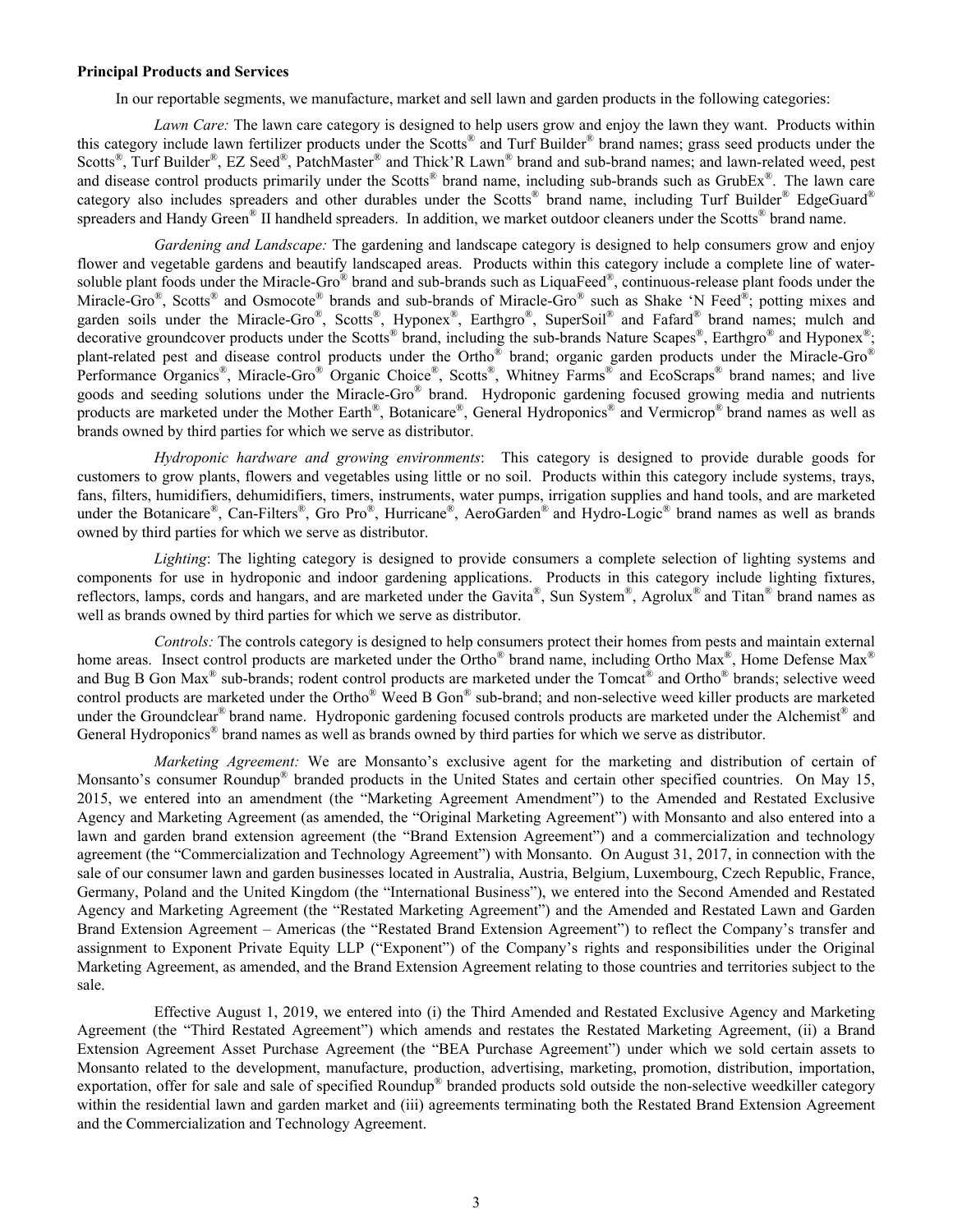Under the terms of the Third Restated Agreement, we provide certain consumer and trade marketing program services, sales, merchandising, warehousing and other selling and marketing support for certain of Monsanto's consumer Roundup<sup>®</sup> branded products. Among other things, the Third Restated Agreement amends the provisions of the Restated Marketing Agreement relating to commissions, contributions, noncompetition, and termination. The Company also performs other services on behalf of Monsanto, including manufacturing conversion services, pursuant to ancillary agreements. For additional details regarding the Third Restated Agreement, see "ITEM 1A. RISK FACTORS — Risks Related to Our Business — *In the event the Third Restated Agreement for Monsanto's consumer Roundup® products terminates or Monsanto's*  consumer Roundup<sup>®</sup> business materially declines, we would lose a substantial source of future earnings and overhead expense *absorption*" of this Annual Report on Form 10-K and "NOTE 7. MARKETING AGREEMENT" of the Notes to Consolidated Financial Statements included in this Form 10-K.

## **COVID-19**

The COVID-19 pandemic has had, and continues to have, an impact on financial markets, economic conditions, and portions of our business and industry. We have actively addressed the pandemic's ongoing impact on our employees, operations, customers, consumers, and communities, by, among other things, implementing contingency plans, making operational adjustments where necessary, and providing assistance to organizations that support front-line workers. The first priority of our pandemic response has been and remains the health, safety and well-being of our employees. Many of our employees continue to work from home. In those instances where our employees cannot perform their work at home, we have implemented additional health and safety measures and social distancing protocols, consistent with government recommendations and/or requirements, to help to ensure their safety. In addition, we implemented an interim premium pay allowance for certain associates in our field sales force and our manufacturing or distribution centers, which has paid out nearly \$50.0 million since the inception of the COVID-19 pandemic.

During fiscal 2021, we continued to experience increased demand for many of our products compared to periods before the pandemic. The extent to which the COVID-19 pandemic will impact our business, results of operations, financial condition and cash flows in the future will depend on future developments, including the duration, spread and intensity of the pandemic, our continued ability to manufacture and distribute our products, as well as any future government actions affecting consumers and the economy generally, all of which are uncertain and difficult to predict considering the rapidly evolving landscape. We are not able to predict the impact, if any, that the COVID-19 pandemic may have on the seasonality of our business.

Although we currently expect to be able to continue operating our business as described above and we intend to continue to work with government authorities and to follow the necessary protocols to maintain the health and safety of our employees, uncertainty resulting from COVID-19 could result in an unforeseen additional disruption to our business, including our global supply chain and retailer network, and/or require us to incur additional operational costs.

#### **Acquisitions and Divestitures**

On August 13, 2021, our Hawthorne segment completed the acquisition of substantially all of the assets of Rhizoflora, Inc., manufacturer of terpene enhancing nutrient products Terpinator® and Purpinator®, for \$33.7 million.

During fiscal 2021, we announced the creation of a newly formed subsidiary, The Hawthorne Collective, Inc., which will focus on strategic minority non-equity investments in areas of the cannabis industry not currently pursued by our Hawthorne segment. This initiative is designed to allow us, in the future, to participate directly in a larger marketplace as the legal environment changes over time. On August 24, 2021, we made our initial investment under this initiative in the form of a \$150.0 million six-year convertible note issued to us by Toronto-based RIV Capital Inc. ("RIV Capital") (CSE: RIV) (OTC: CNPOF), a cannabis investment and acquisition firm listed on the Canadian Securities Exchange. The note accrues interest at 2 percent annually for the first two years and provides additional follow-on investment rights. The conversion feature, which is based upon the RIV Capital closing stock price on August 9, 2021, would provide us with approximately 42 percent ownership of RIV Capital if we exercise the conversion feature. In connection with our investment, RIV Capital increased the size of its Board of Directors from four to seven members, and added three nominees of the Company to the Board of Directors. We do not have control of or an active day-to-day role in RIV Capital nor any of the companies in which RIV Capital invests. RIV Capital has agreed to use the funds for general corporate and other lawful purposes, which could include acquisitions, and has agreed that the funds will not be used in connection with or for any cannabis or cannabis-related operations in the U.S. unless and until such operations comply with all applicable U.S. federal laws. During the fourth quarter of fiscal 2021, The Hawthorne Collective, Inc. made additional minority non-equity investments of \$43.1 million in other entities focused on branded cannabis and high quality genetics. These additional investments also include conversion features that would provide us with minority ownership interests in these entities if we exercise the conversion features. The additional investments include restrictions that the funds will not be used in connection with or for any cannabis or cannabis-related operations in the U.S. unless and until such operations comply with all applicable U.S. federal laws.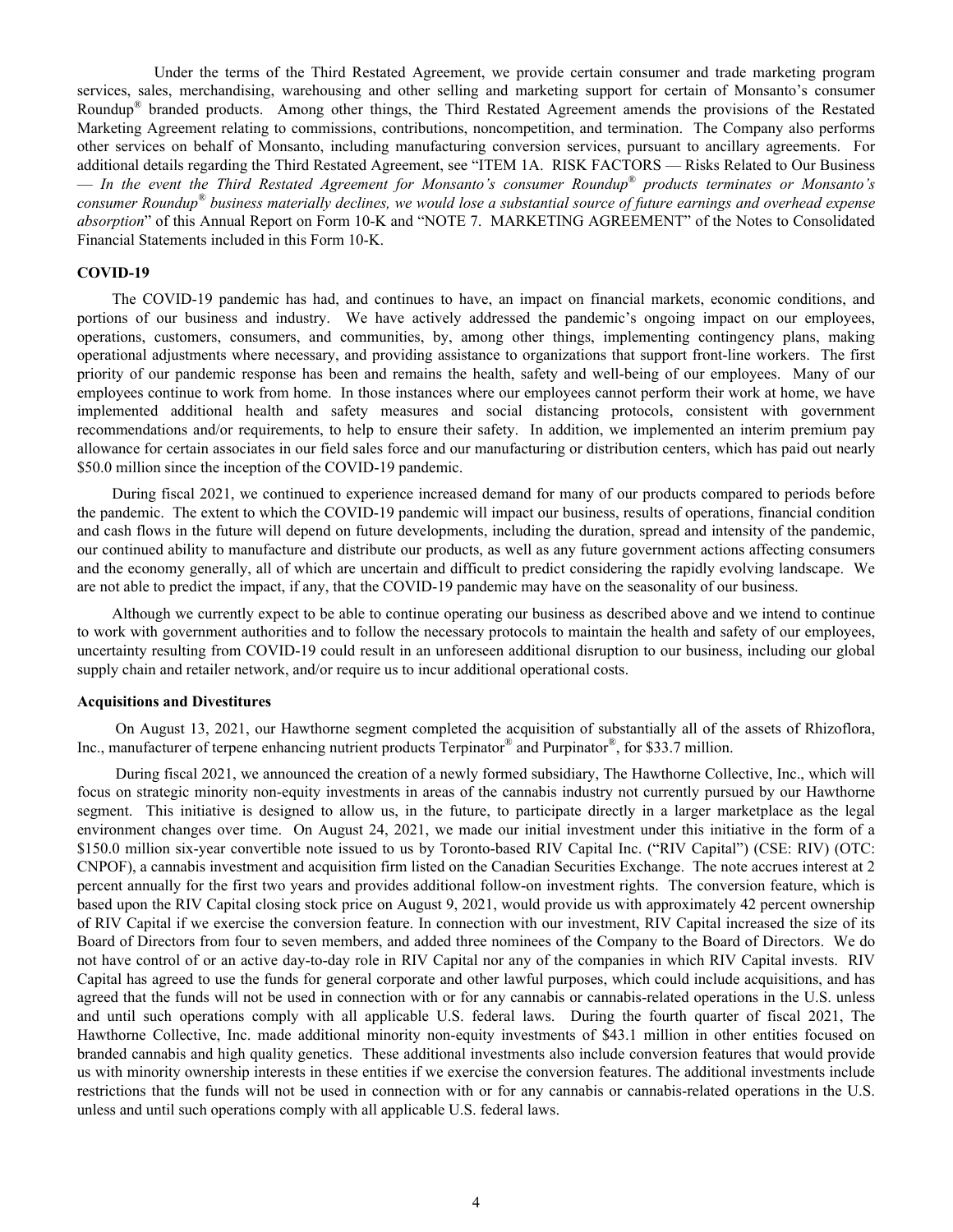On August 27, 2021, our Hawthorne segment completed the acquisition of substantially all of the assets of Hydro-Logic Purification Systems, Inc., a leading provider of products, accessories and systems for water filtration and purification, for \$66.7 million.

On February 26, 2021, we acquired all of the remaining outstanding shares of AeroGrow International, Inc. ("AeroGrow") for cash consideration of \$3.00 per share, or approximately \$20.1 million. Prior to closing, SMG Growing Media, Inc., a wholly-owned subsidiary of Scotts Miracle-Gro, was the holder of 80.5% of the outstanding shares of AeroGrow.

During the second quarter of fiscal 2016, we entered into a Marketing, R&D and Ancillary Services Agreement (the "Services Agreement") and a Term Loan Agreement (the "Term Loan Agreement") with Bonnie Plants, Inc. and AFC, pursuant to which we provided financing and certain services to Bonnie's business of planting, growing, developing, manufacturing, distributing, marketing, and selling to retail stores throughout the United States live plants, plant food, fertilizer and potting soil (the "Bonnie Business"), and that included options beginning in fiscal 2020 that provided for either (i) the Company to increase its economic interest in the Bonnie Business or (ii) AFC and Bonnie to repurchase the Company's economic interest in the Bonnie Business (collectively, the "Bonnie Option"). On December 31, 2020, pursuant to the terms of the Contribution and Unit Purchase Agreement between us and AFC, we acquired a 50% equity interest in a newly formed joint venture with AFC ("Bonnie Plants, LLC") in exchange for cash payments of \$102.3 million, as well as non-cash investing activities that included forgiveness of our outstanding loan receivable with AFC and surrender of the Bonnie Option.

Refer to "NOTE 8. ACQUISITIONS AND INVESTMENTS" of the Notes to the Consolidated Financial Statements included in this Form 10-K for more information regarding these acquisitions and investments.

#### **Principal Markets and Methods of Distribution**

We sell our products through a direct sales force, online selling and our network of brokers and distributors primarily to home centers, mass merchandisers, warehouse clubs, large hardware chains, independent hardware stores, nurseries, garden centers, e-commerce platforms, food and drug stores, indoor gardening and hydroponic product distributors, retailers and growers.

The majority of our shipments to customers are made via common carriers, our own private fleet or through distributors in the United States. We primarily utilize third parties to manage the key distribution centers for our consumer lawn and garden business, which are strategically located across the United States and Canada. For our Hawthorne business, we primarily selfmanage distribution centers across the United States and Canada. Growing media products are generally shipped direct-to-store without passing through a distribution center.

#### **Raw Materials**

We purchase raw materials for our products from various sources. We are subject to market risk as a result of the fluctuating prices of raw materials, including urea and other fertilizer inputs, resins, diesel, gasoline, natural gas, sphagnum peat, bark and grass seed. Our objectives surrounding the procurement of these materials are to ensure continuous supply, minimize costs and improve predictability. We seek to achieve these objectives through negotiation of contracts with favorable terms directly with vendors. When appropriate, we commit to purchase a certain percentage of our needs in advance of the lawn and garden season to secure pre-determined prices. We also hedge certain commodities, particularly diesel, resin and urea, to improve cost predictability and control. Sufficient raw materials were available during fiscal 2021.

#### **Trademarks, Patents, Trade Secrets and Licenses**

We believe that our trademarks, patents, trade secrets and licenses provide us with significant competitive advantages. We pursue a vigorous trademark protection strategy consisting of registration, renewal and maintenance of key trademarks and proactive monitoring and enforcement activities to protect against infringement. The Scotts®, Miracle-Gro®, Ortho®, Tomcat®, Hyponex<sup>®</sup>, Earthgro<sup>®</sup>, General Hydroponics®, Gavita®, Botanicare®, Agrolux®, Sun System®, Mother Earth® and Can-Filters® brand names and logos, as well as a number of product trademarks, including Turf Builder®, EZ Seed®, Organic Choice®, Home Defense Max<sup>®</sup>, Nature Scapes<sup>®</sup>, and Weed B Gon<sup>®</sup> are registered in the United States and/or internationally and are considered material to our business.

In addition, we actively develop and maintain an extensive portfolio of utility and design patents covering a variety of subject matters and technologies relevant to the business such as fertilizer, weed killer, chemical and growing media compositions and processes; grass seed varieties; mechanical dispensing devices such as applicators, spreaders and sprayers; lighting applications; and hydroponic growing systems. Our utility patents provide protection generally extending to 20 years from the date of filing, and many of our patents will continue well into the next decade. We also hold exclusive and nonexclusive patent licenses and supply arrangements, permitting the use and sale of additional patented fertilizers, pesticides, electrical and mechanical devices. Although our portfolio of trade secrets, patents and patent licenses is important to our success, no single trade secret, patent or group of related patents, alone, is considered critical to the operation of any of our business segments or the business as a whole.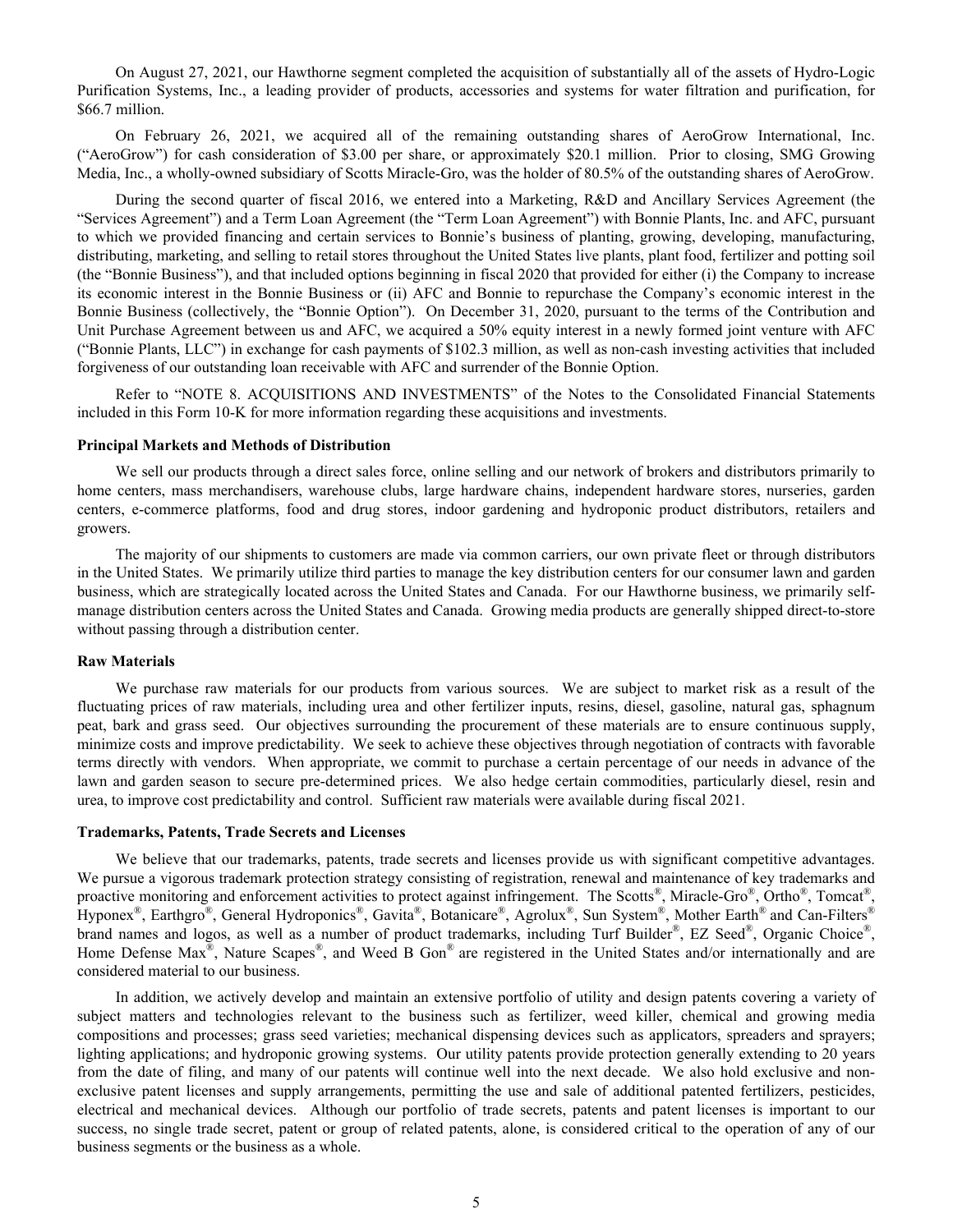#### **Seasonality and Backlog**

Our North America consumer lawn and garden business is highly seasonal, with more than 75% of our annual net sales occurring in our second and third fiscal quarters combined. Our annual sales for this business are further concentrated in our second and third fiscal quarters by retailers who rely on our ability to deliver products closer to when consumers buy our products, thereby reducing retailers' pre-season inventories.

We anticipate significant orders for the upcoming spring season will start to be received late in the winter and continue through the spring season. Historically, substantially all orders have been received and shipped within the same fiscal year with minimal carryover of open orders at the end of the fiscal year.

#### **Significant Customers**

Home Depot and Lowe's are our two largest customers and are the only customers that individually represent more than 10% of reported consolidated net sales during any of the three most recent fiscal years. For additional details regarding significant customers, see "ITEM 1A. RISK FACTORS — Risks Related to Our Business — *Because of the concentration of our sales to a small number of retail customers, the loss of one or more of, or a significant reduction in orders from, our top customers could adversely affect our financial results*" of this Annual Report on Form 10-K and "NOTE 21. SEGMENT INFORMATION" of the Notes to Consolidated Financial Statements included in this Annual Report on Form 10-K.

#### **Competitive Marketplace**

The markets in which we sell our products are highly competitive. We compete primarily on the basis of brand strength, product innovation, product quality, product performance, advertising, value, supply chain competency, field sales support, instore sales support and the strength of our relationships with major retailers and distributors.

In the lawn and garden, pest control and indoor gardening and hydroponic markets, our products compete against privatelabel as well as branded products. Primary competitors include Spectrum Brands Holdings, Inc., Central Garden & Pet Company, Enforcer Products, Inc., Kellogg Garden Products, Oldcastle Retail, Inc., Lebanon Seaboard Corporation, Reckitt Benckiser Group plc, FoxFarm Soil & Fertilizer Company, Nanolux Technology, Inc., Sun Gro Horticulture, Inc., Advanced Nutrients, Ltd. and Hydrofarm Holdings Group, Inc. In addition, we face competition from smaller regional competitors that operate in many of the areas where we compete.

In Canada, we face competition in the lawn and garden market from Premier Tech Ltd. and a variety of local companies including private label brands.

#### **Research and Development**

We continually invest in research and development, both in the laboratory and at the consumer level, to improve our products, manufacturing processes, packaging and delivery systems. Spending on research and development was \$45.4 million, \$39.7 million and \$39.6 million in fiscal 2021, fiscal 2020 and fiscal 2019, respectively, including product registration costs of \$12.3 million, \$11.0 million and \$11.0 million, respectively. In addition to the benefits of our own research and development, we actively seek ways to leverage the research and development activities of our suppliers and other business partners.

#### **Regulatory Considerations**

National, state and local laws and regulations affect the manufacture, sale, distribution, use and/or application of our products in several ways. For example, in the United States, all pesticide products must comply with the Federal Insecticide, Fungicide, and Rodenticide Act ("FIFRA"), and most pesticide products require registration with the U.S. Environmental Protection Agency (the "U.S. EPA") and similar state agencies before they can be sold or distributed. In addition, the use of certain pesticide products is regulated by various local, state and federal environmental and/or public health agencies. These regulations may include requirements that only certified or professional users apply the product, that certain products be used only on certain types of locations (such as "not for use on sod farms or golf courses"), may require users to post notices on properties to which products have been or will be applied, may require notification to individuals in the vicinity that products will be applied in the future, or may ban the use of certain ingredients or categories of products altogether. Analogous regulatory regimes apply to certain pesticides that we sell or distribute in other countries.

Fertilizer and growing media products are also subject to state and foreign regulations, as well, some of which require registration, mandate labeling requirements, and/or govern the sale and distribution of the products. Our grass seed products are regulated in the U.S. by the Federal Seed Act and various state regulations. In addition, federal, state and foreign agencies regulate the disposal, transport, handling and storage of waste, the remediation of contaminated sites, air and water discharges from our facilities, and workplace health and safety.

State, federal and foreign authorities generally require growing media facilities to obtain permits (sometimes on an annual basis) relating to site-specific conditions and/or activities. For example, permits must be obtained in order to harvest peat and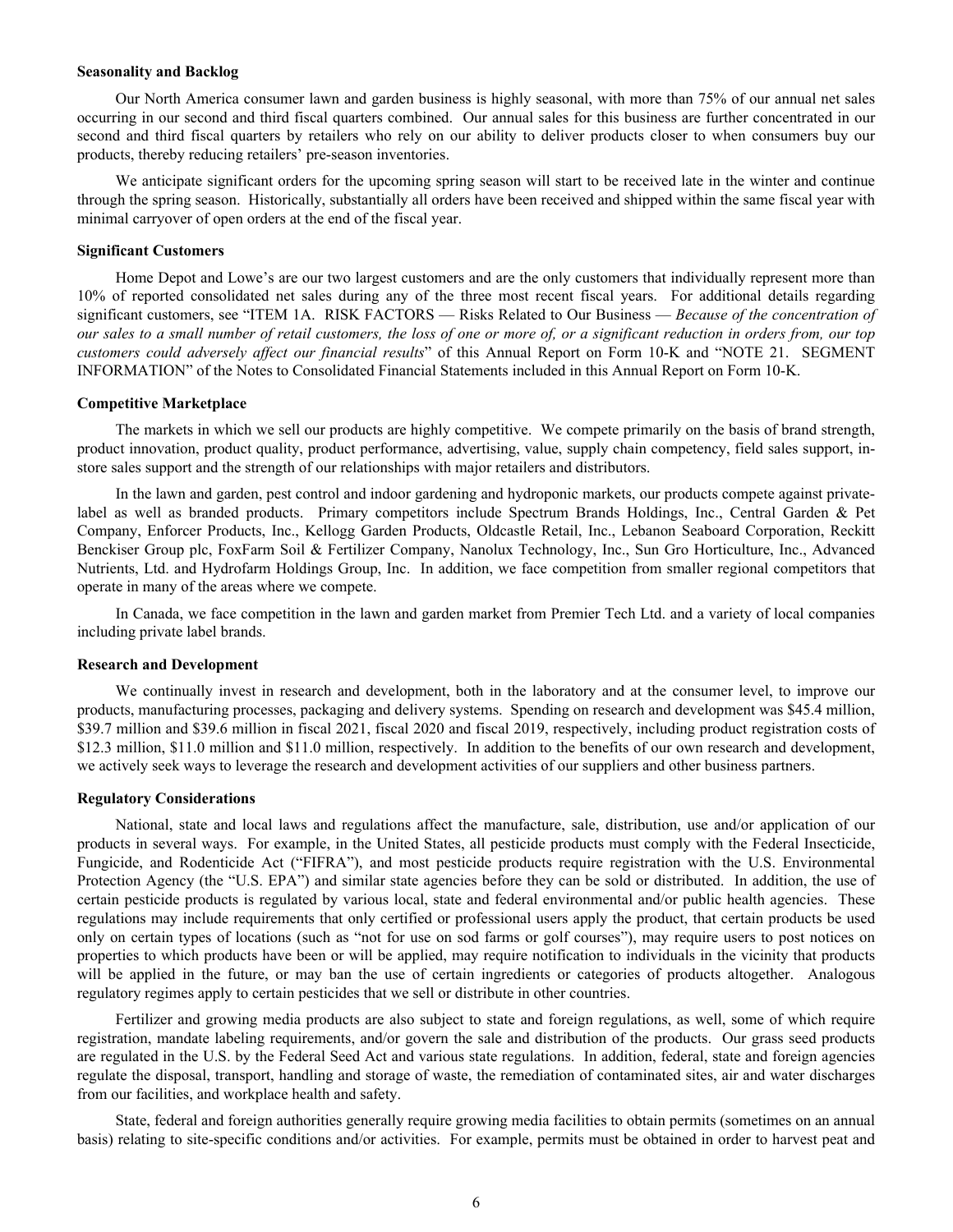to discharge storm water run-off or water pumped from peat deposits. The permits typically specify the condition in which the property must be left after the peat is fully harvested, with the residual use typically being natural wetland habitats combined with open water areas. We are generally required by these permits to limit our harvesting and to restore the property consistent with the intended residual use. In some locations, these facilities have been required to create water retention ponds to control the sediment content of discharged water.

In addition, on October 18, 2021, the Biden Administration announced a multi-agency plan to address per- and polyfluoroalkyl substances ("PFAS") contamination nationwide. Agencies, including the U.S. EPA, the Department of Defense, the Food and Drug Administration, the U.S. Department of Agriculture, the Department of Homeland Security, and the Department of Health and Human Services, will take actions to prevent the release of PFAS into the air, drinking systems, and food supply and to expand cleanup efforts to remediate the impacts of PFAS pollution. As part of this announcement, the U.S. EPA released its PFAS Strategic Roadmap: EPA's Commitments to Action 2021-2024, which sets timelines by which the U.S. EPA plans to take specific actions during the first term of the Biden Administration. It is possible that some of these actions may have an impact – direct or indirect – on our business.

The growth and expansion of our business has expanded the regulatory oversight to which we are subject. As we enters new product categories and/or new jurisdictions, we expect there will be additional applicable federal, state and foreign regulatory considerations.

For more information regarding how compliance with local, state, federal and foreign laws and regulations may affect us, see "ITEM 1A. RISK FACTORS — Risks Related to Regulation of Our Company — *Compliance with environmental and other public health regulations or changes in such regulations or regulatory enforcement priorities could increase our costs of doing business or limit our ability to market all of our products*" of this Annual Report on Form 10-K.

#### *Regulatory Matters*

We are subject to various environmental proceedings, the majority of which are for site remediation. At September 30, 2021, \$3.6 million was accrued for such environmental matters. During fiscal 2021, fiscal 2020 and fiscal 2019, we expensed \$0.5 million, \$0.5 million and \$1.4 million, respectively, for such environmental matters. We had no material capital expenditures during the last three fiscal years related to environmental or regulatory matters.

#### **Human Capital**

We believe our culture and commitment to our associates provides unique value to us and our shareholders. Every associate, and every job, is important to our success and helping us achieve our purpose. We seek to create an environment that values the health, safety and wellness of our teams, and we work to equip them with the knowledge and skills to serve our business and develop in their careers.

This discussion includes information regarding human capital matters that we believe may be of interest to shareholders generally. We recognize that certain other stakeholders (such as customers, employees and non-governmental organizations), as well as certain of our shareholders, may be interested in more detailed information on these topics. We encourage you to review the "People" section of our 2021 Corporate Responsibility Report, located in the Investor Relations section of our website at www.scottsmiraclegro.com, for more detailed information regarding our human capital programs and initiatives.

## *Associates*

As of September 30, 2021, we employed approximately 7,300 employees worldwide. During peak sales and production periods in fiscal 2021, our personnel (all approximate) numbered 8,800, comprised of 7,400 associates including seasonal associates, with the remaining 1,400 consisting of temporary labor. During fiscal 2021, we employed a total of 2,400 full-time and seasonal in-store associates within the United States to help our retail partners merchandise their lawn and garden departments directly to consumers of our products.

### *Engagement*

We utilize engagement surveys to develop action plans, invite external thought leaders to speak on topics of importance and provide forums for associates to dialogue with leadership and develop together. In addition, our leadership team also holds regular town hall meetings to share and receive information with our associates.

#### *Employee Resource Groups*

Our Employee Resource Groups ("ERGs") are voluntary, associate-led groups usually formed by people with a common affinity such as gender, race, national origin, sexual orientation, military status or other attributes. Each ERG establishes a mission to positively impact the business. ERGs are open to any associate regardless of race, national origin or other demographics. Our ERGs consist of the Scotts Women's Network, the Scotts Black Employees Network, the Scotts Veterans Network, the Scotts Young Professionals, Scotts GroPride, Scotts Associates for a Greener Earth and Scotts Family Tree.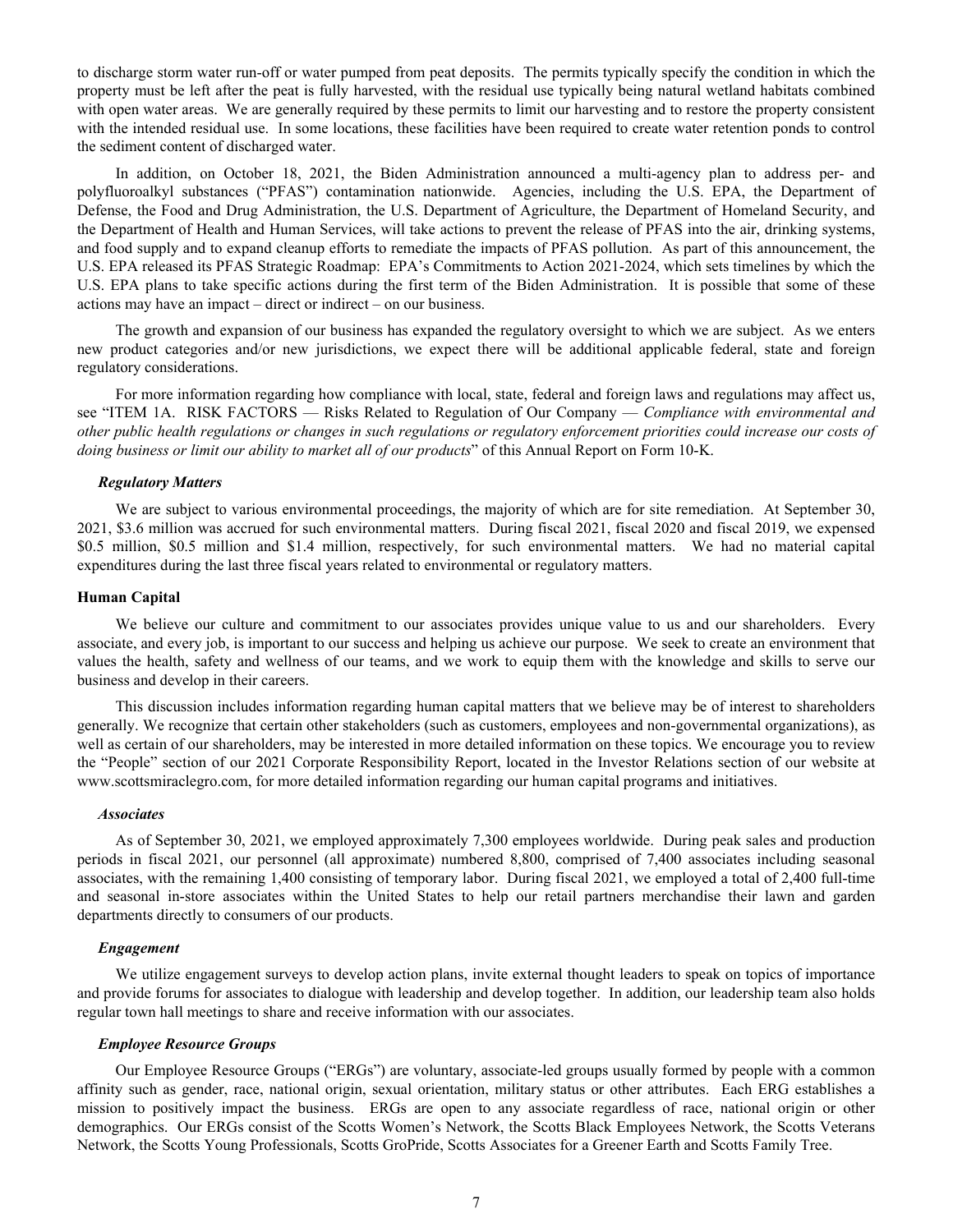### *Diversity*

We foster a safe, healthy and inclusive workplace culture that permits all associates to thrive. This means cultivating a diverse and inclusive workplace that reflects the communities where we operate. We value our associates' diversity from gender, race, national origin and sexual orientation to thoughts, interests, languages and beliefs. We encourage associates to leverage their varied life experiences to build a strong organization.

### *Training and Professional Development*

Training is an integral part of developing and retaining our associates and creating a culture of leadership within the Company. As part of our standard onboarding program, associates take more than 10 hours of training covering our commitment to leadership, ethics and our values. We also train all of our associates on important environmental health and safety topics to help ensure we protect our people and our environment as we operate our business. Associates are encouraged to participate in a variety of Company provided learning resources including: online business skills courses; onsite classroom events; professional development events; external training programs based on individual needs; business-led enterprise leader learning events; and a tuition assistance program.

## *Compensation and Benefits*

Our commitment to our associates starts with benefit and compensation programs that value the contributions our associates make and offers physical, financial and personal health programs to associates and their families. We recognize financial stability is a critical component to our associates' well-being. In addition to competitive pay, we offer a generous 401(k) match and other performance-based financial programs for our associates who are not incentive-eligible. Our physical health programs, like our medical and dental coverage, help our associates to feel their best on the job and at home. Associates and their families at our Marysville, Ohio location can utilize our wellness center and we reimburse fitness club memberships for associates at other locations. A newly launched cancer support program provides associates and their families access to resources to help them through the cancer experience as a patient or caregiver.

Specific examples of our commitment to our associates include:

- Our decision to allocate a percentage of the savings from the 2019 Tax Cuts and Jobs Act to associates by increasing our 401(k) company match. Our 401(k) participation rate at the end of fiscal 2021 was 91% for our full-time non-seasonal associates.
- We established an annual 401(k) profit-sharing matching program whereby if we reach or exceed profitability targets in a given year, certain U.S. associates not eligible for annual bonuses may receive a 401(k) profitsharing matching contribution early the following year.
- We make ownership of Company stock a reality for as many of our associates as possible through our Discounted Stock Purchase Program ("DSPP"). The DSPP provides a unique opportunity for our associates to buy our Common Shares at a 15% discount.

## *Health and Safety*

We have several health and safety programs in place to help protect our associates. Our Environmental Health and Safety ("EHS") management system is one tool that we use to promote the health and safety of our employees. We have a behavioral based safety program where our associates can submit concerns over unsafe conditions or share feedback when they observe unsafe work behaviors. We are focused on tracking and improving the industrial hygiene at our plants. This includes identifying opportunities to reduce workplace hazards and potential exposures in the work environment per Occupational Safety and Health Administration ("OSHA") standards.

For example, our Centennial plant in Vancouver, Washington, which opened in 2018, provides a cool, well-ventilated working environment filled with natural light that associates report contributes positively to their well-being. We are embarking on a multi-year capital improvement project at our largest manufacturing facility in Marysville, Ohio, where the upgrades will support our growth while also enhancing the health and safety of our frontline associates.

### *Information Systems*

We understand the critical nature of measurable data and insights from a human capital perspective. We leverage a cloud-based human capital management software solution that unifies our wide range of human relations functionality onto one single platform. This allows support for the entire enterprise with qualitative and quantitative analytics specific to associate transactions, processes and programs, thereby creating a culture where data and analytics are the norm.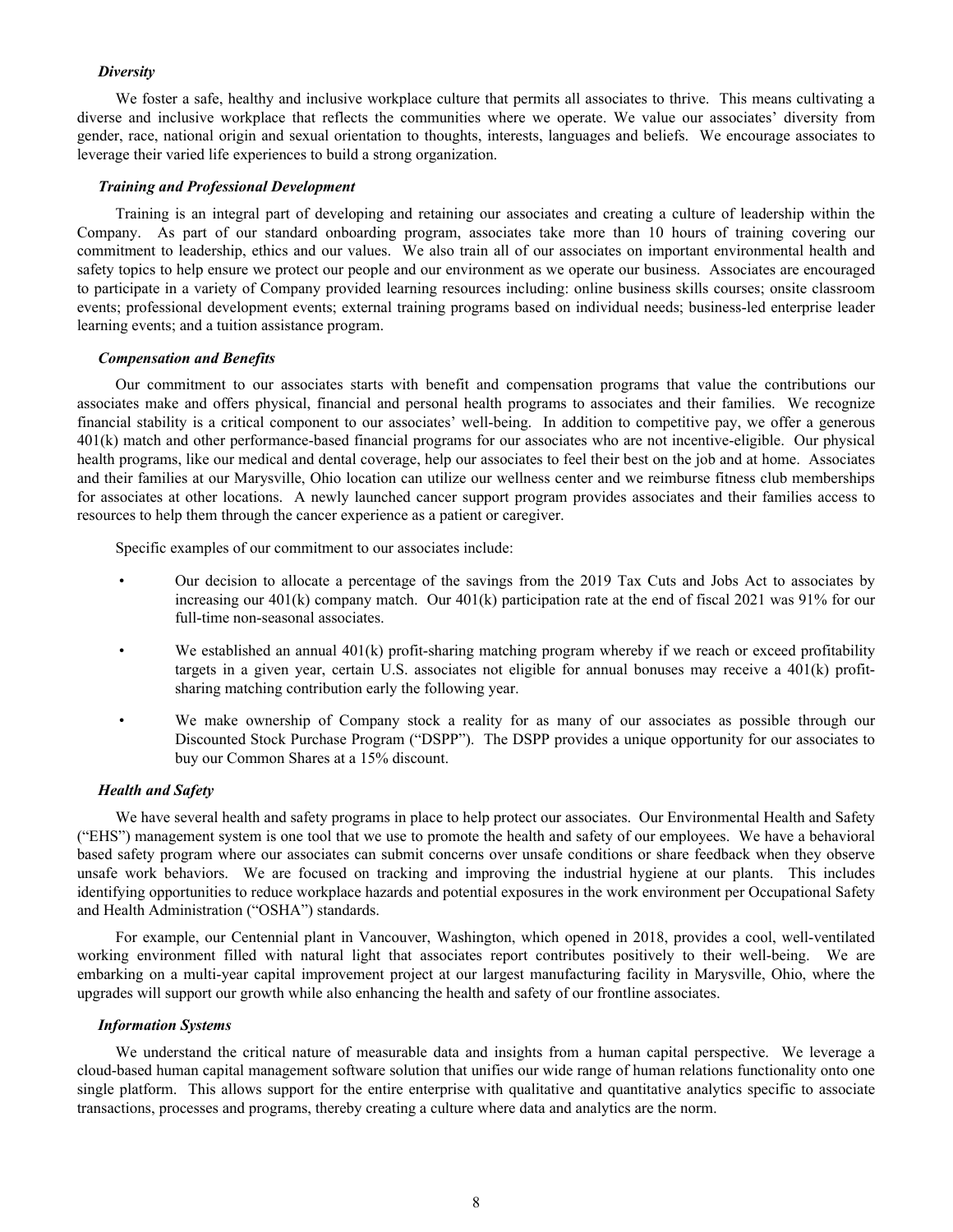#### **Environmental, Social and Governance**

All of our stakeholders are essential to our business – shareholders, customers, suppliers, employees, communities as well as the environment and society. We are working to make our workforce more inclusive, our business more sustainable, and our communities more engaged by maintaining strong environmental, social and governance ("ESG") practices.

In fiscal 2021, we demonstrated our ongoing ESG commitment by publishing our 10th Corporate Responsibility Report, prepared in accordance with the Global Reporting Initiative ("GRI") Standards: Core option. This report provides detailed information regarding our ESG strategy, focus areas and governance structure. The Company's ESG focus areas are Product Stewardship and Safety, Operations and Supply Chain, Associate Engagement and Wellness, Community Engagement and Governance and Transparency. The Company is developing a regime for benchmarking, goal setting and continuous improvement around these focus areas.

In addition, we published several ESG-related policies and statements on our corporate website, which can be found at https://scottsmiraclegro.com/environmental-social-and-governance. These policies and statements address environmental, health and safety and human rights concerns. Further ESG initiatives in fiscal 2021 included responding to the Carbon Disclosure Project's climate questionnaire, completing the S&P Corporate Sustainability Assessment and participation in the Human Rights Campaign's Corporate Equality Index annual benchmarking survey.

## **Website and General Information**

We maintain a website at http://investor.scotts.com. Information on our websites will not be deemed incorporated by reference into, and do not form any part of, this Form 10-K or any other report or document that we file with or furnish to the SEC. We file reports with the SEC and make available, free of charge, on or through our website, our Annual Reports on Form 10-K, Quarterly Reports on Form 10-Q, Current Reports on Form 8-K, and amendments to those reports filed or furnished pursuant to Section 13(a) or 15(d) of the Securities Exchange Act of 1934, as amended, as well as our proxy and information statements, as soon as reasonably practicable after we electronically file such material with, or furnish it to, the SEC.

## **ITEM 1A.** *RISK FACTORS*

## **Cautionary Note Regarding Forward-Looking Statements**

This Annual Report on Form 10-K, including the exhibits hereto and the information incorporated by reference herein, as well as our 2021 Annual Report to Shareholders (our "2021 Annual Report"), contain "forward-looking statements" within the meaning of Section 27A of the Securities Act of 1933, as amended, and Section 21E of the Securities Exchange Act of 1934, as amended, which are subject to risks and uncertainties. Information regarding activities, events and developments that we expect or anticipate will or may occur in the future, including, but not limited to, information relating to our future growth and profitability targets and strategies designed to increase total shareholder value, are forward-looking statements based on management's estimates, assumptions and projections. Forward-looking statements also include, but are not limited to, statements regarding our future economic and financial condition and results of operations, the plans and objectives of management and our assumptions regarding our performance and such plans and objectives, as well as the amount and timing of repurchases of our Common Shares or other uses of cash flows. Forward-looking statements generally can be identified through the use of words such as "guidance," "outlook," "projected," "believe," "target," "predict," "estimate," "forecast," "strategy," "may," "goal," "expect," "anticipate," "intend," "plan," "foresee," "likely," "will," "should" and other similar words and variations.

Forward-looking statements contained in this Annual Report on Form 10-K and our 2021 Annual Report are predictions only and actual results could differ materially from management's expectations due to a variety of factors, including those described below. All forward-looking statements attributable to us or persons working on our behalf are expressly qualified in their entirety by such risk factors.

The forward-looking statements that we make in this Annual Report on Form 10-K and our 2021 Annual Report are based on management's current views and assumptions regarding future events and speak only as of their dates. We disclaim any obligation to update developments of these risk factors or to announce publicly any revisions to any of the forward-looking statements that we make, or to make corrections to reflect future events or developments, except as required by the federal securities laws.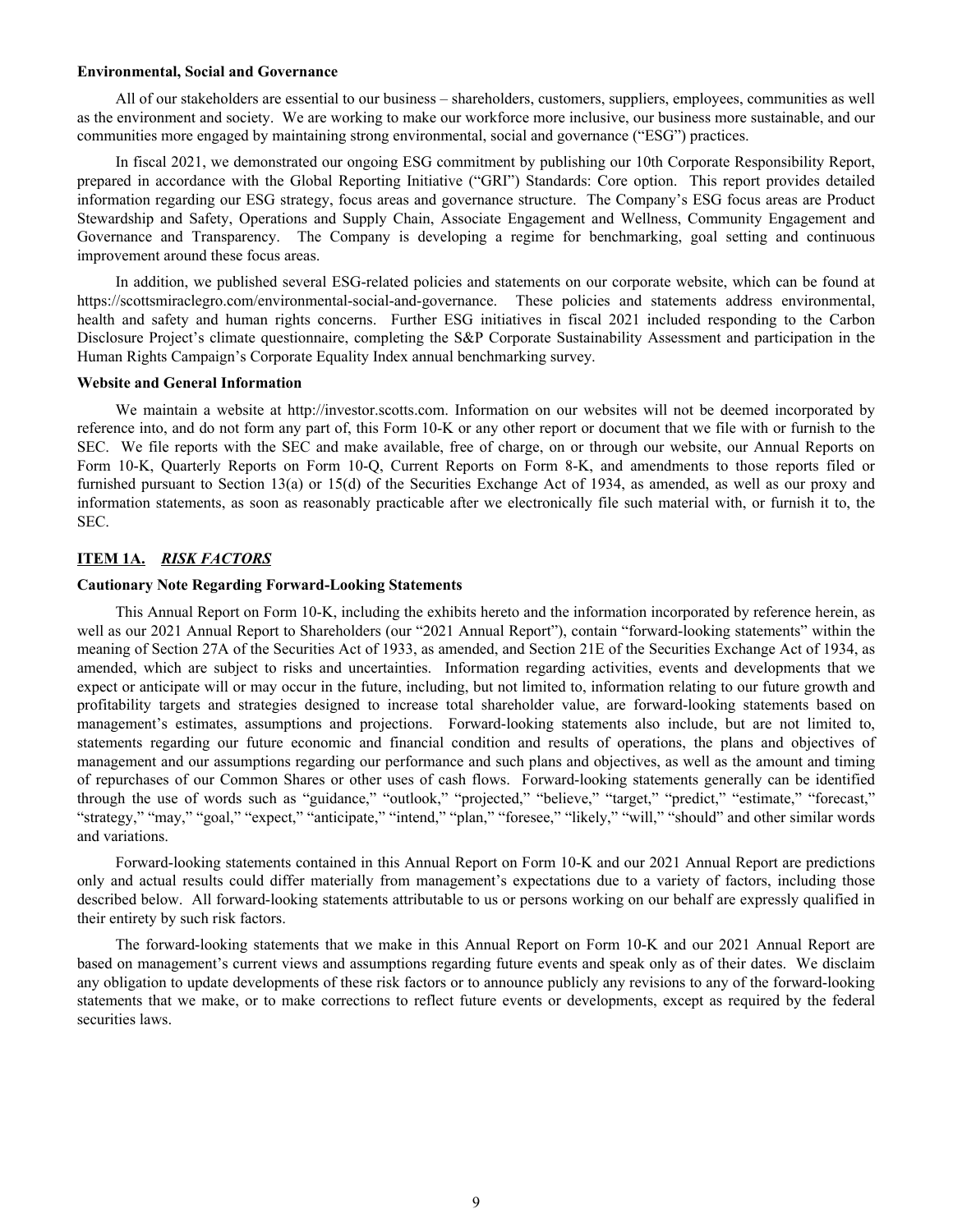#### **Risks Related to Our Business**

## *The effects of the ongoing coronavirus (COVID-19) pandemic and any possible recurrence of other similar types of pandemics, or any other widespread public health emergencies, could have a material adverse effect on our business, results of operations, financial condition and/or cash flows.*

The World Health Organization recognized COVID-19 as a public health emergency of international concern on January 30, 2020 and as a global pandemic on March 11, 2020. Public health responses have included national pandemic preparedness and response plans, travel restrictions, quarantines, curfews, event postponements and cancellations and closures of facilities including local schools and businesses. There have been increases in COVID-19 cases in many areas caused by a combination of the potentially more contagious "Delta" variant of the virus, as well as vaccine hesitancy and low vaccination rates in many areas of the U.S. This development increases the possibility of further shutdowns, production delays, staffing and resource challenges which could materially harm our financial condition and results of operations. The global pandemic and actions taken to contain COVID-19 have disrupted the global economy and financial markets.

We have actively addressed the pandemic's ongoing impact on our employees, operations, customers, consumers, and communities, by, among other things, implementing contingency plans, making operational adjustments where necessary, and providing assistance to organizations that support front-line workers. The first priority of our pandemic response has been and remains the health, safety and well-being of our employees. Many of our employees continue to work from home. In those instances where our employees cannot perform their work at home, we have implemented additional health and safety measures and social distancing protocols, consistent with government recommendations and/or requirements, to help to ensure their safety. In addition, we implemented an interim premium pay allowance for certain associates in our field sales force and our manufacturing or distribution centers. While we believe that these efforts should enable us to maintain our operations during the COVID-19 pandemic, we can provide no assurance that we will be able to do so as a result of the unpredictability of the ultimate impact of the COVID-19 pandemic, including the responses of local, state, federal and foreign governmental authorities to the pandemic.

The extent to which the COVID-19 pandemic will ultimately impact our business, results of operations, financial condition and cash flows depends on future developments that are highly uncertain, rapidly evolving and difficult to predict at this time, including:

- the duration, spread and intensity of the pandemic;
- the availability, usage and effectiveness of vaccines or alternative treatments;
- the ability of our suppliers, contract manufacturers, contractors and third-party logistics providers to meet their obligations to us (including supplying us with essential raw materials, components and finished products, or shipping finished goods to customers) on a timely basis and at previously anticipated costs without significant disruption, and our ability to identify alternative sources of materials and services, if necessary;
- our ability to continue to meet our customers' needs in the event of the suspension or interruption of essential elements of our manufacturing and supply arrangements and activities such as the continued availability of raw materials, transportation, labor and production capacity and at previously anticipated costs;
- the effect of the COVID-19 pandemic on our customers (including retailers and distributors), including their ability to remain open, continue to sell our products, pay for the products purchased from us on a timely basis or at all and collect payment from their customers;
- the impact of the COVID-19 pandemic on the financial and credit markets and economic activity generally, including our ability to maintain compliance with financial covenants, access lending, capital markets, and other sources of liquidity when needed on reasonable terms or at all;
- higher costs of labor, commodities, components, parts and accessories and/or transportation related costs;
- employee attrition resulting from vaccine mandates; and
- the demand for our products, which may be impacted by, among other things, the temporary inability of consumers to purchase our products due to illness, quarantine, travel restrictions or financial hardship, shifts in short- or long-term consumer behavior including moving from one or more of our more discretionary and profitable products to less profitable products, or stockpiling and similar pantry-loading activity that could negatively impact future demand.

Negative developments with respect to any of these items could have a material adverse effect on our business, results of operations, financial condition and/or cash flows.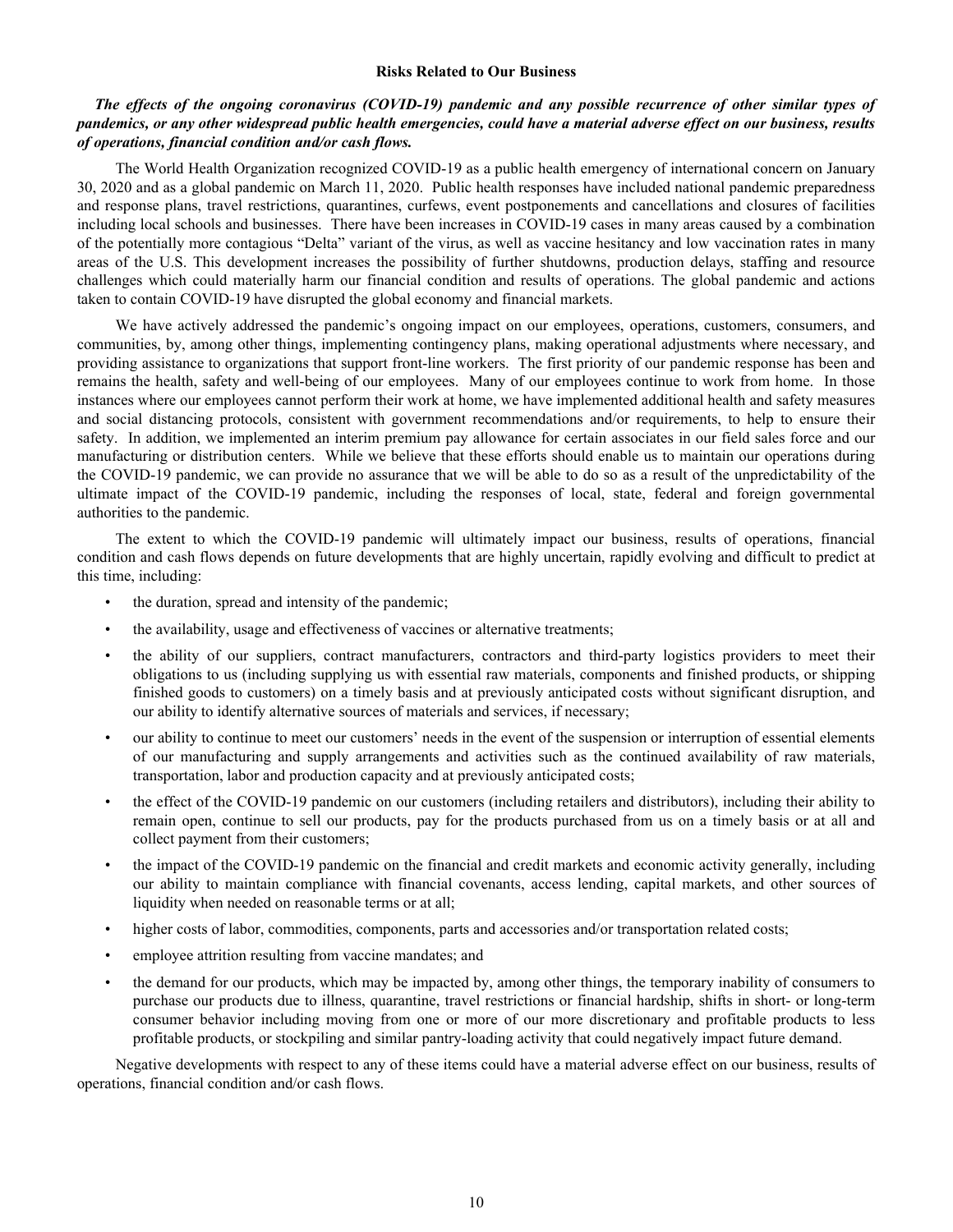## *If we underestimate or overestimate demand for our products and do not maintain appropriate inventory levels, our net sales and/or working capital could be negatively impacted.*

Our ability to manage our inventory levels to meet our customers' demand for our products is important for our business. Our production levels and inventory management goals for our products are based on estimates of demand, taking into account production capacity, timing of shipments, and inventory levels. If we overestimate or underestimate both channel and retail demand for any of our products during a given season, we may not maintain appropriate inventory levels, which could negatively impact our net sales, profit margins, net earnings, and/or working capital, hinder our ability to meet customer demand, result in loss of customers, or cause us to incur excess and obsolete inventory charges.

## *If we are unable to effectively execute our e-commerce business, our reputation and operating results may be harmed.*

We sell certain of our products over the Internet through our online store and other e-commerce retail platforms, which represents a growing percentage of our overall net sales. The success of our e-commerce business depends on our investment in these platforms, consumer preferences and buying trends relating to e-commerce, and our ability to both maintain the continuous operation of our online store and our fulfillment operations that support both our own and retail e-commerce platforms. It is essential that these platforms provide a shopping experience that will generate orders and return visits to the respective platforms.

We are also vulnerable to certain additional risks and uncertainties associated with our e-commerce business, including: changes in required technology interfaces; website downtime and other technical failures; costs and technical issues associated with website software, systems and technology investments and upgrades; data and system security; system failures, disruptions and breaches and the costs to address and remedy such failures, disruptions or breaches; computer viruses; and changes in and compliance with applicable federal and state regulations. In addition, our efforts to remain competitive with technology trends, including the use of new or improved technology, creative user interfaces and other e-commerce marketing tools such as paid search and mobile applications, among others, may increase our costs and may not increase sales or attract consumers. Our failure to successfully respond to these risks and uncertainties might adversely affect the sales of our e-commerce business, as well as damage our reputation and brands.

Additionally, the success of our e-commerce business and the satisfaction of our consumers depend on their timely receipt of our products. The efficient delivery of our products to our consumers requires that our distribution centers have adequate capacity to support the current level of e-commerce operations and any anticipated increased levels that may occur as a result of the growth of our e-commerce business. If we encounter difficulties with our distribution centers, or if any distribution centers shut down for any reason, including as a result of fire or other natural disaster, we could face shortages of inventory, resulting in out of stock conditions in our online store, and we could incur significantly higher costs and longer lead times associated with distributing our products to our consumers and experience dissatisfaction from our consumers. Any of these issues could have a material adverse effect on our business and harm our reputation.

#### *We may not successfully develop new product lines and products or improve existing product lines and products.*

Our future success depends on creating and successfully competing in markets for our products including our ability to improve our existing product lines and products and to develop and manufacture new product lines and products to meet evolving consumer needs. We cannot provide any assurance that we will be successful in developing and manufacturing new product lines and products or product innovations that satisfy consumer needs or achieve market acceptance, or that we will develop, manufacture and market new product lines and products or product innovations in a timely manner. If we fail to successfully develop and manufacture new product lines and products or product innovations, our ability to maintain or grow our market share may be adversely affected, which could materially adversely affect our business, financial condition and results of operations. In addition, the development and introduction of new product lines and products and product innovations require substantial research and development expenditures, which we may be unable to recoup if such new product lines, products or innovations do not achieve market acceptance.

Many of the products we manufacture and market contain active ingredients that are subject to regulatory approval. The need to obtain such approval could delay the launch of new products or product innovations that contain active ingredients or otherwise prevent us from developing and manufacturing certain products and product innovations.

#### *Our marketing activities may not be successful.*

We invest substantial resources in advertising, consumer promotions and other marketing activities to maintain, extend and expand our brand image. There can be no assurances that our marketing strategies will be effective or that the amount we invest in advertising activities will result in a corresponding increase in sales of our products. If our marketing initiatives are not successful, including our ability to leverage new media such as digital media and social networks to reach existing and potential customers, we will have incurred significant expenses without the benefit of higher revenues.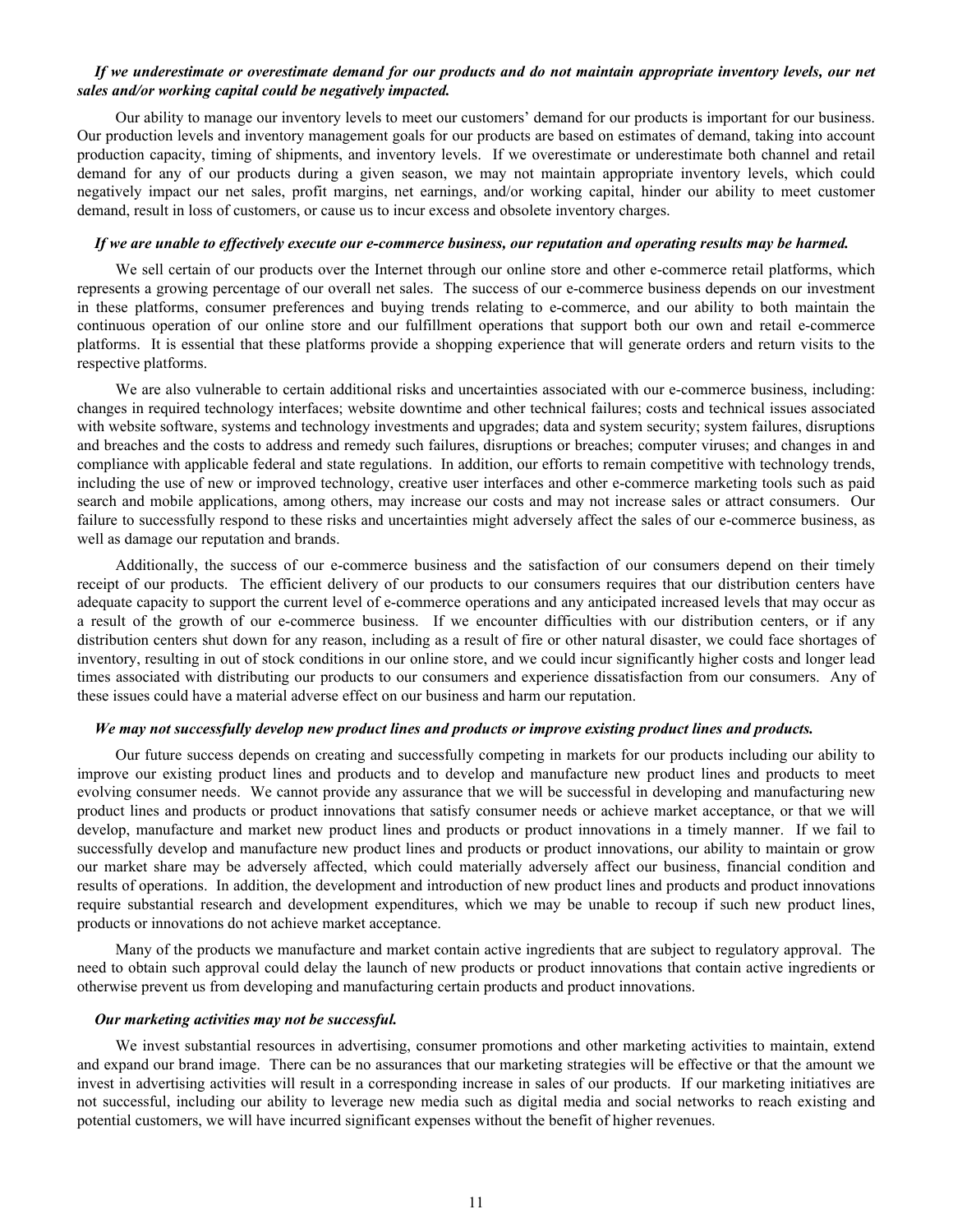#### *The highly competitive nature of our markets could adversely affect our ability to maintain or grow revenues.*

Each of our operating segments participates in markets that are highly competitive. Our products compete against national and regional products and private label products produced by various suppliers. Many of our competitors sell their products at prices lower than ours. Our most price sensitive customers may trade down to lower priced products during challenging economic times or if current economic conditions worsen. We compete primarily on the basis of product innovation, product quality, product performance, value, brand strength, supply chain competency, field sales support, in-store sales support, the strength of our relationships with major retailers and advertising. Some of our competitors have significant financial resources. The strong competition that we face in all of our markets may prevent us from achieving our revenue goals, which may have a material adverse effect on our financial condition, results of operations and cash flows. Our inability to continue to develop and grow brands with leading market positions, maintain our relationships with key retailers and deliver high quality products on a reliable basis at competitive prices could have a material adverse effect on our business.

## *Because of the concentration of our sales to a small number of retail customers, the loss of one or more of, or a significant reduction in orders from, our top customers could adversely affect our financial results.*

Our top two retail customers together accounted for 39% of our fiscal 2021 net sales and 42% of our outstanding accounts receivable as of September 30, 2021. The loss of, or reduction in orders from, our top two retail customers, Home Depot and Lowe's, or any other major customer for any reason (including, for example, changes in a retailer's strategy, claims or allegations that our products or products we market on behalf of third parties are unsafe, a decline in consumer demand, regulatory, legal or other external pressures or a change in marketing strategy) could have a material adverse effect on our business, financial condition, results of operations and cash flows, as could customer disputes regarding shipments, fees, merchandise condition or related matters. Our inability to collect accounts receivable from one of our major customers, or a significant deterioration in the financial condition of one of these customers, including a bankruptcy filing or a liquidation, could also have a material adverse effect on our financial condition, results of operations and cash flows.

We do not have long-term sales agreements with, or other contractual assurances as to future sales to, any of our major retail customers. In addition, continued consolidation in the retail industry has resulted in an increasingly concentrated retail base, and as a result, we are significantly dependent upon sales to key retailers who have significant bargaining strength. To the extent such concentration continues to occur, our net sales and income from operations may be increasingly sensitive to deterioration in the financial condition of, or other adverse developments involving our relationship with, one or more of our key customers. In addition, our business may be negatively affected by changes in the policies of our retailers, such as inventory destocking, limitations on access to shelf space, price demands and other conditions.

## *Our manufacturing operations, including our reliance on third-party manufacturers, could harm our business.*

We may not be able to maintain or develop efficient, low-cost manufacturing capability and processes that will enable us to meet the quality, price, design and product standards or production volumes required to successfully manufacture our products. Even if we are successful in maintaining and developing our manufacturing capabilities and processes, we may not be able to do so in time to satisfy the requirements of our customers.

We rely on third parties to manufacture certain products. This reliance generates a number of risks, including decreased control over the production and related processes, which could lead to production delays or interruptions and inferior product quality control. In addition, performance problems at these third-party manufacturers could lead to cost overruns, shortages or other problems, which could increase our costs of production or result in delivery shortages or delays to our customers.

In addition, if one or more of our third-party manufacturers becomes insolvent or unwilling to continue to manufacture products of acceptable quality, at acceptable costs and in a timely manner, our ability to deliver products to our retail customers could be significantly impaired. Substitute manufacturers may not be available or, if available, may be unwilling or unable to manufacture the products we need on acceptable terms. Moreover, if customer demand for our products increases, we may be unable to secure sufficient additional capacity from our current third-party manufacturers, or others, on commercially reasonable terms, or at all.

## *Our business is subject to risks associated with sourcing and manufacturing outside of the U.S. and risks from tariffs and/or international trade wars.*

We import many of our raw materials and finished goods from countries outside of the United States, including but not limited to China. Our import operations are subject to complex customs laws, regulations, tax requirements, and trade regulations, such as tariffs set by governments, either through mutual agreements or bilateral actions. Tariffs on goods imported into the U.S., particularly goods from China, have increased the cost of the goods we purchase. Additional tariffs could be imposed by the U.S. with relatively short notice to us. These governmental actions could have, and any similar future actions may have, a material adverse effect on our business, financial condition and results of operations. The overall effect of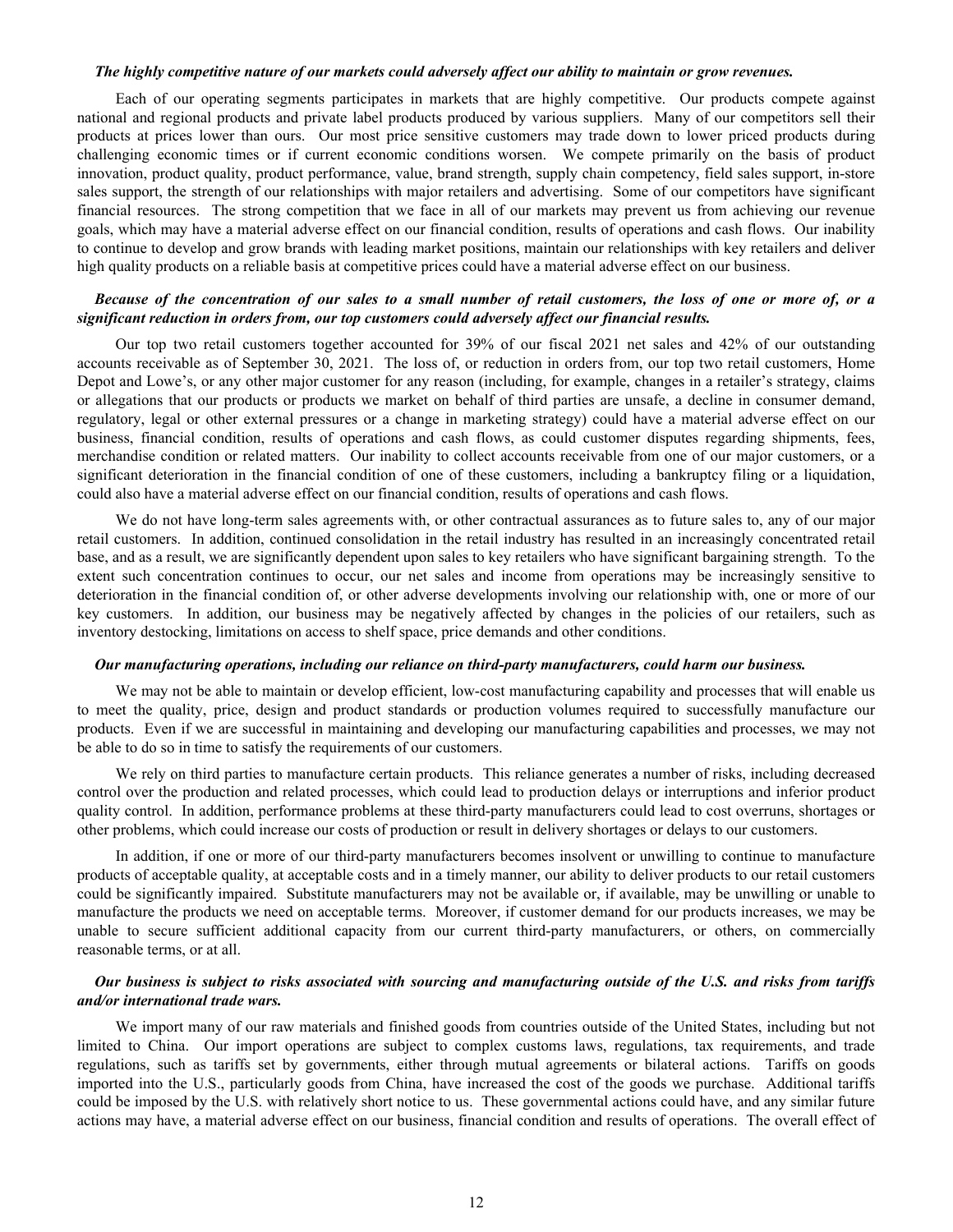these risks is that our costs may increase, which in turn may result in lower profitability if we are unable to offset such increases through higher prices, and/or that we may suffer a decline in sales if our customers do not accept price increases.

## *Our reliance on a limited base of suppliers may result in disruptions to our business and adversely affect our financial results.*

Although we continue to implement risk mitigation strategies for single-source suppliers, we also rely on a limited number of suppliers for certain of our raw materials, product components and other necessary supplies, including certain active ingredients used in our products. If we are unable to maintain supplier arrangements and relationships, if we are unable to contract with suppliers at the quantity and quality levels needed for our business, or if any of our key suppliers becomes insolvent or experience other financial distress, we could experience disruptions in production, which could have a material adverse effect on our financial condition, results of operations and cash flows.

## *A significant interruption in the operation of our or our suppliers' facilities could impact our capacity to produce products and service our customers, which could adversely affect revenues and earnings.*

Operations at our and our suppliers' facilities are subject to disruption for a variety of reasons, including fire, flooding or other natural disasters, disease outbreaks or pandemics, acts of war, terrorism, government shut-downs and work stoppages. A significant interruption in the operation of our or our suppliers' facilities, including as a result of COVID-19, could significantly impact our capacity to produce products and service our customers in a timely manner, which could have a material adverse effect on our revenues, earnings and financial position. This is especially true for those products that we manufacture at a limited number of facilities, such as our fertilizer and liquid products.

## *Disruptions to transportation channels that we use to distribute our products may adversely affect our margins and profitability.*

We may experience disruptions to the transportation channels used to distribute our products, including increased congestion, a lack of transportation capacity, increased fuel expenses, import or export controls or delays, and labor disputes or shortages. Disruptions in our trucking capacity may result in reduced sales or increased costs, including the additional use of more expensive or less efficient alternatives to meet demand. Congestion can affect previously negotiated contracts with shipping companies, resulting in unexpected increases in shipping costs, reduction in our profitability or reduced sales. For example, the COVID-19 pandemic and resulting shifts in demand or changes in our extended supply chain has resulted in several disruptions and delays, as well as quantity limits and price increases, in our transportation channels.

## *Our business could be negatively impacted by corporate citizenship and ESG matters and/or our reporting of such matters.*

There is an increasing focus from certain investors, customers, consumers, employees, and other stakeholders concerning corporate citizenship and sustainability matters. From time to time, we communicate certain initiatives, including goals, regarding environmental matters, responsible sourcing and social investments, including pursuant to our Corporate Responsibility Report. We could fail, or be perceived to fail, in our achievement of such initiatives or goals, or we could fail in fully and accurately reporting our progress on such initiatives and goals. In addition, we could be criticized for the scope of such initiatives or goals or perceived as not acting responsibly in connection with these matters. Our business could be negatively impacted by such matters. Any such matters, or related corporate citizenship and sustainability matters, could have a material adverse effect on our business.

## *Certain of our products may be purchased for use in new and emerging industries or segments and/or be subject to varying, inconsistent, and rapidly changing laws, regulations, administrative practices, enforcement approaches, judicial interpretations, and consumer perceptions.*

We sell products, including hydroponic gardening products, that end users may purchase for use in new and emerging industries or segments, including the growing of cannabis, that may not grow or achieve market acceptance in a manner that we can predict. The demand for these products depends on the uncertain growth of these industries or segments.

In addition, we sell products that end users may purchase for use in industries or segments, including the growing of cannabis, that are subject to varying, inconsistent, and rapidly changing laws, regulations, administrative practices, enforcement approaches, judicial interpretations, and consumer perceptions. For example, certain countries and 36 U.S. states have adopted frameworks that authorize, regulate, and tax the cultivation, processing, sale, and use of cannabis for medicinal and/or nonmedicinal use, while the U.S. Controlled Substances Act and the laws of other U.S. states prohibit growing cannabis.

Our gardening products, including our hydroponic gardening products, are multi-purpose products designed and intended for growing a wide range of plants and are generally purchased from retailers by end users who may grow any variety of plants, including cannabis. Although the demand for our products may be negatively impacted depending on how laws, regulations,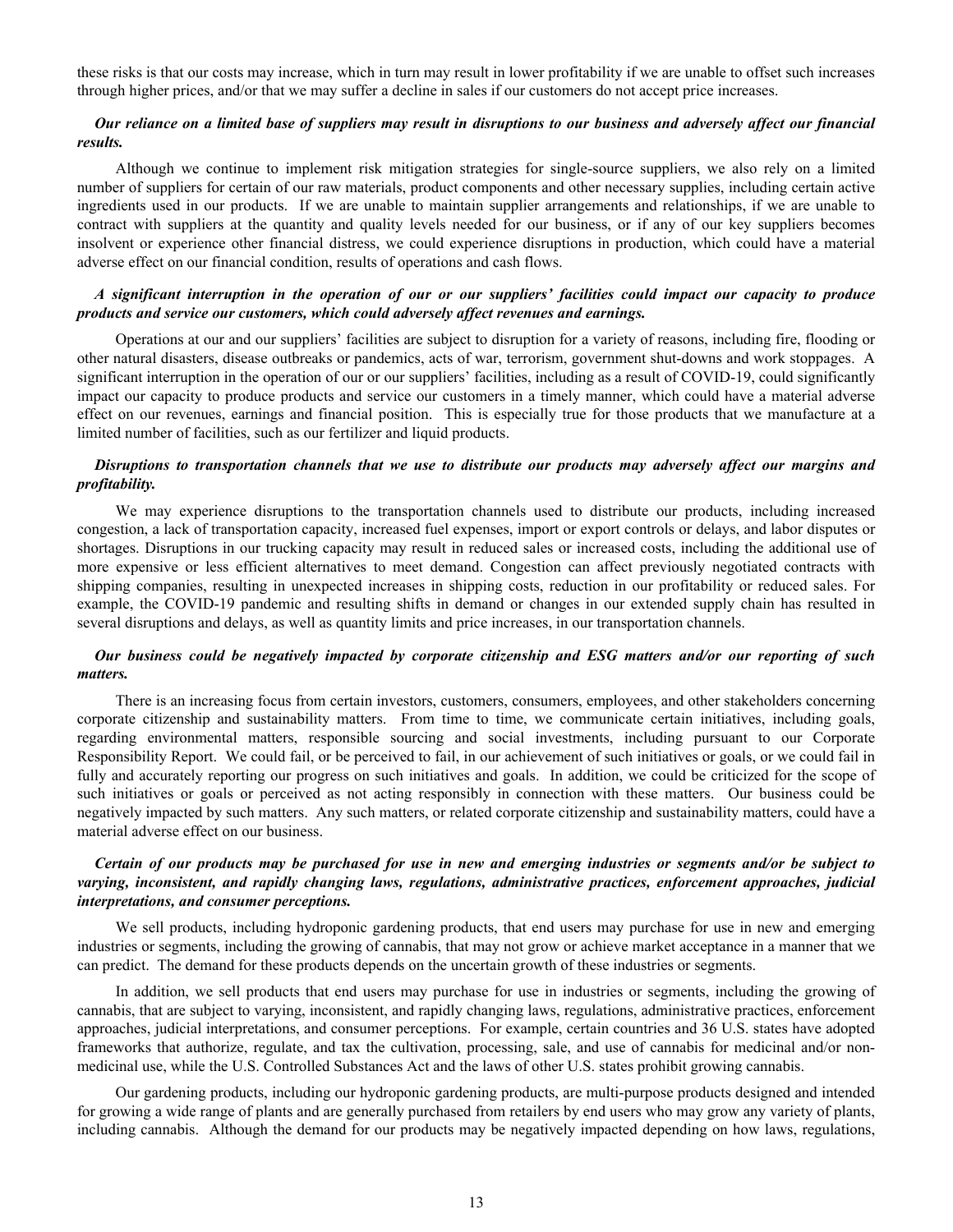administrative practices, enforcement approaches, judicial interpretations, and consumer perceptions develop, we cannot reasonably predict the nature of such developments or the effect, if any, that such developments could have on our business.

## *Our operations may be impaired if our information technology systems fail to perform adequately or if we are the subject of a data breach or cyber attack.*

We rely on information technology systems in order to conduct business, including communicating with employees and our key retail customers, ordering and managing materials from suppliers, shipping products to retail customers and analyzing and reporting results of operations. While we have taken steps to ensure the security of our information technology systems, our systems may nevertheless be vulnerable to computer viruses, security breaches and other disruptions from unauthorized users. If our information technology systems are damaged or cease to function properly for an extended period of time, whether as a result of a significant cyber incident or otherwise, our ability to communicate internally as well as with our retail customers could be significantly impaired, which may adversely impact our business.

Additionally, in the normal course of our business, we collect, store and transmit proprietary and confidential information regarding our customers, employees, suppliers and others, including personally identifiable information. An operational failure or breach of security from increasingly sophisticated cyber threats could lead to loss, misuse or unauthorized disclosure of this information about our employees or consumers, which may result in regulatory or other legal proceedings, and have a material adverse effect on our business and reputation. We also may not have the resources or technical sophistication to anticipate or prevent rapidly-evolving types of cyber attacks. Any such attacks or precautionary measures taken to prevent anticipated attacks may result in increasing costs, including costs for additional technologies, training and third party consultants. The losses incurred from a breach of data security and operational failures as well as the precautionary measures required to address this evolving risk may adversely impact our financial condition, results of operations and cash flows.

#### *Climate change and unfavorable weather conditions could adversely impact financial results.*

Climate change continues to receive increasing global attention. The possible effects of climate change could include changes in rainfall patterns, water shortages, changing storm patterns and intensities, changing temperature levels and changes in legislation, regulation and international accords all of which could adversely impact our costs and business operations and the supply and demand for weather sensitive products such as fertilizer, garden soils and pesticide products. In addition, fluctuating climatic conditions may result in unpredictable modifications in the manner in which consumers garden or their attitudes towards gardening, making it more difficult for us to provide appropriate products to appropriate markets in time to meet consumer demand.

Because of the uncertainty of weather volatility related to climate change and any resulting unfavorable weather conditions, we cannot predict its potential impact on our financial condition, results of operations and cash flows.

## *Disruptions in availability or increases in the prices of raw materials or fuel could adversely affect our results of operations.*

We source many of our commodities and other raw materials on a global basis. The general availability and price of those raw materials can be affected by numerous forces beyond our control, including political instability, trade restrictions and other government regulations, duties and tariffs, price controls, changes in currency exchange rates and weather.

A significant disruption in the availability of any of our key raw materials could negatively impact our business. In addition, increases in the prices of key commodities and other raw materials could adversely affect our ability to manage our cost structure. Market conditions may limit our ability to raise selling prices to offset increases in our raw material costs. Our proprietary technologies can limit our ability to locate or utilize alternative inputs for certain products. For certain inputs, new sources of supply may have to be qualified under regulatory standards, which can require additional investment and delay bringing a product to market.

We utilize hedge agreements periodically to fix the prices of a portion of our urea, resin and fuel needs. The hedge agreements are designed to mitigate the earnings and cash flow fluctuations associated with the costs of urea, resin and fuel. In periods of declining prices, utilizing these hedge agreements may effectively increase our expenditures for these raw materials.

### *Our international operations make us susceptible to the costs and risks associated with operating internationally.*

We operate manufacturing, sales and service facilities outside of the United States, particularly in Canada, the Netherlands and China. Accordingly, we are subject to risks associated with operating in foreign countries, including:

- fluctuations in currency exchange rates;
- limitations on the remittance of dividends and other payments by foreign subsidiaries;
- additional costs of compliance with local regulations;
- historically, in certain countries, higher rates of inflation than in the United States;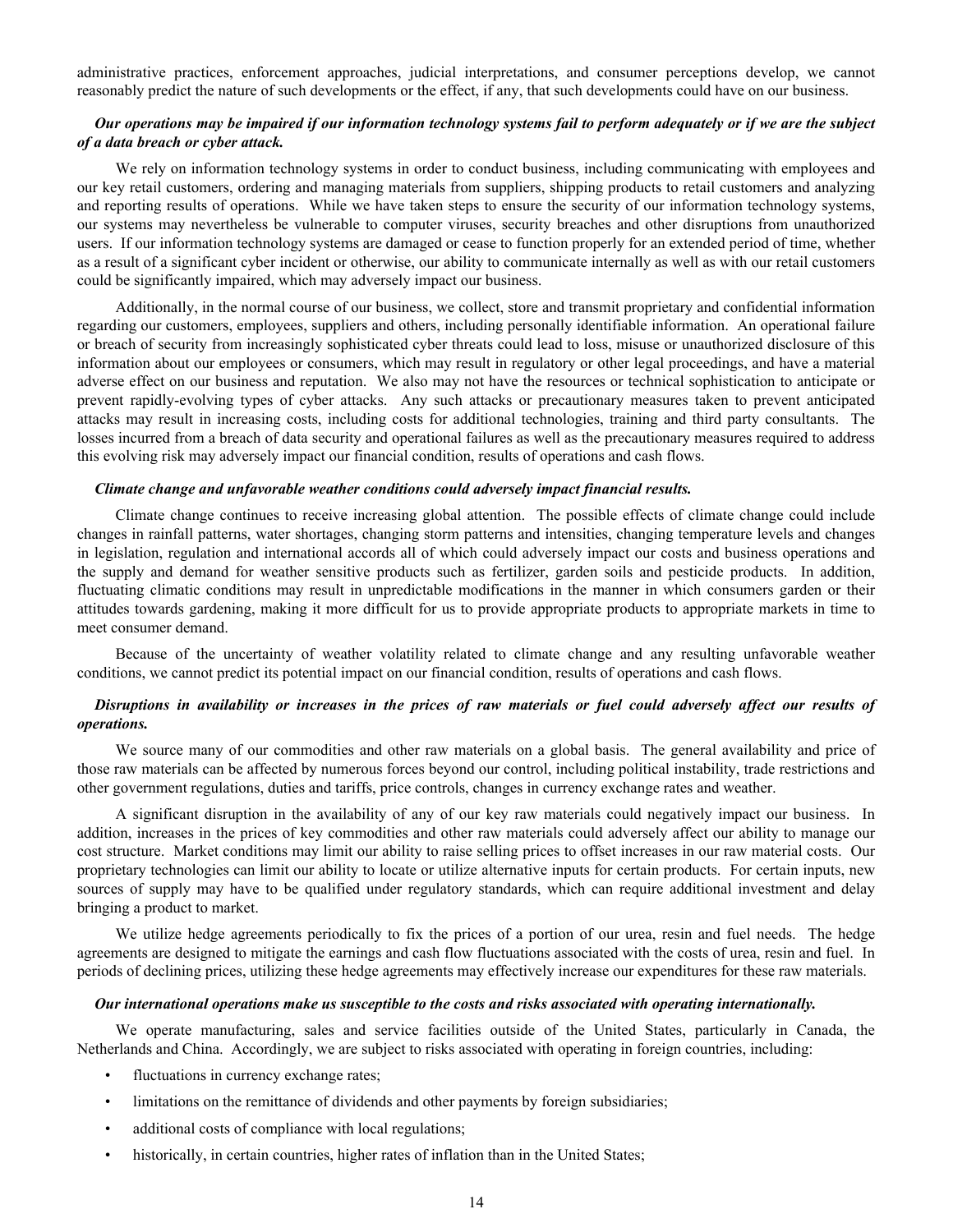- changes in the economic conditions or consumer preferences or demand for our products in these markets;
- restrictive actions by multinational governing bodies, foreign governments or subdivisions thereof;
- changes in foreign labor laws and regulations affecting our ability to hire and retain employees;
- changes in U.S. and foreign laws regarding trade and investment;
- less robust protection of our intellectual property under foreign laws; and
- difficulty in obtaining distribution and support for our products.

In addition, our operations outside the United States are subject to the risk of new and different legal and regulatory requirements in local jurisdictions, potential difficulties in staffing and managing local operations and potentially adverse tax consequences. The costs associated with operating our continuing international business could adversely affect our results of operations, financial condition and cash flows in the future.

## *In the event the Third Restated Agreement for Monsanto's consumer Roundup® products terminates or Monsanto's*  consumer Roundup<sup>®</sup> business materially declines, we would lose a substantial source of future earnings and overhead *expense absorption.*

If we (i) become insolvent, (ii) commit a material breach, material fraud or material willful misconduct under the Third Restated Agreement, (iii) experience a change of control of the Company (subject to certain exceptions), or (iv) impermissibly assign our rights or delegate our obligations under the Third Restated Agreement, Monsanto may terminate the Third Restated Agreement without paying a termination fee to the Company, subject to certain terms and conditions as set forth in the applicable agreements. In addition, if Program EBIT (as defined in the Third Restated Agreement) falls below \$50 million in any program year, Monsanto may terminate the Third Restated Agreement without paying a termination fee to the Company, subject to certain terms and conditions as set forth in the applicable agreements.

Monsanto may also terminate the Third Restated Agreement in the event of (a) a change of control of Monsanto or a sale of the Roundup<sup>®</sup> business effective at the end of the fifth full year after providing notice of termination, subject to certain terms and conditions as set forth in the applicable agreements, or (b) Monsanto's decision to decommission the permits, licenses and registrations needed for, and the trademarks, trade names, packages, copyrights and designs used in, the sale of the Roundup® products in the lawn and garden market (a "Brand Decommissioning Event"), but, in each case, Monsanto would have to pay a termination fee to the Company.

If circumstances exist or otherwise develop that result in a material decline in Monsanto's consumer Roundup<sup>®</sup> business, or in the event of Monsanto's insolvency or bankruptcy, we would seek to mitigate the impact on us by exercising various rights and remedies under the Third Restated Agreement and applicable law. We cannot, however, provide any assurance that our exercise of such rights or remedies would produce the desired outcomes or that a material decline in Monsanto's consumer Roundup<sup>®</sup> business would not have a material adverse effect on our business, financial condition or results of operations.

In the event that the Third Restated Agreement terminates or Monsanto's consumer Roundup® business materially declines, we would lose all, or a substantial portion, of the significant source of earnings and overhead expense absorption the Third Restated Agreement provides.

For additional information regarding the Third Restated Agreement including certain of our rights and remedies under the Third Restated Agreement, see "NOTE 7. MARKETING AGREEMENT" of the Notes to Consolidated Financial Statements included in this Annual Report on Form 10-K.

## *We may not be able to adequately protect our intellectual property and other proprietary rights that are material to our business.*

Our ability to compete effectively depends in part on our rights to service marks, trademarks, tradenames and other intellectual property rights we own or license, particularly our registered brand names and issued patents. We have not sought to register every one of our marks either in the United States or in every country in which such mark is used. Furthermore, because of the differences in foreign trademark, patent and other intellectual property or proprietary rights laws, we may not receive the same protection in other countries as we would in the United States with respect to the registered brand names and issued patents we hold. If we are unable to protect our intellectual property, proprietary information and/or brand names, we could suffer a material adverse effect on our business, financial condition and results of operations.

Litigation may be necessary to enforce our intellectual property rights and protect our proprietary information, or to defend against claims by third parties that our products or services infringe their intellectual property rights. Any litigation or claims brought by or against us could result in substantial costs and diversion of our resources. A successful claim of trademark, patent or other intellectual property infringement against us, or any other successful challenge to the use of our intellectual property, could subject us to damages or prevent us from providing certain products or services, or using certain of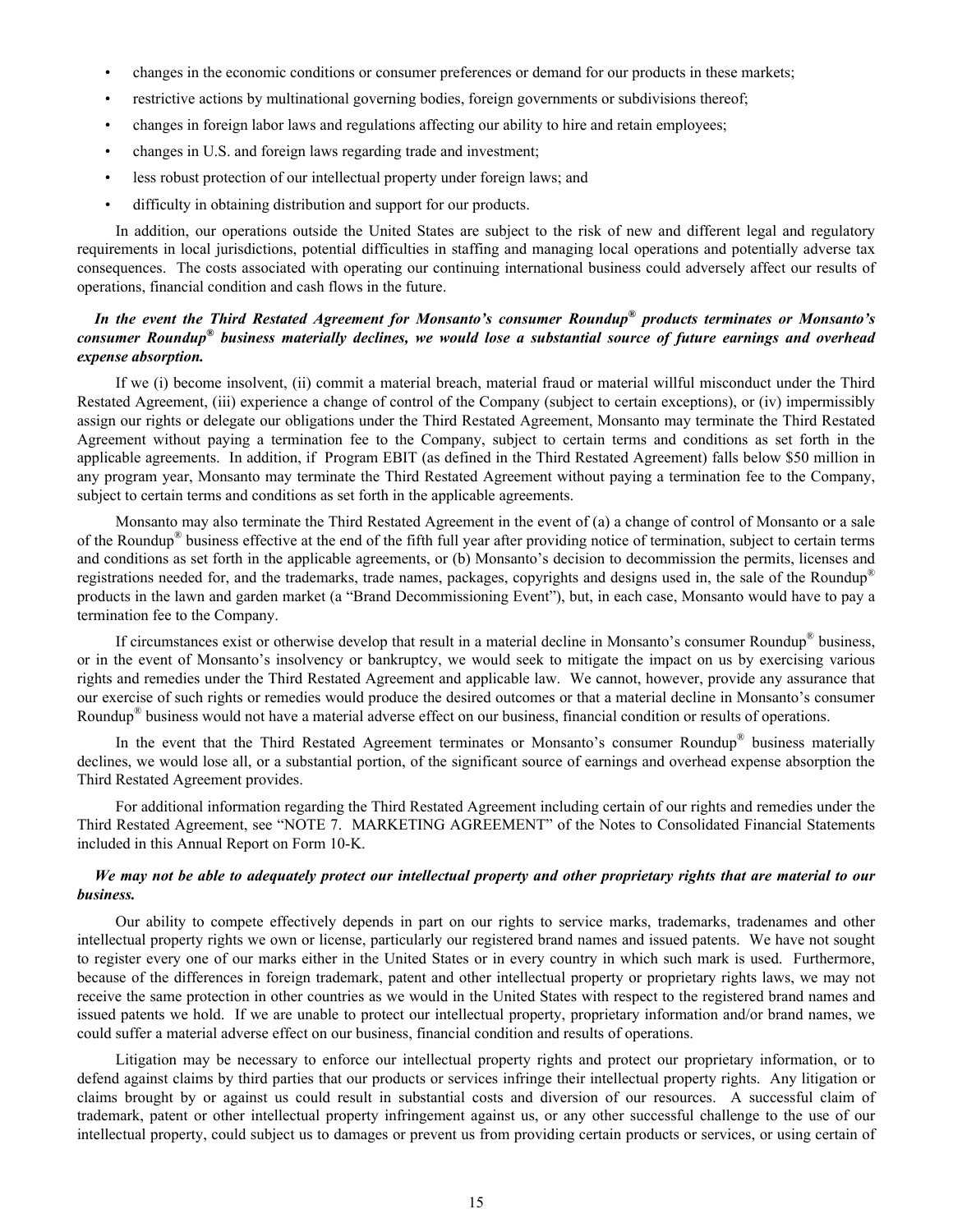our recognized brand names, which could have a material adverse effect on our business, financial condition and results of operations.

## *Our success depends upon the retention and availability of key personnel and the effective succession of senior management.*

Our success largely depends on the performance of our management team and other key personnel. Our future operations could be harmed if we are unable to attract and retain talented, highly qualified senior executives and other key personnel. In addition, if we are unable to effectively provide for the succession of senior management, including our chief executive officer, our business, prospects, results of operations, financial condition and cash flows may be materially adversely affected.

## *We are involved in a number of legal proceedings and, while we cannot predict the outcomes of such proceedings and other contingencies with certainty, some of these outcomes could adversely affect our business, financial condition, results of operations and cash flows.*

We are involved in legal proceedings and are subject to investigations, inspections, audits, inquiries and similar actions by governmental authorities, arising in the course of our business (see the discussion in "ITEM 3. LEGAL PROCEEDINGS" of this Annual Report on Form 10-K). Legal proceedings, in general, can be expensive and disruptive. Some of these suits may purport or may be determined to be class actions and/or involve parties seeking large and/or indeterminate amounts of damages, including punitive or exemplary damages, and may remain unresolved for several years. For example, product liability claims challenging the safety of our products or products we market on behalf of third parties may also result in a decline in sales for a particular product and could damage the reputation or the value of related brands, involve us in litigation and have a material adverse effect on our business.

From time to time, we are also involved in legal proceedings as a plaintiff involving contract, intellectual property and other matters. We cannot predict with certainty the outcomes of these legal proceedings and other contingencies, and the costs incurred in litigation can be substantial, regardless of the outcome. Substantial unanticipated verdicts, fines and rulings do sometimes occur. As a result, we could from time to time incur judgments, enter into settlements or revise our expectations regarding the outcome of certain matters, and such developments could have a material adverse effect on our results of operations in the period in which the amounts are accrued and/or our cash flows in the period in which the amounts are paid. The outcome of some of these legal proceedings and other contingencies could require us to take, or refrain from taking, actions which could negatively affect our operations and, depending on the nature of the allegations, could negatively impact our reputation or the reputation of products we market on behalf of third parties. Additionally, defending against these legal proceedings may involve significant expense and diversion of management's attention and resources.

## **Risks Related to Our M&A, Lending and Financing Activities**

## *Acquisitions, other strategic alliances and investments could result in operating difficulties, dilution, and other harmful consequences that may adversely impact our business and results of operations.*

Acquisitions are an important element of our overall corporate strategy and use of capital, and these transactions could be material to our financial condition and results of operations. We expect to continue to evaluate and enter into discussions regarding a wide array of potential strategic transactions. The process of integrating an acquired company, business, or product has created, and will continue to create, unforeseen operating difficulties and expenditures. The areas where we face risks include:

- Diversion of management time and focus from operating our business to acquisition integration challenges.
- Failure to successfully further develop the acquired business or product lines.
- Implementation or remediation of controls, procedures and policies at the acquired company.
- Integration of the acquired company's accounting, human resources and other administrative systems, and coordination of product, engineering and sales and marketing functions.
- Transition of operations, users and customers onto our existing platforms.
- Reliance on the expertise of our strategic partners with respect to market development, sales, local regulatory compliance and other operational matters.
- Failure to obtain required approvals on a timely basis, if at all, from governmental authorities, or conditions placed upon approval, under competition and antitrust laws which could, among other things, delay or prevent us from completing a transaction, or otherwise restrict our ability to realize the expected financial or strategic goals of an acquisition.
- In the case of foreign acquisitions, the need to integrate operations across different cultures and languages and to address the particular economic, currency, political and regulatory risks associated with specific countries.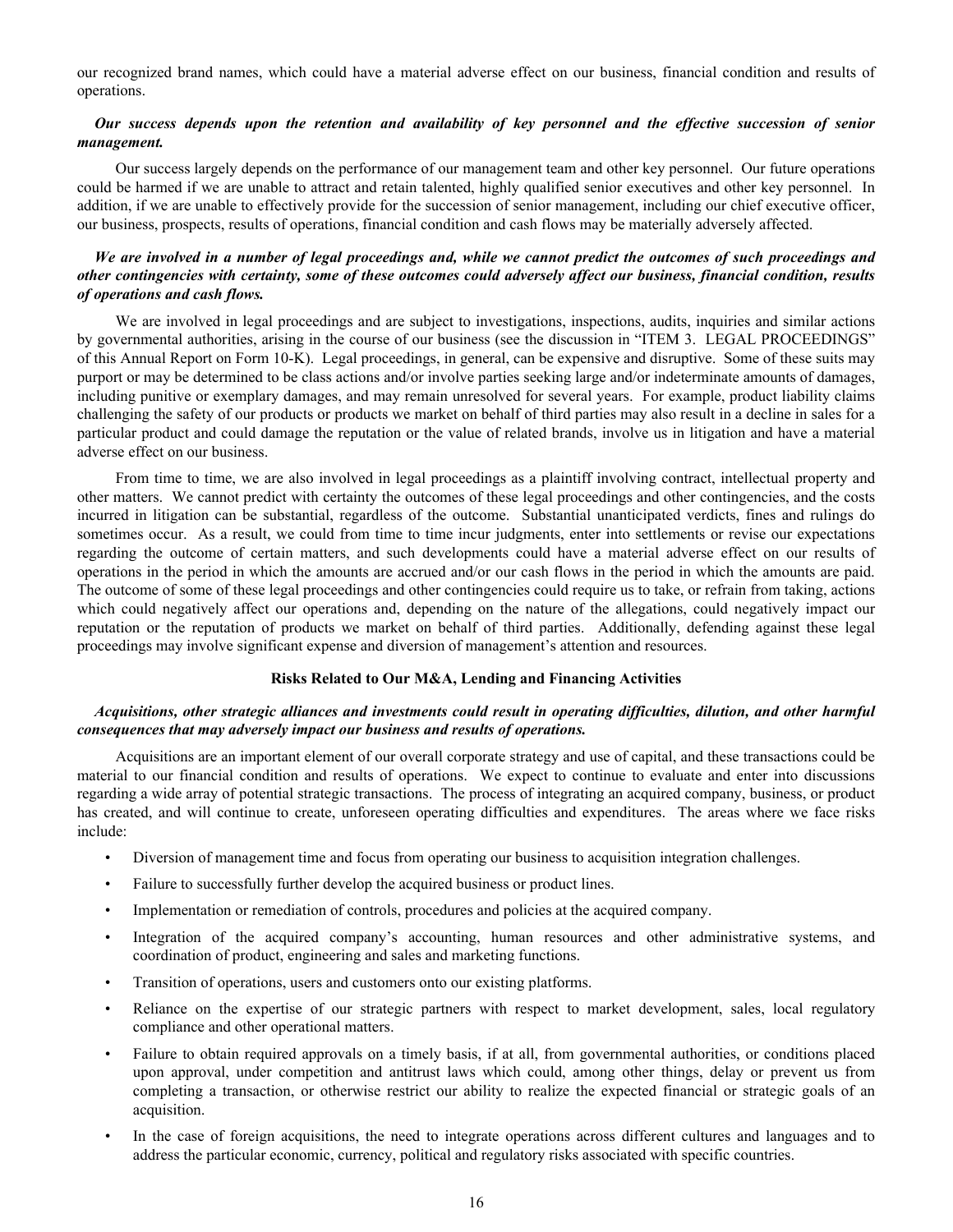- Cultural challenges associated with integrating employees from the acquired company into our organization, and retention of employees from the businesses we acquire.
- Liability for or reputational harm from activities of the acquired company before the acquisition or from our strategic partners, including patent and trademark infringement claims, violations of laws, commercial disputes, tax liabilities and other known and unknown liabilities.
- Litigation or other claims in connection with the acquired company, including claims from terminated employees, customers, former shareholders or other third parties.

Our failure to address these risks or other problems encountered in connection with our past or future acquisitions and investments or strategic alliances could cause us to fail to realize the anticipated benefits of such acquisitions, investments or alliances, incur unanticipated liabilities, and harm our business generally.

Our acquisitions could also result in dilutive issuances of our equity securities, the incurrence of debt, contingent liabilities or amortization expenses, or impairment of goodwill and purchased long-lived assets, and restructuring charges, any of which could harm our financial condition or results of operations and cash flows. Also, the anticipated benefits of many of our acquisitions may not materialize.

## *A failure to dispose of assets or businesses in a timely manner may cause the results of the Company to suffer.*

We evaluate as necessary the potential disposition of assets and businesses that may no longer help meet our objectives. When we decide to sell assets or a business, we may encounter difficulty in finding buyers or alternative exit strategies on acceptable terms in a timely manner, which could delay the accomplishment of our strategic objectives. Alternatively, we may dispose of a business at a price or on terms that are less than we had anticipated. After reaching an agreement with a buyer for the disposition of a business, we are subject to the satisfaction of pre-closing conditions, which may prevent us from completing the transaction. Dispositions may also involve continued financial involvement in the divested business, such as through continuing equity ownership, guarantees, indemnities or other financial obligations. Under these arrangements, performance by the divested businesses or other conditions outside our control could affect future financial results.

## *Our lending activities may adversely impact our business and results of operations.*

As part of our strategic initiatives, we have provided financing to buyers of certain business assets we have sold and to certain strategic partners. Our exposure to credit losses on these financing balances and strategic investments will depend on the financial condition of these counterparties as well as legal, regulatory and macroeconomic factors beyond our control, such as deteriorating conditions in the world economy or in the industries served by the borrowers and federal legalization of the U.S. cannabis market. While we monitor our exposure, there can be no guarantee we will be able to successfully mitigate all of these risks. Credit losses, if significant, could have a material adverse effect on our business, financial condition, results of operations and cash flows.

## *Our indebtedness could limit our flexibility and adversely affect our financial condition.*

As of September 30, 2021, we had \$2,315.3 million of debt and \$1,480.2 million in available borrowings under our credit facility. Our inability to meet restrictive financial and non-financial covenants associated with that debt, or to generate sufficient cash flow to repay maturing debt, could adversely affect our financial condition. For example, our debt level could:

- make it more difficult for us to satisfy our obligations with respect to our indebtedness;
- make us more vulnerable to general adverse economic and industry conditions;
- require us to dedicate a substantial portion of cash flows from operating activities to payments on our indebtedness, which would reduce the cash flows available to fund working capital, capital expenditures, advertising, research and development efforts and other general corporate requirements;
- limit our flexibility in planning for, or reacting to, changes in our business and the industry in which we operate;
- limit our ability to borrow additional funds;
- expose us to risks inherent in interest rate fluctuations because some of our borrowings are at variable rates of interest, which could result in higher interest expense in the event of increases in interest rates; and
- place us at a competitive disadvantage compared to our competitors that have less debt.

Our ability to make payments on or to refinance our indebtedness, fund planned capital expenditures and acquisitions, pay dividends and make repurchases of our Common Shares will depend on our ability to generate cash in the future which, to some extent, is subject to general economic, financial, competitive, legislative, regulatory and other factors that are beyond our control. We cannot provide any assurance that our business will generate sufficient cash flow from operating activities or that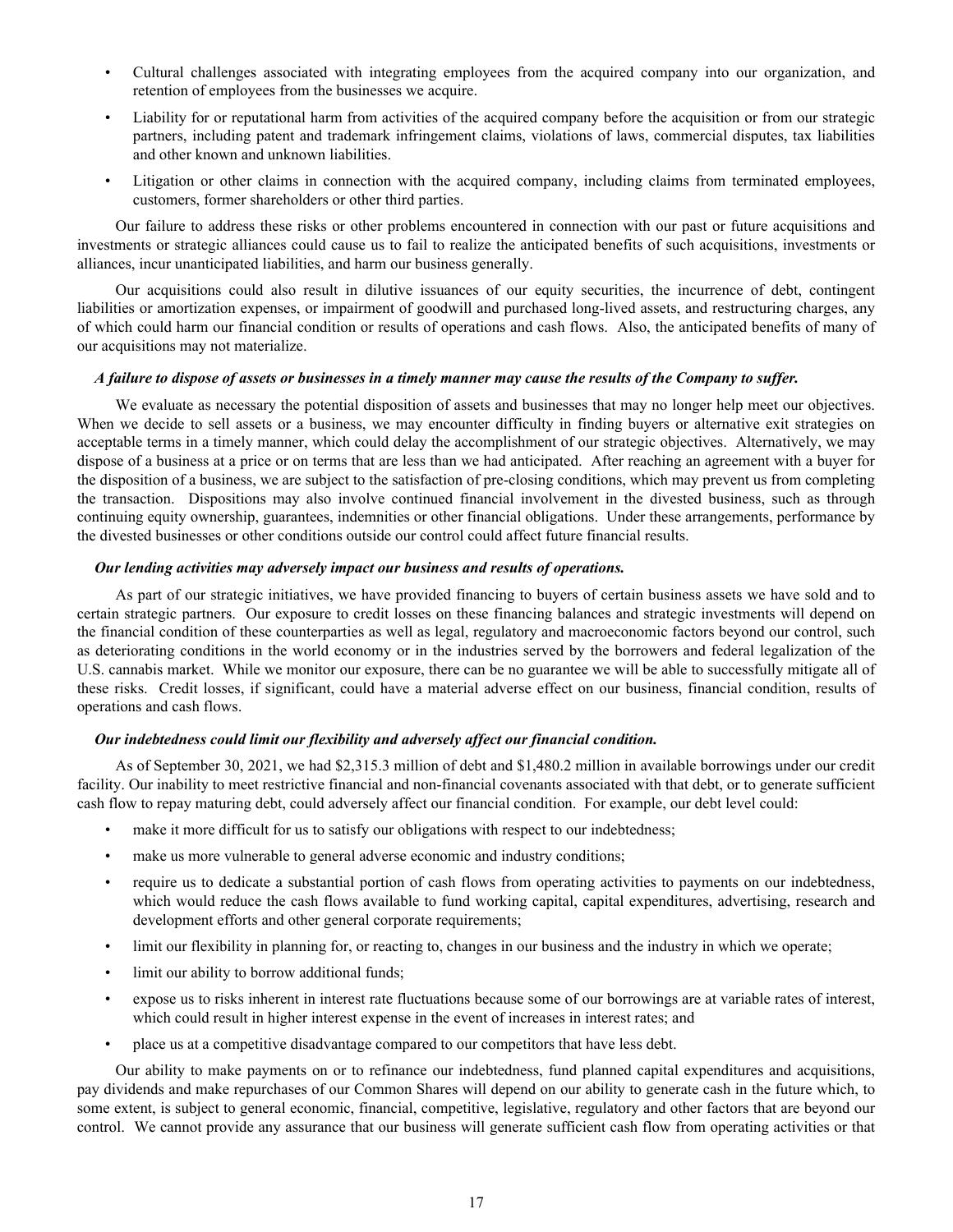future borrowings will be available to us under our credit facility in amounts sufficient to enable us to pay our indebtedness or to fund our other liquidity needs.

In addition, our credit facility and the indentures governing our 5.250% Senior Notes due 2026 (the "5.250% Senior Notes"), our 4.500% Senior Notes due 2029 (the "4.500% Senior Notes"), our 4.000% Senior Notes due 2031 (the "4.000% Senior Notes") and our 4.375% Senior Notes due 2032 (the "4.375% Senior Notes") contain restrictive covenants and crossdefault provisions. Our credit facility also requires us to maintain specified financial ratios. Our ability to comply with those covenants and satisfy those financial ratios can be affected by events beyond our control including prevailing economic, financial and industry conditions. A breach of any of those financial ratio covenants or other covenants could result in a default. In the event of such default, the holders of such indebtedness could elect to declare all the funds borrowed thereunder to be due and payable, together with accrued and unpaid interest, and could cease making further loans and institute foreclosure proceedings against our assets. We cannot provide any assurance that the holders of such indebtedness would waive a default or that we could pay the indebtedness in full if it were accelerated.

Subject to compliance with certain covenants under our credit facility and the indentures governing the 5.250% Senior Notes, the 4.500% Senior Notes, the 4.000% Senior Notes and the 4.375% Senior Notes, we may incur additional debt in the future. If we incur additional debt, the risks described above could intensify.

## *Changes in credit ratings issued by nationally recognized statistical rating organizations (NRSROs) could adversely affect our cost of financing and the market price of our 5.250% Senior Notes, 4.500% Senior Notes, 4.000% Senior Notes and 4.375% Senior Notes.*

NRSROs rate the 5.250% Senior Notes, the 4.500% Senior Notes, the 4.000% Senior Notes, the 4.375% Senior Notes and the Company based on factors that include our operating results, actions that we take, their view of the general outlook for our industry and their view of the general outlook for the economy. Actions taken by the NRSROs can include maintaining, upgrading or downgrading the current rating or placing us on a watch list for possible future downgrading. Downgrading the credit rating of the 5.250% Senior Notes, the 4.500% Senior Notes, the 4.000% Senior Notes or the 4.375% Senior Notes or placing us on a watch list for possible future downgrading could increase our cost of financing, limit our access to the capital markets and have an adverse effect on the market price of the 5.250% Senior Notes, the 4.500% Senior Notes, the 4.000% Senior Notes and the 4.375% Senior Notes.

## *Uncertainty regarding the LIBOR replacement process and expected discontinuance of LIBOR may adversely impact our current or future debt obligations, including under our credit facility and certain hedging arrangements.*

Certain of our debt obligations and instruments, including our credit facility and certain hedging arrangements, use the London Interbank Offered Rate ("LIBOR") as a reference rate for establishing the variable interest rate applicable to such debt obligations and instruments. On July 27, 2017, the United Kingdom's Financial Conduct Authority, which regulates LIBOR, announced that it intends to phase out LIBOR by the end of 2021. However, for U.S. dollar LIBOR, the cessation date has been deferred to June 30, 2023 for the most commonly used tenors (overnight and one, three and six months). This extension to 2023 means that many legacy U.S. dollar LIBOR contracts would terminate before related LIBOR rates cease to be published. The Federal Reserve System, in conjunction with the Alternative Reference Rates Committee, has recommended the replacement of LIBOR with a new index, calculated by short-term repurchase agreements collateralized by U.S. Treasury securities, called the Secured Overnight Financing Rate ("SOFR"). At this time, it is not certain that SOFR will prevail as the primary LIBOR replacement.

If LIBOR ceases to exist, we may need to renegotiate our credit facility since it utilizes LIBOR as a reference rate in determining the applicable interest rate. Our credit facility specifies that if it is not possible to ascertain LIBOR or certain other circumstances exist, we will endeavor to establish with the agent an alternative rate of interest that gives due consideration to the then prevailing market convention for determining a rate of interest for syndicated credit facilities in the United States at such time, which alternative rate shall not be objected to by a majority of lenders under our credit facility within a specified period of time. If we are not able to agree on an alternative rate of interest under our credit facility, then our indebtedness under the credit facility will bear interest with reference to the alternate base rate.

We have also entered into LIBOR based interest rate swap agreements to manage our exposure to interest rate movements under certain of our variable-rate debt obligations Any replacement of LIBOR as the basis on which interest on our variable-rate debt and/or under our interest rate swaps is calculated may result in interest rates and/or payments that do not directly correlate over time with the interest rates and/or payments that would have been made on our obligations if LIBOR was available in its current form.

The potential effect of the replacement of LIBOR on our cost of capital cannot yet be determined.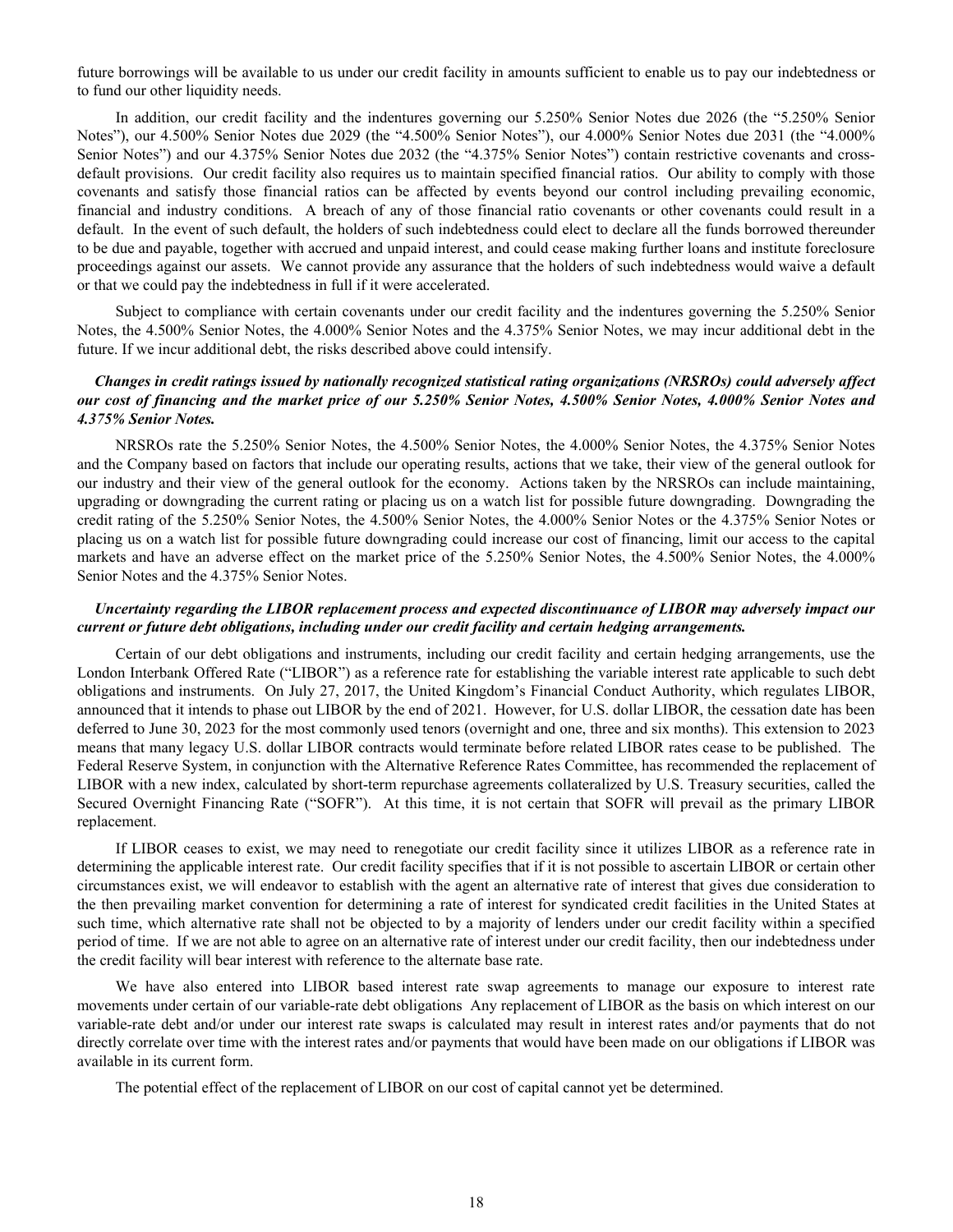#### *Our hedging arrangements expose us to certain counterparty risks.*

In addition to commodity hedge agreements, we utilize interest rate swap agreements to manage the net interest rate risk inherent in our sources of borrowing as well as foreign currency forward contracts to manage the exchange rate risk associated with certain intercompany loans with foreign subsidiaries and other approved transactional currency exposures. Utilizing these hedge agreements exposes us to certain counterparty risks. The failure of one or more of the counterparties to fulfill their obligations under the hedge agreements, whether as a result of weakening financial stability or otherwise, could adversely affect our financial condition, results of operations or cash flows.

## *Our postretirement-related costs and funding requirements could increase as a result of volatility in the financial markets, changes in interest rates and actuarial assumptions.*

We sponsor a number of defined benefit pension plans associated with our U.S. and former international businesses, as well as a postretirement medical plan in the United States for certain retired associates and their dependents. The performance of the financial markets and changes in interest rates impact the funded status of these plans and cause volatility in our postretirement-related costs and future funding requirements. If the financial markets do not provide the expected long-term returns on invested assets, we could be required to make significant pension contributions. Additionally, changes in interest rates and legislation enacted by governmental authorities can impact the timing and amounts of contribution requirements.

We utilize third-party actuaries to evaluate assumptions used in determining projected benefit obligations and the fair value of plan assets for our pension and other postretirement benefit plans. In the event we determine that our assumptions should be revised, such as the discount rate or expected return on assets, our future pension and postretirement benefit expenses could increase or decrease. The assumptions we use may differ from actual results, which could have a significant impact on our pension and postretirement liabilities and related costs and funding requirements.

## **Risks Related to Regulation of Our Company**

## *Compliance with environmental and other public health regulations or changes in such regulations or regulatory enforcement priorities could increase our costs of doing business or limit our ability to market all of our products.*

Local, state, federal and foreign laws and regulations relating to environmental matters affect us in several ways. All pesticide products sold in the United States must comply with FIFRA and most must be registered with the U.S. EPA and similar state agencies. Our inability to obtain or maintain such registrations, or the cancellation of any such registration of our products, could have an adverse effect on our business, the severity of which would depend on a variety of factors, including the product(s) involved, whether another product could be substituted and whether our competitors were similarly affected. We attempt to anticipate regulatory developments and maintain registrations of, and access to, substitute active ingredients, but there can be no assurance that we will be able to avoid or reduce these risks. In addition, in Canada, regulations have been adopted by several provinces that substantially restrict our ability to market and sell certain of our consumer pesticide products.

Under the Food Quality Protection Act, enacted by the U.S. Congress in 1996, food-use pesticides are evaluated to determine whether there is reasonable certainty that no harm will result from the cumulative effects of pesticide exposures. Under this Act, the U.S. EPA is evaluating the cumulative and aggregate risks from dietary and non-dietary exposures to pesticides. The pesticides in our products, certain of which may be also used on crops processed into various food products, are manufactured by independent third parties and continue to be evaluated by the U.S. EPA as part of this exposure risk assessment. The U.S. EPA or the third-party registrant may decide that a pesticide we use in our products will be limited or made unavailable to us. We cannot predict the outcome or the severity of the effect of these continuing evaluations.

In addition, the use of certain fertilizer and pesticide products (including pesticide products that contain glyphosate) is regulated by various local, state, federal and foreign environmental and public health agencies. These regulations may, among other things, ban the use of certain ingredients contained in such products or require (i) that only certified or professional users apply the product, (ii) that certain products be used only on certain types of locations, (iii) users to post notices on properties to which products have been or will be applied, and/or (iv) notification to individuals in the vicinity that products will be applied in the future. Even if we are able to comply with all such regulations and obtain all necessary registrations and licenses, we cannot provide assurance that our products, particularly pesticide products, will not cause or be alleged to cause injury to the environment or to people under all circumstances, particularly when used improperly or contrary to instructions. The costs of compliance, remediation or products liability have adversely affected operating results in the past and could materially adversely affect future quarterly or annual operating results.

Our products and operations may be subject to increased regulatory and environmental scrutiny in jurisdictions in which we do business. For example, we are subject to regulations relating to our harvesting of peat for our growing media business which has come under increasing regulatory and environmental scrutiny. In the United States, state regulations frequently require us to limit our harvesting and to restore the property to an agreed-upon condition. In some locations, we have been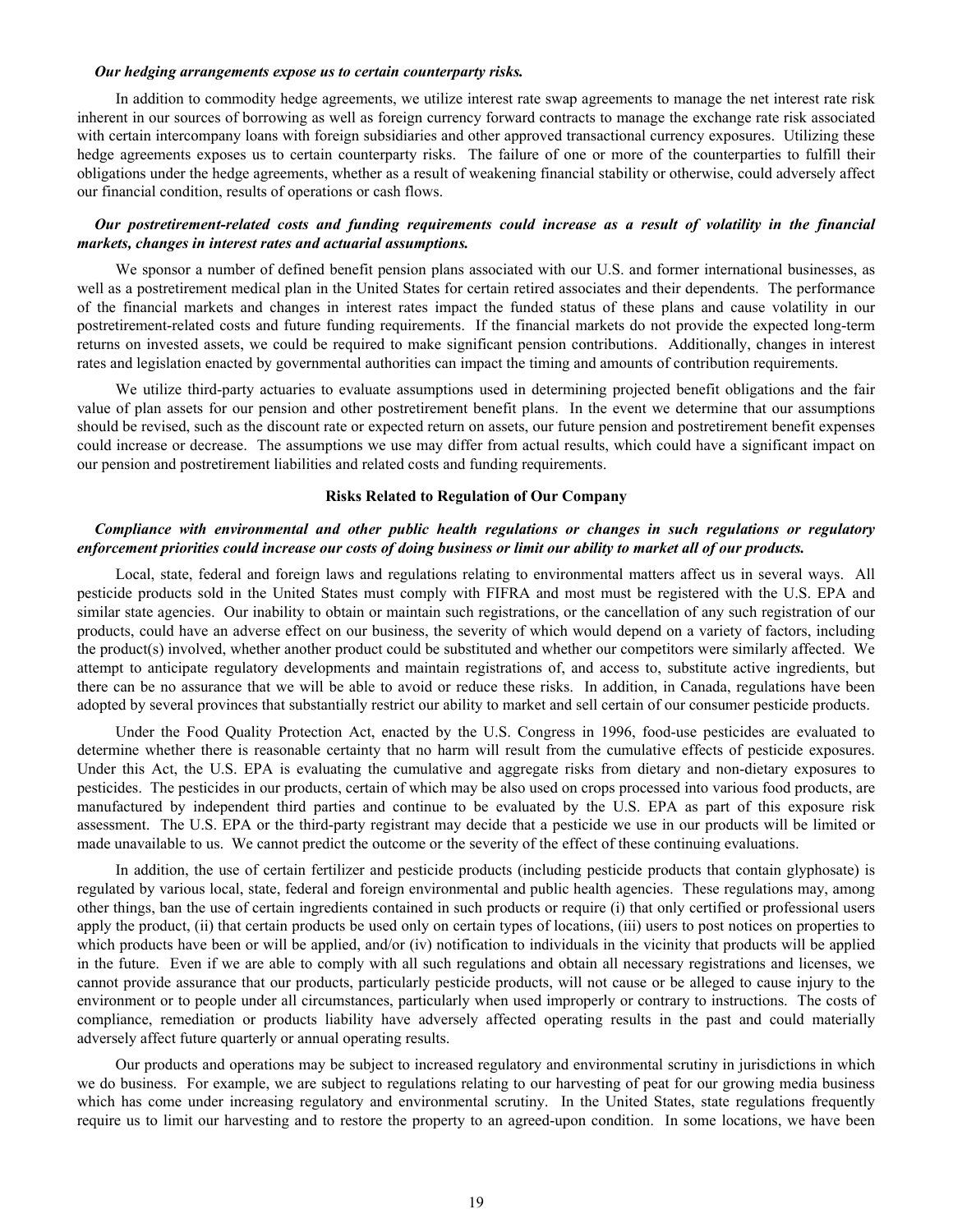required to create water retention ponds to control the sediment content of discharged water. In Canada, our peat extraction efforts are also the subject of regulation.

In addition to the regulations already described, local, state, federal and foreign agencies regulate the disposal, transport, handling and storage of waste, the remediation of contaminated sites, air and water discharges from our facilities, and workplace health and safety. Under certain environmental laws, we may be liable for the costs of investigation and remediation of the presence of certain regulated materials, as well as related costs of investigation and remediation of damage to natural resources, at various properties, including our current and former properties as well as offsite waste handling or disposal sites that we have used. Liability may be imposed upon us without regard to whether we knew of or caused the presence of such materials and, under certain circumstances, on a joint and several basis. There can be no assurances that the presence of such regulated materials at any such locations, or locations that we may acquire in the future, will not result in liability to us under such laws or expose us to third-party actions such as tort suits based on alleged conduct or environmental conditions.

The adequacy of our current non-FIFRA compliance-related environmental accruals and future provisions depends upon our operating in substantial compliance with applicable environmental and public health laws and regulations, as well as the assumptions that we have both identified all of the significant sites that must be remediated and that there are no significant conditions of potential contamination that are unknown to us. A significant change in the facts and circumstances underlying these assumptions or in current enforcement policies or requirements, or a finding that we are not in substantial compliance with applicable environmental and public health laws and regulations, could have a material adverse effect on future environmental capital expenditures and other environmental expenses, as well as our financial condition, results of operations and cash flows.

In addition, on October 18, 2021, the Biden Administration announced a multi-agency plan to address PFAS contamination nationwide. Agencies, including the U.S. EPA, the Department of Defense, the Food and Drug Administration, the U.S. Department of Agriculture, the Department of Homeland Security, and the Department of Health and Human Services, will take actions to prevent the release of PFAS into the air, drinking systems, and food supply and to expand cleanup efforts to remediate the impacts of PFAS pollution. As part of this announcement, the U.S. EPA released its PFAS Strategic Roadmap: EPA's Commitments to Action 2021-2024, which sets timelines by which the U.S. EPA plans to take specific actions during the first term of the Biden Administration. It is possible that some of these actions may have an impact – direct or indirect – on our business. Until further detail is provided, we cannot predict the outcome or the severity of the impact of these proposed actions.

## *Unanticipated changes in our tax provisions, the adoption of new tax legislation or exposure to additional tax liabilities could affect our profitability and cash flows.*

We are subject to income and other taxes in the United States federal jurisdiction and various local, state and foreign jurisdictions. Our effective tax rate in the future could be adversely affected by changes to our operating structure, changes in the mix of earnings in countries with differing statutory tax rates, changes in the valuation of deferred tax assets (such as net operating losses and tax credits) and liabilities, changes in tax laws and the discovery of new information in the course of our tax return preparation process. In particular, the carrying value of deferred tax assets, which are predominantly related to our operations in the United States, is dependent on our ability to generate future taxable income of the appropriate character in the relevant jurisdiction.

From time to time, tax proposals are introduced or considered by the U.S. Congress or the legislative bodies in local, state and foreign jurisdictions that could also affect our tax rate, the carrying value of our deferred tax assets, or our tax liabilities. Our tax liabilities are also affected by the amounts we charge for inventory, services, licenses, funding and other items in intercompany transactions. We are subject to ongoing tax audits in various jurisdictions. In connection with these audits (or future audits), tax authorities may disagree with our intercompany charges, cross-jurisdictional transfer pricing or other matters and assess additional taxes. We regularly assess the likely outcomes of our audits in order to determine the appropriateness of our tax provision. As a result, the ultimate resolution of our tax audits, changes in tax laws or tax rates, and the ability to utilize our deferred tax assets could materially affect our tax provision, net income and cash flows in future periods.

#### **Risks Related to Our Common Shares**

## *Hagedorn Partnership, L.P. beneficially owns approximately 26% of our Common Shares and can significantly influence decisions that require the approval of shareholders.*

Hagedorn Partnership, L.P. beneficially owned approximately 26% of our outstanding Common Shares on a fully diluted basis as of November 19, 2021. As a result, it has sufficient voting power to significantly influence the election of directors and the approval of other actions requiring the approval of our shareholders, including entering into certain business combination transactions. In addition, because of the percentage of ownership and voting concentration in Hagedorn Partnership, L.P., elections of our board of directors will generally be within the control of Hagedorn Partnership, L.P. While all of our shareholders are entitled to vote on matters submitted to our shareholders for approval, the concentration of our Common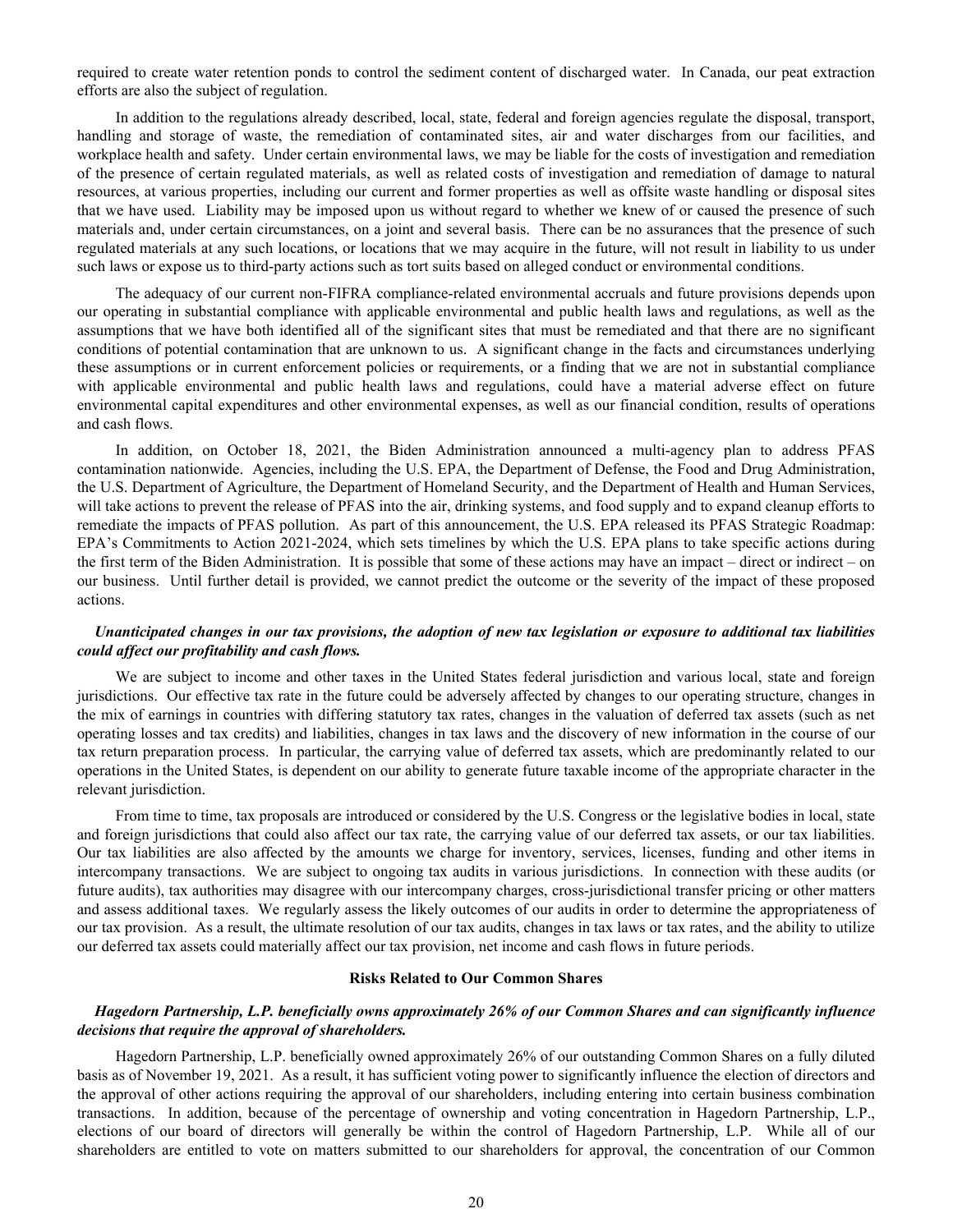Shares and voting control presently lies with Hagedorn Partnership, L.P. As such, it would be difficult for shareholders to propose and have approved proposals not supported by Hagedorn Partnership, L.P. Hagedorn Partnership, L.P.'s interests could differ from, or conflict with, the interests of other shareholders.

## *While we have, over the past few years, increased the rate of cash dividends on, and engaged in repurchases of, our Common Shares, any future decisions to reduce or discontinue paying cash dividends to our shareholders or repurchasing our Common Shares pursuant to our previously announced repurchase program could cause the market price for our Common Shares to decline.*

Our payment of quarterly cash dividends on and repurchase of our Common Shares pursuant to our stock repurchase program are subject to, among other things, our financial position and results of operations, available cash and cash flow, capital requirements, credit facility provisions and other factors. We have, over the past few years, increased the rate of cash dividends on, and repurchases of, our Common Shares. In the fourth quarter of fiscal 2021, we increased the amount of our quarterly cash dividend by 6% to \$0.66 per Common Share. On February 6, 2020, the Scotts Miracle-Gro Board of Directors authorized a new share repurchase program allowing for repurchases of up to \$750.0 million of Common Shares from April 30, 2020 through March 25, 2023. The total remaining share repurchase authorization as of September 30, 2021 is \$636.9 million.

We may further increase or decrease the rate of cash dividends on, and the amount of repurchases of, our Common Shares in the future. Any reduction or discontinuance by us of the payment of quarterly cash dividends or repurchases of our Common Shares pursuant to our current share repurchase authorization program could cause the market price of our Common Shares to decline. Moreover, in the event our payment of quarterly cash dividends on or repurchases of our Common Shares are reduced or discontinued, our failure or inability to resume paying cash dividends or repurchasing Common Shares at historical levels could result in a lower market valuation of our Common Shares.

## **ITEM 1B.** *UNRESOLVED STAFF COMMENTS*

None.

## **ITEM 2.** *PROPERTIES*

Our corporate headquarters is located in Marysville, Ohio, where we own approximately 729 acres of land. In addition, we own and lease numerous industrial, commercial and office properties located in North America, Europe and Asia that support the management, manufacturing, distribution and research and development of our products and services. We believe our properties are suitable and adequate to serve the needs of our business and that our leased properties are subject to appropriate lease agreements.

The following is a summary of owned and leased properties by country:

|                       | ')wned |  |
|-----------------------|--------|--|
| <b>H</b> nited States |        |  |
| $C$ anada             |        |  |
| China                 |        |  |
| The Netherlands       |        |  |
| Total                 |        |  |

We own or lease 72 manufacturing properties, 27 distribution properties and 4 research and development properties in the United States. We own or lease 20 manufacturing and 1 distribution property in Canada, 1 manufacturing property in the Netherlands and 1 manufacturing property in China. Most of the manufacturing properties, which include growing media properties and peat harvesting properties, have production lines, warehouses, offices and field processing areas.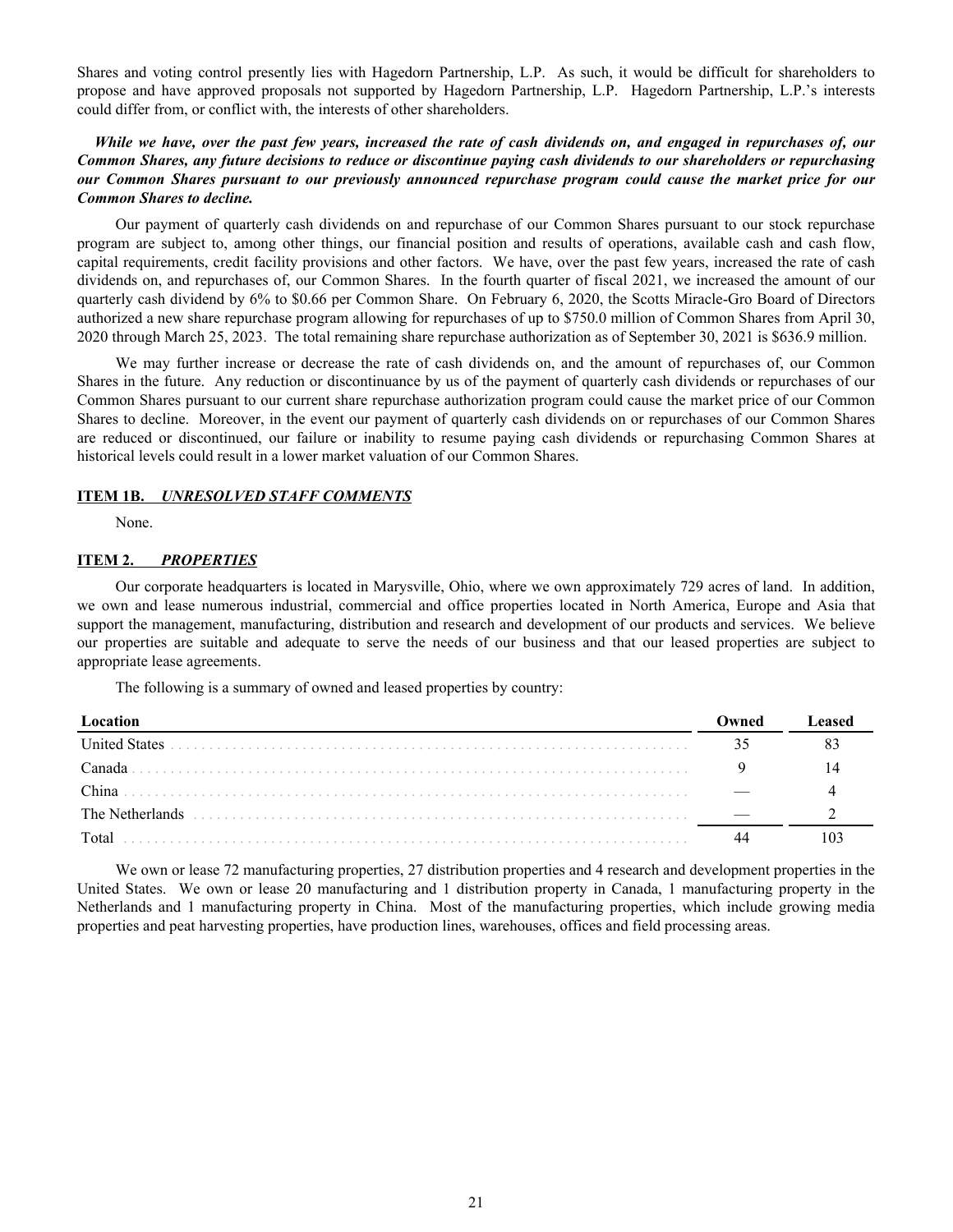## **ITEM 3.** *LEGAL PROCEEDINGS*

As noted in the discussion in "ITEM 1. BUSINESS — Regulatory Considerations — *Regulatory Matters*" of this Annual Report on Form 10-K, we are involved in several pending environmental and regulatory matters. We believe that our assessment of contingencies is reasonable and that the related accruals, in the aggregate, are adequate; however, there can be no assurance that the final resolution of these matters will not have a material effect on our financial condition, results of operations or cash flows.

The Company has been named as a defendant in a number of cases alleging injuries that the lawsuits claim resulted from exposure to asbestos-containing products, apparently based on the Company's historic use of vermiculite in certain of its products. In many of these cases, the complaints are not specific about the plaintiffs' contacts with the Company or its products. The cases vary, but complaints in these cases generally seek unspecified monetary damages (actual, compensatory, consequential and punitive) from multiple defendants. The Company believes that the claims against it are without merit and is vigorously defending against them. No accruals have been recorded in the Company's consolidated financial statements as the likelihood of a loss is not probable at this time; and the Company does not believe a reasonably possible loss would be material to, nor the ultimate resolution of these cases will have a material adverse effect on, the Company's financial condition, results of operations or cash flows. There can be no assurance that future developments related to pending claims or claims filed in the future, whether as a result of adverse outcomes or as a result of significant defense costs, will not have a material effect on the Company's financial condition, results of operations or cash flows.

We are involved in other lawsuits and claims which arise in the normal course of our business including the initiation and defense of proceedings to protect intellectual property rights, advertising claims and employment disputes. In our opinion, these claims individually and in the aggregate are not expected to have a material adverse effect on our financial condition, results of operations or cash flows.

## **ITEM 4.** *MINE SAFETY DISCLOSURE*

Not Applicable.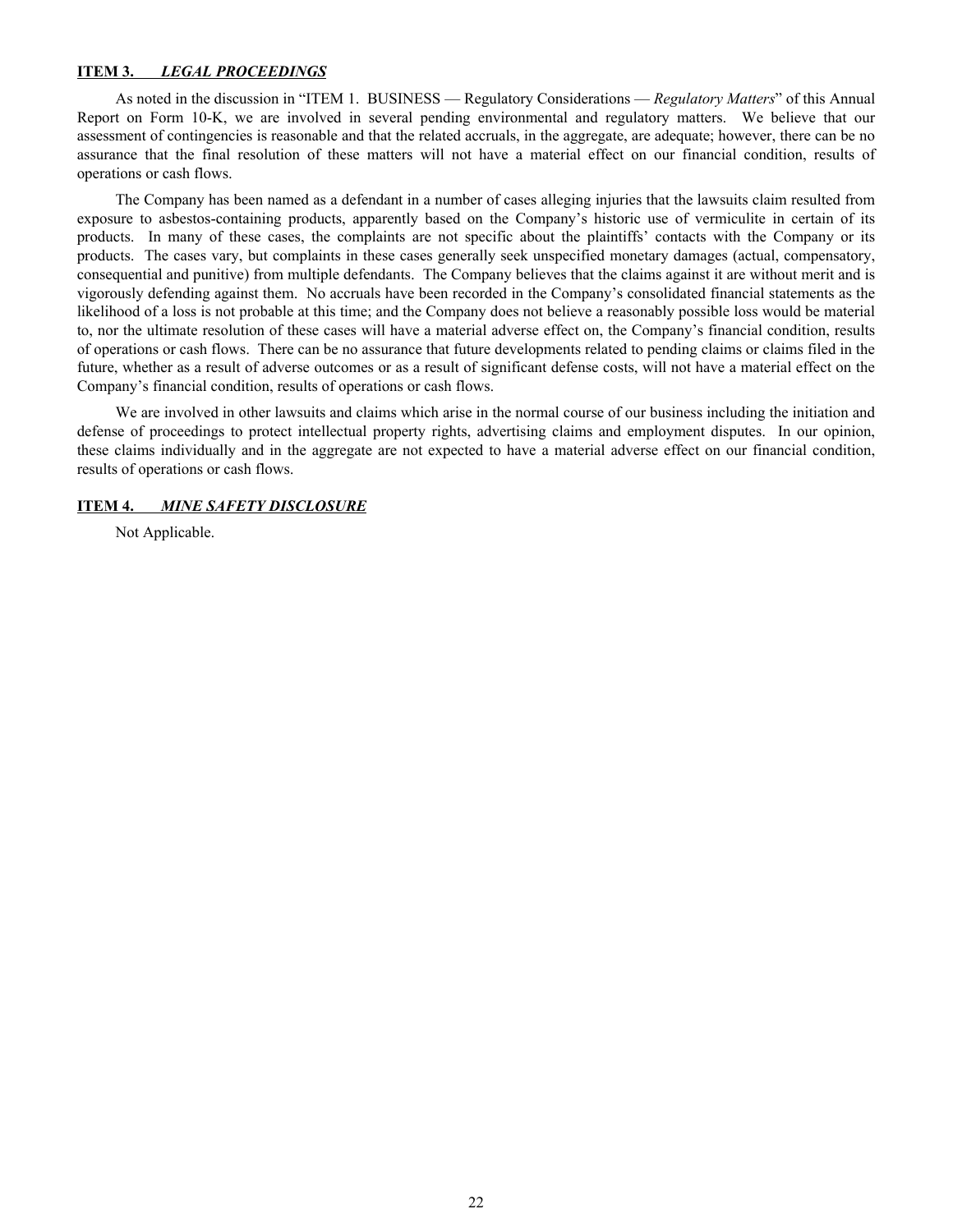## **SUPPLEMENTAL ITEM.** *EXECUTIVE OFFICERS OF THE REGISTRANT*

The executive officers of Scotts Miracle-Gro, their positions and, as of November 19, 2021, their ages and years with Scotts Miracle-Gro (and its predecessors) are set forth below.

| Name                    | Age | <b>Position(s)</b> Held                                                                        | <b>Years with</b><br>Company |
|-------------------------|-----|------------------------------------------------------------------------------------------------|------------------------------|
| James Hagedorn          | 66  | Chief Executive Officer and Chairman of the Board                                              | 34                           |
| Michael C. Lukemire     | 63  | President and Chief Operating Officer                                                          | 25                           |
| Christopher J. Hagedorn | 37  | Division President                                                                             | 10                           |
| James D. King           | 58. | Executive Vice President, Chief Communications Officer                                         | 20                           |
| Cory J. Miller          | 48  | Executive Vice President and Chief Financial Officer                                           | 21                           |
| Ivan C. Smith           | 52  | Executive Vice President, General Counsel, Corporate Secretary and<br>Chief Compliance Officer | 18                           |
| Denise S. Stump         | 67  | Executive Vice President, Global Human Resources and Chief Ethics<br>Officer                   | 21                           |

Executive officers serve at the discretion of the Board of Directors of Scotts Miracle-Gro and pursuant to executive severance agreements or other arrangements. The business experience of each of the individuals listed above during at least the past five years is as follows:

*Mr. Hagedorn* was named Chairman of the Board of Scotts Miracle-Gro's predecessor in January 2003 and Chief Executive Officer of Scotts Miracle-Gro's predecessor in May 2001. He also served as President of Scotts Miracle-Gro (or its predecessor) from October 2015 until February 2016. Mr. Hagedorn serves on Scotts Miracle-Gro's Board of Directors, a position he has held with Scotts Miracle-Gro (or its predecessor) since 1995. Mr. Hagedorn is the brother of Katherine Hagedorn Littlefield, a director of Scotts Miracle-Gro, and is the father of Christopher J. Hagedorn, an executive officer of the Company.

*Mr. Lukemire* was named President and Chief Operating Officer of Scotts Miracle-Gro in February 2016. Prior to this appointment, Mr. Lukemire held several senior leadership positions at the Company.

*Mr. C. Hagedorn* was named Division President of Scotts Miracle-Gro in January 2021. Prior to this appointment, Mr. C. Hagedorn was named President of The Hawthorne Gardening Company, a position he has held since May 2014. Mr. C. Hagedorn is the son of James Hagedorn, the Chairman and CEO of Scotts Miracle-Gro.

*Mr. King* was named Executive Vice President, Chief Communications Officer of Scotts Miracle-Gro in April 2019. Prior to this appointment, Mr. King had served as Senior Vice President, Chief Communications Officer.

*Mr. Miller* was named Executive Vice President and Chief Financial Officer of Scotts Miracle-Gro in August 2021. He served as Senior Vice President and Interim Chief Financial Officer from January 2021 until August 2021. Prior to this appointment, he served as Vice President of Finance of The Hawthorne Gardening Company.

*Mr. Smith* was named Executive Vice President, General Counsel and Corporate Secretary of Scotts Miracle-Gro in July 2013 and Chief Compliance Officer of Scotts Miracle-Gro in October 2013. Prior to this appointment, Mr. Smith held several senior leadership positions at the Company.

*Ms. Stump* was named Executive Vice President, Global Human Resources of Scotts Miracle-Gro (or its predecessor) in February 2003 and Chief Ethics Officer of Scotts Miracle-Gro in October 2013. Prior to this appointment, Ms. Stump held several senior leadership positions at the Company.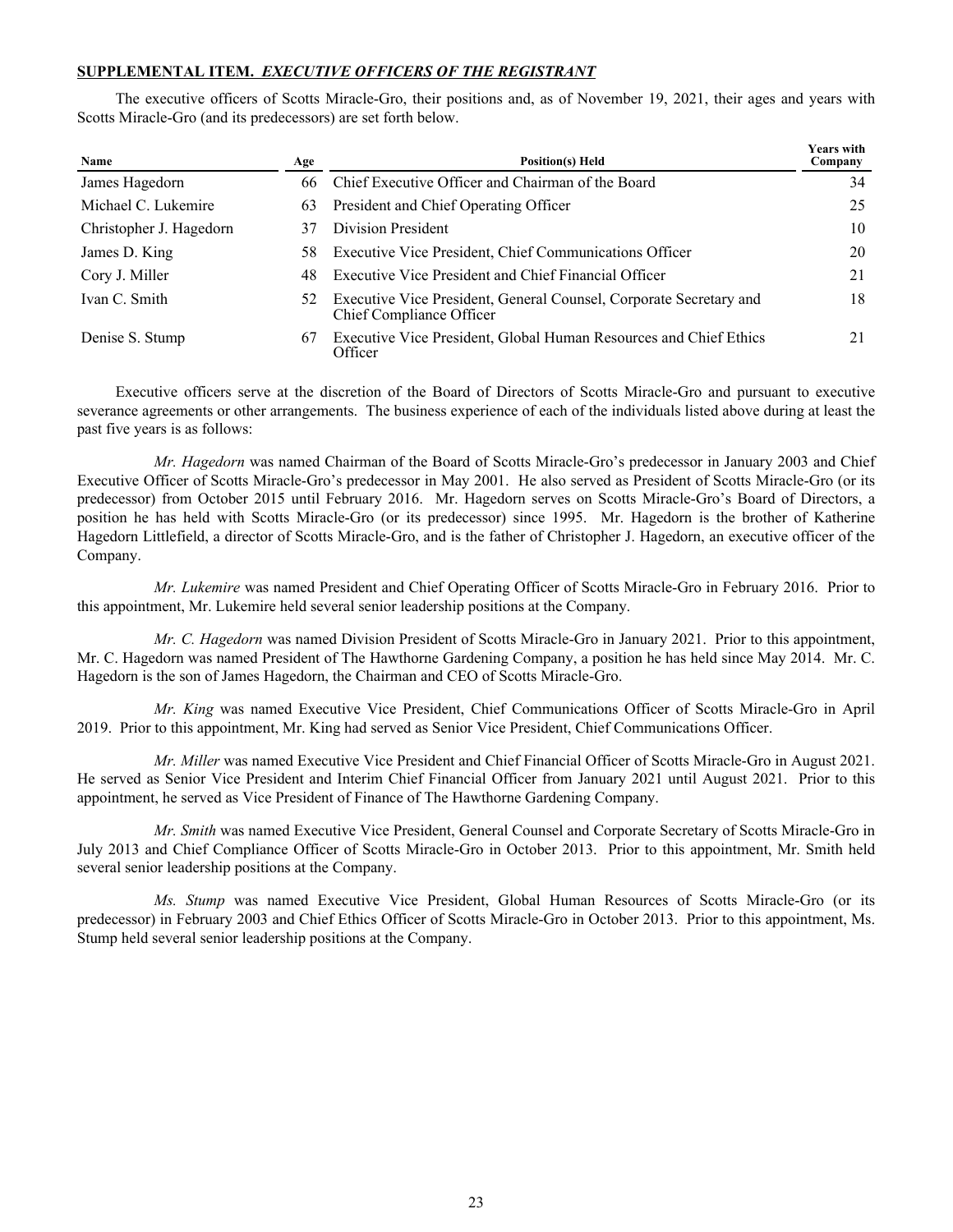#### **PART II**

## **ITEM 5.** *MARKET FOR REGISTRANT'S COMMON EQUITY, RELATED STOCKHOLDER MATTERS AND ISSUER PURCHASES OF EQUITY SECURITIES*

The Common Shares trade on the New York Stock Exchange under the symbol "SMG." The payment of future dividends, if any, on the Common Shares will be determined by the Board of Directors in light of conditions then existing, including the Company's earnings, financial condition and capital requirements, restrictions in financing agreements, business conditions and other factors. The fifth amended and restated credit agreement (the "Fifth A&R Credit Agreement") allows the Company to make unlimited restricted payments (as defined in the Fifth A&R Credit Agreement), including dividend payments on, and repurchases of, the Company's Common Shares, as long as the leverage ratio resulting from the making of such restricted payments is 4.00 or less. Otherwise, the Company may make further restricted payments in an aggregate amount for each fiscal year not to exceed \$225.0 million. The Company's leverage ratio was 2.70 at September 30, 2021 and restricted payments for fiscal 2021 were within the amounts allowed by the Fifth A&R Credit Agreement. See "NOTE 12. DEBT" of the Notes to Consolidated Financial Statements included in this Annual Report on Form 10-K for further discussion regarding the restrictions on dividend payments.

As of November 19, 2021, there were approximately 282,000 shareholders, including holders of record and our estimate of beneficial holders.

The following table shows the purchases of Common Shares made by or on behalf of Scotts Miracle-Gro or any "affiliated purchaser" (as defined in Rule 10b-18(a)(3) under the Securities Exchange Act of 1934, as amended) of Scotts Miracle-Gro for each of the three fiscal months in the quarter ended September 30, 2021:

| Period                                     | <b>Total Number</b><br>of Common<br><b>Shares</b><br>Purchased <sup>(1)</sup> |              | <b>Average Price</b><br>Paid per<br>Common<br>Share $^{(2)}$ | <b>Total Number</b><br>of Common<br><b>Shares Purchased</b><br>as Part of Publicly<br><b>Announced Plans</b><br>or Programs <sup>(3)</sup> |              | Approximate<br><b>Dollar Value of</b><br><b>Common Shares</b><br><b>That May Yet</b><br>be Purchased<br><b>Under the Plans</b><br>or Programs <sup>(3)</sup> |  |
|--------------------------------------------|-------------------------------------------------------------------------------|--------------|--------------------------------------------------------------|--------------------------------------------------------------------------------------------------------------------------------------------|--------------|--------------------------------------------------------------------------------------------------------------------------------------------------------------|--|
| July 4, 2021 through July 31, 2021         | 629                                                                           | -S           | 182.45                                                       |                                                                                                                                            | <sup>S</sup> | 674,449,356                                                                                                                                                  |  |
| August 1, 2021 through August 28, 2021     | 127,579                                                                       | <sup>S</sup> | 157.64                                                       | 126,892                                                                                                                                    | S            | 654,447,706                                                                                                                                                  |  |
| August 29, 2021 through September 30, 2021 | 112,218                                                                       | S            | 158.02                                                       | 110,699                                                                                                                                    | S            | 636,945,942                                                                                                                                                  |  |
| Total                                      | 240,426                                                                       |              | 157.88                                                       | 237,591                                                                                                                                    |              |                                                                                                                                                              |  |

(1) All of the Common Shares purchased during the fourth quarter of fiscal 2021 were purchased in open market transactions. The total number of Common Shares purchased during the quarter includes 2,835 Common Shares purchased by the trustee of the rabbi trust established by the Company as permitted pursuant to the terms of The Scotts Company LLC Executive Retirement Plan (the "ERP").

(2) The average price paid per Common Share is calculated on a settlement basis and includes commissions.

(3) On February 6, 2020, the Company announced a new repurchase program allowing for repurchases of up to \$750.0 million of Common Shares from April 30, 2020 through March 25, 2023.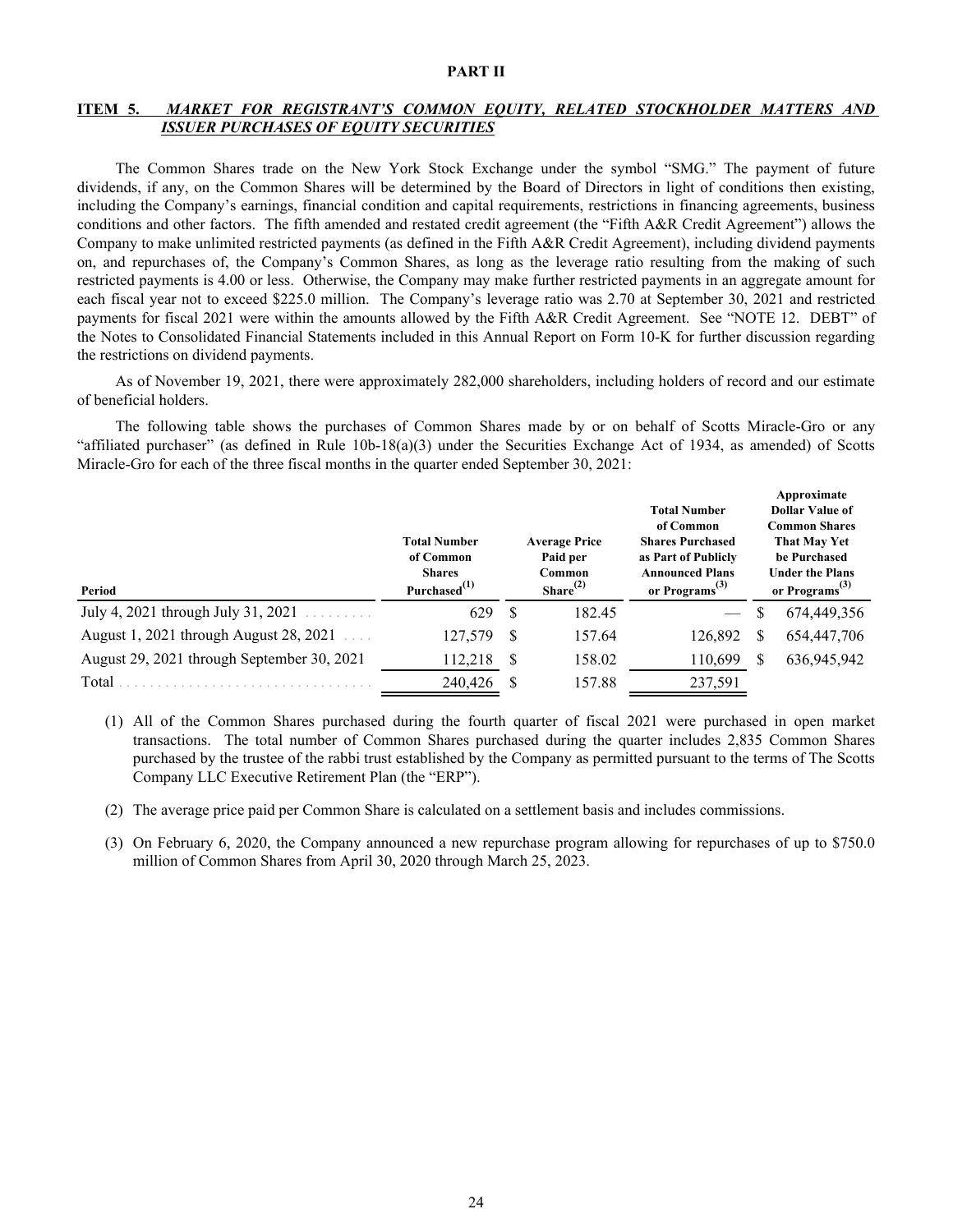## *Comparison of Cumulative Five-Year Total Return\**

The following graph compares the yearly change in the cumulative total stockholder return on our Common Stock for the past five fiscal years with the cumulative total return of the Russell 2000 Index and the S&P 500 Household Products Index.

## **COMPARISON OF 5 YEAR CUMULATIVE TOTAL RETURN\***



\*\$100 invested on 9/30/16 in stock or index, including reinvestment of dividends. Fiscal year ending September 30.

## **ITEM 6.** *SELECTED FINANCIAL DATA*

Intentionally omitted.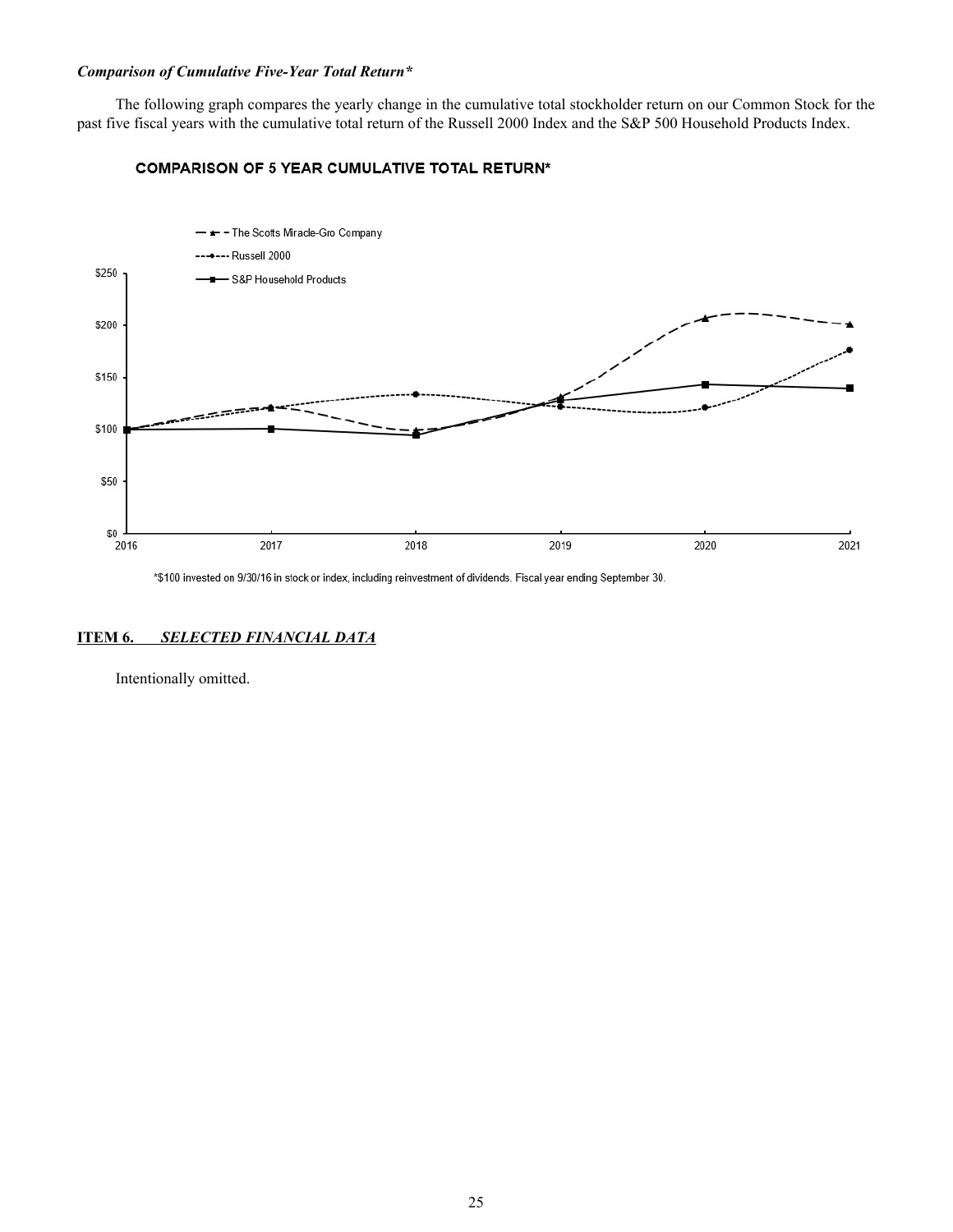#### **THE SCOTTS MIRACLE-GRO COMPANY (Dollars in millions, except per share data)**

## **ITEM 7.** *MANAGEMENT'S DISCUSSION AND ANALYSIS OF FINANCIAL CONDITION AND RESULTS OF OPERATIONS*

The purpose of this Management's Discussion and Analysis ("MD&A") is to provide an understanding of our financial condition and results of operations by focusing on changes in certain key measures from year-to-year. This MD&A is divided into the following sections:

- Executive summary
- Results of operations
- Segment results
- Liquidity and capital resources
- Non-GAAP measures
- Regulatory matters
- Critical accounting policies and estimates

## **Executive Summary**

Through our U.S. Consumer and Other segments, we are the leading manufacturer and marketer of branded consumer lawn and garden products in North America. Our products are marketed under some of the most recognized brand names in the industry. Our key consumer lawn and garden brands include Scotts® and Turf Builder® lawn and grass seed products; Miracle-Gro<sup>®</sup> soil, plant food and insecticide, LiquaFeed<sup>®</sup> plant food and Osmocote<sup>®</sup> gardening and landscape products; and Ortho<sup>®</sup>, Home Defense® and Tomcat® branded insect control, weed control and rodent control products. We are the exclusive agent of Monsanto for the marketing and distribution of certain of Monsanto's consumer Roundup® branded products within the United States and certain other specified countries. We also have a presence in similar branded consumer products in China. In addition, we own a 50% equity interest in Bonnie Plants, LLC, a joint venture with AFC, focused on planting, growing, developing, manufacturing, distributing, marketing, and selling live plants, plant food, fertilizer and potting soil.

Through our Hawthorne segment, we are the leading manufacturer, marketer and distributor of lighting, nutrients, growing media, growing environments and hardware products for indoor and hydroponic gardening in North America. Our key brands include General Hydroponics®, Gavita®, Botanicare®, Agrolux®, Can-Filters®, Sun System®, Gro Pro®, Mother Earth®, Hurricane<sup>®</sup>, Grower's Edge<sup>®</sup> and Hydro-Logic<sup>®</sup>.

During fiscal 2021, we announced the creation of a newly formed subsidiary, The Hawthorne Collective, Inc., which will focus on strategic minority non-equity investments in areas of the cannabis industry not currently pursued by our Hawthorne segment. This initiative is designed to allow us, in the future, to participate directly in a larger marketplace as the legal environment changes over time. On August 24, 2021, we made our initial investment under this initiative in the form of a \$150.0 six-year convertible note issued to us by Toronto-based RIV Capital (CSE: RIV) (OTC: CNPOF), a cannabis investment and acquisition firm listed on the Canadian Securities Exchange. During the fourth quarter of fiscal 2021, we made additional minority non-equity investments of \$43.1 million in other entities focused on branded cannabis and high quality genetics. These investments include conversion features that would provide us with minority ownership interests in these entities if we exercise the conversion features.

Our operations are divided into three reportable segments: U.S. Consumer, Hawthorne and Other. U.S. Consumer consists of our consumer lawn and garden business in the United States. Hawthorne consists of our indoor and hydroponic gardening business. Other primarily consists of our consumer lawn and garden business outside the United States. This division of reportable segments is consistent with how the segments report to and are managed by our chief operating decision maker. In addition, Corporate consists of general and administrative expenses and certain other income and expense items not allocated to the business segments. See "SEGMENT RESULTS" below for additional information regarding our evaluation of segment performance.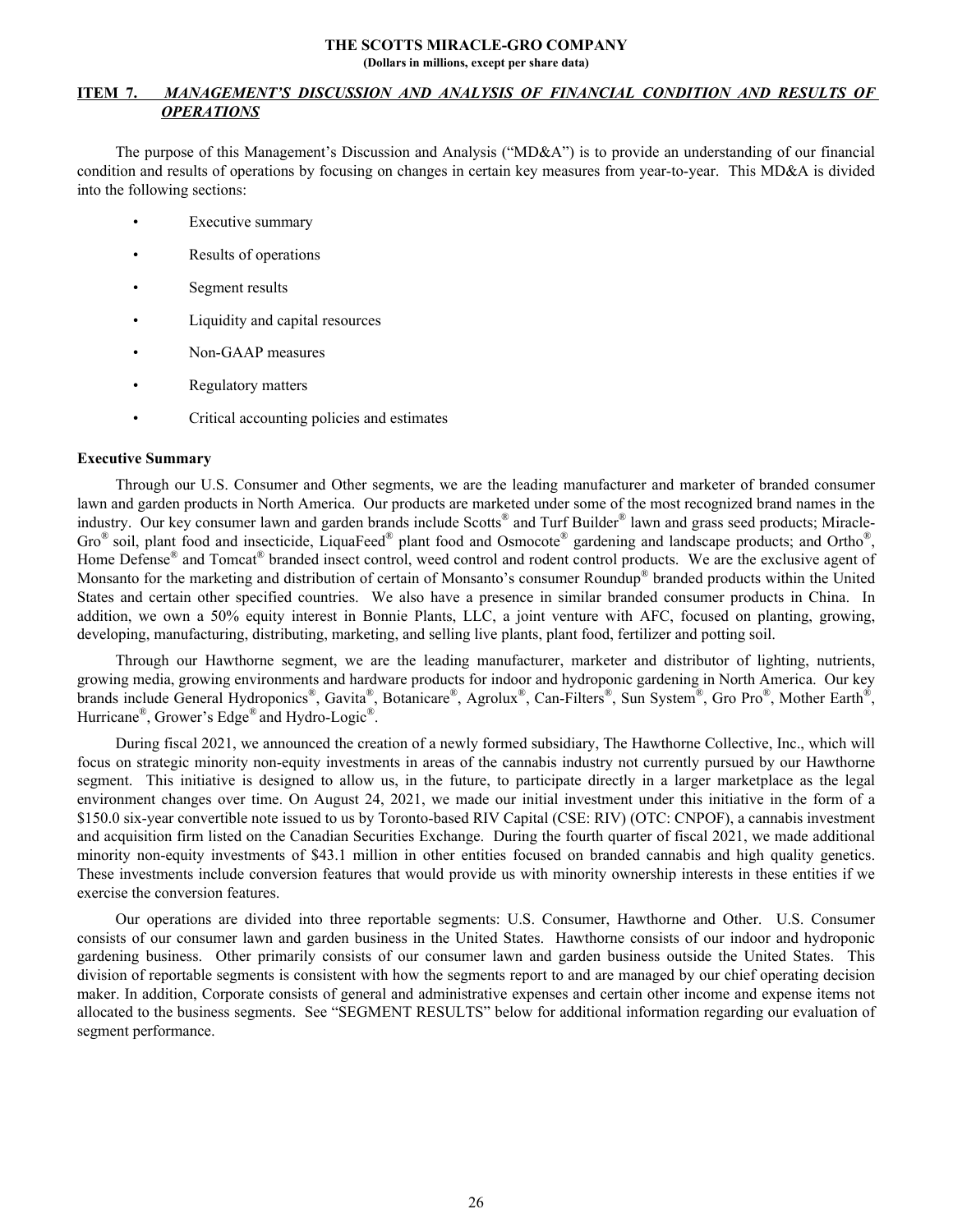**(Dollars in millions, except per share data)**

As a leading consumer branded lawn and garden company, our product development and marketing efforts are largely focused on providing innovative and differentiated products and continually increasing brand and product awareness to inspire consumers to create retail demand. We have implemented this model for a number of years by focusing on research and development and investing approximately 4-5% of our U.S. Consumer segment annual net sales in advertising to support and promote our consumer lawn and garden products and brands. We continually explore new and innovative ways to communicate with consumers. We believe that we receive a significant benefit from these expenditures and anticipate a similar commitment to research and development, advertising and marketing investments in the future, with the continuing objective of driving category growth and profitably increasing market share.

Our consumer lawn and garden net sales in any one year are susceptible to weather conditions in the markets in which our products are sold and our services are offered. For instance, periods of abnormally wet or dry weather can adversely impact the sale of certain products, while increasing demand for other products. We believe that our diversified product line and our geographic diversification reduce this risk, although to a lesser extent in a year in which unfavorable weather is geographically widespread and extends across a significant portion of the lawn and garden season. We also believe that weather conditions in any one year, positive or negative, do not materially impact longer-term category growth trends.

Due to the seasonal nature of the consumer lawn and garden business, significant portions of our products ship to our retail customers during our second and third fiscal quarters, as noted in the table below. Our annual net sales are further concentrated in the second and third fiscal quarters by retailers who rely on our ability to deliver products closer to when consumers buy our products, thereby reducing retailers' pre-season inventories.

| <b>Percent of Net Sales from Continuing</b><br><b>Operations by Quarter</b> |           |           |  |  |
|-----------------------------------------------------------------------------|-----------|-----------|--|--|
| 2021                                                                        | 2020      | 2019      |  |  |
| $152\%$                                                                     | $89\%$    | $9.4\%$   |  |  |
| 37 1 $\%$                                                                   | 33.5 $\%$ | $37.7 \%$ |  |  |
| $32.7 \%$                                                                   | 36 1 $\%$ | 37.1%     |  |  |
| $15.0 \%$                                                                   | $21.5\%$  | $15.8 \%$ |  |  |

We follow a 13-week quarterly accounting cycle pursuant to which the first three fiscal quarters end on a Saturday and the fiscal year always ends on September 30. This fiscal calendar convention requires us to cycle forward the first three fiscal quarter ends every six years. Fiscal 2021 was impacted by this process and, as a result, our first quarter of fiscal 2021 had five additional days and our fourth quarter of fiscal 2021 had six fewer days compared to the respective quarters of fiscal 2020.

Management focuses on a variety of key indicators and operating metrics to monitor the financial condition and performance of the continuing operations of our business. These metrics include consumer purchases (point-of-sale data), market share, category growth, net sales (including unit volume, pricing and foreign exchange movements), gross profit margins, advertising to net sales ratios, income from operations, income from continuing operations, net income and earnings per share. To the extent applicable, these metrics are evaluated with and without impairment, restructuring and other charges that do not occur in or reflect the ordinary course of our ongoing business operations. Metrics that exclude impairment, restructuring and other nonrecurring items are used by management to evaluate our performance, engage in financial and operational planning and determine incentive compensation because we believe that these measures provide additional perspective on the performance of our underlying, ongoing business. Refer to the "Non-GAAP Measures" section of the MD&A for further discussion of non-GAAP measures. We also focus on measures to optimize cash flow and return on invested capital, including the management of working capital and capital expenditures.

On August 11, 2014, Scotts Miracle-Gro announced that its Board of Directors authorized the repurchase of up to \$500.0 of Common Shares over a five-year period (effective November 1, 2014 through September 30, 2019). On August 3, 2016, Scotts Miracle-Gro announced that its Board of Directors authorized a \$500.0 increase to the share repurchase authorization ending on September 30, 2019. On August 2, 2019, the Scotts Miracle-Gro Board of Directors authorized an extension of the share repurchase authorization through March 28, 2020. The amended authorization allowed for repurchases of Common Shares of up to an aggregate amount of \$1,000.0 through March 28, 2020. During fiscal 2020 through March 28, 2020, Scotts Miracle-Gro repurchased 0.4 million Common Shares under this share repurchase authorization for \$48.2. There were no share repurchases under this share repurchase authorization during fiscal 2019. From the effective date of this share repurchase authorization in the fourth quarter of fiscal 2014 through March 28, 2020, Scotts Miracle-Gro repurchased approximately 8.7 million Common Shares for \$762.8.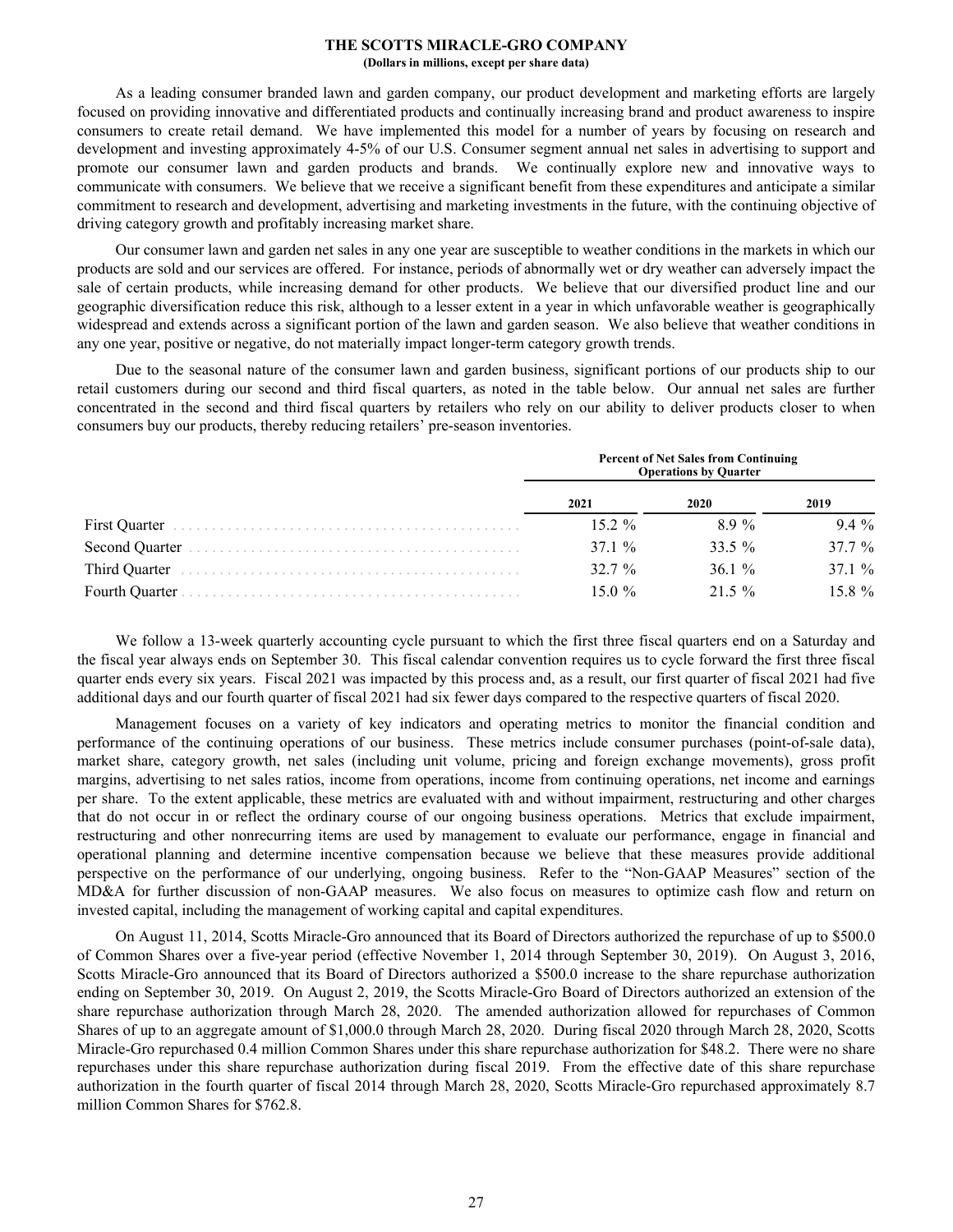#### **THE SCOTTS MIRACLE-GRO COMPANY (Dollars in millions, except per share data)**

On February 6, 2020, Scotts Miracle-Gro announced that its Board of Directors authorized the repurchase of up to \$750.0 of Common Shares from April 30, 2020 through March 25, 2023. There were no share repurchases under this share repurchase authorization during fiscal 2020. During fiscal 2021, Scotts Miracle-Gro repurchased 0.6 million Common Shares under this share repurchase authorization for \$113.1.

On July 27, 2020, the Scotts Miracle-Gro Board of Directors approved a special cash dividend of \$5.00 per Common Share, which was paid on September 10, 2020 to all shareholders of record at the close of business on August 27, 2020. In addition, on July 27, 2020, the Scotts Miracle-Gro Board of Directors approved an increase in our quarterly cash dividend from \$0.58 to \$0.62 per Common Share, which was first paid in the fourth quarter of fiscal 2020. On July 30, 2021, the Scotts Miracle-Gro Board of Directors approved an increase in our quarterly cash dividend from \$0.62 to \$0.66 per Common Share, which was first paid in the fourth quarter of fiscal 2021.

## *COVID-19 Response and Impacts*

The COVID-19 pandemic has had, and continues to have, an impact on financial markets, economic conditions, and portions of our business and industry. We have actively addressed the pandemic's ongoing impact on our employees, operations, customers, consumers, and communities, by, among other things, implementing contingency plans, making operational adjustments where necessary, and providing assistance to organizations that support front-line workers. The first priority of our pandemic response has been and remains the health, safety and well-being of our employees. Many of our employees continue to work from home. In those instances where our employees cannot perform their work at home, we have implemented additional health and safety measures and social distancing protocols, consistent with government recommendations and/or requirements, to help to ensure their safety. In addition, we implemented an interim premium pay allowance for certain associates in our field sales force and our manufacturing or distribution centers, which has paid out nearly \$50.0 since the inception of the COVID-19 pandemic.

During fiscal 2021, we continued to experience increased demand for many of our products compared to periods before the pandemic. The extent to which the COVID-19 pandemic will impact our business, results of operations, financial condition and cash flows in the future will depend on future developments, including the duration, spread and intensity of the pandemic, our continued ability to manufacture and distribute our products, as well as any future government actions affecting consumers and the economy generally, all of which are uncertain and difficult to predict considering the rapidly evolving landscape. We are not able to predict the impact, if any, that the COVID-19 pandemic may have on the seasonality of our business.

Although we currently expect to be able to continue operating our business as described above and we intend to continue to work with government authorities and to follow the necessary protocols to maintain the health and safety of our employees, uncertainty resulting from COVID-19 could result in an unforeseen additional disruption to our business, including our global supply chain and retailer network, and/or require us to incur additional operational costs.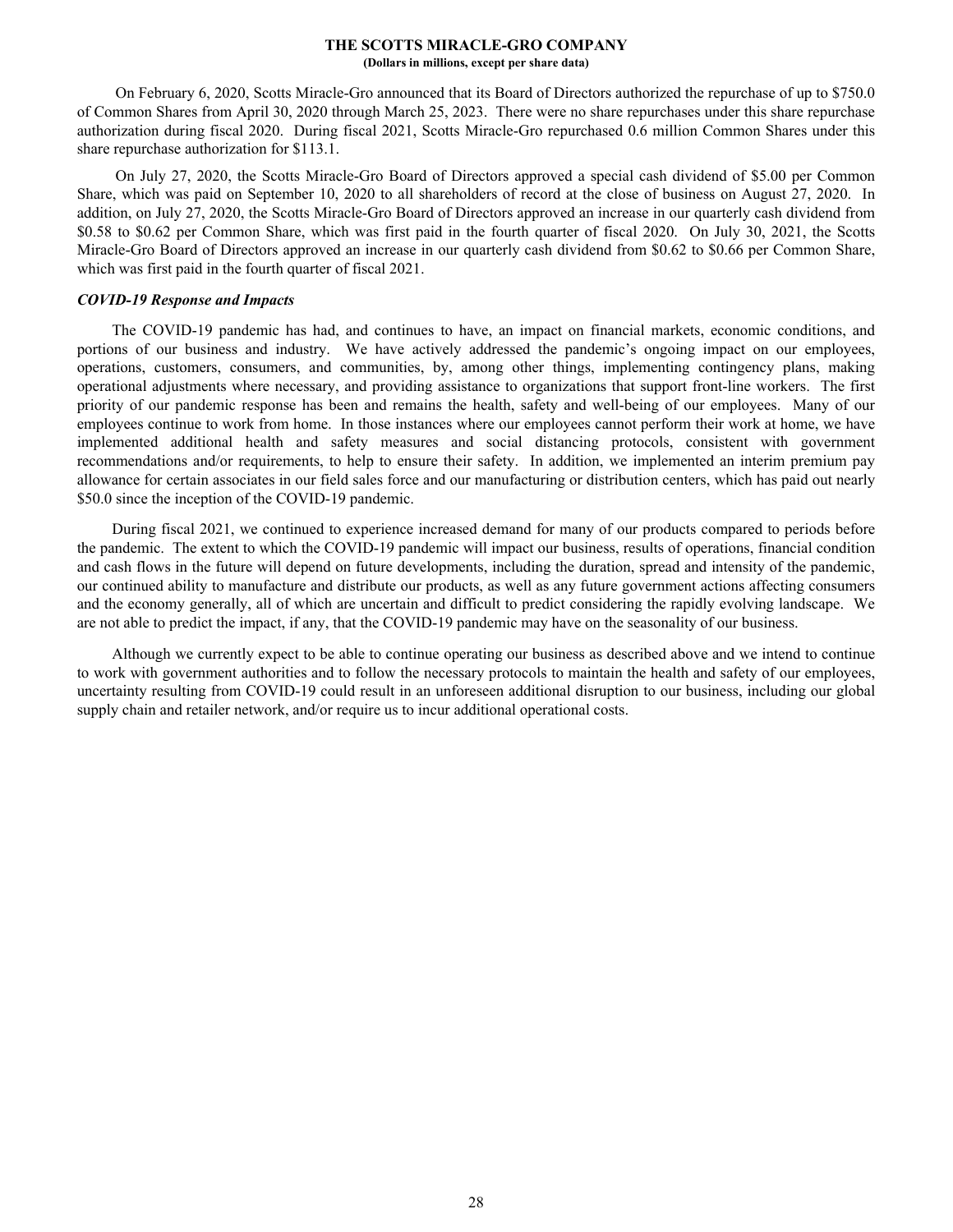**(Dollars in millions, except per share data)**

## **Results of Operations**

The following table sets forth the components of earnings as a percentage of net sales:

|                                                           | Year Ended September 30, |                          |                       |                                |                        |                          |
|-----------------------------------------------------------|--------------------------|--------------------------|-----------------------|--------------------------------|------------------------|--------------------------|
|                                                           | 2021                     | % of Net<br><b>Sales</b> | 2020                  | % of Net<br><b>Sales</b>       | 2019                   | % of Net<br><b>Sales</b> |
| Net sales                                                 | \$4,925.0                | 100.0 %                  | \$4,131.6             | $100.0 \%$                     | \$3,156.0              | 100.0 %                  |
| Cost of sales                                             | 3,431.3                  | 69.7                     | 2,768.6               | 67.0                           | 2,130.5                | 67.5                     |
| Cost of sales—impairment, restructuring and other         | 24.7                     | 0.5                      | 16.0                  | 0.4                            | 5.9                    | 0.2                      |
| Gross profit                                              | 1,469.0                  | 29.8                     | 1,347.0               | 32.6                           | 1,019.6                | 32.3                     |
| Operating expenses:                                       |                          |                          |                       |                                |                        |                          |
| Selling, general and administrative<br>.                  | 743.5                    | 15.1                     | 757.8                 | 18.3                           | 601.3                  | 19.1                     |
| Impairment, restructuring and other <i>manufacturing</i>  | 4.3                      | 0.1                      | 0.8                   | $\overbrace{\hspace{27mm}}^{}$ | 7.4                    | 0.2                      |
|                                                           | (1.8)                    |                          | 3.2                   | 0.1                            | 1.3                    |                          |
|                                                           | 723.0                    | 14.7                     | 585.2                 | 14.2                           | 409.6                  | 13.0                     |
| Equity in income of unconsolidated affiliates             | (14.4)                   | (0.3)                    |                       |                                | (3.3)                  | (0.1)                    |
|                                                           |                          |                          | 15.1                  | 0.4                            |                        |                          |
|                                                           | 78.9                     | 1.6                      | 79.6                  | 1.9                            | 101.8                  | 3.2                      |
|                                                           | (18.6)                   | (0.4)                    | (20.1)                | (0.5)                          | (270.5)                | (8.6)                    |
| Income from continuing operations before income<br>taxes  | 677.1                    | 13.7                     | 510.6                 | 12.4                           | 581.6                  | 18.4                     |
| Income tax expense from continuing operations             | 159.8                    | 3.2                      | 123.7                 | 3.0                            | 144.9                  | 4.6                      |
| Income from continuing operations<br>.                    | 517.3                    | 10.5                     | 386.9                 | 9.4                            | 436.7                  | 13.8                     |
| Income (loss) from discontinued operations, net of<br>tax | (3.9)                    | (0.1)                    | 1.7                   |                                | 23.5                   | 0.7                      |
| Net income                                                | 513.4                    | $10.4 \%$                | 388.6<br><sup>S</sup> | $9.4\%$                        | 460.2<br><sup>\$</sup> | 14.6 %                   |

The sum of the components may not equal due to rounding.

#### *Net Sales*

Net sales for fiscal 2021 were \$4,925.0, an increase of 19.2% from net sales of \$4,131.6 for fiscal 2020. Net sales for fiscal 2020 increased 30.9% from net sales of \$3,156.0 for fiscal 2019. These changes in net sales were attributable to the following:

|        | <b>Year Ended September 30,</b> |           |  |
|--------|---------------------------------|-----------|--|
|        | 2021                            | 2020      |  |
| Volume | 169%                            | $29.2 \%$ |  |
|        |                                 |           |  |
|        |                                 | (0.2)     |  |
|        | $192\%$                         | $0.9\%$   |  |

The increase in net sales for fiscal 2021 as compared to fiscal 2020 was primarily driven by:

- increased sales volume driven by soils, fertilizer, grass seed, mulch, controls, plant food and direct to consumer products in our U.S. Consumer segment; lighting, nutrients, growing media, hardware and growing environment products in our Hawthorne segment; and increased sales in our Other segment;
- increased pricing in our U.S. Consumer, Hawthorne and Other segments;
- increased net sales associated with the Roundup<sup>®</sup> marketing agreement; and
- the favorable impact of foreign exchange rates as a result of the weakening of the U.S. dollar relative to the euro and the Canadian dollar.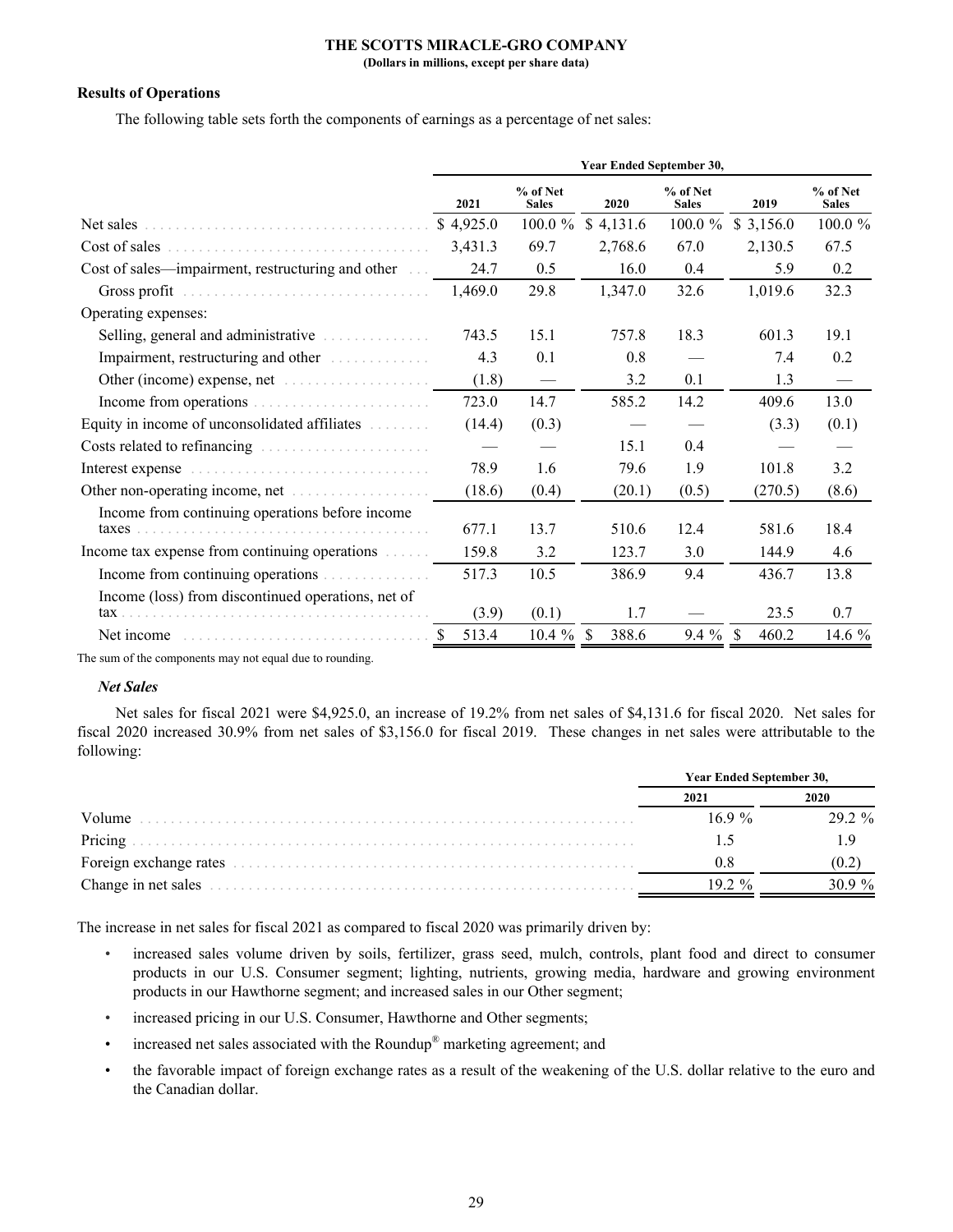**(Dollars in millions, except per share data)**

The increase in net sales for fiscal 2020 as compared to fiscal 2019 was primarily driven by:

- increased sales volume due to increased consumer demand including impacts of the COVID-19 pandemic and driven by soils, fertilizer, grass seed, controls and plant food products in our U.S. Consumer segment; lighting, nutrients, hardware and growing environments products in our Hawthorne segment; and increased sales in our Other segment; partially offset by decreased sales of mulch products in our U.S. Consumer segment and a decrease of approximately \$29.7 due to the loss in sales from the Roundup<sup>®</sup> brand extension products that were sold to Monsanto during fiscal 2019;
- increased pricing in our U.S. Consumer and Hawthorne segments; and
- increased net sales associated with the Roundup<sup>®</sup> marketing agreement and the Bonnie Services Agreement;
- partially offset by the unfavorable impact of foreign exchange rates as a result of the strengthening of the U.S. dollar relative to the Canadian dollar.

## *Cost of Sales*

The following table shows the major components of cost of sales:

|                                                                                                                                                                                                       | <b>Year Ended September 30,</b> |              |  |         |  |         |
|-------------------------------------------------------------------------------------------------------------------------------------------------------------------------------------------------------|---------------------------------|--------------|--|---------|--|---------|
|                                                                                                                                                                                                       |                                 | 2021         |  | 2020    |  | 2019    |
|                                                                                                                                                                                                       |                                 | $1,962.5$ \$ |  | 1,599.3 |  | 1,196.4 |
|                                                                                                                                                                                                       |                                 | 714.0        |  | 615.1   |  | 485.8   |
|                                                                                                                                                                                                       |                                 | 684.0        |  | 492.6   |  | 394.9   |
| Costs associated with Roundup <sup>®</sup> marketing agreement <i>marketing</i> is an <i>i</i> containing the costs as contained with Roundup® marketing agreement and a set of the costs as $\alpha$ |                                 | 70.8         |  | 61.6    |  | 53.4    |
| Cost of sales                                                                                                                                                                                         |                                 | 3,431.3      |  | 2,768.6 |  | 2,130.5 |
| Cost of sales—impairment, restructuring and other                                                                                                                                                     |                                 | 24.7         |  | 16.0    |  | 5.9     |
|                                                                                                                                                                                                       |                                 | 3.456.0      |  | 2.784.6 |  | 2,136.4 |

Factors contributing to the change in cost of sales are outlined in the following table:

|                                                                                                                                                                                                                                | Year Ended September 30, |       |  |  |  |
|--------------------------------------------------------------------------------------------------------------------------------------------------------------------------------------------------------------------------------|--------------------------|-------|--|--|--|
|                                                                                                                                                                                                                                | 2021                     | 2020  |  |  |  |
|                                                                                                                                                                                                                                | 545.9 \$                 | 643.0 |  |  |  |
|                                                                                                                                                                                                                                | 83.0                     | (8.3) |  |  |  |
|                                                                                                                                                                                                                                | 24.6                     | (4.8) |  |  |  |
| Costs associated with Roundup <sup>®</sup> marketing agreement                                                                                                                                                                 | 9.2                      | 8.2   |  |  |  |
|                                                                                                                                                                                                                                | 662.7                    | 638.1 |  |  |  |
| Impairment, restructuring and other entertainments and the state of the state of the state of the state of the state of the state of the state of the state of the state of the state of the state of the state of the state o | 8.7                      | 10.1  |  |  |  |
|                                                                                                                                                                                                                                | 671.4                    | 648.2 |  |  |  |

The increase in cost of sales for fiscal 2021 as compared to fiscal 2020 was primarily driven by:

- higher sales volume in our U.S. Consumer, Hawthorne and Other segments;
- higher material prices in our U.S. Consumer, Hawthorne and Other segments;
- higher transportation prices and warehousing costs included within "volume, product mix and other" in our U.S. Consumer and Hawthorne segments;
- the unfavorable impact of foreign exchange rates as a result of the weakening of the U.S. dollar relative to the euro and the Canadian dollar;
- an increase in costs associated with the Roundup<sup>®</sup> marketing agreement; and
- an increase in impairment, restructuring and other charges as a result of costs associated with the COVID-19 pandemic.

The increase in cost of sales for fiscal 2020 as compared to fiscal 2019 was primarily driven by:

• higher sales volume in our U.S. Consumer, Hawthorne and Other segments;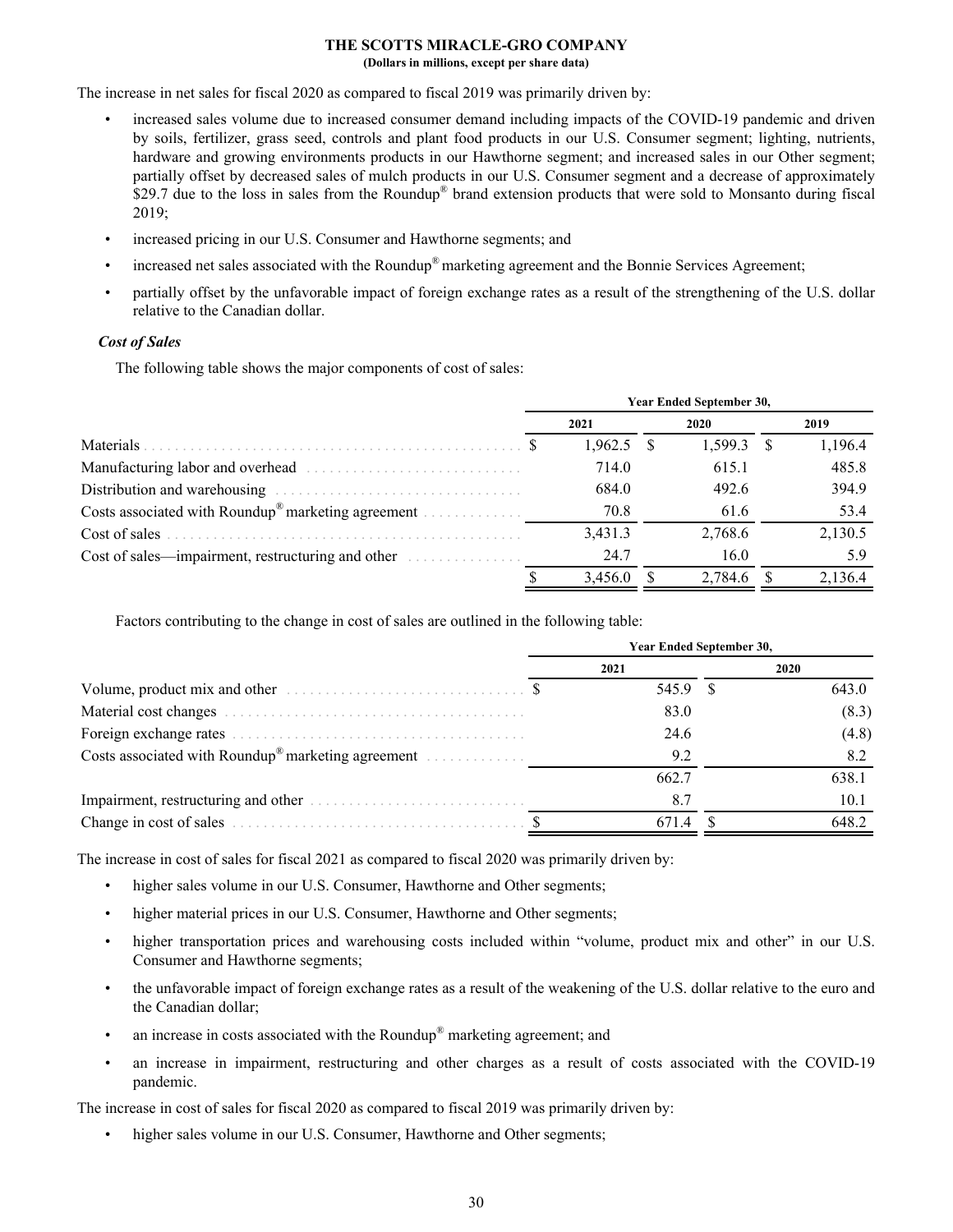**(Dollars in millions, except per share data)**

- higher warehousing costs and inventory adjustments to net realizable value included within "volume, product mix and other" associated with our U.S. Consumer segment;
- an increase in costs associated with the Roundup<sup>®</sup> marketing agreement; and
- an increase in impairment, restructuring and other charges as a result of costs associated with the COVID-19 pandemic;
- partially offset by the favorable impact of foreign exchange rates as a result of the strengthening of the U.S. dollar relative to the Canadian dollar;
- lower material prices in our U.S. Consumer, Hawthorne and Other segments; and
- lower transportation prices included within "volume, product mix and other" in our U.S. Consumer segment.

## *Gross Profit*

As a percentage of net sales, our gross profit rate was 29.8%, 32.6% and 32.3% for fiscal 2021, fiscal 2020 and fiscal 2019, respectively. Factors contributing to the change in gross profit rate are outlined in the following table:

|                                                                    | Year Ended September 30, |           |  |
|--------------------------------------------------------------------|--------------------------|-----------|--|
|                                                                    | 2021                     | 2020      |  |
|                                                                    | $(1.8)\%$                | $(0.6)\%$ |  |
| Material costs                                                     | (1.7)                    | 0.2       |  |
| Roundup <sup>®</sup> commissions and reimbursements entertainments |                          | 0.1       |  |
|                                                                    | 0.8                      | 0.8       |  |
|                                                                    | (2.7)                    | 0.5       |  |
|                                                                    | (0.1)                    | (0.2)     |  |
|                                                                    | $(2.8)\%$                | $0.3\%$   |  |

The decrease in gross profit rate for fiscal 2021 as compared to fiscal 2020 was primarily driven by:

- higher transportation prices and warehousing costs included within "volume, product mix and other" in our U.S. Consumer and Hawthorne segments;
- higher material prices in our U.S. Consumer, Hawthorne and Other segments; and
- unfavorable mix driven by higher sales growth in our Hawthorne segment relative to our U.S. Consumer segment;
- partially offset by favorable leverage of fixed costs driven by higher sales volume in our U.S. Consumer, Hawthorne and Other segments; and
- increased pricing in our U.S. Consumer, Hawthorne and Other segments.

The increase in gross profit rate for fiscal 2020 as compared to fiscal 2019 was primarily driven by:

- increased pricing in our U.S. Consumer and Hawthorne segments;
- lower material prices in our U.S. Consumer, Hawthorne and Other segments;
- increased net sales associated with the Roundup<sup>®</sup> marketing agreement;
- increased net sales associated with the Bonnie Services Agreement included within "volume, product mix and other" in our U.S. Consumer segment;
- lower transportation prices included within "volume, product mix and other" in our U.S. Consumer segment; and
- favorable leverage of fixed costs driven by higher sales volume in our U.S. Consumer, Hawthorne and Other segments;
- partially offset by unfavorable mix driven by higher sales growth in our Hawthorne segment relative to our U.S. Consumer segment and increased sales of lower tier and commodity soils products within our U.S. Consumer segment;
- higher warehousing costs and inventory adjustments to net realizable value included within "volume, product mix and other" associated with our U.S. Consumer segment; and
- an increase in impairment, restructuring and other charges as a result of costs associated with the COVID-19 pandemic.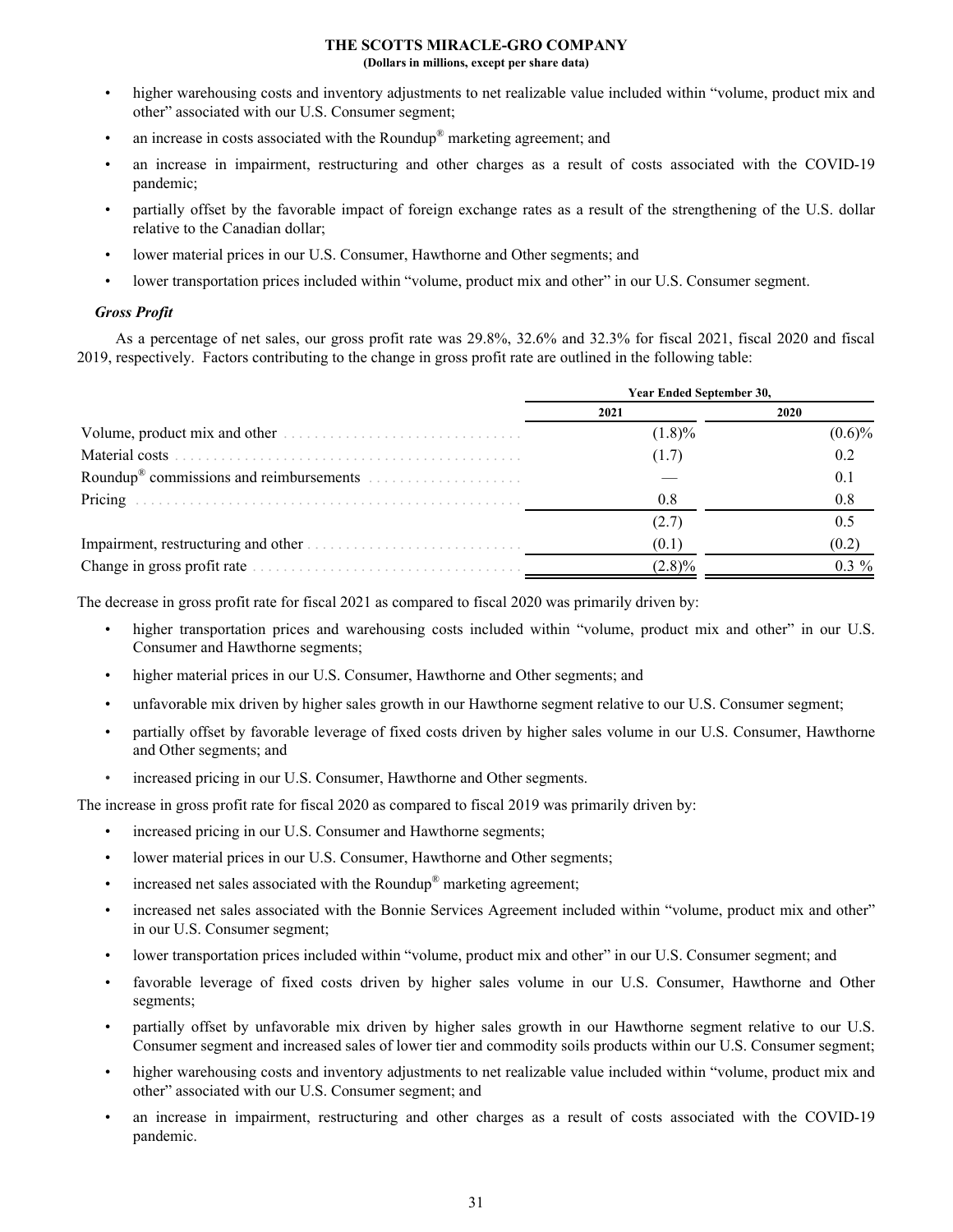**(Dollars in millions, except per share data)**

## *Selling, General and Administrative Expenses*

The following table sets forth the components of selling, general and administrative expenses ("SG&A"):

|                                                         | Year Ended September 30, |          |   |             |  |          |
|---------------------------------------------------------|--------------------------|----------|---|-------------|--|----------|
|                                                         |                          | 2021     |   | <b>2020</b> |  | 2019     |
|                                                         |                          | 165.7    | S | 147.4       |  | 120.3    |
|                                                         |                          | $3.4 \%$ |   | $3.6 \%$    |  | $3.8 \%$ |
|                                                         |                          | 45.4     |   | 39.7        |  | 39.6     |
|                                                         |                          | 40.6     |   | 57.9        |  | 38.4     |
|                                                         |                          | 29.1     |   | 31.5        |  | 32.9     |
| Other selling, general and administrative entertainment |                          | 462.7    |   | 481.3       |  | 370.1    |
|                                                         |                          | 743.5    |   | 757.8       |  | 601.3    |

SG&A decreased \$14.3, or 1.9%, during fiscal 2021 compared to fiscal 2020. Share-based compensation expense decreased \$17.3, or 29.9%, in fiscal 2021 due to a more significant increase in the expected payout percentage on long-term performance-based awards during fiscal 2020 as compared to fiscal 2021. Advertising expense increased \$18.3, or 12.4%, in fiscal 2021 driven by increased media spending in our U.S. Consumer, Hawthorne and Other segments. Other SG&A decreased \$18.6, or 3.9%, in fiscal 2021 driven by lower short-term variable cash incentive compensation expense of \$48.8 and lower corporate spending, partially offset by increases in various categories supporting the continued growth of the business including information technology, strategy and people costs.

SG&A increased \$156.5, or 26.0%, during fiscal 2020 compared to fiscal 2019. Advertising expense increased \$27.1, or 22.5%, in fiscal 2020 driven by increased media spending in our U.S. Consumer and Hawthorne segments. Share-based compensation expense increased \$19.5, or 50.8%, in fiscal 2020 due to an increase in the expected payout percentage on longterm performance-based awards. Other SG&A increased \$111.2, or 30.0%, in fiscal 2020 driven by higher short-term variable cash incentive compensation expense of \$67.6, higher selling expense of \$18.6, higher one-time payments and retirement contributions to our hourly and certain salaried associates who do not participate in our short-term variable cash incentive compensation plans and higher contributions supporting community initiatives and charities.

#### *Impairment, Restructuring and Other*

Activity described herein is classified within the "Cost of sales—impairment, restructuring and other," "Impairment, restructuring and other" and "Income (loss) from discontinued operations, net of tax" lines in the Consolidated Statements of Operations. The following table details impairment, restructuring and other charges (recoveries) for each of the periods presented:

|                                                                                                                                                                                                                                | Year Ended September 30, |        |        |
|--------------------------------------------------------------------------------------------------------------------------------------------------------------------------------------------------------------------------------|--------------------------|--------|--------|
|                                                                                                                                                                                                                                | 2021                     | 2020   | 2019   |
| Cost of sales—impairment, restructuring and other:                                                                                                                                                                             |                          |        |        |
|                                                                                                                                                                                                                                | 25.0 \$                  | 15.5 S |        |
| Restructuring and other charges (recoveries), net manufacturing and other charges (recoveries), net                                                                                                                            | (0.3)                    | (0.1)  | 5.1    |
| Intangible asset and property, plant and equipment impairments                                                                                                                                                                 |                          | 0.6    | 0.8    |
| Operating expenses:                                                                                                                                                                                                            |                          |        |        |
| COVID-19 related costs entertainment and the covincing relationships and containing the covincing relationships and containing the covincing relationships and containing the covincing relationships and covincing relationsh | 4.2                      | 3.9    |        |
| Restructuring and other charges (recoveries), net <i>maturities</i>                                                                                                                                                            | 0.1                      | (3.1)  | 7.4    |
| Impairment, restructuring and other charges from continuing operations                                                                                                                                                         | 29.0                     | 16.8   | 13.3   |
| Restructuring and other charges (recoveries), net, from discontinued<br>operations                                                                                                                                             |                          | (3.1)  | (35.8) |
|                                                                                                                                                                                                                                | 29.0                     | 13.7   | (22.5) |

#### *COVID-19*

In response to the COVID-19 pandemic, we implemented measures intended to protect the health and safety of our employees and maintain our ability to provide products to our customers as described in additional detail above under "COVID-19 Response and Impacts." During fiscal 2021, we incurred costs of \$29.2 associated with the COVID-19 pandemic primarily related to premium pay. We incurred costs of \$21.2 in our U.S. Consumer segment, \$3.2 in our Hawthorne segment and \$0.6 in our Other segment in the "Cost of sales—impairment, restructuring and other" line in the Consolidated Statements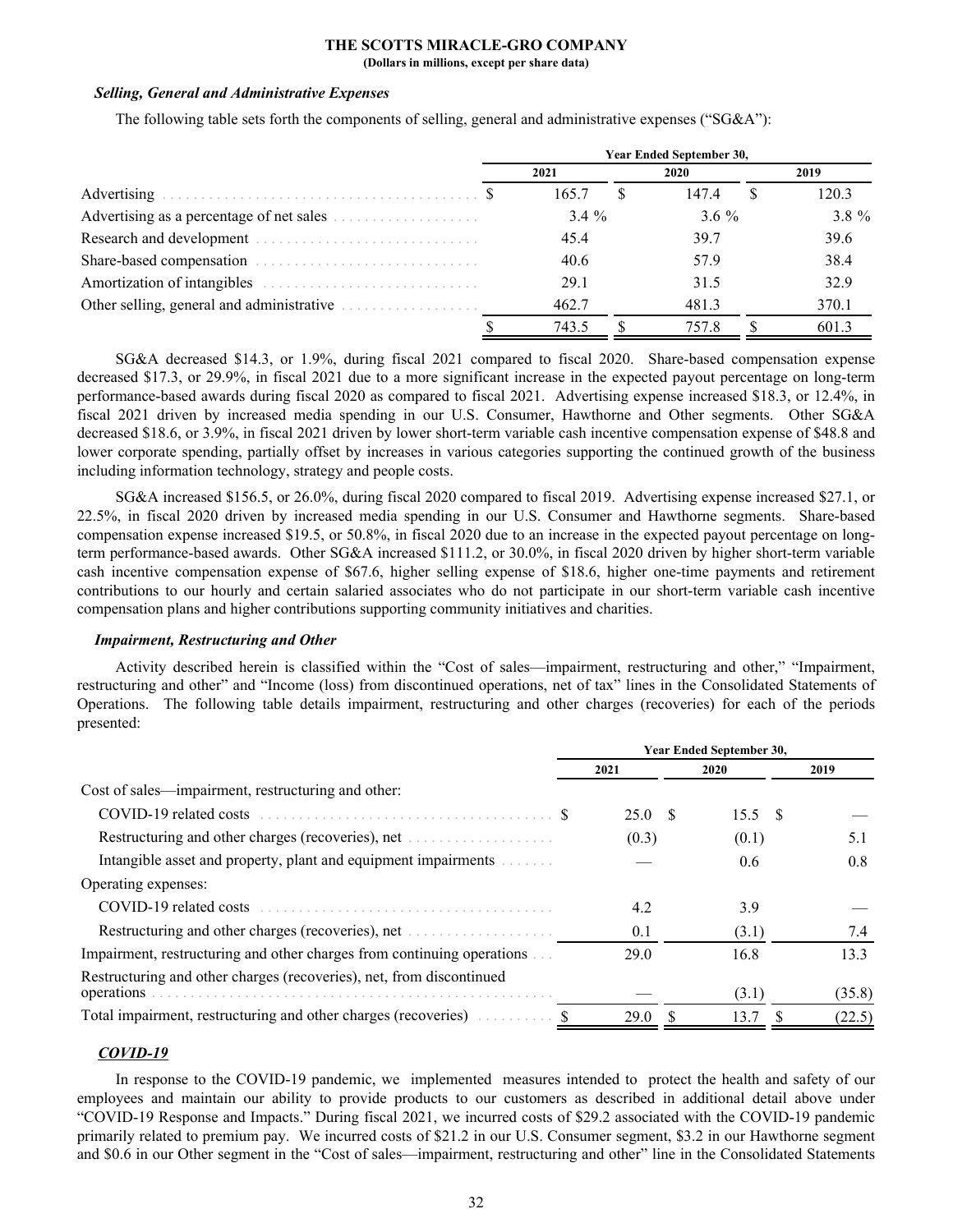**(Dollars in millions, except per share data)**

of Operations during fiscal 2021. We incurred costs of \$4.0 in our U.S. Consumer segment and \$0.2 in our Other segment in the "Impairment, restructuring and other" line in the Consolidated Statements of Operations during fiscal 2021.

During fiscal 2020, we incurred costs of \$19.4 associated with the COVID-19 pandemic primarily related to premium pay. We incurred costs of \$12.4 in our U.S. Consumer segment, \$2.6 in our Hawthorne segment and \$0.5 in our Other segment in the "Cost of sales—impairment, restructuring and other" line in the Consolidated Statements of Operations during fiscal 2020. We incurred costs of \$3.8 in our U.S. Consumer segment and \$0.1 in our Other segment in the "Impairment, restructuring and other" line in the Consolidated Statements of Operations during fiscal 2020.

#### *Project Catalyst*

During fiscal 2018 we announced the launch of an initiative called Project Catalyst, which was a company-wide restructuring effort to reduce operating costs throughout our U.S. Consumer, Hawthorne and Other segments and drive synergies from acquisitions within our Hawthorne segment. Costs incurred during fiscal 2021 and fiscal 2020 related to Project Catalyst were not material. Costs incurred to date since the inception of Project Catalyst are \$24.5 for our Hawthorne segment, \$13.9 for our U.S. Consumer segment, \$1.3 for our Other segment and \$2.8 for Corporate. Additionally, during fiscal 2020, we received \$2.6 from the final settlement of escrow funds related to a previous acquisition within the Hawthorne segment that was recognized in the "Impairment, restructuring and other" line in the Consolidated Statements of Operations.

During fiscal 2019, we incurred charges of \$13.7 related to Project Catalyst. We incurred charges of \$1.1 in our U.S. Consumer segment, \$4.2 in our Hawthorne segment and \$0.6 in our Other segment in the "Cost of sales—impairment, restructuring and other" line in the Consolidated Statements of Operations during fiscal 2019 related to employee termination benefits, facility closure costs and impairment of property, plant and equipment. We incurred charges of \$0.5 in our U.S. Consumer segment, \$3.9 in our Hawthorne segment, \$0.6 in our Other segment and \$2.8 at Corporate in the "Impairment, restructuring and other" line in the Consolidated Statements of Operations during fiscal 2019 related to employee termination benefits and facility closure costs.

#### *Other*

We recognized insurance recoveries related to the previously disclosed legal matter *In re Morning Song Bird Food Litigation* of \$1.5 and \$13.4 during fiscal 2020 and fiscal 2019, respectively, in the "Income (loss) from discontinued operations, net of tax" line in the Consolidated Statements of Operations. In addition, during fiscal 2019, we recognized a favorable adjustment of \$22.5 in the "Income (loss) from discontinued operations, net of tax" line in the Consolidated Statements of Operations as a result of the final resolution of the previously disclosed settlement agreement related to this matter. Refer to "NOTE 20. CONTINGENCIES" of the Notes to the Consolidated Financial Statements included in this Form 10-K for more information.

#### *Other (Income) Expense, net*

Other (income) expense is comprised of activities outside our normal business operations, such as royalty income from the licensing of certain of our brand names, foreign exchange transaction gains and losses and gains and losses from the disposition of non-inventory assets. Other (income) expense was \$(1.8), \$3.2 and \$1.3 in fiscal 2021, fiscal 2020 and fiscal 2019, respectively. The change for fiscal 2021 was primarily due to foreign exchange transaction gains and losses. The change for fiscal 2020 was primarily due to losses on long-lived assets.

#### *Income from Operations*

Income from operations was \$723.0 in fiscal 2021, an increase of 23.5% compared to \$585.2 in fiscal 2020. The increase was driven by higher net sales, lower SG&A and higher other income, partially offset by a decrease in gross profit rate and higher impairment, restructuring and other charges.

Income from operations was \$585.2 in fiscal 2020, an increase of 42.9% compared to \$409.6 in fiscal 2019. The increase was driven by higher net sales and an increase in gross profit rate, partially offset by higher SG&A.

### *Equity in Income of Unconsolidated Affiliates*

Equity in income of unconsolidated affiliates was \$14.4, zero and \$3.3 in fiscal 2021, fiscal 2020 and fiscal 2019, respectively. We acquired a 50% equity interest in Bonnie Plants, LLC on December 31, 2020. Our interest is accounted for using the equity method of accounting, with our proportionate share of Bonnie Plants, LLC earnings subsequent to December 31, 2020 reflected in the Consolidated Statements of Operations. The decrease for fiscal 2020 was attributable to the April 1, 2019 sale of our noncontrolling equity interest in an unconsolidated subsidiary whose products support the professional U.S. industrial, turf and ornamental market (the "IT&O Joint Venture"). Refer to "NOTE 9. INVESTMENT IN UNCONSOLIDATED AFFILIATES" of the Notes to the Consolidated Financial Statements included in this Form 10-K for more information regarding the IT&O Joint Venture.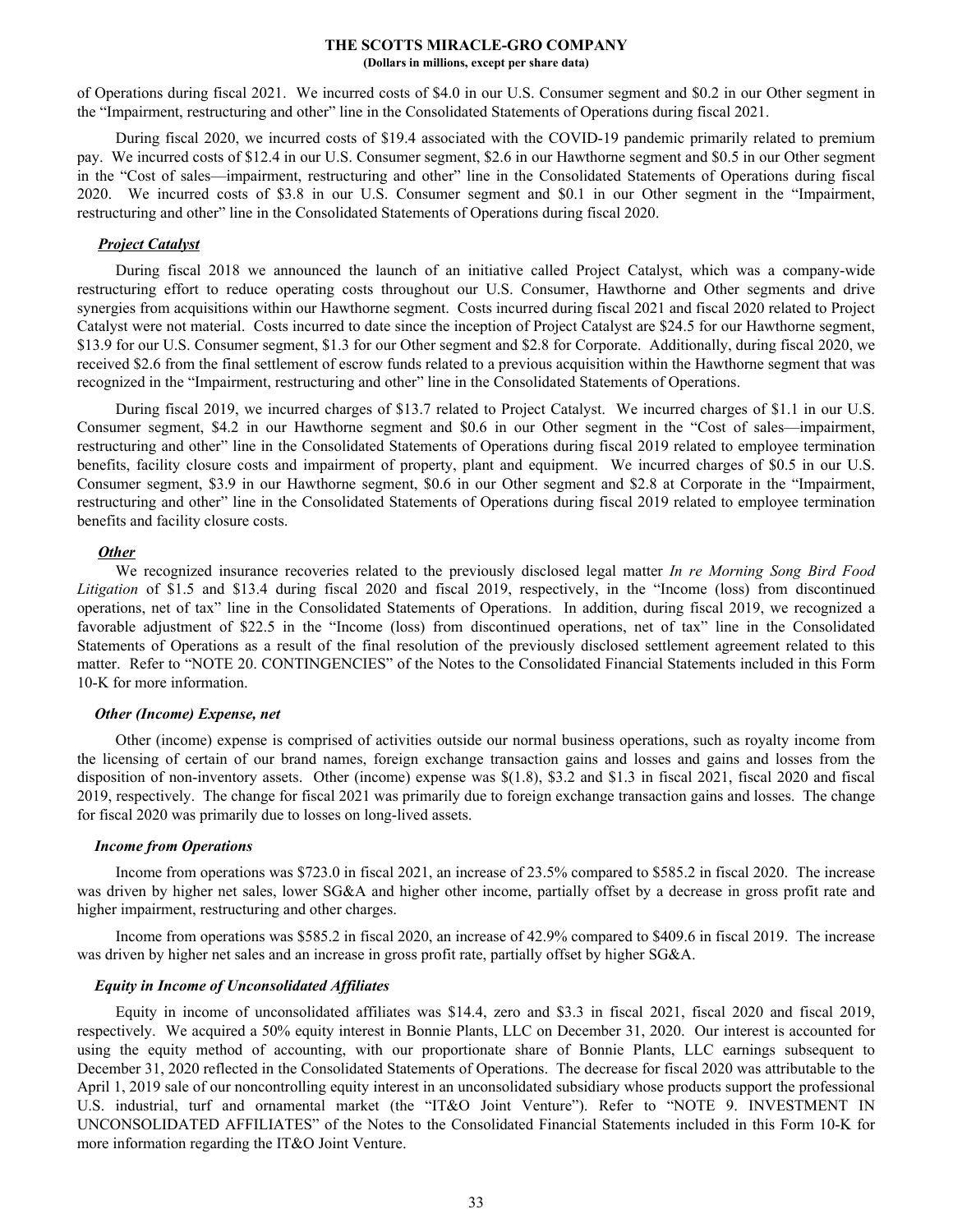**(Dollars in millions, except per share data)**

#### *Costs Related to Refinancing*

Costs related to refinancing were zero, \$15.1 and zero in fiscal 2021, fiscal 2020 and fiscal 2019, respectively. The costs incurred in fiscal 2020 were associated with the redemption of our 6.000% Senior Notes due 2023 (the "6.000% Senior Notes"), and are comprised of \$12.0 of redemption premium and \$3.1 of unamortized bond issuance costs that were written off. Refer to "NOTE 12. DEBT" of the Notes to the Consolidated Financial Statements included in this Annual Report on Form 10-K for more information regarding the redemption of the 6.000% Senior Notes.

#### *Interest Expense*

Interest expense was \$78.9 in fiscal 2021, a decrease of 0.9% compared to \$79.6 in fiscal 2020. The decrease was driven by a decrease in our weighted average interest rate of 61 basis points, partially offset by an increase in average borrowings of \$289.0. The decrease in our weighted average interest rate was driven by lower borrowing rates on the Fifth A&R Credit Agreement. The increase in average borrowings was primarily driven by higher inventory production, capital expenditures and acquisition activity.

Interest expense was \$79.6 in fiscal 2020, a decrease of 21.8% compared to \$101.8 in fiscal 2019. The decrease was driven by a decrease in average borrowings of \$256.4 and a decrease in our weighted average interest rate of 50 basis points. The decrease in average borrowings was primarily driven by the application of the proceeds from the sale of our approximately 30% equity interest in Outdoor Home Services Holdings LLC, a lawn services joint venture between the Company and TruGreen Holding Corporation (the "TruGreen Joint Venture"), the payoff of second lien term loan financing by the TruGreen Joint Venture, the sale of our noncontrolling equity interest in the IT&O Joint Venture and the sale of the Roundup<sup>®</sup> brand extension assets to reduce our indebtedness. The decrease in our weighted average interest rate was driven by lower borrowing rates on the Fifth A&R Credit Agreement, the issuance of the 4.500% Senior Notes and the redemption of the 6.000% Senior Notes. Refer to "NOTE 9. INVESTMENT IN UNCONSOLIDATED AFFILIATES" of the Notes to the Consolidated Financial Statements included in this Form 10-K for more information regarding the TruGreen Joint Venture.

### *Other Non-Operating Income, net*

Other non-operating income was \$18.6, \$20.1 and \$270.5 in fiscal 2021, fiscal 2020 and fiscal 2019, respectively, which included interest income of \$4.1, \$7.6 and \$8.6 for fiscal 2021, fiscal 2020 and fiscal 2019, respectively.

On December 31, 2020, we acquired a 50% equity interest in Bonnie Plants, LLC in exchange for cash payments of \$102.3, forgiveness of our outstanding loan receivable with AFC and surrender of our options to increase our economic interest in the Bonnie Plants business. Our loan receivable with AFC, which was previously recognized in the "Other assets" line in the Consolidated Balance Sheets, had a carrying value of \$66.4 on December 31, 2020. We recognized a gain of \$12.5 during the first quarter of fiscal 2021 to write-up the value of the loan to its closing date fair value of \$78.9.

During the fourth quarter of fiscal 2020, we recognized an increase in the fair value of the Bonnie Option of \$12.0 driven by an increase in sales and profits of the Bonnie Business.

On March 19, 2019, we entered into an agreement under which we sold, to TruGreen Companies L.L.C., a subsidiary of TruGreen Holding Corporation, all of our approximately 30% equity interest in the TruGreen Joint Venture. In connection with this transaction, we received cash proceeds of \$234.2 related to the sale of our equity interest in the TruGreen Joint Venture and \$18.4 related to the payoff of second lien term loan financing by the TruGreen Joint Venture. During fiscal 2019, we also received a distribution from the TruGreen Joint Venture intended to cover certain required tax payments of \$3.5, which was classified as an investing activity in the Consolidated Statements of Cash Flows. During fiscal 2019, we recognized a pre-tax gain of \$259.8 related to this sale. The cash proceeds were applied to reduce our indebtedness. During fiscal 2019, we made cash tax payments of \$99.5 associated with this disposition.

On April 1, 2019, we sold all of our noncontrolling equity interest in the IT&O Joint Venture for cash proceeds of \$36.6. During fiscal 2019, we recognized a pre-tax gain of \$2.9 related to this sale. During fiscal 2019, we received a distribution of net earnings from the IT&O Joint Venture of \$4.9, which was classified as an operating activity in the Consolidated Statements of Cash Flows.

During the second quarter of fiscal 2019, we recognized a charge of \$2.5 related to the write-off of accumulated foreign currency translation loss adjustments of a foreign subsidiary that was substantially liquidated.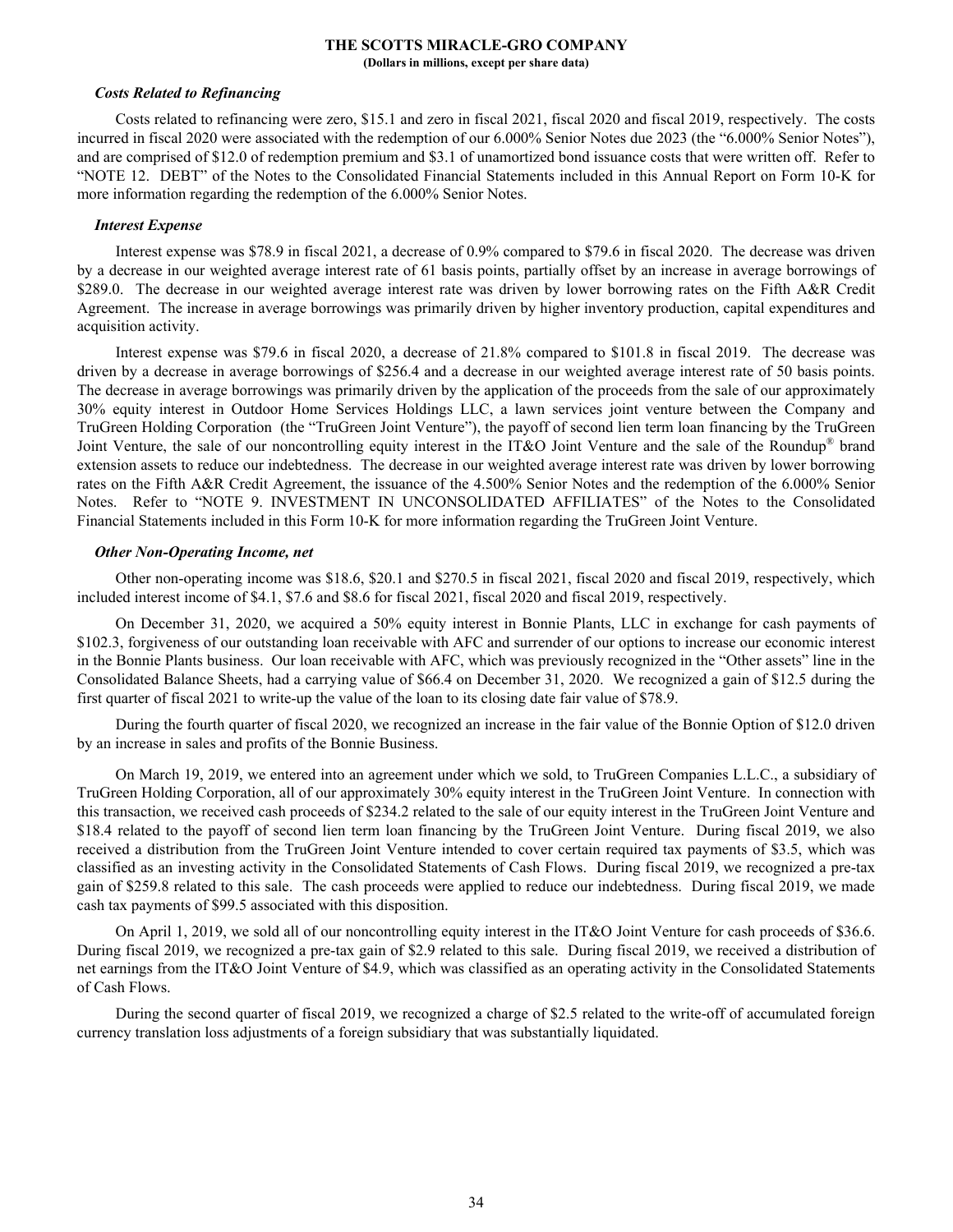**(Dollars in millions, except per share data)**

#### *Income Tax Expense from Continuing Operations*

A reconciliation of the federal corporate income tax rate and the effective tax rate on income from continuing operations before income taxes is summarized below:

|                                                                                                                                                                                                                                | Year Ended September 30, |           |           |  |  |  |  |  |
|--------------------------------------------------------------------------------------------------------------------------------------------------------------------------------------------------------------------------------|--------------------------|-----------|-----------|--|--|--|--|--|
|                                                                                                                                                                                                                                | 2021                     | 2020      | 2019      |  |  |  |  |  |
| Statutory income tax rate contained and the contained and the statute of the statute of the statute of the statute of the statute of the statute of the statute of the statute of the statute of the statute of the statute of | $21.0 \%$                | $21.0 \%$ | $21.0 \%$ |  |  |  |  |  |
| Effect of foreign operations entertainment of the state of foreign operations                                                                                                                                                  | (0.1)                    | (0.7)     | 0.3       |  |  |  |  |  |
|                                                                                                                                                                                                                                | 3.9                      | 3.5       | 1.8       |  |  |  |  |  |
|                                                                                                                                                                                                                                | (1.1)                    |           | (0.2)     |  |  |  |  |  |
| Research and Experimentation and other federal tax credits                                                                                                                                                                     | (0.2)                    | (0.3)     | (0.3)     |  |  |  |  |  |
|                                                                                                                                                                                                                                |                          | 0.1       | 1.9       |  |  |  |  |  |
|                                                                                                                                                                                                                                | 0.1                      | 0.6       | 0.4       |  |  |  |  |  |
| Effective income tax rate entertainment in the state of the state of the state of the state of the state of the state of the state of the state of the state of the state of the state of the state of the state of the state  | $23.6 \%$                | $24.2 \%$ | 24.9 %    |  |  |  |  |  |

#### *Income from Continuing Operations*

Income from continuing operations was \$517.3, or \$9.03 per diluted share, in fiscal 2021 compared to \$386.9, or \$6.78 per diluted share, in fiscal 2020. The increase was driven by higher net sales, lower SG&A, higher other income, higher equity in income of unconsolidated affiliates and lower costs related to refinancing, partially offset by a decrease in gross profit rate and higher impairment, restructuring and other charges.

Diluted average common shares used in the diluted income per common share calculation were 57.2 million for fiscal 2021 compared to 56.9 million for fiscal 2020. The increase was primarily the result of the exercise and issuance of sharebased compensation awards, partially offset by Common Share repurchase activity. Dilutive equivalent shares for fiscal 2021 and fiscal 2020 were 1.5 million and 1.2 million, respectively.

Income from continuing operations was \$386.9, or \$6.78 per diluted share, in fiscal 2020 compared to \$436.7, or \$7.77 per diluted share, in fiscal 2019. The decrease was driven by lower other non-operating income, higher SG&A and higher costs related to refinancing, partially offset by higher net sales, an increase in gross profit rate and lower interest expense.

Diluted average common shares used in the diluted income per common share calculation were 56.9 million for fiscal 2020 compared to 56.3 million for fiscal 2019. The increase was primarily the result of the exercise and issuance of sharebased compensation awards, partially offset by Common Share repurchase activity. Dilutive equivalent shares for fiscal 2020 and fiscal 2019 were 1.2 million and 0.8 million, respectively.

### *Income (Loss) from Discontinued Operations, net of tax*

Income (loss) from discontinued operations, net of tax, was \$(3.9), \$1.7 and \$23.5 for fiscal 2021, fiscal 2020 and fiscal 2019, respectively. On August 31, 2017, we completed the sale of the International Business. As a result, effective in our fourth quarter of fiscal 2017, we classified our results of operations for all periods presented to reflect the International Business as a discontinued operation. The transaction included contingent consideration with a maximum payout of \$23.8 and an initial fair value of \$18.2, the payment of which depended on the achievement of certain performance criteria by the International Business following the closing of the transaction through fiscal 2020. During fiscal 2021, we agreed to accept a contingent consideration payout of \$6.0, which will be paid to us prior to March 31, 2022. This amount is recorded in the "Prepaid and other current assets" line in the Consolidated Balance Sheets as of September 30, 2021. We recorded a pre-tax charge of \$12.2 during fiscal 2021 to write-down the contingent consideration receivable to the agreed upon payout amount.

We recognized insurance recoveries related to the previously disclosed legal matter *In re Morning Song Bird Food Litigation* of \$1.5 and \$13.4 during fiscal 2020 and fiscal 2019, respectively. In addition, during fiscal 2019, we recognized a favorable pre-tax adjustment of \$22.5 as a result of the final resolution of the previously disclosed settlement agreement related to this matter. Refer to "NOTE 20. CONTINGENCIES" of the Notes to the Consolidated Financial Statements included in this Annual Report on Form 10-K for more information.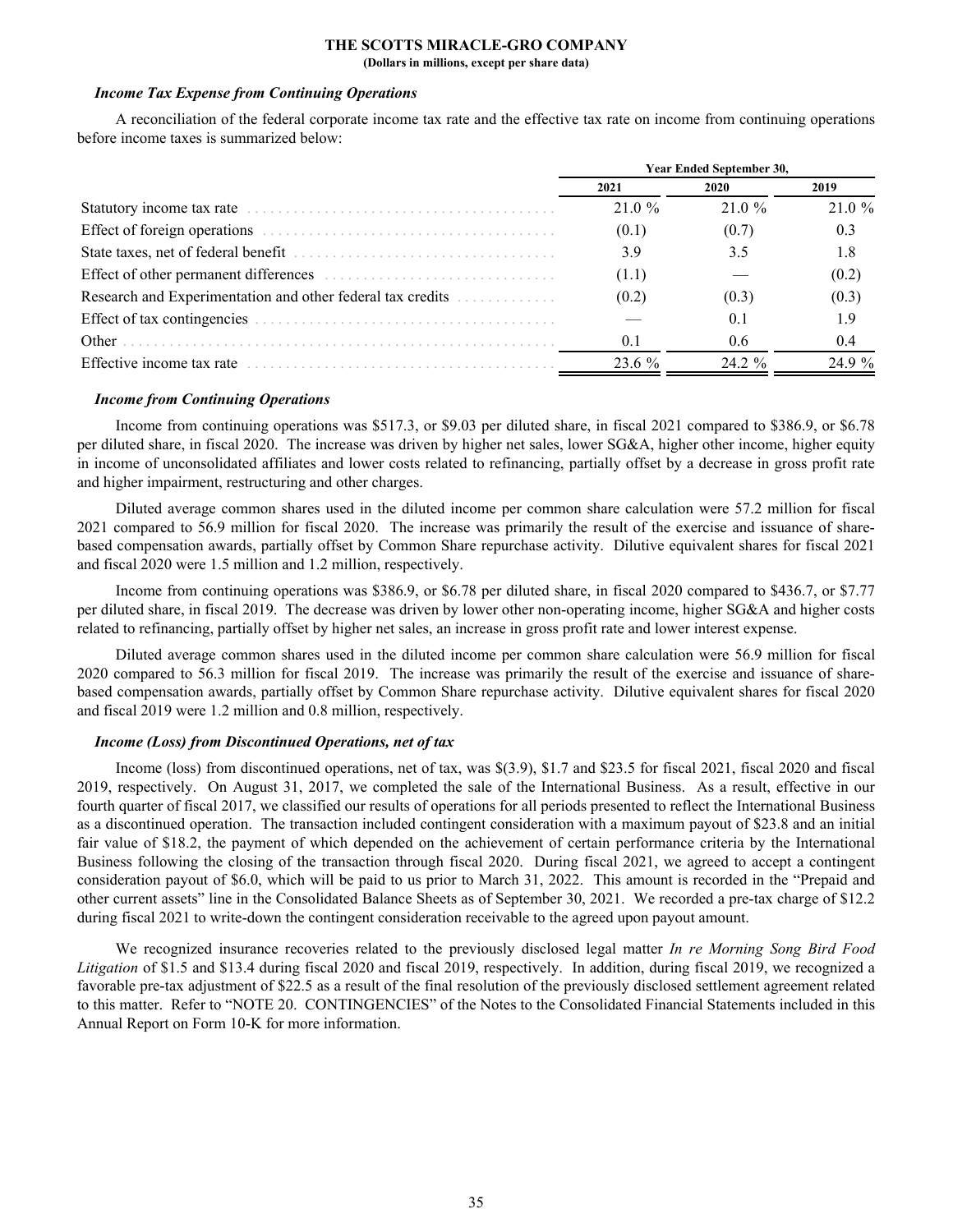**(Dollars in millions, except per share data)**

## **Segment Results**

During the first quarter of fiscal 2021, we changed our internal organization structure such that AeroGrow is now managed by and reported within our U.S. Consumer segment. Within our U.S. Consumer segment, AeroGrow is integrated into our overall direct to consumer focus and strategy. AeroGrow was previously managed by and reported within our Hawthorne segment. The prior period amounts have been reclassified to conform to the new organization structure.

The performance of each reportable segment is evaluated based on several factors, including income (loss) from continuing operations before income taxes, amortization, impairment, restructuring and other charges ("Segment Profit (Loss)"), which is a non-GAAP financial measure. Senior management uses Segment Profit (Loss) to evaluate segment performance because they believe this measure is indicative of performance trends and the overall earnings potential of each segment.

The following table sets forth net sales by segment:

|               | Year Ended September 30, |              |  |         |  |         |  |  |  |  |  |
|---------------|--------------------------|--------------|--|---------|--|---------|--|--|--|--|--|
|               |                          | 2021         |  | 2020    |  | 2019    |  |  |  |  |  |
| U.S. Consumer |                          | $3,197.7$ \$ |  | 2,883.5 |  | 2,311.7 |  |  |  |  |  |
| Hawthorne     |                          | 1,424.2      |  | 1,023.1 |  | 640.6   |  |  |  |  |  |
| Other         |                          | 303.1        |  | 225.0   |  | 203.7   |  |  |  |  |  |
| Consolidated  |                          |              |  |         |  | 3,156.0 |  |  |  |  |  |

The following table sets forth Segment Profit (Loss) as well as a reconciliation to income from continuing operations before income taxes, the most directly comparable GAAP measure:

|                                                                                                                                                                                                                                | Year Ended September 30, |         |               |         |    |         |  |  |
|--------------------------------------------------------------------------------------------------------------------------------------------------------------------------------------------------------------------------------|--------------------------|---------|---------------|---------|----|---------|--|--|
|                                                                                                                                                                                                                                |                          | 2021    |               | 2020    |    | 2019    |  |  |
|                                                                                                                                                                                                                                |                          | 726.7   | <sup>\$</sup> | 694.3   | -S | 526.7   |  |  |
|                                                                                                                                                                                                                                |                          | 163.8   |               | 111.9   |    | 54.6    |  |  |
| Other                                                                                                                                                                                                                          |                          | 42.1    |               | 11.7    |    | 10.3    |  |  |
|                                                                                                                                                                                                                                |                          | 932.6   |               | 817.9   |    | 591.6   |  |  |
| Corporate                                                                                                                                                                                                                      |                          | (149.7) |               | (183.4) |    | (135.3) |  |  |
| Intangible asset amortization enter the continuum of the set of the set of the set of the set of the set of the set of the set of the set of the set of the set of the set of the set of the set of the set of the set of the  |                          | (30.9)  |               | (32.5)  |    | (33.4)  |  |  |
| Impairment, restructuring and other enterpresentation of the state of the state of the state of the state of the state of the state of the state of the state of the state of the state of the state of the state of the state |                          | (29.0)  |               | (16.8)  |    | (13.3)  |  |  |
| Equity in income of unconsolidated affiliates                                                                                                                                                                                  |                          | 14.4    |               |         |    | 3.3     |  |  |
| Costs related to refinancing entertainment of the contract of the contract of the contract of the contract of the contract of the contract of the contract of the contract of the contract of the contract of the contract of  |                          |         |               | (15.1)  |    |         |  |  |
|                                                                                                                                                                                                                                |                          | (78.9)  |               | (79.6)  |    | (101.8) |  |  |
| Other non-operating income, net manufactured and the set of the set of the set of the set of the set of the set of the set of the set of the set of the set of the set of the set of the set of the set of the set of the set  |                          | 18.6    |               | 20.1    |    | 270.5   |  |  |
| Income from continuing operations before income taxes<br>(GAAP)                                                                                                                                                                |                          | 677.1   | S             | 510.6   |    | 581.6   |  |  |

### *U.S. Consumer*

U.S. Consumer segment net sales were \$3,197.7 in fiscal 2021, an increase of 10.9% from fiscal 2020 net sales of \$2,883.5. The increase was driven by the favorable impacts of volume and pricing of 10.2% and 0.7%, respectively. The increase in sales volume for fiscal 2021 was driven by soils, fertilizer, grass seed, mulch, controls, plant food and direct to consumer products as well as increased net sales associated with the Roundup® marketing agreement.

U.S. Consumer Segment Profit was \$726.7 in fiscal 2021, an increase of 4.7% from fiscal 2020 Segment Profit of \$694.3. The increase for fiscal 2021 was primarily due to higher net sales, partially offset by a lower gross profit rate and higher SG&A.

U.S. Consumer segment net sales were \$2,883.5 in fiscal 2020, an increase of 24.7% from fiscal 2019 net sales of \$2,311.7. The increase was driven by the favorable impacts of volume and pricing of 23.2% and 1.5%, respectively. The increase in sales volume for fiscal 2020 was driven by soils, fertilizer, grass seed, controls and plant food products, partially offset by decreased sales of mulch products and the loss in sales from the Roundup® brand extension products that were sold to Monsanto during fiscal 2019.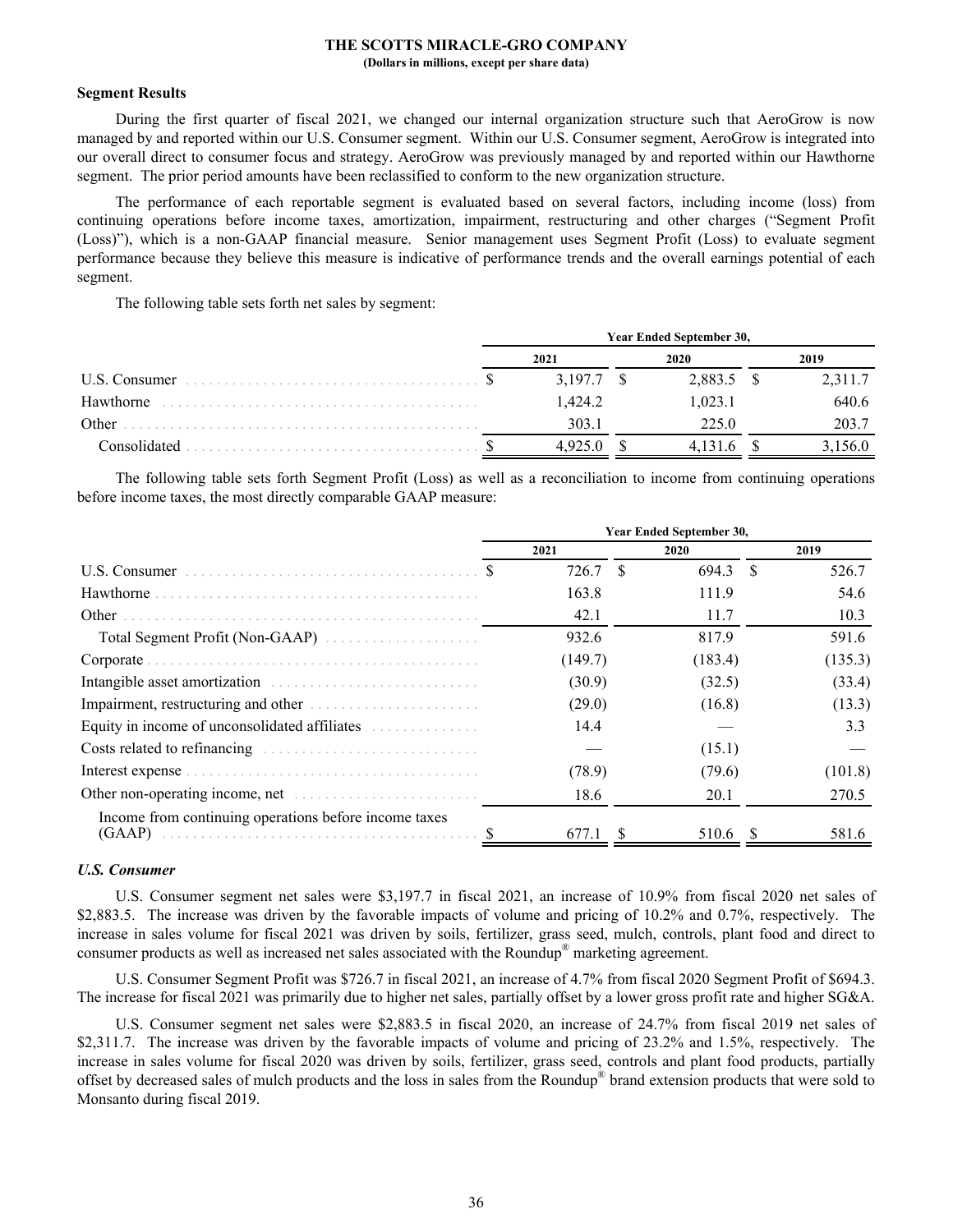#### **THE SCOTTS MIRACLE-GRO COMPANY (Dollars in millions, except per share data)**

U.S. Consumer Segment Profit was \$694.3 in fiscal 2020, an increase of 31.8% from fiscal 2019 Segment Profit of \$526.7. The increase for fiscal 2020 was primarily due to higher net sales and a higher gross profit rate, partially offset by higher SG&A.

## *Hawthorne*

Hawthorne segment net sales were \$1,424.2 in fiscal 2021, an increase of 39.2% from fiscal 2020 net sales of \$1,023.1. The increase was driven by the favorable impacts of volume, pricing and foreign exchange rates of 35.1%, 3.4% and 0.7%, respectively. The increase in sales volume for fiscal 2021 was driven by lighting, nutrients, growing media, hardware and growing environment products.

Hawthorne Segment Profit was \$163.8 in fiscal 2021, an increase of 46.4% from fiscal 2020 Segment Profit of \$111.9. The increase for fiscal 2021 was driven by higher net sales, partially offset by a lower gross profit rate and higher SG&A.

Hawthorne segment net sales were \$1,023.1 in fiscal 2020, an increase of 59.7% from fiscal 2019 net sales of \$640.6. The increase was driven by the favorable impacts of volume and pricing of 56.0% and 3.7%, respectively. The increase in sales volume for fiscal 2020 was driven by lighting, nutrients, hardware and growing environment products.

Hawthorne Segment Profit was \$111.9 in fiscal 2020, an increase of 104.9% from fiscal 2019 Segment Profit of \$54.6. The increase for fiscal 2020 was driven by higher net sales and a higher gross profit rate, partially offset by higher SG&A.

#### *Other*

Other segment net sales were \$303.1 in fiscal 2021, an increase of 34.7% from fiscal 2020 net sales of \$225.0. The increase was driven by the favorable impacts of volume, foreign exchange rates and pricing of 20.6%, 11.2% and 2.9%, respectively.

Other Segment Profit was \$42.1 in fiscal 2021, an increase of 259.8% from fiscal 2020 Segment Profit of \$11.7. The increase was driven by higher net sales and a higher gross profit rate, partially offset by higher SG&A.

Other segment net sales were \$225.0 in fiscal 2020, an increase of 10.5% from fiscal 2019 net sales of \$203.7. The increase was driven by the favorable impact of volume of 13.9%, partially offset by the unfavorable impacts of foreign exchange rates and pricing of 3.1% and 0.4%, respectively.

Other Segment Profit was \$11.7 in fiscal 2020, an increase of 13.6% from fiscal 2019 Segment Profit of \$10.3. The increase was driven by higher net sales, partially offset by higher SG&A.

#### *Corporate*

Corporate expenses were \$149.7 in fiscal 2021, a decrease of 18.4% from fiscal 2020 expenses of \$183.4. The decrease was driven by lower short-term variable cash incentive compensation expense, lower corporate spending and lower share-based compensation expense.

Corporate expenses were \$183.4 in fiscal 2020, an increase of 35.6% from fiscal 2019 expenses of \$135.3. The increase was driven by higher short-term variable cash incentive compensation expense, an increase in the expected payout percentage on long-term performance-based awards, higher one-time payments and retirement contributions to our hourly and certain salaried associates who do not participate in our short-term variable cash incentive compensation plans and higher contributions supporting community initiatives and charities.

#### **Liquidity and Capital Resources**

The following table summarizes cash activities for the years ended September 30:

|                                                                                                                                                                                                                               | 2021 |         |  | 2020    | 2019    |
|-------------------------------------------------------------------------------------------------------------------------------------------------------------------------------------------------------------------------------|------|---------|--|---------|---------|
|                                                                                                                                                                                                                               |      |         |  | 5580 S  | 226.8   |
| Net cash (used in) provided by investing activities                                                                                                                                                                           |      | (538.6) |  | 469     | 255.2   |
| Net cash provided by (used in) financing activities expressions of the cash of the state of the state of the state of the state of the state of the state of the state of the state of the state of the state of the state of |      | 494.0   |  | (607.1) | (496.5) |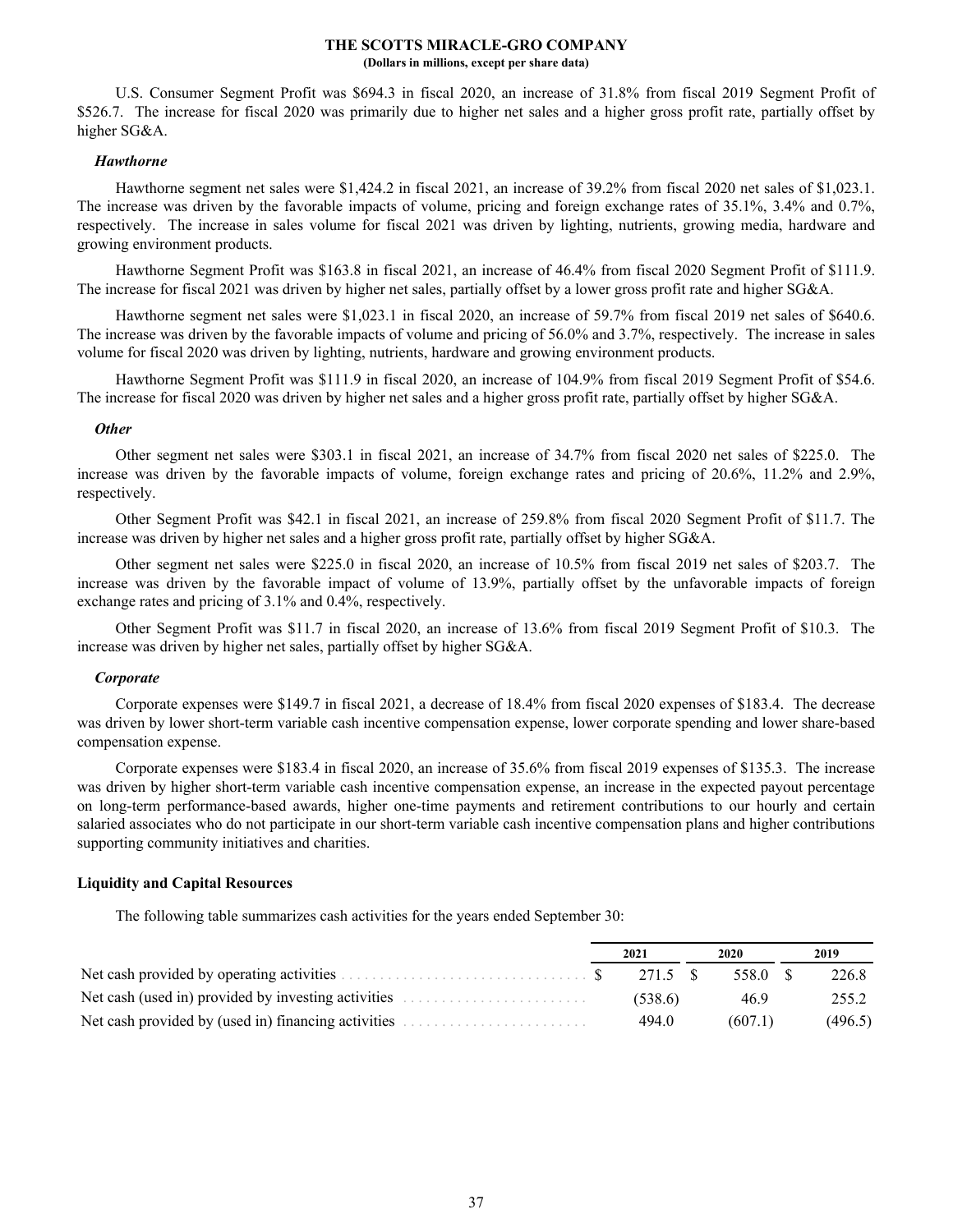**(Dollars in millions, except per share data)**

### *Operating Activities*

Cash provided by operating activities totaled \$271.5 for fiscal 2021, a decrease of \$286.5 as compared to \$558.0 for fiscal 2020. This decrease was driven by higher inventory production, higher short-term variable cash incentive compensation payouts and higher tax payments during fiscal 2021, partially offset by higher net income and lower interest payments. Higher inventory production was driven by the growth in net sales and an effort to build inventory levels to meet expected future demand. Fiscal 2021 was also impacted by extended payment terms with several of our major vendors across the U.S. Consumer and Hawthorne segments, as well as Monsanto, for payments originally due in the final weeks of fiscal 2021 and paid in the first quarter of fiscal 2022.

Cash provided by operating activities totaled \$558.0 for fiscal 2020, an increase of \$331.2 as compared to \$226.8 for fiscal 2019. This increase was driven by higher net income and lower interest payments during fiscal 2020, payments made in connection with litigation settlements during fiscal 2019 of \$73.9 which were partially offset by insurance reimbursements of \$13.4 received during fiscal 2019, and lower tax payments including \$99.5 of payments made in connection with the sale of our equity interest in the TruGreen Joint Venture during fiscal 2019, partially offset by higher short-term variable cash incentive compensation payouts and higher SG&A during fiscal 2020.

The seasonal nature of our North America consumer lawn and garden business generally requires cash to fund significant increases in inventories during the first half of the fiscal year. Receivables and payables also build substantially in our second quarter of the fiscal year in line with the timing of sales to support our retailers' spring selling season.

#### *Investing Activities*

Cash used in investing activities totaled \$538.6 for fiscal 2021 as compared to cash provided by investing activities of \$46.9 for fiscal 2020. Cash used for investments in property, plant and equipment during fiscal 2021 was \$106.9. During fiscal 2021, we acquired a 50% equity interest in Bonnie Plants, LLC in exchange for cash payments of \$102.3, as well as non-cash investing activities that included forgiveness of the Company's outstanding loan receivable with AFC and surrender of our options to increase our economic interest in the Bonnie Plants business. We also made payments of \$127.8 in connection with the acquisitions of Hydro-Logic Purification Systems, Inc., Rhizoflora, Inc. and other contract and license rights, and made payments of \$193.1 in connection with minority non-equity convertible debt investments. In addition, we paid cash of \$8.7 associated with currency forward contracts during fiscal 2021.

Cash provided by investing activities totaled \$46.9 for fiscal 2020 as compared to \$255.2 for fiscal 2019. Cash used for investments in property, plant and equipment during fiscal 2020 was \$62.7. During fiscal 2020, we received proceeds of \$115.5 from the sale of the Roundup® brand extension assets. In addition, during fiscal 2020, we made loan investments of \$3.4 and paid cash of \$2.9 associated with currency forward contracts.

For the three fiscal years ended September 30, 2021, our capital spending was allocated as follows: 72% for expansion and maintenance of existing productive assets; 7% for new productive assets; 16% to expand our information technology and transformation and integration capabilities; and 5% for corporate assets. We expect fiscal 2022 capital expenditures to be higher than 2021 due to strategic investments supporting growth and existing infrastructure.

#### *Financing Activities*

Cash provided by financing activities totaled \$494.0 for fiscal 2021 as compared to cash used in financing activities of \$607.1 for fiscal 2020. This increase was driven by the issuance of \$500.0 aggregate principal amount of 4.000% Senior Notes and \$400.0 aggregate principal amount of 4.375% Senior Notes, a decrease in net repayments of our Fifth A&R Credit Facilities (as defined below) of \$72.8 and a decrease in dividends paid of \$268.2 as a result of the special cash dividend paid in fiscal 2020, partially offset by an increase in repurchases of our Common Shares of \$76.1 and payments of \$17.5 associated with the acquisition of the remaining outstanding shares of AeroGrow.

Cash used in financing activities totaled \$607.1 in fiscal 2020 as compared to \$496.5 in fiscal 2019. This change was the result of an increase in dividends paid of \$286.7 driven by the special cash dividend of \$5.00 per Common Share paid on September 10, 2020, an increase in repurchases of our Common Shares of \$50.1 during fiscal 2020, the redemption of all \$400.0 aggregate principal amount of 6.000% Senior Notes, an increase in financing and issuance fees of \$18.5 and a decrease in cash received from the exercise of stock options of \$3.8, partially offset by the issuance of \$450.0 aggregate principal amount of 4.500% Senior Notes and net repayments of our Fifth A&R Credit Facilities of \$191.1 during fiscal 2020 as compared to net repayments of our Fifth A&R Credit Facilities of \$389.3 during fiscal 2019.

#### *Cash and Cash Equivalents*

Our cash and cash equivalents were held in cash depository accounts with major financial institutions around the world or invested in high quality, short-term liquid investments having original maturities of three months or less. The cash and cash equivalents balances of \$244.1 and \$16.6 at September 30, 2021 and 2020, respectively, included \$15.9 and \$9.4, respectively,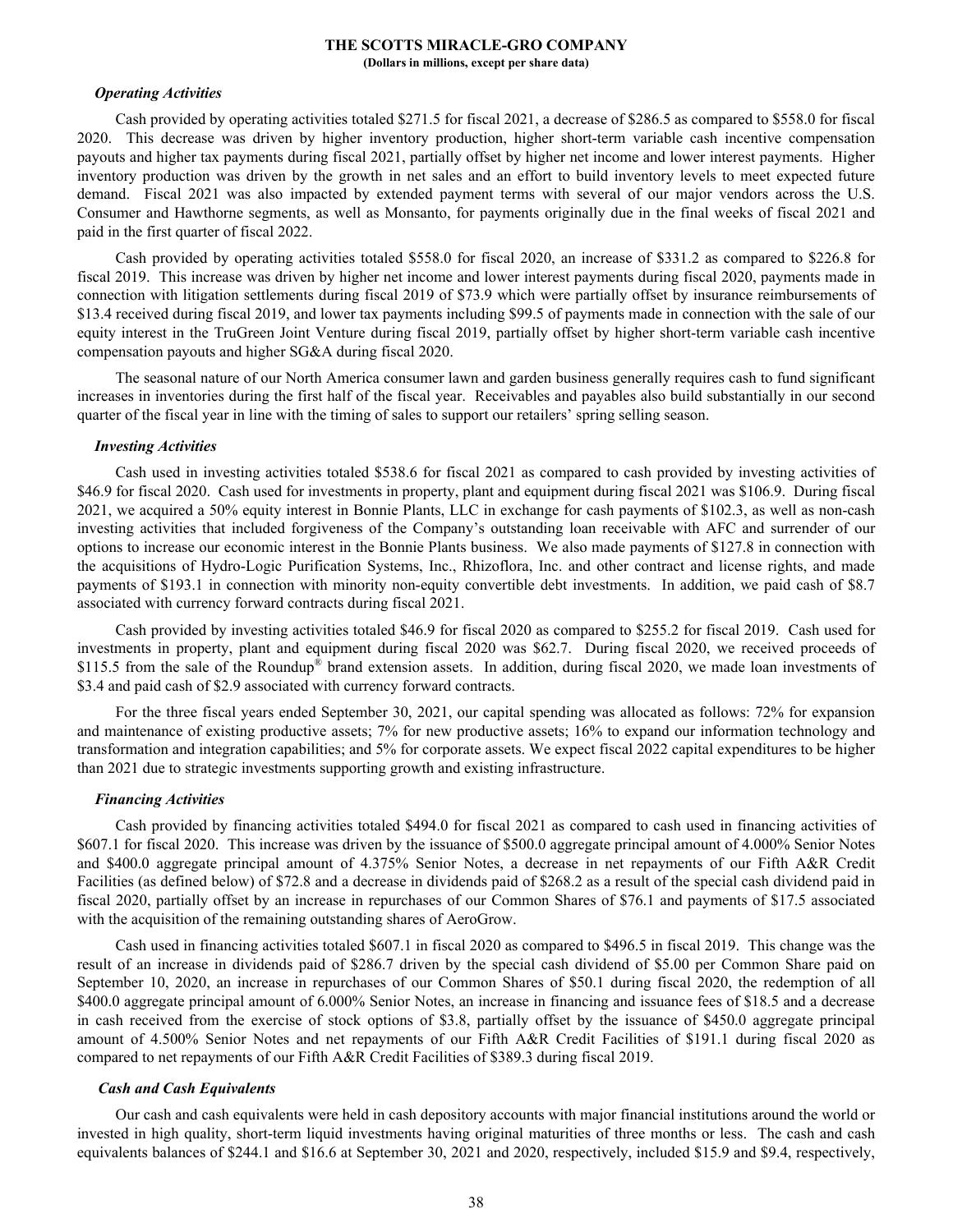#### **THE SCOTTS MIRACLE-GRO COMPANY (Dollars in millions, except per share data)**

held by controlled foreign corporations. As of September 30, 2021, we maintain our assertion of indefinite reinvestment of the earnings of all material foreign subsidiaries.

#### *Borrowing Agreements*

### *Credit Facilities*

Our primary sources of liquidity are cash generated by operations and borrowings under our credit facilities, which are guaranteed by substantially all of Scotts Miracle-Gro's domestic subsidiaries. We maintain the Fifth A&R Credit Agreement that provides senior secured loan facilities in the aggregate principal amount of \$2,300.0, comprised of a revolving credit facility of \$1,500.0 and a term loan in the original principal amount of \$800.0 (the "Fifth A&R Credit Facilities"). The Fifth A&R Credit Agreement is available for issuance of letters of credit up to \$75.0 and will terminate on July 5, 2023.

At September 30, 2021, we had letters of credit outstanding in the aggregate principal amount of \$19.8, and \$1,480.2 of borrowing availability under the Fifth A&R Credit Agreement. The weighted average interest rates on average borrowings under the Fifth A&R Credit Agreement were 1.9%, 3.3% and 4.6% for fiscal 2021, fiscal 2020 and fiscal 2019, respectively.

The Fifth A&R Credit Agreement contains, among other obligations, an affirmative covenant regarding our leverage ratio on the last day of each quarter calculated as average total indebtedness divided by our earnings before interest, taxes, depreciation and amortization ("EBITDA"), as adjusted pursuant to the terms of the Fifth A&R Credit Agreement ("Adjusted EBITDA"). The maximum leverage ratio is 4.50. Our leverage ratio was 2.70 at September 30, 2021. The Fifth A&R Credit Agreement also contains an affirmative covenant regarding our interest coverage ratio determined as of the end of each of our fiscal quarters. The interest coverage ratio is calculated as Adjusted EBITDA divided by interest expense, as described in the Fifth A&R Credit Agreement, and excludes costs related to refinancings. The minimum interest coverage ratio was 3.00 for the twelve months ended September 30, 2021. Our interest coverage ratio was 10.63 for the twelve months ended September 30, 2021. As of September 30, 2021, we were in compliance with these financial covenants.

The Fifth A&R Credit Agreement allows us to make unlimited restricted payments (as defined in the Fifth A&R Credit Agreement), including dividend payments on, and repurchases of, our Common Shares, as long as the leverage ratio resulting from the making of such restricted payments is 4.00 or less. Otherwise, we may make further restricted payments in an aggregate amount for each fiscal year not to exceed \$225.0. We continue to monitor our compliance with the leverage ratio, interest coverage ratio and other covenants contained in the Fifth A&R Credit Agreement and, based upon our current operating assumptions, we expect to remain in compliance with the permissible leverage ratio and interest coverage ratio throughout fiscal 2022. However, an unanticipated shortfall in earnings, an increase in net indebtedness or other factors could materially affect our ability to remain in compliance with the financial or other covenants of the Fifth A&R Credit Agreement, potentially causing us to have to seek an amendment or waiver from our lending group which could result in repricing of the Fifth A&R Credit Agreement. While we believe we have good relationships with our lending group, we can provide no assurance that such a request would result in a modified or replacement credit agreement on reasonable terms, if at all.

#### *Senior Notes*

On December 15, 2016, we issued \$250.0 aggregate principal amount of 5.250% Senior Notes. The 5.250% Senior Notes represent general unsecured senior obligations and rank equal in right of payment with our existing and future unsecured senior debt. The 5.250% Senior Notes have interest payment dates of June 15 and December 15 of each year. Substantially all of our directly and indirectly owned domestic subsidiaries serve as guarantors of the 5.250% Senior Notes.

On October 22, 2019, we issued \$450.0 aggregate principal amount of 4.500% Senior Notes. The net proceeds of the offering were used to redeem all of our outstanding 6.000% Senior Notes and for general corporate purposes. The 4.500% Senior Notes represent general unsecured senior obligations and rank equal in right of payment with our existing and future unsecured senior debt. The 4.500% Senior Notes have interest payment dates of April 15 and October 15 of each year. All of our domestic subsidiaries that serve as guarantors of the 5.250% Senior Notes also serve as guarantors of the 4.500% Senior Notes.

On October 23, 2019, we redeemed all of our outstanding 6.000% Senior Notes for a redemption price of \$412.5, comprised of \$0.5 of accrued and unpaid interest, \$12.0 of redemption premium, and \$400.0 for outstanding principal amount. The \$12.0 redemption premium was recognized in the "Costs related to refinancing" line on the Consolidated Statements of Operations during the first quarter of fiscal 2020. Additionally, we had \$3.1 in unamortized bond issuance costs associated with the 6.000% Senior Notes, which were written-off during the first quarter of fiscal 2020 and were recognized in the "Costs related to refinancing" line in the Consolidated Statements of Operations.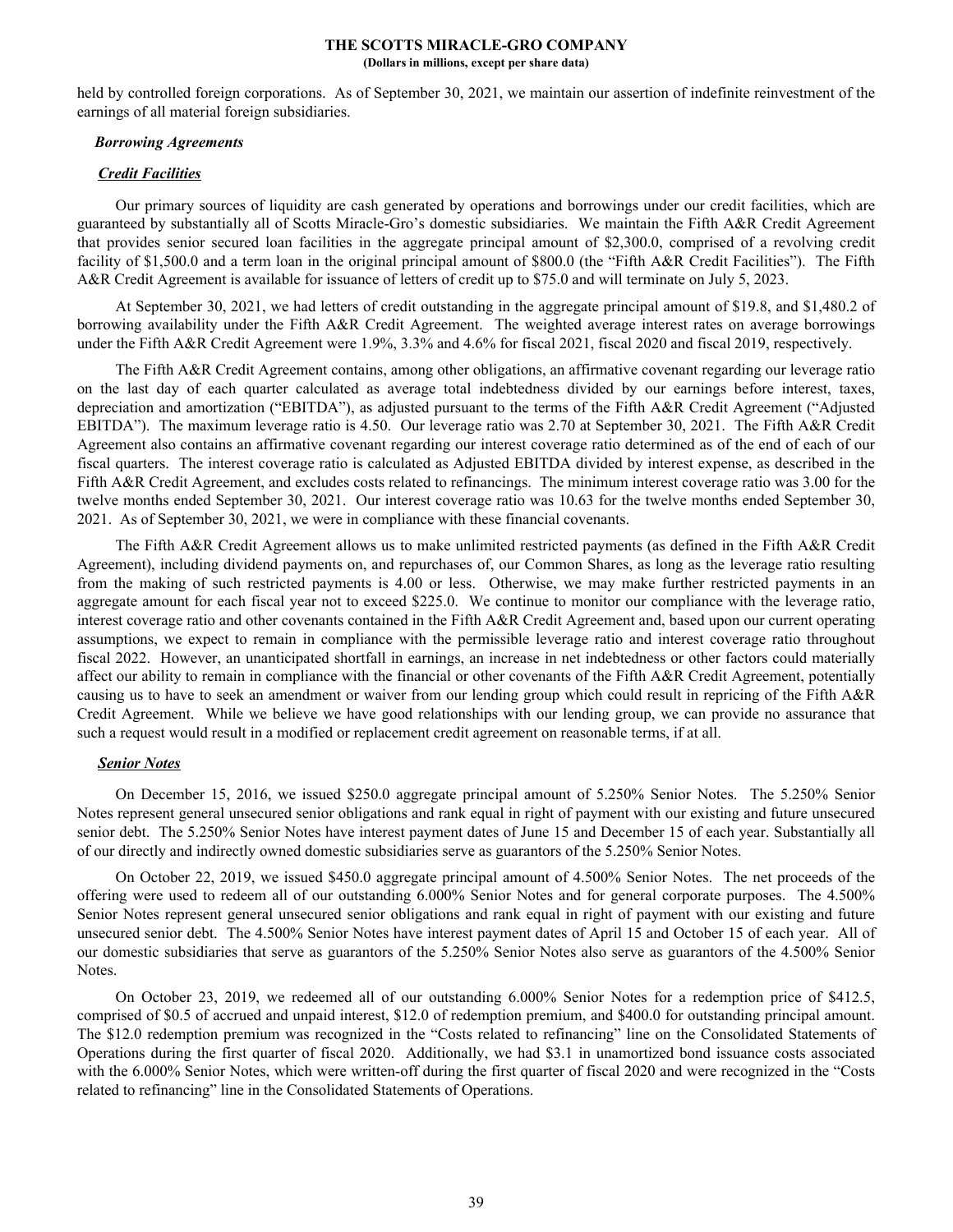**(Dollars in millions, except per share data)**

On March 17, 2021, we issued \$500.0 aggregate principal amount of 4.000% Senior Notes. The net proceeds of the offering were used to reduce borrowings under the Fifth A&R Credit Facilities. The 4.000% Senior Notes represent general unsecured senior obligations and rank equal in right of payment with our existing and future unsecured senior debt. The 4.000% Senior Notes have interest payment dates of April 1 and October 1 of each year, commencing October 1, 2021. All of our domestic subsidiaries that serve as guarantors of the 5.250% Senior Notes also serve as guarantors of the 4.000% Senior Notes.

On August 13, 2021, we issued \$400.0 aggregate principal amount of 4.375% Senior Notes due 2032. The net proceeds of the offering were used to reduce borrowings under the Fifth A&R Credit Facilities and for other general corporate purposes. The 4.375% Senior Notes represent general unsecured senior obligations and rank equal in right of payment with our existing and future unsecured senior debt. The 4.375% Senior Notes have interest payment dates of February 1 and August 1 of each year, commencing February 1, 2022. All of our domestic subsidiaries that serve as guarantors of the 5.250% Senior Notes also serve as guarantors of the 4.375% Senior Notes.

### *Receivables Facility*

We also maintain a Master Repurchase Agreement (including the annexes thereto, the "Repurchase Agreement") and a Master Framework Agreement, as amended (the "Framework Agreement" and, together with the Repurchase Agreement, the "Receivables Facility"). Under the Receivables Facility, we may sell a portfolio of available and eligible outstanding customer accounts receivable to the purchasers and simultaneously agree to repurchase the receivables on a weekly basis. The eligible accounts receivable consist of accounts receivable generated by sales to three specified customers. The eligible amount of customer accounts receivables which may be sold under the Receivables Facility is \$400.0 and the commitment amount during the seasonal commitment period beginning on February 25, 2022 and ending on June 17, 2022 is \$160.0. The Receivables Facility expires on August 19, 2022.

We account for the sale of receivables under the Receivables Facility as short-term debt and continue to carry the receivables on our Consolidated Balance Sheets, primarily as a result of our requirement to repurchase receivables sold. As of September 30, 2021 and 2020, there were zero and \$20.0, respectively, in borrowings on receivables pledged as collateral under the Receivables Facility, and the carrying value of the receivables pledged as collateral was zero and \$22.3, respectively.

## *Interest Rate Swap Agreements*

We enter into interest rate swap agreements with major financial institutions that effectively convert a portion of our variable rate debt to a fixed rate. Interest payments made between the effective date and expiration date are hedged by the swap agreements. Swap agreements that were hedging interest payments as of September 30, 2021 and 2020 had a maximum total U.S. dollar equivalent notional amount of \$600.0. The notional amount, effective date, expiration date and rate of each of the swap agreements outstanding at September 30, 2021 are shown in the table below:

| <b>Notional Amount</b> | <b>Effective</b><br>Date $(a)$ | <b>Expiration</b><br>Date | Fixed<br>Rate |
|------------------------|--------------------------------|---------------------------|---------------|
| <b>200</b>             | 11/7/2018                      | 10/7/2021                 | 2.98 %        |
| 100                    | 12/21/2020                     | 6/20/2023                 | $1.36\%$      |
| $300$ (b)              | 1/7/2021                       | 6/7/2023                  | $1.34\%$      |
| <b>200</b>             | 10/7/2021                      | 6/7/2023                  | $1.37\%$      |
| $200$ (b)              | 1/20/2022                      | 6/20/2024                 | $0.58 \%$     |
| <b>200</b>             | 6/7/2023                       | 6/8/2026                  | $0.85 \%$     |

(a) The effective date refers to the date on which interest payments are first hedged by the applicable swap agreement.

(b) Notional amount adjusts in accordance with a specified seasonal schedule. This represents the maximum notional amount at any point in time.

### *Availability and Use of Cash*

We believe that our cash flows from operations and borrowings under our agreements described herein will be sufficient to meet debt service, capital expenditures and working capital needs for the foreseeable future. However, we cannot ensure that our business will generate sufficient cash flow from operations or that future borrowings will be available under our borrowing agreements in amounts sufficient to pay indebtedness or fund other liquidity needs. Additionally, the extent to which the COVID-19 pandemic will ultimately impact our business, results of operations, financial condition and cash flows depends on future developments that are highly uncertain, rapidly evolving and difficult to predict at this time. Actual results of operations will depend on numerous factors, many of which are beyond our control as further discussed in "Item 1A. RISK FACTORS — Risks Related to Our M&A, Lending and Financing Activities — *Our indebtedness could limit our flexibility and adversely*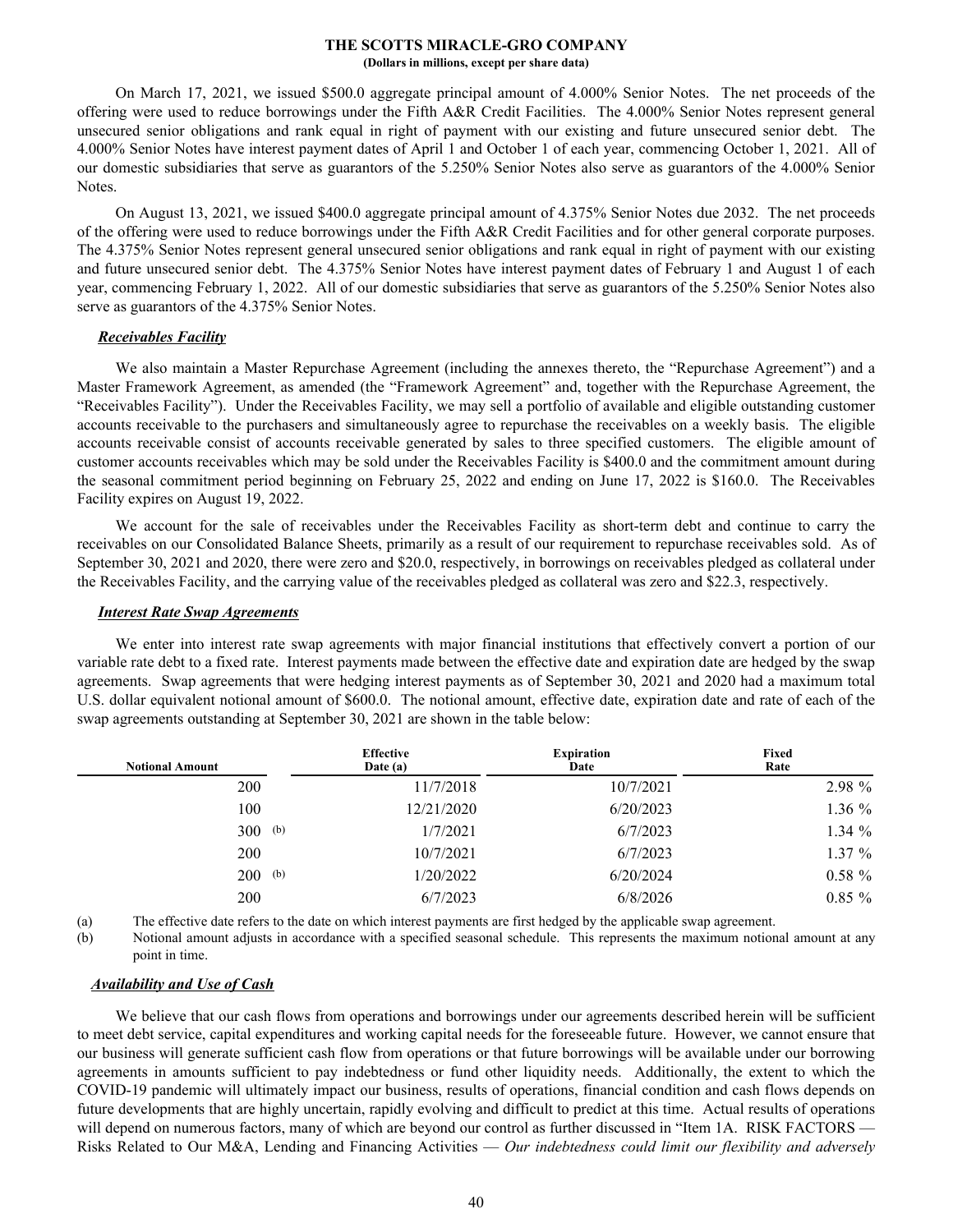#### **THE SCOTTS MIRACLE-GRO COMPANY (Dollars in millions, except per share data)**

*affect our financial condition*" and "Item 1A. RISK FACTORS — Risks Related to Our Business — *The effects of the ongoing coronavirus (COVID-19) pandemic and any possible recurrence of other similar types of pandemics, or any other widespread public health emergencies, could have a material adverse effect on our business, results of operations, financial condition and/ or cash flows*" of this Annual Report on Form 10-K.

## *Financial Disclosures About Guarantors and Issuers of Guaranteed Securities*

The 5.250% Senior Notes, 4.500% Senior Notes, 4.000% Senior Notes and 4.375% Senior Notes (collectively, the "Senior Notes") were issued by Scotts Miracle-Gro on December 15, 2016, October 22, 2019, March 17, 2021 and August 13, 2021, respectively. The Senior Notes are guaranteed by certain consolidated domestic subsidiaries of Scotts Miracle-Gro (collectively, the "Guarantors") and, therefore, we report summarized financial information in accordance with SEC Regulation S-X, Rule 13-01, "Guarantors and Issuers of Guaranteed Securities Registered or Being Registered."

The guarantees are "full and unconditional," as those terms are used in Regulation S-X, Rule 3-10(b)(3), except that a Guarantor's guarantee will be released in certain circumstances set forth in the indentures governing the Senior Notes, such as: (i) upon any sale or other disposition of all or substantially all of the assets of the Guarantor (including by way of merger or consolidation) to any person other than Scotts Miracle-Gro or any "restricted subsidiary" under the applicable indenture; (ii) if the Guarantor merges with and into Scotts Miracle-Gro, with Scotts Miracle-Gro surviving such merger; (iii) if the Guarantor is designated an "unrestricted subsidiary" in accordance with the applicable indenture or otherwise ceases to be a "restricted subsidiary" (including by way of liquidation or dissolution) in a transaction permitted by such indenture; (iv) upon legal or covenant defeasance; (v) at the election of Scotts Miracle-Gro following the Guarantor's release as a guarantor under the Fifth A&R Credit Agreement, except a release by or as a result of the repayment of the Fifth A&R Credit Agreement; or (vi) if the Guarantor ceases to be a "restricted subsidiary" and the Guarantor is not otherwise required to provide a guarantee of the Senior Notes pursuant to the applicable indenture.

Our foreign subsidiaries and certain of our domestic subsidiaries are not guarantors (collectively, the "Non-Guarantors") on the Senior Notes. Payments on the Senior Notes are only required to be made by Scotts Miracle-Gro and the Guarantors. As a result, no payments are required to be made from the assets of the Non-Guarantors, unless those assets are transferred by dividend or otherwise to Scotts Miracle-Gro or a Guarantor. In the event of a bankruptcy, insolvency, liquidation or reorganization of any of the Non-Guarantors, holders of their indebtedness, including their trade creditors and other obligations, will be entitled to payment of their claims from the assets of the Non-Guarantors before any assets are made available for distribution to Scotts Miracle-Gro or the Guarantors. As a result, the Senior Notes are effectively subordinated to all the liabilities of the Non-Guarantors.

The guarantees may be subject to review under federal bankruptcy laws or relevant state fraudulent conveyance or fraudulent transfer laws. In certain circumstances, the court could void the guarantee, subordinate the amounts owing under the guarantee, or take other actions detrimental to the holders of the Senior Notes.

As a general matter, value is given for a transfer or an obligation if, in exchange for the transfer or obligation, property is transferred or a valid antecedent debt is satisfied. A court would likely find that a Guarantor did not receive reasonably equivalent value or fair consideration for its guarantee to the extent such Guarantor did not obtain a reasonably equivalent benefit from the issuance of the Senior Notes.

The measure of insolvency varies depending upon the law of the jurisdiction that is being applied. Regardless of the measure being applied, a court could determine that a Guarantor was insolvent on the date the guarantee was issued, so that payments to the holders of the Senior Notes would constitute a preference, fraudulent transfer or conveyances on other grounds. If a guarantee is voided as a fraudulent conveyance or is found to be unenforceable for any other reason, the holders of the Senior Notes will not have a claim against the Guarantor.

Each guarantee contains a provision intended to limit the Guarantor's liability to the maximum amount that it could incur without causing the incurrence of obligations under its guarantee to be a fraudulent conveyance. However, there can be no assurance as to what standard a court will apply in making a determination of the maximum liability of each Guarantor. Moreover, this provision may not be effective to protect the guarantees from being voided under fraudulent conveyance laws. There is a possibility that the entire guarantee may be set aside, in which case the entire liability may be extinguished.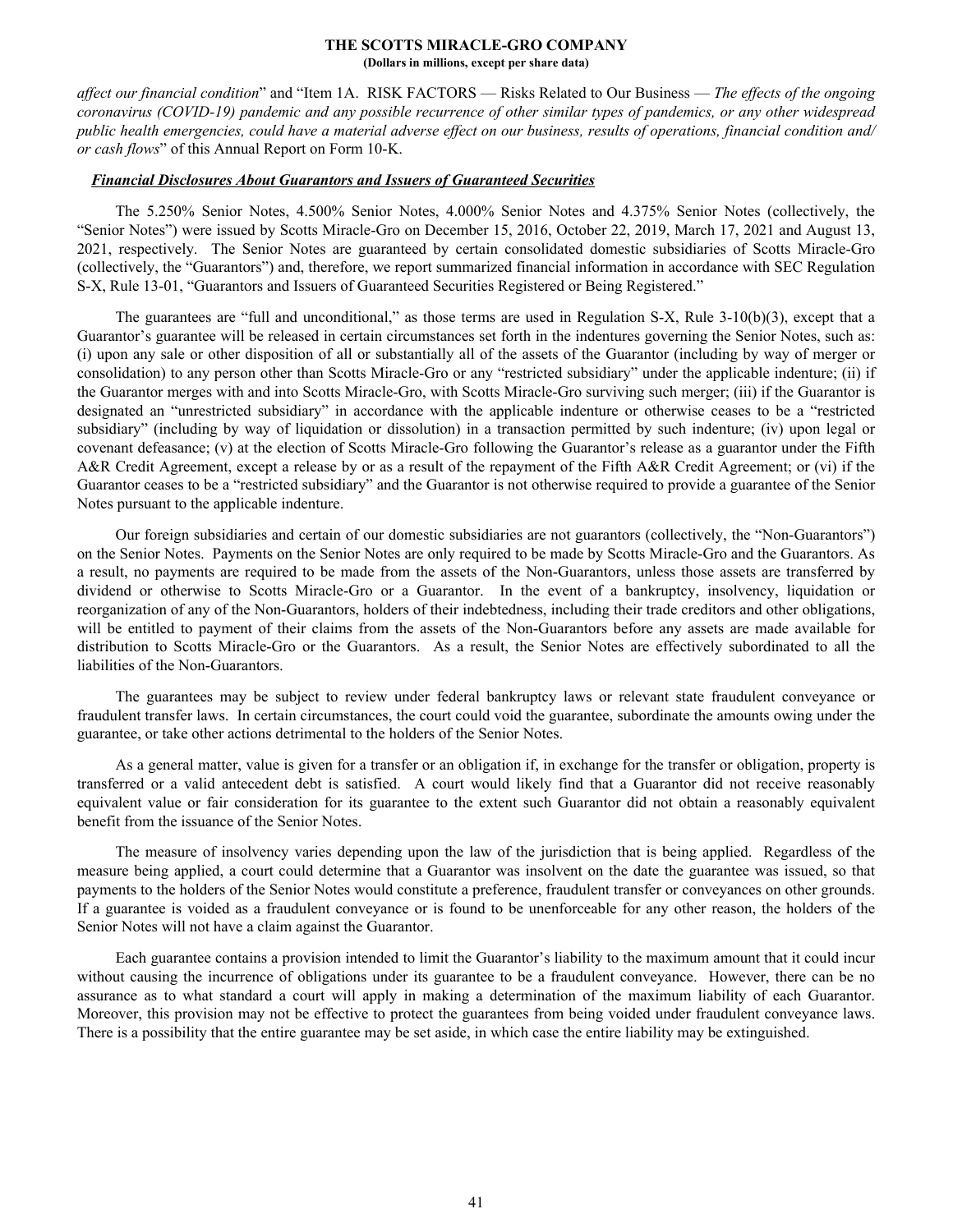**(Dollars in millions, except per share data)**

The following tables present summarized financial information on a combined basis for Scotts Miracle-Gro and the Guarantors. Transactions between Scotts Miracle-Gro and the Guarantors have been eliminated and the summarized financial information does not reflect investments of the Scotts Miracle-Gro and the Guarantors in the Non-Guarantor subsidiaries.

|                                  | <b>SEPTEMBER 30,</b><br>2021 |
|----------------------------------|------------------------------|
| Current assets                   |                              |
| Noncurrent assets <sup>(a)</sup> |                              |
| Current liabilities              |                              |
| Noncurrent liabilities           |                              |

### (a) Includes amounts due from Non-Guarantor subsidiaries of \$39.8

|  | <b>YEAR ENDED</b><br><b>SEPTEMBER 30,</b><br>2021 |
|--|---------------------------------------------------|
|  | 4.507.6                                           |
|  | 1,380.6                                           |
|  | 510.9                                             |
|  | 510.8                                             |
|  | 509.9                                             |

(a) Includes intercompany expense from Non-Guarantor subsidiaries of \$(26.3).

### *Judicial and Administrative Proceedings*

We are party to various pending judicial and administrative proceedings arising in the ordinary course of business, including, among others, proceedings based on accidents or product liability claims and alleged violations of environmental laws. We have reviewed these pending judicial and administrative proceedings, including the probable outcomes, reasonably anticipated costs and expenses, and the availability and limits of our insurance coverage, and have established what we believe to be appropriate accruals. We believe that our assessment of contingencies is reasonable and that the related accruals, in the aggregate, are adequate; however, there can be no assurance that future quarterly or annual operating results will not be materially affected by these proceedings, whether as a result of adverse outcomes or as a result of significant defense costs.

### *Contractual Obligations*

The following table summarizes our future cash outflows for contractual obligations as of September 30, 2021:

|                                                                                                                                                                                                                                |    |                             | <b>Payments Due by Period</b> |                                         |  |         |  |           |         |                      |  |  |
|--------------------------------------------------------------------------------------------------------------------------------------------------------------------------------------------------------------------------------|----|-----------------------------|-------------------------------|-----------------------------------------|--|---------|--|-----------|---------|----------------------|--|--|
| <b>Contractual Cash Obligations</b>                                                                                                                                                                                            |    | Total                       |                               | <b>Less Than 1</b><br>1-3 Years<br>Year |  |         |  | 3-5 Years |         | More Than<br>5 Years |  |  |
|                                                                                                                                                                                                                                | S. | 2,281.9<br>51.9<br>S.<br>S. |                               | 630.0                                   |  |         |  | S         | 1,600.0 |                      |  |  |
| Interest expense on debt obligations experiences                                                                                                                                                                               |    | 636.2                       |                               | 87.5                                    |  | 156.3   |  | 144.6     |         | 247.8                |  |  |
|                                                                                                                                                                                                                                |    | 39.6                        |                               | 7.0                                     |  | 14.2    |  | 4.8       |         | 13.6                 |  |  |
|                                                                                                                                                                                                                                |    | 328.9                       |                               | 75.3                                    |  | 123.2   |  | 76.9      |         | 53.5                 |  |  |
| Purchase obligations entertainment and the contract of the contract of the contract of the contract of the contract of the contract of the contract of the contract of the contract of the contract of the contract of the con |    | 972.7                       |                               | 563.6                                   |  | 313.9   |  | 87.8      |         | 7.4                  |  |  |
| Other, primarily retirement plan obligations                                                                                                                                                                                   |    | 63.1                        |                               | 9.3                                     |  | 15.8    |  | 16.0      |         | 22.0                 |  |  |
|                                                                                                                                                                                                                                | S. | 4,322.4                     |                               | 794.6                                   |  | 1,253.4 |  | 330.1     |         | 1.944.3              |  |  |

We had long-term debt obligations and interest payments due primarily under the 5.250% Senior Notes, 4.500% Senior Notes, 4.000% Senior Notes and 4.375% Senior Notes and our credit facilities. Amounts in the table represent scheduled future maturities of debt principal for the periods indicated.

The interest payments for our credit facilities are based on outstanding borrowings as of September 30, 2021. Actual interest expense will likely be higher due to the seasonality of our business and associated higher average borrowings.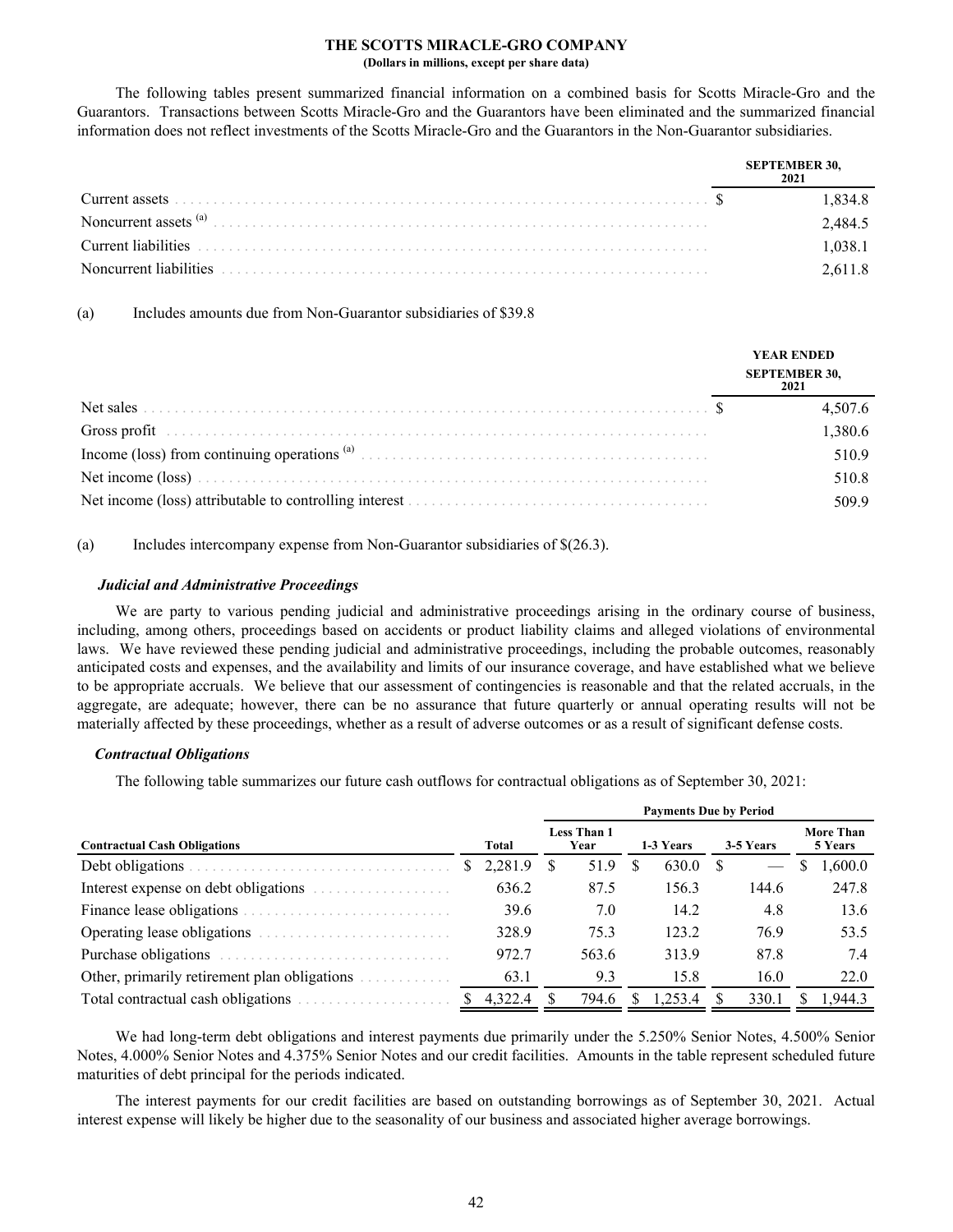**(Dollars in millions, except per share data)**

Purchase obligations primarily represent commitments for materials used in our manufacturing processes, including urea and packaging, as well as commitments for warehouse services, grass seed, marketing services and information technology services which comprise the unconditional purchase obligations disclosed in "NOTE 19. COMMITMENTS" of the Notes to Consolidated Financial Statements included in this Annual Report on Form 10-K.

Other obligations include actuarially determined retiree benefit payments and pension funding to comply with local funding requirements. Pension funding requirements beyond fiscal 2021 are based on preliminary estimates using actuarial assumptions determined as of September 30, 2021. These amounts represent expected payments through 2031. Based on the accounting rules for defined benefit pension plans and retirement health care plans, the liabilities reflected in our Consolidated Balance Sheets differ from these expected future payments (see Notes to Consolidated Financial Statements included in this Annual Report on Form 10-K). The above table excludes liabilities for unrecognized tax benefits and insurance accruals as we are unable to estimate the timing of payments for these items.

#### *Off-Balance Sheet Arrangements*

At September 30, 2021, we have letters of credit in the aggregate face amount of \$19.8 outstanding.

#### **Non-GAAP Measures**

#### *Use of Non-GAAP Measures*

To supplement the financial measures prepared in accordance with U.S. generally accepted accounting principles ("GAAP"), we use non-GAAP financial measures. The reconciliations of these non-GAAP financial measures to the most directly comparable financial measures calculated and presented in accordance with GAAP are shown in the tables below. These non-GAAP financial measures should not be considered in isolation from, or as a substitute for or superior to, financial measures reported in accordance with GAAP. Moreover, these non-GAAP financial measures have limitations in that they do not reflect all the items associated with the operations of the business as determined in accordance with GAAP. Other companies may calculate similarly titled non-GAAP financial measures differently than us, limiting the usefulness of those measures for comparative purposes.

In addition to GAAP measures, we use these non-GAAP financial measures to evaluate our performance, engage in financial and operational planning and determine incentive compensation because we believe that these non-GAAP financial measures provide additional perspective on and, in some circumstances are more closely correlated to, the performance of our underlying, ongoing business.

We believe that these non-GAAP financial measures are useful to investors in their assessment of operating performance and the valuation of the Company. In addition, these non-GAAP financial measures address questions routinely received from analysts and investors and, in order to ensure that all investors have access to the same data, we have determined that it is appropriate to make this data available to all investors. Non-GAAP financial measures exclude the impact of certain items (as further described below) and provide supplemental information regarding operating performance. By disclosing these non-GAAP financial measures, we intend to provide investors with a supplemental comparison of operating results and trends for the periods presented. We believe these non-GAAP financial measures are also useful to investors as such measures allow investors to evaluate performance using the same metrics that we use to evaluate past performance and prospects for future performance. We view free cash flow as an important measure because it is one factor used in determining the amount of cash available for dividends and discretionary investment.

#### *Exclusions from Non-GAAP Financial Measures*

Non-GAAP financial measures reflect adjustments based on the following items:

- Impairments, which are excluded because they do not occur in or reflect the ordinary course of our ongoing business operations and their exclusion results in a metric that provides supplemental information about the sustainability of operating performance.
- Restructuring and employee severance costs, which include charges for discrete projects or transactions that fundamentally change our operations and are excluded because they are not part of the ongoing operations of our underlying business, which includes normal levels of reinvestment in the business.
- Costs related to refinancing, which are excluded because they do not typically occur in the normal course of business and may obscure analysis of trends and financial performance. Additionally, the amount and frequency of these types of charges is not consistent and is significantly impacted by the timing and size of debt financing transactions.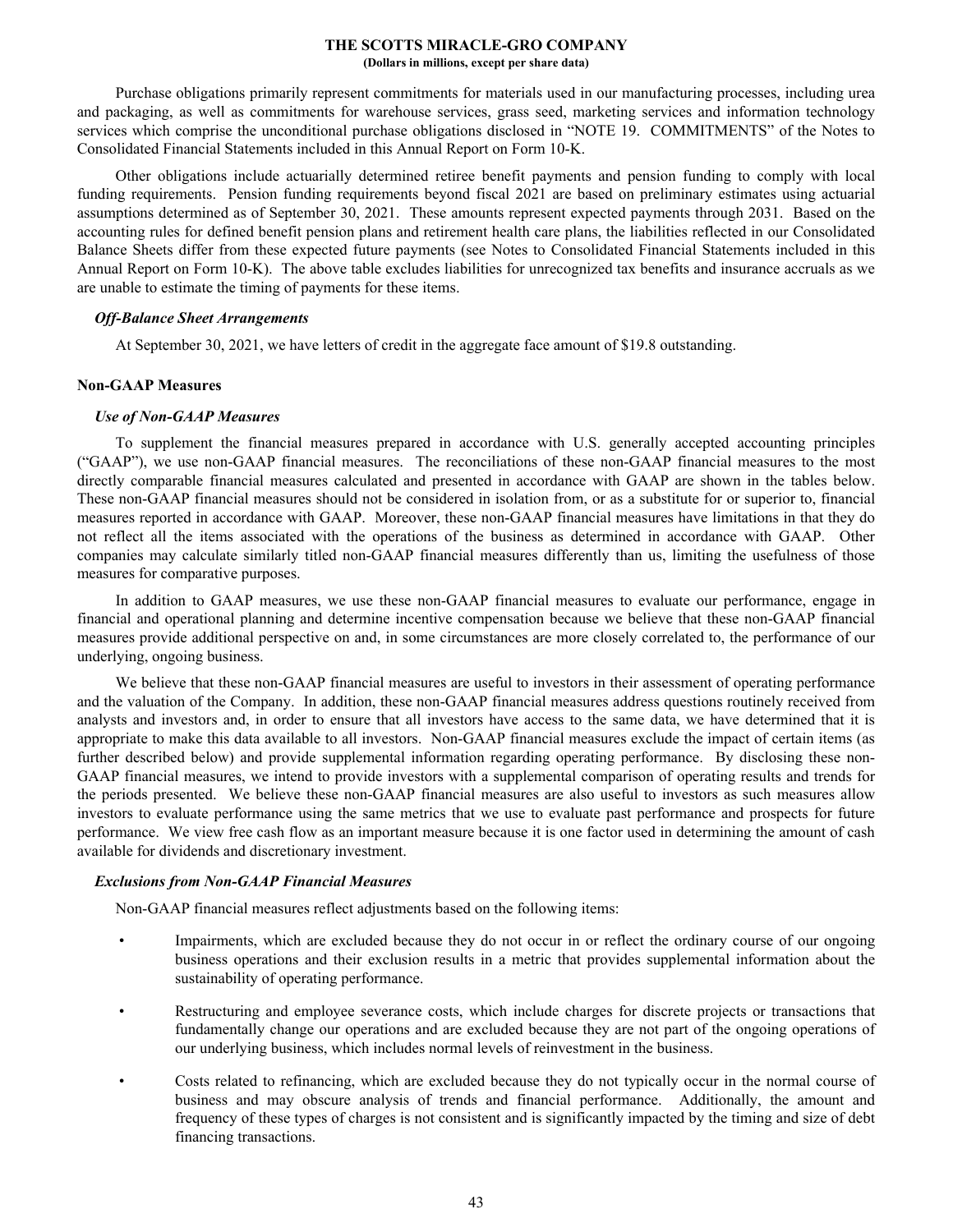**(Dollars in millions, except per share data)**

• Discontinued operations and other unusual items, which include costs or gains related to discrete projects or transactions and are excluded because they are not comparable from one period to the next and are not part of the ongoing operations of our underlying business.

The tax effect for each of the items listed above is determined using the tax rate and other tax attributes applicable to the item and the jurisdiction(s) in which the item is recorded.

## *Definitions of Non-GAAP Financial Measures*

The reconciliations of non-GAAP disclosure items include the following financial measures that are not calculated in accordance with GAAP and are utilized by us in evaluating the performance of the business, engaging in financial and operational planning, determining incentive compensation and determining the amount of cash available for dividends and discretionary investments, and by investors and analysts in evaluating performance of the business:

- **Adjusted income (loss) from operations:** Income (loss) from operations excluding impairment, restructuring and other charges / recoveries.
- **Adjusted income (loss) from continuing operations:** Income (loss) from continuing operations excluding impairment, restructuring and other charges / recoveries, costs related to refinancing and other non-operating income / expense, each net of tax.
- **Adjusted net income (loss) attributable to controlling interest from continuing operations:** Net income (loss) attributable to controlling interest excluding impairment, restructuring and other charges / recoveries, costs related to refinancing, other non-operating income / expense and discontinued operations, each net of tax.
- **Adjusted diluted income (loss) per common share from continuing operations:** Diluted net income (loss) per common share from continuing operations excluding impairment, restructuring and other charges / recoveries, costs related to refinancing and other non-operating income / expense, each net of tax.
- **Adjusted EBITDA:** Net income (loss) before interest, taxes, depreciation and amortization as well as certain other items such as the impact of the cumulative effect of changes in accounting, costs associated with debt refinancing and other non-recurring or non-cash items affecting net income (loss). The presentation of adjusted EBITDA is intended to be consistent with the calculation of that measure as required by our borrowing arrangements, and used to calculate a leverage ratio (maximum of 4.50 at September 30, 2021) and an interest coverage ratio (minimum of 3.00 for the twelve months ended September 30, 2021).
- **Free cash flow:** Net cash provided by (used in) operating activities reduced by investments in property, plant and equipment.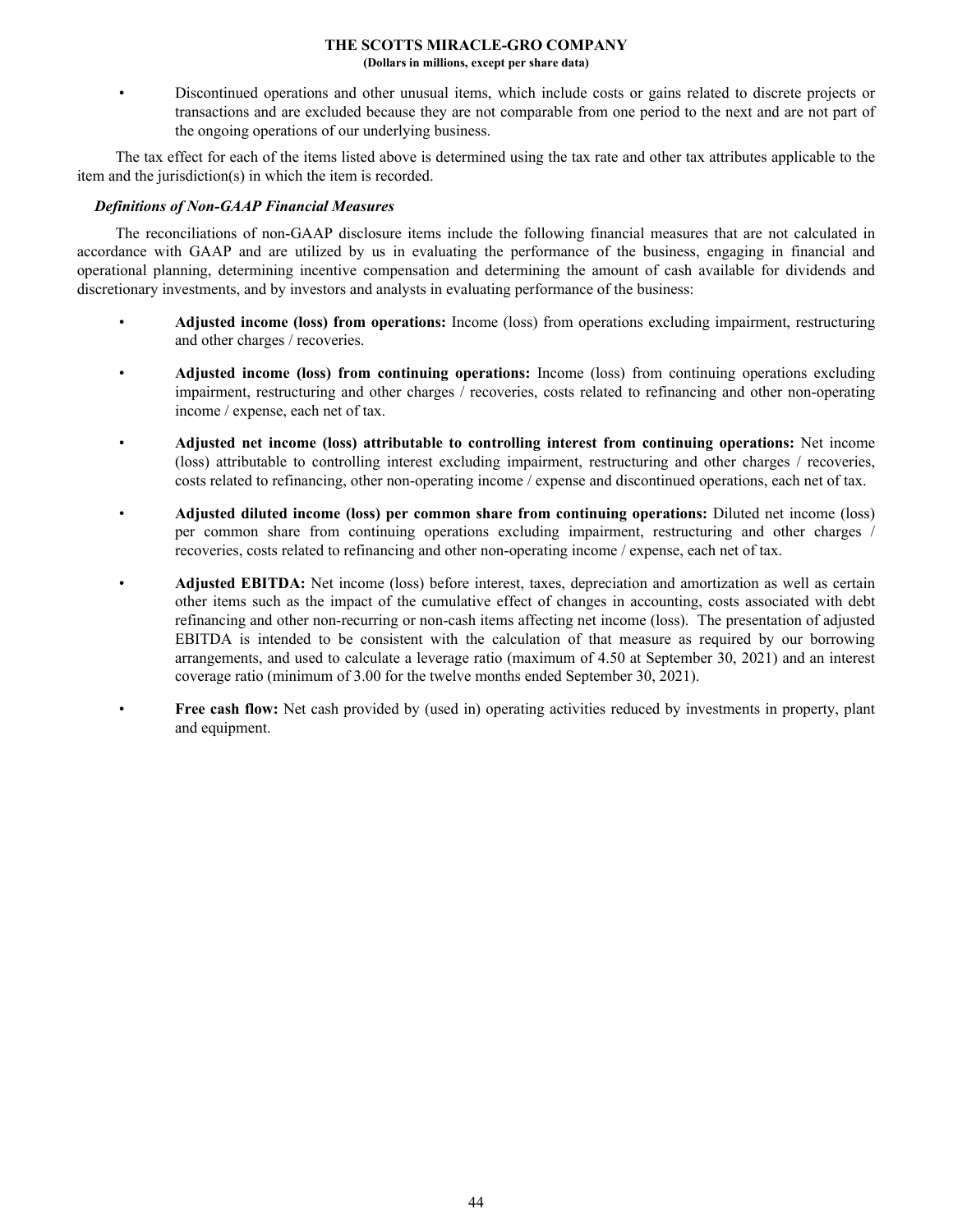#### **THE SCOTTS MIRACLE-GRO COMPANY (Dollars in millions, except per share data)**

Reconciliations of the non-GAAP measures to the most directly comparable GAAP measures are presented in the following tables:

|                                                                                                                                                                                                                                     | Year Ended September 30, |              |       |      |         |  |  |  |
|-------------------------------------------------------------------------------------------------------------------------------------------------------------------------------------------------------------------------------------|--------------------------|--------------|-------|------|---------|--|--|--|
|                                                                                                                                                                                                                                     | 2021                     |              | 2020  |      | 2019    |  |  |  |
| Income from operations (GAAP) <i>manufacturers</i> and the set of the set of the set of the set of the set of the set of the set of the set of the set of the set of the set of the set of the set of the set of the set of the set | 723.0                    | -\$          | 585.2 | - \$ | 409.6   |  |  |  |
|                                                                                                                                                                                                                                     | 29.0                     |              | 16.8  |      | 13.3    |  |  |  |
| Adjusted income from operations (Non-GAAP) All resolutions of S                                                                                                                                                                     | 752.1                    | -S           | 602.0 |      | 422.9   |  |  |  |
| Income from continuing operations (GAAP) According to the Second Second Second Second Second Second Second Second Second Second Second Second Second Second Second Second Second Second Second Second Second Second Second Sec      | 517.3                    | -S           | 386.9 |      | 436.7   |  |  |  |
|                                                                                                                                                                                                                                     | 29.0                     |              | 16.8  |      | 13.3    |  |  |  |
| Costs related to refinancing.                                                                                                                                                                                                       |                          |              | 15.1  |      |         |  |  |  |
| Other non-operating (income) expense, net contained and the set of the set of the set of the set of the set of the set of the set of the set of the set of the set of the set of the set of the set of the set of the set of t      | (12.6)                   |              | 0.8   |      | (260.2) |  |  |  |
| Adjustment to income tax expense (benefit) from continuing operations                                                                                                                                                               | (5.1)                    |              | (6.7) |      | 61.5    |  |  |  |
| Adjusted income from continuing operations (Non-GAAP)                                                                                                                                                                               | 528.6                    |              | 412.9 |      | 251.3   |  |  |  |
| Net income attributable to controlling interest (GAAP) All Allen S                                                                                                                                                                  | 512.5                    | <sup>S</sup> | 387.4 | -S   | 460.7   |  |  |  |
| (Income) loss from discontinued operations, net of tax                                                                                                                                                                              | 3.9                      |              | (1.7) |      | (23.5)  |  |  |  |
|                                                                                                                                                                                                                                     | 29.0                     |              | 16.8  |      | 13.3    |  |  |  |
| Costs related to refinancing                                                                                                                                                                                                        |                          |              | 15.1  |      |         |  |  |  |
|                                                                                                                                                                                                                                     | (12.6)                   |              | 0.8   |      | (260.2) |  |  |  |
| Adjustment to income tax expense (benefit) from continuing operations<br>.                                                                                                                                                          | (5.1)                    |              | (6.7) |      | 61.5    |  |  |  |
| Adjusted net income attributable to controlling interest from continuing<br>operations (Non-GAAP)                                                                                                                                   | 527.7                    |              | 411.7 |      | 251.8   |  |  |  |

The sum of the components may not equal the total due to rounding.

|                                                                                                                                                                                                                                | <b>Year Ended September 30,</b> |         |    |        |     |        |  |  |
|--------------------------------------------------------------------------------------------------------------------------------------------------------------------------------------------------------------------------------|---------------------------------|---------|----|--------|-----|--------|--|--|
|                                                                                                                                                                                                                                |                                 | 2021    |    | 2020   |     | 2019   |  |  |
|                                                                                                                                                                                                                                |                                 | 9.03    | \$ | 6.78   | \$. | 7.77   |  |  |
|                                                                                                                                                                                                                                |                                 | 0.51    |    | 0.30   |     | 0.24   |  |  |
|                                                                                                                                                                                                                                |                                 |         |    | 0.27   |     |        |  |  |
| Other non-operating (income) expense, net contained and the set of the set of the set of the set of the set of the set of the set of the set of the set of the set of the set of the set of the set of the set of the set of t |                                 | (0.22)  |    | 0.01   |     | (4.62) |  |  |
| Adjustment to income tax expense (benefit) from continuing operations                                                                                                                                                          |                                 | (0.09)  |    | (0.12) |     | 1.09   |  |  |
| Adjusted diluted income per common share from continuing operations                                                                                                                                                            |                                 |         |    |        |     |        |  |  |
|                                                                                                                                                                                                                                |                                 | 9.23    | S. | 7.24   |     | 4.47   |  |  |
| Net cash provided by operating activities (GAAP) entitled as a set of set of set of set of set of set of set of set of set of set of set of set of set of set of set of set of set of set of set of set of set of set of set o |                                 | 271.5   | S  | 558.0  | £.  | 226.8  |  |  |
| Investments in property, plant and equipment entertainment of the state of the state of the state of the state of the state of the state of the state of the state of the state of the state of the state of the state of the  |                                 | (106.9) |    | (62.7) |     | (42.4) |  |  |
|                                                                                                                                                                                                                                |                                 | 164.6   |    | 495.3  |     | 184.4  |  |  |

The sum of the components may not equal the total due to rounding.

We view our credit facility as material to our ability to fund operations, particularly in light of our seasonality. Please refer to "ITEM 1A. RISK FACTORS — Risks Related to Our M&A, Lending and Financing Activities — *Our indebtedness could limit our flexibility and adversely affect our financial condition*" of this Form 10-K for a more complete discussion of the risks associated with our debt and our credit facility and the restrictive covenants therein. Our ability to generate cash flows sufficient to cover our debt service costs is essential to our ability to maintain our borrowing capacity. We believe that Adjusted EBITDA provides additional information for determining our ability to meet debt service requirements. The presentation of Adjusted EBITDA herein is intended to be consistent with the calculation of that measure as required by our borrowing arrangements, and used to calculate a leverage ratio (maximum of 4.50 at September 30, 2021) and an interest coverage ratio (minimum of 3.00 for the twelve months ended September 30, 2021). The leverage ratio is calculated as average total indebtedness divided by Adjusted EBITDA. The interest coverage ratio is calculated as Adjusted EBITDA divided by interest expense, as described in the Fifth A&R Credit Agreement, and excludes costs related to refinancings. Please refer to "ITEM 7. MANAGEMENT'S DISCUSSION AND ANALYSIS OF FINANCIAL CONDITION AND RESULTS OF OPERATIONS — Liquidity and Capital Resources — Borrowing Agreements" of this Annual Report on Form 10-K for a discussion of our credit facility.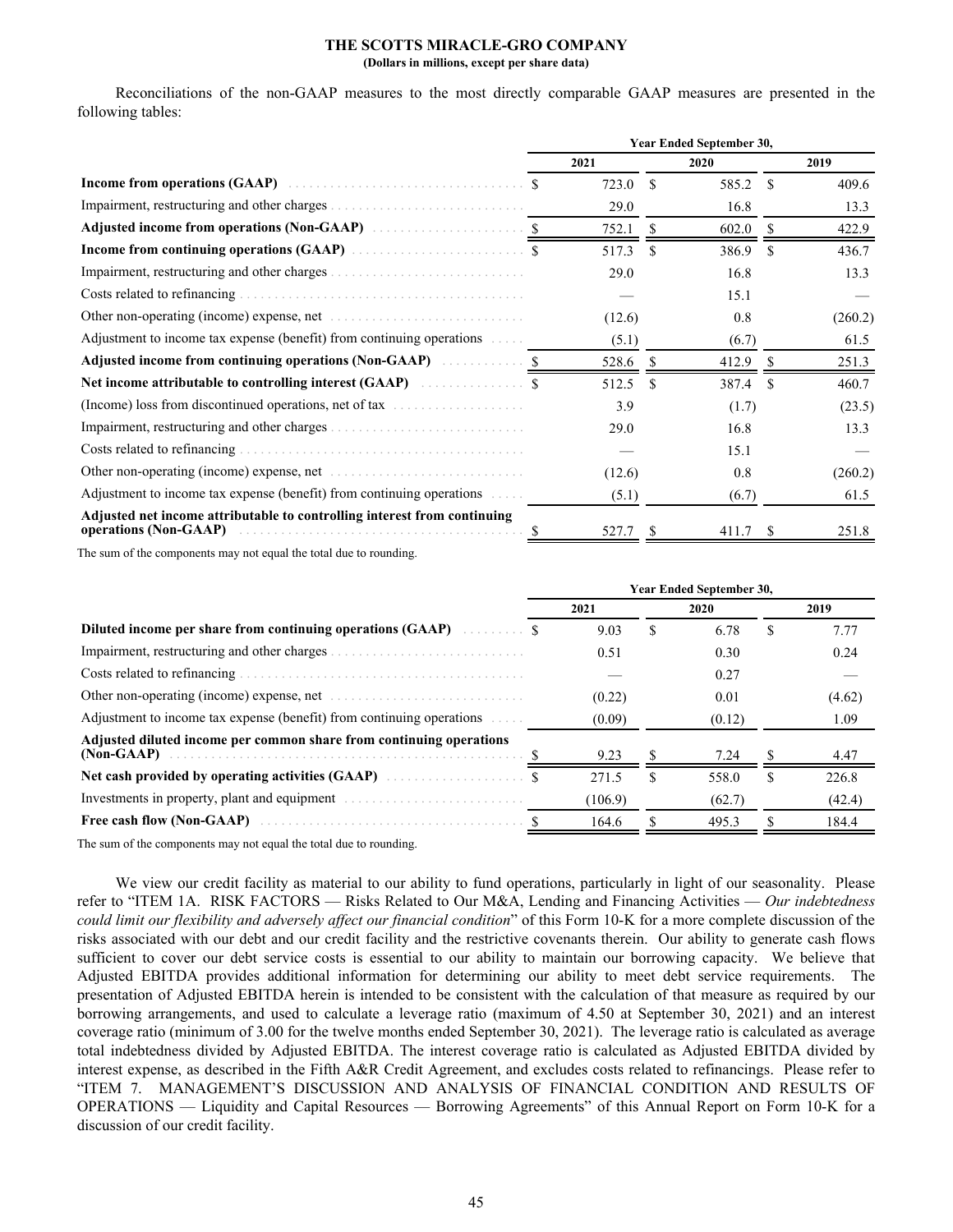**(Dollars in millions, except per share data)**

Our calculation of Adjusted EBITDA does not represent and should not be considered as an alternative to net income or cash flows from operating activities as determined by GAAP. We make no representation or assertion that Adjusted EBITDA is indicative of our cash flows from operating activities or results of operations. We have provided a reconciliation of Adjusted EBITDA to net income solely for the purpose of complying with SEC regulations and not as an indication that Adjusted EBITDA is a substitute measure for net income.

A numeric reconciliation of net income to Adjusted EBITDA is as follows:

|                                                                                                                                                                                                                                    | Year Ended September 30, |          |         |  |  |  |  |  |
|------------------------------------------------------------------------------------------------------------------------------------------------------------------------------------------------------------------------------------|--------------------------|----------|---------|--|--|--|--|--|
|                                                                                                                                                                                                                                    | 2021                     | 2020     | 2019    |  |  |  |  |  |
| Net income (GAAP) <i>manufacturers</i> and the set of the set of the set of the set of the set of the set of the set of the set of the set of the set of the set of the set of the set of the set of the set of the set of the set | 513.4 \$                 | 388.6 \$ | 460.2   |  |  |  |  |  |
|                                                                                                                                                                                                                                    | 159.8                    | 123.7    | 144.9   |  |  |  |  |  |
| Income tax expense (benefit) from discontinued operations                                                                                                                                                                          | (8.4)                    | 0.1      | 11.7    |  |  |  |  |  |
| Loss on contingent consideration from discontinued operations                                                                                                                                                                      | 12.2                     |          |         |  |  |  |  |  |
|                                                                                                                                                                                                                                    |                          | 15.1     |         |  |  |  |  |  |
|                                                                                                                                                                                                                                    | 78.9                     | 79.6     | 101.8   |  |  |  |  |  |
|                                                                                                                                                                                                                                    | 62.9                     | 62.2     | 55.9    |  |  |  |  |  |
| Amortization                                                                                                                                                                                                                       | 30.9                     | 32.5     | 33.4    |  |  |  |  |  |
| Impairment, restructuring and other charges from continuing operations                                                                                                                                                             | 29.0                     | 16.8     | 13.3    |  |  |  |  |  |
| Impairment, restructuring and other charges (recoveries) from discontinued<br>operations                                                                                                                                           |                          | (3.1)    | (35.8)  |  |  |  |  |  |
| Other non-operating (income) expense, net encouragement of the set of the set of the set of the set of the set of the set of the set of the set of the set of the set of the set of the set of the set of the set of the set o     | (12.6)                   | 0.8      | (260.2) |  |  |  |  |  |
| Interest income                                                                                                                                                                                                                    | (4.1)                    | (7.6)    | (8.6)   |  |  |  |  |  |
|                                                                                                                                                                                                                                    |                          |          | 3.2     |  |  |  |  |  |
| Share-based compensation expense entrancements and the state of the state of the state of the state of the state of the state of the state of the state of the state of the state of the state of the state of the state of th     | 40.6                     | 57.9     | 38.4    |  |  |  |  |  |
|                                                                                                                                                                                                                                    | 902.6                    | 766.6    | 558.2   |  |  |  |  |  |

#### **Regulatory Matters**

We are subject to local, state, federal and foreign environmental protection laws and regulations with respect to our business operations and believe we are operating in substantial compliance with, or taking actions aimed at ensuring compliance with, such laws and regulations. We are involved in several legal actions with various governmental agencies related to environmental matters. While it is difficult to quantify the potential financial impact of actions involving these environmental matters, particularly remediation costs at waste disposal sites and future capital expenditures for environmental control equipment, in the opinion of management, the ultimate liability arising from such environmental matters, taking into account established accruals, is not expected to have a material effect on our financial condition, results of operations or cash flows. However, there can be no assurance that the resolution of these matters will not materially affect our future quarterly or annual results of operations, financial condition or cash flows. Additional information on environmental matters affecting us is provided in "ITEM 1. BUSINESS — Regulatory Considerations" and "ITEM 3. LEGAL PROCEEDINGS" of this Annual Report on Form 10-K.

#### **Critical Accounting Policies and Estimates**

The preparation of financial statements requires management to use judgment and make estimates that affect the reported amounts of assets, liabilities, revenues and expenses and related disclosures of contingent assets and liabilities. On an ongoing basis, we evaluate our estimates, including those related to customer programs and incentives, product returns, bad debts, inventories, intangible assets, income taxes, restructuring, environmental matters, contingencies and litigation. By their nature, these judgments are subject to uncertainty. We base our estimates on historical experience and on various other sources that we believe to be reasonable under the circumstances.

Certain accounting policies are particularly significant, including those related to revenue recognition, income taxes and goodwill and intangible assets. Our critical accounting policies are reviewed periodically with the Audit Committee of the Board of Directors of Scotts Miracle-Gro.

#### *Revenue Recognition and Promotional Allowances*

Our revenue is primarily generated from sales of branded and private label lawn and garden care and indoor and hydroponic gardening finished products. Product sales are recognized at a point in time when control of products transfers to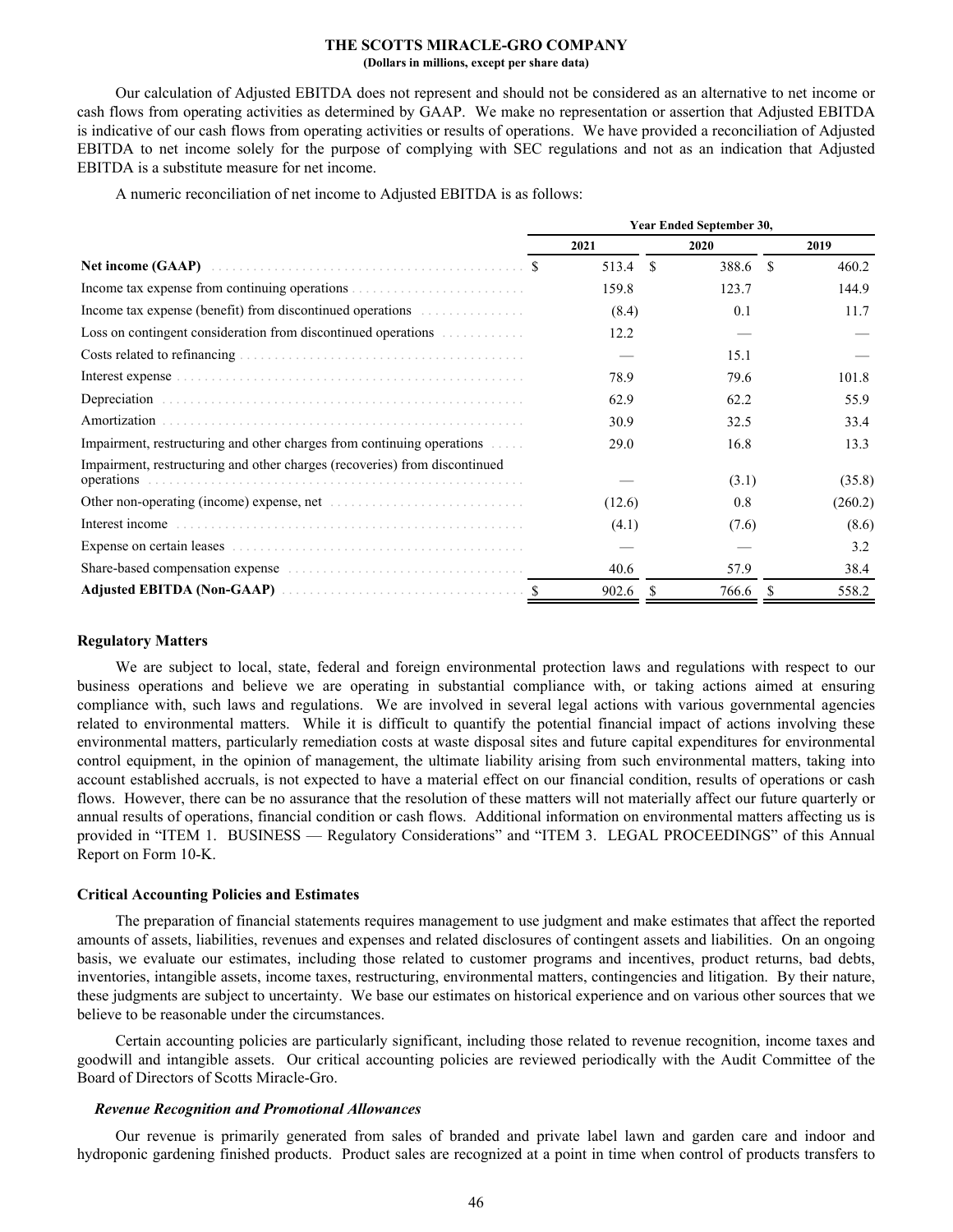**(Dollars in millions, except per share data)**

customers and we have no further obligation to provide services related to such products. Sales are typically recognized when products are delivered to or picked up by the customer. We are generally the principal in a transaction, therefore revenue is primarily recorded on a gross basis. Revenue for product sales is recorded net of sales returns and allowances. Revenues are measured based on the amount of consideration that we expect to receive as derived from a list price, reduced by estimates for variable consideration. Variable consideration includes the cost of current and continuing promotional programs and expected sales returns.

Our promotional programs primarily include rebates based on sales volumes, in-store promotional allowances, cooperative advertising programs, direct consumer rebate programs and special purchasing incentives. The cost of promotional programs is estimated considering all reasonably available information, including current expectations and historical experience. Promotional costs (including allowances and rebates) incurred during the year are expensed to interim periods in relation to revenues and are recorded as a reduction of net sales. Provisions for estimated returns and allowances are recorded at the time revenue is recognized based on historical rates and are periodically adjusted for known changes in return levels. Shipping and handling costs are accounted for as contract fulfillment costs and included in the "Cost of sales" line in the Consolidated Statements of Operations. We exclude from revenue any amounts collected from customers for sales or other taxes.

#### *Income Taxes*

Our annual effective tax rate is established based on our pre-tax income (loss), statutory tax rates and the tax impacts of items treated differently for tax purposes than for financial reporting purposes. We record income tax liabilities utilizing known obligations and estimates of potential obligations. A deferred tax asset or liability is recognized whenever there are future tax effects from existing temporary differences and operating loss and tax credit carryforwards. Valuation allowances are used to reduce deferred tax assets to the balances that are more likely than not to be realized. We must make estimates and judgments on future taxable income, considering feasible tax planning strategies and taking into account existing facts and circumstances, to determine the proper valuation allowances. When we determine that deferred tax assets could be realized in greater or lesser amounts than recorded, the asset balance and Consolidated Statements of Operations reflect the change in the period such determination is made. Due to changes in facts and circumstances and the estimates and judgments that are involved in determining the proper valuation allowances, differences between actual future events and prior estimates and judgments could result in adjustments to these valuation allowances. We use an estimate of our annual effective tax rate at each interim period based on the facts and circumstances available at that time, while the actual effective tax rate is calculated at year-end.

#### *Goodwill and Indefinite-lived Intangible Assets*

We have significant investments in intangible assets and goodwill. Our annual goodwill and indefinite-lived intangible asset testing is performed as of the first day of our fiscal fourth quarter or more frequently if circumstances indicate potential impairment. In our evaluation of impairment for goodwill and indefinite-lived intangible assets, we perform either an initial qualitative or quantitative evaluation for each of our reporting units and indefinite-lived intangible assets. Factors considered in the qualitative test include operating results as well as new events and circumstances impacting the operations or cash flows of the reporting unit or indefinite-lived intangible assets. For the quantitative test, the review for impairment of goodwill and indefinite-lived intangible assets is based on a combination of income-based and market-based approaches. If it is determined that an impairment has occurred, an impairment loss is recognized for the amount by which the carrying value of the reporting unit or intangible asset exceeds its estimated fair value.

Under the income-based approach, we determine fair value using a discounted cash flow approach that requires significant judgment with respect to revenue and profitability growth rates, based upon annual budgets and longer-range strategic plans, and the selection of an appropriate discount rate. These budgets and plans are used for internal purposes and are also the basis for communication with outside parties about future business trends. Under the market-based approach, we determine fair value by comparing our reporting units to similar businesses or guideline companies whose securities are actively traded in public markets. We also use the guideline transaction method to determine fair value based on pricing multiples derived from the sale of companies that are similar to our reporting units.

Fair value estimates employed in our annual impairment review of indefinite-lived intangible assets and goodwill were determined using models involving several assumptions. Changes in our assumptions could materially impact our fair value estimates. Assumptions critical to our fair value estimates were: (i) discount rates used in determining the fair value of the reporting units and intangible assets; (ii) royalty rates used in our intangible asset valuations; (iii) projected future revenues and profitability used in the reporting unit and intangible asset models; and (iv) projected long-term growth rates used in the derivation of terminal year values. These and other assumptions are impacted by economic conditions and expectations of management and may change in the future based on period specific facts and circumstances. While we believe the assumptions we used to estimate future cash flows are reasonable, there can be no assurance that the expected future cash flows will be realized. As a result, impairment charges that possibly would have been recognized in earlier periods may not be recognized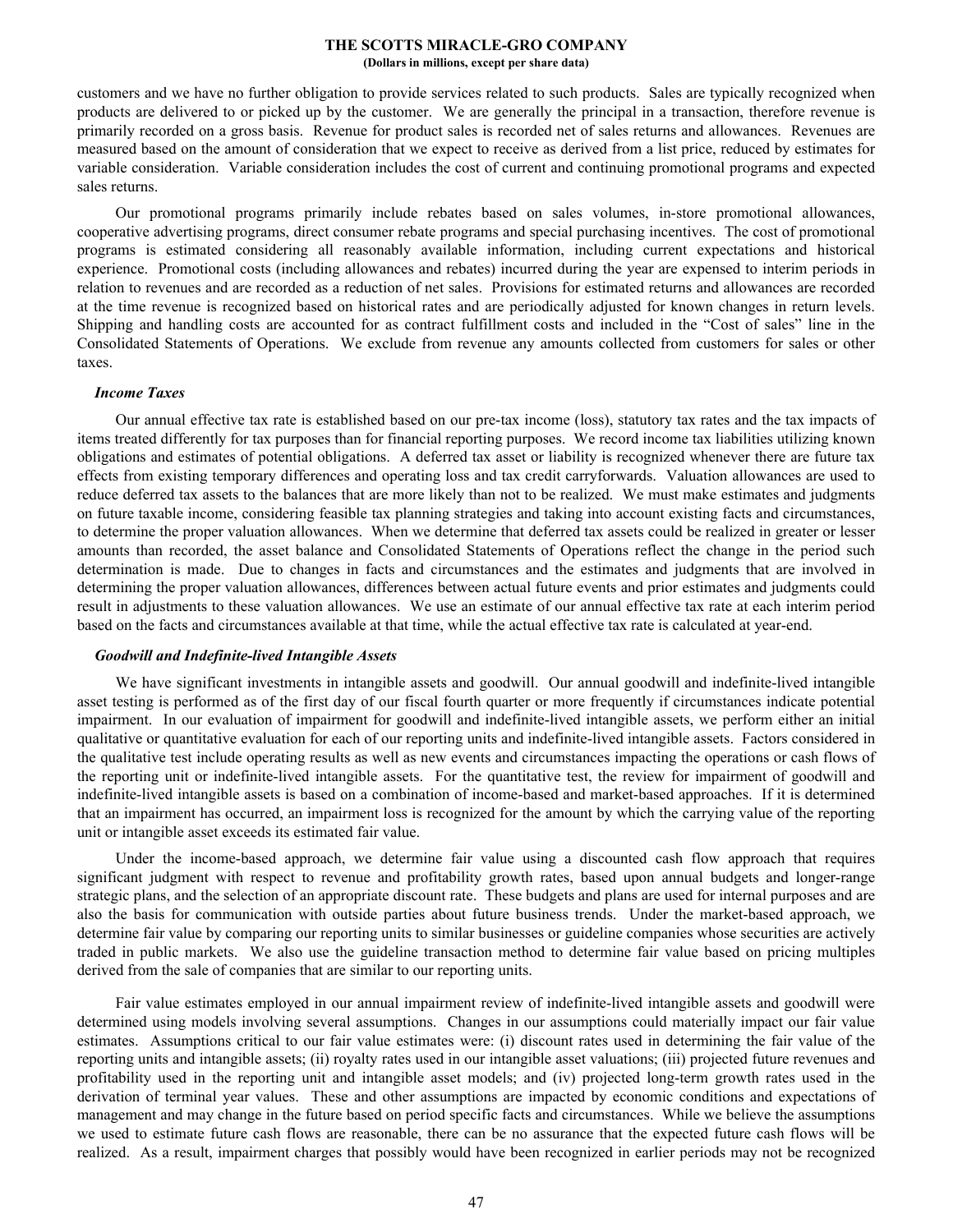**(Dollars in millions, except per share data)**

until later periods if actual results deviate unfavorably from earlier estimates. The use of different assumptions would increase or decrease discounted cash flows or earnings projections and, therefore, could change impairment determinations.

At September 30, 2021, goodwill totaled \$605.2, with \$243.9, \$350.2 and \$11.1 for our U.S. Consumer, Hawthorne and Other segments, respectively. We performed annual impairment testing as of the first day of our fiscal fourth quarter and concluded that there were no impairments of goodwill as the estimated fair value of each reporting unit exceeded its carrying value. Based on the results of the annual quantitative evaluation for fiscal 2021, the fair values of our U.S. Consumer, Hawthorne and Other segment reporting units exceeded their respective carrying values by 350%, 225% and 124%, respectively. A 100 basis point change in the discount rate would not have resulted in an impairment for any of our reporting units.

At September 30, 2021, indefinite-lived intangible assets consisted of tradenames of \$168.2 and the Roundup<sup>®</sup> marketing agreement amendment of \$155.7. Based on the results of the annual evaluation for fiscal 2021, the fair values of our indefinitelived intangible assets exceeded their respective carrying values in a range of 27% to over 1,600%. A 100 basis point change in the discount rate would not have resulted in an impairment of any of our indefinite-lived intangible assets.

#### *Other Significant Accounting Policies*

Other significant accounting policies, primarily those with lower levels of uncertainty than those discussed above, are also critical to understanding the consolidated financial statements. The Notes to Consolidated Financial Statements included in this Form 10-K contain additional information related to our accounting policies, including recent accounting pronouncements, and should be read in conjunction with this discussion.

## **ITEM 7A.** *QUANTITATIVE AND QUALITATIVE DISCLOSURES ABOUT MARKET RISK*

As part of our ongoing business, we are exposed to certain market risks, including fluctuations in interest rates, foreign currency exchange rates and commodity prices. Financial derivatives and other instruments are used to manage these risks. These instruments are not used for speculative purposes.

## **Interest Rate Risk**

The following table summarizes information about our debt instruments and derivative financial instruments that are sensitive to changes in interest rates as of September 30, 2021 and 2020. For debt instruments, the table presents principal cash flows and related weighted-average interest rates by expected maturity dates. For interest rate swap agreements, the table presents expected cash flows based on notional amounts and weighted-average interest rates by contractual maturity dates. We have outstanding interest rate swap agreements with major financial institutions that effectively convert a portion of the Company's variable-rate debt to a fixed rate. The swap agreements had a maximum total U.S. dollar equivalent notional amount of \$600.0 at September 30, 2021 and 2020. Weighted-average variable rates are based on rates in effect at September 30, 2021 and 2020. A change in our variable interest rate of 100 basis points for a full twelve-month period would have a \$2.5 impact on interest expense assuming approximately \$250 of our average fiscal 2021 variable-rate debt had not been hedged via an interest rate swap agreement.

|                                  | <b>Expected Maturity Date</b> |         |   |         |    |          |    |         |    |                   |       |           |       |           | Fair  |           |
|----------------------------------|-------------------------------|---------|---|---------|----|----------|----|---------|----|-------------------|-------|-----------|-------|-----------|-------|-----------|
| 2021                             |                               | 2022    |   | 2023    |    | 2024     |    | 2025    |    | 2026              | After |           | Total |           | Value |           |
| Long-term debt:                  |                               |         |   |         |    |          |    |         |    |                   |       |           |       |           |       |           |
| Fixed rate debt                  | $\mathbf{\hat{S}}$            |         | S |         |    |          |    |         |    | $\hspace{0.05cm}$ |       | \$1,600.0 |       | \$1,600.0 |       | \$1,625.8 |
| Average rate                     |                               |         |   |         |    |          |    |         |    |                   |       | 4.4 $%$   |       | $4.4\%$   |       |           |
| Variable rate debt.              | $\mathbf{s}$                  | 40.0    |   | \$630.0 | S  |          |    |         |    |                   |       |           |       | \$670.0   | S.    | 670.0     |
| Average rate <i>manufacturer</i> |                               | $1.1\%$ |   | $1.1\%$ |    |          |    |         |    |                   |       |           |       | $1.1 \%$  |       |           |
| Interest rate derivatives:       |                               |         |   |         |    |          |    |         |    |                   |       |           |       |           |       |           |
| Interest rate swaps<br>.         | <sup>S</sup>                  | (4.2)   | S | (2.5)   | S. | 0.7      | S. | 0.6     | \$ | 0.5               | S     |           | S     | (4.9)     | S     | (4.9)     |
| Average rate                     |                               | $1.3\%$ |   | $1.1\%$ |    | $0.8 \%$ |    | $0.9\%$ |    | $0.9\%$           |       |           |       | $1.1\%$   |       |           |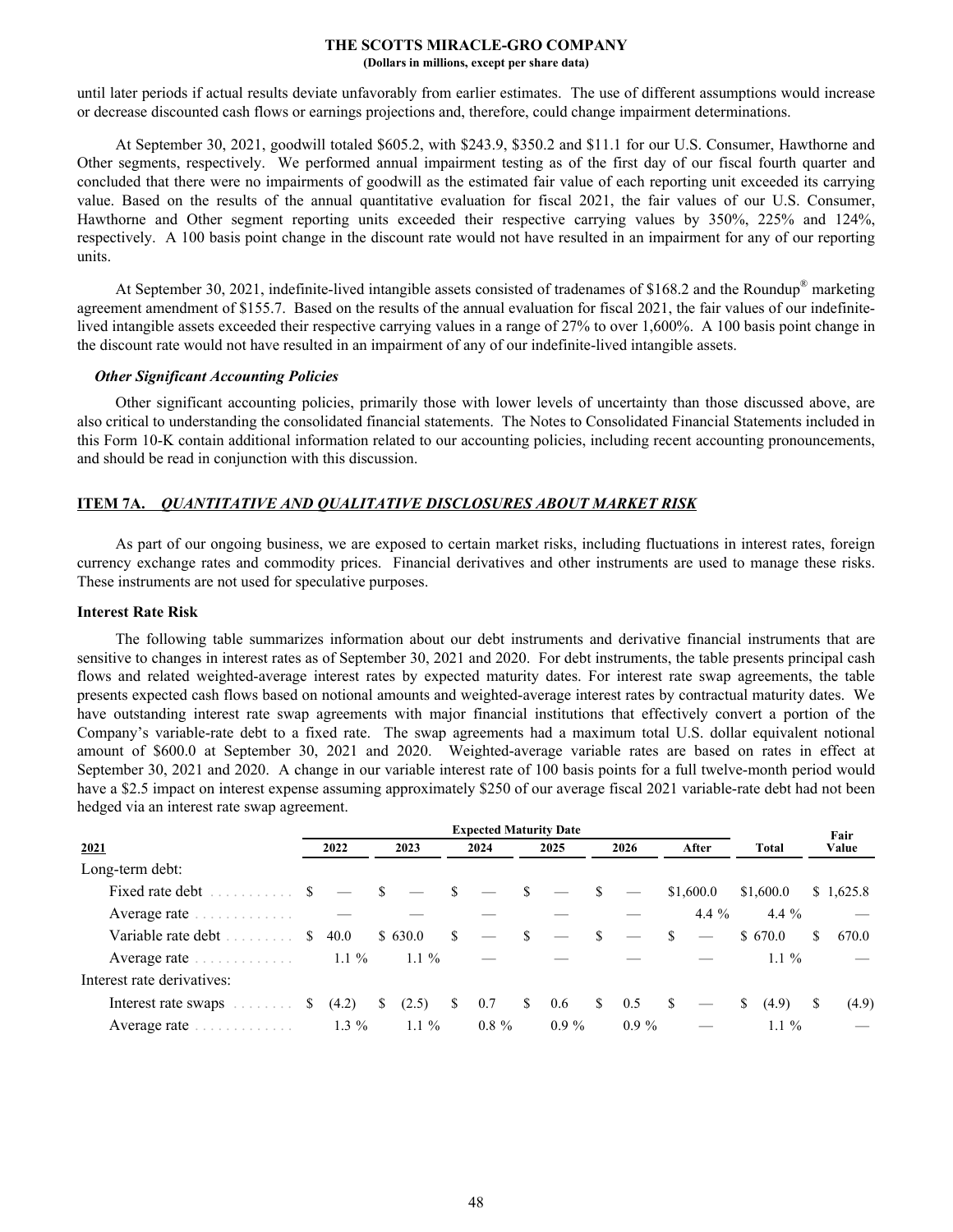**(Dollars in millions, except per share data)**

|                                        |              |         |               |          |              | <b>Expected Maturity Date</b> |    |         |             |             |         |    | Fair   |
|----------------------------------------|--------------|---------|---------------|----------|--------------|-------------------------------|----|---------|-------------|-------------|---------|----|--------|
| 2020                                   |              | 2021    |               | 2022     |              | 2023                          |    | 2024    | 2025        | After       | Total   |    | Value  |
| Long-term debt:                        |              |         |               |          |              |                               |    |         |             |             |         |    |        |
| Fixed rate debt                        |              |         |               |          |              |                               |    |         |             | \$700.0     | \$700.0 | S. | 743.0  |
| Average rate                           |              |         |               |          |              |                               |    |         |             | 4.8 $%$     | 4.8 $%$ |    |        |
| Variable rate debt                     | $\mathbf{s}$ | 60.0    | <sup>\$</sup> | 40.0     |              | \$694.0                       | S. |         |             |             | \$794.0 |    | 794.0  |
| Average rate $\ldots$ . $\ldots$ 1.3 % |              |         |               | 1.4 $\%$ |              | $1.4\%$                       |    |         |             |             | $1.4\%$ |    |        |
| Interest rate derivatives:             |              |         |               |          |              |                               |    |         |             |             |         |    |        |
| Interest rate swaps                    | \$           | (9.8)   | S.            | (5.7)    | <sup>S</sup> | (3.5)                         | S. | (0.4)   | \$<br>(0.4) | \$<br>(0.3) | (20.1)  | S  | (20.1) |
| Average rate                           |              | $2.6\%$ |               | $1.5\%$  |              | $1.2 \%$                      |    | $0.9\%$ | $0.9\%$     | $0.9\%$     | $1.4\%$ |    |        |

Excluded from the information provided above are miscellaneous debt instruments of \$11.9 and \$1.1 and finance lease obligations of \$33.4 and \$36.1 at September 30, 2021 and 2020, respectively.

### **Other Market Risks**

We are subject to market risk from fluctuations in foreign currency exchange rates and fluctuating prices of certain raw materials, including urea and other fertilizer inputs, resins, diesel, gasoline, natural gas, sphagnum peat, bark and grass seed. Refer to "NOTE 16. DERIVATIVE INSTRUMENTS AND HEDGING ACTIVITIES" of the Notes to Consolidated Financial Statements included in this Annual Report on Form 10-K for discussion of these market risks and the derivatives used to manage these risks.

### **ITEM 8.** *FINANCIAL STATEMENTS AND SUPPLEMENTARY DATA*

The financial statements and other information required by this Item are contained in the Consolidated Financial Statements, Notes to Consolidated Financial Statements and Schedules Supporting the Consolidated Financial Statements listed in the "Index to Consolidated Financial Statements and Financial Statement Schedules" on page 56 of this Annual Report on Form 10-K.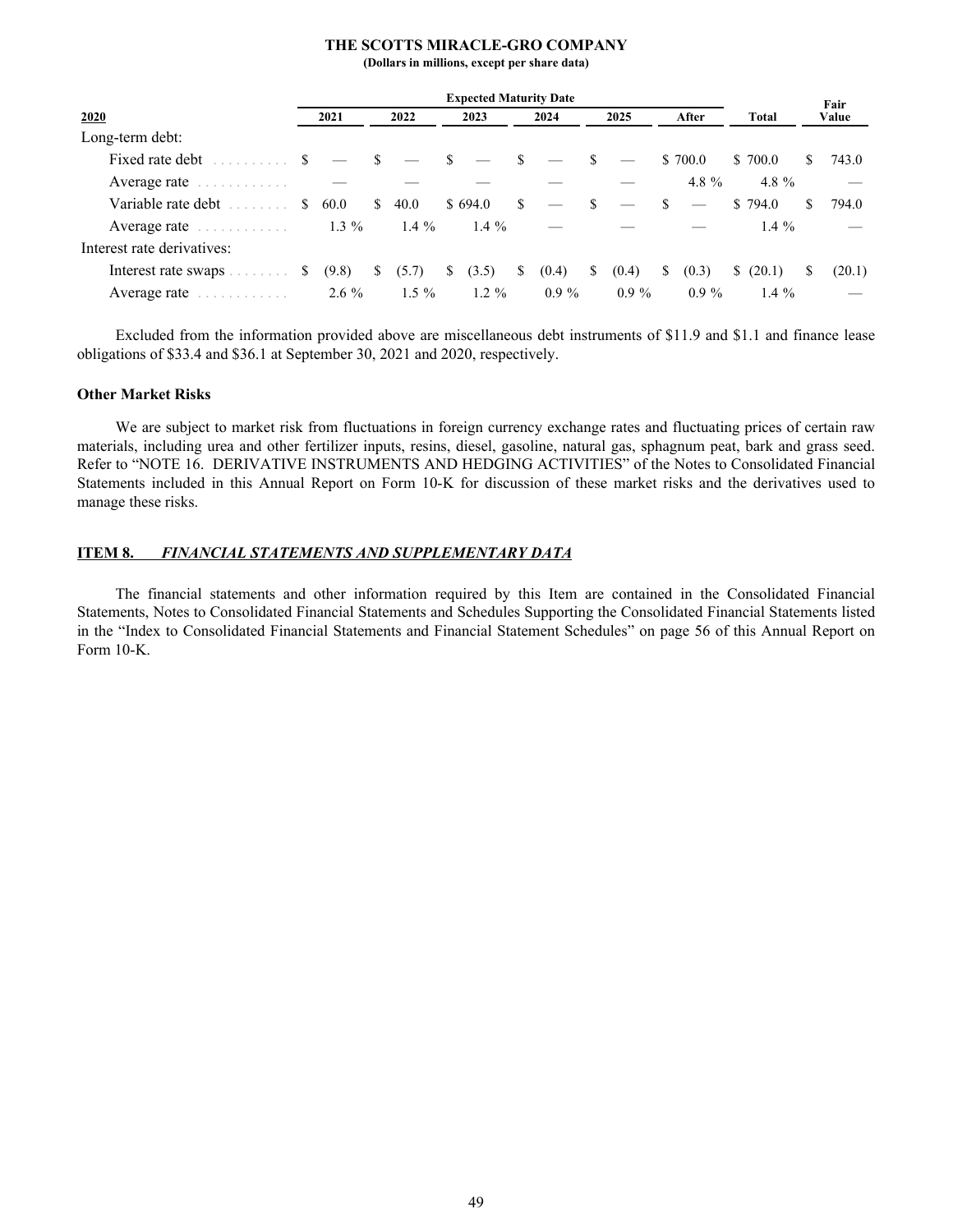#### **THE SCOTTS MIRACLE-GRO COMPANY (Dollars in millions, except per share data)**

## **ITEM 9.** *CHANGES IN AND DISAGREEMENTS WITH ACCOUNTANTS ON ACCOUNTING AND FINANCIAL DISCLOSURE*

None.

## **ITEM 9A.** *CONTROLS AND PROCEDURES*

## **Evaluation of Disclosure Controls and Procedures**

With the participation of the principal executive officer and the principal financial officer of The Scotts Miracle-Gro Company (the "Registrant"), the Registrant's management has evaluated the effectiveness of the Registrant's disclosure controls and procedures (as defined in Rule 13a-15(e) under the Securities Exchange Act of 1934), as of the end of the fiscal year covered by this Annual Report on Form 10-K. Based upon that evaluation, the Registrant's principal executive officer and principal financial officer have concluded that the Registrant's disclosure controls and procedures were effective as of the end of the fiscal year covered by this Annual Report on Form 10-K.

## **Management's Annual Report on Internal Control Over Financial Reporting**

The "Annual Report of Management on Internal Control Over Financial Reporting" required by Item 308(a) of SEC Regulation S-K is included on page 57 of this Annual Report on Form 10-K.

## **Attestation Report of Independent Registered Public Accounting Firm**

The "Report of Independent Registered Public Accounting Firm" required by Item 308(b) of SEC Regulation S-K is included on page 58 of this Annual Report on Form 10-K.

## **Changes in Internal Control Over Financial Reporting**

No changes in the Registrant's internal control over financial reporting (as defined in Rule 13a-15(f) under the Securities Exchange Act of 1934) occurred during the Registrant's fiscal quarter ended September 30, 2021, that have materially affected, or are reasonably likely to materially affect, the Registrant's internal control over financial reporting.

## **ITEM 9B.** *OTHER INFORMATION*

None.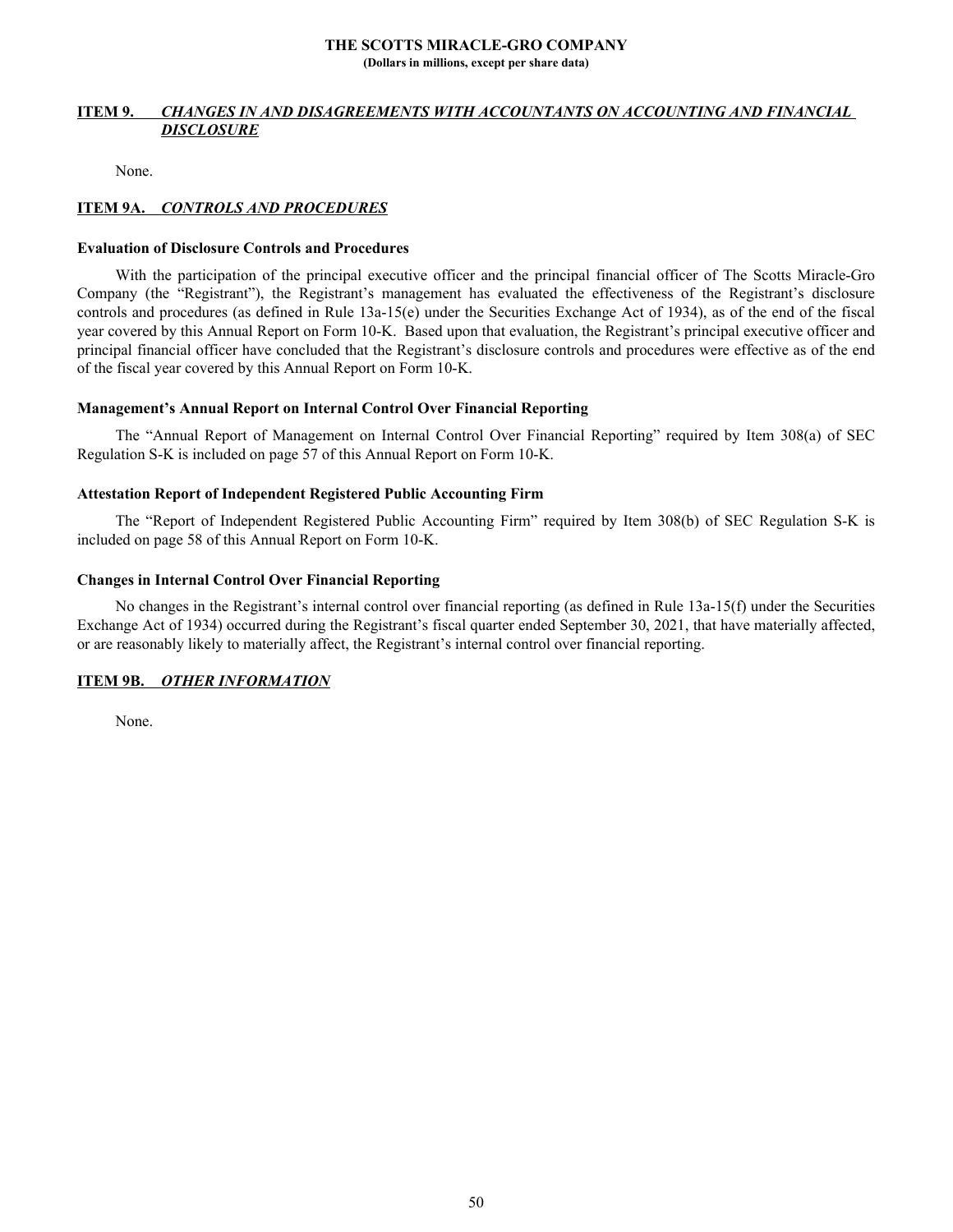#### **PART III**

#### **ITEM 10.** *DIRECTORS, EXECUTIVE OFFICERS AND CORPORATE GOVERNANCE*

### **Directors, Executive Officers and Persons Nominated or Chosen to Become Directors or Executive Officers**

The information required by Item 401 of SEC Regulation S-K concerning the directors of Scotts Miracle-Gro and the nominees for election or re-election as directors of Scotts Miracle-Gro at the Annual Meeting of Shareholders to be held on January 24, 2022 (the "2022 Annual Meeting") is incorporated herein by reference from the disclosure which will be included under the caption "PROPOSAL NUMBER 1 — ELECTION OF DIRECTORS" in Scotts Miracle-Gro's definitive Proxy Statement relating to the 2022 Annual Meeting ("Scotts Miracle-Gro's Definitive Proxy Statement"), which will be filed pursuant to SEC Regulation 14A not later than 120 days after the end of Scotts Miracle-Gro's fiscal year ended September 30, 2021.

The information required by Item 401 of SEC Regulation S-K concerning the executive officers of Scotts Miracle-Gro is incorporated herein by reference from the disclosure included under the caption "SUPPLEMENTAL ITEM. EXECUTIVE OFFICERS OF THE REGISTRANT" in Part I of this Annual Report on Form 10-K.

#### **Compliance with Section 16(a) of the Securities Exchange Act of 1934**

The information required by Item 405 of SEC Regulation S-K is incorporated herein by reference from the disclosure which will be included under the caption "SECTION 16(a) BENEFICIAL OWNERSHIP REPORTING COMPLIANCE" in Scotts Miracle-Gro's Definitive Proxy Statement.

#### **Procedures for Recommending Director Nominees**

Information concerning the procedures by which shareholders of Scotts Miracle-Gro may recommend nominees to Scotts Miracle-Gro's Board of Directors is incorporated herein by reference from the disclosures which will be included under the captions "CORPORATE GOVERNANCE — Nominations of Directors" and "MEETINGS AND COMMITTEES OF THE BOARD — Committees of the Board — Nominating and Governance Committee" in Scotts Miracle-Gro's Definitive Proxy Statement. These procedures have not materially changed from those described in Scotts Miracle-Gro's definitive Proxy Statement for the 2021 Annual Meeting of Shareholders held on January 25, 2021.

#### **Audit Committee**

The information required by Items 407(d)(4) and 407(d)(5) of SEC Regulation S-K is incorporated herein by reference from the disclosure which will be included under the caption "MEETINGS AND COMMITTEES OF THE BOARD — Committees of the Board" in Scotts Miracle-Gro's Definitive Proxy Statement.

#### **Committee Charters; Code of Business Conduct & Ethics; Corporate Governance Guidelines**

The Board of Directors of Scotts Miracle-Gro has adopted charters for each of the Audit Committee, the Nominating and Governance Committee, the Compensation and Organization Committee, the Innovation and Technology Committee and the Finance Committee, as well as Corporate Governance Guidelines, as contemplated by the applicable sections of the New York Stock Exchange Listed Company Manual.

In accordance with the requirements of Section 303A.10 of the New York Stock Exchange Listed Company Manual and Item 406 of SEC Regulation S-K, the Board of Directors of Scotts Miracle-Gro has adopted a Code of Business Conduct & Ethics covering the members of Scotts Miracle-Gro's Board of Directors and associates (employees) of Scotts Miracle-Gro and its subsidiaries, including, without limitation, Scotts Miracle-Gro's principal executive officer, principal financial officer and principal accounting officer. Scotts Miracle-Gro intends to disclose the following events, if they occur, on its Internet website located at http://investor.scotts.com within four business days following their occurrence: (A) the date and nature of any amendment to a provision of Scotts Miracle-Gro's Code of Business Conduct & Ethics that (i) applies to Scotts Miracle-Gro's principal executive officer, principal financial officer, principal accounting officer or controller, or persons performing similar functions, (ii) relates to any element of the code of ethics definition enumerated in Item 406(b) of SEC Regulation S-K, and (iii) is not a technical, administrative or other non-substantive amendment; and (B) a description of any waiver (including the nature of the waiver, the name of the person to whom the waiver was granted and the date of the waiver), including an implicit waiver, from a provision of the Code of Business Conduct & Ethics granted to Scotts Miracle-Gro's principal executive officer, principal financial officer, principal accounting officer or controller, or persons performing similar functions, that relates to one or more of the elements of the code of ethics definition enumerated in Item 406(b) of SEC Regulation S-K. In addition, Scotts Miracle-Gro will disclose any waivers from the provisions of the Code of Business Conduct & Ethics granted to an executive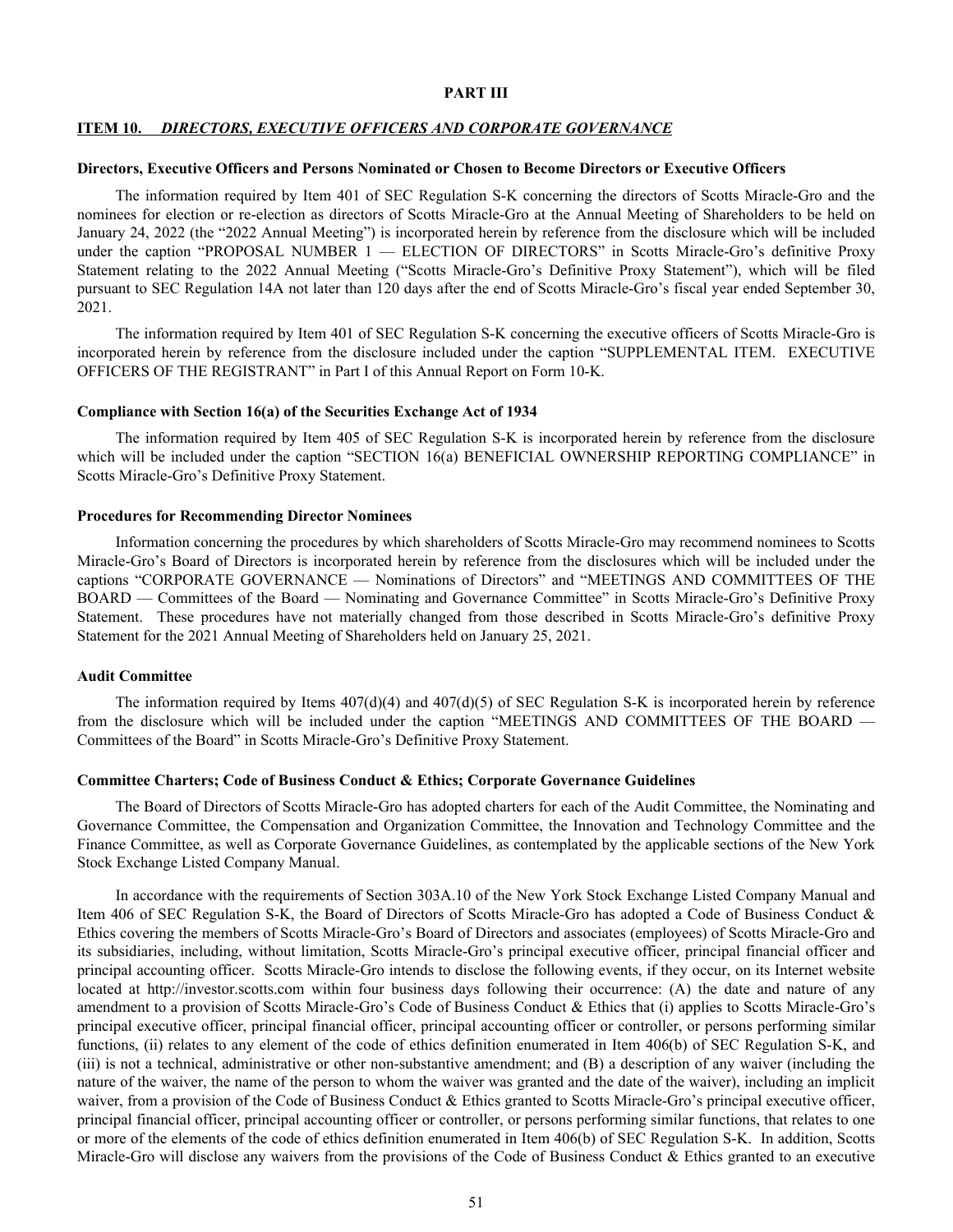officer or a director of Scotts Miracle-Gro on Scotts Miracle-Gro's Internet website located at http://investor.scotts.com within four business days of the determination to grant any such waiver.

The text of Scotts Miracle-Gro's Code of Business Conduct & Ethics, Scotts Miracle-Gro's Corporate Governance Guidelines, the Audit Committee charter, the Nominating and Governance Committee charter, the Compensation and Organization Committee charter, the Innovation and Technology Committee charter and the Finance Committee charter are posted under the "Corporate Governance" link on Scotts Miracle-Gro's Internet website located at http://investor.scotts.com. Interested persons and shareholders of Scotts Miracle-Gro may also obtain copies of each of these documents without charge by writing to The Scotts Miracle-Gro Company, Attention: Corporate Secretary, 14111 Scottslawn Road, Marysville, Ohio 43041.

## **ITEM 11.** *EXECUTIVE COMPENSATION*

The information required by Item 402 of SEC Regulation S-K is incorporated herein by reference from the disclosures which will be included under the captions "EXECUTIVE COMPENSATION," "NON-EMPLOYEE DIRECTOR COMPENSATION," "EXECUTIVE COMPENSATION TABLES," "SEVERANCE AND CHANGE IN CONTROL (CIC) ARRANGEMENTS," and "PAYMENTS ON TERMINATION OF EMPLOYMENT AND/OR CHANGE IN CONTROL" in Scotts Miracle-Gro's Definitive Proxy Statement.

The information required by Item 407(e)(4) of SEC Regulation S-K is incorporated herein by reference from the disclosure which will be included under the caption "MEETINGS AND COMMITTEES OF THE BOARD — Compensation and Organization Committee Interlocks and Insider Participation" in Scotts Miracle-Gro's Definitive Proxy Statement.

The information required by Item 407(e)(5) of SEC Regulation S-K is incorporated herein by reference from the disclosure which will be included under the caption "COMPENSATION COMMITTEE REPORT" in Scotts Miracle-Gro's Definitive Proxy Statement.

## **ITEM 12.** *SECURITY OWNERSHIP OF CERTAIN BENEFICIAL OWNERS AND MANAGEMENT AND RELATED STOCKHOLDER MATTERS*

#### **Ownership of Common Shares of Scotts Miracle-Gro**

The information required by Item 403 of SEC Regulation S-K is incorporated herein by reference from the disclosure which will be included under the caption "SECURITY OWNERSHIP OF CERTAIN BENEFICIAL OWNERS AND MANAGEMENT" in Scotts Miracle-Gro's Definitive Proxy Statement.

### **Equity Compensation Plan Information**

The information required by Item 201(d) of SEC Regulation S-K is incorporated herein by reference from the disclosure which will be included under the caption "EQUITY COMPENSATION PLAN INFORMATION" in Scotts Miracle-Gro's Definitive Proxy Statement.

### **ITEM 13.** *CERTAIN RELATIONSHIPS AND RELATED TRANSACTIONS, AND DIRECTOR INDEPENDENCE*

## **Certain Relationships and Related Person Transactions**

The information required by Item 404 of SEC Regulation S-K is incorporated herein by reference from the disclosures which will be included under the caption "CERTAIN RELATIONSHIPS AND RELATED TRANSACTIONS" in Scotts Miracle-Gro's Definitive Proxy Statement.

#### **Director Independence**

The information required by Item 407(a) of SEC Regulation S-K is incorporated herein by reference from the disclosures which will be included under the captions "CORPORATE GOVERNANCE — Director Independence" and "MEETINGS" AND COMMITTEES OF THE BOARD" in Scotts Miracle-Gro's Definitive Proxy Statement.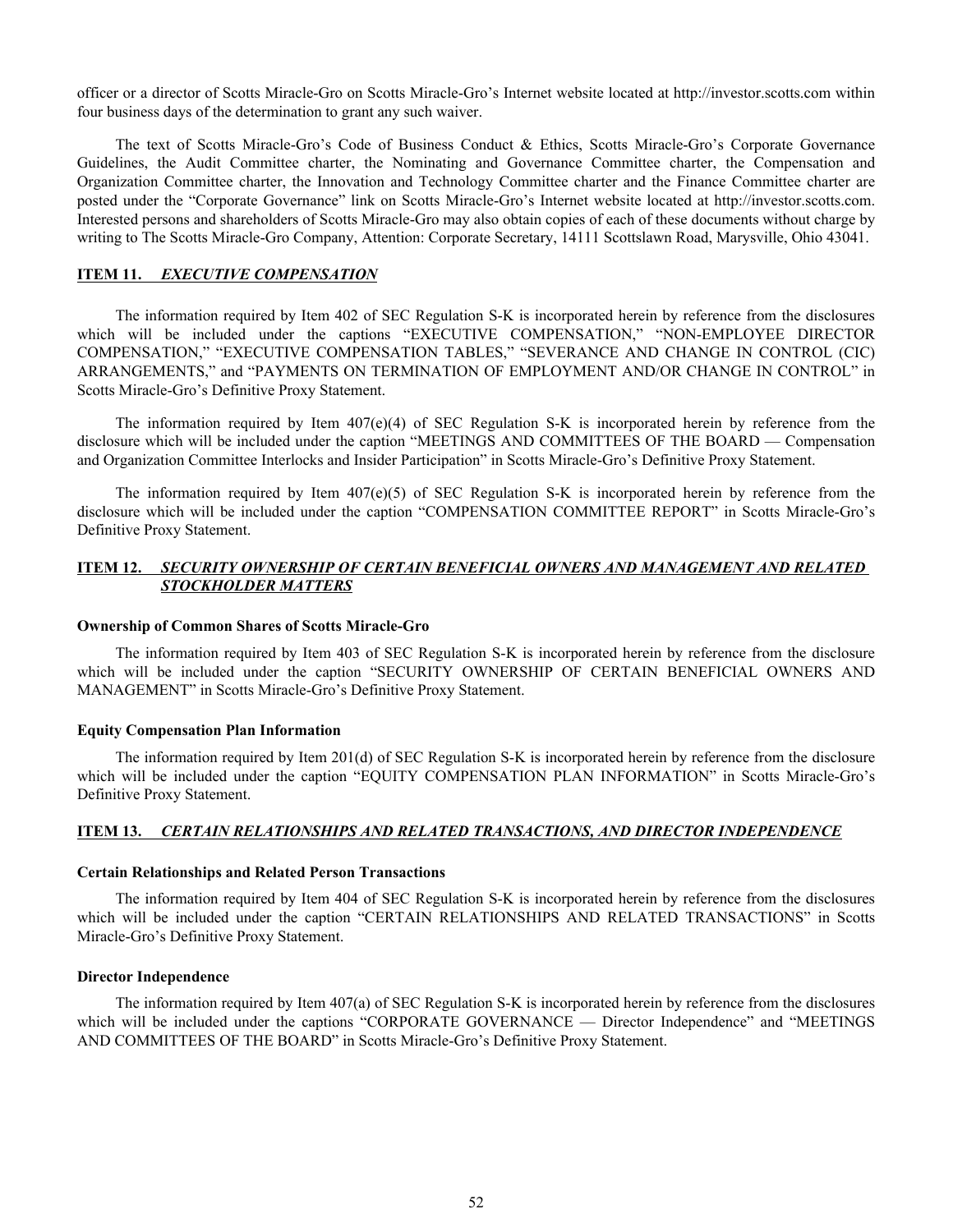## **ITEM 14.** *PRINCIPAL ACCOUNTING FEES AND SERVICES*

The information required by this Item 14 is incorporated herein by reference from the disclosures which will be included under the captions "AUDIT COMMITTEE MATTERS — Fees of the Independent Registered Public Accounting Firm" and "AUDIT COMMITTEE MATTERS — Pre-Approval of Services Performed by the Independent Registered Public Accounting Firm" in Scotts Miracle-Gro's Definitive Proxy Statement.

## **PART IV**

## **ITEM 15.** *EXHIBITS, FINANCIAL STATEMENT SCHEDULES*

#### (a) *LIST OF DOCUMENTS FILED AS PART OF THIS REPORT*

#### 1 and 2. Financial Statements and Financial Statement Schedules:

The response to this portion of Item 15 is submitted as a separate section of this Annual Report on Form 10-K. Reference is made to the "Index to Consolidated Financial Statements and Financial Statement Schedules" on page 56 of this Annual Report on Form 10-K.

#### (b) *EXHIBITS*

The exhibits listed on the "Index to Exhibits" beginning on page 109 of this Annual Report on Form 10-K are filed or furnished with this Annual Report on Form 10-K or incorporated herein by reference as noted in the "Index to Exhibits."

#### (c) *FINANCIAL STATEMENT SCHEDULES*

The financial statement schedule filed with this Annual Report on Form 10-K is submitted in a separate section hereof. For a description of such financial statement schedules, see "Index to Consolidated Financial Statements and Financial Statement Schedules" on page 56 of this Annual Report on Form 10-K.

#### **ITEM 16.** *FORM 10-K SUMMARY*

None.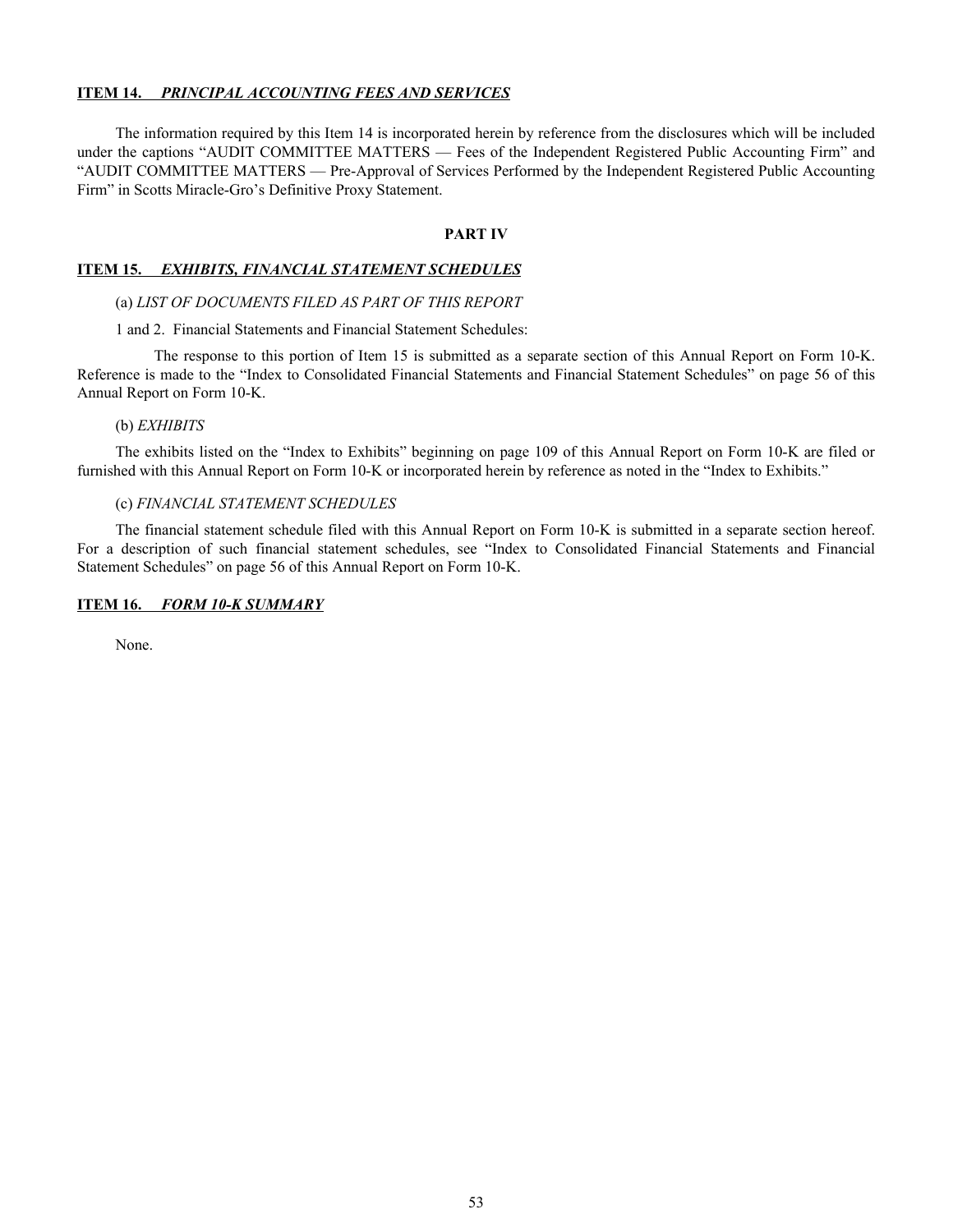## **SIGNATURES**

Pursuant to the requirements of Section 13 or 15(d) of the Securities Exchange Act of 1934, the Registrant has duly caused this Report to be signed on its behalf by the undersigned, thereunto duly authorized.

## THE SCOTTS MIRACLE-GRO COMPANY

By: /s/ JAMES HAGEDORN James Hagedorn, Chief Executive Officer and Chairman of the Board

Dated: November 23, 2021

Pursuant to the requirements of the Securities Exchange Act of 1934, this Report has been signed below by the following persons on behalf of the Registrant and in the capacities and on the dates indicated.

| <b>Signature</b>                                          | <b>Title</b>                                                                                                           | Date              |
|-----------------------------------------------------------|------------------------------------------------------------------------------------------------------------------------|-------------------|
| <b>CORY J. MILLER</b><br>$\sqrt{s}$<br>Cory J. Miller     | Chief Financial Officer and Executive Vice President<br>(Principal Financial Officer and Principal Accounting Officer) | November 23, 2021 |
| <b>JAMES HAGEDORN</b><br>$\sqrt{s}$<br>James Hagedorn     | Chief Executive Officer, Chairman of the Board and Director<br>(Principal Executive Officer)                           | November 23, 2021 |
| DAVID C. EVANS*<br>$\sqrt{s}$<br>David C. Evans           | Director                                                                                                               | November 23, 2021 |
| <b>BRIAN D. FINN*</b><br>$\sqrt{s}$<br>Brian D. Finn      | Director                                                                                                               | November 23, 2021 |
| <b>ADAM HANFT*</b><br>Adam Hanft                          | Director                                                                                                               | November 23, 2021 |
| STEPHEN L. JOHNSON*<br>$\sqrt{s}$<br>Stephen L. Johnson   | Director                                                                                                               | November 23, 2021 |
| THOMAS N. KELLY JR.*<br>$\sqrt{s}$<br>Thomas N. Kelly Jr. | Director                                                                                                               | November 23, 2021 |
| KATHERINE HAGEDORN<br>LITTLEFIELD*                        | Director                                                                                                               | November 23, 2021 |

Katherine Hagedorn Littlefield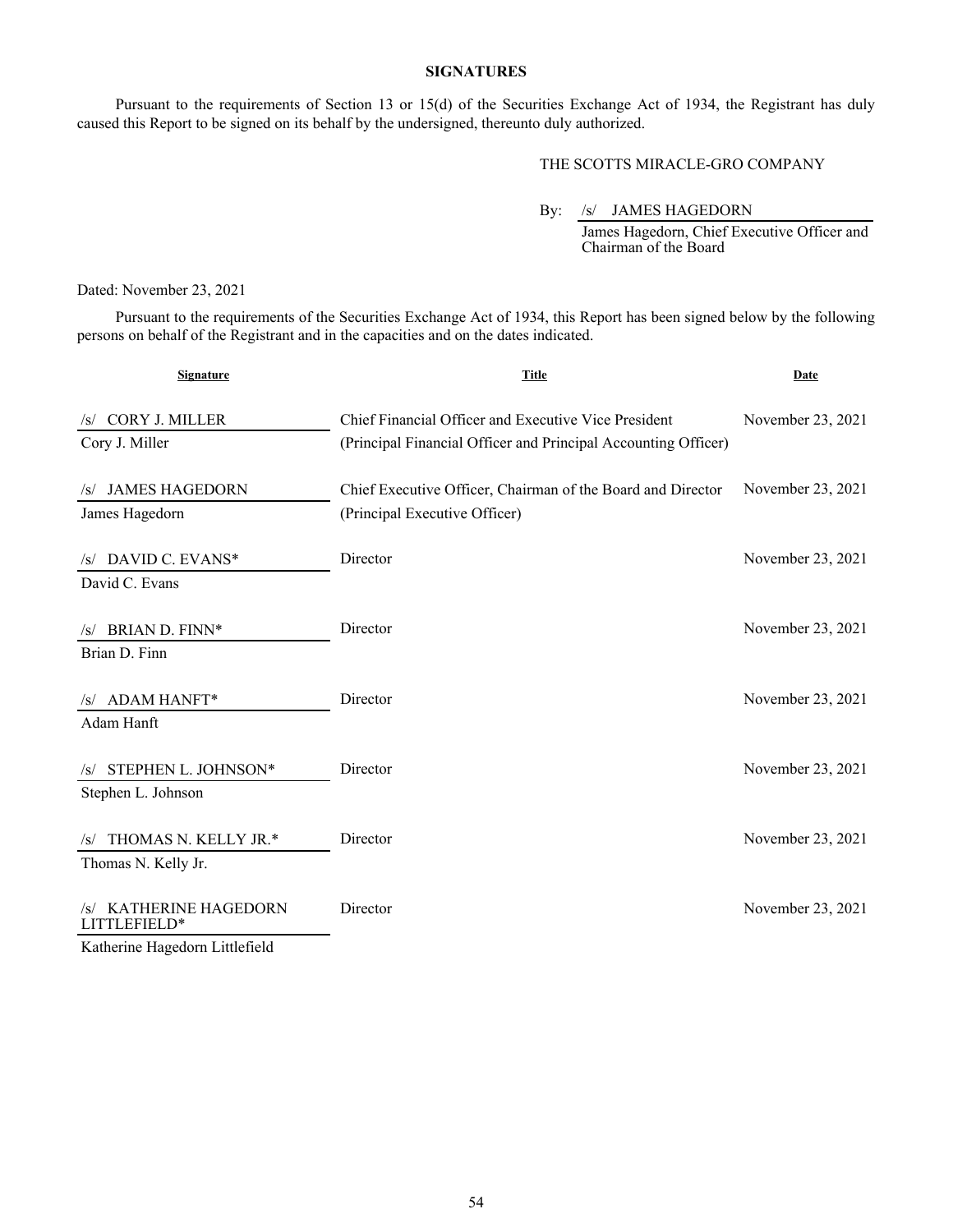| <b>Signature</b>                                    | <b>Title</b> | Date              |
|-----------------------------------------------------|--------------|-------------------|
|                                                     |              |                   |
| NANCY G. MISTRETTA*<br>$\sqrt{s}$                   | Director     | November 23, 2021 |
| Nancy G. Mistretta                                  |              |                   |
| PETER E. SHUMLIN*<br>$\sqrt{s}$<br>Peter E. Shumlin | Director     | November 23, 2021 |
| JOHN R. VINES*<br>/S/<br>John R. Vines              | Director     | November 23, 2021 |
| <b>GERALD VOLAS*</b><br>$\sqrt{s}$<br>Gerald Volas  | Director     | November 23, 2021 |

\* The undersigned, by signing his name hereto, does hereby sign this Report on behalf of each of the directors of the Registrant identified above pursuant to Powers of Attorney executed by the directors identified above, which Powers of Attorney are filed with this Report as exhibits.

By: /s/ CORY J. MILLER

Cory J. Miller, Attorney-in-Fact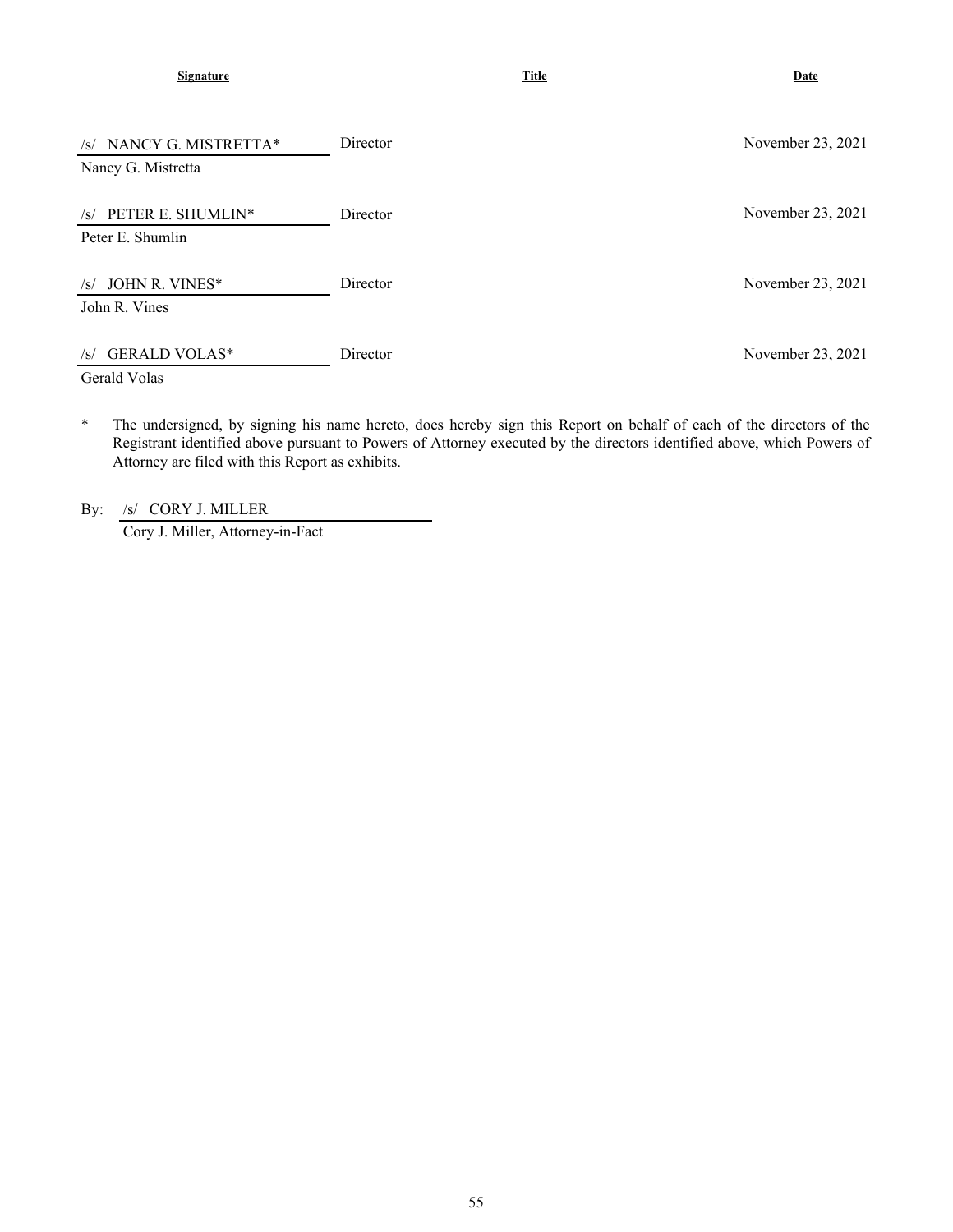## **THE SCOTTS MIRACLE-GRO COMPANY INDEX TO CONSOLIDATED FINANCIAL STATEMENTS AND FINANCIAL STATEMENT SCHEDULES**

|                                                                                                                                           | Page |
|-------------------------------------------------------------------------------------------------------------------------------------------|------|
| Consolidated Financial Statements of The Scotts Miracle-Gro Company and Subsidiaries:                                                     |      |
| Annual Report of Management on Internal Control Over Financial Reporting                                                                  | 57   |
|                                                                                                                                           | 58   |
| Consolidated Statements of Operations for the fiscal years ended September 30, 2021, 2020 and 2019                                        | 62   |
| Consolidated Statements of Comprehensive Income (Loss) for the fiscal years ended September 30, 2021, 2020<br>and 2019                    | 63   |
| Consolidated Statements of Cash Flows for the fiscal years ended September 30, 2021, 2020 and 2019                                        | 64   |
| Consolidated Balance Sheets at September 30, 2021 and 2020 manufacture and the consolidated Balance Sheets at September 30, 2021 and 2020 | 65   |
| Consolidated Statements of Shareholders' Equity for the fiscal years ended September 30, 2021, 2020 and 2019                              | 66   |
| Notes to Consolidated Financial Statements                                                                                                | 67   |
| Schedules Supporting the Consolidated Financial Statements:                                                                               |      |
| Schedule II—Valuation and Qualifying Accounts for the fiscal years ended September 30, 2021, 2020 and 2019                                | 108  |

All other financial statement schedules for which provision is made in the applicable accounting regulations of the Securities and Exchange Commission are omitted because they are not required or are not applicable, or the required information has been presented in the Consolidated Financial Statements or Notes thereto.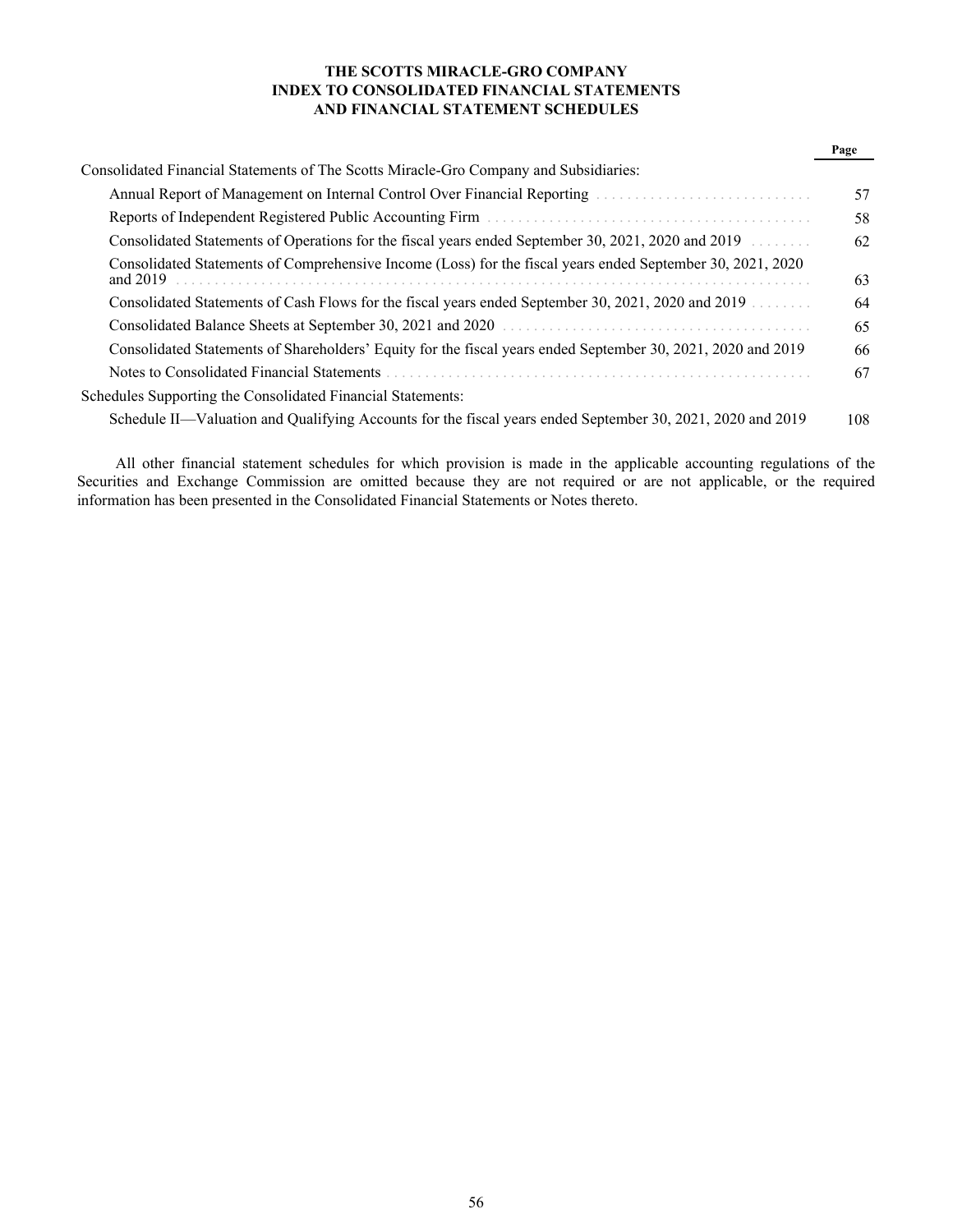## **ANNUAL REPORT OF MANAGEMENT ON INTERNAL CONTROL OVER FINANCIAL REPORTING**

Management is responsible for establishing and maintaining adequate internal control over financial reporting to provide reasonable assurance regarding the reliability of our financial reporting and the preparation of financial statements for external purposes in accordance with accounting principles generally accepted in the United States of America. Internal control over financial reporting includes those policies and procedures that (i) pertain to the maintenance of records that, in reasonable detail, accurately and fairly reflect the transactions and dispositions of the assets of The Scotts Miracle-Gro Company and our consolidated subsidiaries; (ii) provide reasonable assurance that transactions are recorded as necessary to permit preparation of financial statements in accordance with accounting principles generally accepted in the United States of America, and that receipts and expenditures of The Scotts Miracle-Gro Company and our consolidated subsidiaries are being made only in accordance with authorizations of management and directors of The Scotts Miracle-Gro Company and our consolidated subsidiaries, as appropriate; and (iii) provide reasonable assurance regarding prevention or timely detection of unauthorized acquisition, use or disposition of the assets of The Scotts Miracle-Gro Company and our consolidated subsidiaries that could have a material effect on our consolidated financial statements.

Management, with the participation of our principal executive officer and principal financial officer, assessed the effectiveness of our internal control over financial reporting as of September 30, 2021, the end of our fiscal year. Management based its assessment on criteria established in *Internal Control — Integrated Framework (2013)* issued by the Committee of Sponsoring Organizations of the Treadway Commission. Management's assessment included evaluation of such elements as the design and operating effectiveness of key financial reporting controls, process documentation, accounting policies and our overall control environment. This assessment is supported by testing and monitoring performed under the direction of management. As allowed by the SEC guidance, management excluded from the assessment the internal control over financial reporting at Hydro-Logic Purification Systems, Inc. and Rhizoflora, Inc., which were acquired in fiscal 2021. These acquisitions constituted 2.1% of total assets and 0% of revenues and net income included in our consolidated financial statements as of and for the fiscal year ended September 30, 2021.

Because of its inherent limitations, internal control over financial reporting may not prevent or detect misstatements. Also, projections of any evaluations of effectiveness to future periods are subject to the risk that controls may become inadequate because of changes in conditions, or that the degree of compliance with the policies or procedures may deteriorate. Accordingly, even an effective system of internal control over financial reporting will provide only reasonable assurance with respect to financial statement preparation.

Based on our assessment, management has concluded that our internal control over financial reporting was effective as of September 30, 2021, to provide reasonable assurance regarding the reliability of financial reporting and the preparation of financial statements for external reporting purposes in accordance with accounting principles generally accepted in the United States of America. We reviewed the results of management's assessment with the Audit Committee of the Board of Directors of The Scotts Miracle-Gro Company.

Our independent registered public accounting firm, Deloitte & Touche LLP, independently audited our internal control over financial reporting as of September 30, 2021 and has issued their attestation report which appears herein.

| /s/ JAMES HAGEDORN                                | CORY J. MILLER<br>/s/                                |
|---------------------------------------------------|------------------------------------------------------|
| James Hagedorn                                    | Cory J. Miller                                       |
| Chief Executive Officer and Chairman of the Board | Executive Vice President and Chief Financial Officer |
| Dated: November 23, 2021                          | Dated: November 23, 2021                             |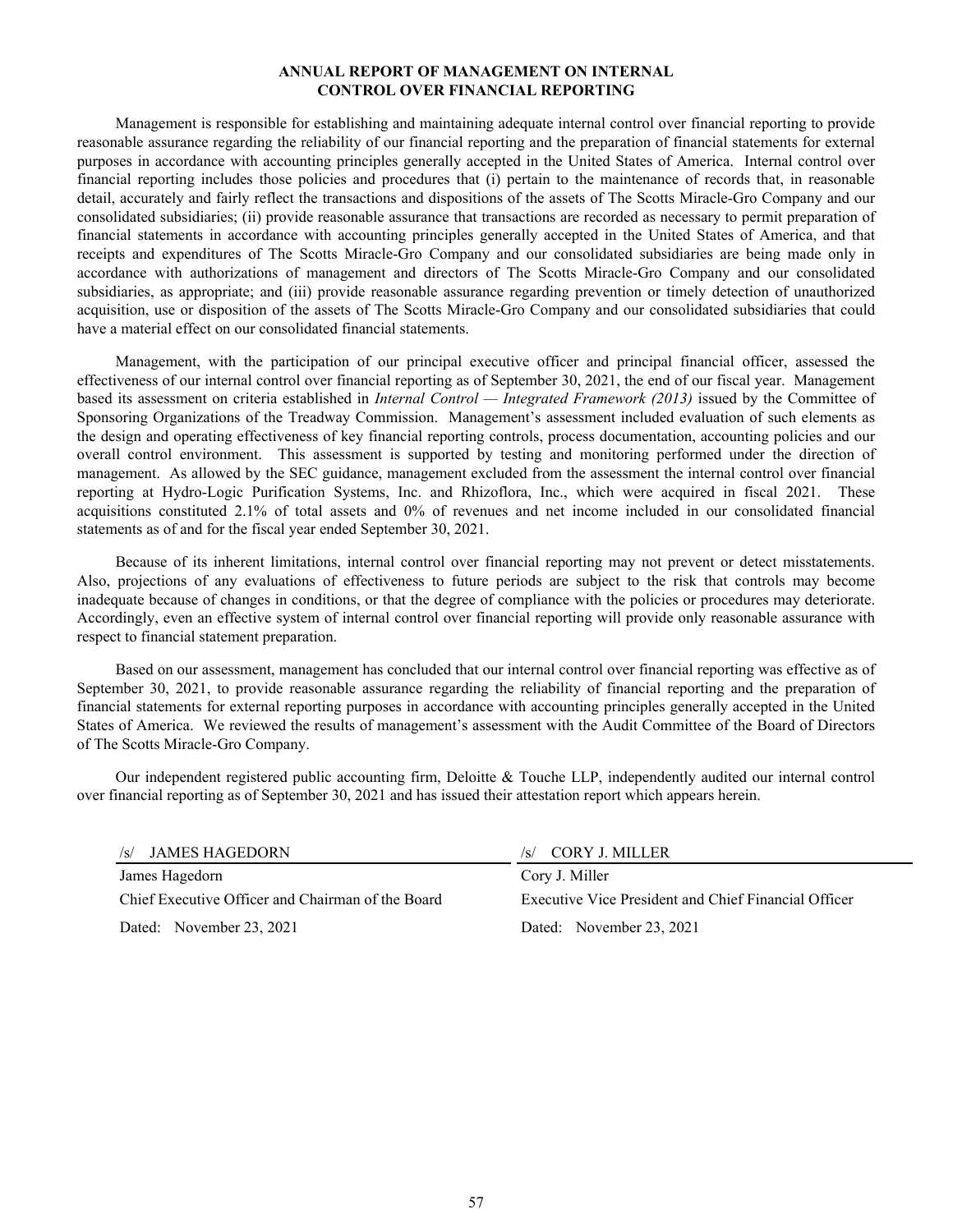## **REPORT OF INDEPENDENT REGISTERED PUBLIC ACCOUNTING FIRM**

To the shareholders and the Board of Directors of The Scotts Miracle-Gro Company

## **Opinion on the Financial Statements**

We have audited the accompanying consolidated balance sheets of The Scotts Miracle-Gro Company and subsidiaries (the "Company") as of September 30, 2021 and 2020, the related consolidated statements of operations, comprehensive income (loss), shareholders' equity, and cash flows, for each of the three years in the period ended September 30, 2021, and the related notes and the schedules listed in the Index at Item 15 (collectively referred to as the "financial statements"). In our opinion, the financial statements present fairly, in all material respects, the financial position of the Company as of September 30, 2021 and 2020, and the results of its operations and its cash flows for each of the three years in the period ended September 30, 2021, in conformity with accounting principles generally accepted in the United States of America.

We have also audited, in accordance with the standards of the Public Company Accounting Oversight Board (United States) ("PCAOB"), the Company's internal control over financial reporting as of September 30, 2021, based on criteria established in Internal Control—Integrated Framework (2013) issued by the Committee of Sponsoring Organizations of the Treadway Commission and our report dated November 23, 2021, expressed an unqualified opinion on the Company's internal control over financial reporting.

## **Changes in Accounting Principle**

As discussed in Note 1 to the financial statements, on October 1, 2019, the Company adopted Financial Accounting Standards Board Accounting Standards Codification 842, *Leases*, using the modified retrospective approach.

As discussed in Note 1 to the financial statements, during the three months ended December 28, 2019, the Company adopted accounting guidance related to inventory valuation for the change in accounting for a portion of its inventories to the first-in, first-out method which was determined to be a preferable accounting principle for such inventories.

## **Basis for Opinion**

These financial statements are the responsibility of the Company's management. Our responsibility is to express an opinion on the Company's financial statements based on our audits. We are a public accounting firm registered with the PCAOB and are required to be independent with respect to the Company in accordance with the U.S. federal securities laws and the applicable rules and regulations of the Securities and Exchange Commission and the PCAOB.

We conducted our audits in accordance with the standards of the PCAOB. Those standards require that we plan and perform the audit to obtain reasonable assurance about whether the financial statements are free of material misstatement, whether due to error or fraud. Our audits included performing procedures to assess the risks of material misstatement of the financial statements, whether due to error or fraud, and performing procedures that respond to those risks. Such procedures included examining, on a test basis, evidence regarding the amounts and disclosures in the financial statements. Our audits also included evaluating the accounting principles used and significant estimates made by management, as well as evaluating the overall presentation of the financial statements. We believe that our audits provide a reasonable basis for our opinion.

## **Critical Audit Matter**

The critical audit matter communicated below is a matter arising from the current-period audit of the financial statements that was communicated or required to be communicated to the audit committee and that (1) relates to accounts or disclosures that are material to the financial statements and (2) involved our especially challenging, subjective, or complex judgments. The communication of critical audit matters does not alter in any way our opinion on the financial statements, taken as a whole, and we are not, by communicating the critical audit matter below, providing a separate opinion on the critical audit matter or on the accounts or disclosures to which it relates.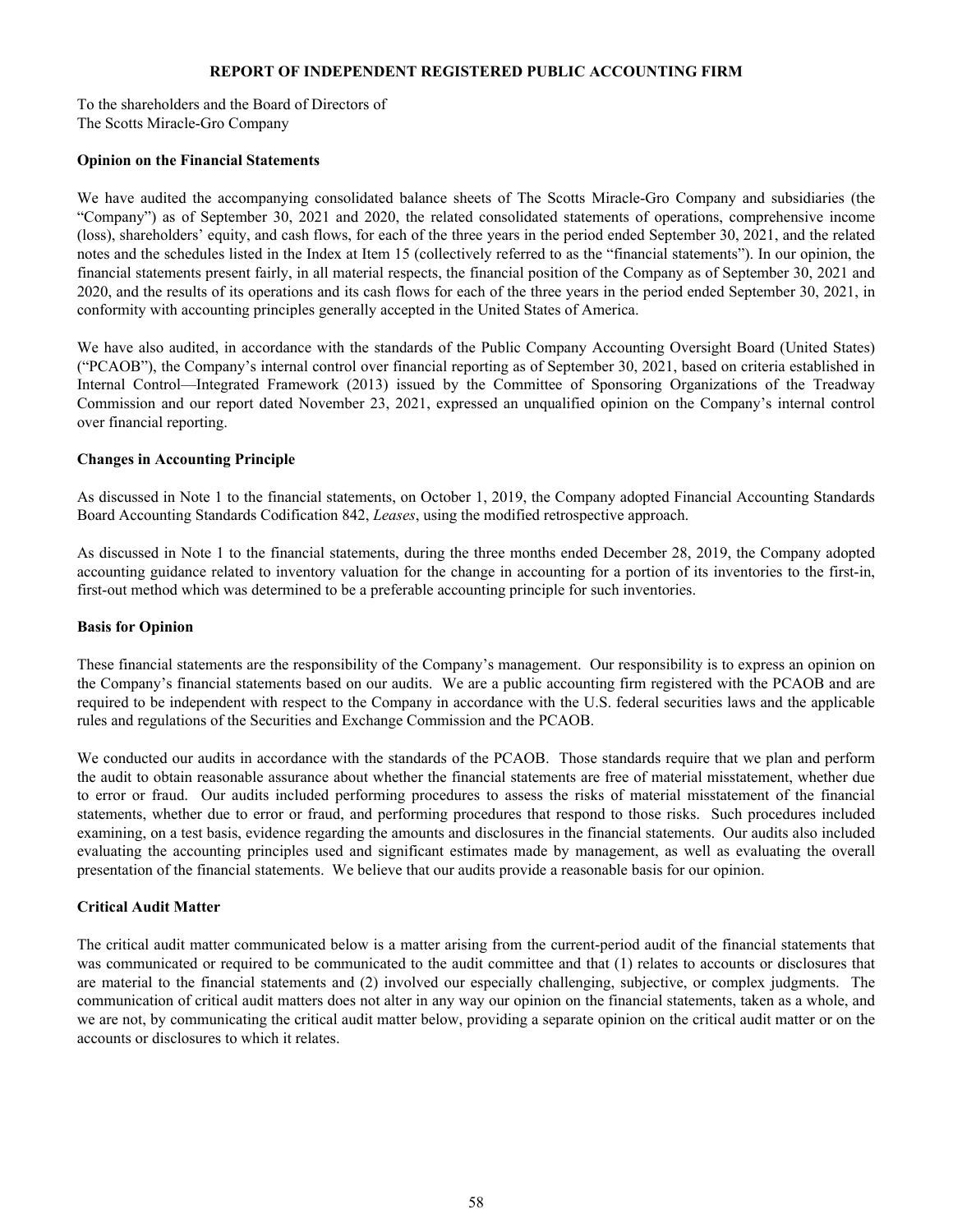## *Goodwill — Hawthorne Reporting Unit — Refer to Notes 1 and 5 to the financial statements.*

## *Critical Audit Matter Description*

When evaluating goodwill for impairment, the Company performs either an initial qualitative or quantitative evaluation for each of its reporting units. For the quantitative evaluation, the Company compares the fair value of each reporting unit to its carrying value. The Company determines the fair value of its reporting units using a combination of income-based and market-based approaches and incorporates assumptions it believes market participants would utilize. Under the income-based approach, the Company determines fair value using a discounted cash flow approach that requires significant judgment with respect to revenue growth rates based upon annual budgets and longer-range strategic plans and the selection of an appropriate discount rate. Under the market-based approach, the Company determines fair value by comparing its reporting units to similar businesses or guideline companies whose securities are actively traded in public markets. The use of different assumptions would increase or decrease discounted cash flows or earnings projections and could, therefore, change impairment determinations. The goodwill balance was \$605.2 million as of September 30, 2021, of which \$350.2 million was allocated to the Hawthorne reporting unit. The fair value of the Hawthorne reporting unit exceeded its carrying value as of the measurement date and, therefore, no impairment was recognized. Hawthorne's operations are sensitive to changes in the U.S. retail hydroponic market as the demand for its products depends on the uncertain growth of the market.

Given the significant estimates and assumptions management makes to estimate the fair value of Hawthorne and the sensitivity of Hawthorne's operations to changes in the U.S. retail hydroponic market, performing audit procedures to evaluate the reasonableness of management's estimates and assumptions with respect to the revenue growth rates, and the selection of an appropriate discount rate for Hawthorne required a high degree of auditor judgment and an increased extent of effort, including the need to involve our fair value specialists.

## *How the Critical Audit Matter Was Addressed in the Audit*

Our audit procedures with respect to revenue growth rates, and the selection of an appropriate discount rate for Hawthorne included the following, among others:

- We tested the effectiveness of controls over management's goodwill impairment evaluation, including those over the determination of the fair value of Hawthorne, such as controls related to the revenue growth rates and the selection of an appropriate discount rate.
- With the assistance of our fair value specialists, we evaluated the reasonableness of the long-term growth rate, including testing the source information underlying the determination of the long-term growth rate, testing the mathematical accuracy of the calculation, and developing a range of independent estimates and comparing those to the long-term growth rate selected by management.
- We evaluated management's ability to accurately forecast the revenue growth rates by comparing actual results to management's historical forecasts. We evaluated the reasonableness of management's forecasts of the revenue growth rates by comparing the forecasts to (1) the historical results of Hawthorne, (2) internal communications to management and the board of directors, (3) external communications made by management to analysts and investors, and (4) industry reports containing analyses of the Company's markets.
- We considered the impact of changes in the regulatory environment on management's forecasts of the revenue growth rates.
- With the assistance of our fair value specialists, we evaluated the reasonableness of the discount rate, including testing the source information underlying the determination of the discount rate, testing the mathematical accuracy of the calculation, and developing a range of independent estimates and comparing those to the discount rate selected by management.

## /s/ DELOITTE & TOUCHE LLP

Columbus, Ohio November 23, 2021 We have served as the Company's auditor since 2005.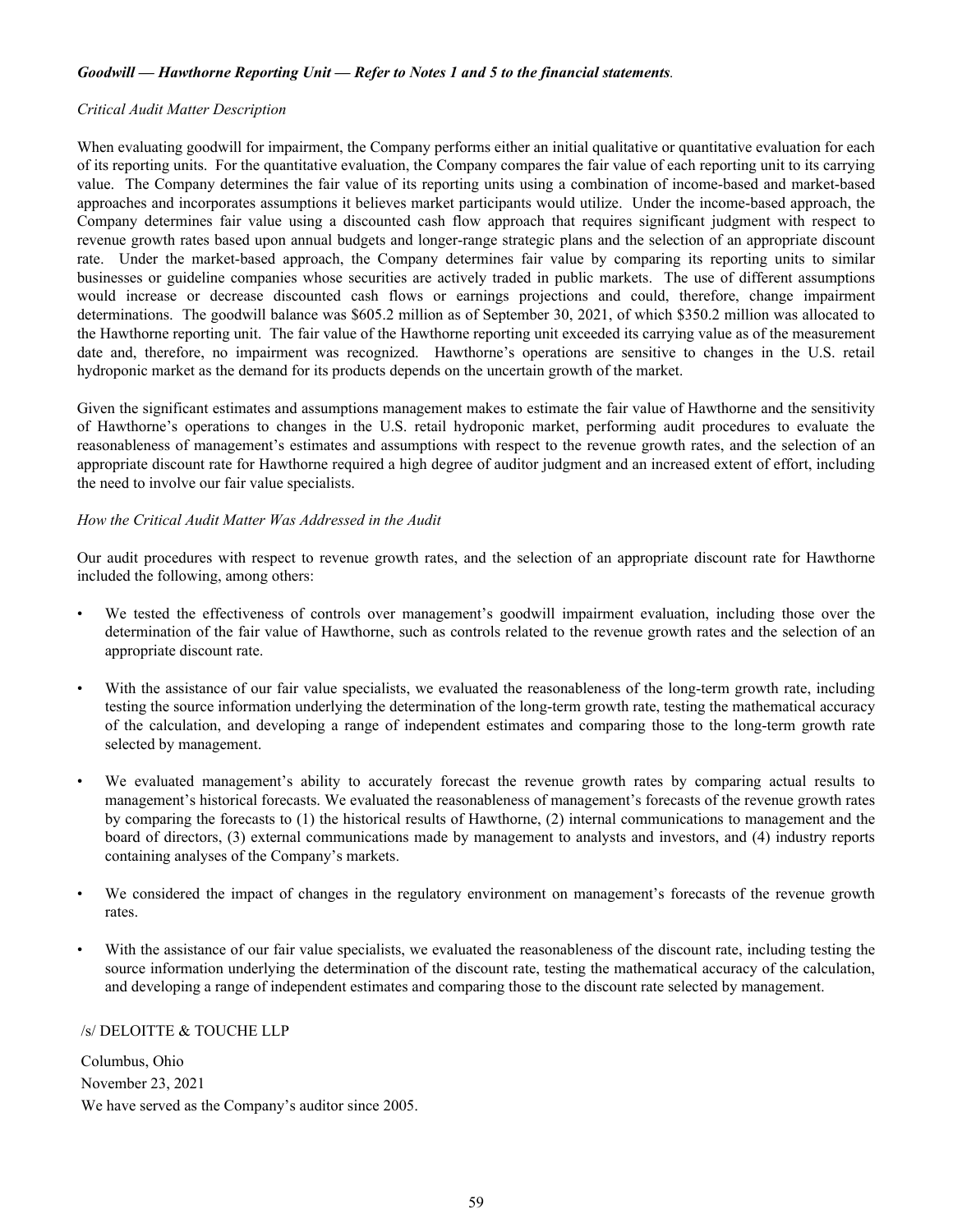## **REPORT OF INDEPENDENT REGISTERED PUBLIC ACCOUNTING FIRM**

To the shareholders and the Board of Directors of The Scotts Miracle-Gro Company

## **Opinion on Internal Control over Financial Reporting**

We have audited the internal control over financial reporting of The Scotts Miracle-Gro Company and subsidiaries (the "Company") as of September 30, 2021, based on criteria established in *Internal Control — Integrated Framework (2013)* issued by the Committee of Sponsoring Organizations of the Treadway Commission ("COSO"). In our opinion, the Company maintained, in all material respects, effective internal control over financial reporting as of September 30, 2021, based on criteria established in *Internal Control — Integrated Framework (2013)* issued by COSO.

We have also audited, in accordance with the standards of the Public Company Accounting Oversight Board (United States) ("PCAOB"), the consolidated financial statements as of and for the year ended September 30, 2021, of the Company and our report dated November 23, 2021, expressed an unqualified opinion on those financial statements and included an explanatory paragraph regarding the Company's adoption of the Financial Accounting Standards Board Accounting Standards Codification 842, *Leases*, and accounting guidance related to inventory valuation for its change in accounting for a portion of its inventories to the first-in, first-out method which was determined to be a preferable accounting principle for such inventories.

## **Basis for Opinion**

As described in the Annual Report of Management on Internal Control Over Financial Reporting, management excluded from its assessment the internal control over financial reporting at Hydro-Logic Purification Systems, Inc. and Rhizoflora, Inc., which were acquired in fiscal 2021. These acquisitions constituted 2.1% of total assets and 0% of revenues and net income included in the consolidated financial statements as of and for the fiscal year ended September 30, 2021. Accordingly, our audit did not include the internal control over financial reporting at Hydro-Logic Purification Systems, Inc. and Rhizoflora, Inc.

The Company's management is responsible for maintaining effective internal control over financial reporting and for its assessment of the effectiveness of internal control over financial reporting, included in the accompanying Annual Report of Management on Internal Control Over Financial Reporting. Our responsibility is to express an opinion on the Company's internal control over financial reporting based on our audit. We are a public accounting firm registered with the PCAOB and are required to be independent with respect to the Company in accordance with the U.S. federal securities laws and the applicable rules and regulations of the Securities and Exchange Commission and the PCAOB.

We conducted our audit in accordance with the standards of the PCAOB. Those standards require that we plan and perform the audit to obtain reasonable assurance about whether effective internal control over financial reporting was maintained in all material respects. Our audit included obtaining an understanding of internal control over financial reporting, assessing the risk that a material weakness exists, testing and evaluating the design and operating effectiveness of internal control based on the assessed risk, and performing such other procedures as we considered necessary in the circumstances. We believe that our audit provides a reasonable basis for our opinion.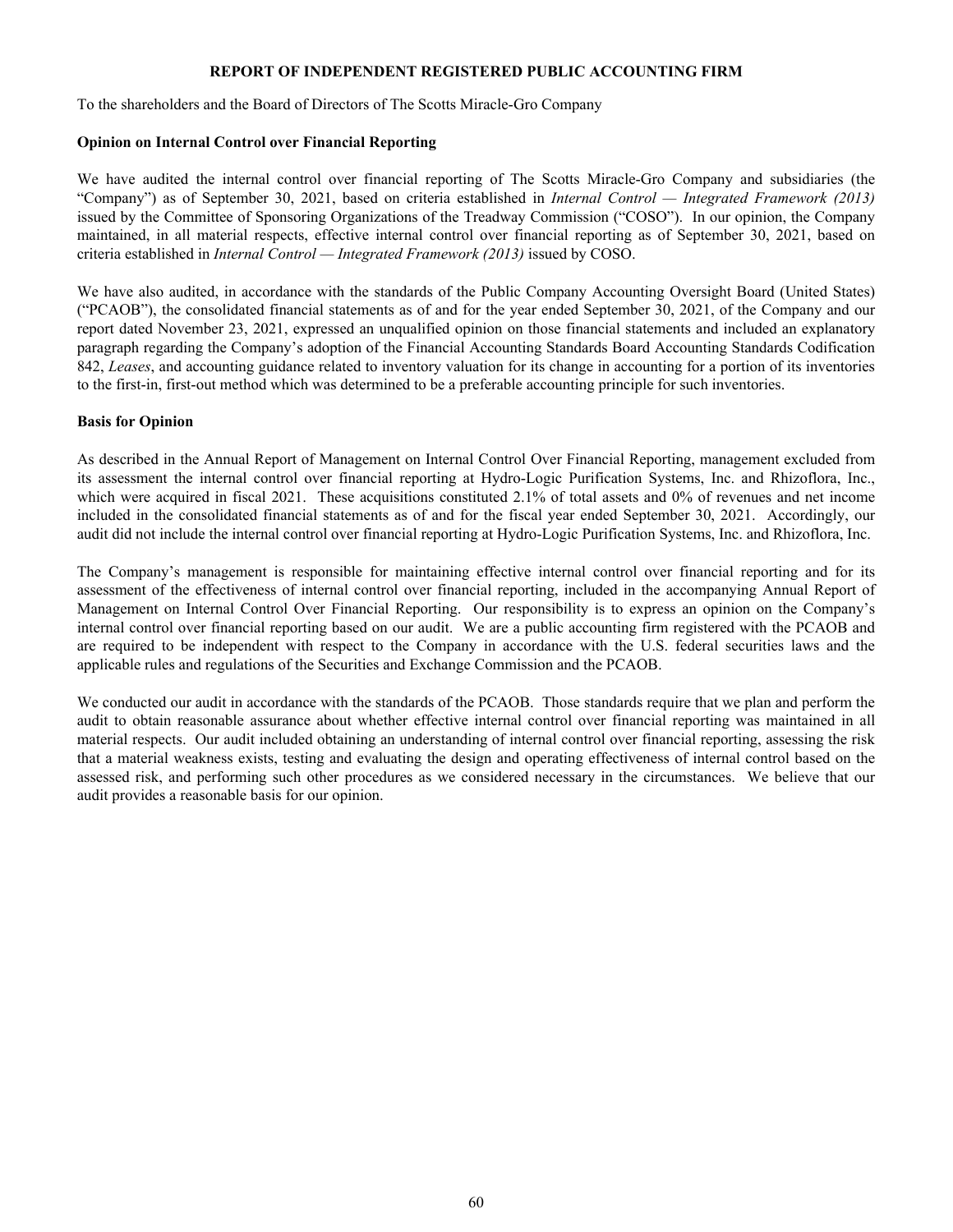## **Definition and Limitations of Internal Control over Financial Reporting**

A company's internal control over financial reporting is a process designed to provide reasonable assurance regarding the reliability of financial reporting and the preparation of financial statements for external purposes in accordance with generally accepted accounting principles. A company's internal control over financial reporting includes those policies and procedures that (1) pertain to the maintenance of records that, in reasonable detail, accurately and fairly reflect the transactions and dispositions of the assets of the company; (2) provide reasonable assurance that transactions are recorded as necessary to permit preparation of financial statements in accordance with generally accepted accounting principles, and that receipts and expenditures of the company are being made only in accordance with authorizations of management and directors of the company; and (3) provide reasonable assurance regarding prevention or timely detection of unauthorized acquisition, use, or disposition of the company's assets that could have a material effect on the financial statements.

Because of its inherent limitations, internal control over financial reporting may not prevent or detect misstatements. Also, projections of any evaluation of effectiveness to future periods are subject to the risk that controls may become inadequate because of changes in conditions, or that the degree of compliance with the policies or procedures may deteriorate.

/s/ DELOITTE & TOUCHE LLP

Columbus, Ohio November 23, 2021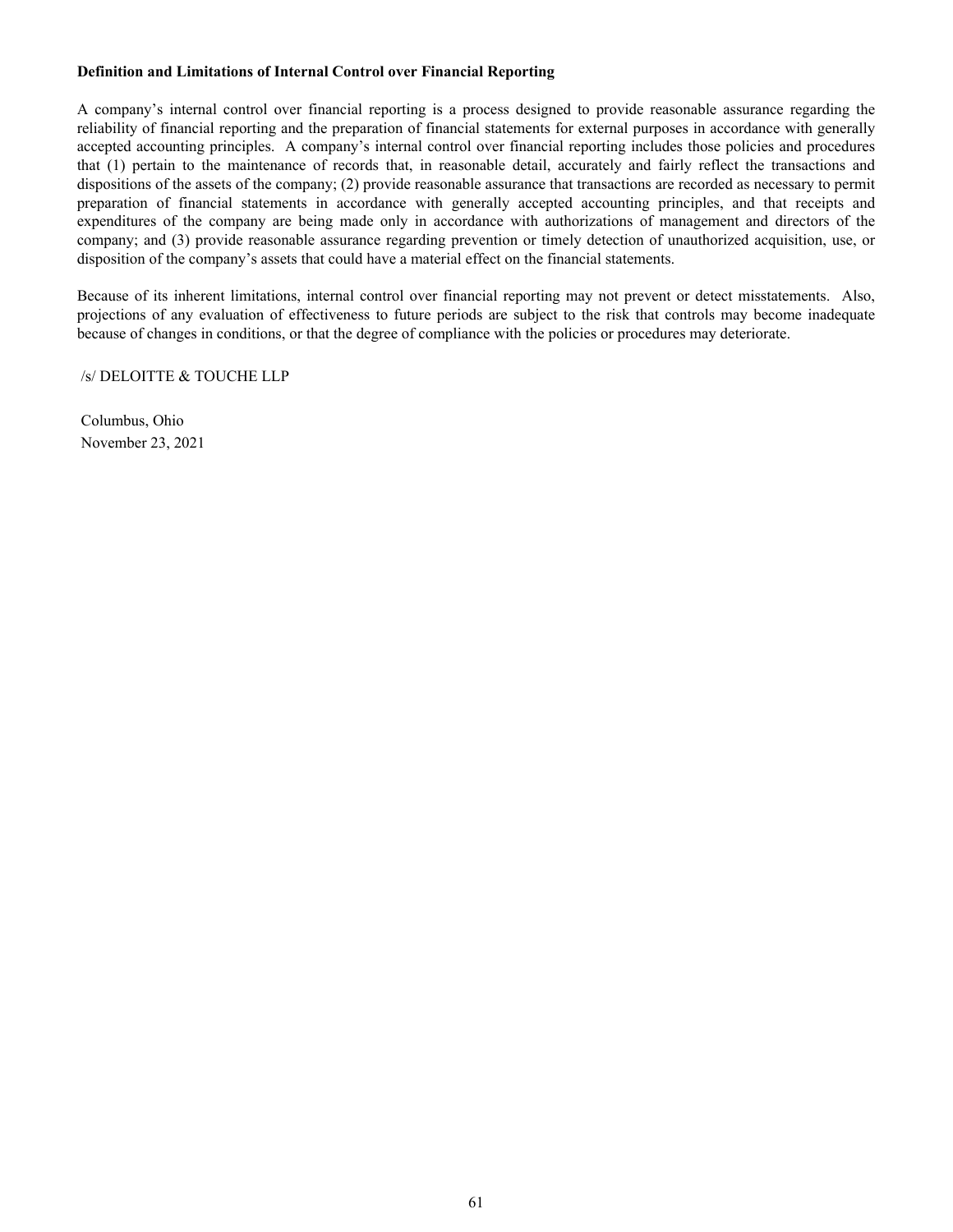# **Consolidated Statements of Operations (In millions, except per share data)**

|                                                                                                                                                                                                                                | Year Ended September 30, |         |                           |         |                    |         |  |
|--------------------------------------------------------------------------------------------------------------------------------------------------------------------------------------------------------------------------------|--------------------------|---------|---------------------------|---------|--------------------|---------|--|
|                                                                                                                                                                                                                                |                          | 2021    |                           | 2020    |                    | 2019    |  |
| Net sales                                                                                                                                                                                                                      | $\mathcal{S}$            | 4,925.0 | $\mathcal{S}$             | 4,131.6 | $\mathbf{\hat{S}}$ | 3,156.0 |  |
| Cost of sales                                                                                                                                                                                                                  |                          | 3,431.3 |                           | 2,768.6 |                    | 2,130.5 |  |
| Cost of sales—impairment, restructuring and other                                                                                                                                                                              |                          | 24.7    |                           | 16.0    |                    | 5.9     |  |
| Gross profit                                                                                                                                                                                                                   |                          | 1,469.0 |                           | 1,347.0 |                    | 1,019.6 |  |
| Operating expenses:                                                                                                                                                                                                            |                          |         |                           |         |                    |         |  |
|                                                                                                                                                                                                                                |                          | 743.5   |                           | 757.8   |                    | 601.3   |  |
|                                                                                                                                                                                                                                |                          | 4.3     |                           | 0.8     |                    | 7.4     |  |
|                                                                                                                                                                                                                                |                          | (1.8)   |                           | 3.2     |                    | 1.3     |  |
| Income from operations entertainment and the contract of the state of the state of the state of the state of the state of the state of the state of the state of the state of the state of the state of the state of the state |                          | 723.0   |                           | 585.2   |                    | 409.6   |  |
| Equity in income of unconsolidated affiliates                                                                                                                                                                                  |                          | (14.4)  |                           |         |                    | (3.3)   |  |
|                                                                                                                                                                                                                                |                          |         |                           | 15.1    |                    |         |  |
| Interest expense                                                                                                                                                                                                               |                          | 78.9    |                           | 79.6    |                    | 101.8   |  |
|                                                                                                                                                                                                                                |                          | (18.6)  |                           | (20.1)  |                    | (270.5) |  |
| Income from continuing operations before income taxes                                                                                                                                                                          |                          | 677.1   |                           | 510.6   |                    | 581.6   |  |
| Income tax expense from continuing operations entertainment of the state of the state of the state of the state of the state of the state of the state of the state of the state of the state of the state of the state of the |                          | 159.8   |                           | 123.7   |                    | 144.9   |  |
| Income from continuing operations entertainment of the state of the state of the state of the state of the state of the state of the state of the state of the state of the state of the state of the state of the state of th |                          | 517.3   |                           | 386.9   |                    | 436.7   |  |
| Income (loss) from discontinued operations, net of tax                                                                                                                                                                         |                          | (3.9)   |                           | 1.7     |                    | 23.5    |  |
| Net income                                                                                                                                                                                                                     | $\mathbb{S}$             | 513.4   | $\mathbf S$               | 388.6   | $\mathcal{S}$      | 460.2   |  |
|                                                                                                                                                                                                                                |                          | (0.9)   |                           | (1.2)   |                    | 0.5     |  |
|                                                                                                                                                                                                                                | $\sqrt{3}$               | 512.5   | $\boldsymbol{\mathsf{S}}$ | 387.4   | \$                 | 460.7   |  |
| Basic income (loss) per common share:                                                                                                                                                                                          |                          |         |                           |         |                    |         |  |
| Income from continuing operations                                                                                                                                                                                              | -S                       | 9.27    | -\$                       | 6.92    | <sup>\$</sup>      | 7.88    |  |
|                                                                                                                                                                                                                                |                          | (0.07)  |                           | 0.04    |                    | 0.42    |  |
|                                                                                                                                                                                                                                | $\mathcal{S}$            | 9.20    | $\mathcal{S}$             | 6.96    | $\mathcal{S}$      | 8.30    |  |
| Diluted income (loss) per common share:                                                                                                                                                                                        |                          |         |                           |         |                    |         |  |
| Income from continuing operations                                                                                                                                                                                              | $\mathcal{S}$            | 9.03    | -\$                       | 6.78    | -S                 | 7.77    |  |
|                                                                                                                                                                                                                                |                          | (0.07)  |                           | 0.03    |                    | 0.41    |  |
|                                                                                                                                                                                                                                | $\mathcal{S}$            | 8.96    | $\mathcal{S}$             | 6.81    | \$                 | 8.18    |  |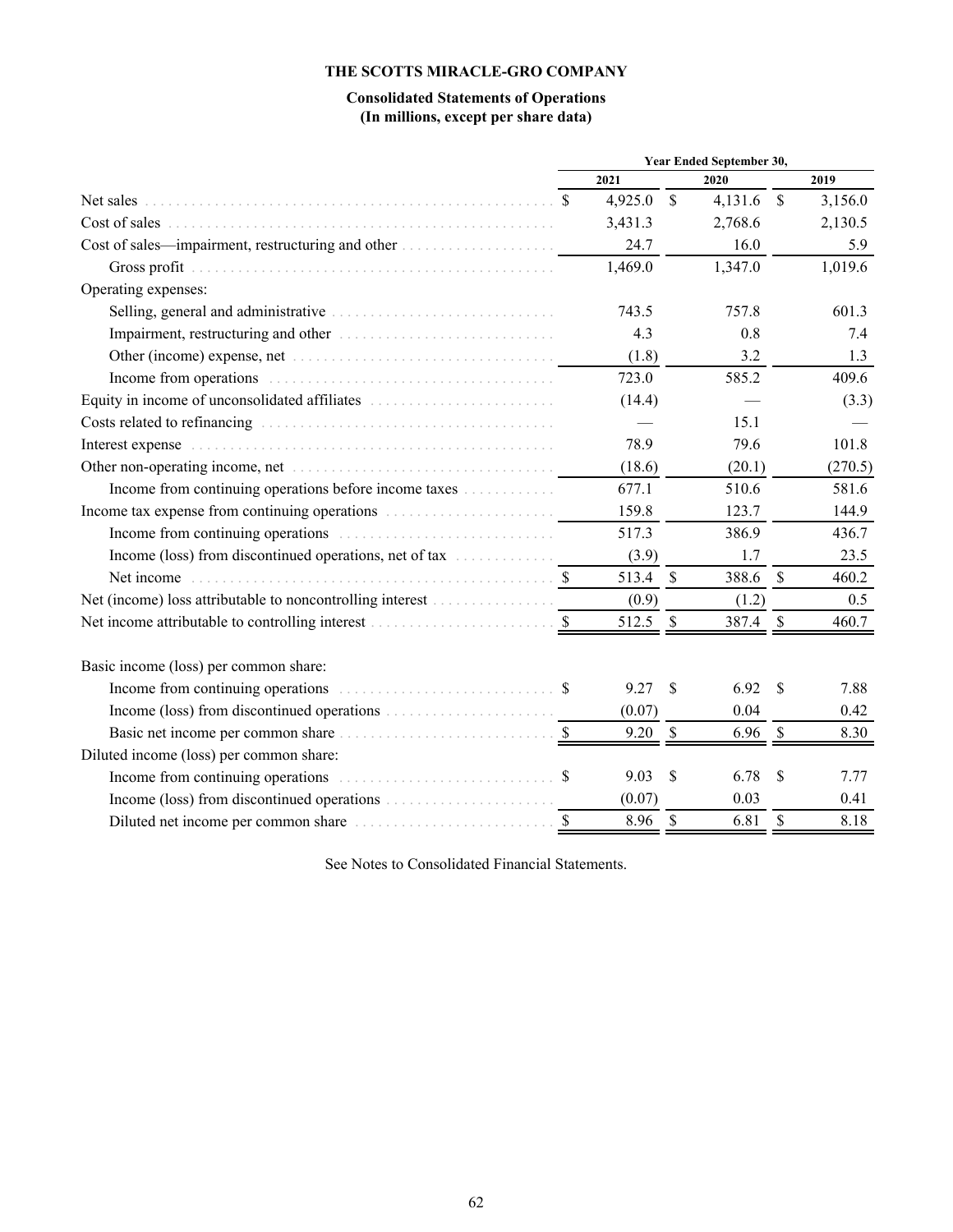## **Consolidated Statements of Comprehensive Income (Loss) (In millions)**

|                                                                                                                                                                                                                                |       |     | Year Ended September 30, |    |        |
|--------------------------------------------------------------------------------------------------------------------------------------------------------------------------------------------------------------------------------|-------|-----|--------------------------|----|--------|
|                                                                                                                                                                                                                                | 2021  |     | <b>2020</b>              |    | 2019   |
|                                                                                                                                                                                                                                | 513.4 | -\$ | 388.6                    | -8 | 460.2  |
| Other comprehensive income (loss):                                                                                                                                                                                             |       |     |                          |    |        |
| Net foreign currency translation adjustment entertainment and the set of the set of the set of the set of the set of the set of the set of the set of the set of the set of the set of the set of the set of the set of the se | 4.5   |     | 11.3                     |    | (8.7)  |
| Net unrealized gain (loss) on derivative instruments, net of tax                                                                                                                                                               | 19.8  |     | (14.6)                   |    | (14.9) |
| Reclassification of net unrealized (gains) losses on derivative<br>instruments to net income, net of tax                                                                                                                       | 5.4   |     | 7.5                      |    | (1.5)  |
| Net unrealized loss on securities, net of tax                                                                                                                                                                                  | (2.3) |     |                          |    |        |
| Net unrealized gain (loss) in pension and other post-retirement benefits,<br>net of tax                                                                                                                                        | 5.1   |     | (9.6)                    |    | (11.1) |
| Pension and other post-retirement benefit adjustments, net of tax                                                                                                                                                              | 0.3   |     | 0.2                      |    | 2.1    |
|                                                                                                                                                                                                                                | 32.8  |     | (5.2)                    |    | (34.1) |
| Comprehensive income                                                                                                                                                                                                           | 546.2 |     | 383.4                    |    | 426.1  |
| Comprehensive (income) loss attributable to noncontrolling interest                                                                                                                                                            | (0.9) |     | (1.2)                    |    | 0.5    |
| Comprehensive income attributable to controlling interest                                                                                                                                                                      | 545.3 | S.  | 382.2                    |    | 426.6  |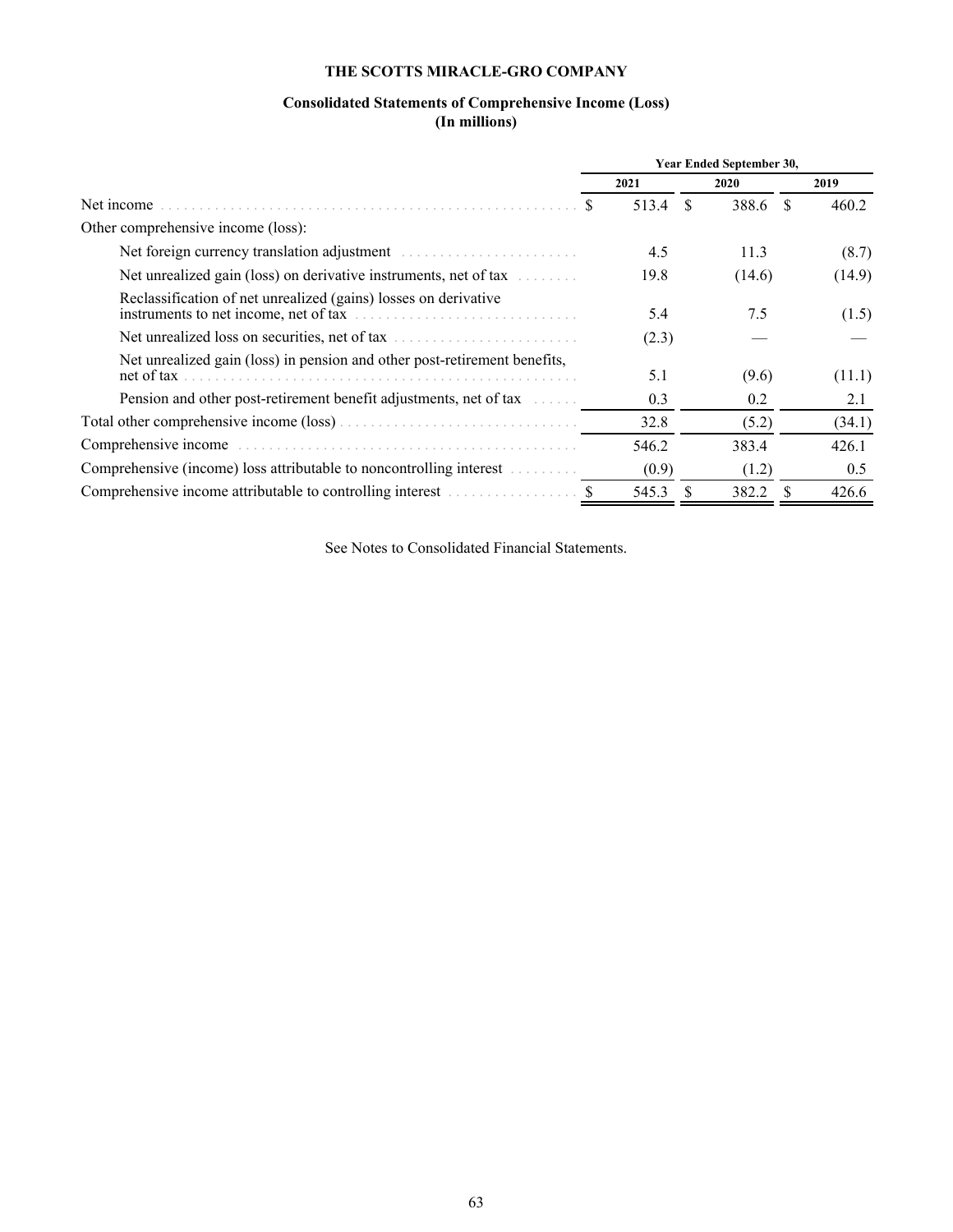## **Consolidated Statements of Cash Flows (In millions)**

|                                                                                                                                                                                                                                |           | Year Ended September 30,        |                         |
|--------------------------------------------------------------------------------------------------------------------------------------------------------------------------------------------------------------------------------|-----------|---------------------------------|-------------------------|
|                                                                                                                                                                                                                                | 2021      | 2020                            | 2019                    |
| <b>OPERATING ACTIVITIES</b>                                                                                                                                                                                                    |           |                                 |                         |
| \$<br>Net income                                                                                                                                                                                                               | 513.4     | $\mathbf{\$}$<br>388.6          | \$<br>460.2             |
| Adjustments to reconcile net income to net cash provided by operating activities:                                                                                                                                              |           |                                 |                         |
| Costs related to refinancing                                                                                                                                                                                                   |           | 15.1                            |                         |
|                                                                                                                                                                                                                                | 40.6      | 57.9                            | 38.4                    |
|                                                                                                                                                                                                                                | 62.9      | 62.2                            | 55.9                    |
|                                                                                                                                                                                                                                | 30.9      | 32.5                            | 33.4                    |
|                                                                                                                                                                                                                                | 22.5      | (11.1)                          | (33.3)                  |
| Gain on sale of unconsolidated affiliate entertainment of the state of unconsistent and state of unconsolidated affiliate                                                                                                      |           |                                 | (262.6)                 |
| Other, net                                                                                                                                                                                                                     | (13.4)    | 4.2                             | 5.9                     |
| Changes in assets and liabilities, net of acquisitions:                                                                                                                                                                        |           |                                 |                         |
|                                                                                                                                                                                                                                | 15.5      | (188.1)                         | 0.6                     |
| Inventories                                                                                                                                                                                                                    | (496.5)   | (80.6)                          | (65.0)                  |
|                                                                                                                                                                                                                                | (76.5)    | (19.4)                          | (11.0)                  |
| Accounts payable                                                                                                                                                                                                               | 202.5     | 172.2                           | 54.3                    |
|                                                                                                                                                                                                                                | (19.6)    | 154.6                           | 49.7                    |
|                                                                                                                                                                                                                                | (2.0)     | (6.0)                           | (100.2)                 |
|                                                                                                                                                                                                                                | (10.1)    | (24.8)                          | (0.3)                   |
| Other, net                                                                                                                                                                                                                     | 1.3       | 0.7                             | 0.8                     |
|                                                                                                                                                                                                                                | 271.5     | 558.0                           | $\overline{226.8}$      |
| <b>INVESTING ACTIVITIES</b>                                                                                                                                                                                                    |           |                                 |                         |
|                                                                                                                                                                                                                                | 0.2       | 0.4                             | 2.1                     |
|                                                                                                                                                                                                                                | (106.9)   | (62.7)                          | (42.4)                  |
|                                                                                                                                                                                                                                |           | (3.4)                           | 20.8                    |
|                                                                                                                                                                                                                                |           | 115.5                           |                         |
| (Investments in) proceeds from sale of unconsolidated affiliates                                                                                                                                                               | (102.3)   |                                 | 274.3                   |
|                                                                                                                                                                                                                                | (127.8)   |                                 | (6.6)                   |
|                                                                                                                                                                                                                                | (193.1)   | $\overbrace{\qquad \qquad }^{}$ |                         |
|                                                                                                                                                                                                                                | (8.7)     | (2.9)                           | 7.0                     |
| Other investing, net                                                                                                                                                                                                           | (538.6)   | 46.9                            | 255.2                   |
| <b>FINANCING ACTIVITIES</b>                                                                                                                                                                                                    |           |                                 |                         |
|                                                                                                                                                                                                                                | 1,243.2   | 1,222.7                         | 1,056.2                 |
| Borrowings under revolving and bank lines of credit and term loans                                                                                                                                                             | (1,361.5) | (1,413.8)                       | (1,445.5)               |
|                                                                                                                                                                                                                                | 500.0     |                                 |                         |
|                                                                                                                                                                                                                                | 400.0     |                                 |                         |
|                                                                                                                                                                                                                                |           |                                 |                         |
|                                                                                                                                                                                                                                |           | 450.0                           |                         |
|                                                                                                                                                                                                                                |           | (400.0)                         |                         |
|                                                                                                                                                                                                                                | (13.1)    | (18.7)                          | (0.2)                   |
| Dividends paid                                                                                                                                                                                                                 | (143.0)   | (411.2)                         | (124.5)                 |
| Purchase of Common Shares (and a contract of Common Shares and a contract of Common Shares (and a contract of Common Shares and a contract of Common Shares and a contract of Common Shares (and a contract of Common Shares a | (129.3)   | (53.2)                          | (3.1)                   |
| Payments on seller notes .                                                                                                                                                                                                     |           | (0.5)                           | (0.8)                   |
|                                                                                                                                                                                                                                | 15.2      | 17.6                            | 21.4                    |
| Acquisition of noncontrolling interests                                                                                                                                                                                        | (17.5)    |                                 |                         |
| Net cash provided by (used in) financing activities expressions of the cash provided by (used in) financing activities                                                                                                         | 494.0     | (607.1)                         | (496.5)                 |
| Effect of exchange rate changes on cash                                                                                                                                                                                        | 0.6       |                                 | (0.6)                   |
|                                                                                                                                                                                                                                | 227.5     | (2.2)                           | (15.1)                  |
|                                                                                                                                                                                                                                | 16.6      | 18.8                            | 33.9                    |
|                                                                                                                                                                                                                                | 244.1     | \$<br>16.6                      | $\overline{\$}$<br>18.8 |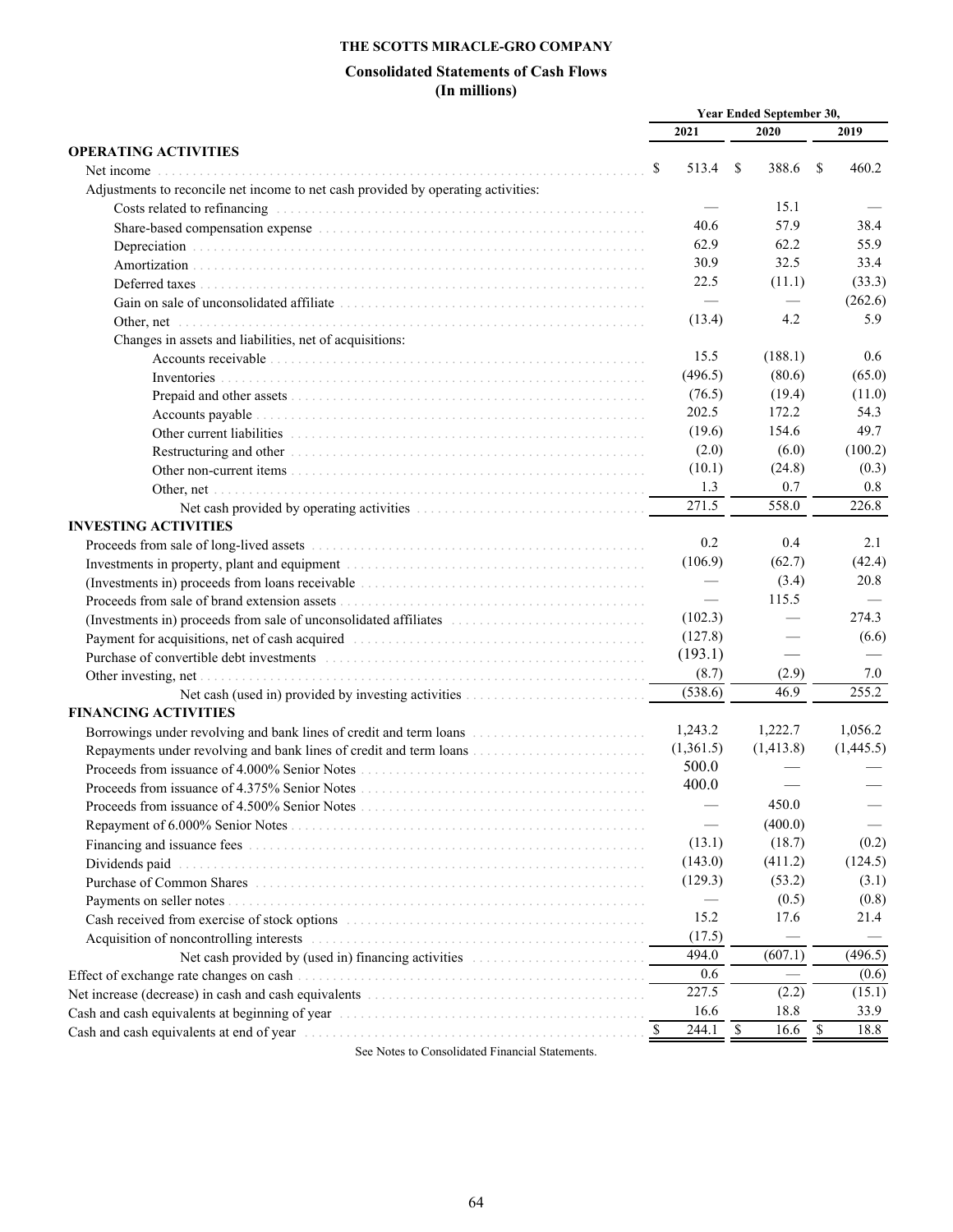## **Consolidated Balance Sheets (In millions, except per share data)**

|                                                                                                                                                                                                                                       |    | September 30, |               |         |
|---------------------------------------------------------------------------------------------------------------------------------------------------------------------------------------------------------------------------------------|----|---------------|---------------|---------|
|                                                                                                                                                                                                                                       |    | 2021          |               | 2020    |
| <b>ASSETS</b>                                                                                                                                                                                                                         |    |               |               |         |
| Current assets:                                                                                                                                                                                                                       |    |               |               |         |
| Cash and cash equivalents expressed and cash of the set of the set of the set of the set of the set of the set of the set of the set of the set of the set of the set of the set of the set of the set of the set of the set o        |    | 244.1         | -S            | 16.6    |
| Accounts receivable, less allowances of \$16.8 in 2021 and \$7.5 in 2020                                                                                                                                                              |    | 483.4         |               | 474.8   |
|                                                                                                                                                                                                                                       |    |               |               | 22.3    |
| Inventories                                                                                                                                                                                                                           |    | 1,126.6       |               | 621.9   |
|                                                                                                                                                                                                                                       |    | 169.9         |               | 81.0    |
| Total current assets entertainment and the contract of the contract of the contract of the contract of the contract of the contract of the contract of the contract of the contract of the contract of the contract of the con        |    | 2,024.0       |               | 1,216.6 |
|                                                                                                                                                                                                                                       |    | 207.0         |               |         |
| Property, plant and equipment, net electron contained and contained and contained and contained and contained and contained and contained and contained and contained and contained and contained and contained and contained         |    | 622.2         |               | 560.0   |
| Goodwill                                                                                                                                                                                                                              |    | 605.2         |               | 544.1   |
| Intangible assets, net                                                                                                                                                                                                                |    | 709.6         |               | 679.2   |
| Other assets                                                                                                                                                                                                                          |    | 632.0         |               | 380.6   |
| Total assets experience and the contract of the contract of the contract of the contract of the contract of the contract of the contract of the contract of the contract of the contract of the contract of the contract of th        | -S | 4,800.0       | $\mathbb{S}$  | 3,380.5 |
| <b>LIABILITIES AND EQUITY</b>                                                                                                                                                                                                         |    |               |               |         |
| Current liabilities:                                                                                                                                                                                                                  |    |               |               |         |
|                                                                                                                                                                                                                                       |    | 57.8          | $\mathcal{S}$ | 66.4    |
| Accounts payable                                                                                                                                                                                                                      |    | 609.4         |               | 391.0   |
|                                                                                                                                                                                                                                       |    | 473.2         |               | 493.0   |
|                                                                                                                                                                                                                                       |    | 1,140.4       |               | 950.4   |
|                                                                                                                                                                                                                                       |    | 2,236.7       |               | 1,455.1 |
|                                                                                                                                                                                                                                       |    | 409.6         |               | 272.1   |
|                                                                                                                                                                                                                                       |    | 3,786.7       |               | 2,677.6 |
| Commitments and contingencies (Notes 18, 19 and 20)                                                                                                                                                                                   |    |               |               |         |
| Equity:                                                                                                                                                                                                                               |    |               |               |         |
| Common shares and capital in excess of \$.01 stated value per share; shares outstanding<br>of 55.6 and 55.8, respectively $\ldots$ , $\ldots$ , $\ldots$ , $\ldots$ , $\ldots$ , $\ldots$ , $\ldots$ , $\ldots$ , $\ldots$ , $\ldots$ |    | 477.0         |               | 482.5   |
| Retained earnings                                                                                                                                                                                                                     |    | 1,605.1       |               | 1,235.6 |
| Treasury shares, at cost; 12.6 and 12.4 shares, respectively <i>manufacture in the state of the state of the state in</i>                                                                                                             |    | (1,002.4)     |               | (921.8) |
|                                                                                                                                                                                                                                       |    | (66.4)        |               | (99.1)  |
|                                                                                                                                                                                                                                       |    | 1,013.3       |               | 697.2   |
|                                                                                                                                                                                                                                       |    |               |               | 5.7     |
| Total equity                                                                                                                                                                                                                          |    | 1,013.3       |               | 702.9   |
|                                                                                                                                                                                                                                       |    | 4,800.0       | $\mathcal{S}$ | 3,380.5 |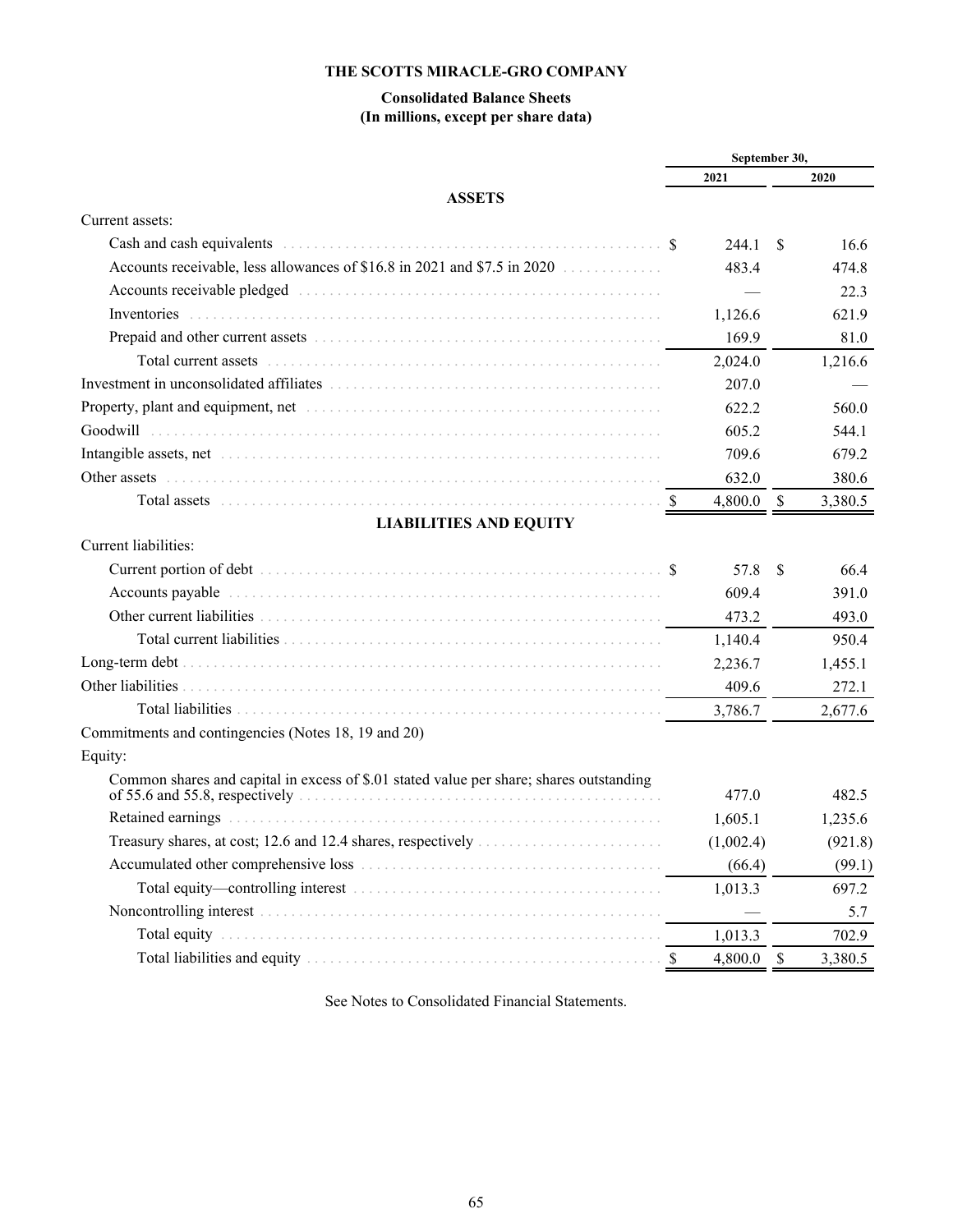## **Consolidated Statements of Shareholders' Equity (In millions, except per share data)**

|                                                                                             | <b>Common Shares</b>            |                                |    |                   |                   |                          |                              |                |              |           | Capital in<br><b>Excess of</b><br><b>Stated</b> | <b>Retained</b> |  | <b>Treasury Shares</b> | Accumulated<br>Other<br>Comprehensive |  | Non-<br>controlling |  |  |
|---------------------------------------------------------------------------------------------|---------------------------------|--------------------------------|----|-------------------|-------------------|--------------------------|------------------------------|----------------|--------------|-----------|-------------------------------------------------|-----------------|--|------------------------|---------------------------------------|--|---------------------|--|--|
|                                                                                             | <b>Shares</b>                   | Amount                         |    | Value             | <b>Earnings</b>   | <b>Shares</b>            | Amount                       | Income (Loss)  | <b>Total</b> | Interest  | <b>Total</b>                                    |                 |  |                        |                                       |  |                     |  |  |
| Balance at September 30, 2018                                                               | 68.1                            | $\mathbf S$<br>0.3             | \$ | 420.0             | 919.9<br>S        | 12.8                     | \$<br>(939.6)                | (46.0)         | S<br>354.6   | \$<br>5.0 | 359.6<br>S                                      |                 |  |                        |                                       |  |                     |  |  |
| Adoption of new accounting<br>pronouncements $(a)(b)$                                       |                                 |                                |    |                   | 22.9              |                          |                              | (13.8)         | 9.1          |           | 9.1                                             |                 |  |                        |                                       |  |                     |  |  |
| Net income (loss)                                                                           |                                 |                                |    |                   | 460.7             |                          |                              |                | 460.7        | (0.5)     | 460.2                                           |                 |  |                        |                                       |  |                     |  |  |
| Other comprehensive income (loss)                                                           |                                 |                                |    |                   |                   |                          |                              | (34.1)         | (34.1)       |           | (34.1)                                          |                 |  |                        |                                       |  |                     |  |  |
| Share-based compensation                                                                    |                                 |                                |    | 38.4              |                   |                          |                              |                | 38.4         |           | 38.4                                            |                 |  |                        |                                       |  |                     |  |  |
| Dividends declared (\$2.23 per<br>share) $\ldots \ldots \ldots \ldots \ldots \ldots \ldots$ |                                 |                                |    |                   | (128.8)           |                          |                              |                | (128.8)      |           | (128.8)                                         |                 |  |                        |                                       |  |                     |  |  |
| Treasury share purchases <b>Figure</b>                                                      |                                 |                                |    |                   |                   |                          | (2.7)                        |                | (2.7)        |           | (2.7)                                           |                 |  |                        |                                       |  |                     |  |  |
| Treasury share issuances                                                                    |                                 | $\overbrace{\phantom{123321}}$ |    | (16.5)            | $\qquad \qquad -$ | (0.4)                    | 38.0                         |                | 21.5         |           | 21.5                                            |                 |  |                        |                                       |  |                     |  |  |
| Balance at September 30, 2019                                                               | 68.1                            | 0.3                            |    | 441.9             | 1,274.7           | 12.4                     | (904.3)                      | (93.9)         | 718.7        | 4.5       | 723.2                                           |                 |  |                        |                                       |  |                     |  |  |
| Net income (loss)                                                                           |                                 |                                |    |                   | 387.4             |                          |                              |                | 387.4        | 1.2       | 388.6                                           |                 |  |                        |                                       |  |                     |  |  |
| Other comprehensive income (loss)                                                           |                                 |                                |    |                   |                   |                          |                              | (5.2)          | (5.2)        |           | (5.2)                                           |                 |  |                        |                                       |  |                     |  |  |
| Share-based compensation                                                                    |                                 |                                |    | 57.9              |                   |                          |                              |                | 57.9         |           | 57.9                                            |                 |  |                        |                                       |  |                     |  |  |
| Dividends declared (\$7.36 per<br>share) $\ldots \ldots \ldots \ldots \ldots \ldots$        |                                 |                                |    |                   | (426.5)           | $\overline{\phantom{0}}$ |                              |                | (426.5)      |           | (426.5)                                         |                 |  |                        |                                       |  |                     |  |  |
| Treasury share purchases                                                                    |                                 |                                |    |                   |                   | 0.4                      | (53.2)                       |                | (53.2)       |           | (53.2)                                          |                 |  |                        |                                       |  |                     |  |  |
| Treasury share issuances                                                                    | $\hspace{0.1mm}-\hspace{0.1mm}$ |                                |    | (17.6)            |                   | (0.4)                    | 35.7                         |                | 18.1         |           | 18.1                                            |                 |  |                        |                                       |  |                     |  |  |
| Balance at September 30, 2020                                                               | 68.1                            | 0.3                            |    | 482.2             | 1,235.6           | 12.4                     | (921.8)                      | (99.1)         | 697.2        | 5.7       | 702.9                                           |                 |  |                        |                                       |  |                     |  |  |
|                                                                                             |                                 |                                |    |                   | 512.5             |                          |                              |                | 512.5        | 0.9       | 513.4                                           |                 |  |                        |                                       |  |                     |  |  |
| Other comprehensive income (loss)                                                           |                                 |                                |    |                   |                   |                          |                              | 32.8           | 32.8         |           | 32.8                                            |                 |  |                        |                                       |  |                     |  |  |
| Share-based compensation                                                                    |                                 |                                |    | 40.6              |                   |                          |                              |                | 40.6         |           | 40.6                                            |                 |  |                        |                                       |  |                     |  |  |
| Dividends declared (\$2.52 per<br>share) $\ldots \ldots \ldots \ldots \ldots \ldots \ldots$ |                                 |                                |    |                   | (143.0)           |                          |                              |                | (143.0)      |           | (143.0)                                         |                 |  |                        |                                       |  |                     |  |  |
| Treasury share purchases                                                                    |                                 |                                |    |                   |                   | 0.7                      | (129.3)                      |                | (129.3)      |           | (129.3)                                         |                 |  |                        |                                       |  |                     |  |  |
| Treasury share issuances                                                                    |                                 |                                |    | (32.6)            |                   | (0.5)                    | 48.7                         |                | 16.1         |           | 16.1                                            |                 |  |                        |                                       |  |                     |  |  |
| Acquisition of remaining<br>noncontrolling interest in Aerogrow                             |                                 |                                |    | (13.4)            |                   |                          |                              |                | (13.4)       | (6.7)     | (20.1)                                          |                 |  |                        |                                       |  |                     |  |  |
| Balance at September 30, 2021                                                               | 68.1                            | $\frac{1}{2}$                  |    | $\frac{476.7}{2}$ | \$1,605.1         |                          | $\frac{12.6}{\sqrt{1002.4}}$ | - \$<br>(66.4) | \$1,013.3    |           | $-$ \$ 1,013.3                                  |                 |  |                        |                                       |  |                     |  |  |

The sum of the components may not equal due to rounding.

- (a) As a result of adopting ASU No. 2014-09, "Revenue from Contracts with Customers (ASC 606)," on October 1, 2018, the Company recorded a \$9.1 cumulative effect of initially applying the new guidance as an adjustment to the fiscal year 2019 opening balance of retained earnings.
- (b) As a result of adopting ASU No. 2018-02, "Reclassification of Certain Tax Effects from Accumulated Other Comprehensive Income," on October 1, 2018, the Company reclassified \$13.8 from accumulated other comprehensive loss to retained earnings in the fiscal year 2019 opening balances.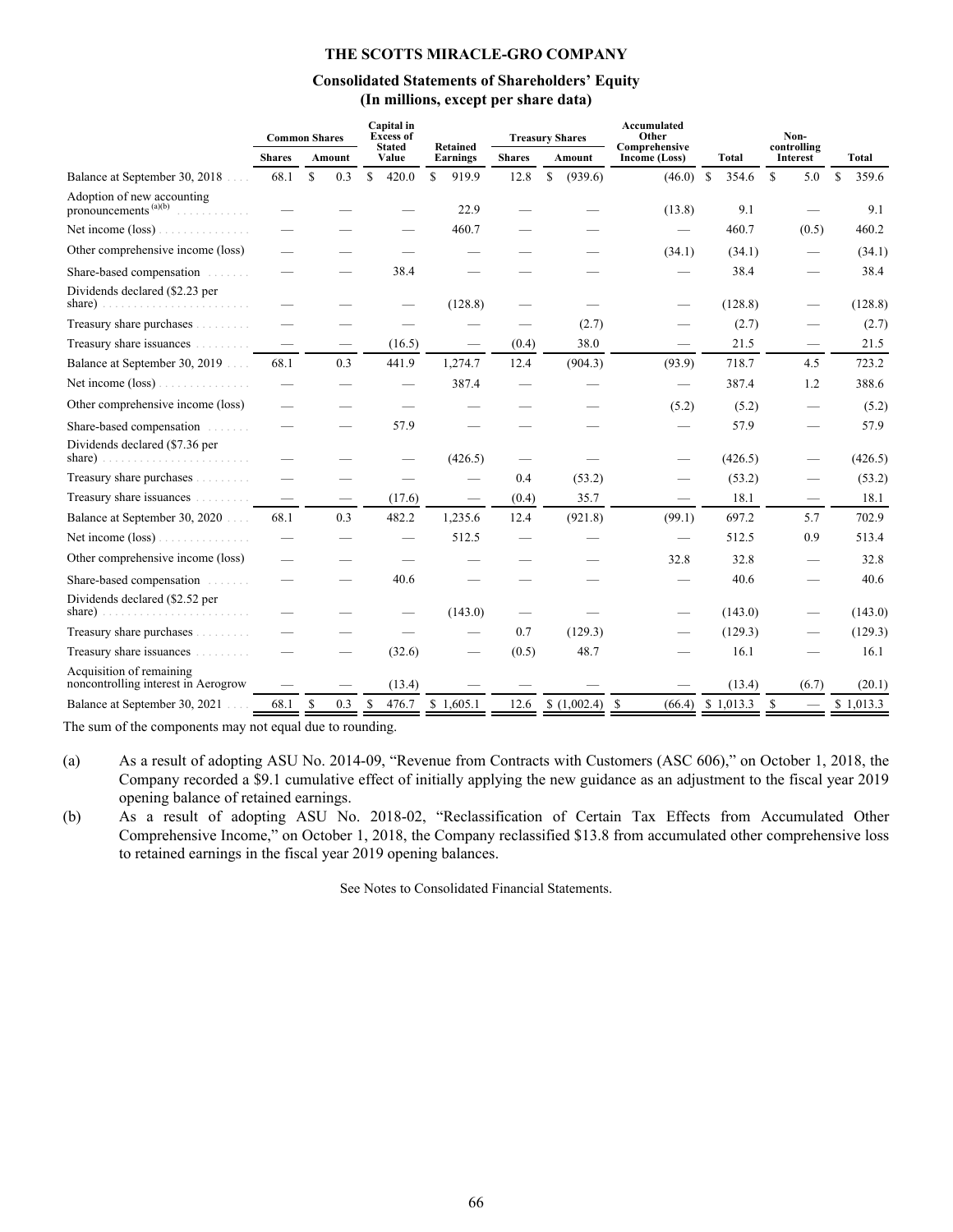#### THE SCOTTS MIRACLE-GRO COMPANY **NOTES TO CONSOLIDATED FINANCIAL STATEMENTS (Dollars in millions, except per share data)**

## **NOTE 1. SUMMARY OF SIGNIFICANT ACCOUNTING POLICIES**

### *Nature of Operations*

The Scotts Miracle-Gro Company ("Scotts Miracle-Gro" or "Parent") and its subsidiaries (collectively, together with Scotts Miracle-Gro, the "Company") are engaged in the manufacturing, marketing and sale of products for lawn and garden care and indoor and hydroponic gardening. The Company's products are sold in North America, Europe and Asia.

The Company's North America consumer lawn and garden business is highly seasonal, with more than 75% of its annual net sales occurring in the second and third fiscal quarters.

The Company follows a 13-week quarterly accounting cycle pursuant to which the first three fiscal quarters end on a Saturday and the fiscal year always ends on September 30. This fiscal calendar convention requires the Company to cycle forward the first three fiscal quarter ends every six years. Fiscal 2021 was impacted by this process and, as a result, the first quarter of fiscal 2021 had five additional days and the fourth quarter of fiscal 2021 had six fewer days compared to the respective quarters of fiscal 2020.

#### *Organization and Basis of Presentation*

The Company's consolidated financial statements are presented in accordance with accounting principles generally accepted in the United States of America ("GAAP"). The consolidated financial statements include the accounts of Scotts Miracle-Gro and its subsidiaries. All intercompany transactions and accounts have been eliminated in consolidation. The Company's consolidation criteria are based on majority ownership (as evidenced by a majority voting interest in the entity) and an objective evaluation and determination of effective management control. On February 26, 2021, the Company acquired the remaining outstanding shares of AeroGrow International, Inc. ("AeroGrow"). Prior to this date, the equity owned by other shareholders was shown as noncontrolling interest in the Consolidated Balance Sheets, and the other shareholders' portion of net earnings and other comprehensive income was shown as net (income) loss or comprehensive (income) loss attributable to noncontrolling interest in the Consolidated Statements of Operations and Consolidated Statements of Comprehensive Income (Loss), respectively. The results of businesses acquired or disposed of are included in the consolidated financial statements from the date of each acquisition or up to the date of disposal, respectively.

### *Use of Estimates*

The preparation of financial statements in conformity with GAAP requires management to make estimates and assumptions that affect the amounts reported in the consolidated financial statements and accompanying notes and related disclosures. Although these estimates are based on management's best knowledge of current events and actions the Company may undertake in the future, actual results ultimately may differ from the estimates.

#### *Advertising*

Advertising costs incurred during the year are expensed to interim periods in relation to revenues. All advertising costs, except for external production costs, are expensed within the fiscal year in which such costs are incurred. External production costs for advertising programs are deferred until the period in which the advertising is first aired. Costs deferred at September 30, 2021 and 2020 were not material. Advertising expenses were \$165.7, \$147.4 and \$120.3 for fiscal 2021, fiscal 2020 and fiscal 2019, respectively.

### *Research and Development*

Costs associated with research and development are generally charged to expense as incurred. Expenses for fiscal 2021, fiscal 2020 and fiscal 2019 were \$45.4, \$39.7 and \$39.6, respectively, including product registration costs of \$12.3, \$11.0 and \$11.0, respectively.

#### *Environmental Costs*

The Company recognizes environmental liabilities when conditions requiring remediation are probable and the amounts can be reasonably estimated. Expenditures which extend the life of the related property or mitigate or prevent future environmental contamination are capitalized. Environmental liabilities are not discounted or reduced for possible recoveries from insurance carriers.

### *Earnings per Common Share*

Basic income (loss) per common share of Scotts Miracle-Gro ("Common Share") is computed by dividing income attributable to controlling interest from continuing operations, income (loss) from discontinued operations or net income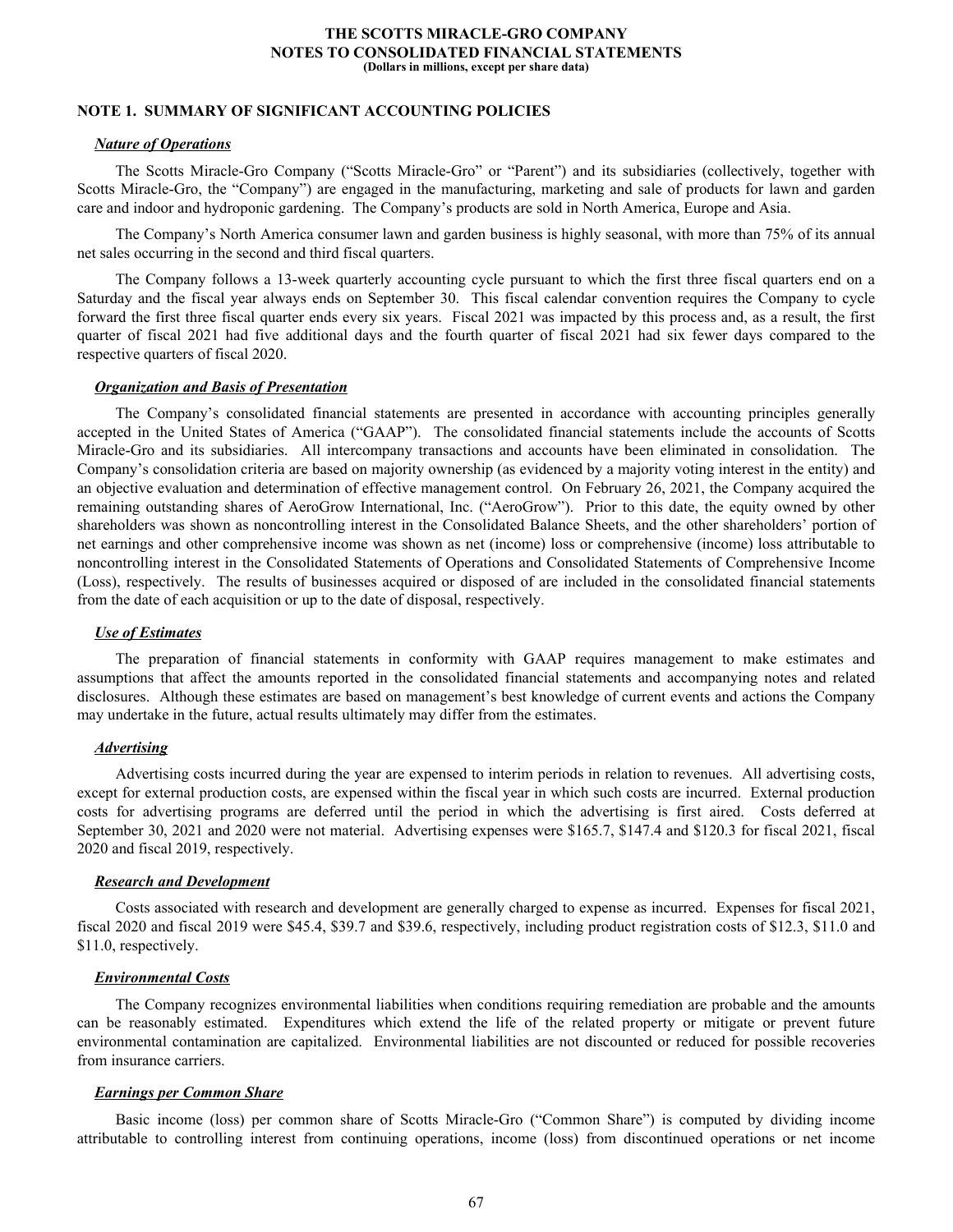#### THE SCOTTS MIRACLE-GRO COMPANY **NOTES TO CONSOLIDATED FINANCIAL STATEMENTS — (Continued) (Dollars in millions, except per share data)**

attributable to controlling interest by the weighted average number of Common Shares outstanding each period. Diluted income (loss) per Common Share is computed by dividing income attributable to controlling interest from continuing operations, income (loss) from discontinued operations or net income attributable to controlling interest by the weighted average number of Common Shares outstanding plus all dilutive potential Common Shares (stock options, restricted stock units, deferred stock units and performance-based award units) outstanding each period.

#### *Share-Based Compensation Awards*

Scotts Miracle-Gro grants share-based awards annually to officers and certain other employees of the Company and nonemployee directors of Scotts Miracle-Gro. The share-based awards have consisted of stock options, restricted stock units, deferred stock units and performance-based award units. All of these share-based awards have been made under plans approved by the shareholders. The fair value of awards is expensed over the requisite service period which is typically the vesting period, generally three to five years for awards granted to officers and other employees and one year for awards granted to non-employee directors.

For restricted stock units, deferred stock units and performance-based award units, the fair value of each award is estimated on the date of grant based on the current market price of the Common Shares. The grant date fair value of stock option awards is estimated using a binomial model. Expected market price volatility is based on implied volatilities from traded options on Common Shares and historical volatility specific to the Common Shares. Historical data, including demographic factors impacting historical exercise behavior, is used to estimate stock option exercises and employee terminations within the valuation model. The risk-free rate for periods within the contractual life of the stock option is based on the U.S. Treasury yield curve in effect at the time of grant. The expected life of stock options is based on historical experience and expectations for grants outstanding.

Vesting of performance-based award units is dependent on service and achievement of specified performance targets. Based on the extent to which the targets are achieved, vested shares may range from 50 to 250 percent of the target award amount. The total amount of compensation expense recognized reflects management's assessment of the probability that performance goals will be achieved. A cumulative adjustment is recognized to compensation expense in the current period to reflect any changes in the probability of achievement of performance goals.

Restricted stock units, deferred stock units and performance-based award units receive dividend equivalents equal to the cash dividends earned during the vesting period that are only paid out upon vesting. Share-based award units are generally forfeited if a holder terminates employment or service with the Company prior to the vesting date, except in cases where employees are eligible for accelerated vesting based on having satisfied retirement requirements relating to age and years of service. The Company estimates that 15% of its share-based awards will be forfeited based on an analysis of historical trends. The Company evaluates the estimated forfeiture rate on an annual basis and makes adjustments as appropriate. Stock options have exercise prices equal to the market price of the underlying Common Shares on the date of grant and a term of 10 years. If available, Scotts Miracle-Gro typically uses treasury shares, or if not available, newly-issued Common Shares, to settle vested share-based awards. The Company classifies share-based compensation expense within selling, general and administrative expenses to correspond with the same line item as cash compensation paid to employees. Cash flows resulting from tax deductions in excess of the cumulative compensation cost recognized for share-based awards (excess tax benefits) are classified as operating cash inflows.

### *Cash and Cash Equivalents*

Cash and cash equivalents were held in cash depository accounts with major financial institutions around the world or invested in high quality, short-term liquid investments. The Company considers all highly liquid financial instruments with original maturities of three months or less to be cash equivalents. The Company maintains cash deposits in banks which from time to time exceed the amount of deposit insurance available. Management periodically assesses the financial condition of the Company's banks and believes that the risk of any potential credit loss is minimal.

### *Accounts Receivable and Allowances*

Trade accounts receivable are recorded at the invoiced amount and do not bear interest. Allowances for doubtful accounts reflect the Company's estimate of amounts in its existing accounts receivable that may not be collected due to customer claims or customer inability or unwillingness to pay. The allowance is determined based on a combination of factors, including the Company's ongoing risk assessment regarding the credit worthiness of its customers, historical collection experience and length of time the receivables are past due. Account balances are charged off against the allowance when the Company believes it is probable the receivable will not be recovered.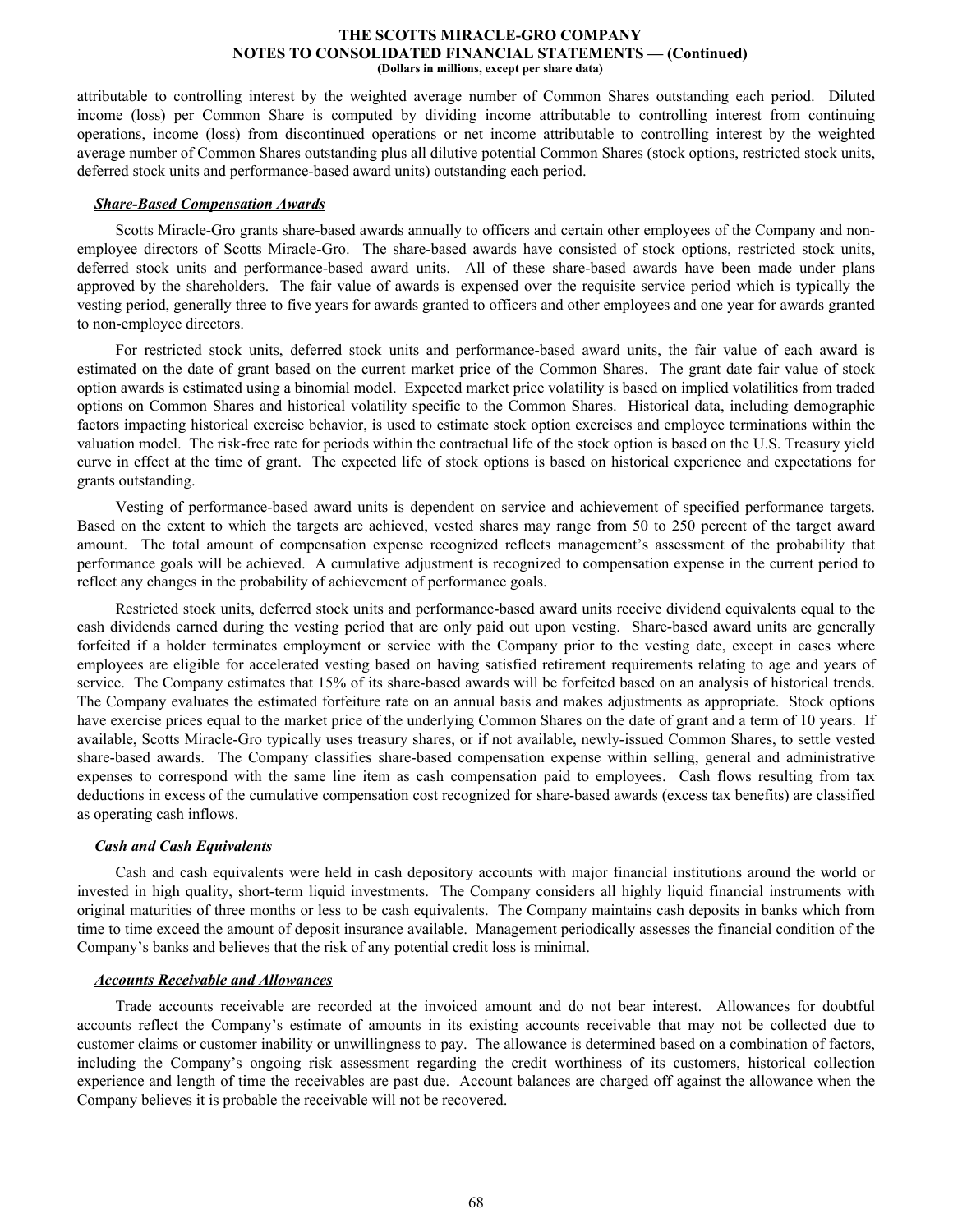#### THE SCOTTS MIRACLE-GRO COMPANY **NOTES TO CONSOLIDATED FINANCIAL STATEMENTS — (Continued) (Dollars in millions, except per share data)**

#### *Inventories*

Inventories are stated at the lower of cost or net realizable value and include the cost of raw materials, labor, manufacturing overhead and freight and inbound handling costs incurred to pre-position goods in the Company's warehouse network. The Company makes provisions for obsolete or slow-moving inventories as necessary to properly reflect inventory at the lower of cost or net realizable value. Inventories are valued using the first in, first out method. Inventories acquired through the acquisition of or subsequently produced by Sunlight Supply (as defined below) were initially recorded at fair value at the date of the acquisition and subsequently were measured using the average costing method of inventory valuation. During fiscal 2020, the Company determined it was preferable to use the first in, first out inventory valuation method and adopted this method for the remaining Sunlight Supply inventories not subject to the first in, first out method. This change in accounting principle resulted in an increase in inventories of \$0.2, with a corresponding decrease in cost of goods sold for fiscal 2020. The change in accounting principle was not material to prior periods so it was not retrospectively applied. Adjustments to reflect inventories at net realizable values were \$22.5 and \$31.3 at September 30, 2021 and 2020, respectively.

## *Loans Receivable*

Loans receivable are carried at outstanding principal amount, and are recognized in the "Other assets" line in the Consolidated Balance Sheets. Loans receivable are impaired when, based on current information and events, it is probable that the Company will be unable to collect all amounts due according to the contractual terms of the loan agreement. If it is determined that an impairment has occurred, an impairment loss is recognized for the amount by which the carrying value of the asset exceeds the present value of expected future cash flows. Interest income was \$3.8, \$7.6 and \$8.6 for fiscal 2021, fiscal 2020 and fiscal 2019, respectively. Interest income is recorded on an accrual basis and is classified in the "Other non-operating income, net" line in the Consolidated Statements of Operations.

## *Investment in Unconsolidated Affiliates*

Non-marketable equity investments in which the Company has the ability to exercise significant influence, but does not control, are accounted for using the equity method of accounting, with the Company's proportionate share of the earnings and losses of these entities reflected in the Condensed Consolidated Statements of Operations. The Company evaluates its equity method investments for impairment whenever events or changes in circumstances indicate that the carrying amounts of such investments may be impaired. If a decline in the value of an equity method investment is determined to be other than temporary, an impairment loss is recognized in earnings for the amount by which the carrying amount of the investment exceeds its estimated fair value.

### *Long-Lived Assets*

Property, plant and equipment are stated at cost. Interest capitalized in property, plant and equipment amounted to \$0.8, \$0.4 and \$0.5 during fiscal 2021, fiscal 2020 and fiscal 2019, respectively. Expenditures for maintenance and repairs are charged to expense as incurred. When properties are retired or otherwise disposed of, the cost of the asset and the related accumulated depreciation are removed from the accounts with the resulting gain or loss being reflected in income from operations.

Depreciation of property, plant and equipment is provided on the straight-line method and is based on the estimated useful economic lives of the assets as follows:

| Buildings $\ldots$ and $\ldots$ are $\ldots$ are $\ldots$ are $\ldots$ are $\ldots$ and $\ldots$ are $\ldots$ are $\ldots$ $10-40$ years |  |
|------------------------------------------------------------------------------------------------------------------------------------------|--|
| Machinery and equipment $\ldots$ and $\ldots$ and $\ldots$ and $\ldots$ are $\ldots$ and $\ldots$ $3-15$ years                           |  |
|                                                                                                                                          |  |
| Software $\cdots$ 3 – 8 years $3-8$ years                                                                                                |  |

Intangible assets subject to amortization include technology, patents, customer relationships, non-compete agreements and certain tradenames. These intangible assets are being amortized over their estimated useful economic lives, which typically range from 3 to 25 years. The Company's fixed assets and intangible assets subject to amortization are required to be tested for recoverability whenever events or changes in circumstances indicate that carrying amounts may not be recoverable. If an evaluation of recoverability was required, the estimated undiscounted future cash flows associated with the asset group would be compared to the asset group carrying amount to determine if a write-down is required. If the undiscounted cash flows are less than the carrying amount, an impairment loss is recorded to the extent that the carrying amount exceeds fair value and classified as "Impairment, restructuring and other" within "Operating expenses" in the Consolidated Statements of Operations.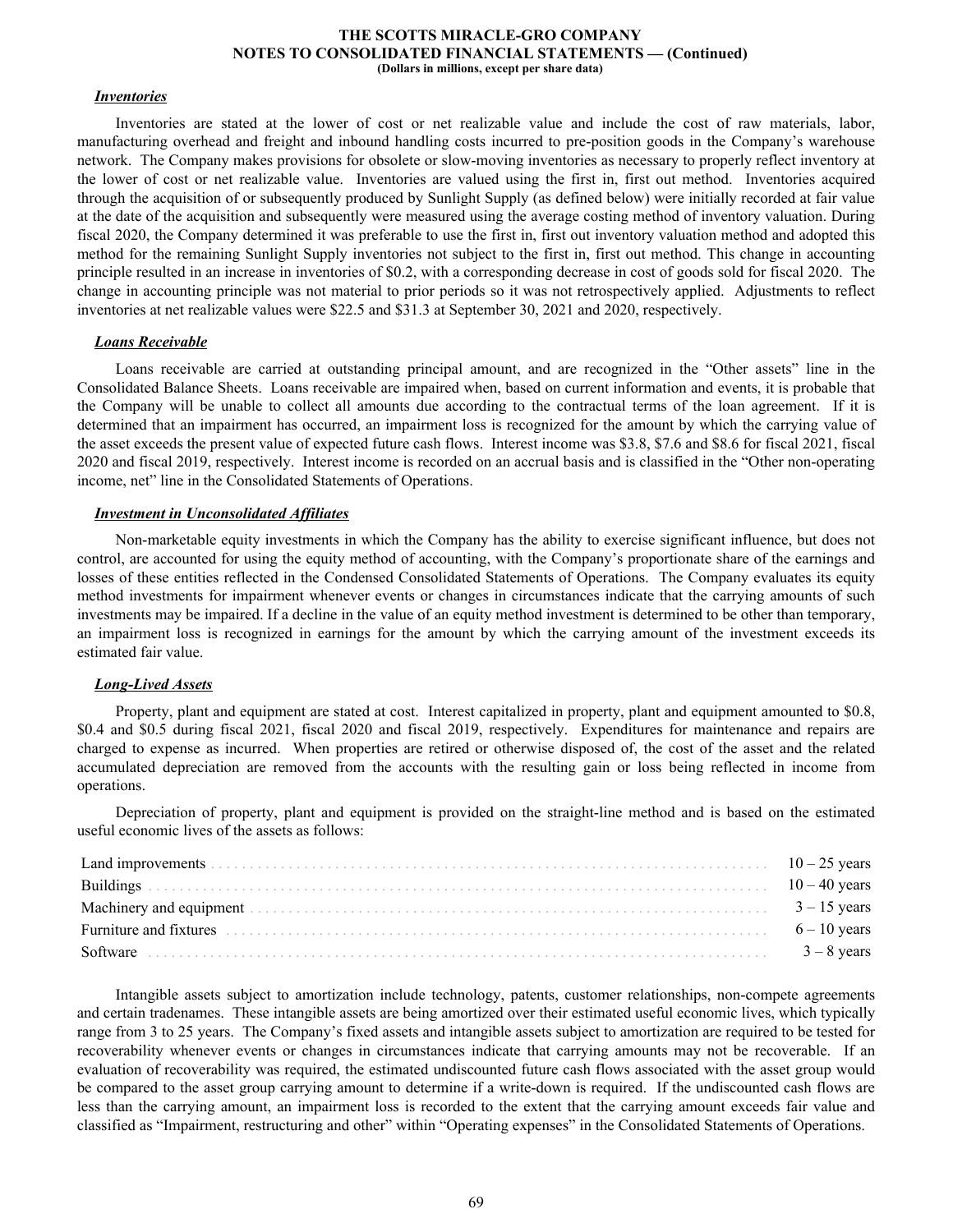The Company had non-cash investing activities of \$41.6, \$26.4 and \$22.1 during fiscal 2021, fiscal 2020 and fiscal 2019, respectively, representing unpaid liabilities to acquire property, plant and equipment.

# *Internal Use Software*

The costs of internal use software are expensed or capitalized depending on whether they are incurred in the preliminary project stage, application development stage or the post-implementation/operation stage. As of September 30, 2021 and 2020, the Company had \$17.0 and \$18.8, respectively, in unamortized capitalized internal use software costs. Amortization of these costs was \$4.5, \$4.0 and \$2.9 during fiscal 2021, fiscal 2020 and fiscal 2019, respectively.

# *Goodwill and Indefinite-lived Intangible Assets*

Goodwill and indefinite-lived intangible assets are not subject to amortization. Goodwill and indefinite-lived intangible assets are reviewed for impairment by applying a fair-value based test on an annual basis, as of the first day of the Company's fiscal fourth quarter, or more frequently if circumstances indicate impairment may have occurred. With respect to goodwill, the Company performs either a qualitative or quantitative evaluation for each of its reporting units. Factors considered in the qualitative test include reporting unit specific operating results as well as new events and circumstances impacting the operations or cash flows of the reporting units. For the quantitative test, the Company assesses goodwill for impairment by comparing the carrying value of its reporting units to their respective fair values. A reporting unit is defined as an operating segment or one level below an operating segment. The Company determines the fair value of its reporting units using a combination of income-based and market-based approaches and incorporates assumptions it believes market participants would utilize. The income-based approach utilizes discounted cash flows while the market-based approach utilizes market multiples. These approaches depend upon internally-developed forecasts that are based upon annual budgets and longer-range strategic plans. The Company uses discount rates that are commensurate with the risks and uncertainties inherent in the respective reporting units and in the internally-developed forecasts. To further substantiate fair value, the Company compares the aggregate fair value of the reporting units to the Company's total market capitalization.

With respect to indefinite-lived intangible assets, the Company performs either a qualitative or quantitative evaluation for each asset. Factors considered in the qualitative test include asset specific operating results as well as new events and circumstances impacting the cash flows of the assets. For the quantitative test, the fair value of the Company's indefinite-lived intangible assets is determined under the income-based approach utilizing discounted cash flows and incorporating assumptions the Company believes market participants would utilize. For tradenames, fair value is determined using a royalty savings methodology similar to that employed when the associated businesses were acquired but using updated estimates of sales, cash flow and profitability.

If it is determined that an impairment has occurred, an impairment loss is recognized for the amount by which the carrying value of the reporting unit or intangible asset exceeds its estimated fair value and classified as "Impairment, restructuring and other" within "Operating expenses" in the Consolidated Statements of Operations.

# *Investments in Securities*

Convertible debt investments are classified as "available for sale," are reported at fair value and are presented in the "Other assets" line in the Consolidated Balance Sheets. Unrealized gains and losses on these investments are included in accumulated other comprehensive loss ("AOCL") in the Consolidated Balance Sheets. When a decline in fair value is considered to be other-than-temporary at the balance sheet date, an allowance for credit losses (impairment), including any write-off of accrued interest receivable, is charged to earnings. If management can assert that it does not intend to sell the security and it is not more likely than not that it will have to sell the security before recovering its amortized cost basis (net of allowance), then the impairment allowance is separated into two components: (i) the amount related to credit losses (recorded in earnings) and (ii) the amount related to all other factors (recorded in other comprehensive income). Interest income is recorded on an accrual basis and is classified in the "Other non-operating income, net" line in the Consolidated Statements of Operations.

# *Insurance and Self-Insurance*

The Company maintains insurance for certain risks, including workers' compensation, general liability and vehicle liability, and is self-insured for employee-related health care benefits up to a specified level for individual claims. The Company accrues for the expected costs associated with these risks by considering historical claims experience, demographic factors, severity factors and other relevant information. Costs are recognized in the period the claim is incurred, and accruals include an actuarially determined estimate of claims incurred but not yet reported.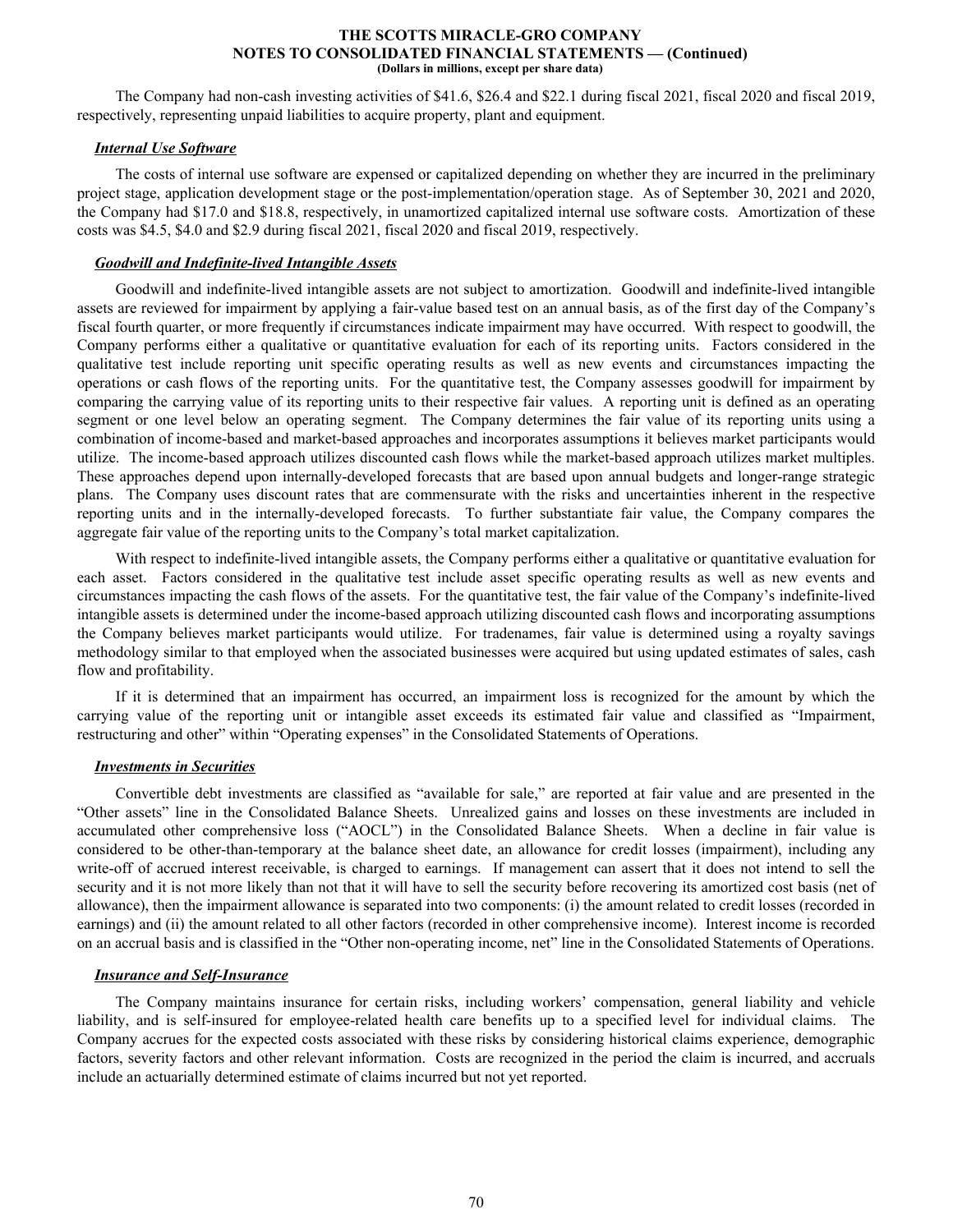### *Income Taxes*

The Company uses the asset and liability method to account for income taxes. Deferred tax assets and liabilities are recognized for the anticipated future tax consequences attributable to differences between financial statement amounts and their respective tax bases. Management reviews the Company's deferred tax assets to determine whether their value can be realized based upon available evidence. A valuation allowance is established when management believes that it is more likely than not that some portion of its deferred tax assets will not be realized. Changes in valuation allowances from period to period are included in the Company's tax provision in the period of change.

The Company establishes a liability for tax return positions in which there is uncertainty as to whether or not the position will ultimately be sustained. Amounts for uncertain tax positions are adjusted in quarters when new information becomes available or when positions are effectively settled. The Company recognizes interest expense and penalties related to these unrecognized tax benefits within income tax expense. GAAP provides that a tax benefit from an uncertain tax position may be recognized when it is more likely than not that the position will be sustained upon examination, including resolutions of any related appeals or litigation processes, based on the technical merits of the position. The amount recognized is measured as the largest amount of tax benefit that is greater than 50% likely of being realized upon settlement.

U.S. income tax expense and foreign withholding taxes are provided on unremitted foreign earnings that are not indefinitely reinvested at the time the earnings are generated. Where foreign earnings are indefinitely reinvested, no provision for U.S. income or foreign withholding taxes is made. When circumstances change and the Company determines that some or all of the undistributed earnings will be remitted in the foreseeable future, the Company accrues an expense in the current period for U.S. income taxes and foreign withholding taxes attributable to the anticipated remittance.

### *Translation of Foreign Currencies*

The functional currency for each Scotts Miracle-Gro subsidiary is generally its local currency. Assets and liabilities of these subsidiaries are translated at the exchange rate in effect at each fiscal year-end. Income and expense accounts are translated at the average rate of exchange prevailing during the year. Translation gains and losses arising from the use of differing exchange rates from period to period are included in AOCL within shareholders' equity. Foreign exchange transaction gains and losses are included in the determination of net income and classified as "Other (income) expense, net" in the Consolidated Statements of Operations. The Company recognized foreign exchange transaction (gains) losses of \$(1.8), \$0.9 and \$1.6 during fiscal 2021, fiscal 2020 and fiscal 2019, respectively.

#### *Derivative Instruments*

The Company is exposed to market risks, such as changes in interest rates, currency exchange rates and commodity prices. A variety of financial instruments, including forwards, futures and swap contracts, are used to manage these exposures. These financial instruments are recognized at fair value in the Consolidated Balance Sheets, and all changes in fair value are recognized in net income or shareholders' equity through AOCL. The Company's objective in managing these exposures is to better control these elements of cost and mitigate the earnings and cash flow volatility associated with changes in the applicable rates and prices.

The Company has established policies and procedures that encompass risk-management philosophy and objectives, guidelines for derivative instrument usage, counterparty credit approval, and the monitoring and reporting of derivative activity. The Company does not enter into derivative instruments for the purpose of speculation.

The Company formally designates and documents instruments at inception that qualify for hedge accounting of underlying exposures in accordance with GAAP. The Company formally assesses, both at inception and at least quarterly, whether the financial instruments used in hedging transactions are effective at offsetting changes in cash flows of the related underlying exposure. Fluctuations in the value of these instruments generally are offset by changes in the cash flows of the underlying exposures being hedged. This offset is driven by the high degree of effectiveness between the exposure being hedged and the hedging instrument. The Company designates certain commodity hedges as cash flow hedges of forecasted purchases of commodities and interest rate swap agreements as cash flow hedges of interest payments on variable rate borrowings. Changes in the fair value of derivative contracts that qualify for hedge accounting are recorded in AOCL. For commodity hedges, realized gains or losses remain as a component of AOCL until the related inventory is sold.

During the second quarter of fiscal 2016, the Company entered into definitive agreements with Bonnie Plants, Inc. and its sole shareholder, Alabama Farmers Cooperative, Inc. ("AFC"), that included options beginning in fiscal 2020 providing for either (i) the Company to increase its economic interest in Bonnie's business of planting, growing, developing, manufacturing, distributing, marketing, and selling live plants, plant food, fertilizer and potting soil (the "Bonnie Business") or (ii) AFC and Bonnie to repurchase the Company's economic interest in the Bonnie Business (collectively, the "Bonnie Option"). The Bonnie Option was surrendered at the time of the formation of the Bonnie Plants, LLC joint venture on December 31, 2020.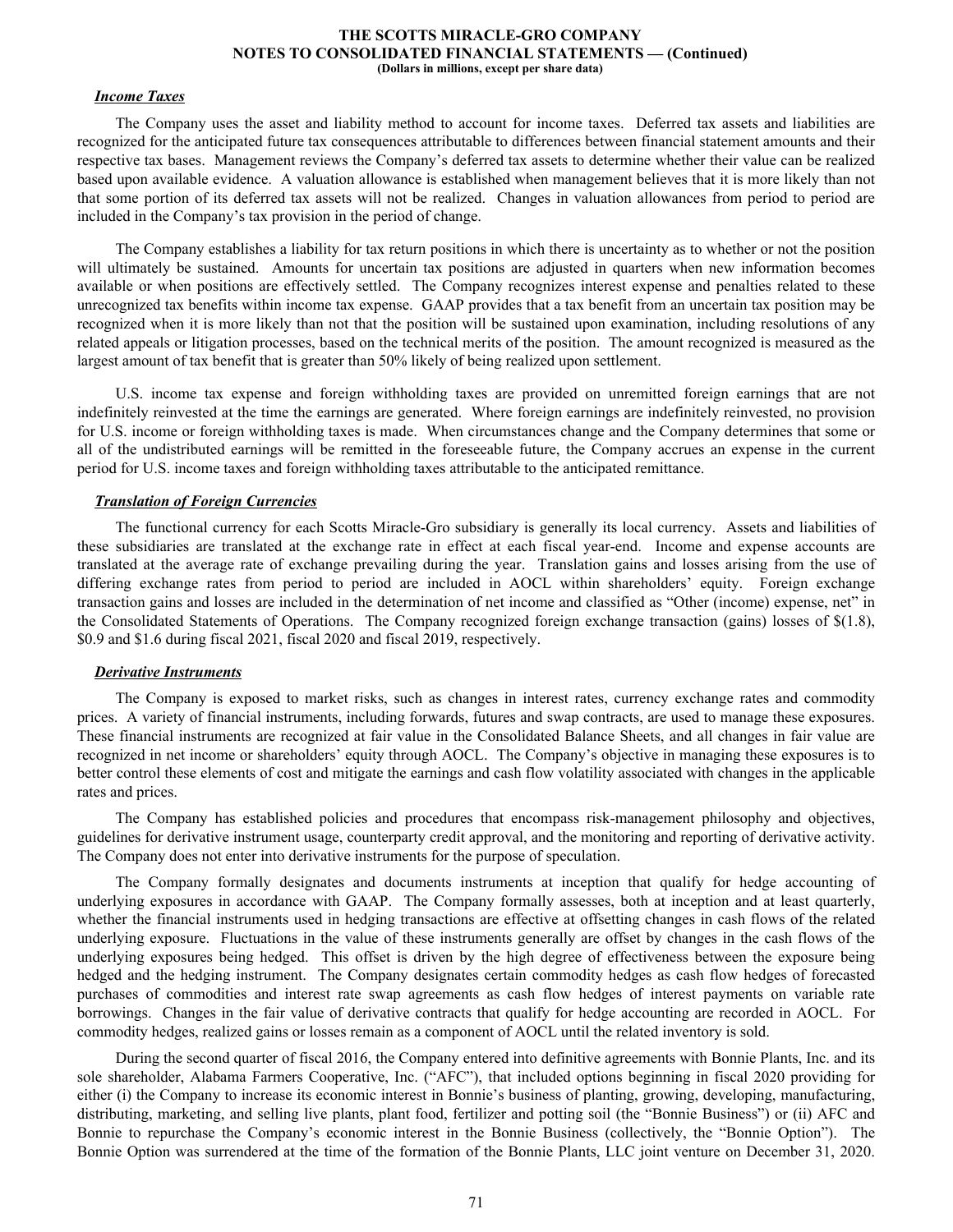Prior to this, the Bonnie Option was required to be accounted for as a derivative instrument and was recorded at fair value in the "Other assets" line in the Consolidated Balance Sheets, with changes in fair value recognized in the "Other non-operating income, net" line in the Consolidated Statements of Operations.

## *Leases*

The Company determines whether an arrangement contains a lease at inception by determining if the contract conveys the right to control the use of identified property, plant or equipment for a period of time in exchange for consideration and other facts and circumstances. Right-of-use ("ROU") assets represent the Company's right to use an underlying asset for the lease term and lease liabilities represent the Company's obligation to make lease payments arising from the lease. ROU assets are calculated based on the lease liability adjusted for any lease payments paid to the lessor at or before the commencement date and initial direct costs incurred by the Company and exclude any lease incentives received from the lessor. Lease liabilities are recognized based on the present value of the future minimum lease payments over the lease term. The lease term may include options to extend or terminate the lease when it is reasonably certain that the Company will exercise that option. As the Company's leases typically do not contain a readily determinable implicit rate, the Company determines the present value of the lease liability using its incremental borrowing rate at the lease commencement date based on the lease term. The Company considers its credit rating and the current economic environment in determining this collateralized rate. Variable lease payments are the portion of lease payments that are not fixed over the lease term. Variable lease payments are expensed as incurred and include certain non-lease components, such as maintenance and other services provided by the lessor, and other charges included in the lease, as applicable. The Company elected to exclude short-term leases, defined as leases with initial terms of 12 months or less, from its Consolidated Balance Sheets.

### *Statements of Cash Flows*

Supplemental cash flow information was as follows:

|                                                                                                                                                                                                                                |       | Year Ended September 30, |       |
|--------------------------------------------------------------------------------------------------------------------------------------------------------------------------------------------------------------------------------|-------|--------------------------|-------|
|                                                                                                                                                                                                                                | 2021  | 2020                     | 2019  |
| Interest paid entertainment in the state of the state of the state of the state of the state of the state of the state of the state of the state of the state of the state of the state of the state of the state of the state | 616 S | 759 S                    | 93.5  |
|                                                                                                                                                                                                                                | 179.7 | 1242                     | 166.2 |

Fiscal 2021 cash flow from operating activities was impacted by extended payment terms with several major vendors across the U.S. Consumer and Hawthorne segments, as well as Monsanto Company, a subsidiary of Bayer AG ("Monsanto"), for payments originally due in the final weeks of fiscal 2021 and paid in the first quarter of fiscal 2022. During fiscal 2019, the Company paid a post-closing net working capital adjustment obligation of \$6.6 related to the fiscal 2018 acquisition of Sunlight Supply, Inc., Sunlight Garden Supply, Inc., Sunlight Garden Supply, ULC, and IP Holdings, LLC, and all of the issued and outstanding equity interests of Columbia River Industrial Holdings, LLC (collectively "Sunlight Supply"), which was classified as an investing activity in the "Payment for acquisitions, net of cash acquired" line in the Consolidated Statements of Cash Flows.

The Company uses the "cumulative earnings" approach for determining cash flow presentation of distributions from unconsolidated affiliates. Distributions received are included in the Consolidated Statements of Cash Flows as operating activities, unless the cumulative distributions exceed the portion of the cumulative equity in the net earnings of the unconsolidated affiliate, in which case the excess distributions are deemed to be returns of the investment and are classified as investing activities in the Consolidated Statements of Cash Flows.

#### **RECENTLY ADOPTED ACCOUNTING PRONOUNCEMENTS**

In February 2016, the Financial Accounting Standards Board ("FASB") issued its final standard on lease accounting, ASC 842. This guidance requires lessees to recognize a lease liability for the obligation to make lease payments and a ROU asset for the right to use the underlying asset for the lease term. The Company elected the optional transition method and adopted the new guidance on October 1, 2019 on a modified retrospective basis with no restatement of prior period amounts. Fiscal 2019 balances and related disclosures supporting those comparative period balances continue to be presented under ASC 840, "Leases." As allowed under the new accounting standard, the Company elected to apply practical expedients to carry forward the original lease determinations, lease classifications and accounting of initial direct costs for all asset classes at the time of adoption. The Company also elected to exclude short-term leases from its Consolidated Balance Sheets. The Company's adoption of the new standard resulted in the recognition of ROU assets of \$129.6 in the "Other assets" line in the Consolidated Balance Sheets, liabilities of \$45.4 in the "Other current liabilities" line in the Consolidated Balance Sheet and liabilities of \$88.8 in the "Other liabilities" line in the Consolidated Balance Sheets as of the October 1, 2019 adoption date. Adoption of the new standard did not result in a material cumulative effect adjustment to equity as of the date of adoption and did not have a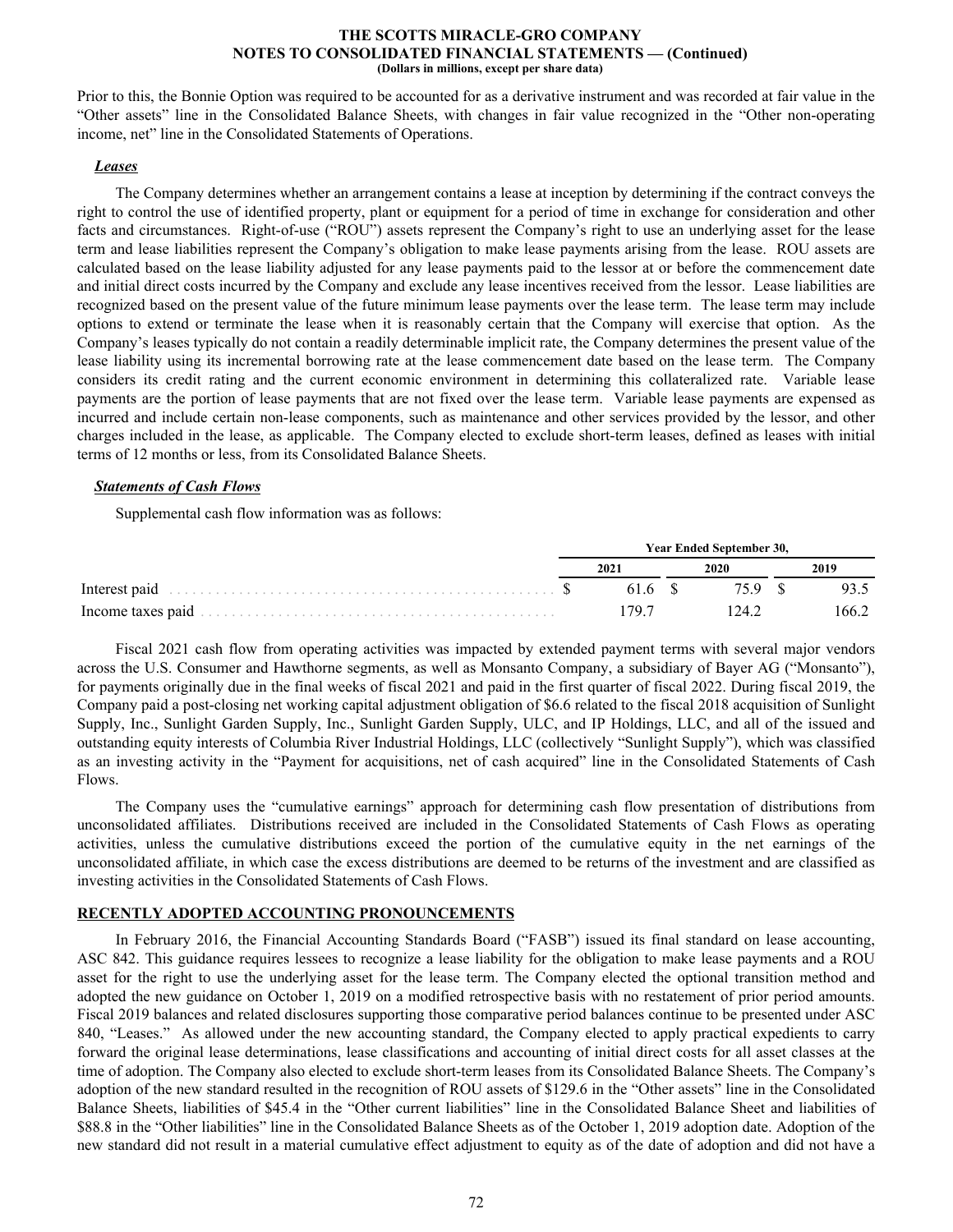material impact on the Company's Consolidated Statements of Operations or Cash Flows. Refer to "NOTE 18. LEASES" for more information.

In June 2016, the FASB issued Accounting Standards Update ("ASU") No. 2016-13, "Financial Instruments - Credit Losses (Topic 326)," which changes the impairment model for most financial assets to require measurement and recognition of expected credit losses for financial assets held. The Company adopted this guidance on October 1, 2020. The adoption of this guidance did not have a material impact on the Company's consolidated financial position, results of operations or cash flows.

In August 2018, the FASB issued ASU No. 2018-14, "Compensation-Retirement Benefits-Defined Benefit Plans-General (Topic 715): Disclosure Framework–Changes to the Disclosure Requirements for Defined Benefit Plans," which removes certain disclosures that are not considered cost beneficial, clarifies certain required disclosures and requires certain additional disclosures related to defined benefit pension and other postretirement plans. The Company adopted this guidance on October 1, 2020. The adoption of this guidance did not have a material impact on the Company's consolidated financial position, results of operations or cash flows.

In August 2018, the FASB issued ASU No. 2018-15, "Intangibles-Goodwill and Other-Internal-Use Software (Topic 350): Customer's Accounting for Implementation Costs Incurred in a Cloud Computing Arrangement that is a Service Contract," which aligns the requirements for capitalizing implementation costs incurred in a hosting arrangement that is a service contract with the requirements for capitalizing implementation costs incurred to develop or obtain internal-use software. The Company adopted this guidance on October 1, 2020. The adoption of this guidance did not have a material impact on the Company's consolidated financial position, results of operations or cash flows.

# **RECENTLY ISSUED ACCOUNTING PRONOUNCEMENTS**

In December 2019, the FASB issued ASU No. 2019-12, "Income taxes (Topic 740): Simplifying the Accounting for Income Taxes," which simplifies the accounting for income taxes by removing certain exceptions to the general principles in ASC 740 and also clarifies and amends existing guidance to improve consistent application. The provisions are effective for the Company's financial statements no later than the fiscal year beginning October 1, 2021. Adoption of this guidance is not expected to have a material impact on the Company's consolidated financial position, results of operations or cash flows.

# **NOTE 2. REVENUE RECOGNITION**

# *Nature of Goods and Services*

The Company's revenue is primarily generated from sales of branded and private label lawn and garden care and indoor and hydroponic gardening finished products to home centers, mass merchandisers, warehouse clubs, large hardware chains, independent hardware stores, nurseries, garden centers, e-commerce platforms, food and drug stores, indoor gardening and hydroponic product distributors, retailers and growers. In addition to product sales, the Company acts as the exclusive agent of Monsanto for the marketing and distribution of certain of Monsanto's consumer Roundup® branded products in the United States and certain other specified countries, and performs certain other services under ancillary agreements with Monsanto. Prior to December 31, 2020, the Company also provided marketing, research and development and certain ancillary services to Bonnie. Refer to "NOTE 21. SEGMENT INFORMATION" for disaggregated revenue information and "NOTE 7. MARKETING AGREEMENT" for revenue information related to the Monsanto agreements.

# *Identification and Satisfaction of Performance Obligations*

Product sales are recognized at a point in time when control of products transfers to customers and the Company has no further obligation to provide services related to such products. Control is the ability of customers to direct the "use of" and "obtain" the benefit from the Company's products. In evaluating the timing of the transfer of control of products to customers, the Company considers several control indicators, including significant risks and rewards of products, the Company's right to payment and the legal title of the products. Based on the assessment of control indicators, sales are typically recognized when products are delivered to or picked up by the customer. The Company is generally the principal in a transaction, therefore revenue is primarily recorded on a gross basis. When the Company is a principal in a transaction, it has determined that it controls the ability to direct the use of the product prior to transfer to a customer, is primarily responsible for fulfilling the promise to provide the product or service to the customer, has discretion in establishing prices, and ultimately controls the transfer of the product or services provided to the customer.

Under the terms of the Second Amended and Restated Exclusive Agency and Marketing Agreement (the "Restated Marketing Agreement"), as amended by the Third Amended and Restated Exclusive Agency and Marketing Agreement (the "Third Restated Agreement"), pursuant to which the Company serves as the exclusive agent of Monsanto for the marketing and distribution of certain of Monsanto's consumer Roundup<sup>®</sup> branded products in the United States and certain other specified countries, the Company is entitled to receive an annual commission from Monsanto as consideration for the performance of the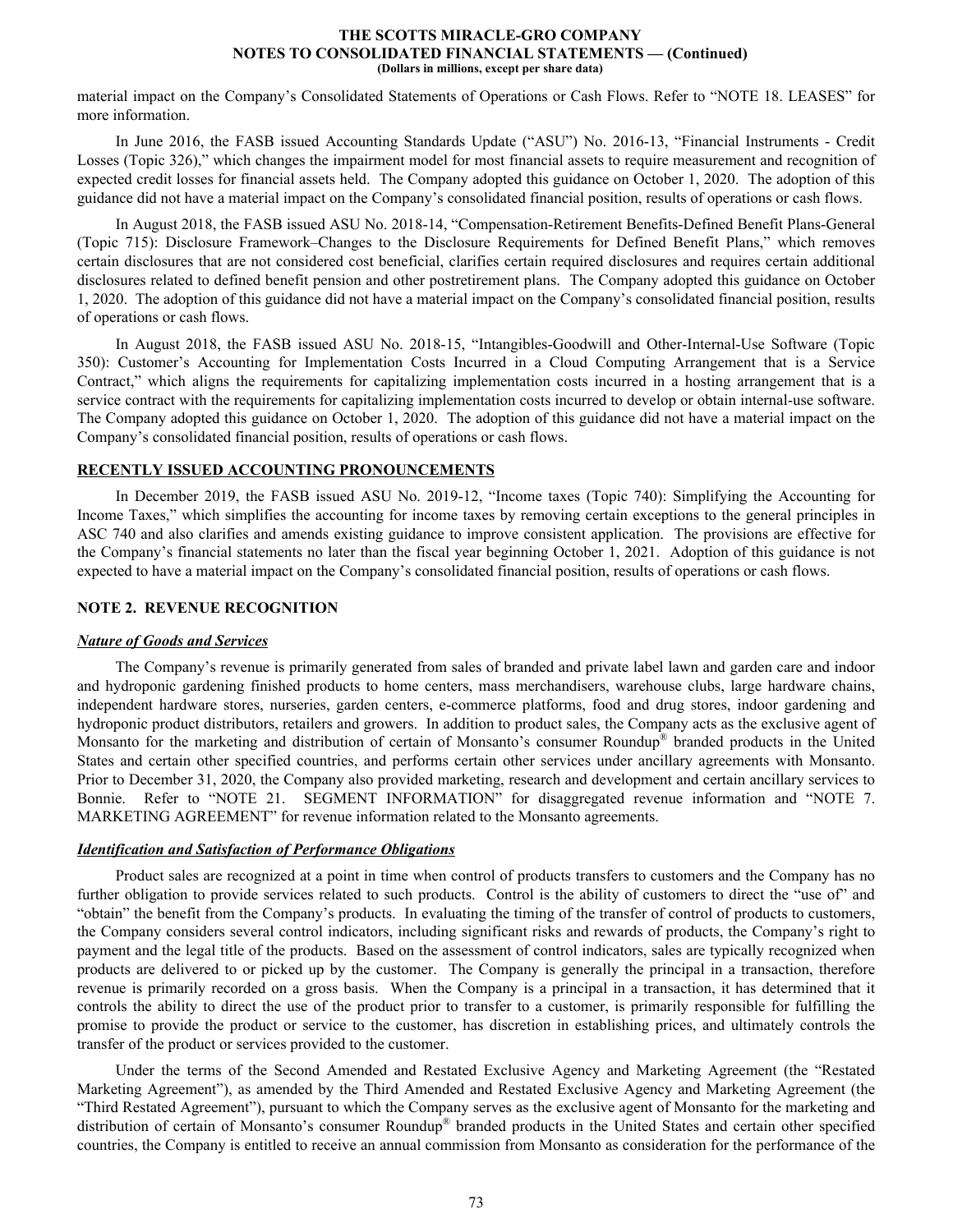Company's duties as agent. The Restated Marketing Agreement and Third Restated Agreement also require the Company to make annual payments to Monsanto as a contribution against the overall expenses of its consumer Roundup<sup>®</sup> business. The gross commission earned under the Restated Marketing Agreement and Third Restated Agreement and the contribution payments to Monsanto are included in the "Net sales" line in the Consolidated Statements of Operations. The Company performs other services, including conversion services, pursuant to ancillary agreements with Monsanto. The actual costs incurred for these activities are charged to and reimbursed by Monsanto. The Company records costs incurred for which the Company is the primary obligor on a gross basis, recognizing such costs in the "Cost of sales" line and the reimbursement of these costs in the "Net sales" line in the Consolidated Statements of Operations, with no effect on gross profit dollars or net income.

 Prior to December 31, 2020, in exchange for services performed pursuant to the terms of the Marketing, R&D and Ancillary Services Agreement (the "Services Agreement") between the Company and AFC, Bonnie reimbursed the Company for certain costs and provided a commission fee earned based on a percentage of the growth in earnings before interest, income taxes and amortization of the Bonnie Business. The commission earned under the Services Agreement was included in the "Net sales" line in the Consolidated Statements of Operations. Additionally, the Company recorded costs incurred under the Services Agreement for which the Company is the primary obligor on a gross basis, recognizing such costs in the "Cost of sales" line and the reimbursement of these costs in the "Net sales" line in the Consolidated Statements of Operations, with no effect on gross profit dollars or net income.

### *Transactional Price and Promotional Allowances*

Revenue for product sales is recorded net of sales returns and allowances. Revenues are measured based on the amount of consideration that the Company expects to receive as derived from a list price, reduced by estimates for variable consideration. Variable consideration includes the cost of current and continuing promotional programs and expected sales returns. Commission income related to the Monsanto and Bonnie agreements is recognized over the program year as the services are performed based upon the commission income formula in the agreements.

The Company's promotional programs primarily include rebates based on sales volumes, in-store promotional allowances, cooperative advertising programs, direct consumer rebate programs and special purchasing incentives. The cost of promotional programs is estimated considering all reasonably available information, including current expectations and historical experience. Promotional costs (including allowances and rebates) incurred during the year are expensed to interim periods in relation to revenues and are recorded as a reduction of net sales. Accruals for expected payouts under these programs are included in the "Other current liabilities" line in the Consolidated Balance Sheets. Provisions for estimated returns and allowances are recorded at the time revenue is recognized based on historical rates and are periodically adjusted for known changes in return levels. Shipping and handling costs are accounted for as contract fulfillment costs and included in the "Cost of sales" line in the Consolidated Statements of Operations. The Company excludes from revenue any amounts collected from customers for sales or other taxes.

# **NOTE 3. DISCONTINUED OPERATIONS**

#### *International Business*

Prior to August 31, 2017, the Company operated consumer lawn and garden businesses located in Australia, Austria, Belgium, Luxembourg, Czech Republic, France, Germany, Poland and the United Kingdom (the "International Business"). On August 31, 2017, the Company completed the sale of the International Business. As a result, effective in its fourth quarter of fiscal 2017, the Company classified its results of operations for all periods presented to reflect the International Business as a discontinued operation. The sale proceeds were net of seller financing provided by the Company in the form of a \$29.7 loan for seven years bearing interest at 5% for the first three years, with annual 2.5% increases thereafter. The seller financing loan receivable is recorded in the "Other assets" line in the Consolidated Balance Sheets as of September 30, 2021. The transaction also included contingent consideration with a maximum payout of \$23.8 and an initial fair value of \$18.2, the payment of which depended on the achievement of certain performance criteria by the International Business following the closing of the transaction through fiscal 2020. During fiscal 2021, the Company agreed to accept a contingent consideration payout of \$6.0, which will be paid to the Company prior to March 31, 2022. This amount is recorded in the "Prepaid and other current assets" line in the Consolidated Balance Sheets as of September 30, 2021. The Company recorded a pre-tax charge of \$12.2 during fiscal 2021 to write-down the contingent consideration receivable to the agreed upon payout amount.

# *Wild Bird Food*

During fiscal 2014, the Company completed the sale of its U.S. and Canadian wild bird food business. As a result, effective in fiscal 2014, the Company classified its results of operations for all periods presented to reflect the wild bird food business as a discontinued operation. During fiscal 2019, the Company recognized a favorable adjustment of \$22.5 as a result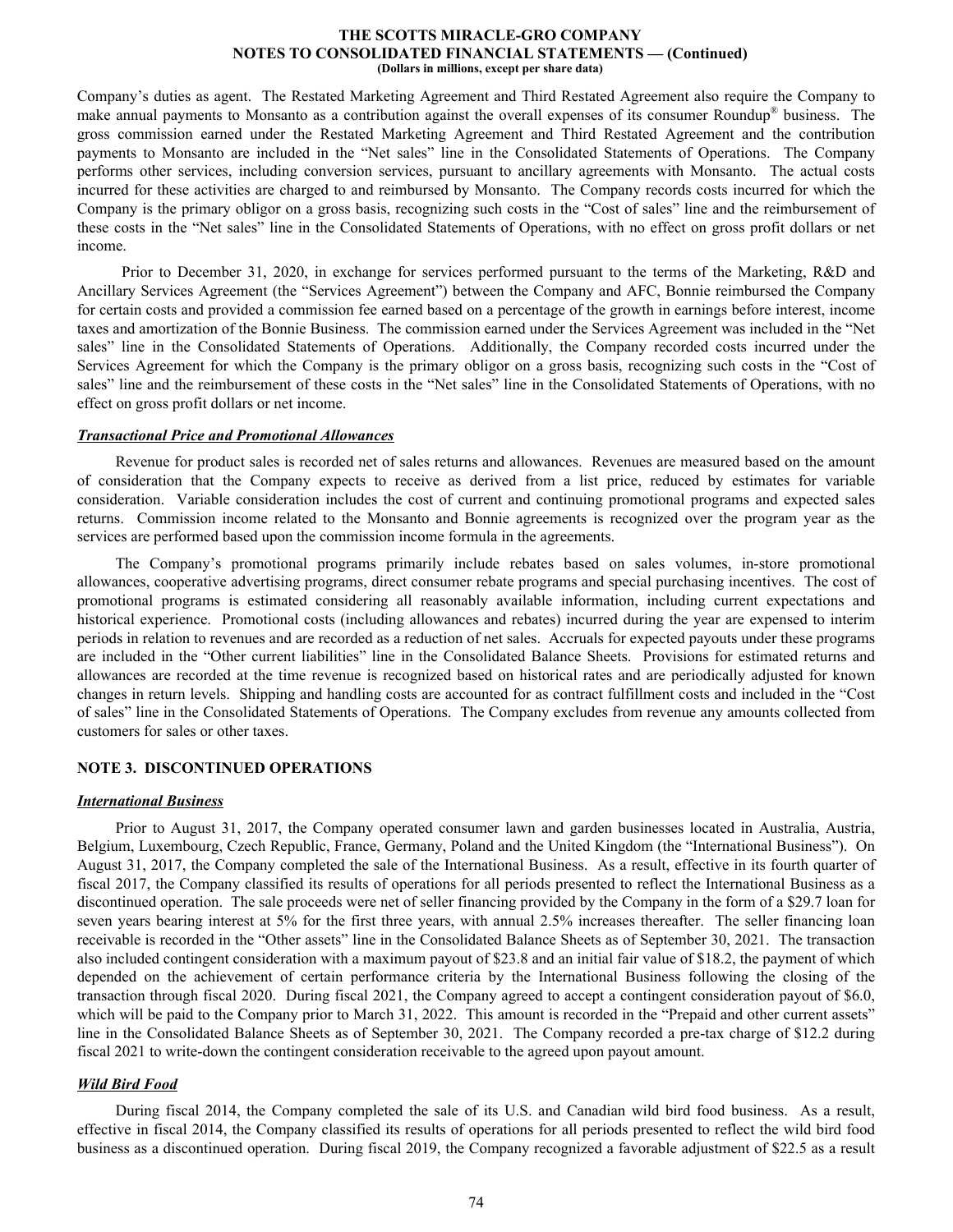of the final resolution of the previously disclosed settlement agreement related to the *In re Morning Song Bird Food Litigation* legal matter. This matter relates to a class-action lawsuit filed in 2012 in connection with the sale of wild bird food products that were the subject of a voluntary recall in 2008 by the Company's previously sold wild bird food business. In addition, during fiscal 2020 and fiscal 2019, the Company recognized insurance recoveries of \$1.5 and \$13.4, respectively, related to this matter. Refer to "NOTE 20. CONTINGENCIES" for more information.

The following table summarizes the results of discontinued operations described above and reflected within discontinued operations in the Company's consolidated financial statements for each of the periods presented:

|                                                                | Year Ended September 30, |        |  |       |  |               |  |  |
|----------------------------------------------------------------|--------------------------|--------|--|-------|--|---------------|--|--|
|                                                                |                          | 2021   |  | 2020  |  | 2019          |  |  |
|                                                                |                          |        |  |       |  | $0.6^{\circ}$ |  |  |
| Impairment, restructuring and other charges (recoveries)       |                          |        |  | (3.1) |  | (35.8)        |  |  |
|                                                                |                          | 12.2   |  |       |  |               |  |  |
| Income (loss) from discontinued operations before income taxes |                          | (12.2) |  | ⊟8    |  | 35.2          |  |  |
| Income tax expense (benefit) from discontinued operations      |                          | (8.3)  |  | 0.1   |  | 11.7          |  |  |
|                                                                |                          | (3.9)  |  |       |  | 23.5          |  |  |

The Consolidated Statements of Cash Flows do not present the cash flows from discontinued operations separately from cash flows from continuing operations. Cash provided by (used in) operating activities related to discontinued operations was zero, \$3.6 and \$(38.6) for fiscal 2021, fiscal 2020 and fiscal 2019, respectively. Cash (used in) provided by investing activities related to discontinued operations was zero for fiscal 2021, fiscal 2020 and fiscal 2019.

# **NOTE 4. IMPAIRMENT, RESTRUCTURING AND OTHER**

Activity described herein is classified within the "Cost of sales—impairment, restructuring and other," "Impairment, restructuring and other" and "Income (loss) from discontinued operations, net of tax" lines in the Consolidated Statements of Operations. The following table details impairment, restructuring and other charges (recoveries) for each of the periods presented:

|                                                                                                                                                                                                                                | Year Ended September 30, |        |        |
|--------------------------------------------------------------------------------------------------------------------------------------------------------------------------------------------------------------------------------|--------------------------|--------|--------|
|                                                                                                                                                                                                                                | 2021                     | 2020   | 2019   |
| Cost of sales—impairment, restructuring and other:                                                                                                                                                                             |                          |        |        |
|                                                                                                                                                                                                                                | 25.0 S                   | 15.5 S |        |
| Restructuring and other charges (recoveries), net material contains a set of the set of the set of the set of the set of the set of the set of the set of the set of the set of the set of the set of the set of the set of th | (0.3)                    | (0.1)  | 5.1    |
| Intangible asset and property, plant and equipment impairments                                                                                                                                                                 |                          | 0.6    | 0.8    |
| Operating expenses:                                                                                                                                                                                                            |                          |        |        |
| COVID-19 related costs                                                                                                                                                                                                         | 4.2                      | 3.9    |        |
| Restructuring and other charges (recoveries), net                                                                                                                                                                              | 0.1                      | (3.1)  | 7.4    |
| Impairment, restructuring and other charges from continuing operations                                                                                                                                                         | 29.0                     | 16.8   | 13.3   |
| Restructuring and other charges (recoveries), net, from discontinued                                                                                                                                                           |                          |        |        |
| operations                                                                                                                                                                                                                     |                          | (3.1)  | (35.8) |
| Total impairment, restructuring and other charges (recoveries)                                                                                                                                                                 | 29.0                     | 13.7   | (22.5) |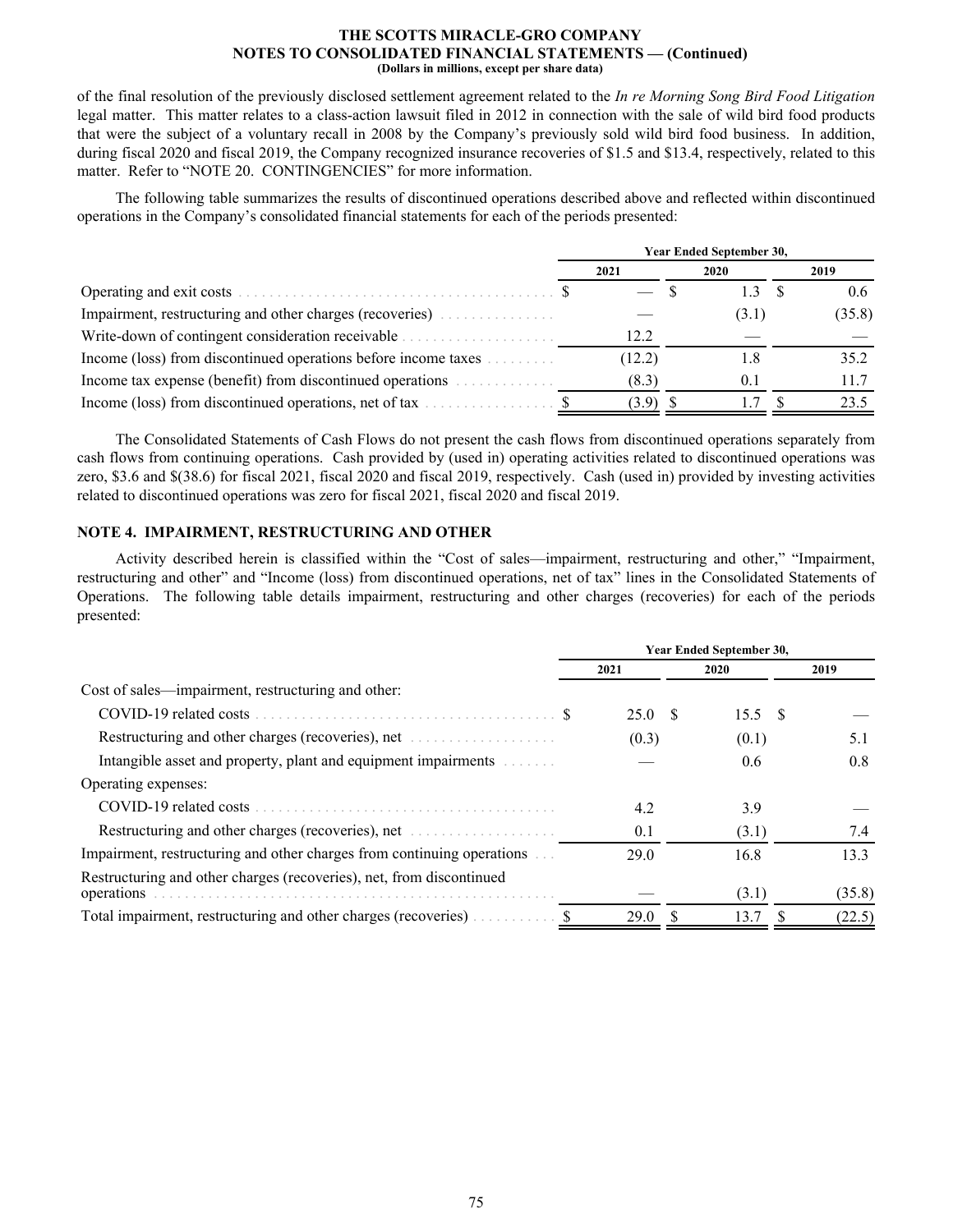The following table summarizes the activity related to liabilities associated with restructuring and other, excluding insurance reimbursement recoveries, for each of the periods presented:

|                                                                                   | <b>Year Ended September 30,</b> |        |  |       |  |        |  |
|-----------------------------------------------------------------------------------|---------------------------------|--------|--|-------|--|--------|--|
|                                                                                   |                                 | 2021   |  | 2020  |  | 2019   |  |
| Amounts accrued for restructuring and other at beginning of year <i>s</i>         |                                 | 3.9    |  | 11.6  |  | 112.2  |  |
| Restructuring and other charges from continuing operations                        |                                 | 29.0   |  | 20.0  |  | 13.4   |  |
| Restructuring and other charges (recoveries) from discontinued operations         |                                 |        |  |       |  | (22.4) |  |
| Payments and other                                                                |                                 | (31.0) |  | (27.7 |  | (91.6) |  |
| Amounts accrued for restructuring and other at end of year <i>manufacturing</i> s |                                 | , 9    |  | 39    |  | 11.6   |  |

Included in restructuring accruals, as of September 30, 2021, is \$0.8 that is classified as long-term. Payments against the long-term accruals will be incurred as the employees covered by the restructuring plan retire or through the passage of time. The remaining amounts accrued will continue to be paid out over the course of the next twelve months.

# *COVID-19*

The COVID-19 pandemic has had, and continues to have, an impact on financial markets, economic conditions, and portions of the Company's business and industry. The Company has actively addressed the pandemic's ongoing impact on its employees, operations, customers, consumers, and communities, by, among other things, implementing contingency plans, making operational adjustments where necessary, and providing assistance to organizations that support front-line workers. Many of the Company's employees continue to work from home. In those instances where the Company's employees cannot perform their work at home, the Company has implemented additional health and safety measures and social distancing protocols, consistent with government recommendations and/or requirements, to help to ensure their safety. In addition, the Company implemented an interim premium pay allowance for certain associates in its field sales force and its manufacturing or distribution centers. During fiscal 2021, the Company incurred costs of \$29.2 associated with the COVID-19 pandemic primarily related to premium pay. The Company incurred costs of \$21.2 in its U.S. Consumer segment, \$3.2 in its Hawthorne segment and \$0.6 in its Other segment in the "Cost of sales—impairment, restructuring and other" line in the Consolidated Statements of Operations during fiscal 2021. The Company incurred costs of \$4.0 in its U.S. Consumer segment and \$0.2 in its Other segment in the "Impairment, restructuring and other" line in the Consolidated Statements of Operations during fiscal 2021.

During fiscal 2020, the Company incurred costs of \$19.4 associated with the COVID-19 pandemic primarily related to premium pay. The Company incurred costs of \$12.4 in its U.S. Consumer segment, \$2.6 in its Hawthorne segment and \$0.5 in its Other segment in the "Cost of sales—impairment, restructuring and other" line in the Consolidated Statements of Operations during fiscal 2020. The Company incurred costs of \$3.8 in its U.S. Consumer segment and \$0.1 in its Other segment in the "Impairment, restructuring and other" line in the Consolidated Statements of Operations during fiscal 2020.

# *Project Catalyst*

In connection with the acquisition of Sunlight Supply during the third quarter of fiscal 2018, the Company announced the launch of an initiative called Project Catalyst, which was a company-wide restructuring effort to reduce operating costs throughout the U.S. Consumer, Hawthorne and Other segments and drive synergies from acquisitions within the Hawthorne segment. Costs incurred during fiscal 2021 and fiscal 2020 related to Project Catalyst were not material. Costs incurred to date since the inception of Project Catalyst are \$24.5 for the Hawthorne segment, \$13.9 for the U.S. Consumer segment, \$1.3 for the Other segment and \$2.8 for Corporate. Additionally, during fiscal 2020, the Company received \$2.6 from the final settlement of escrow funds related to a previous acquisition within the Hawthorne segment that was recognized in the "Impairment, restructuring and other" line in the Consolidated Statements of Operations.

During fiscal 2019, the Company incurred charges of \$13.7 related to Project Catalyst. The Company incurred charges of \$1.1 in its U.S. Consumer segment, \$4.2 in its Hawthorne segment and \$0.6 in its Other Segment in the "Cost of salesimpairment, restructuring and other" line in the Consolidated Statements of Operations during fiscal 2019 related to employee termination benefits, facility closure costs and impairment of property, plant and equipment. The Company incurred charges of \$0.5 in its U.S. Consumer segment, \$3.9 in its Hawthorne segment, \$0.6 in its Other segment and \$2.8 at Corporate in the "Impairment, restructuring and other" line in the Consolidated Statements of Operations during fiscal 2019 related to employee termination benefits and facility closure costs.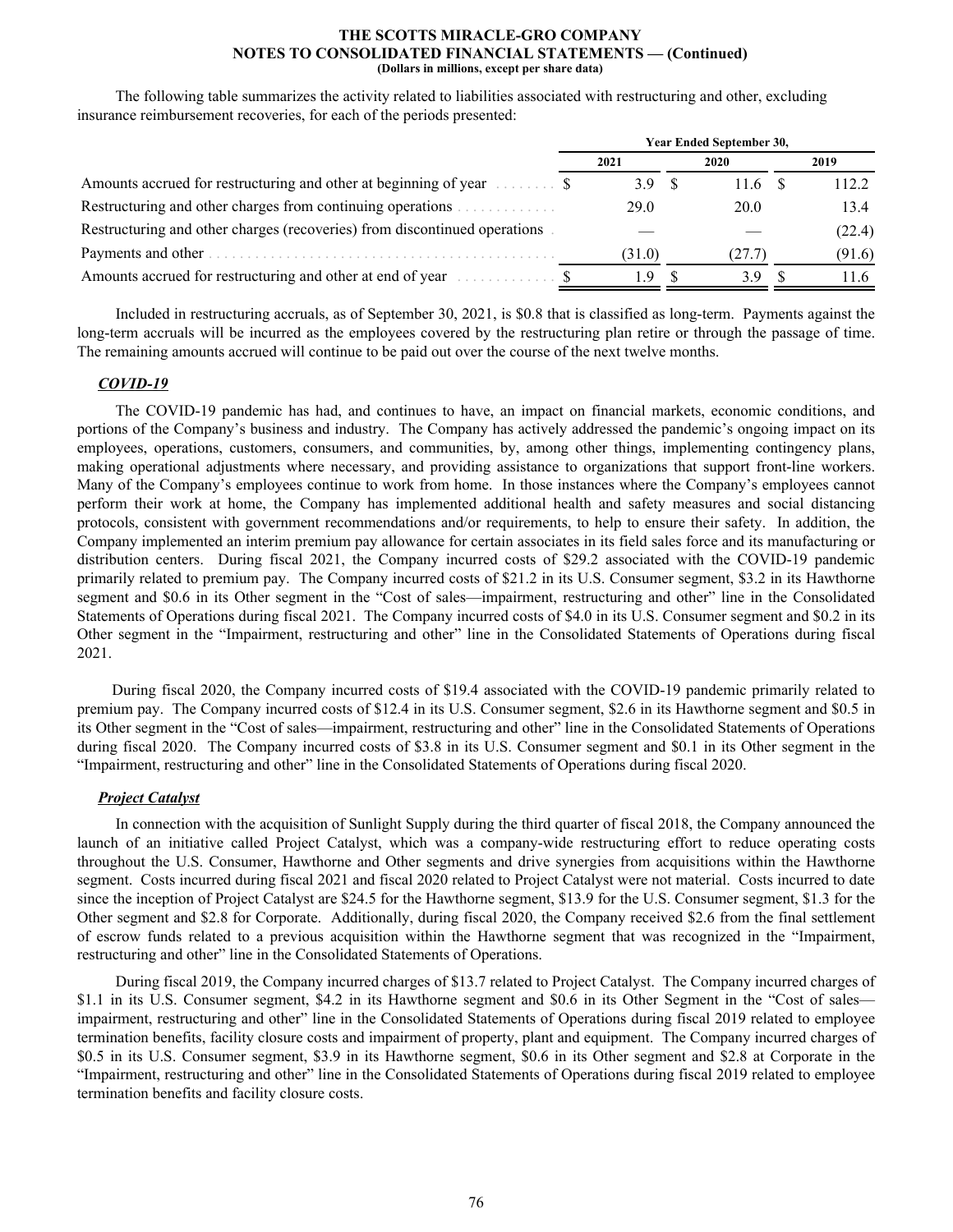# *Other*

The Company recognized insurance recoveries related to the previously disclosed legal matter *In re Morning Song Bird Food Litigation* of \$1.5 and \$13.4 during fiscal 2020 and fiscal 2019, respectively, in the "Income (loss) from discontinued operations, net of tax" line in the Consolidated Statements of Operations. In addition, during fiscal 2019, the Company recognized a favorable adjustment of \$22.5 in the "Income (loss) from discontinued operations, net of tax" line in the Consolidated Statements of Operations as a result of the final resolution of the previously disclosed settlement agreement related to this matter. Refer to "NOTE 20. CONTINGENCIES" for more information.

# **NOTE 5. GOODWILL AND INTANGIBLE ASSETS, NET**

The following table displays a rollforward of the carrying amount of goodwill by reportable segment:

|                                                 | U.S.<br>Consumer |               | <b>Hawthorne</b> |          | Other            |     | <b>Total</b> |
|-------------------------------------------------|------------------|---------------|------------------|----------|------------------|-----|--------------|
| Goodwill                                        | 229.9<br>-S      |               | S<br>394.6       | -S       | $10.6 \text{ S}$ |     | 635.1        |
|                                                 | (1.8)            |               | (94.6)           |          |                  |     | (96.4)       |
|                                                 | 228.1            |               | 300.0            |          | 10.6             |     | 538.7        |
|                                                 |                  |               | 5.5              |          | (0.1)            |     | 5.4          |
| Goodwill                                        | -S<br>229.9      |               | \$.<br>400.1     | -S       | 10.5             | -S  | 640.5        |
|                                                 | (1.8)            |               | (94.6)           |          |                  |     | (96.4)       |
|                                                 | 228.1            |               | 305.5            |          | 10.5             |     | 544.1        |
| Acquisitions, net of purchase price adjustments |                  |               | 60.5             |          |                  |     | 60.5         |
|                                                 |                  |               |                  |          | 0.6              |     | 0.6          |
| Reallocation                                    | 15.8             |               | (15.8)           |          |                  |     |              |
|                                                 | 245.7            | $\mathcal{S}$ | 444.8 \$         |          | 11.1             | \$. | 701.6        |
| Accumulated impairment losses                   | (1.8)            |               | (94.6)           |          |                  |     | (96.4)       |
|                                                 | 243.9            |               | \$.<br>350.2     | <b>S</b> | 11.1             |     | 605.2        |

The Company performed annual impairment testing as of the first day of its fourth fiscal quarter and concluded that there were no impairments of goodwill as the estimated fair value of each reporting unit exceeded its carrying value.

During fiscal 2021, the Company changed its internal organization structure such that AeroGrow is now managed by and reported within the U.S. Consumer segment. Within the U.S. Consumer segment, AeroGrow is integrated into the Company's overall direct to consumer focus and strategy. AeroGrow was previously managed by and reported within the Hawthorne segment. This change in organization structure resulted in a change in the Company's reporting units. As a result, goodwill included in impacted reporting units was reallocated using a relative fair value approach, resulting in \$15.8 of goodwill reallocated from the Hawthorne segment to the U.S. Consumer segment during fiscal 2021. In addition, the Company completed an assessment of potential goodwill impairment immediately before and after the reallocation and determined that no impairment existed.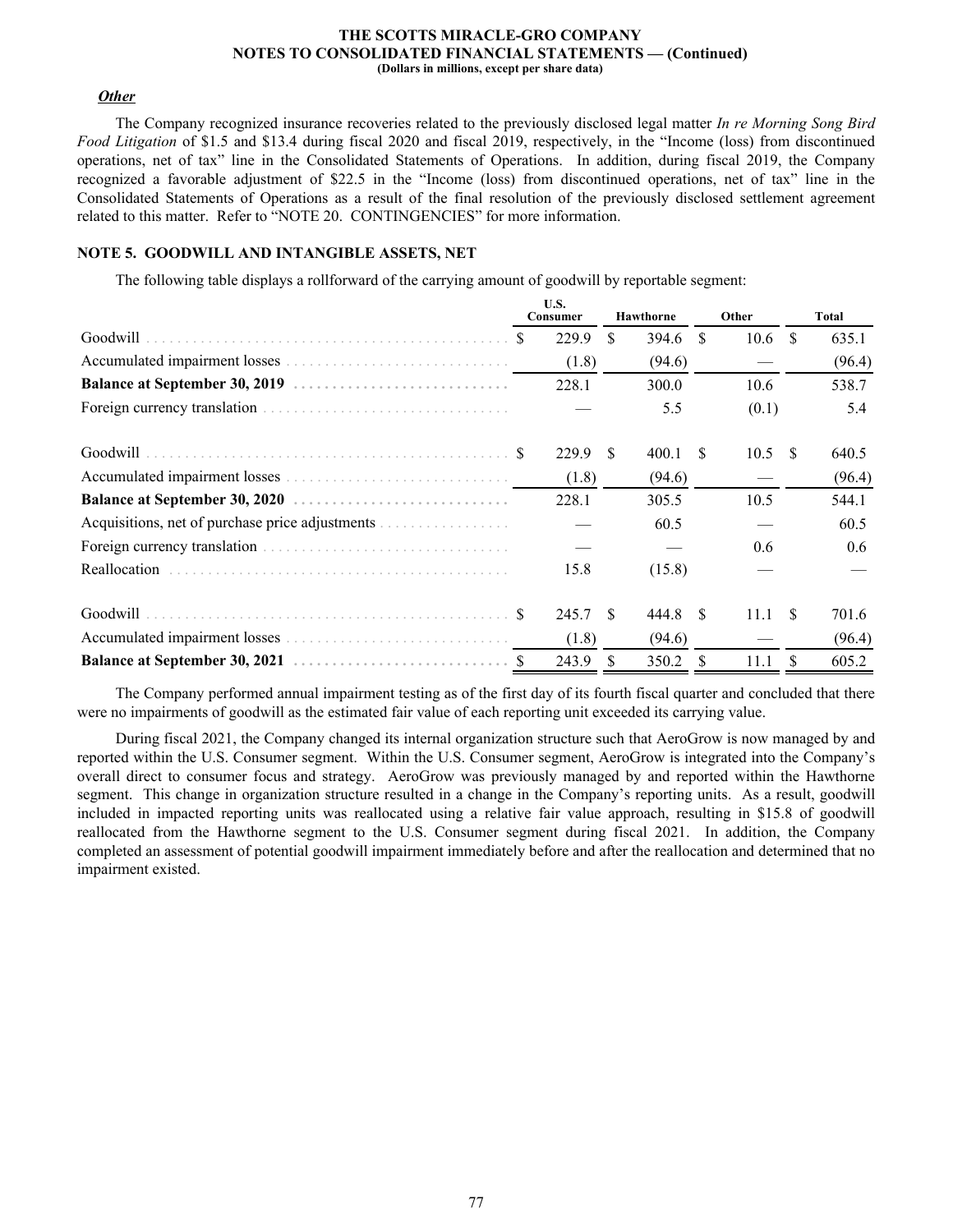The following table presents intangible assets, net:

|                                                       |                             | September 30, 2021          |                                  | September 30, 2020          |                             |                                  |  |  |  |  |
|-------------------------------------------------------|-----------------------------|-----------------------------|----------------------------------|-----------------------------|-----------------------------|----------------------------------|--|--|--|--|
|                                                       | Gross<br>Carrying<br>Amount | Accumulated<br>Amortization | <b>Net</b><br>Carrying<br>Amount | Gross<br>Carrying<br>Amount | Accumulated<br>Amortization | <b>Net</b><br>Carrying<br>Amount |  |  |  |  |
| Finite-lived intangible assets:                       |                             |                             |                                  |                             |                             |                                  |  |  |  |  |
| Tradenames                                            | S.<br>293.4 \$              | $(73.3)$ \$                 | 220.1                            | 258.8<br>\$.                | <b>S</b><br>$(61.7)$ \$     | 197.1                            |  |  |  |  |
| Customer accounts entrancements                       | 228.3                       | (91.7)                      | 136.6                            | 212.6                       | (77.6)                      | 135.0                            |  |  |  |  |
| Technology                                            | 49.2                        | (41.3)                      | 7.9                              | 49.2                        | (39.3)                      | 9.9                              |  |  |  |  |
| Other                                                 | 35.3                        | (14.2)                      | 21.1                             | 24.3                        | (11.0)                      | 13.3                             |  |  |  |  |
| Total finite-lived intangible assets,<br>net          |                             |                             | 385.7                            |                             |                             | 355.3                            |  |  |  |  |
| Indefinite-lived intangible assets:                   |                             |                             |                                  |                             |                             |                                  |  |  |  |  |
| Indefinite-lived tradenames                           |                             |                             | 168.2                            |                             |                             | 168.2                            |  |  |  |  |
| Roundup <sup>®</sup> marketing agreement<br>amendment |                             |                             | 155.7                            |                             |                             | 155.7                            |  |  |  |  |
| Total indefinite-lived intangible<br>assets           |                             |                             | 323.9                            |                             |                             | 323.9                            |  |  |  |  |
| Total intangible assets, net                          |                             |                             | \$<br>709.6                      |                             |                             | \$<br>679.2                      |  |  |  |  |

Total amortization expense was \$30.9, \$32.5 and \$33.4 for fiscal 2021, fiscal 2020 and fiscal 2019, respectively. Amortization expense is estimated to be as follows for the years ending September 30:

| $202\angle$ | 35 R |
|-------------|------|
| 2023        |      |
| 2024        |      |
| 2025        |      |
| 2026        |      |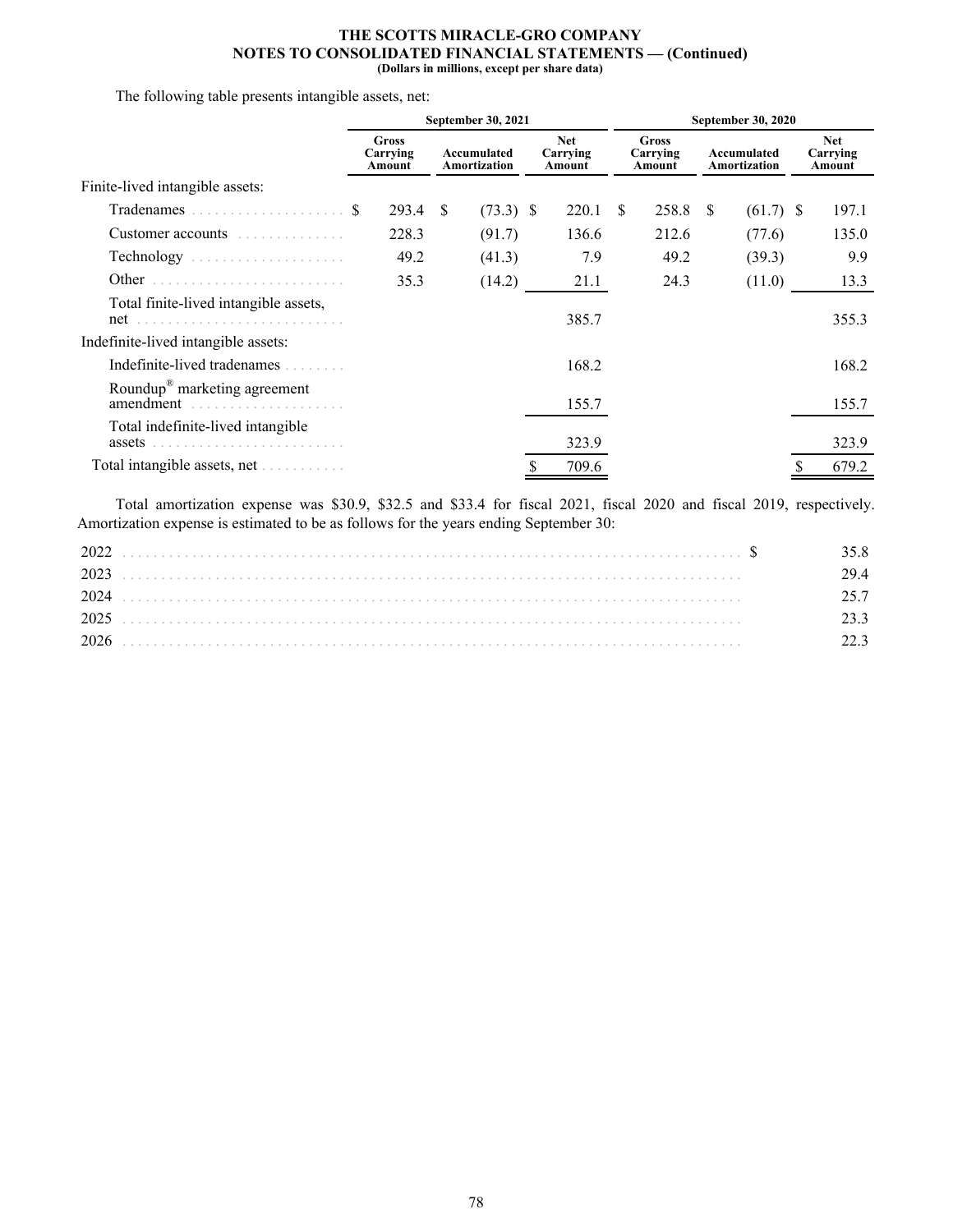# **NOTE 6. DETAIL OF CERTAIN FINANCIAL STATEMENT ACCOUNTS**

The following is detail of certain financial statement accounts:

|                                                                                                                                                                                                                                |               | September 30, |               |         |
|--------------------------------------------------------------------------------------------------------------------------------------------------------------------------------------------------------------------------------|---------------|---------------|---------------|---------|
|                                                                                                                                                                                                                                |               | 2021          |               | 2020    |
| <b>INVENTORIES:</b>                                                                                                                                                                                                            |               |               |               |         |
| Finished goods                                                                                                                                                                                                                 |               | 793.7         | $\mathcal{S}$ | 390.3   |
|                                                                                                                                                                                                                                |               | 242.8         |               | 164.8   |
|                                                                                                                                                                                                                                |               | 90.1          |               | 66.8    |
|                                                                                                                                                                                                                                | $\mathbb{S}$  | $1,126.6$ \$  |               | 621.9   |
|                                                                                                                                                                                                                                |               | September 30, |               |         |
|                                                                                                                                                                                                                                |               | 2021          |               | 2020    |
| PROPERTY, PLANT AND EQUIPMENT, NET:                                                                                                                                                                                            |               |               |               |         |
|                                                                                                                                                                                                                                |               | 144.2         | -S            | 139.0   |
| <b>Buildings</b>                                                                                                                                                                                                               |               | 268.5         |               | 260.0   |
|                                                                                                                                                                                                                                |               | 585.9         |               | 571.0   |
| Furniture and fixtures experiences and the set of the set of the set of the set of the set of the set of the set of the set of the set of the set of the set of the set of the set of the set of the set of the set of the set |               | 53.0          |               | 47.9    |
| Software                                                                                                                                                                                                                       |               | 116.2         |               | 112.8   |
|                                                                                                                                                                                                                                |               | 42.4          |               | 39.8    |
| Aircraft                                                                                                                                                                                                                       |               | 16.6          |               | 16.6    |
|                                                                                                                                                                                                                                |               | 132.8         |               | 55.0    |
|                                                                                                                                                                                                                                |               | 1,359.6       |               | 1,242.1 |
|                                                                                                                                                                                                                                |               | (737.4)       |               | (682.1) |
|                                                                                                                                                                                                                                | S.            | 622.2         | $\mathcal{S}$ | 560.0   |
| <b>OTHER ASSETS:</b>                                                                                                                                                                                                           |               |               |               |         |
|                                                                                                                                                                                                                                |               | 293.0         | -\$           | 156.0   |
| Convertible debt investments                                                                                                                                                                                                   |               | 190.3         |               |         |
| Accrued pension, postretirement and executive retirement assets manufactured assets                                                                                                                                            |               | 89.9          |               | 64.3    |
|                                                                                                                                                                                                                                |               | 35.8          |               | 100.0   |
|                                                                                                                                                                                                                                |               |               |               | 23.3    |
|                                                                                                                                                                                                                                |               |               |               | 17.9    |
| Other                                                                                                                                                                                                                          |               | 23.0          |               | 19.1    |
|                                                                                                                                                                                                                                | $\mathcal{S}$ | 632.0         | $\mathcal{S}$ | 380.6   |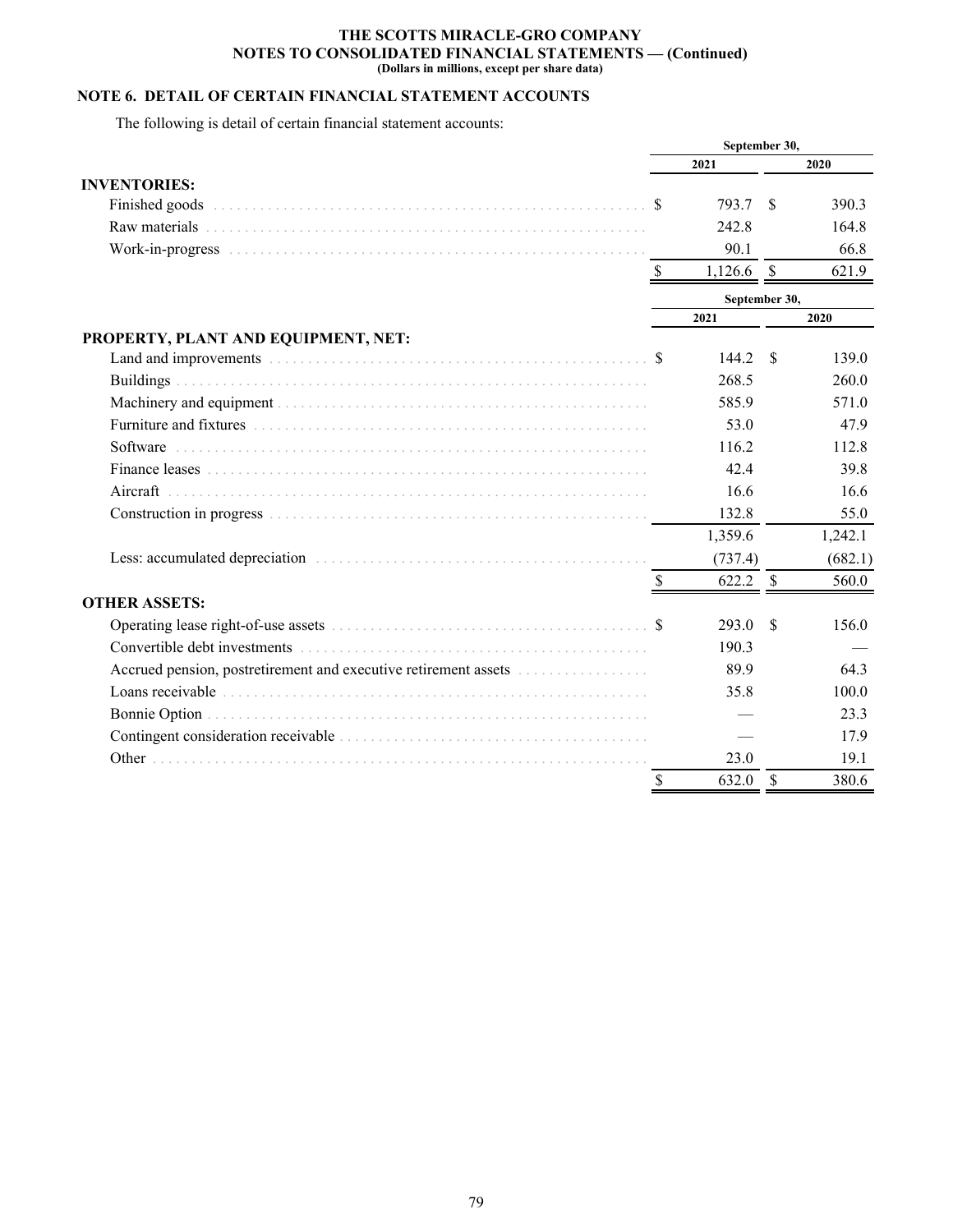|                                                                                                                                                                                                                                | September 30, |    |       |
|--------------------------------------------------------------------------------------------------------------------------------------------------------------------------------------------------------------------------------|---------------|----|-------|
|                                                                                                                                                                                                                                | 2021          |    | 2020  |
| <b>OTHER CURRENT LIABILITIES:</b>                                                                                                                                                                                              |               |    |       |
| Advertising and promotional accruals entertainment and the state of the state of the state of the state of the state of the state of the state of the state of the state of the state of the state of the state of the state o | 132.7         | -S | 1174  |
| Payroll and other compensation accruals entertainment of the contract of the contract of the contract of the contract of the contract of the contract of the contract of the contract of the contract of the contract of the c | 91.5          |    | 144.6 |
|                                                                                                                                                                                                                                | 66.4          |    | 47.5  |
| Accrued taxes                                                                                                                                                                                                                  | 31.7          |    | 42.8  |
| Accrued interest                                                                                                                                                                                                               | 28.0          |    | 15.4  |
| Accrued dividends                                                                                                                                                                                                              | 21.6          |    | 21.8  |
| Other                                                                                                                                                                                                                          | 101.3         |    | 103.5 |
|                                                                                                                                                                                                                                | 473.2         |    | 493.0 |
| <b>OTHER NON-CURRENT LIABILITIES:</b>                                                                                                                                                                                          |               |    |       |
| Non-current operating lease liabilities                                                                                                                                                                                        | 234.4         | -S | 1133  |
| Accrued pension, postretirement and executive retirement liabilities                                                                                                                                                           | 98.2          |    | 96.2  |
| Deferred tax liabilities                                                                                                                                                                                                       | 47.8          |    | 25.2  |
| Other                                                                                                                                                                                                                          | 29.2          |    | 37.4  |
|                                                                                                                                                                                                                                | 409.6         |    | 272.1 |

# **NOTE 7. MARKETING AGREEMENT**

The Scotts Company LLC ("Scotts LLC") is the exclusive agent of Monsanto for the marketing and distribution of certain of Monsanto's consumer Roundup® branded products in the United States and certain other specified countries. Effective August 1, 2019, the Company entered into the Third Restated Agreement which amended, among other things, the provisions of the Restated Marketing Agreement relating to commissions, contributions, noncompetition, and termination. The annual commission payable under the Third Restated Agreement is equal to 50% of the actual earnings before interest and income taxes of Monsanto's consumer Roundup® business in the markets covered by the Third Restated Agreement ("Program EBIT"). Prior to the Third Restated Agreement, the annual commission payable was equal to 50% of the actual earnings before interest and income taxes of Monsanto's consumer Roundup® business in the markets covered by the Restated Marketing Agreement in excess of \$40.0 for program year 2019. The Third Restated Agreement also requires the Company to make annual payments of \$18.0 to Monsanto as a contribution against the overall expenses of its consumer Roundup<sup>®</sup> business, subject to reduction pursuant to the Third Restated Agreement for any program year in which the Program EBIT does not equal or exceed \$36.0. During fiscal 2019, Monsanto agreed to reimburse the Company for \$20.0 of additional expenses incurred by the Company for certain activities connected to the Roundup® marketing agreement and this payment was recognized in the "Net sales" line in the Consolidated Statements of Operations.

Unless Monsanto terminates the Third Restated Agreement due to an event of default by the Company, termination rights under the Third Restated Agreement include the following:

- The Company may terminate the Third Restated Agreement (i) for any reason effective as of September 30, 2022 by delivery of notice of termination to Monsanto on January 15, 2021 (a "Convenience Termination") or (ii) upon the insolvency or bankruptcy of Monsanto;
- Monsanto may terminate the Third Restated Agreement in the event that Monsanto decides to decommission the permits, licenses and registrations needed for, and the trademarks, trade names, packages, copyrights and designs used in, the sale of the Roundup® products in the lawn and garden market (a "Brand Decommissioning Termination"); and
- Each party may terminate the Third Restated Agreement if Program EBIT falls below \$50.0 and, in such case, no termination fee would be payable to either party.

On January 15, 2021, the Company declined to exercise its Convenience Termination right.

The termination fee structure requires Monsanto to pay a termination fee to the Company in an amount equal to (i) \$175.0 upon a Convenience Termination, which the Company declined to exercise, (ii) \$375.0 upon a Brand Decommissioning Termination, and (iii) the greater of \$175.0 or four times an amount equal to the average of the Program EBIT for the three program years before the year of termination, minus \$186.4, if Monsanto or its successor terminates the Third Restated Agreement as a result of a Roundup Sale or Change of Control of Monsanto (each, as defined in the Third Restated Agreement).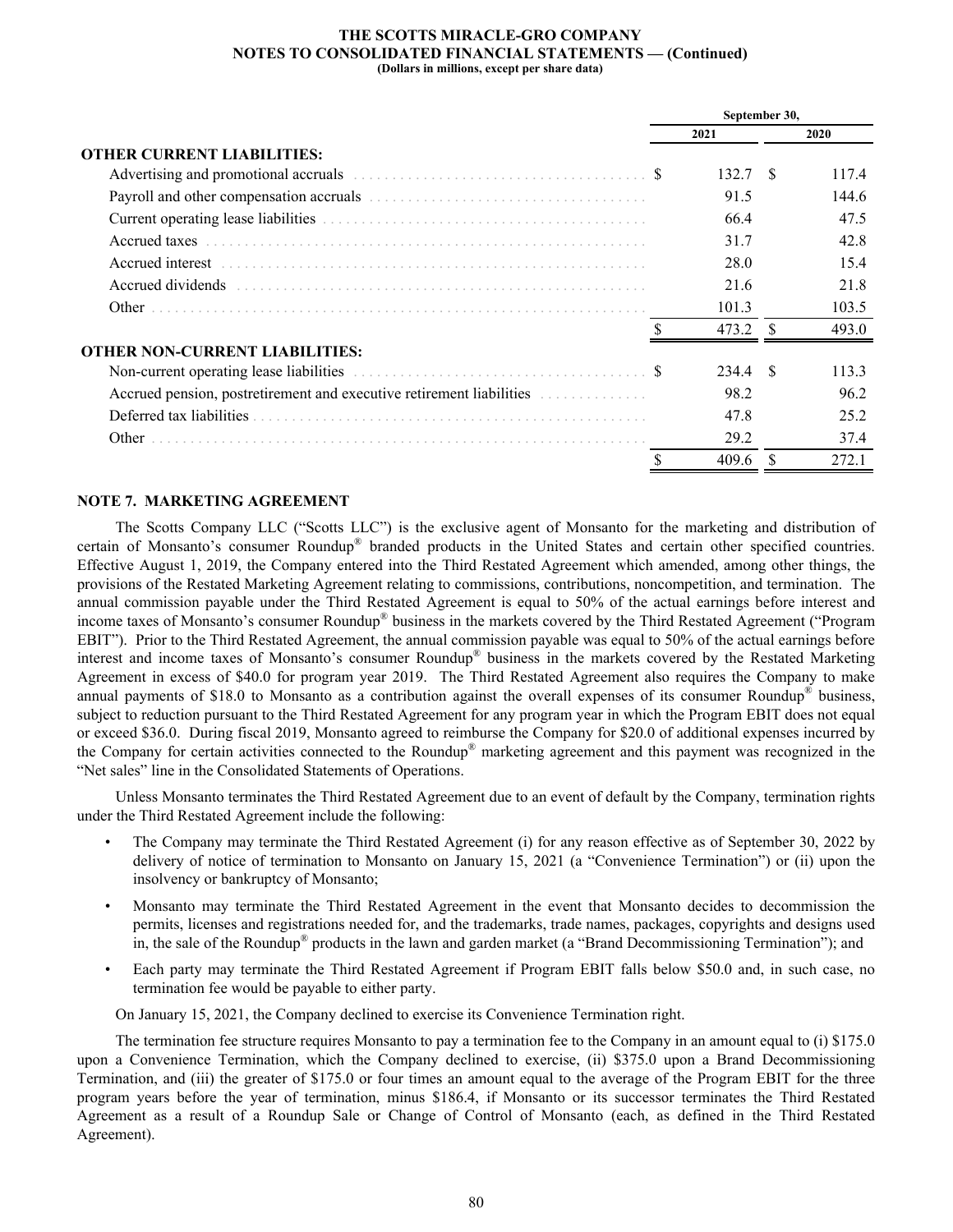In connection with the signing of the Third Restated Agreement, the Company also entered into the Brand Extension Agreement Asset Purchase Agreement (the "BEA Purchase Agreement"). The BEA Purchase Agreement provides for the sale by the Company to Monsanto of specified assets related to, among other things, the development, manufacture, production, advertising, marketing, promotion, distribution, importation, exportation, offer for sale and sale of specified Roundup® branded products sold outside the non-selective weedkiller category within the residential lawn and garden market. The consideration paid by Monsanto was \$112.0 plus the value of finished goods inventory of \$3.5. This consideration receivable was recorded in the "Prepaid and other current assets" line in the Consolidated Balance Sheets until it was received by the Company on January 13, 2020. The carrying value of the assets sold, which included the brand extension agreement intangible asset with a carrying value of \$111.7, approximated the consideration received, resulting in an insignificant gain on the sale.

The elements of the net commission and reimbursements earned under the Restated Marketing Agreement and Third Restated Agreement and included in the "Net sales" line in the Consolidated Statements of Operations are as follows:

|                                                                          | <b>Year Ended September 30</b> |         |  |        |  |        |  |  |
|--------------------------------------------------------------------------|--------------------------------|---------|--|--------|--|--------|--|--|
|                                                                          | 2020<br>2021                   |         |  |        |  | 2019   |  |  |
| Gross commission                                                         |                                | 94.0 \$ |  | 90.4   |  | 58.4   |  |  |
|                                                                          |                                | (18.0)  |  | (18.0) |  | (18.0) |  |  |
| Net commission                                                           |                                | 76.0    |  | 72.4   |  | 40.4   |  |  |
| Reimbursements associated with Roundup <sup>®</sup> marketing agreement  |                                | 70.8    |  | 61.6   |  | 734    |  |  |
| Total net sales associated with Roundup <sup>®</sup> marketing agreement |                                | 146.8   |  | 134.0  |  |        |  |  |

# **NOTE 8. ACQUISITIONS AND INVESTMENTS**

# *Rhizoflora*

On August 13, 2021, the Company's Hawthorne segment completed the acquisition of substantially all of the assets of Rhizoflora, Inc., manufacturer of terpene enhancing nutrient products Terpinator® and Purpinator®, for \$33.7. The valuation of the acquired assets included (i) \$0.5 of inventory, (ii) \$10.9 of finite-lived identifiable intangible assets and (iii) \$22.2 of taxdeductible goodwill. Identifiable intangible assets included tradenames, customer relationships and non-compete agreements with useful lives ranging between 5 and 25 years. The estimated fair values of the identifiable intangible assets were determined using an income-based approach, which includes market participant expectations of cash flows that an asset will generate over the remaining useful life discounted to present value using an appropriate discount rate.

# *The Hawthorne Collective*

On August 24, 2021, the Company's newly formed subsidiary, The Hawthorne Collective, Inc., made its initial investment under the Company's strategic minority non-equity investment initiative in the form of a \$150.0 six-year convertible note issued to the Company by Toronto-based RIV Capital Inc. ("RIV Capital") (CSE: RIV) (OTC: CNPOF), a cannabis investment and acquisition firm listed on the Canadian Securities Exchange. The note accrues interest at 2 percent annually for the first two years and provides additional follow-on investment rights. Accrued interest will be payable to The Hawthorne Collective, Inc. at maturity or will be included in the conversion value of the note at the time of conversion. The conversion feature, which is based upon the RIV Capital closing stock price on August 9, 2021, would provide the Company with approximately 42 percent ownership of RIV Capital if it exercises the conversion feature. In connection with the Company's investment, RIV Capital increased the size of its Board of Directors from four to seven members, and added three nominees of the Company to the Board of Directors. The Company will not have control of or an active day-to-day role in RIV Capital nor any of the companies in which RIV Capital invests. RIV Capital has agreed to use the funds for general corporate and other lawful purposes, which could include acquisitions, and has agreed that the funds will not be used in connection with or for any cannabis or cannabis-related operations in the U.S. unless and until such operations comply with all applicable U.S. federal laws.

During the fourth quarter of fiscal 2021, The Hawthorne Collective, Inc. made additional minority non-equity investments of \$43.1 million in other entities focused on branded cannabis and high quality genetics. These additional investments also include conversion features that would provide the Company with minority ownership interests if it exercises the conversion features. The investments include restrictions that the funds will not be used in connection with or for any cannabis or cannabisrelated operations in the U.S. unless and until such operations comply with all applicable U.S. federal laws.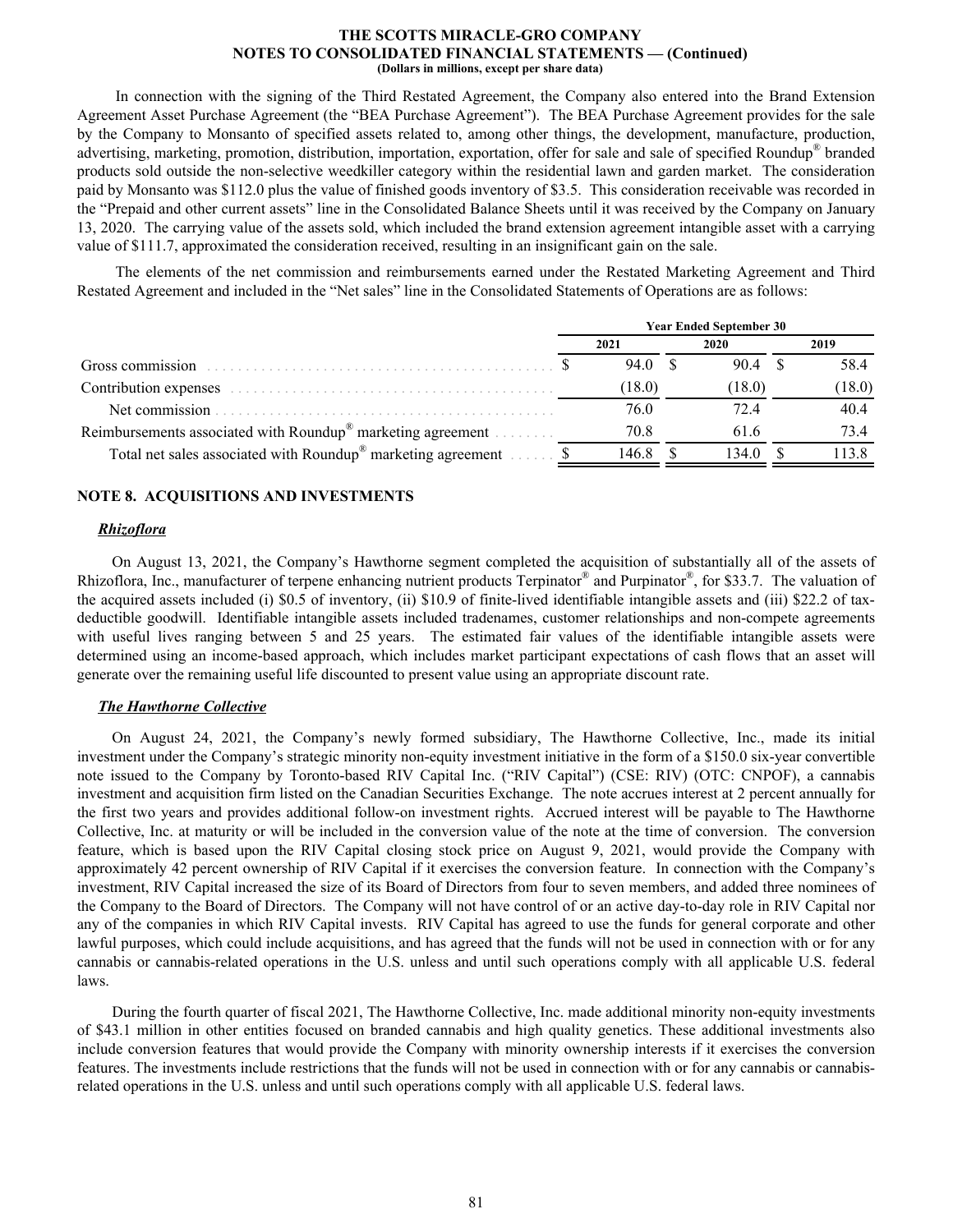#### *Hydro-Logic*

On August 27, 2021, the Company's Hawthorne segment completed the acquisition of substantially all of the assets of Hydro-Logic Purification Systems, Inc., a leading provider of products, accessories and systems for water filtration and purification, for \$66.7. The purchase price is subject to a post-closing net working capital adjustment for which the Company has accrued its expected obligation of \$1.7 as of September 30, 2021 in the "Other current liabilities" line in the Consolidated Balance Sheets. The valuation of the acquired assets included (i) \$6.1 of inventory and accounts receivable, (ii) \$1.7 of noncurrent assets, (iii) \$2.5 of other liabilities, (iv) \$23.1 of finite-lived identifiable intangible assets and (v) \$38.3 of taxdeductible goodwill. Identifiable intangible assets included tradenames, customer relationships and non-complete agreements with useful lives ranging between 5 and 25 years. The estimated fair values of the identifiable intangible assets were determined using an income-based approach, which includes market participant expectations of cash flows that an asset will generate over the remaining useful life discounted to present value using an appropriate discount rate.

#### *AeroGrow*

On November 11, 2020, the Company entered into an agreement and plan of merger to acquire the remaining outstanding shares of AeroGrow for cash consideration of \$3.00 per share, or approximately \$20.1. The merger closed on February 26, 2021. Prior to closing, SMG Growing Media, Inc., a wholly-owned subsidiary of Scotts Miracle-Gro, was the holder of 80.5% of the outstanding shares of AeroGrow. The closing date carrying value of the noncontrolling interest was \$6.7 and the \$13.4 difference between the purchase price and carrying value was recognized in the "Common shares and capital in excess of \$0.01 stated value per share" line within "Total equity—controlling interest" in the Consolidated Balance Sheets.

# **NOTE 9. INVESTMENT IN UNCONSOLIDATED AFFILIATES**

On December 31, 2020, pursuant to the terms of the Contribution and Unit Purchase Agreement between the Company and AFC, the Company acquired a 50% equity interest in the Bonnie Plants business of planting, growing, developing, manufacturing, distributing, marketing, and selling live plants, plant food, fertilizer and potting soil through a newly formed joint venture with AFC ("Bonnie Plants, LLC") in exchange for cash payments of \$102.3, as well as non-cash investing activities that included forgiveness of the Company's outstanding loan receivable with AFC and surrender of the Company's options to increase its economic interest in the Bonnie Plants business. The Company's loan receivable with AFC, which was previously recognized in the "Other assets" line in the Consolidated Balance Sheets, had a carrying value of \$66.4 on December 31, 2020 and the Company recognized a gain of \$12.5 during the first quarter of fiscal 2021 to write-up the value of the loan to its closing date fair value of \$78.9 in the "Other non-operating income, net" line in the Consolidated Statements of Operations. The Company's options to increase its economic interest in the Bonnie Plants business were previously recognized in the "Other assets" line in the Consolidated Balance Sheets and had an estimated fair value of \$23.3 on December 31, 2020. The Company's interest in Bonnie Plants, LLC had an initial fair value of \$202.9 and is recorded in the "Investment in unconsolidated affiliates" line in the Consolidated Balance Sheets. The estimated fair value of the loan receivable with AFC was determined using an income-based approach, which includes market participant expectations of cash flows over the remaining useful life discounted to present value using an appropriate discount rate. The fair value estimate utilized significant unobservable inputs and thus represents a Level 3 nonrecurring fair value measurement.

The Company's interest is accounted for using the equity method of accounting, with the Company's proportionate share of Bonnie Plants, LLC earnings subsequent to December 31, 2020 reflected in the Consolidated Statements of Operations. During fiscal 2021, the Company recorded equity in income of unconsolidated affiliates of \$14.4 associated with Bonnie Plants, LLC. The Company also received a distribution of \$12.0 from Bonnie Plants, LLC during fiscal 2021, which was classified as an operating activity in the Consolidated Statements of Cash Flows.

On March 19, 2019, the Company entered into an agreement under which it sold, to TruGreen Companies L.L.C., a subsidiary of TruGreen Holdings, all of its approximately 30% equity interest in Outdoor Home Services Holdings LLC, a lawn services joint venture between the Company and TruGreen Holding Corporation (the "TruGreen Joint Venture"). In connection with this transaction, the Company received cash proceeds of \$234.2 related to the sale of its equity interest in the TruGreen Joint Venture and \$18.4 related to the payoff of second lien term loan financing by the TruGreen Joint Venture. During fiscal 2019, the Company also received a distribution from the TruGreen Joint Venture intended to cover certain required tax payments of \$3.5, which was classified as an investing activity in the Consolidated Statements of Cash Flows. During fiscal 2019, the Company recognized a pre-tax gain of \$259.8 related to this sale in the "Other non-operating income, net" line in the Consolidated Statements of Operations. The Company made cash tax payments of \$99.5 during fiscal 2019 as a result of the sale of the Company's equity interest.

During the fourth quarter of fiscal 2017, the Company made a \$29.4 investment in an unconsolidated subsidiary whose products support the professional U.S. industrial, turf and ornamental market (the "IT&O Joint Venture"). On April 1, 2019, the Company sold all of its noncontrolling equity interest in the IT&O Joint Venture for cash proceeds of \$36.6. During fiscal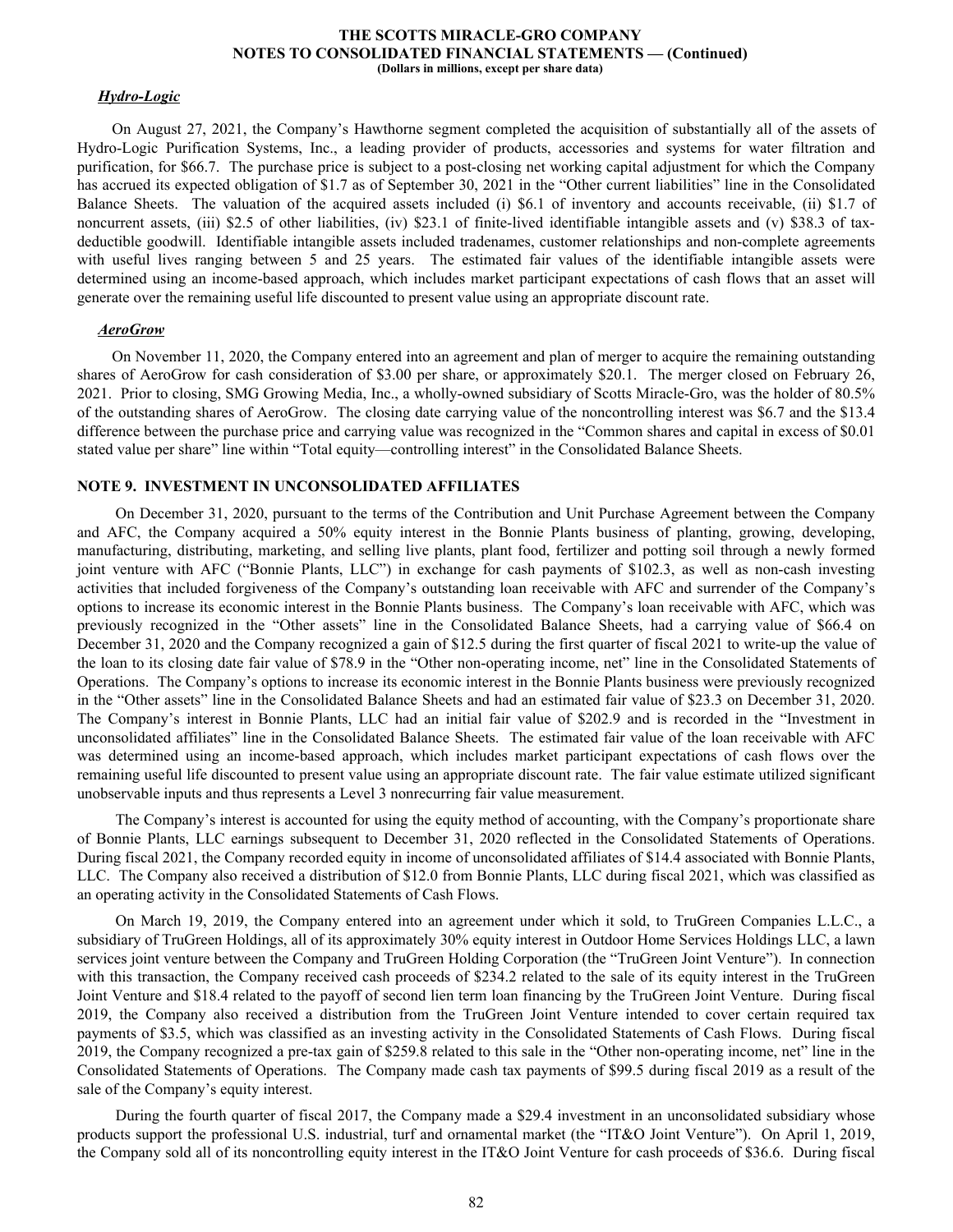2019, the Company recognized a pre-tax gain of \$2.9 related to this sale in the "Other non-operating income, net" line in the Consolidated Statements of Operations. During fiscal 2019, the Company received a distribution of net earnings from the IT&O Joint Venture of \$4.9, which was classified as an operating activity in the Consolidated Statements of Cash Flows.

# **NOTE 10. RETIREMENT PLANS**

The Company sponsors a defined contribution 401(k) plan for substantially all U.S. associates. The Company matches 200% of associates' initial 3% contribution and 50% of their remaining contribution up to 6%. The Company may make additional discretionary profit sharing matching contributions to eligible employees on their initial 4% contribution. The Company recorded charges of \$30.1, \$27.7 and \$18.9 under the plan in fiscal 2021, fiscal 2020 and fiscal 2019, respectively.

The Company sponsors two defined benefit pension plans for certain U.S. associates and three defined benefit pension plans associated with the former businesses in the United Kingdom and Germany. Benefits under these plans have been frozen and closed to new associates since 1997 for the U.S. plans, 2010 for the United Kingdom plans and 2017 for the Germany plan. The benefits under the plans are based on years of service and compensation levels. The Company's funding policy, consistent with statutory requirements and tax considerations, is based on actuarial computations using the Projected Unit Credit method.

During fiscal 2021, a defined benefit pension plan associated with the former business in the United Kingdom entered into a buy-in insurance policy in exchange for a premium payment of \$67.7, which is subject to adjustment as a result of subsequent data cleansing activities. Under the terms of this buy-in insurance policy, the insurer is liable to pay the benefits to the plan but the plan still retains full legal responsibility to pay the benefits to the members of the plan using the insurance payments. The buy-in policy will be treated as an asset of the plan going forward until such time as the buy-in policy is converted to a buy-out policy, which is when individual insurance policies will be assigned to each member of the plan and the plan will no longer have legal responsibility to pay the benefits to the members.

The following tables present information about benefit obligations, plan assets, annual expense, assumptions and other information about the Company's defined benefit pension plans. The defined benefit pension plans are valued using a September 30 measurement date.

|                                                                                                                                                                                                                                |    | <b>U.S. Defined</b><br><b>Benefit Pension Plans</b> |               |        |    | <b>International</b><br><b>Defined</b><br><b>Benefit Pension Plans</b> |              |       |
|--------------------------------------------------------------------------------------------------------------------------------------------------------------------------------------------------------------------------------|----|-----------------------------------------------------|---------------|--------|----|------------------------------------------------------------------------|--------------|-------|
|                                                                                                                                                                                                                                |    | 2021                                                |               | 2020   |    | 2021                                                                   |              | 2020  |
| Change in projected benefit obligation:                                                                                                                                                                                        |    |                                                     |               |        |    |                                                                        |              |       |
| Benefit obligation at beginning of year                                                                                                                                                                                        | -S | 109.8                                               | -S            | 108.0  | -S | 193.7                                                                  | -S           | 185.2 |
| Interest cost                                                                                                                                                                                                                  |    | 1.5                                                 |               | 2.6    |    | 2.6                                                                    |              | 2.7   |
|                                                                                                                                                                                                                                |    | (4.1)                                               |               | 6.4    |    | (2.9)                                                                  |              | 4.0   |
| Benefits paid                                                                                                                                                                                                                  |    | (7.0)                                               |               | (7.2)  |    | (7.6)                                                                  |              | (7.7) |
| Foreign currency translation                                                                                                                                                                                                   |    |                                                     |               |        |    | 7.8                                                                    |              | 9.5   |
| Projected benefit obligation ("PBO") at end of year                                                                                                                                                                            |    | 100.2                                               | <sup>\$</sup> | 109.8  | -S | 193.6                                                                  | -S           | 193.7 |
| Accumulated benefit obligation ("ABO") at end of year.                                                                                                                                                                         |    | 100.2                                               |               | 109.8  | -S | 193.6                                                                  | <sup>S</sup> | 193.7 |
| Change in plan assets:                                                                                                                                                                                                         |    |                                                     |               |        |    |                                                                        |              |       |
| Fair value of plan assets at beginning of year <i>manufacture</i> \$                                                                                                                                                           |    | 81.5                                                | - \$          | 81.3   | -S | $209.9$ \$                                                             |              | 196.6 |
|                                                                                                                                                                                                                                |    | 5.9                                                 |               | 5.1    |    | 2.1                                                                    |              | 3.9   |
|                                                                                                                                                                                                                                |    | 1.3                                                 |               | 2.3    |    | 7.9                                                                    |              | 7.3   |
| Benefits paid                                                                                                                                                                                                                  |    | (7.0)                                               |               | (7.2)  |    | (7.6)                                                                  |              | (7.7) |
| Foreign currency translation entertainment of the state of the state of the state of the state of the state of the state of the state of the state of the state of the state of the state of the state of the state of the sta |    |                                                     |               |        |    | 9.3                                                                    |              | 9.8   |
| Fair value of plan assets at end of year <i>manufacture of s</i>                                                                                                                                                               |    | 81.7                                                |               | 81.5   |    | 221.6                                                                  |              | 209.9 |
| Overfunded (underfunded) status at end of year  \$                                                                                                                                                                             |    | $(18.5)$ \$                                         |               | (28.3) | -S | 28.0                                                                   |              | 16.2  |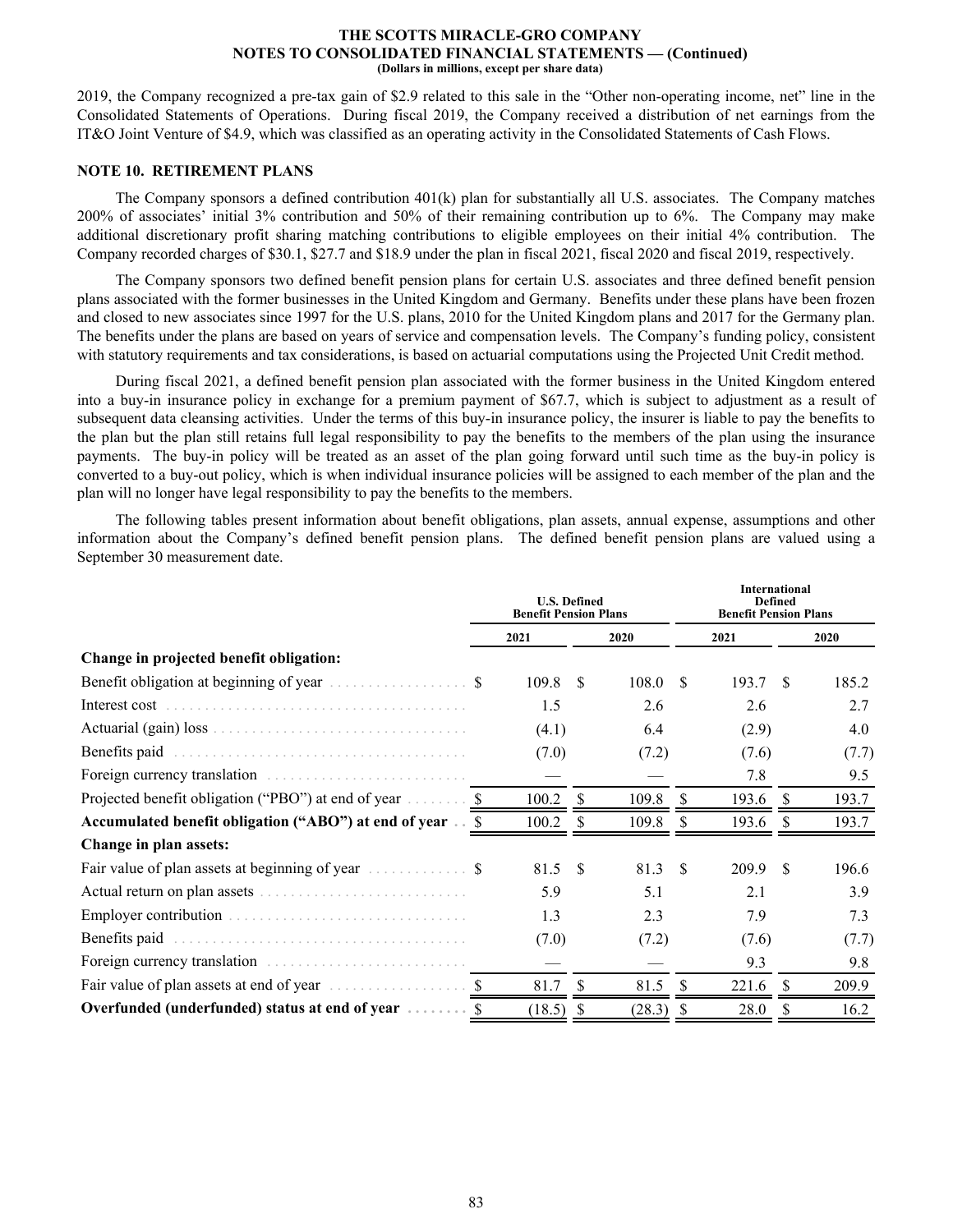|                                                                             |               | <b>U.S. Defined</b><br><b>Benefit Pension Plans</b> |               |             |               | <b>International</b><br><b>Benefit Pension Plans</b> |      |        |
|-----------------------------------------------------------------------------|---------------|-----------------------------------------------------|---------------|-------------|---------------|------------------------------------------------------|------|--------|
|                                                                             |               | 2021                                                |               | 2020        |               | 2021                                                 |      | 2020   |
| Information for pension plans with an ABO in excess of<br>plan assets:      |               |                                                     |               |             |               |                                                      |      |        |
|                                                                             |               | 100.2                                               | -S            | 109.8       | -S            | 16.9                                                 | -\$  | 18.3   |
| Fair value of plan assets.                                                  |               | 81.7                                                |               | 81.5        |               |                                                      |      |        |
| Information for pension plans with a PBO in excess of<br>plan assets:       |               |                                                     |               |             |               |                                                      |      |        |
|                                                                             |               | 100.2                                               | -S            | 109.8       | $\mathcal{S}$ | 16.9                                                 | - \$ | 18.3   |
|                                                                             |               | 81.7                                                |               | 81.5        |               |                                                      |      |        |
| <b>Amounts recognized in the Consolidated Balance Sheets</b><br>consist of: |               |                                                     |               |             |               |                                                      |      |        |
| Noncurrent assets                                                           |               |                                                     | -S            |             | <sup>\$</sup> | 44.9                                                 | -\$  | 34.5   |
| Current liabilities                                                         |               | (0.2)                                               |               | (0.2)       |               | (0.9)                                                |      | (0.9)  |
| Noncurrent liabilities                                                      |               | (18.3)                                              |               | (28.1)      |               | (16.0)                                               |      | (17.4) |
| Total amount accrued                                                        | <sup>\$</sup> | (18.5)                                              | <sup>\$</sup> | $(28.3)$ \$ |               | 28.0                                                 | \$   | 16.2   |
| Amounts recognized in AOCL consist of:                                      |               |                                                     |               |             |               |                                                      |      |        |
| <b>Actuarial</b> loss                                                       | -S            | 39.2 S                                              |               | 47.9 \$     |               | 51.4 \$                                              |      | 50.2   |
| Prior service cost                                                          |               |                                                     |               |             |               | 2.7                                                  |      | 2.6    |
|                                                                             |               | 39.2                                                | \$.           | 47.9        | -S            | 54.1                                                 | \$.  | 52.8   |

|                                                                                      | <b>U.S. Defined</b><br><b>Benefit Pension Plans</b> |   |          | <b>International</b><br><b>Defined</b><br><b>Benefit Pension Plans</b> |          |   |          |
|--------------------------------------------------------------------------------------|-----------------------------------------------------|---|----------|------------------------------------------------------------------------|----------|---|----------|
|                                                                                      | 2021                                                |   | 2020     |                                                                        | 2021     |   | 2020     |
| Total change in other comprehensive loss attributable to:                            |                                                     |   |          |                                                                        |          |   |          |
|                                                                                      | 6.6                                                 | S | (5.3)    | S                                                                      | (0.6)    | S | (7.0)    |
| Reclassification to net income                                                       | 2.1                                                 |   | 1.8      |                                                                        | 1.3      |   | 1.0      |
| Foreign currency translation                                                         |                                                     |   |          |                                                                        | (2.0)    |   | (2.5)    |
|                                                                                      | 8.7                                                 |   | (3.5)    |                                                                        | (1.3)    |   | (8.5)    |
| Weighted average assumptions used in development of<br>projected benefit obligation: |                                                     |   |          |                                                                        |          |   |          |
| Discount rate                                                                        | $2.37\%$                                            |   | $2.05\%$ |                                                                        | $1.90\%$ |   | $1.51\%$ |

|                                                                                               | <b>U.S. Defined</b><br><b>Benefit Pension Plans</b> |    |          |    | <b>International</b><br><b>Defined Benefit Pension Plans</b> |     |           |    |           |    |          |
|-----------------------------------------------------------------------------------------------|-----------------------------------------------------|----|----------|----|--------------------------------------------------------------|-----|-----------|----|-----------|----|----------|
|                                                                                               | 2021                                                |    | 2020     |    | 2019                                                         |     | 2021      |    | 2020      |    | 2019     |
| Components of net periodic benefit cost<br>(income):                                          |                                                     |    |          |    |                                                              |     |           |    |           |    |          |
| Interest cost                                                                                 | 1.5                                                 | \$ | 2.6      | S. | 3.5                                                          | \$. | 2.6       | S. | 2.7       | S. | 4.0      |
| Expected return on plan assets                                                                | (3.4)                                               |    | (3.9)    |    | (4.0)                                                        |     | (5.5)     |    | (6.9)     |    | (7.1)    |
| Net amortization                                                                              | 2.1                                                 |    | 1.8      |    | 1.4                                                          |     | 1.3       |    | 1.0       |    | 0.8      |
| Net periodic benefit cost (income)                                                            | 0.2                                                 |    | 0.5      | S  | 0.9                                                          |     | (1.6)     |    | (3.2)     |    | (2.3)    |
| Weighted average assumptions used in<br>development of net periodic benefit cost<br>(income): |                                                     |    |          |    |                                                              |     |           |    |           |    |          |
| Weighted average discount rate - interest cost                                                | $1.43\%$                                            |    | $2.44\%$ |    | $3.67\%$                                                     |     | $1.26 \%$ |    | $1.42 \%$ |    | $2.34\%$ |
| Expected return on plan assets                                                                | $4.25 \%$                                           |    | $5.00\%$ |    | $5.25 \%$                                                    |     | $2.45\%$  |    | $3.39 \%$ |    | 3.94%    |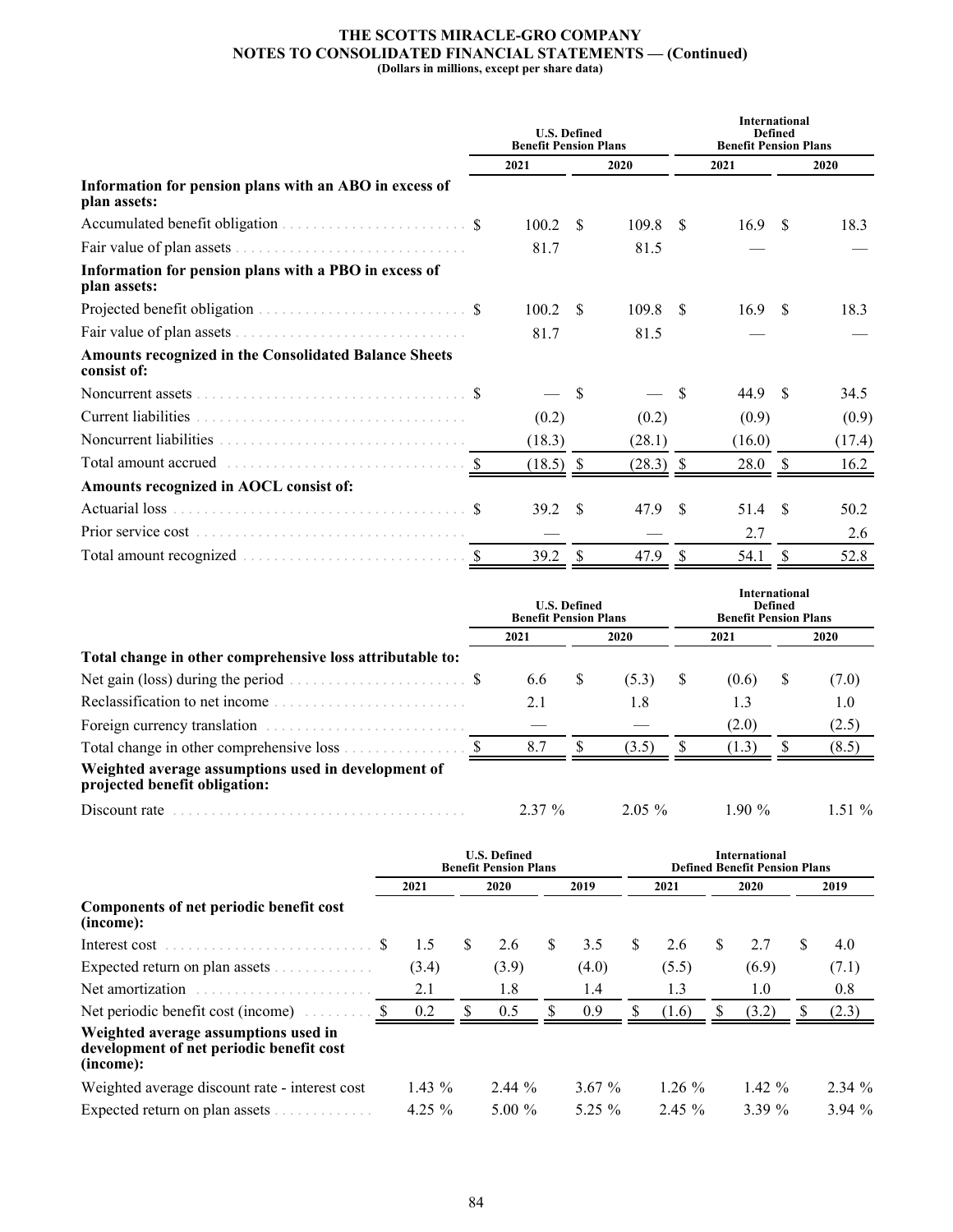## *Investment Strategy*

Target allocation percentages among various asset classes are maintained based on an individual investment policy established for each of the various pension plans. Asset allocations are designed to achieve long-term objectives of return while mitigating against downside risk considering expected cash requirements necessary to fund benefit payments. However, the Company cannot predict future investment returns and therefore cannot determine whether future pension plan funding requirements could materially and adversely affect its financial condition, results of operations or cash flows.

## *Basis for Long-Term Rate of Return on Asset Assumptions*

The Company's expected long-term rate of return on asset assumptions are derived from studies conducted by third parties. The studies include a review of anticipated future long-term performance of individual asset classes and consideration of the appropriate asset allocation strategy given the anticipated requirements of the plans to determine the average rate of earnings expected. While the studies give appropriate consideration to recent fund performance and historical returns, the assumptions primarily represent expectations about future rates of return over the long term.

|                                                                                                                                                                                                                                | <b>U.S. Defined</b><br><b>Benefit Pension Plans</b> |                | International<br><b>Defined</b><br><b>Benefit Pension Plans</b> |
|--------------------------------------------------------------------------------------------------------------------------------------------------------------------------------------------------------------------------------|-----------------------------------------------------|----------------|-----------------------------------------------------------------|
| Other information:                                                                                                                                                                                                             |                                                     |                |                                                                 |
| Plan asset allocations:                                                                                                                                                                                                        |                                                     |                |                                                                 |
| Target for September 30, 2022:                                                                                                                                                                                                 |                                                     |                |                                                                 |
|                                                                                                                                                                                                                                | 22 %                                                |                | 20 %                                                            |
|                                                                                                                                                                                                                                | $74\%$                                              |                | 50 %                                                            |
|                                                                                                                                                                                                                                |                                                     | $4\%$          | $-$ %                                                           |
| Insurance contracts                                                                                                                                                                                                            | $-$ %                                               |                | 30 %                                                            |
| September 30, 2021                                                                                                                                                                                                             |                                                     |                |                                                                 |
|                                                                                                                                                                                                                                | $20\%$                                              |                | $22\%$                                                          |
|                                                                                                                                                                                                                                | 73 %                                                |                | 48 %                                                            |
|                                                                                                                                                                                                                                |                                                     | $4\%$          | $-$ %                                                           |
| Cash and cash equivalents entertainment and the cash of the cash of the cash of the cash of the cash of the cash of the cash of the cash of the cash of the cash of the cash of the cash of the cash of the cash of the cash o |                                                     | $3\frac{9}{6}$ | $-$ %                                                           |
|                                                                                                                                                                                                                                | $-$ %                                               |                | 30 %                                                            |
| September 30, 2020                                                                                                                                                                                                             |                                                     |                |                                                                 |
|                                                                                                                                                                                                                                | $21\%$                                              |                | 27%                                                             |
|                                                                                                                                                                                                                                | 73 %                                                |                | 73 %                                                            |
|                                                                                                                                                                                                                                |                                                     | $4\%$          | $-$ %                                                           |
| Cash and cash equivalents entertainment and the cash of the cash of the cash of the cash of the cash of the cash of the cash of the cash of the cash of the cash of the cash of the cash of the cash of the cash of the cash o |                                                     | $2\%$          | $-$ %                                                           |
|                                                                                                                                                                                                                                | 0.2<br>-S                                           |                | <sup>\$</sup><br>7.8                                            |
| Expected future benefit payments:                                                                                                                                                                                              |                                                     |                |                                                                 |
| 2022                                                                                                                                                                                                                           | 7.7                                                 |                | <sup>\$</sup><br>5.9                                            |
|                                                                                                                                                                                                                                | 73                                                  |                | 6.3                                                             |
|                                                                                                                                                                                                                                | 7.2                                                 |                | 6.6                                                             |
| 2025                                                                                                                                                                                                                           | 7.1                                                 |                | 6.9                                                             |
| 2026                                                                                                                                                                                                                           | 6.9                                                 |                | 7.2                                                             |
|                                                                                                                                                                                                                                | 31.0                                                |                | 38.2                                                            |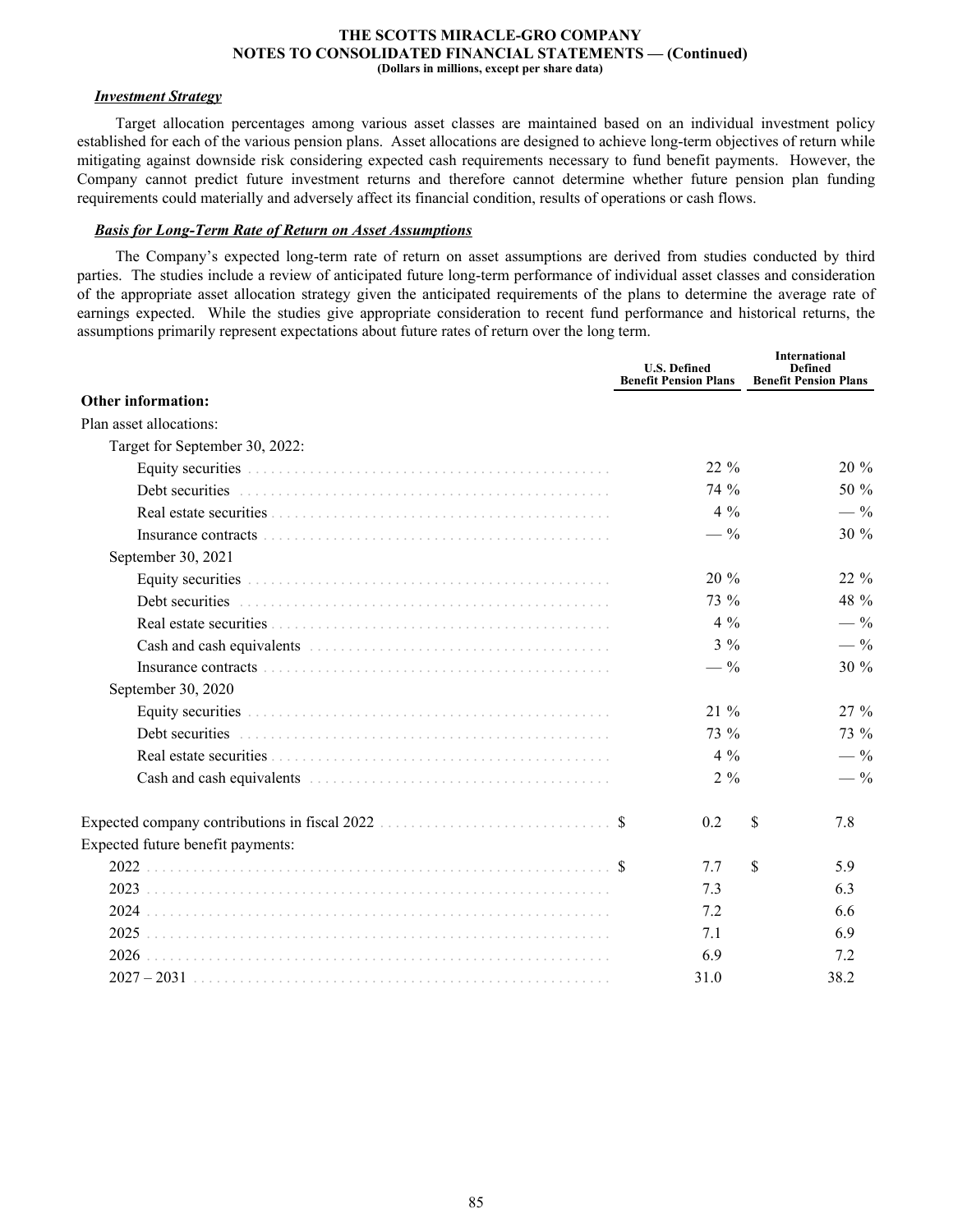The following tables set forth the fair value of the Company's pension plan assets, segregated by level within the fair value hierarchy:

|                                                               |                                             | <b>U.S. Defined</b><br><b>Benefit Pension Plans</b> |    |                  |    | International<br><b>Defined</b><br><b>Benefit Pension Plans</b> |    |       |  |
|---------------------------------------------------------------|---------------------------------------------|-----------------------------------------------------|----|------------------|----|-----------------------------------------------------------------|----|-------|--|
|                                                               | <b>Fair Value</b><br><b>Hierarchy Level</b> | 2021                                                |    | 2020             |    | 2021                                                            |    | 2020  |  |
|                                                               | Level 1                                     | \$<br>2.9                                           | -S | 1.8              | -S | 0.2                                                             | -S | 0.5   |  |
| Insurance contracts                                           | Level 3                                     |                                                     |    |                  |    | 66.7                                                            |    |       |  |
| Total assets in the fair value hierarchy                      |                                             | 2.9                                                 |    | 1.8              |    | 66.9                                                            |    | 0.5   |  |
| Common collective trusts measured at net asset<br>value       |                                             |                                                     |    |                  |    |                                                                 |    |       |  |
| Real estate                                                   |                                             | \$<br>$3.4 \quad S$                                 |    | 2.9 <sup>5</sup> |    |                                                                 | -S |       |  |
| Equities                                                      |                                             | 16.0                                                |    | 17.5             |    | 48.3                                                            |    | 57.3  |  |
| Fixed income                                                  |                                             | 59.4                                                |    | 59.3             |    | 106.4                                                           |    | 152.1 |  |
| Total common collective trusts measured at<br>net asset value |                                             | 78.8                                                |    | 79.7             |    | 154.7                                                           |    | 209.4 |  |
| Total assets at fair value<br>.                               |                                             | 81.7                                                | £. | 81.5             |    | 221.6                                                           |    | 209.9 |  |

The carrying value of cash equivalents approximated their aggregate fair value as of September 30, 2021 and 2020. The valuation for the buy-in insurance policy is calculated on an insurer pricing basis and is estimated using unobservable inputs. Common collective trusts are not publicly traded and were valued at a net asset value unit price determined by the portfolio's sponsor based on the fair value of underlying assets held by the common collective trust on September 30, 2021 and 2020. The common collective trusts hold underlying investments that have prices derived from quoted prices in active markets. The underlying assets are principally marketable equity and fixed income securities.

# **NOTE 11. ASSOCIATE MEDICAL BENEFITS**

The Company provides comprehensive major medical benefits to its associates. The Company is self-insured for certain health benefits up to \$0.7 per occurrence per individual. The cost of such benefits is recognized as expense in the period the claim is incurred. This cost was \$43.7, \$34.2 and \$31.4 in fiscal 2021, fiscal 2020 and fiscal 2019, respectively.

The Company also provides comprehensive major medical benefits to certain retired associates and their dependents. Substantially all of the Company's domestic associates who were hired before January 1, 1998 become eligible for these benefits if they retire at age 55 or older with more than ten years of service. The retiree medical plan requires certain minimum contributions from retired associates and includes provisions to limit the overall cost increases the Company is required to cover. The Company funds its portion of retiree medical benefits as claims are paid.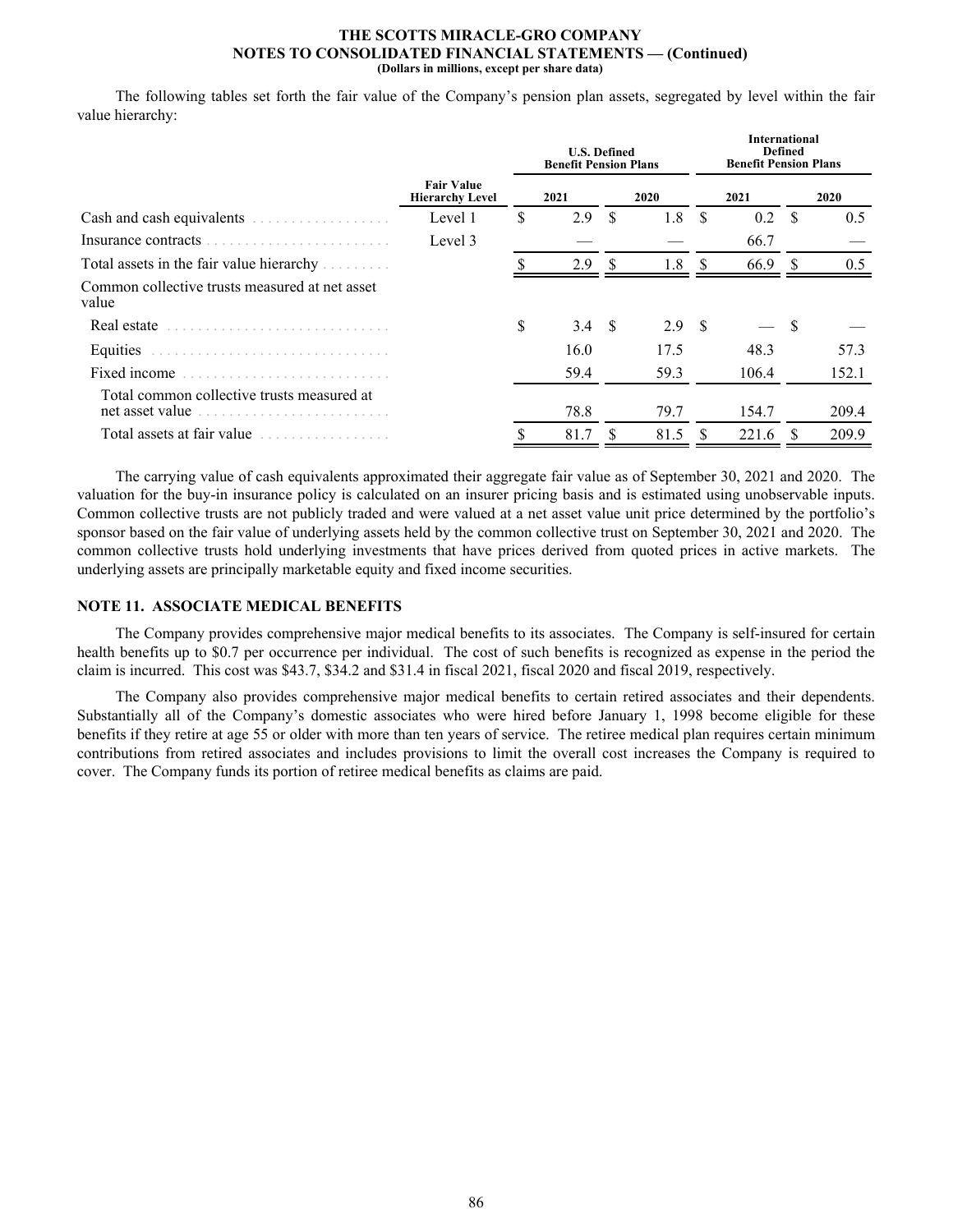The following tables set forth information about the retiree medical plan for domestic associates. The retiree medical plan is valued using a September 30 measurement date.

|                                                                                                                | 2021        | 2020      |
|----------------------------------------------------------------------------------------------------------------|-------------|-----------|
| <b>Change in Accumulated Plan Benefit Obligation (APBO):</b>                                                   |             |           |
|                                                                                                                | 22.4 \$     | 22.8      |
|                                                                                                                | 0.2         | 0.2       |
| Interest cost                                                                                                  | 0.4         | 0.6       |
| Plan participants' contributions entertainment and the participants' contributions are expected.               | 0.4         | 0.4       |
|                                                                                                                | (0.8)       | 0.7       |
| Benefits paid                                                                                                  | (2.4)       | (2.3)     |
|                                                                                                                | 20.1        | S<br>22.4 |
| Change in plan assets:                                                                                         |             |           |
| Fair value of plan assets at beginning of year encouragement of the state of plan assets at beginning of year  |             | \$.       |
|                                                                                                                | 2.0         | 1.9       |
| Plan participants' contributions entertainment and the participants' contributions are expected.               | 0.4         | 0.4       |
| Gross benefits paid                                                                                            | (2.4)       | (2.3)     |
| Fair value of plan assets at end of year entertainment of year and set of year and set of year and set of year |             |           |
|                                                                                                                | $(20.1)$ \$ | (22.4)    |

|                                                                                                                                                                                                                                |               | 2021     |               | 2020   |
|--------------------------------------------------------------------------------------------------------------------------------------------------------------------------------------------------------------------------------|---------------|----------|---------------|--------|
| Amounts recognized in the Consolidated Balance Sheets consist of:                                                                                                                                                              |               |          |               |        |
| Current liabilities                                                                                                                                                                                                            | $\mathcal{S}$ | (1.5)    | <sup>\$</sup> | (1.6)  |
| Noncurrent liabilities                                                                                                                                                                                                         |               | (18.6)   |               | (20.8) |
| Total amount accrued                                                                                                                                                                                                           |               | (20.1)   |               | (22.4) |
| Amounts recognized in AOCL consist of:                                                                                                                                                                                         |               |          |               |        |
|                                                                                                                                                                                                                                | -S            | 2.5      | \$.           | 3.6    |
|                                                                                                                                                                                                                                |               | (1.4)    |               | (2.5)  |
| Total amount recognized entertainment is a series of the series of the series of the series of the series of the series of the series of the series of the series of the series of the series of the series of the series of t |               |          |               | 1.1    |
| Total change in other comprehensive loss attributable to:                                                                                                                                                                      |               |          |               |        |
| Gain (loss) during the period entertainment of the state of the state of the state of the state of the state of $\frac{1}{2}$                                                                                                  |               | 0.8      | S             | (0.7)  |
| Reclassification to net income contained and the contained and the contact the contact of the contact of the contact of the contact of the contact of the contact of the contact of the contact of the contact of the contact  |               | (0.8)    |               | (0.9)  |
|                                                                                                                                                                                                                                |               |          |               | (1.6)  |
| Discount rate used in development of APBO ACCOMMUNISM                                                                                                                                                                          |               | $2.66\%$ |               | 2.48 % |

Net periodic benefit cost (income) was \$(0.2) during fiscal 2021 and \$(0.1) during fiscal 2020 and fiscal 2019. For measurement as of September 30, 2021, management has assumed that health care costs will increase at an annual rate of 5.75%, and thereafter decreasing to an ultimate trend rate of 4.75% in 2026.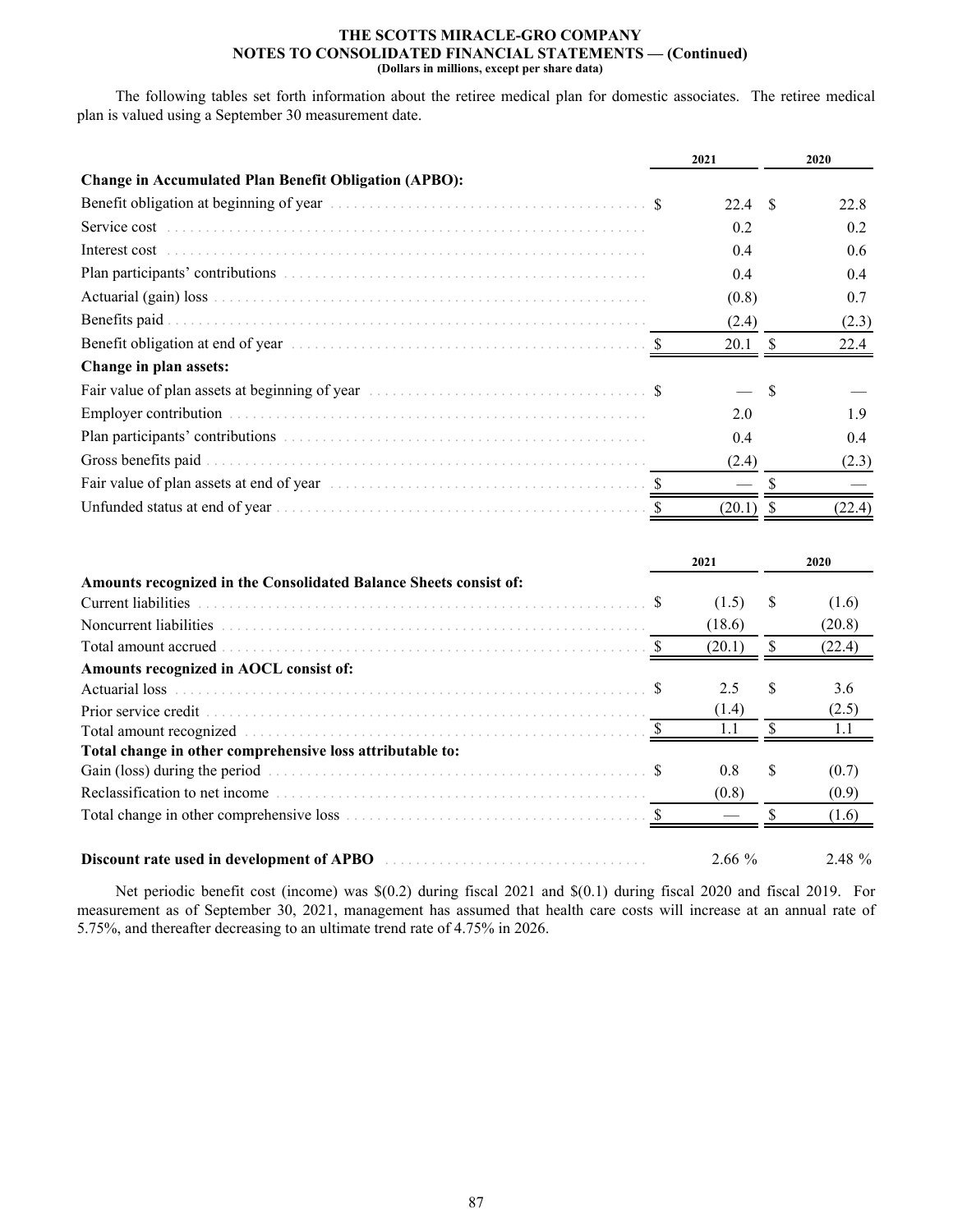The following benefit payments under the plan are expected to be paid by the Company and the retirees for the fiscal years indicated:

|               | $-105c$<br>Renefit<br>Payments | Retiree<br>Contributions |  |
|---------------|--------------------------------|--------------------------|--|
| 2022          |                                |                          |  |
| 2023          |                                |                          |  |
| 2024          |                                |                          |  |
| 2025          |                                |                          |  |
| 2026          |                                |                          |  |
| $2027 - 2031$ |                                |                          |  |

# **NOTE 12. DEBT**

The components of debt are as follows:

|                                                                                                                                                                                                                                | September 30, |           |  |
|--------------------------------------------------------------------------------------------------------------------------------------------------------------------------------------------------------------------------------|---------------|-----------|--|
|                                                                                                                                                                                                                                | 2021          | 2020      |  |
| Credit Facilities:                                                                                                                                                                                                             |               |           |  |
|                                                                                                                                                                                                                                |               | S<br>64.0 |  |
| Term loans                                                                                                                                                                                                                     | 670.0         | 710.0     |  |
|                                                                                                                                                                                                                                | 500.0         |           |  |
| Senior Notes – $4.375\%$                                                                                                                                                                                                       | 400.0         |           |  |
| Senior Notes – $4.500\%$                                                                                                                                                                                                       | 450.0         | 450.0     |  |
|                                                                                                                                                                                                                                | 250.0         | 250 Q     |  |
|                                                                                                                                                                                                                                |               | 20.0      |  |
| Finance lease obligations entertainment of the contract of the state of the state of the state of the state of the state of the state of the state of the state of the state of the state of the state of the state of the sta | 33.4          | 36.1      |  |
| Other                                                                                                                                                                                                                          | 11.9          | 1.1       |  |
|                                                                                                                                                                                                                                | 2,315.3       | 1,531.2   |  |
| Less current portions in the continuum contract the contract of the contract of the contract of the contract of the contract of the contract of the contract of the contract of the contract of the contract of the contract o | 57.8          | 66.4      |  |
| Less unamortized debt issuance costs entertainment in the state of the state of the state of the state of the state of the state of the state of the state of the state of the state of the state of the state of the state of | 20.8          | 9.7       |  |
| Long-term debt.                                                                                                                                                                                                                | 2,236.7       | 1,455.1   |  |

The Company's aggregate scheduled maturities of debt, excluding finance lease obligations, are as follows:

| 2022 | 51.9 |
|------|------|
| 2023 |      |
| 2024 |      |
| 2025 |      |
| 2026 |      |
|      |      |
|      |      |

# *Credit Facilities*

On July 5, 2018, the Company entered into a fifth amended and restated credit agreement (the "Fifth A&R Credit Agreement"), providing the Company and certain of its subsidiaries with five-year senior secured loan facilities in the aggregate principal amount of \$2,300.0, comprised of a revolving credit facility of \$1,500.0 and a term loan in the original principal amount of \$800.0 (the "Fifth A&R Credit Facilities").

At September 30, 2021, the Company had letters of credit outstanding in the aggregate principal amount of \$19.8, and \$1,480.2 of borrowing availability under the Fifth A&R Credit Agreement. The weighted average interest rates on average borrowings under the Fifth A&R Credit Agreement were 1.9%, 3.3% and 4.6% for fiscal 2021, fiscal 2020 and fiscal 2019, respectively.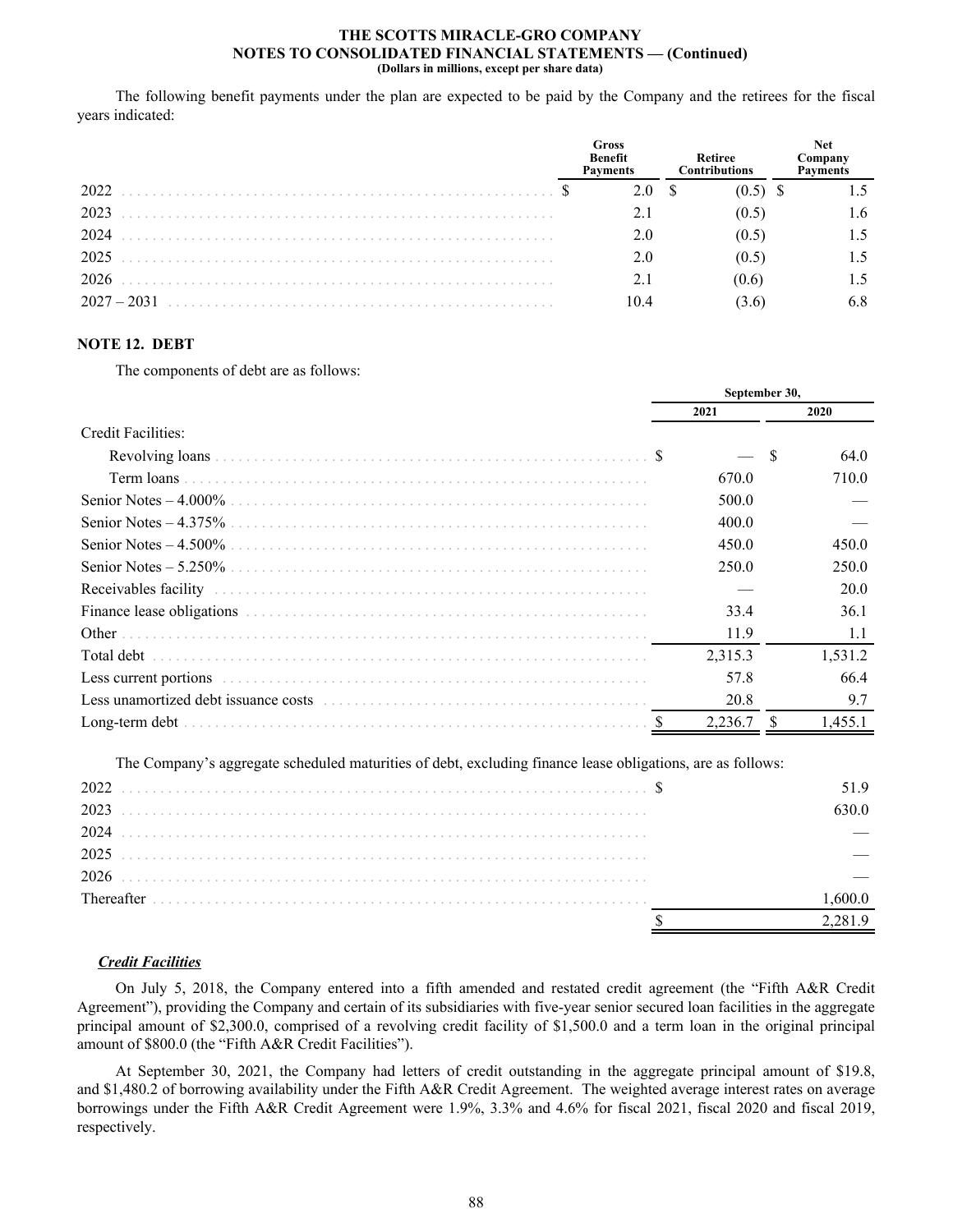The Fifth A&R Credit Agreement contains, among other obligations, an affirmative covenant regarding the Company's leverage ratio on the last day of each quarter calculated as average total indebtedness, divided by the Company's earnings before interest, taxes, depreciation and amortization ("EBITDA"), as adjusted pursuant to the terms of the Fifth A&R Credit Agreement ("Adjusted EBITDA"). The maximum leverage ratio is 4.50. The Company's leverage ratio was 2.70 at September 30, 2021. The Fifth A&R Credit Agreement also contains an affirmative covenant regarding the Company's interest coverage ratio determined as of the end of each of its fiscal quarters. The interest coverage ratio is calculated as Adjusted EBITDA divided by interest expense, as described in the Fifth A&R Credit Agreement, and excludes costs related to refinancings. The minimum interest coverage ratio was 3.00 for the twelve months ended September 30, 2021. The Company's interest coverage ratio was 10.63 for the twelve months ended September 30, 2021.

The Fifth A&R Credit Agreement allows the Company to make unlimited restricted payments (as defined in the Fifth A&R Credit Agreement), including dividend payments on, and repurchases of, the Company's Common Shares, as long as the leverage ratio resulting from the making of such restricted payments is 4.00 or less. Otherwise, the Company may make further restricted payments in an aggregate amount for each fiscal year not to exceed \$225.0.

### *Senior Notes*

On December 15, 2016, Scotts Miracle-Gro issued \$250.0 aggregate principal amount of 5.250% Senior Notes due 2026 (the "5.250% Senior Notes"). The 5.250% Senior Notes represent general unsecured senior obligations and rank equal in right of payment with the Company's existing and future unsecured senior debt. The 5.250% Senior Notes have interest payment dates of June 15 and December 15 of each year. Substantially all of Scotts Miracle-Gro's directly and indirectly owned domestic subsidiaries serve as guarantors of the 5.250% Senior Notes.

On October 22, 2019, Scotts Miracle-Gro issued \$450.0 aggregate principal amount of 4.500% Senior Notes due 2029 (the "4.500% Senior Notes"). The net proceeds of the offering were used to redeem all of the Company's outstanding 6.000% Senior Notes due 2023 (the "6.000% Senior Notes") and for general corporate purposes. The 4.500% Senior Notes represent general unsecured senior obligations and rank equal in right of payment with the Company's existing and future unsecured senior debt. The 4.500% Senior Notes have interest payment dates of April 15 and October 15 of each year. All of Scotts Miracle-Gro's domestic subsidiaries that serve as guarantors of the 5.250% Senior Notes also serve as guarantors of the 4.500% Senior Notes.

On October 23, 2019, Scotts Miracle-Gro redeemed all of its outstanding 6.000% Senior Notes for a redemption price of \$412.5, comprised of \$0.5 of accrued and unpaid interest, \$12.0 of redemption premium, and \$400.0 for outstanding principal amount. The \$12.0 redemption premium was recognized in the "Costs related to refinancing" line on the Consolidated Statements of Operations during the first quarter of fiscal 2020. Additionally, the Company had \$3.1 in unamortized bond issuance costs associated with the 6.000% Senior Notes, which were written-off during the first quarter of fiscal 2020 and were recognized in the "Costs related to refinancing" line in the Consolidated Statements of Operations.

On March 17, 2021, Scotts Miracle-Gro issued \$500.0 aggregate principal amount of 4.000% Senior Notes due 2031 (the "4.000% Senior Notes"). The net proceeds of the offering were used to reduce borrowings under the Fifth A&R Credit Facilities. The 4.000% Senior Notes represent general unsecured senior obligations and rank equal in right of payment with the Company's existing and future unsecured senior debt. The 4.000% Senior Notes have interest payment dates of April 1 and October 1 of each year, commencing October 1, 2021. All of Scotts Miracle-Gro's domestic subsidiaries that serve as guarantors of the 5.250% Senior Notes also serve as guarantors of the 4.000% Senior Notes.

On August 13, 2021, Scotts Miracle-Gro issued \$400.0 aggregate principal amount of 4.375% Senior Notes due 2032 (the "4.375% Senior Notes"). The net proceeds of the offering were used to reduce borrowings under the Fifth A&R Credit Facilities and for other general corporate purposes. The 4.375% Senior Notes represent general unsecured senior obligations and rank equal in right of payment with the Company's existing and future unsecured senior debt. The 4.375% Senior Notes have interest payment dates of February 1 and August 1 of each year, commencing February 1, 2022. All of Scotts Miracle-Gro's domestic subsidiaries that serve as guarantors of the 5.250% Senior Notes also serve as guarantors of the 4.375% Senior Notes.

# *Receivables Facility*

On April 7, 2017, the Company entered into a Master Repurchase Agreement (including the annexes thereto, the "Repurchase Agreement") and a Master Framework Agreement, as amended (the "Framework Agreement" and, together with the Repurchase Agreement, the "Receivables Facility"). Under the Receivables Facility, the Company may sell a portfolio of available and eligible outstanding customer accounts receivable to the purchasers and simultaneously agree to repurchase the receivables on a weekly basis. The eligible accounts receivable consist of accounts receivable generated by sales to three specified customers. The eligible amount of customer accounts receivables which may be sold under the Receivables Facility is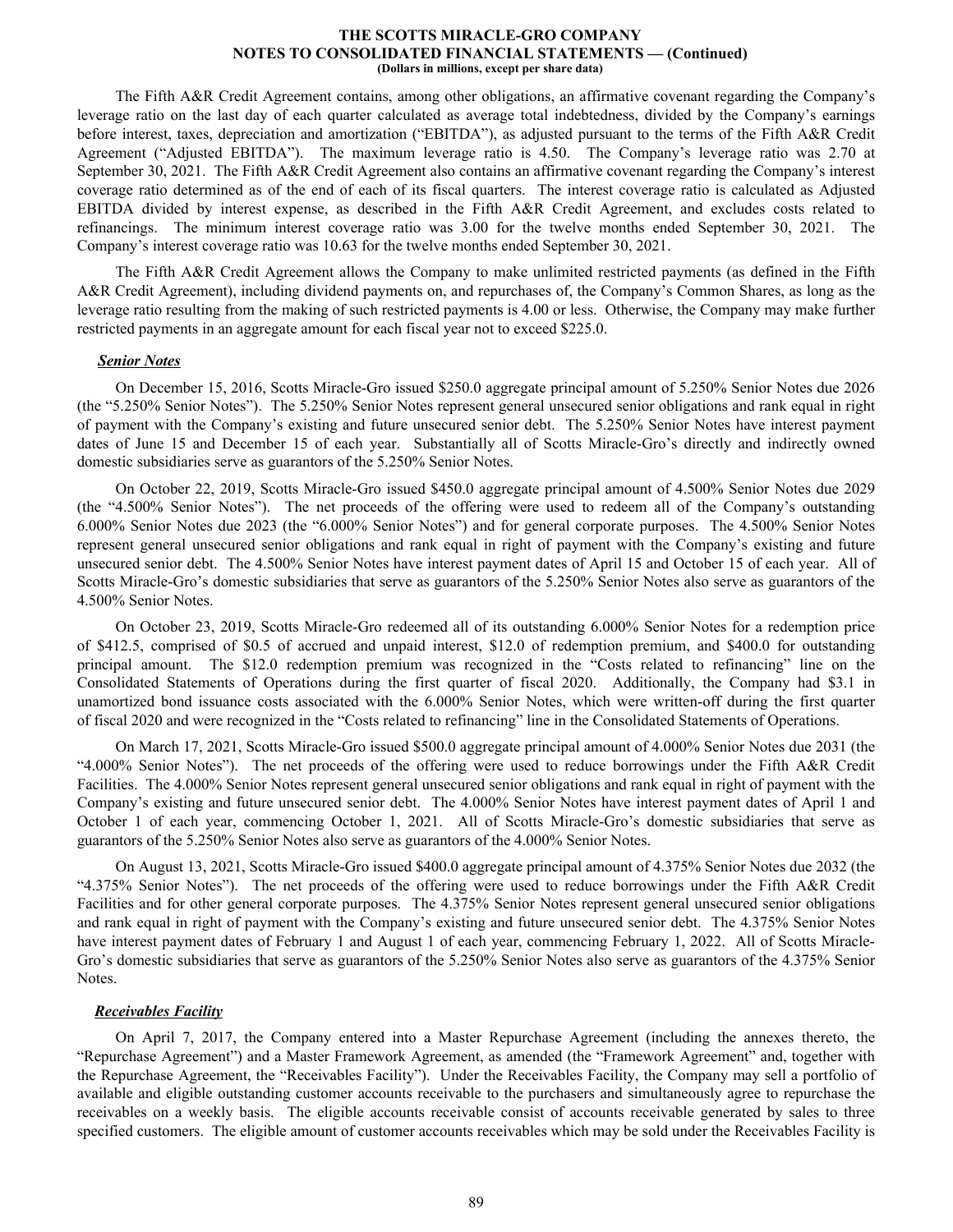\$400.0 and the commitment amount during the seasonal commitment period beginning on February 25, 2022 and ending on June 17, 2022 is \$160.0. The Receivables Facility expires on August 19, 2022.

The Company accounts for the sale of receivables under the Receivables Facility as short-term debt and continues to carry the receivables on its Consolidated Balance Sheets, primarily as a result of the Company's requirement to repurchase receivables sold. As of September 30, 2021 and 2020, there were zero and \$20.0, respectively, in borrowings on receivables pledged as collateral under the Receivables Facility, and the carrying value of the receivables pledged as collateral was zero and \$22.3, respectively.

# *Interest Rate Swap Agreements*

The Company has outstanding interest rate swap agreements with major financial institutions that effectively convert a portion of the Company's variable-rate debt to a fixed rate. Interest payments made between the effective date and expiration date are hedged by the swap agreements. Swap agreements that were hedging interest payments as of September 30, 2021 and 2020 had a maximum total U.S. dollar equivalent notional amount of \$600.0. The notional amount, effective date, expiration date and rate of each of the swap agreements outstanding at September 30, 2021 are shown in the table below:

| <b>Notional Amount</b> | <b>Effective</b><br>Date $(a)$ | <b>Expiration</b><br>Date | Fixed<br>Rate |
|------------------------|--------------------------------|---------------------------|---------------|
| <b>200</b>             | 11/7/2018                      | 10/7/2021                 | 2.98 %        |
| 100                    | 12/21/2020                     | 6/20/2023                 | $1.36\%$      |
| (b)<br>300             | 1/7/2021                       | 6/7/2023                  | 1.34 %        |
| <b>200</b>             | 10/7/2021                      | 6/7/2023                  | 1.37 %        |
| (b)<br>200             | 1/20/2022                      | 6/20/2024                 | $0.58 \%$     |
| 200                    | 6/7/2023                       | 6/8/2026                  | $0.85 \%$     |

(a) The effective date refers to the date on which interest payments are first hedged by the applicable swap agreement.

(b) Notional amount adjusts in accordance with a specified seasonal schedule. This represents the maximum notional amount at any point in time.

# *Weighted Average Interest Rate*

The weighted average interest rates on the Company's debt were 3.7%, 4.3% and 4.8% for fiscal 2021, fiscal 2020 and fiscal 2019, respectively.

# **NOTE 13. EQUITY**

Authorized and issued shares consisted of the following (in millions):

|                                                             | September 30,  |                |  |
|-------------------------------------------------------------|----------------|----------------|--|
|                                                             | 2021           | 2020           |  |
| Preferred shares, no par value:                             |                |                |  |
| Authorized                                                  | 0.2 shares     | $0.2$ shares   |  |
| Issued                                                      | 0.0 shares     | $0.0$ shares   |  |
| Common shares, no par value, \$0.01 stated value per share: |                |                |  |
| Authorized                                                  | $100.0$ shares | $100.0$ shares |  |
| Issued                                                      | 68.1 shares    | 68.1 shares    |  |

In fiscal 1995, The Scotts Company merged with Stern's Miracle-Gro Products, Inc. ("Miracle-Gro"). At September 30, 2021, the former shareholders of Miracle-Gro, including the Hagedorn Partnership, L.P., owned approximately 26% of Scotts Miracle-Gro's outstanding Common Shares on a fully diluted basis and, thus, have the ability to significantly influence the election of directors and other actions requiring the approval of Scotts Miracle-Gro's shareholders.

Under the terms of the merger agreement with Miracle-Gro, the former shareholders of Miracle-Gro may not collectively acquire, directly or indirectly, beneficial ownership of Voting Stock (as that term is defined in the Miracle-Gro merger agreement) representing more than 49% of the total voting power of the outstanding Voting Stock, except pursuant to a tender offer for 100% of that total voting power, which tender offer is made at a price per share which is not less than the market price per share on the last trading day before the announcement of the tender offer and is conditioned upon the receipt of at least 50% of the Voting Stock beneficially owned by shareholders of Scotts Miracle-Gro other than the former shareholders of Miracle-Gro and their affiliates and associates.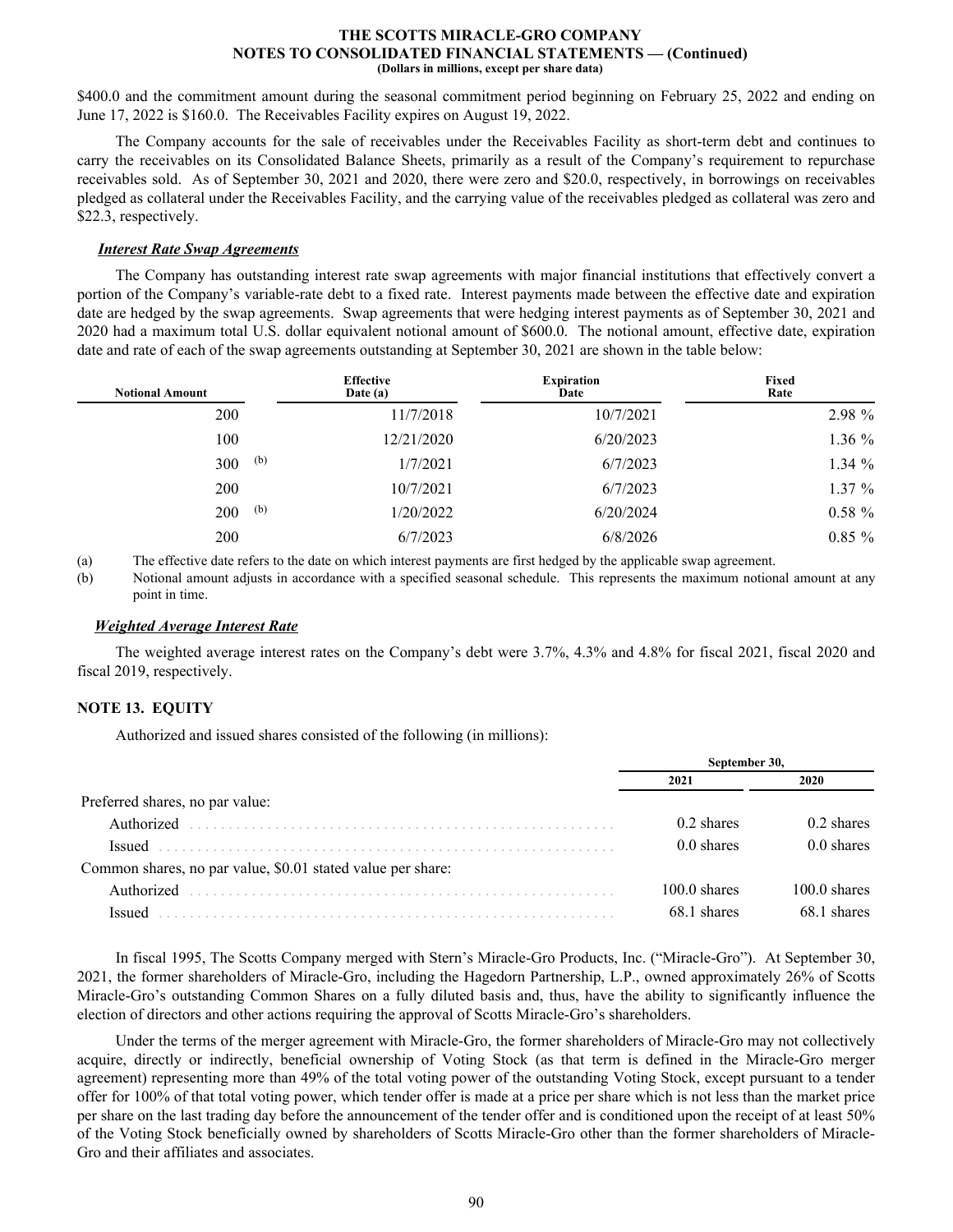# *Accumulated Other Comprehensive Loss*

Changes in AOCL by component were as follows for the fiscal years ended September 30:

|                                                                                | Foreign<br>Currency<br><b>Translation</b><br><b>Adjustments</b> | <b>Net Unrealized</b><br>Gain (Loss) On<br><b>Derivative</b><br><b>Instruments</b> | <b>Net</b><br><b>Unrealized</b><br><b>Loss On</b><br><b>Securities</b> | <b>Net Unrealized</b><br>Gain (Loss) in<br><b>Pension and</b><br><b>Other Post-</b><br>Retirement<br><b>Benefits</b> | Accumulated<br>Other<br>Comprehensive<br>Income (Loss) |
|--------------------------------------------------------------------------------|-----------------------------------------------------------------|------------------------------------------------------------------------------------|------------------------------------------------------------------------|----------------------------------------------------------------------------------------------------------------------|--------------------------------------------------------|
|                                                                                | $(8.7)$ \$                                                      | 8.3                                                                                | $\mathcal{S}$                                                          | $\mathsf{\$}$<br>$(45.6)$ \$                                                                                         | (46.0)                                                 |
| Other comprehensive income (loss) before<br>reclassifications<br>.             | (11.2)                                                          | (20.1)                                                                             |                                                                        | (15.0)                                                                                                               | (46.3)                                                 |
| Amounts reclassified from accumulated other<br>comprehensive net income (loss) | 2.5                                                             | (2.0)                                                                              |                                                                        | 2.8                                                                                                                  | 3.3                                                    |
| Income tax benefit (expense)                                                   |                                                                 | 5.7                                                                                |                                                                        | 3.2                                                                                                                  | 8.9                                                    |
| Net current period other comprehensive income<br>$(\text{loss})$ .             | (8.7)                                                           | (16.4)                                                                             |                                                                        | (9.0)                                                                                                                | (34.1)                                                 |
| Adoption of new accounting pronouncements                                      |                                                                 |                                                                                    |                                                                        | (13.8)                                                                                                               | (13.8)                                                 |
| Balance at September 30, 2019                                                  | (17.4)                                                          | (8.1)                                                                              |                                                                        | (68.4)                                                                                                               | (93.9)                                                 |
| Other comprehensive income (loss) before<br>reclassifications                  | 10.5                                                            | (19.7)                                                                             |                                                                        | (12.9)                                                                                                               | (22.1)                                                 |
| Amounts reclassified from accumulated other<br>comprehensive net income (loss) | 0.8                                                             | 10.1                                                                               |                                                                        | 0.3                                                                                                                  | 11.2                                                   |
| Income tax benefit (expense).                                                  |                                                                 | 2.5                                                                                |                                                                        | 3.2                                                                                                                  | 5.7                                                    |
| Net current period other comprehensive income                                  | 11.3                                                            | (7.1)                                                                              |                                                                        | (9.4)                                                                                                                | (5.2)                                                  |
| Balance at September 30, 2020                                                  | (6.2)                                                           | (15.1)                                                                             |                                                                        | (77.8)                                                                                                               | (99.1)                                                 |
| Other comprehensive income (loss) before<br>reclassifications                  | 4.5                                                             | 26.8                                                                               | (3.1)                                                                  | 6.9                                                                                                                  | 35.1                                                   |
| Amounts reclassified from accumulated other<br>comprehensive net income (loss) |                                                                 | 7.3                                                                                |                                                                        | 0.4                                                                                                                  | 7.7                                                    |
| Income tax benefit (expense)                                                   |                                                                 | (8.9)                                                                              | 0.8                                                                    | (1.9)                                                                                                                | (10.0)                                                 |
| Net current period other comprehensive income<br>$(\text{loss})$               | 4.5                                                             | 25.2                                                                               | (2.3)                                                                  | 5.4                                                                                                                  | 32.8                                                   |
|                                                                                | 1.7                                                             | $\mathbb{S}$<br>10.2                                                               | $\mathcal{S}$<br>$(2.3)$ \$                                            | 72.5                                                                                                                 | - \$<br>(66.4)                                         |

The sum of the components may not equal due to rounding.

#### *Dividends*

On July 27, 2020, the Scotts Miracle-Gro Board of Directors approved an increase in the Company's quarterly cash dividend from \$0.58 to \$0.62 per Common Share. In addition, on July 27, 2020, the Scotts Miracle-Gro Board of Directors approved a special cash dividend of \$5.00 per Common Share, which was paid on September 10, 2020 to all shareholders of record at the close of business on August 27, 2020. On July 30, 2021, the Scotts Miracle-Gro Board of Directors approved an increase in the Company's quarterly cash dividend from \$0.62 to \$0.66 per Common Share, which was first paid in the fourth quarter of fiscal 2021.

# *Share Repurchases*

On August 11, 2014, Scotts Miracle-Gro announced that its Board of Directors authorized the repurchase of up to \$500.0 of Common Shares over a five-year period (effective November 1, 2014 through September 30, 2019). On August 3, 2016, Scotts Miracle-Gro announced that its Board of Directors authorized a \$500.0 increase to the share repurchase authorization ending on September 30, 2019. On August 2, 2019, the Scotts Miracle-Gro Board of Directors authorized an extension of the share repurchase authorization through March 28, 2020. The amended authorization allowed for repurchases of Common Shares of up to an aggregate amount of \$1,000.0 through March 28, 2020. During fiscal 2020 through March 28, 2020, Scotts Miracle-Gro repurchased 0.4 million Common Shares under this share repurchase authorization for \$48.2. There were no share repurchases under this share repurchase authorization during fiscal 2019. From the effective date of this share repurchase authorization in the fourth quarter of fiscal 2014 through March 28, 2020, Scotts Miracle-Gro repurchased approximately 8.7 million Common Shares for \$762.8.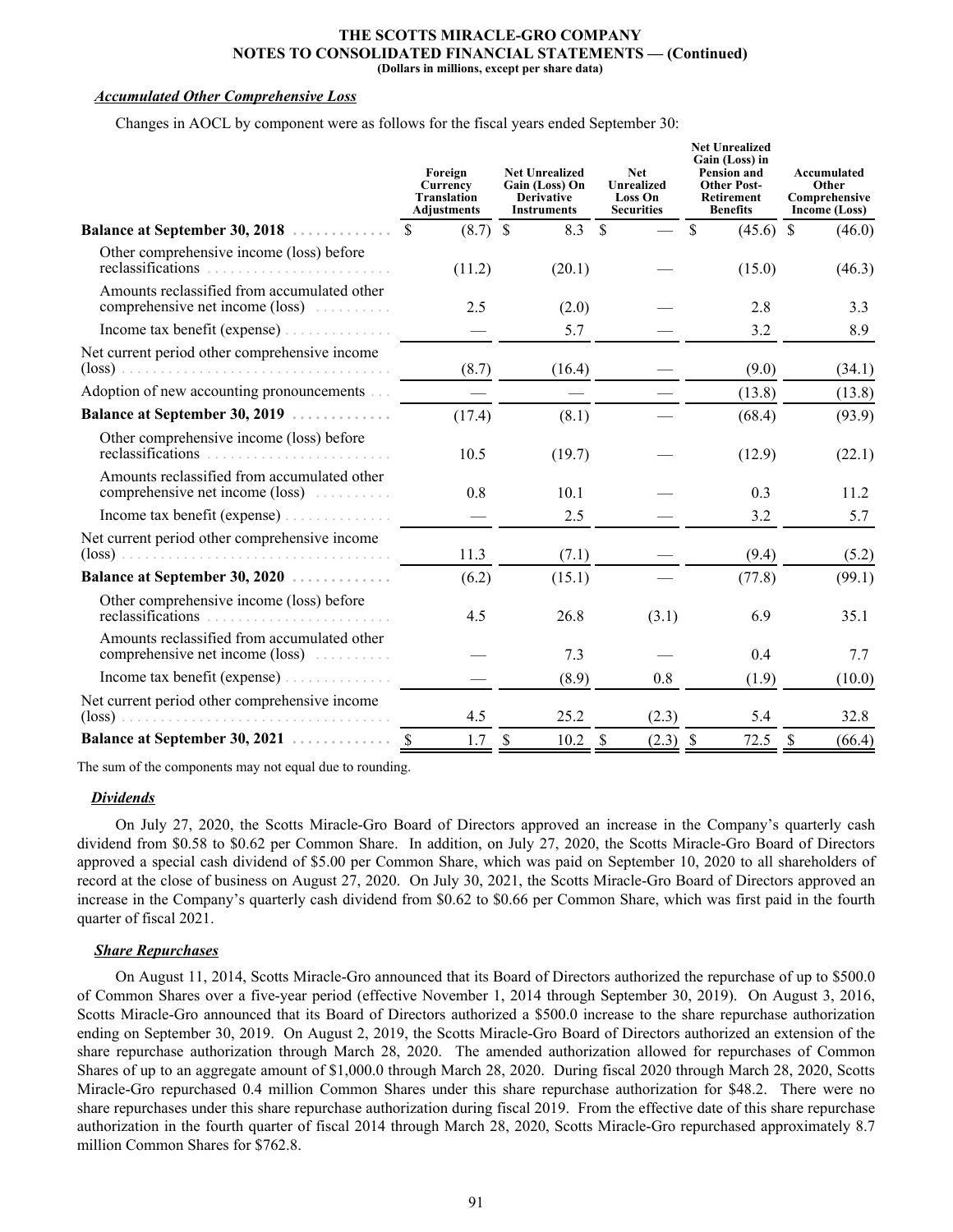On February 6, 2020, Scotts Miracle-Gro announced that its Board of Directors authorized the repurchase of up to \$750.0 of Common Shares from April 30, 2020 through March 25, 2023. The authorization provides the Company with flexibility to purchase Common Shares from time to time in open market purchases or through privately negotiated transactions. All or part of the repurchases may be made under Rule 10b5-1 plans, which the Company may enter into from time to time and which enable the repurchases to occur on a more regular basis, or pursuant to accelerated share repurchases. The share repurchase authorization may be suspended or discontinued by the Board of Directors at any time, and there can be no guarantee as to the timing or amount of any repurchases. There were no share repurchases under this share repurchase authorization during fiscal 2020. During fiscal 2021, Scotts Miracle-Gro repurchased 0.6 million Common Shares under this share repurchase authorization for \$113.1. The "Treasury share purchases" lines in the Consolidated Statements of Shareholders' Equity includes cash paid to tax authorities to satisfy statutory income tax withholding obligations related to share-based compensation of \$16.3, \$4.9 and \$2.7 for fiscal 2021, fiscal 2020 and fiscal 2019, respectively.

# *Share-Based Awards*

A maximum of 7.3 million Common Shares are available for issuance under share-based award plans. At September 30, 2021, approximately 2.6 million Common Shares were not subject to outstanding awards and were available to underlie the grant of new share-based awards. Common Shares held in treasury totaling 0.4 million, 0.4 million and 0.5 million were reissued in support of share-based compensation awards and employee purchases under the employee stock purchase plan during fiscal 2021, fiscal 2020 and fiscal 2019, respectively. Performance-based award units with performance periods ending September 30, 2021 achieved a weighted average of 240 percent of the target performance share units granted and will result in the reissuance of 1.2 million Common Shares held in treasury, and a corresponding reduction in the number of shares available to underlie new share-based awards in the future, upon vesting during fiscal 2022.

The following is a summary of the share-based awards granted during each of the periods indicated:

|                                                                                                                                                                                                                                | Year Ended September 30, |    |         |  |         |
|--------------------------------------------------------------------------------------------------------------------------------------------------------------------------------------------------------------------------------|--------------------------|----|---------|--|---------|
|                                                                                                                                                                                                                                | 2021                     |    | 2020    |  | 2019    |
| Employees                                                                                                                                                                                                                      |                          |    |         |  |         |
|                                                                                                                                                                                                                                | 183,553                  |    | 37,255  |  |         |
|                                                                                                                                                                                                                                | 70,936                   |    | 119,726 |  | 166,534 |
| Performance units continuous continuous continuous continuous continuous continuous continuous continuous continuous continuous continuous continuous continuous continuous continuous continuous continuous continuous contin | 1,903                    |    | 37,570  |  | 131,644 |
| Non-Employee Directors                                                                                                                                                                                                         |                          |    |         |  |         |
|                                                                                                                                                                                                                                | 9,173                    |    | 18,948  |  | 32,101  |
| Total share-based awards entertainment and the state of the state of the state of the state of the state of the state of the state of the state of the state of the state of the state of the state of the state of the state  | 265,565                  |    | 213,499 |  | 330,279 |
|                                                                                                                                                                                                                                |                          |    |         |  |         |
|                                                                                                                                                                                                                                | 30.2                     | -S | 21.5    |  | 25.5    |

Total share-based compensation was as follows for each of the periods indicated:

|                                | <b>Year Ended September 30,</b> |       |  |       |  |      |
|--------------------------------|---------------------------------|-------|--|-------|--|------|
|                                | 2021                            |       |  | 2020  |  | 2019 |
|                                |                                 | 406 S |  | 579 S |  | 38 4 |
| Related tax benefit recognized |                                 |       |  | 14 R  |  |      |

Excess tax benefits related to share-based compensation were \$18.3, \$5.8 and \$2.8 for fiscal 2021, fiscal 2020 and fiscal 2019, respectively.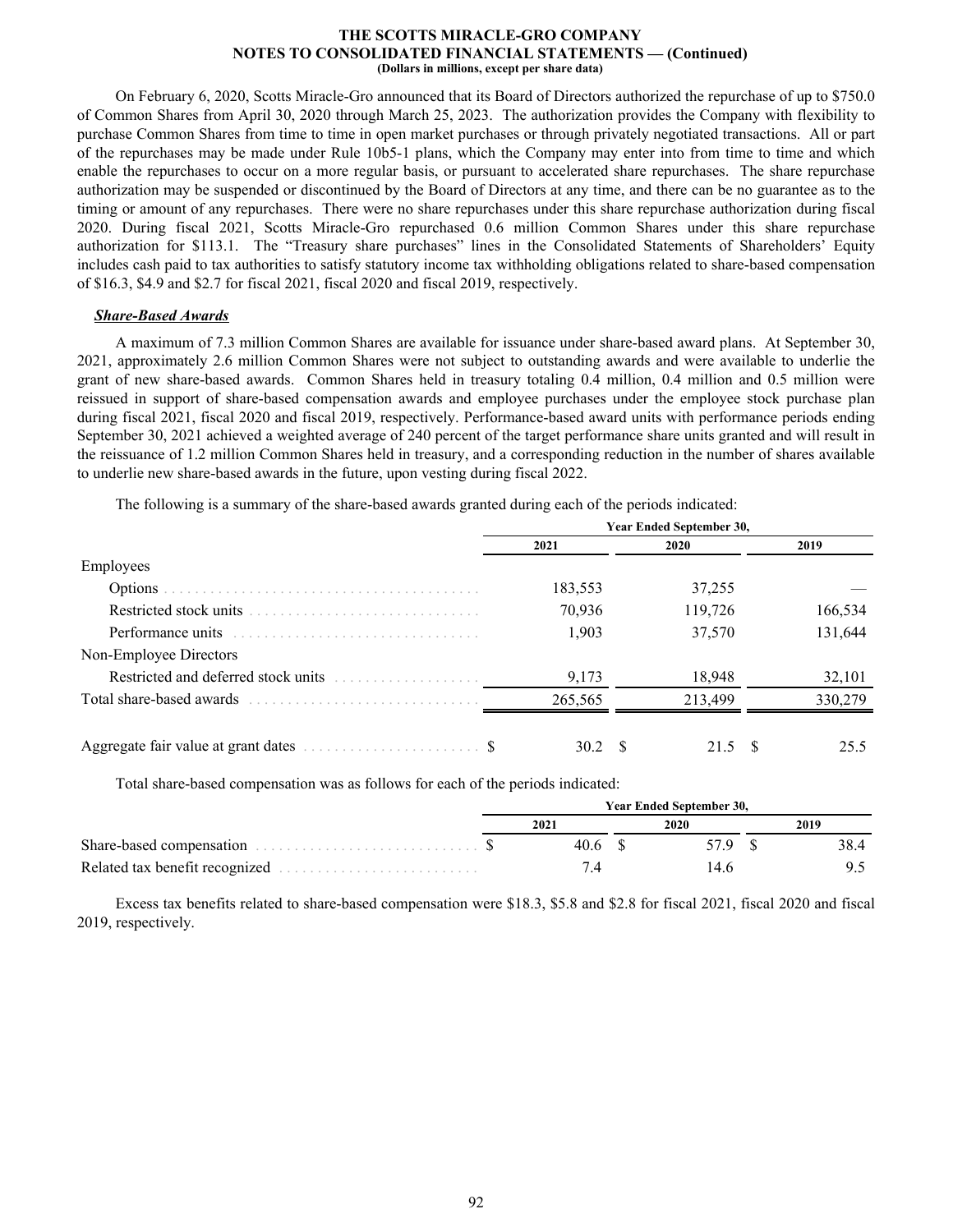# *Stock Options*

Stock option activity was as follows:

|                                                                                                                                                                                                                               | No. of<br><b>Options</b> | Wtd.<br>Avg.<br><b>Exercise</b><br>Price |        |
|-------------------------------------------------------------------------------------------------------------------------------------------------------------------------------------------------------------------------------|--------------------------|------------------------------------------|--------|
| Awards outstanding at September 30, 2020                                                                                                                                                                                      | 619,225                  |                                          | 57.90  |
| Granted                                                                                                                                                                                                                       | 183,553                  |                                          | 236.53 |
| Exercised                                                                                                                                                                                                                     | (234,587)                |                                          | 51.18  |
|                                                                                                                                                                                                                               | 568,191                  |                                          | 118.38 |
| Exercisable exercisable and contained a service of the containing and containing the containing of the containing of the containing of the containing of the containing of the containing of the containing of the containing | 384,638                  |                                          | 62.00  |

At September 30, 2021, the total pre-tax compensation cost, net of estimated forfeitures, related to nonvested stock options not yet recognized was \$3.7, which is expected to be recognized over a weighted-average period of 2.3 years. The total intrinsic value of stock options exercised was \$41.8, \$21.9 and \$17.5 during fiscal 2021, fiscal 2020 and fiscal 2019, respectively. Cash received from the exercise of stock options, including amounts received from employee purchases under the employee stock purchase plan, was \$15.2, \$17.6 and \$21.4 for fiscal 2021, fiscal 2020 and fiscal 2019, respectively. The following summarizes certain information pertaining to stock option awards outstanding and exercisable at September 30, 2021:

|                                   | <b>Awards Outstanding</b> |                                   |                                          |                          | <b>Awards Exercisable</b>         |                                          |
|-----------------------------------|---------------------------|-----------------------------------|------------------------------------------|--------------------------|-----------------------------------|------------------------------------------|
| Range of<br><b>Exercise Price</b> | No. of<br><b>Options</b>  | Wtd.<br>Avg.<br>Remaining<br>Life | Wtd.<br>Avg.<br><b>Exercise</b><br>Price | No. of<br><b>Options</b> | Wtd.<br>Avg.<br>Remaining<br>Life | Wtd.<br>Avg.<br><b>Exercise</b><br>Price |
| $$42.60 - $42.60$                 | 3,706                     | 0.30                              | 42.60                                    | 3.706                    | 0.30                              | 42.60                                    |
| $$59.62 - $64.55$                 | 380,932                   | 3.85                              | 62.18                                    | 380.932                  | 3.85                              | 62.18                                    |
| $$236.53 - $236.53$               | 183,553                   | 9.35                              | 236.53                                   |                          | 0.00                              |                                          |
|                                   | 568,191                   | 5.60                              | 118.38                                   | 384,638                  | 3.82                              | 62.00                                    |

The intrinsic values of the stock option awards outstanding and exercisable at September 30, 2021 were as follows:

|                                                                                                                                                                                                                                | 2021     |
|--------------------------------------------------------------------------------------------------------------------------------------------------------------------------------------------------------------------------------|----------|
|                                                                                                                                                                                                                                | 32.4     |
|                                                                                                                                                                                                                                | 32.4     |
| The weighted average assumptions for stock option awards granted in fiscal 2021 are as follows:                                                                                                                                |          |
| Expected market price volatility entertainment contains the contact of the state of the state of the state of the state of the state of the state of the state of the state of the state of the state of the state of the stat | 31.9%    |
|                                                                                                                                                                                                                                | $0.7 \%$ |
|                                                                                                                                                                                                                                | $1.8 \%$ |
| Expected life of stock options in years entertainment contained to the state of stock options in years.                                                                                                                        | 6.06     |
| Estimated weighted-average fair value per stock option manufactured and successive states of \$                                                                                                                                | 61.15    |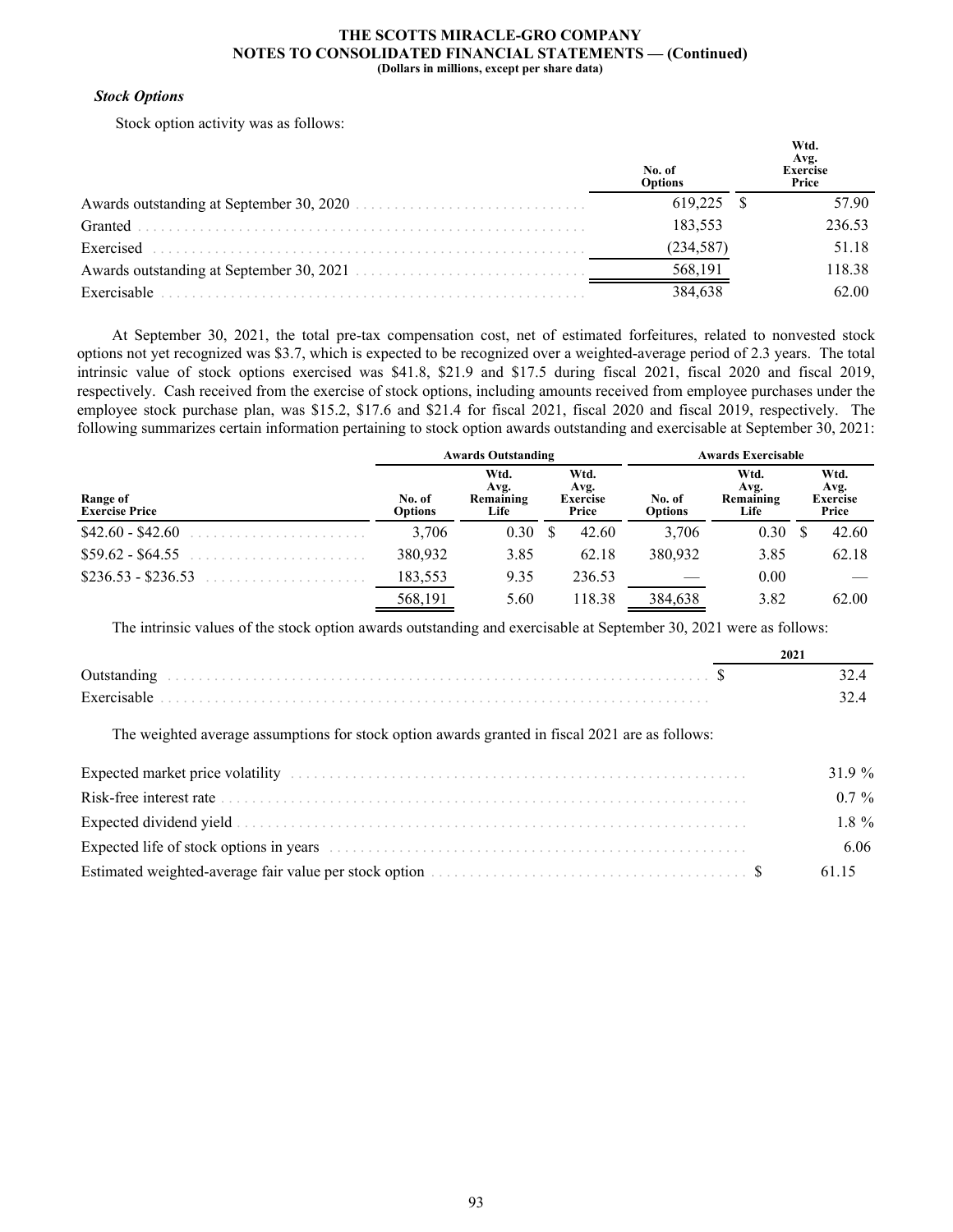# *Restricted share-based awards*

Restricted share-based award activity (including restricted stock units and deferred stock units) was as follows:

|                                          | No. of<br><b>Shares</b> | Wtd. Avg.<br><b>Grant Date</b><br><b>Fair Value</b><br>per Share |
|------------------------------------------|-------------------------|------------------------------------------------------------------|
| Awards outstanding at September 30, 2020 | 500,237                 | 94.53                                                            |
| Granted                                  | 80,109                  | 230.95                                                           |
| Vested                                   | (194, 105)              | 92.70                                                            |
| Forfeited                                | (10, 416)               | 96.54                                                            |
|                                          | 375,825                 | 124.50                                                           |

At September 30, 2021, the total pre-tax compensation cost, net of estimated forfeitures, related to nonvested restricted share units not yet recognized was \$11.3, which is expected to be recognized over a weighted-average period of 1.8 years. The total fair value of restricted stock units and deferred stock units vested was \$41.8, \$15.2 and \$6.3 during fiscal 2021, fiscal 2020 and fiscal 2019, respectively.

# *Performance-based awards*

Performance-based award activity was as follows (based on target award amounts):

| No. of<br>Units                                     | Wtd. Avg.<br><b>Grant Date</b><br><b>Fair Value</b><br>per Unit |
|-----------------------------------------------------|-----------------------------------------------------------------|
| Awards outstanding at September 30, 2020<br>666.128 | 92.85                                                           |
| 1.903                                               | 236.53                                                          |
| (26,729)                                            | 87.99                                                           |
| (68.745                                             | 95.49                                                           |
|                                                     | 95.09                                                           |
|                                                     |                                                                 |

(a) Vested at a weighted average of 196 percent of the target performance share units granted.

At September 30, 2021, the total pre-tax compensation cost, net of estimated forfeitures, related to nonvested performance-based units not yet recognized was \$8.6, which is expected to be recognized over a weighted-average period of 0.9 years. The total fair value of performance-based units vested was \$11.9 during fiscal 2021 and \$3.9 during fiscal 2020 and fiscal 2019.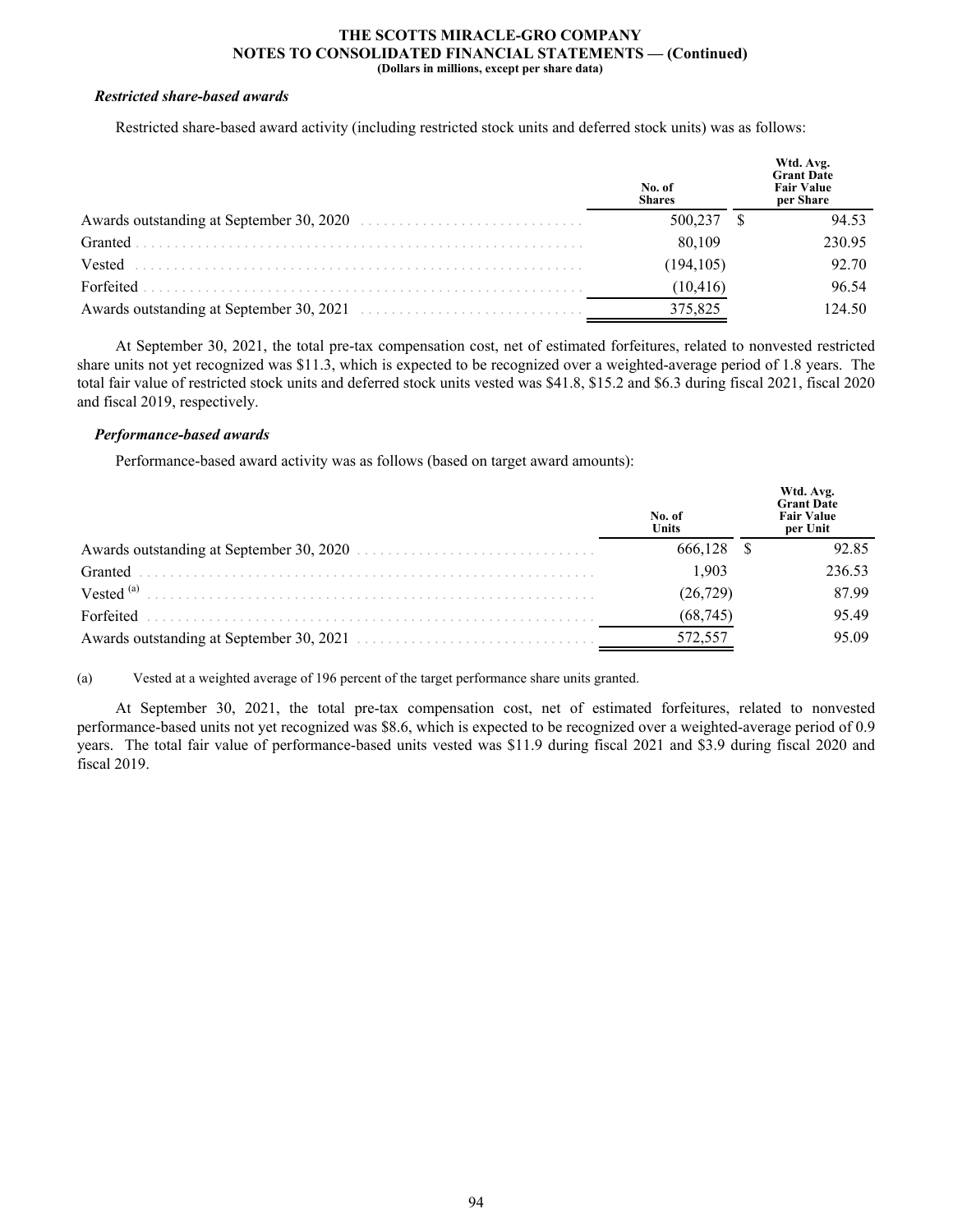# **NOTE 14. EARNINGS PER COMMON SHARE**

The following table presents information necessary to calculate basic and diluted income per Common Share.

|                                                                                              | Year Ended September 30, |        |               |       |               |       |
|----------------------------------------------------------------------------------------------|--------------------------|--------|---------------|-------|---------------|-------|
|                                                                                              |                          | 2021   |               | 2020  |               | 2019  |
|                                                                                              |                          | 517.3  | \$            | 386.9 | -\$           | 436.7 |
| Net (income) loss attributable to noncontrolling interest.<br>.                              |                          | (0.9)  |               | (1.2) |               | 0.5   |
| Income attributable to controlling interest from continuing operations                       |                          | 516.4  |               | 385.7 |               | 437.2 |
| Income (loss) from discontinued operations, net of tax<br>.                                  |                          | (3.9)  |               | 1.7   |               | 23.5  |
|                                                                                              |                          | 512.5  | - \$          | 387.4 | <sup>\$</sup> | 460.7 |
| <b>Basic Income (Loss) Per Common Share:</b>                                                 |                          |        |               |       |               |       |
| Weighted-average Common Shares outstanding<br>during the period                              |                          | 55.7   |               | 55.7  |               | 55.5  |
| Income from continuing operations enters on the state of S                                   |                          | 9.27   | \$            | 6.92  | <sup>\$</sup> | 7.88  |
|                                                                                              |                          | (0.07) |               | 0.04  |               | 0.42  |
|                                                                                              | $\mathbf S$              | 9.20   | <sup>\$</sup> | 6.96  | S             | 8.30  |
| <b>Diluted Income (Loss) Per Common Share:</b>                                               |                          |        |               |       |               |       |
| Weighted-average Common Shares outstanding<br>during the period                              |                          | 55.7   |               | 55.7  |               | 55.5  |
|                                                                                              |                          | 1.5    |               | 1.2   |               | 0.8   |
| Weighted-average number of Common Shares<br>outstanding and dilutive potential Common Shares |                          | 57.2   |               | 56.9  |               | 56.3  |
| Income from continuing operations in the substantial state of S                              |                          | 9.03   | \$            | 6.78  | \$            | 7.77  |
|                                                                                              |                          | (0.07) |               | 0.03  |               | 0.41  |
|                                                                                              |                          | 8.96   | -S            | 6.81  | \$            | 8.18  |

Stock options with exercise prices greater than the average market price of the underlying Common Shares are excluded from the computation of diluted income per Common Share because they are out-of-the-money and the effect of their inclusion would be anti-dilutive. For fiscal 2021, the average number of out-of-the money options was 0.1 million. There were no outof-the-money options for fiscal 2020 or fiscal 2019.

# **NOTE 15. INCOME TAXES**

The provision (benefit) for income taxes allocated to continuing operations consisted of the following:

|                                                                    | Year Ended September 30, |               |               |  |  |  |
|--------------------------------------------------------------------|--------------------------|---------------|---------------|--|--|--|
|                                                                    | 2021                     | 2020          | 2019          |  |  |  |
| Current:                                                           |                          |               |               |  |  |  |
|                                                                    | 113.7                    | 104.3<br>- \$ | 169.3<br>- \$ |  |  |  |
|                                                                    | 31.6                     | 25.3          | 20.3          |  |  |  |
|                                                                    | 2.7                      | 0.3           | 4.2           |  |  |  |
|                                                                    | 148.0                    | 129.9         | 193.8         |  |  |  |
| Deferred:                                                          |                          |               |               |  |  |  |
|                                                                    | 9.1                      | (1.6)         | (40.6)        |  |  |  |
|                                                                    | 1.5                      | (2.0)         | (5.4)         |  |  |  |
|                                                                    | 1.2                      | (2.6)         | (2.9)         |  |  |  |
|                                                                    | 11.8                     | (6.2)         | (48.9)        |  |  |  |
| Income tax expense from continuing operations contained a set of S | 159.8                    | 123.7         | 144.9         |  |  |  |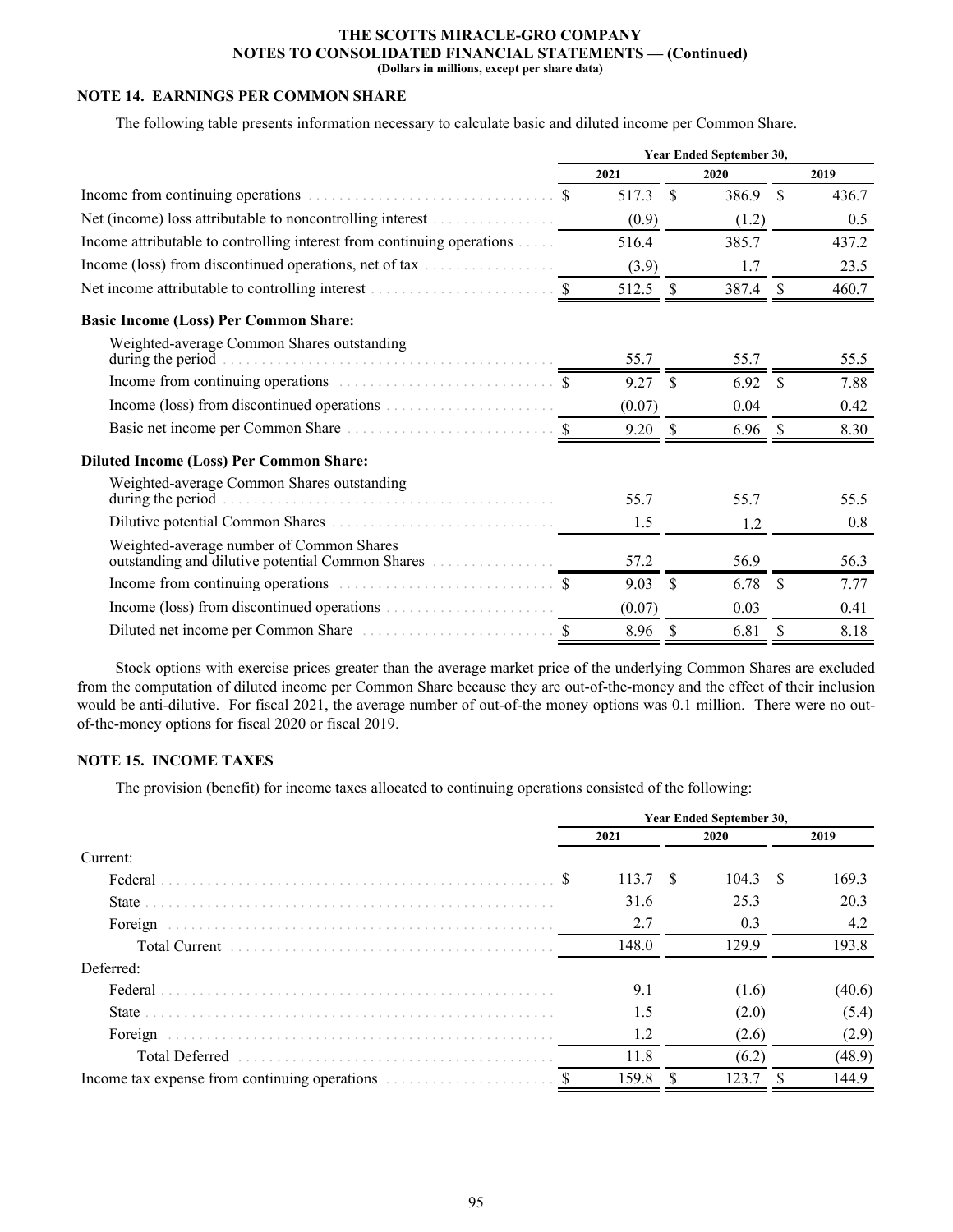The domestic and foreign components of income from continuing operations before income taxes were as follows:

|                                                       | <b>Year Ended September 30,</b> |          |  |        |  |       |
|-------------------------------------------------------|---------------------------------|----------|--|--------|--|-------|
|                                                       |                                 | 2021     |  | 2020   |  | 2019  |
|                                                       |                                 | 670 2 S  |  | 4837 S |  | 554.7 |
|                                                       |                                 |          |  | 26.9   |  | 26.9  |
| Income from continuing operations before income taxes |                                 | 677.1 \$ |  | 510.6  |  | 581.6 |

A reconciliation of the federal corporate income tax rate and the effective tax rate on income from continuing operations before income taxes is summarized below:

|                                                                                                                                                                                                                                | <b>Year Ended September 30,</b> |               |       |  |  |
|--------------------------------------------------------------------------------------------------------------------------------------------------------------------------------------------------------------------------------|---------------------------------|---------------|-------|--|--|
|                                                                                                                                                                                                                                | 2021                            | 2020          | 2019  |  |  |
| Statutory income tax rate contained and the statute of the statute of the statute of the statute of the statute of the statute of the statute of the statute of the statute of the statute of the statute of the statute of th | $21.0 \%$                       | 21.0%         | 21.0% |  |  |
|                                                                                                                                                                                                                                | (0.1)                           | (0.7)         | 0.3   |  |  |
|                                                                                                                                                                                                                                | 3.9                             | 3.5           | 1.8   |  |  |
|                                                                                                                                                                                                                                | (1.1)                           |               | (0.2) |  |  |
|                                                                                                                                                                                                                                | (0.2)                           | (0.3)         | (0.3) |  |  |
|                                                                                                                                                                                                                                |                                 | 0.1           | 1.9   |  |  |
|                                                                                                                                                                                                                                | 0.1                             | $0.6^{\circ}$ | 0.4   |  |  |
| Effective income tax rate contained and the contained and the contained and the contact the contact of the contact of the contact of the contact of the contact of the contact of the contact of the contact of the contact of | $23.6 \%$                       | $24.2 \%$     | 24.9% |  |  |

Deferred income taxes arise from temporary differences between financial reporting and tax reporting bases of assets and liabilities, and operating loss and tax credit carryforwards for tax purposes. The components of the deferred income tax assets and liabilities were as follows:

|                                                                                                                                                                                                                                | September 30, |                       |  |
|--------------------------------------------------------------------------------------------------------------------------------------------------------------------------------------------------------------------------------|---------------|-----------------------|--|
|                                                                                                                                                                                                                                | 2021          | 2020                  |  |
| <b>DEFERRED TAX ASSETS</b>                                                                                                                                                                                                     |               |                       |  |
| Lease liabilities                                                                                                                                                                                                              | 71.0          | 37.0<br>$\mathcal{S}$ |  |
|                                                                                                                                                                                                                                | 65.6          | 63.0                  |  |
| Inventories                                                                                                                                                                                                                    | 16.8          | 151                   |  |
| Foreign tax credit carryovers entertainment of the contract of the contract of the contract of the contract of the contract of the contract of the contract of the contract of the contract of the contract of the contract of | 14.9          | 17.2                  |  |
|                                                                                                                                                                                                                                | 14.2          | 14.7                  |  |
| Accounts receivable                                                                                                                                                                                                            | 8.5           | 5.9                   |  |
|                                                                                                                                                                                                                                | 0.9           | 6.5                   |  |
| Other                                                                                                                                                                                                                          | 4.1           | 7.2                   |  |
|                                                                                                                                                                                                                                | 196.0         | 166.6                 |  |
| Valuation allowance                                                                                                                                                                                                            | (32.3)        | (33.8)                |  |
| Total deferred tax assets expressions are consistent to the set of the set of the set of the set of the set of the set of the set of the set of the set of the set of the set of the set of the set of the set of the set of t | 163.7         | 132.8                 |  |
| <b>DEFERRED TAX LIABILITIES</b>                                                                                                                                                                                                |               |                       |  |
| Intangible assets entertainment and the contract of the set of the set of the set of the set of the set of the set of the set of the set of the set of the set of the set of the set of the set of the set of the set of the s | (73.3)        | (65.6)                |  |
|                                                                                                                                                                                                                                | (69.6)        | (35.9)                |  |
| Property, plant and equipment encourage contained and the property, plant and equipment                                                                                                                                        | (55.8)        | (52.7)                |  |
|                                                                                                                                                                                                                                | (7.2)         |                       |  |
| Other                                                                                                                                                                                                                          | (5.6)         | (3.8)                 |  |
| Total deferred tax liabilities                                                                                                                                                                                                 | (211.5)       | (158.0)               |  |
|                                                                                                                                                                                                                                | $(47.8)$ \$   | (25.2)                |  |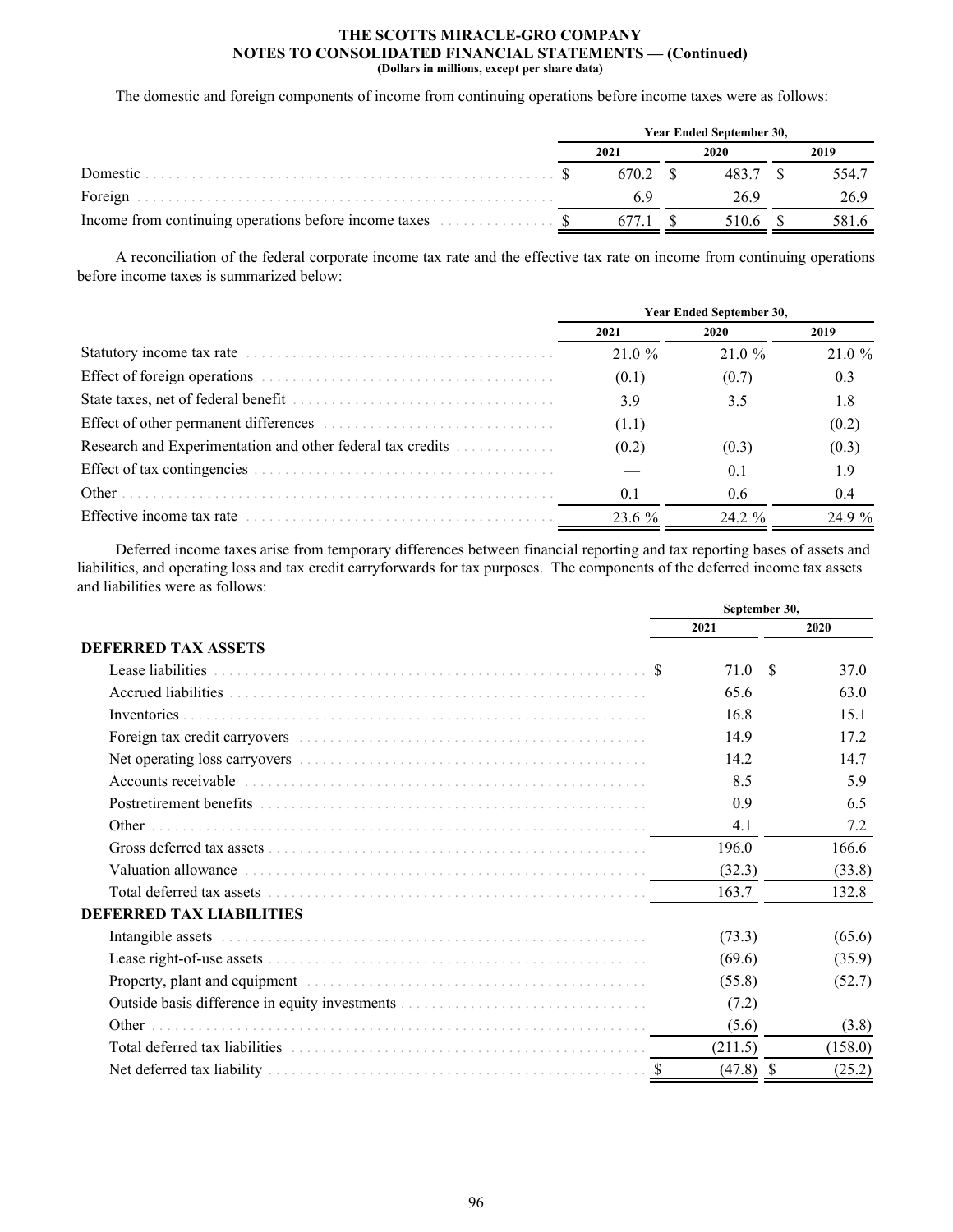GAAP requires that a valuation allowance be recorded against a deferred tax asset if it is more likely than not that the tax benefit associated with the asset will not be realized in the future. As shown in the table above, valuation allowances were recorded against \$32.3 and \$33.8 of deferred tax assets as of September 30, 2021 and 2020, respectively. Most of these valuation allowances relate to certain credits and net operating losses ("NOLs"), as explained further below.

Deferred tax assets related to foreign tax credits were \$14.9 and \$17.2 at September 30, 2021 and 2020, respectively. A full valuation allowance has been established against these foreign tax credits at September 30, 2021 as the Company does not expect to utilize them prior to their expiration. Tax benefits associated with state tax credits will also expire if not utilized and amounted to \$1.4 at September 30, 2021 and 2020. A valuation allowance in the amount of \$1.2 has been established at September 30, 2021 related to state credits the Company does not expect to utilize.

Deferred tax assets related to certain federal NOLs subject to limitation under IRC §382 from current and prior ownership changes were \$10.8 at September 30, 2021 and 2020. These NOLs will be subject to expiration gradually from fiscal year end 2022 through fiscal year end 2032. The Company determined that \$10.5 of these deferred tax assets will expire unutilized due to the closing of statutes of limitation and has established a valuation allowance accordingly at September 30, 2021.

Deferred tax assets related to foreign NOLs of certain controlled foreign corporations were \$1.8 as of September 30, 2021, the majority of which have indefinite carryforward periods. Due to a history of losses in many of these entities, a valuation allowance has been established against \$1.7 of these deferred tax assets at September 30, 2021. A valuation allowance has also been established against deferred tax assets related to other foreign items of \$2.6 at September 30, 2021.

Deferred tax assets related to state NOLs were \$1.7 as of September 30, 2021, with carryforward periods ranging from 5 to 20 years. Any losses not utilized within a specific state's carryforward period will expire. A valuation allowance was recorded against \$1.3 of these deferred tax assets as of September 30, 2021 for state NOLs that the Company does not expect to realize within their respective carryforward periods.

As of September 30, 2021, the Company maintains its assertions of indefinite reinvestment of the earnings of all material foreign subsidiaries.

The Company had \$24.1, \$30.2 and \$29.5 of gross unrecognized tax benefits related to uncertain tax positions at September 30, 2021, 2020 and 2019, respectively. Of these amounts, \$0.2, \$6.4 and \$6.7 of gross unrecognized tax benefits are related to discontinued operations at September 30, 2021, 2020 and 2019, respectively. Included in the September 30, 2021, 2020 and 2019 balances were \$19.9, \$25.9 and \$25.2, respectively, of unrecognized tax benefits that, if recognized, would have an impact on the effective tax rate.

A reconciliation of the unrecognized tax benefits is as follows:

|                                                                                     | Year Ended September 30, |         |  |        |  |       |  |  |
|-------------------------------------------------------------------------------------|--------------------------|---------|--|--------|--|-------|--|--|
|                                                                                     |                          | 2021    |  | 2020   |  | 2019  |  |  |
|                                                                                     |                          | 30.2 \$ |  | 29.5 S |  | 139   |  |  |
|                                                                                     |                          | 0.3     |  | 0.3    |  | 13.8  |  |  |
|                                                                                     |                          | 6.1     |  | 4.5    |  | 4.4   |  |  |
|                                                                                     |                          | (5.9)   |  | (2.4)  |  | (1.7) |  |  |
| Settlements with tax authorities entrances and the settlements with tax authorities |                          | 0.2     |  | 0.3    |  | (0.7) |  |  |
|                                                                                     |                          | (6.8)   |  | (2.0)  |  | (0.2) |  |  |
|                                                                                     |                          | 24.1    |  | 30.2   |  | 29.5  |  |  |

The Company continues to recognize accrued interest and penalties related to unrecognized tax benefits as a component of the provision for income taxes. As of September 30, 2021, 2020 and 2019, the Company had \$2.7, \$2.8 and \$2.1, respectively, accrued for the payment of interest that, if recognized, would impact the effective tax rate. As of September 30, 2021, 2020 and 2019, the Company had \$1.6, \$1.6 and \$0.4, respectively, accrued for the payment of penalties.

Scotts Miracle-Gro or one of its subsidiaries files income tax returns in the U.S. federal jurisdiction and various state, local and foreign jurisdictions. Subject to the following exceptions, the Company is no longer subject to examination by these tax authorities for fiscal years prior to 2018. There are currently no ongoing audits with respect to the U.S. federal jurisdiction. With respect to the foreign jurisdictions, a German audit covering fiscal years 2014 through 2017 is in process with no known material impact to the financial statements. The Company is currently under examination by certain U.S. state and local tax authorities covering various periods from fiscal years 2012 through 2020. In addition to the aforementioned audits, certain other tax deficiency notices and refund claims for previous years remain unresolved.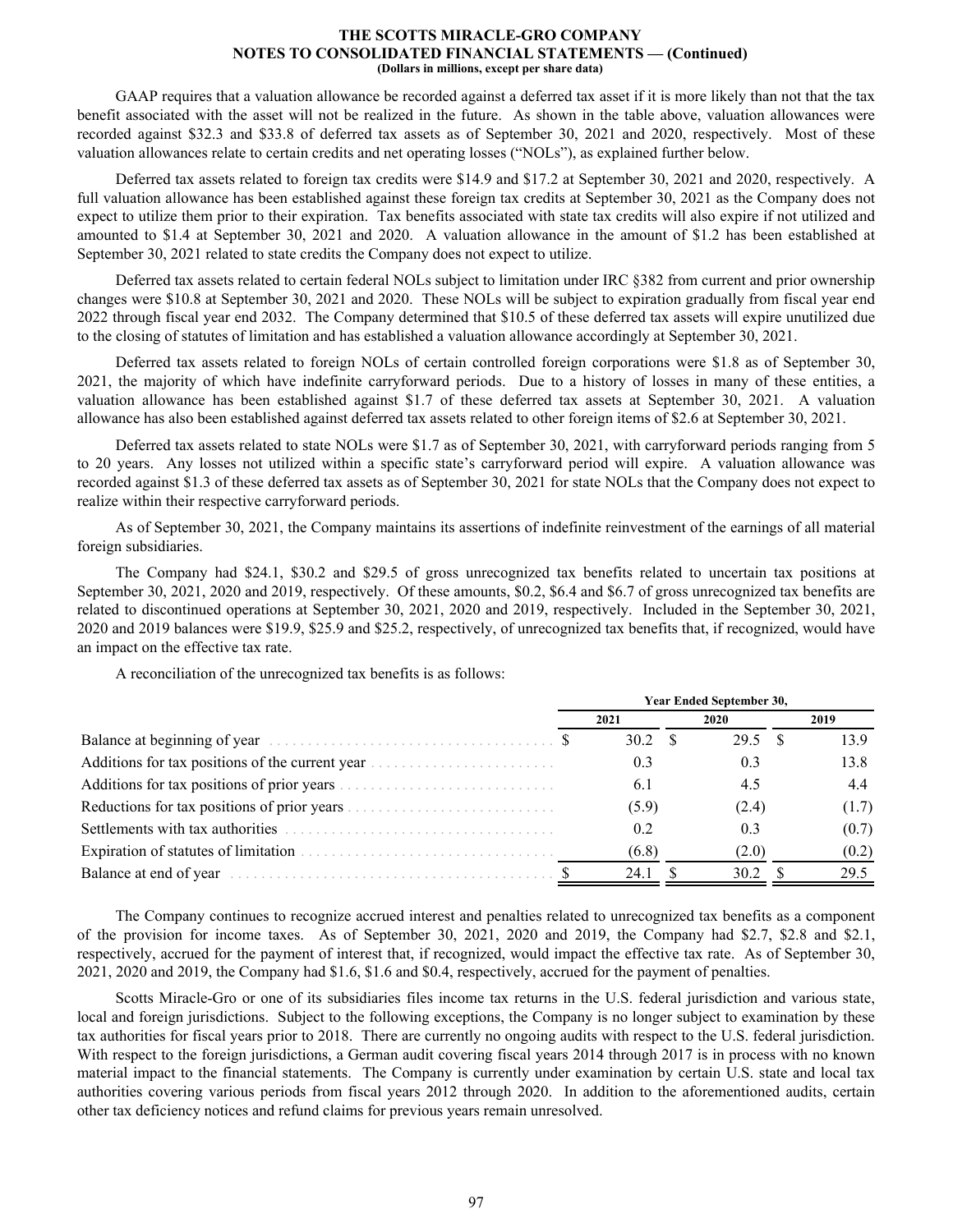The Company currently anticipates that few of its open and active audits will be resolved within the next twelve months. The Company is unable to make a reasonably reliable estimate as to when or if cash settlements with taxing authorities may occur. Although the outcomes of such examinations and the timing of any payments required upon the conclusion of such examinations are subject to significant uncertainty, the Company does not anticipate that the resolution of these tax matters or any events related thereto will result in a material change to its consolidated financial position, results of operations or cash flows.

# **NOTE 16. DERIVATIVE INSTRUMENTS AND HEDGING ACTIVITIES**

The Company is exposed to market risks, such as changes in interest rates, currency exchange rates and commodity prices. To manage a portion of the volatility related to these exposures, the Company enters into various financial transactions. The utilization of these financial transactions is governed by policies covering acceptable counterparty exposure, instrument types and other hedging practices. The Company does not hold or issue derivative financial instruments for speculative trading purposes.

# *Exchange Rate Risk Management*

The Company uses currency forward contracts to manage the exchange rate risk associated with intercompany loans and certain other balances denominated in foreign currencies. Currency forward contracts are valued using observable forward rates in commonly quoted intervals for the full term of the contracts. The notional amount of outstanding currency forward contracts was \$180.3 and \$160.1 at September 30, 2021 and 2020, respectively. Contracts outstanding at September 30, 2021 will mature over the next fiscal quarter.

# *Interest Rate Risk Management*

The Company enters into interest rate swap agreements as a means to hedge its variable interest rate risk on debt instruments. Net amounts to be received or paid under the swap agreements are reflected as adjustments to interest expense. The Company has outstanding interest rate swap agreements with major financial institutions that effectively convert a portion of the Company's variable-rate debt to a fixed rate. Interest rate swap agreements are valued based on the present value of the estimated future net cash flows using implied rates in the applicable yield curve as of the valuation date. The swap agreements had a maximum total U.S. dollar equivalent notional amount of \$600.0 at September 30, 2021 and 2020. Refer to "NOTE 12. DEBT" for the terms of the swap agreements outstanding at September 30, 2021. Included in the AOCL balance at September 30, 2021 was a loss of \$4.0 related to interest rate swap agreements that is expected to be reclassified to earnings during the next twelve months, consistent with the timing of the underlying hedged transactions.

# *Commodity Price Risk Management*

The Company enters into hedging arrangements designed to fix the price of a portion of its projected future urea, diesel and resin requirements. Commodity contracts are valued using observable commodity exchange prices in active markets. Included in the AOCL balance at September 30, 2021 was a gain of \$9.4 related to commodity hedges that is expected to be reclassified to earnings during the next twelve months, consistent with the timing of the underlying hedged transactions.

The Company had the following outstanding commodity contracts that were entered into to hedge forecasted purchases:

|               | September 30,     |                   |  |  |
|---------------|-------------------|-------------------|--|--|
|               | 2021              | 2020              |  |  |
| Commodity     |                   |                   |  |  |
| Urea $\ldots$ | 94,500 tons       | 76,500 tons       |  |  |
| Resin         | — pounds          | 9,100,000 pounds  |  |  |
| Diesel        | 5,880,000 gallons | 5,838,000 gallons |  |  |
| Heating Oil   | 2,268,000 gallons | 2,142,000 gallons |  |  |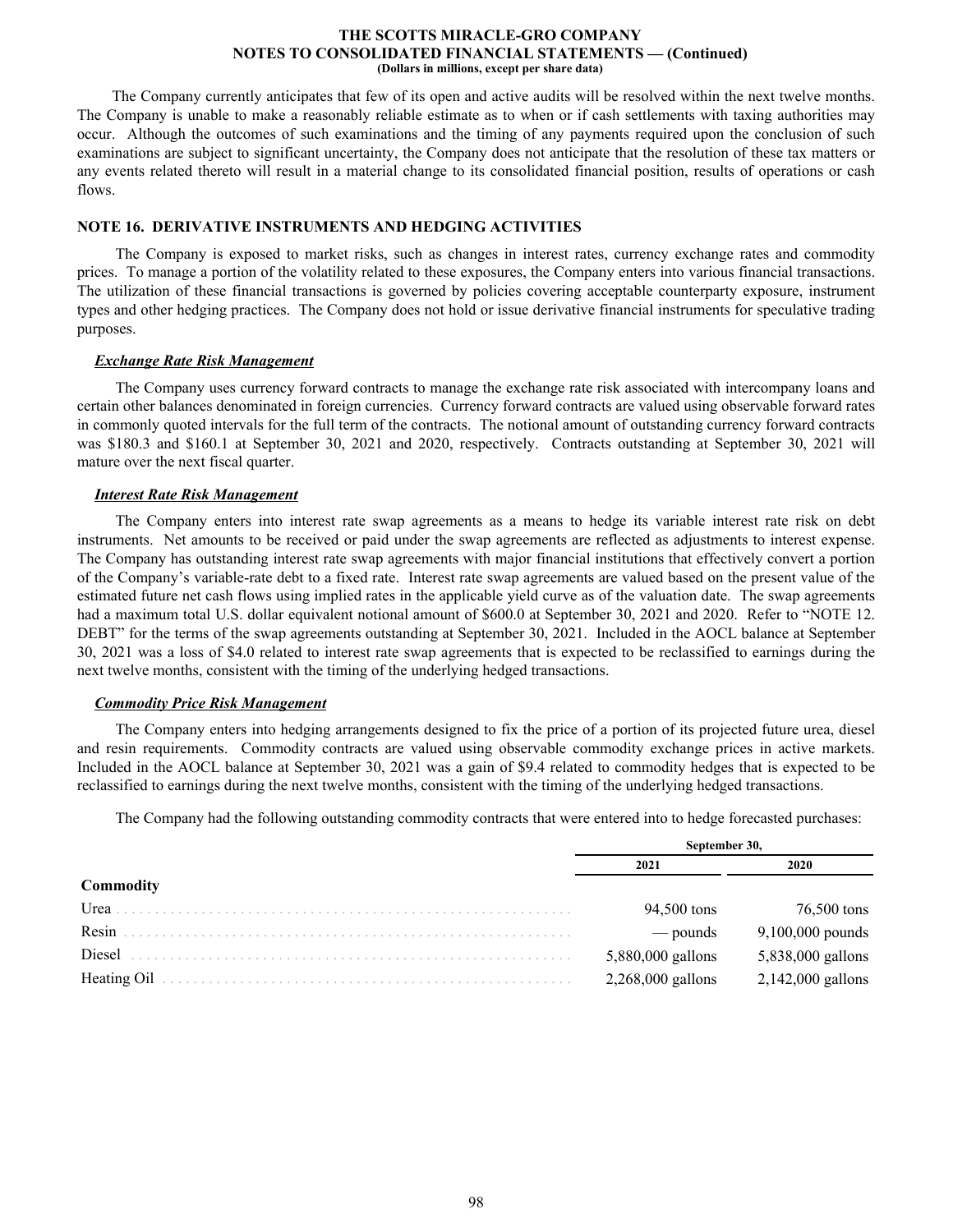# *Fair Values of Derivative Instruments*

The fair values of the Company's derivative instruments, which represent Level 2 fair value measurements, were as follows:

|                                                                                                                                                                                                                                |                                                  | <b>Assets / (Liabilities)</b> |       |                   |               |  |
|--------------------------------------------------------------------------------------------------------------------------------------------------------------------------------------------------------------------------------|--------------------------------------------------|-------------------------------|-------|-------------------|---------------|--|
|                                                                                                                                                                                                                                |                                                  |                               | 2021  |                   | 2020          |  |
| <b>Derivatives Designated As Hedging Instruments</b>                                                                                                                                                                           | <b>Balance Sheet Location</b>                    |                               |       | <b>Fair Value</b> |               |  |
|                                                                                                                                                                                                                                | Other assets experiences and contained           | \$                            | 3.3 S |                   |               |  |
|                                                                                                                                                                                                                                | Other current liabilities                        |                               | (5.7) |                   | (10.4)        |  |
|                                                                                                                                                                                                                                | Other liabilities experiences in the contract of |                               | (2.5) |                   | (9.7)         |  |
| Commodity hedging instruments                                                                                                                                                                                                  | Prepaid and other current assets                 |                               | 13.9  |                   | 0.9           |  |
|                                                                                                                                                                                                                                | Other current liabilities                        |                               |       |                   | (0.7)         |  |
| Total derivatives designated as hedging instruments with an experience of the contract of the state of the state of the state of the state of the state of the state of the state of the state of the state of the state of th |                                                  |                               | 9.0   |                   | (19.9)        |  |
| <b>Derivatives Not Designated As Hedging Instruments</b>                                                                                                                                                                       | <b>Balance Sheet Location</b>                    |                               |       |                   |               |  |
| Currency forward contracts                                                                                                                                                                                                     | Prepaid and other current assets \$              |                               | 3.4   | - \$              | $0.5^{\circ}$ |  |
|                                                                                                                                                                                                                                | Other current liabilities                        |                               | (0.2) |                   | (1.9)         |  |
| Commodity hedging instruments                                                                                                                                                                                                  | Prepaid and other current assets                 |                               | 1.3   |                   |               |  |
|                                                                                                                                                                                                                                | Other current liabilities                        |                               |       |                   | (0.9)         |  |
| Total derivatives not designated as hedging instruments                                                                                                                                                                        |                                                  |                               | 4.5   |                   | (2.3)         |  |
| Total derivatives                                                                                                                                                                                                              |                                                  |                               | 13.5  |                   | (22.2)        |  |

The effect of derivative instruments on AOCL, net of tax, and the Consolidated Statements of Operations for the years ended September 30 was as follows:

|                                                       | <b>Amount Of Gain / (Loss)</b><br>Recognized In AOCL |      |  |      |  |  |
|-------------------------------------------------------|------------------------------------------------------|------|--|------|--|--|
| <b>Derivatives In Cash Flow Hedging Relationships</b> |                                                      | 2021 |  | 2020 |  |  |
|                                                       |                                                      | 34 S |  |      |  |  |
|                                                       |                                                      | 16.4 |  | 1.3) |  |  |
| Total                                                 |                                                      | 19.8 |  |      |  |  |

|                                                       | <b>Reclassified From AOCL Into</b> | <b>Amount Of Gain / (Loss)</b> |           |  |       |  |  |
|-------------------------------------------------------|------------------------------------|--------------------------------|-----------|--|-------|--|--|
| <b>Derivatives In Cash Flow Hedging Relationships</b> | <b>Statement Of Operations</b>     |                                | 2021      |  | 2020  |  |  |
|                                                       | Interest expense                   |                                | $(7.7)$ S |  | (6.6) |  |  |
|                                                       |                                    |                                |           |  | (0.9) |  |  |
| Total                                                 |                                    |                                | (5.4)     |  |       |  |  |

|                                                          | Recognized In                          | <b>Amount Of Gain / (Loss)</b> |           |  |       |
|----------------------------------------------------------|----------------------------------------|--------------------------------|-----------|--|-------|
| <b>Derivatives Not Designated As Hedging Instruments</b> | <b>Statement of Operations</b>         |                                | 2021      |  | 2020  |
| Currency forward contracts                               | Other income / expense, net $\dots$ \$ |                                | $(4.2)$ S |  | (5.3) |
|                                                          |                                        |                                | 4.5       |  | (3.1) |
| Total                                                    |                                        |                                |           |  | (8.4) |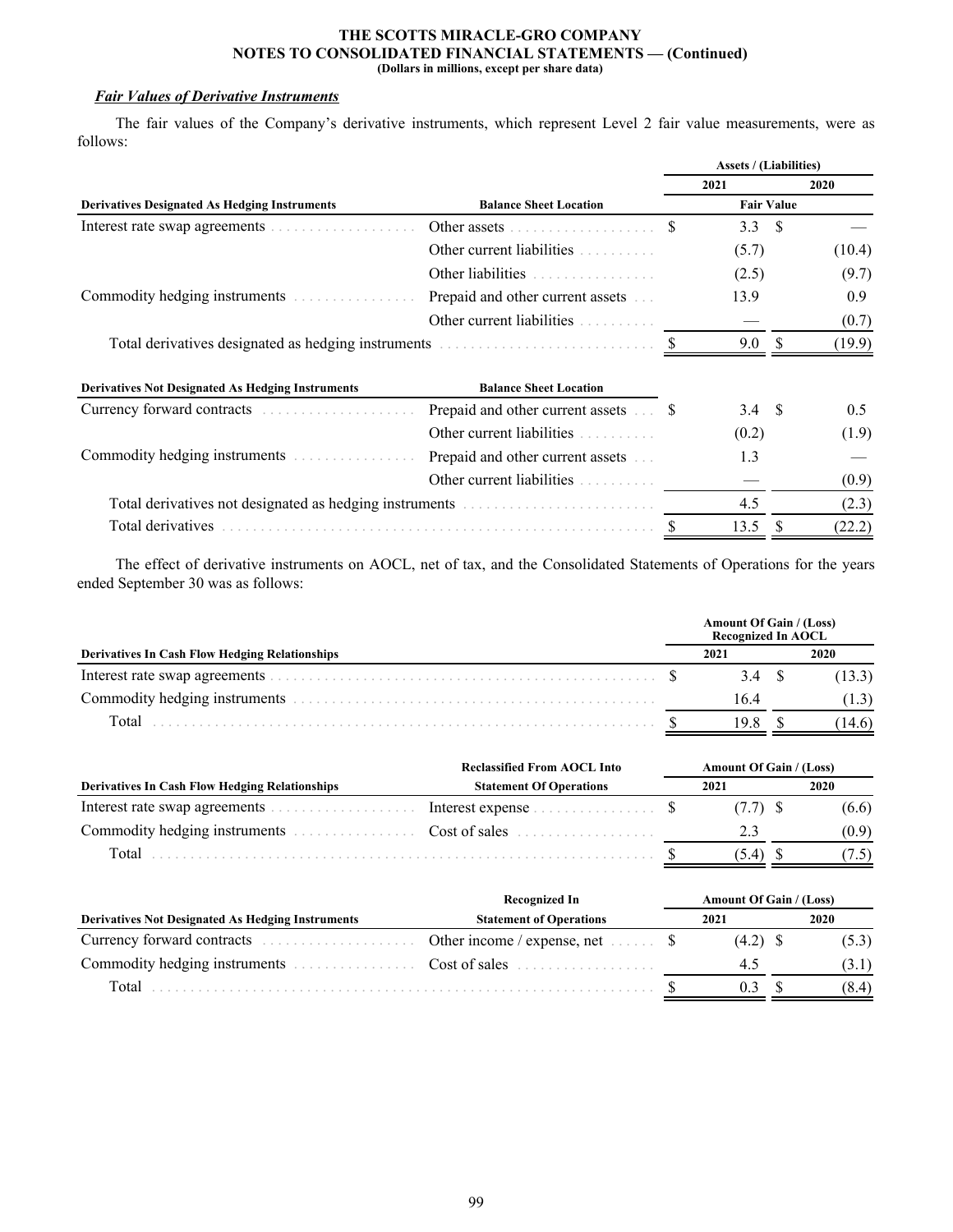# **NOTE 17. FAIR VALUE MEASUREMENTS**

Fair value is defined as the exchange price that would be received for an asset or paid to transfer a liability (an exit price) in the principal or the most advantageous market for the asset or liability in an orderly transaction between market participants at the measurement date. A three-level fair value hierarchy prioritizes the inputs used to measure fair value. The hierarchy requires entities to maximize the use of observable inputs and minimize the use of unobservable inputs. The three levels of inputs used to measure fair value are as follows:

*Level 1* — Quoted prices in active markets for identical assets or liabilities.

*Level 2 —* Observable inputs other than quoted prices included in Level 1, such as quoted prices for similar assets and liabilities in active markets; quoted prices for similar assets and liabilities in markets that are not active; or other inputs that are observable or can be corroborated by observable market data.

*Level 3 —* Unobservable inputs that are supported by little or no market activity and that are significant to the fair value of the assets or liabilities. This includes pricing models, discounted cash flow methodologies and similar techniques that use significant unobservable inputs.

The following describes the valuation methodologies used for financial assets and liabilities measured or disclosed at fair value on a recurring basis, as well as the general classification within the valuation hierarchy.

### *Cash Equivalents*

Cash equivalents consist of highly liquid financial instruments with original maturities of three months or less. The carrying value of these cash equivalents approximates fair value due to their short-term maturities.

### *Other*

Investment securities in non-qualified retirement plan assets are valued using observable market prices in active markets. The fair value of the Bonnie Option was determined using a simulation approach, whereby the total value of the loan receivable and optional exchange for additional equity was estimated considering a distribution of possible future cash flows discounted to present value using an appropriate discount rate. During the fourth quarter of fiscal 2020, the Company recognized an increase in the fair value of the Bonnie Option of \$12.0 in the "Other non-operating income, net" line in the Consolidated Statements of Operations driven by an increase in sales and profits of the Bonnie Business. Loans receivable are carried at outstanding principal amount. The estimated fair value is determined using an income-based approach, which includes market participant expectations of cash flows over the remaining useful life discounted to present value using an appropriate discount rate. The estimate requires subjective assumptions to be made, including those related to credit risk and discount rates.

The fair values of convertible debt investments are determined using scenario-based internally developed valuation models that consider a probability-weighted assessment of possible future cash flows related to the debt component and the conversion component of the instruments, discounted to present value using an appropriate discount rate. The probability of amendments to federal laws in the United States to allow for the general cultivation, distribution, and possession of cannabis, and the impact of such amendments on the value of the underlying investments are important assumptions in the fair value estimates and incorporate assumptions the Company believes market participants would utilize. The valuation models and related assumptions require significant judgment. These and other assumptions are impacted by economic conditions and expectations of management and may change in the future based on period specific facts and circumstances. The cost basis of convertible debt investments purchased during fiscal 2021 was \$193.1. During fiscal 2021, the Company recorded an unrealized loss of \$3.1 in AOCL and recorded investment income of \$0.3 associated with its Level 3 convertible debt investments. The amortized cost basis of convertible debt investments was \$193.4 at September 30, 2021.

# *Debt Instruments*

Debt instruments are recorded at cost. The interest rate on borrowings under the Fifth A&R Credit Agreement fluctuates in accordance with the terms of the Fifth A&R Credit Agreement and thus the carrying value is a reasonable estimate of fair value. The fair values of the 4.000% Senior Notes, 4.375% Senior Notes, 4.500% Senior Notes and 5.250% Senior Notes are determined based on quoted market prices. The interest rate on the short-term debt associated with accounts receivable pledged under the Receivables Facility fluctuates in accordance with the terms of the Receivables Facility and thus the carrying value is a reasonable estimate of fair value.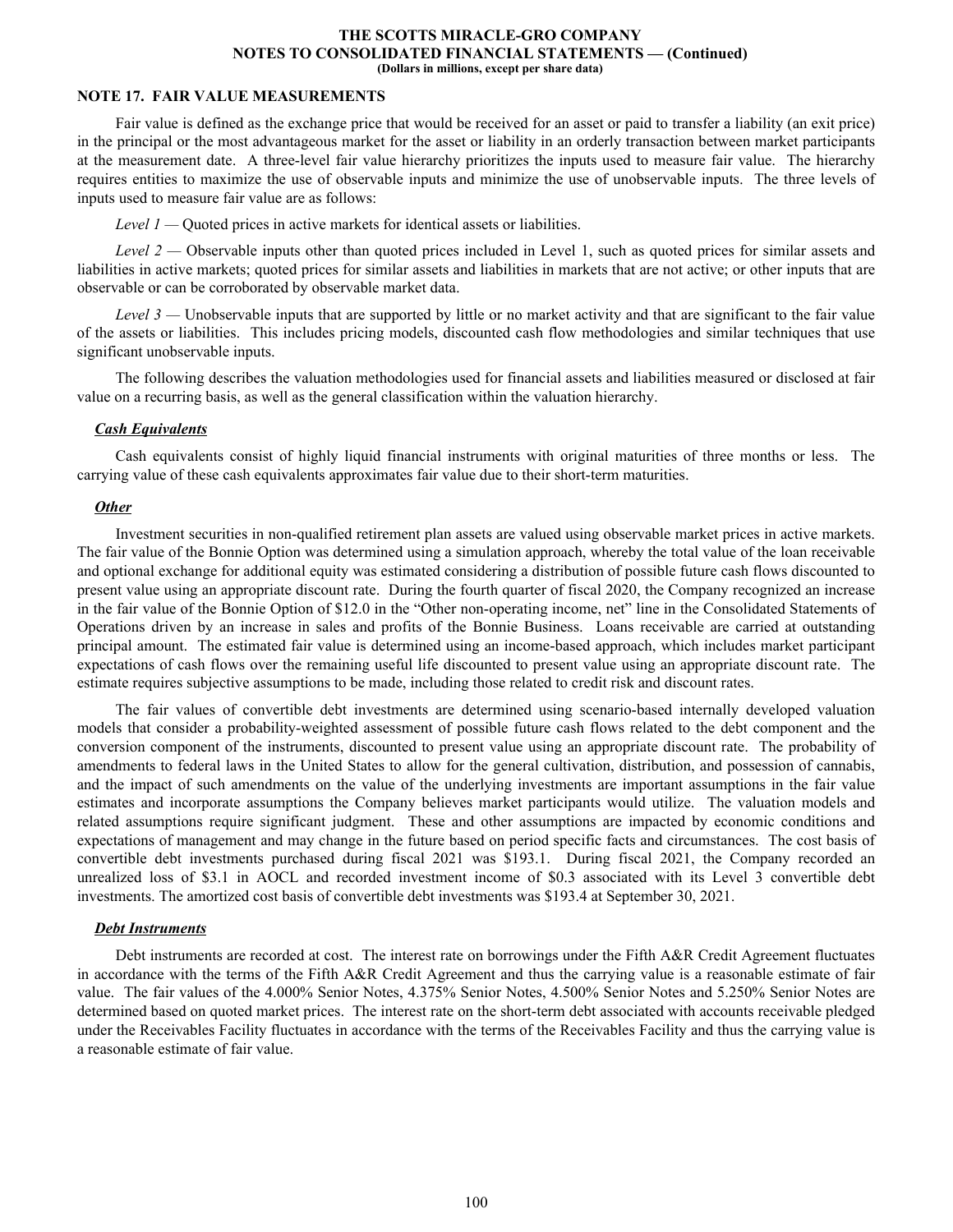The following table summarizes the fair value of the Company's assets and liabilities for which disclosure of fair value is required:

|                                                                                                                                                                                                                                |                                             | 2021               |       |                                       |       | 2020               |       |                                       |       |  |
|--------------------------------------------------------------------------------------------------------------------------------------------------------------------------------------------------------------------------------|---------------------------------------------|--------------------|-------|---------------------------------------|-------|--------------------|-------|---------------------------------------|-------|--|
|                                                                                                                                                                                                                                | <b>Fair Value</b><br><b>Hierarchy Level</b> | Carrying<br>Amount |       | <b>Estimated</b><br><b>Fair Value</b> |       | Carrying<br>Amount |       | <b>Estimated</b><br><b>Fair Value</b> |       |  |
| <b>Assets</b>                                                                                                                                                                                                                  |                                             |                    |       |                                       |       |                    |       |                                       |       |  |
| Cash equivalents entertainment in the contract of the contract of the contract of the contract of the contract of the contract of the contract of the contract of the contract of the contract of the contract of the contract | Level 1                                     | S.                 | 222.5 | S.                                    | 222.5 | -S                 | 2.4   | <sup>\$</sup>                         | 2.4   |  |
| Other                                                                                                                                                                                                                          |                                             |                    |       |                                       |       |                    |       |                                       |       |  |
| Investment securities in non-qualified retirement plan<br>assets                                                                                                                                                               | Level 1                                     |                    | 45.0  |                                       | 45.0  |                    | 29.8  |                                       | 29.8  |  |
| <b>Bonnie Option</b>                                                                                                                                                                                                           | Level 3                                     |                    |       |                                       |       |                    | 23.3  |                                       | 23.3  |  |
| Loans receivable                                                                                                                                                                                                               | Level 3                                     |                    | 35.8  |                                       | 35.8  |                    | 100.0 |                                       | 112.8 |  |
| Convertible debt investments                                                                                                                                                                                                   | Level 3                                     |                    | 190.3 |                                       | 190.3 |                    |       |                                       |       |  |
| <b>Liabilities</b>                                                                                                                                                                                                             |                                             |                    |       |                                       |       |                    |       |                                       |       |  |
| Debt instruments                                                                                                                                                                                                               |                                             |                    |       |                                       |       |                    |       |                                       |       |  |
| Credit facilities – revolving loans                                                                                                                                                                                            | Level 2                                     |                    |       |                                       |       |                    | 64.0  |                                       | 64.0  |  |
| Credit facilities – term loans                                                                                                                                                                                                 | Level 2                                     |                    | 670.0 |                                       | 670.0 |                    | 710.0 |                                       | 710.0 |  |
| Senior Notes $-4.000\%$                                                                                                                                                                                                        | Level 2                                     |                    | 500.0 |                                       | 498.8 |                    |       |                                       |       |  |
| Senior Notes $-4.375%$                                                                                                                                                                                                         | Level 2                                     |                    | 400.0 |                                       | 402.0 |                    |       |                                       |       |  |
| Senior Notes $-4.500\%$                                                                                                                                                                                                        | Level 2                                     |                    | 450.0 |                                       | 466.9 |                    | 450.0 |                                       | 476.4 |  |
| Senior Notes $-5.250\%$                                                                                                                                                                                                        | Level 2                                     |                    | 250.0 |                                       | 258.1 |                    | 250.0 |                                       | 266.6 |  |
| Receivables facility                                                                                                                                                                                                           | Level 2                                     |                    |       |                                       |       |                    | 20.0  |                                       | 20.0  |  |
|                                                                                                                                                                                                                                | Level 2                                     |                    | 11.9  |                                       | 11.9  |                    | 1.1   |                                       | 1.1   |  |

# **NOTE 18. LEASES**

The Company leases certain property and equipment from third parties under various non-cancelable lease agreements, including industrial, commercial and office properties and equipment that support the management, manufacturing, distribution and research and development of products marketed and sold by the Company. The lease agreements generally require that the Company pay taxes, insurance and maintenance expenses related to the leased assets. At September 30, 2021, there were no material operating leases that the Company had entered into that were yet to commence. From time to time, the Company will sublease portions of its facilities, resulting in sublease income. Sublease income and the related cash flows were not material to the consolidated financial statements for fiscal 2021.

The Company leases certain vehicles (primarily cars and light trucks) under agreements that are cancellable after the first year, but typically continue on a month-to-month basis until canceled by the Company. The vehicle leases and certain other non-cancelable operating leases contain residual value guarantees that create a contingent obligation on the part of the Company to compensate the lessor if the leased asset cannot be sold for an amount in excess of a specified minimum value at the conclusion of the lease term. If all such vehicle leases had been canceled as of September 30, 2021, the Company's residual value guarantee would have approximated \$5.0.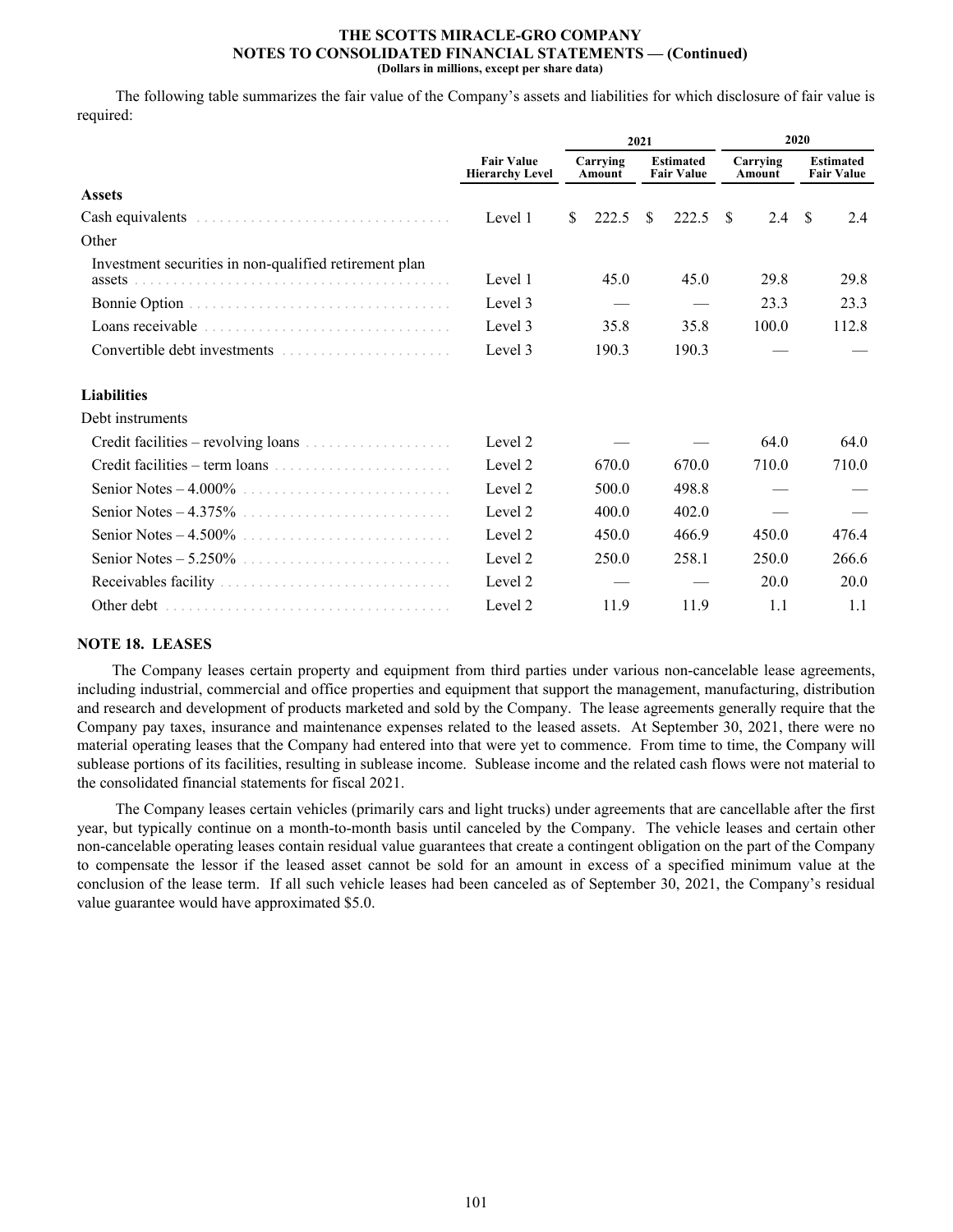Supplemental balance sheet information related to the Company's leases was as follows:

|                                           | <b>Balance Sheet Location</b>                                                                                                                                                                                                  | September 30, 2021 |           |  |       |  | <b>September 30, 2020</b> |  |
|-------------------------------------------|--------------------------------------------------------------------------------------------------------------------------------------------------------------------------------------------------------------------------------|--------------------|-----------|--|-------|--|---------------------------|--|
| <b>Operating leases:</b>                  |                                                                                                                                                                                                                                |                    |           |  |       |  |                           |  |
| Right-of-use assets                       | Other assets experiences in the contract of the contract of the contract of the contract of the contract of the contract of the contract of the contract of the contract of the contract of the contract of the contract of th | <sup>\$</sup>      | 293.0 \$  |  | 156.0 |  |                           |  |
| Current lease liabilities                 | Other current liabilities                                                                                                                                                                                                      |                    | 66.4      |  | 47.5  |  |                           |  |
|                                           |                                                                                                                                                                                                                                |                    | 234.4     |  | 113.3 |  |                           |  |
|                                           |                                                                                                                                                                                                                                |                    | 300.8 \$  |  | 160.8 |  |                           |  |
| <b>Finance leases:</b>                    |                                                                                                                                                                                                                                |                    |           |  |       |  |                           |  |
| Right-of-use assets                       | Property, plant and equipment, net \$                                                                                                                                                                                          |                    | $31.3$ \$ |  | 34.7  |  |                           |  |
| Current lease liabilities                 | Current portion of debt                                                                                                                                                                                                        |                    | 5.9       |  | 5.2   |  |                           |  |
|                                           |                                                                                                                                                                                                                                |                    | 27.5      |  | 30.9  |  |                           |  |
|                                           |                                                                                                                                                                                                                                |                    | 33.4      |  | 36.1  |  |                           |  |
| Components of lease cost were as follows: |                                                                                                                                                                                                                                |                    |           |  |       |  |                           |  |

|                                                                                                |      | Year Ended September 30, |
|------------------------------------------------------------------------------------------------|------|--------------------------|
|                                                                                                | 2021 | 2020                     |
|                                                                                                | 70.3 | 54.3                     |
|                                                                                                | 294  | 113                      |
| Finance lease cost                                                                             |      |                          |
|                                                                                                | 6.0  |                          |
|                                                                                                | 1.4  | l 4                      |
| Total finance lease cost encourage exercises are also exercises and service such services in S | 7.4  |                          |

(a) Operating lease cost includes amortization of ROU assets of \$62.3 and \$48.4 for fiscal 2021 and fiscal 2020, respectively. Short-term lease expense is excluded from operating lease cost and is not material.

Supplemental cash flow information and non-cash activity related to the Company's leases were as follows:

|                                                                                                                                                                                                                                | Year Ended September 30, |    |      |  |  |
|--------------------------------------------------------------------------------------------------------------------------------------------------------------------------------------------------------------------------------|--------------------------|----|------|--|--|
|                                                                                                                                                                                                                                | 2021                     |    | 2020 |  |  |
| Cash paid for amounts included in the measurement of lease liabilities:                                                                                                                                                        |                          |    |      |  |  |
| Operating cash flows from operating leases, net manufactured such that S                                                                                                                                                       | 66.9 \$                  |    | 54.4 |  |  |
| Operating cash flows from finance leases entertainment of the state of the state of the state of the state of the state of the state of the state of the state of the state of the state of the state of the state of the stat | 1.4                      |    | 1.4  |  |  |
| Financing cash flows from finance leases entertainment of the state of the state of the state of the state of the state of the state of the state of the state of the state of the state of the state of the state of the stat | 5.3                      |    | 3.8  |  |  |
| Right-of-use assets obtained in exchange for lease obligations:                                                                                                                                                                |                          |    |      |  |  |
|                                                                                                                                                                                                                                | 200 O                    | -S | 723  |  |  |
| Finance leases                                                                                                                                                                                                                 | 2.6                      |    | 14.4 |  |  |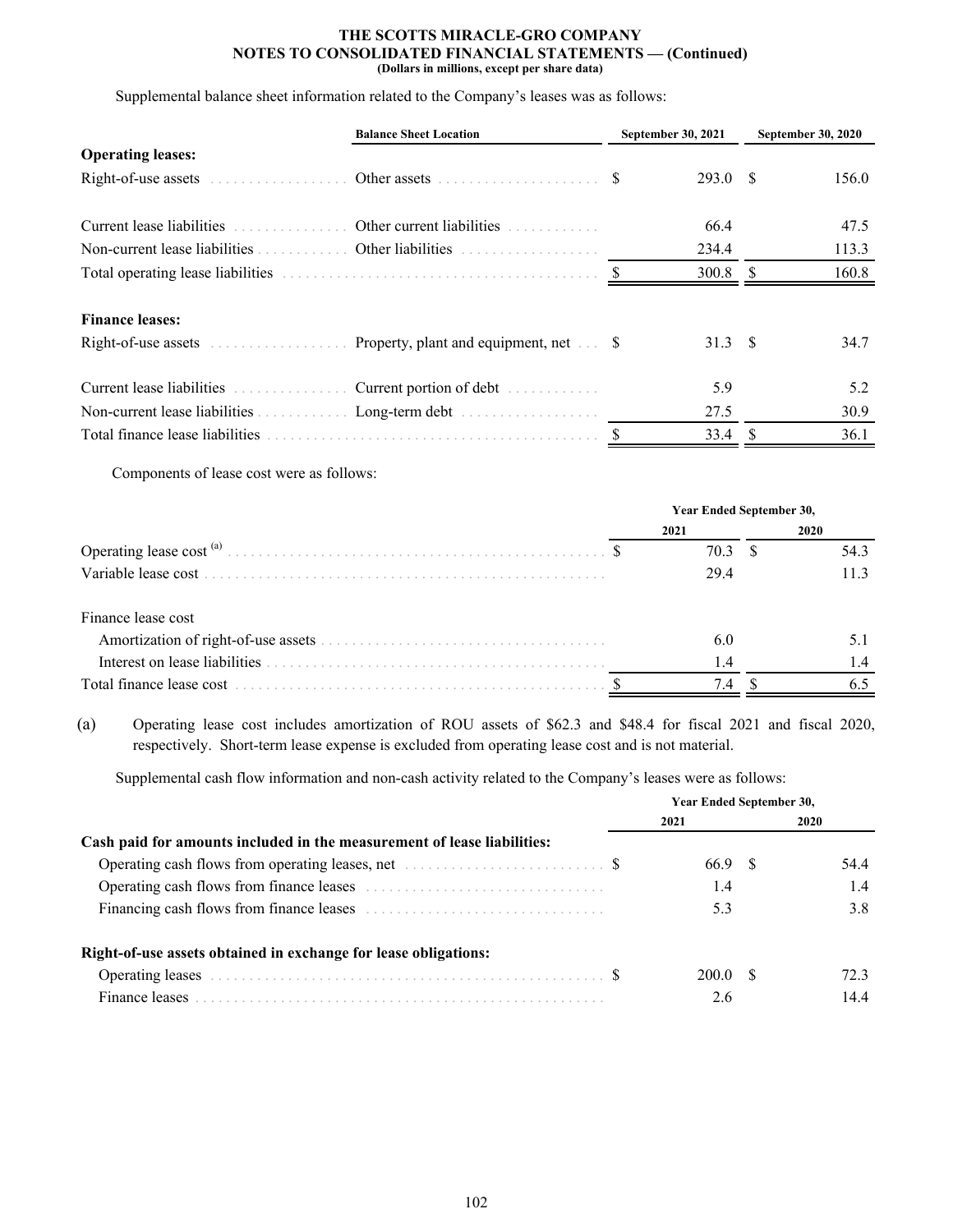Weighted-average remaining lease term and discount rate for the Company's leases were as follows:

|                                                                                                                                                                                                                                | September 30, 2021 |
|--------------------------------------------------------------------------------------------------------------------------------------------------------------------------------------------------------------------------------|--------------------|
| Weighted-average remaining lease term (in years):                                                                                                                                                                              |                    |
| Operating leases encourance in the contract of the contract of the contract of the contract of the contract of the contract of the contract of the contract of the contract of the contract of the contract of the contract of | 57                 |
|                                                                                                                                                                                                                                | 78                 |
| Weighted-average discount rate:                                                                                                                                                                                                |                    |
| Operating leases entertainment and the contract of the contract of the contract of the contract of the contract of the contract of the contract of the contract of the contract of the contract of the contract of the contrac | $32\%$             |
|                                                                                                                                                                                                                                | 4 2 %              |

Maturities of lease liabilities by fiscal year for the Company's leases as of September 30, 2021 were as follows:

| Year | <b>Operating Leases</b> | <b>Finance Leases</b> |       |  |
|------|-------------------------|-----------------------|-------|--|
| 2022 | 75.3                    |                       |       |  |
| 2023 | 65.6                    |                       |       |  |
| 2024 | 57.6                    |                       |       |  |
| 2025 | 46.3                    |                       | 29    |  |
|      | 30.6                    |                       | 19    |  |
|      | 53.5                    |                       | 13.6  |  |
|      | 328.9                   |                       | 396   |  |
|      | (28.1)                  |                       | (6.2) |  |
|      | 300 8                   |                       | 334   |  |

# **NOTE 19. COMMITMENTS**

The Company has the following unconditional purchase obligations due during each of the next five fiscal years that have not been recognized in the Consolidated Balance Sheet at September 30, 2021:

| 2022          |      |
|---------------|------|
| $202^{\circ}$ |      |
| 2024          | 1202 |
| 2025          |      |
| 2026          |      |
|               |      |
|               |      |

Purchase obligations primarily represent commitments for materials used in the Company's manufacturing processes, including urea and packaging, as well as commitments for warehouse services, grass seed, marketing services and information technology services.

# **NOTE 20. CONTINGENCIES**

Management regularly evaluates the Company's contingencies, including various lawsuits and claims which arise in the normal course of business, product and general liabilities, workers' compensation, property losses and other liabilities for which the Company is self-insured or retains a high exposure limit. Self-insurance accruals are established based on actuarial loss estimates for specific individual claims plus actuarially estimated amounts for incurred but not reported claims and adverse development factors applied to existing claims. Legal costs incurred in connection with the resolution of claims, lawsuits and other contingencies generally are expensed as incurred. In the opinion of management, the assessment of contingencies is reasonable and related accruals, in the aggregate, are adequate; however, there can be no assurance that final resolution of these matters will not have a material effect on the Company's financial condition, results of operations or cash flows.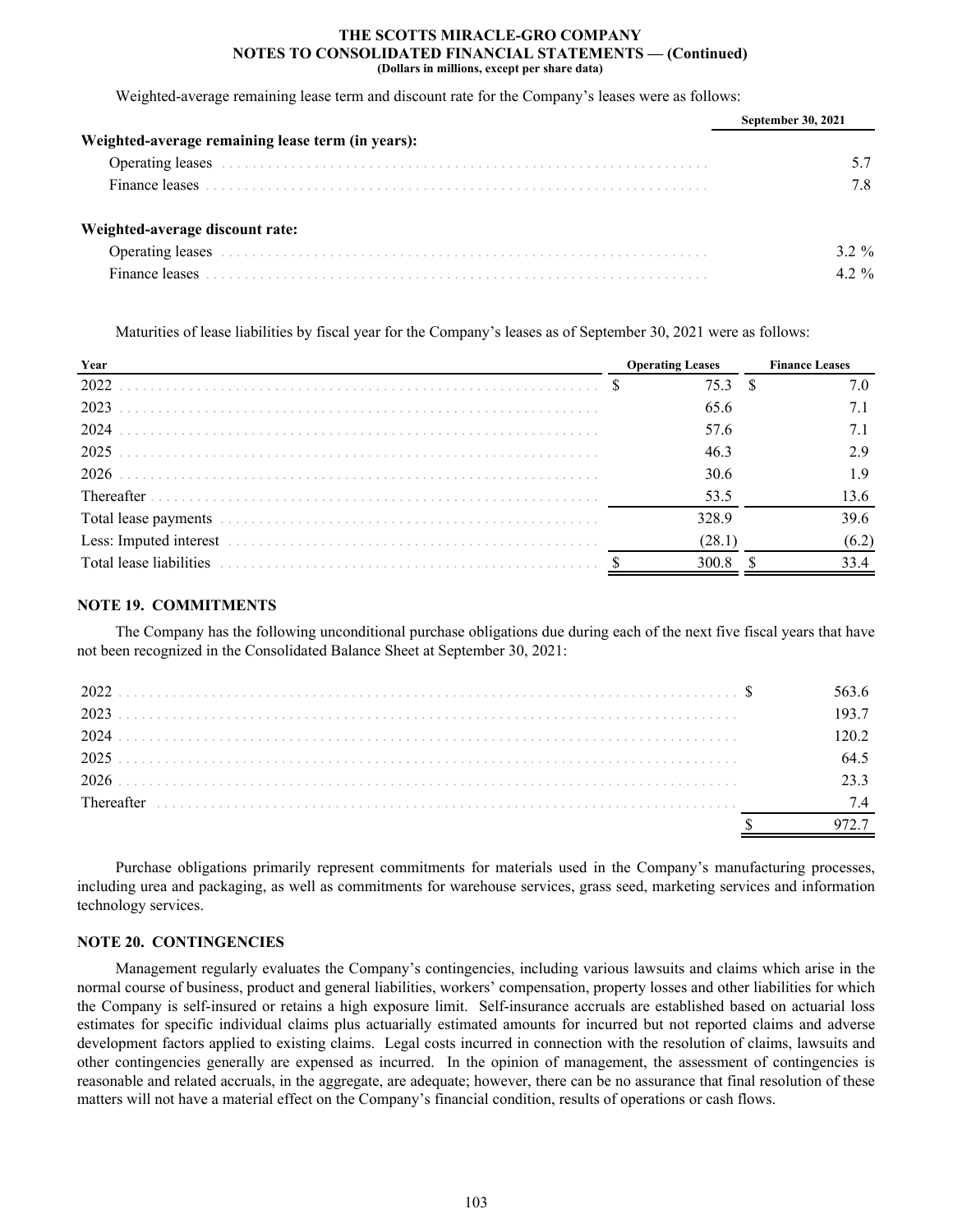#### *Regulatory Matters*

At September 30, 2021, \$3.6 was accrued in the "Other liabilities" line in the Consolidated Balance Sheets for environmental actions, the majority of which are for site remediation. The Company believes that the amounts accrued are adequate to cover such known environmental exposures based on current facts and estimates of likely outcomes. Although it is reasonably possible that the costs to resolve such known environmental exposures will exceed the amounts accrued, any variation from accrued amounts is not expected to be material.

#### *Other*

The Company has been named as a defendant in a number of cases alleging injuries that the lawsuits claim resulted from exposure to asbestos-containing products, apparently based on the Company's historic use of vermiculite in certain of its products. In many of these cases, the complaints are not specific about the plaintiffs' contacts with the Company or its products. The cases vary, but complaints in these cases generally seek unspecified monetary damages (actual, compensatory, consequential and punitive) from multiple defendants. The Company believes that the claims against it are without merit and is vigorously defending against them. No accruals have been recorded in the Company's consolidated financial statements as the likelihood of a loss is not probable at this time; and the Company does not believe a reasonably possible loss would be material to, nor the ultimate resolution of these cases will have a material adverse effect on, the Company's financial condition, results of operations or cash flows. There can be no assurance that future developments related to pending claims or claims filed in the future, whether as a result of adverse outcomes or as a result of significant defense costs, will not have a material effect on the Company's financial condition, results of operations or cash flows.

In connection with the sale of wild bird food products that were the subject of a voluntary recall in 2008, the Company, along with its Chief Executive Officer, had been named as defendants in four actions filed on and after June 27, 2012, which were consolidated, and, on March 31, 2017, certified as a class action in the United States District Court for the Southern District of California as *In re Morning Song Bird Food Litigation*, Lead Case No. 3:12-cv-01592-JAH-AGS. The plaintiffs alleged various statutory and common law claims associated with the Company's sale of wild bird food products and a plea agreement entered into in previously pending government proceedings associated with such sales. The plaintiffs alleged, among other things, a class action on behalf of all persons and entities in the United States who purchased certain bird food products. The plaintiffs asserted: (i) hundreds of millions of dollars in monetary damages (actual, compensatory, consequential, and restitution); (ii) punitive and treble damages; (iii) injunctive and declaratory relief; (iv) pre-judgment and post-judgment interest; and (v) costs and attorneys' fees. The Company and its Chief Executive Officer disputed the plaintiffs' assertions and have vigorously defended the consolidated action. The parties reached an agreement to settle this matter, which the parties memorialized in a settlement agreement submitted to the Court for approval on December 7, 2018. On January 31, 2019, the Court preliminarily approved the settlement, and on June 11, 2019, the Court granted final approval of the settlement. The settlement became effective on July 12, 2019. During the second quarter of fiscal 2019, the Company paid \$42.5 to the settlement fund in accordance with the settlement agreement, and the final payment of \$20.0 was made during the fourth quarter of fiscal 2019. During fiscal 2018, the Company recognized a pre-tax charge of \$85.0 for a probable loss related to this matter in the "Income (loss) from discontinued operations, net of tax" line in the Consolidated Statements of Operations. During fiscal 2019, the Company recognized a favorable adjustment of \$22.5 in the "Income (loss) from discontinued operations, net of tax" line in the Consolidated Statements of Operations as a result of the final resolution of the previously disclosed settlement agreement. In addition, during fiscal 2020 and fiscal 2019, the Company recognized insurance recoveries of \$1.5 and \$13.4, respectively, related to this matter in the "Income (loss) from discontinued operations, net of tax" line in the Consolidated Statements of Operations.

The Company is involved in other lawsuits and claims which arise in the normal course of business. These claims individually and in the aggregate are not expected to result in a material effect on the Company's financial condition, results of operations or cash flows.

## **NOTE 21. SEGMENT INFORMATION**

The Company divides its operations into three reportable segments: U.S. Consumer, Hawthorne and Other. U.S. Consumer consists of the Company's consumer lawn and garden business in the United States. Hawthorne consists of the Company's indoor and hydroponic gardening business. Other primarily consists of the Company's consumer lawn and garden business outside the United States. This identification of reportable segments is consistent with how the segments report to and are managed by the chief operating decision maker of the Company. In addition, Corporate consists of general and administrative expenses and certain other income and expense items not allocated to the business segments.

During the first quarter of fiscal 2021, the Company changed its internal organization structure such that AeroGrow is now managed by and reported within the U.S. Consumer segment. Within the U.S. Consumer segment, AeroGrow is integrated into the Company's overall direct to consumer focus and strategy. AeroGrow was previously managed by and reported within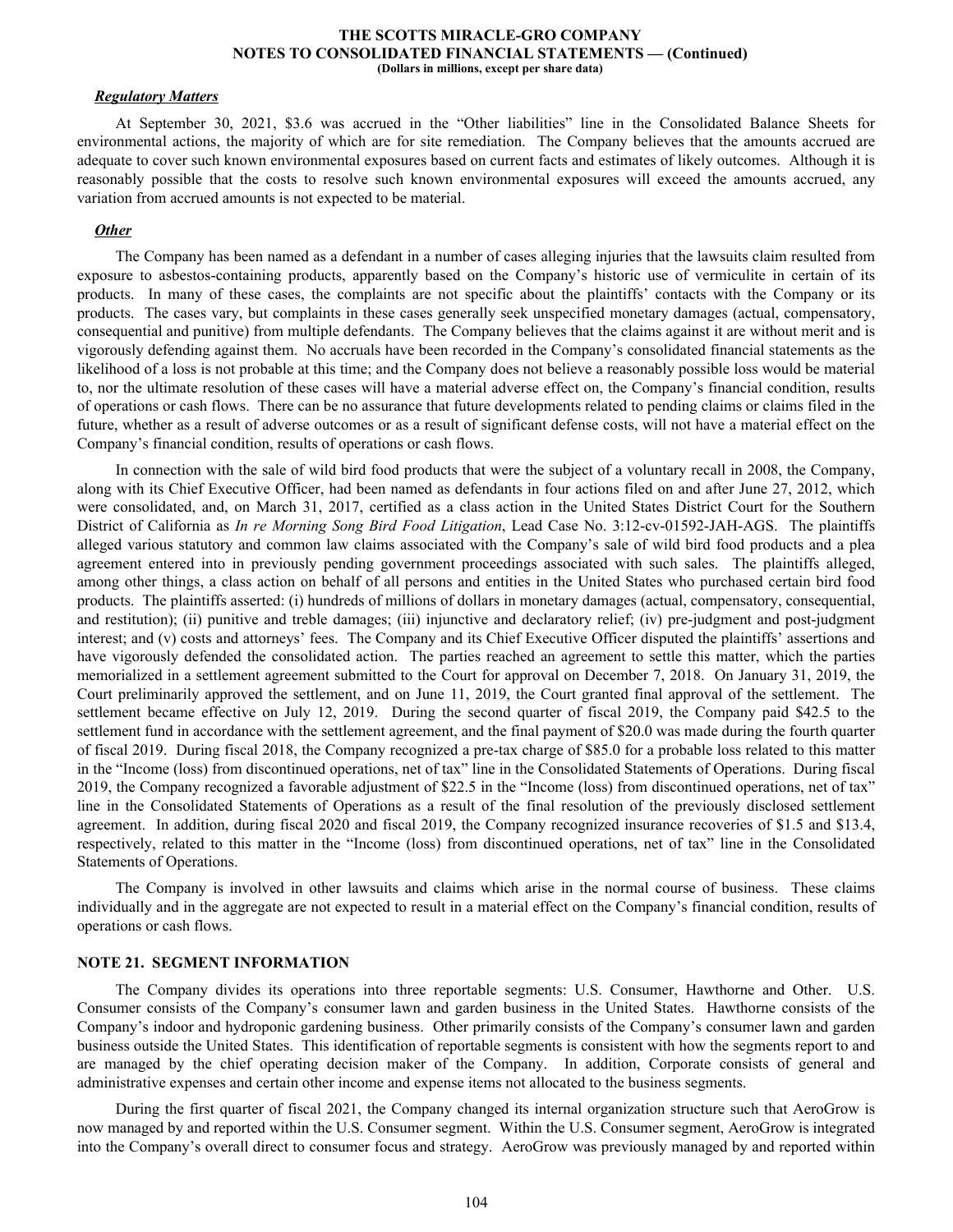the Hawthorne segment. The prior period amounts have been reclassified to conform to the new organization structure. This change in organization structure resulted in a change in the Company's reporting units. As a result, goodwill included in impacted reporting units was reallocated using a relative fair value approach, resulting in \$15.8 of goodwill reallocated from the Hawthorne segment to the U.S. Consumer segment during fiscal 2021. In addition, the Company completed an assessment of potential goodwill impairment immediately before and after the reallocation and determined that no impairment existed.

The performance of each reportable segment is evaluated based on several factors, including income (loss) from continuing operations before income taxes, amortization, impairment, restructuring and other charges ("Segment Profit (Loss)"). Senior management uses Segment Profit (Loss) to evaluate segment performance because the Company believes this measure is indicative of performance trends and the overall earnings potential of each segment.

The following tables present financial information for the Company's reportable segments for the periods indicated:

|                                                                                                                                                                                                                               |      | Year Ended September 30, |               |              |                           |         |
|-------------------------------------------------------------------------------------------------------------------------------------------------------------------------------------------------------------------------------|------|--------------------------|---------------|--------------|---------------------------|---------|
|                                                                                                                                                                                                                               |      | 2021                     |               | 2020         |                           | 2019    |
| Net Sales:                                                                                                                                                                                                                    |      |                          |               |              |                           |         |
|                                                                                                                                                                                                                               |      | 3,197.7                  | -\$           | 2,883.5      | $\mathbb{S}$              | 2,311.7 |
| Hawthorne                                                                                                                                                                                                                     |      | 1,424.2                  |               | 1,023.1      |                           | 640.6   |
| Other                                                                                                                                                                                                                         |      | 303.1                    |               | 225.0        |                           | 203.7   |
| Consolidated                                                                                                                                                                                                                  | - \$ | $4,925.0$ \$             |               | $4,131.6$ \$ |                           | 3,156.0 |
| Segment Profit:                                                                                                                                                                                                               |      |                          |               |              |                           |         |
|                                                                                                                                                                                                                               |      | 726.7                    | -\$           | 694.3        | <sup>\$</sup>             | 526.7   |
|                                                                                                                                                                                                                               |      | 163.8                    |               | 111.9        |                           | 54.6    |
|                                                                                                                                                                                                                               |      | 42.1                     |               | 11.7         |                           | 10.3    |
| Total Segment Profit                                                                                                                                                                                                          |      | 932.6                    |               | 817.9        |                           | 591.6   |
|                                                                                                                                                                                                                               |      | (149.7)                  |               | (183.4)      |                           | (135.3) |
|                                                                                                                                                                                                                               |      | (30.9)                   |               | (32.5)       |                           | (33.4)  |
| Impairment, restructuring and other contained and state and several contained and state and state and state and state and state and state and state and state and state and state and state and state and state and state and |      | (29.0)                   |               | (16.8)       |                           | (13.3)  |
|                                                                                                                                                                                                                               |      | 14.4                     |               |              |                           | 3.3     |
|                                                                                                                                                                                                                               |      |                          |               | (15.1)       |                           |         |
|                                                                                                                                                                                                                               |      | (78.9)                   |               | (79.6)       |                           | (101.8) |
|                                                                                                                                                                                                                               |      | 18.6                     |               | 20.1         |                           | 270.5   |
|                                                                                                                                                                                                                               |      | 677.1 \$                 |               | 510.6        | <b>S</b>                  | 581.6   |
| Depreciation and amortization:                                                                                                                                                                                                |      |                          |               |              |                           |         |
| U.S. Consumer expressions are a consequence of the consequence of the consequence of the consequence of the consequence of the consequence of the consequence of the consequence of the consequence of the consequence of the | -S   | 48.6                     | -S            | 48.0         | S                         | 46.2    |
|                                                                                                                                                                                                                               |      | 30.3                     |               | 31.7         |                           | 33.5    |
| Other                                                                                                                                                                                                                         |      | 7.0                      |               | 7.5          |                           | 5.9     |
|                                                                                                                                                                                                                               |      | 7.9                      |               | 7.5          |                           | 3.7     |
|                                                                                                                                                                                                                               |      | 93.8                     | $\mathcal{S}$ | 94.7         | $\boldsymbol{\mathsf{S}}$ | 89.3    |
| Capital expenditures:                                                                                                                                                                                                         |      |                          |               |              |                           |         |
|                                                                                                                                                                                                                               | -S   | 78.3                     | $\mathcal{S}$ | 52.3         | \$                        | 28.6    |
| Hawthorne                                                                                                                                                                                                                     |      | 25.0                     |               | 7.8          |                           | 10.1    |
| Other                                                                                                                                                                                                                         |      | 3.6                      |               | 2.6          |                           | 3.7     |
|                                                                                                                                                                                                                               | \$   | 106.9                    | $\mathbf S$   | 62.7         | \$                        | 42.4    |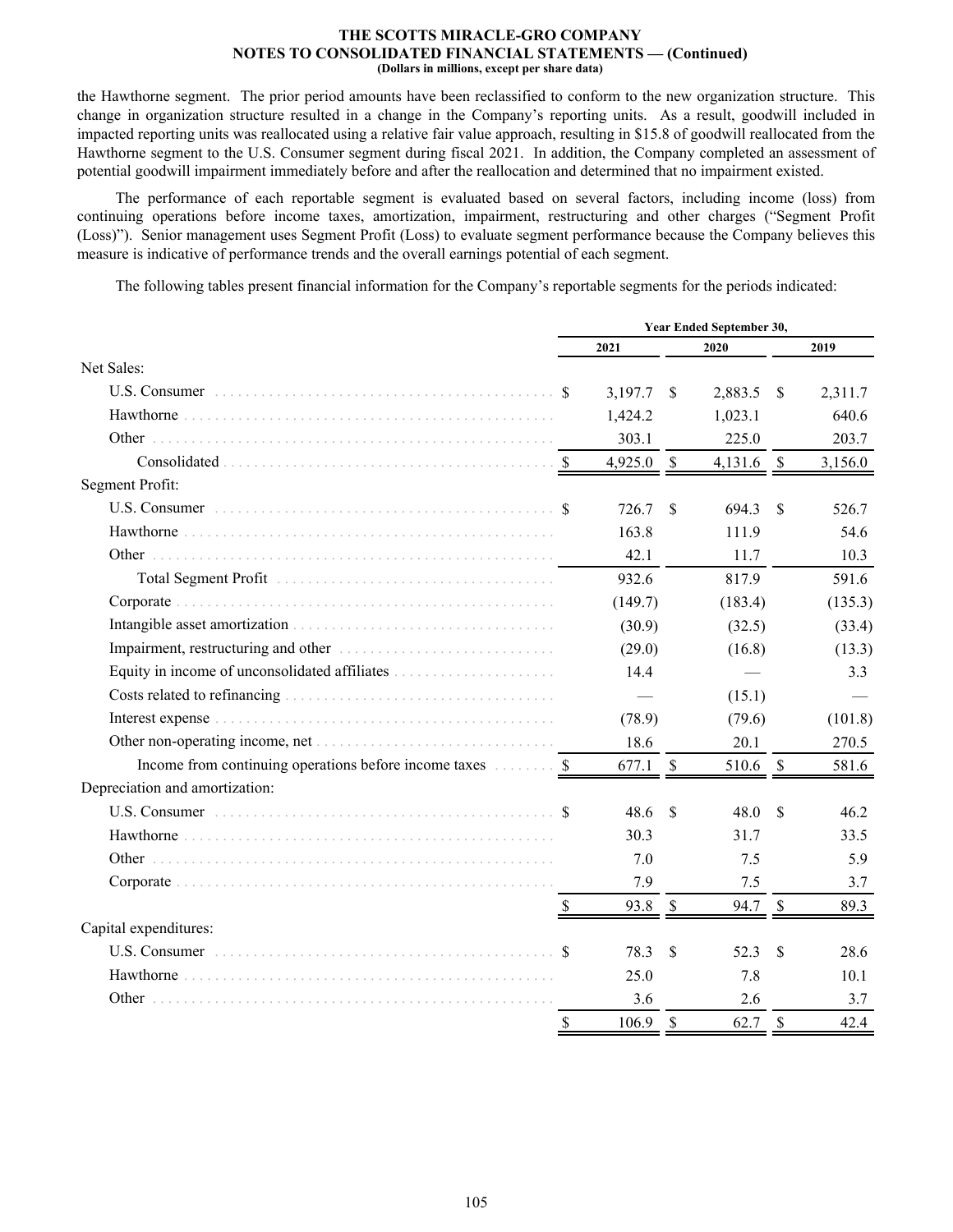#### THE SCOTTS MIRACLE-GRO COMPANY **NOTES TO CONSOLIDATED FINANCIAL STATEMENTS — (Continued) (Dollars in millions, except per share data)**

|               | September 30, |  |         |  |
|---------------|---------------|--|---------|--|
|               | 2021          |  | 2020    |  |
| Total assets: |               |  |         |  |
| U.S. Consumer | $2,333.1$ \$  |  | 2.002.2 |  |
| Hawthorne     | 1,442.8       |  | 1,054.9 |  |
| Other         | 209.6         |  | 166.6   |  |
| Corporate     | 814.5         |  | 156.8   |  |
| Consolidated  | 4.800.0       |  | 3,380.5 |  |

The following table presents net sales by product category for the periods indicated:

|                                                                                                                                                                                                                                | Year Ended September 30, |               |                |  |  |  |  |  |
|--------------------------------------------------------------------------------------------------------------------------------------------------------------------------------------------------------------------------------|--------------------------|---------------|----------------|--|--|--|--|--|
|                                                                                                                                                                                                                                | 2021                     | 2020          | 2019           |  |  |  |  |  |
| U.S. Consumer:                                                                                                                                                                                                                 |                          |               |                |  |  |  |  |  |
|                                                                                                                                                                                                                                | 1,286.7                  | -S<br>1,164.0 | 942.5<br>- S   |  |  |  |  |  |
| Lawn care                                                                                                                                                                                                                      | 1,060.6                  | 943.3         | 781.6          |  |  |  |  |  |
| Controls                                                                                                                                                                                                                       | 402.4                    | 383.7         | 310.8          |  |  |  |  |  |
|                                                                                                                                                                                                                                | 145.2                    | 132.7         | 112.1          |  |  |  |  |  |
|                                                                                                                                                                                                                                | 302.8                    | 259.8         | 164.7          |  |  |  |  |  |
| Hawthorne:                                                                                                                                                                                                                     |                          |               |                |  |  |  |  |  |
|                                                                                                                                                                                                                                | 452.4                    | 328.7         | 214.8          |  |  |  |  |  |
| <b>Nutrients</b>                                                                                                                                                                                                               | 307.8                    | 232.6         | 154.5          |  |  |  |  |  |
| Growing environment entertainment and the contract of the contract of the contract of the contract of the contract of the contract of the contract of the contract of the contract of the contract of the contract of the cont | 264.0                    | 154.2         | 82.7           |  |  |  |  |  |
|                                                                                                                                                                                                                                | 192.6                    | 148.9         | 91.1           |  |  |  |  |  |
|                                                                                                                                                                                                                                | 207.4                    | 158.7         | 97.5           |  |  |  |  |  |
| Other:                                                                                                                                                                                                                         |                          |               |                |  |  |  |  |  |
|                                                                                                                                                                                                                                | 116.7                    | 90.6          | 77.8           |  |  |  |  |  |
| Lawn care                                                                                                                                                                                                                      | 99.2                     | 73.7          | 69.2           |  |  |  |  |  |
|                                                                                                                                                                                                                                | 87.2                     | 60.7          | 56.7           |  |  |  |  |  |
| Total net sales entertainment and the sales of the sales of the sales of the sales of the sales of the sales of $\$                                                                                                            | 4,925.0                  | \$<br>4,131.6 | \$.<br>3,156.0 |  |  |  |  |  |

The Company's two largest customers accounted for the following percentages of net sales for the fiscal years ended September 30:

|            | <b>Percentage of Net Sales</b> |        |      |  |  |  |  |
|------------|--------------------------------|--------|------|--|--|--|--|
|            | $202^{\circ}$                  | 2020   | 2019 |  |  |  |  |
| Home Depot | $24\%$                         | $26\%$ | 30 % |  |  |  |  |
| Lowe's     | $15\%$                         | $18\%$ | 19 % |  |  |  |  |

Accounts receivable for these two largest customers as a percentage of consolidated accounts receivable were 42% and 58% as of September 30, 2021 and 2020, respectively.

The following table presents net sales by geographic area for the periods indicated:

|                      | <b>Year Ended September 30,</b> |              |      |              |      |         |  |  |  |
|----------------------|---------------------------------|--------------|------|--------------|------|---------|--|--|--|
|                      | 2021                            |              | 2020 |              | 2019 |         |  |  |  |
| Net sales:           |                                 |              |      |              |      |         |  |  |  |
| <b>United States</b> |                                 | $4,507.0$ \$ |      | $3,773.4$ \$ |      | 2,851.9 |  |  |  |
| International        |                                 | 418.0        |      | 358.2        |      | 304.1   |  |  |  |
|                      |                                 |              |      | 1.151.0      |      | 3,156.0 |  |  |  |

Other than the United States, no other country accounted for more than 10% of the Company's net sales for any period presented above.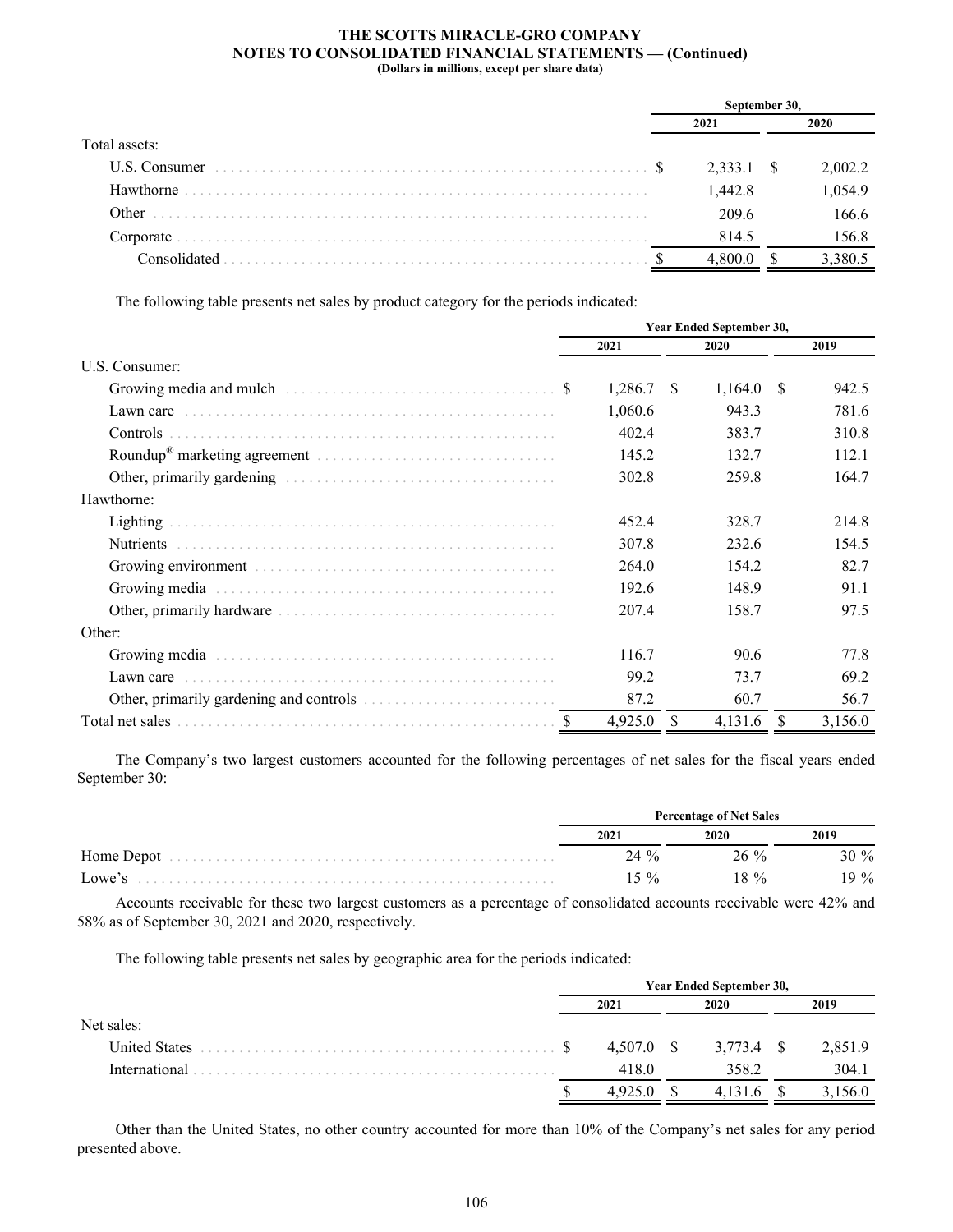### THE SCOTTS MIRACLE-GRO COMPANY **NOTES TO CONSOLIDATED FINANCIAL STATEMENTS — (Continued) (Dollars in millions, except per share data)**

The following table presents long-lived assets (property, plant and equipment and finite-lived intangibles) by geographic area:

|                      | September 30. |  |             |  |  |
|----------------------|---------------|--|-------------|--|--|
|                      | 2021          |  | <b>2020</b> |  |  |
| Long-lived assets:   |               |  |             |  |  |
| <b>United States</b> | 868.8         |  | 773.5       |  |  |
| International        | 139.1         |  | 141.8       |  |  |
|                      |               |  |             |  |  |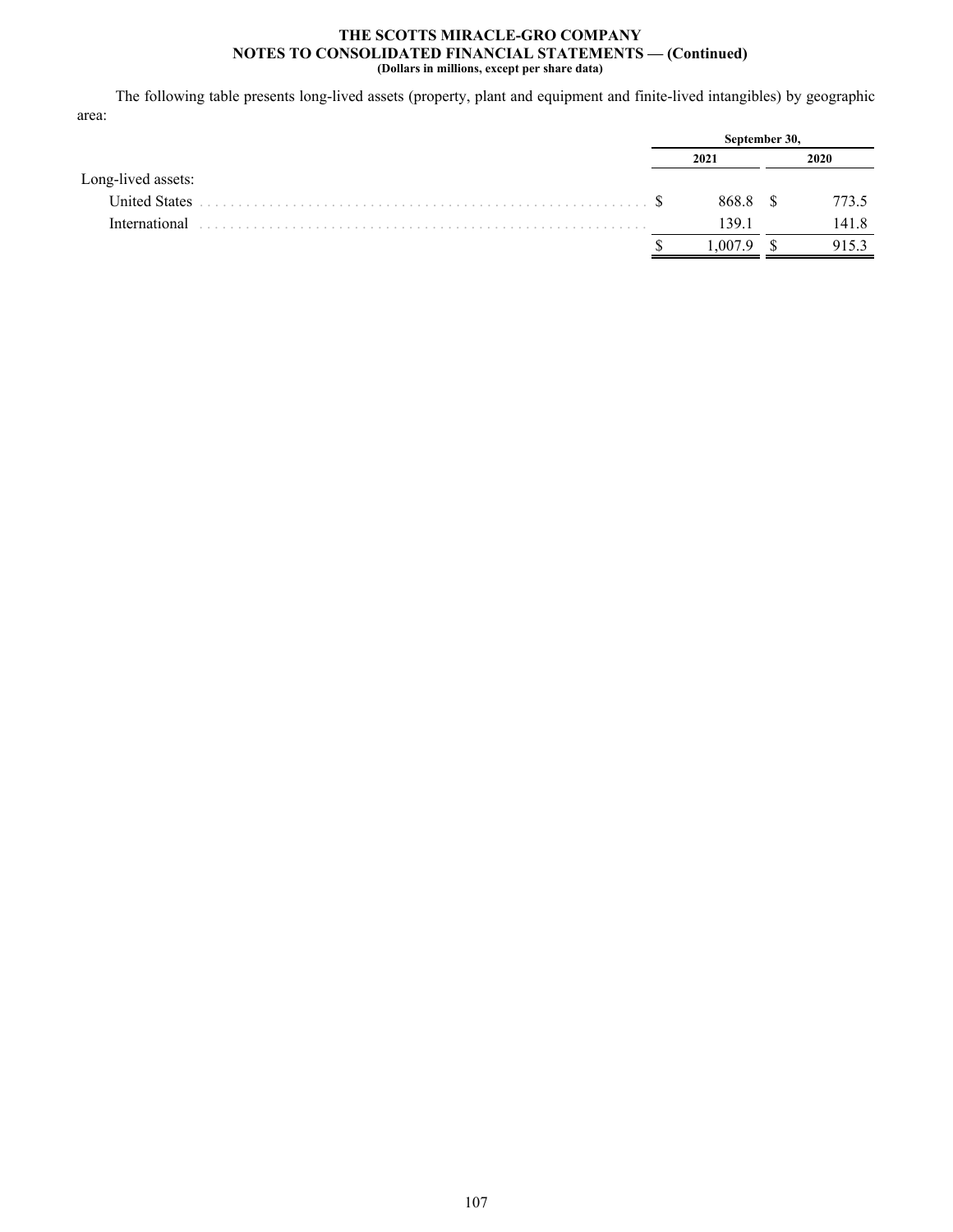## **Schedule II—Valuation and Qualifying Accounts for the fiscal year ended September 30, 2021**

| Column A                                                                           |  | Column B                                                                             |  | Column C |                                              | Column D      |                                                           | Column E   |                                       | Column F |
|------------------------------------------------------------------------------------|--|--------------------------------------------------------------------------------------|--|----------|----------------------------------------------|---------------|-----------------------------------------------------------|------------|---------------------------------------|----------|
| <b>Classification</b>                                                              |  | <b>Balance</b><br>at<br><b>Beginning</b><br><b>Reserves</b><br>of Period<br>Acquired |  |          | Additions<br>Charged<br>to<br><b>Expense</b> |               | <b>Deductions</b><br><b>Credited</b><br>and<br>Write-Offs |            | <b>Balance</b><br>at End of<br>Period |          |
|                                                                                    |  |                                                                                      |  |          |                                              | (In millions) |                                                           |            |                                       |          |
| Valuation and qualifying accounts deducted from the assets to<br>which they apply: |  |                                                                                      |  |          |                                              |               |                                                           |            |                                       |          |
| Allowance for doubtful accounts                                                    |  | 7.5 S                                                                                |  | $-$ \$   |                                              | 11.1          |                                                           | $(1.8)$ \$ |                                       | 16.8     |
| Income tax valuation allowance                                                     |  | 33.8                                                                                 |  |          |                                              | 3.0           |                                                           | (4.5)      |                                       | 32.3     |

### **Schedule II—Valuation and Qualifying Accounts for the fiscal year ended September 30, 2020**

| Column A                                                                           | Column B                                              |                                                                                                                                                         | Column C | Column D      |  |  | Column E                              | Column F |
|------------------------------------------------------------------------------------|-------------------------------------------------------|---------------------------------------------------------------------------------------------------------------------------------------------------------|----------|---------------|--|--|---------------------------------------|----------|
| <b>Classification</b>                                                              | <b>Balance</b><br>at<br><b>Beginning</b><br>of Period | <b>Additions</b><br><b>Deductions</b><br><b>Credited</b><br>Charged<br><b>Reserves</b><br>and<br>to.<br><b>Write-Offs</b><br><b>Expense</b><br>Acquired |          |               |  |  | <b>Balance</b><br>at End of<br>Period |          |
|                                                                                    |                                                       |                                                                                                                                                         |          | (In millions) |  |  |                                       |          |
| Valuation and qualifying accounts deducted from the assets to<br>which they apply: |                                                       |                                                                                                                                                         |          |               |  |  |                                       |          |
| Allowance for doubtful accounts                                                    | 4.2 \$                                                |                                                                                                                                                         |          | 72            |  |  | $(3.9)$ \$                            | 7.5      |
| Income tax valuation allowance                                                     | 35.8                                                  |                                                                                                                                                         |          | 0.5           |  |  | (2.5)                                 | 33.8     |

## **Schedule II—Valuation and Qualifying Accounts for the fiscal year ended September 30, 2019**

| Column A                                                                           | Column B                                              |                             | Column C | Column D      |  | Column E   | Column F |  |  |  |  |  |  |                                                      |                                                    |  |                                       |
|------------------------------------------------------------------------------------|-------------------------------------------------------|-----------------------------|----------|---------------|--|------------|----------|--|--|--|--|--|--|------------------------------------------------------|----------------------------------------------------|--|---------------------------------------|
| <b>Classification</b>                                                              | <b>Balance</b><br>at<br><b>Beginning</b><br>of Period | <b>Reserves</b><br>Acquired |          |               |  |            |          |  |  |  |  |  |  | <b>Additions</b><br>Charged<br>to.<br><b>Expense</b> | <b>Deductions</b><br>Credited<br>and<br>Write-Offs |  | <b>Balance</b><br>at End of<br>Period |
|                                                                                    |                                                       |                             |          | (In millions) |  |            |          |  |  |  |  |  |  |                                                      |                                                    |  |                                       |
| Valuation and qualifying accounts deducted from the assets to<br>which they apply: |                                                       |                             |          |               |  |            |          |  |  |  |  |  |  |                                                      |                                                    |  |                                       |
| Allowance for doubtful accounts                                                    | 3.6                                                   |                             |          | -S<br>1.4     |  | $(0.8)$ \$ | 4.2      |  |  |  |  |  |  |                                                      |                                                    |  |                                       |
| Income tax valuation allowance                                                     | 33.6                                                  |                             |          | 2.4           |  | (0.2)      | 35.8     |  |  |  |  |  |  |                                                      |                                                    |  |                                       |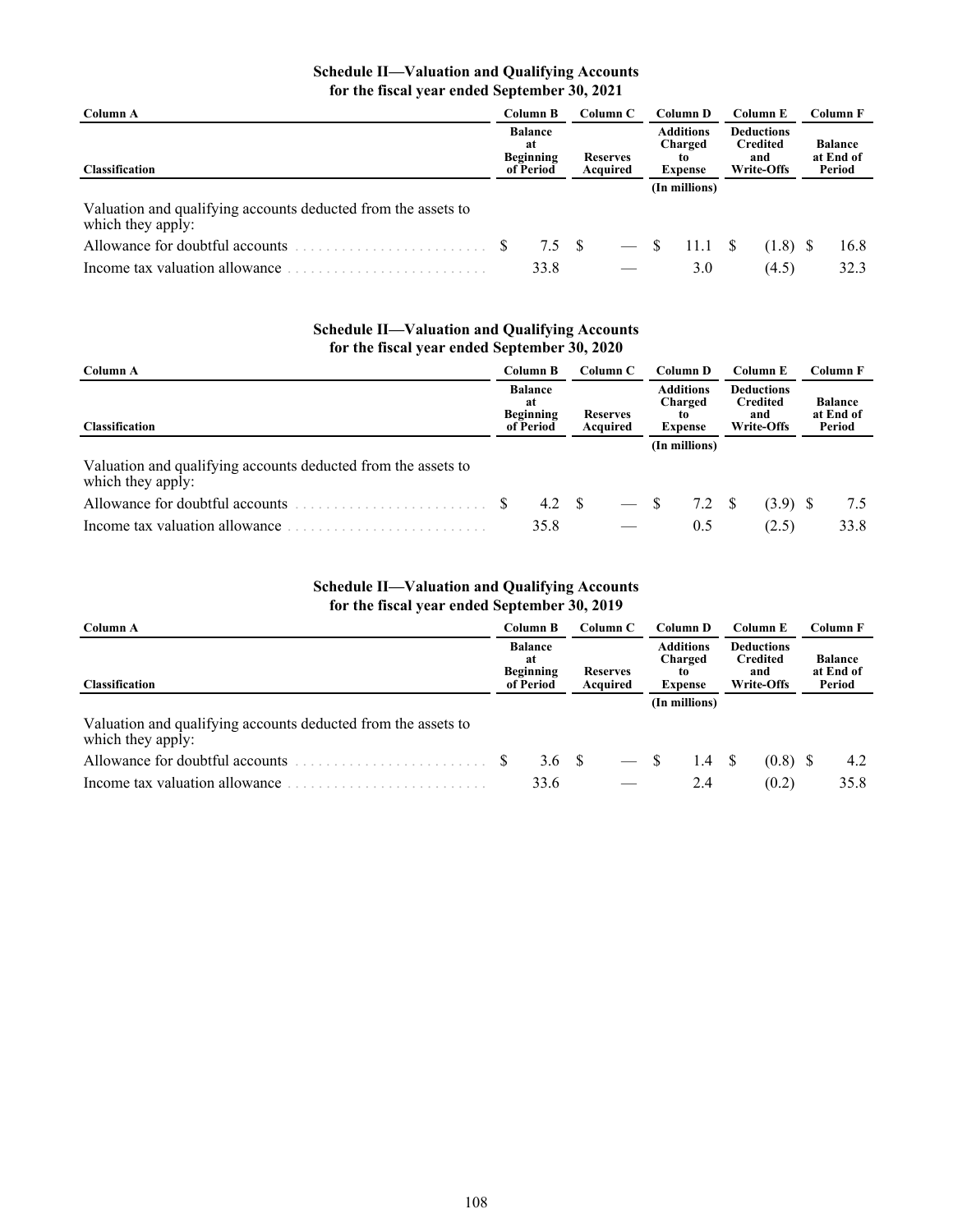# **The Scotts Miracle-Gro Company**

### **Index to Exhibits**

|                       |                                                                                                                                                                                                                                                 | <b>Incorporated by Reference</b> |                |                      |                          |
|-----------------------|-------------------------------------------------------------------------------------------------------------------------------------------------------------------------------------------------------------------------------------------------|----------------------------------|----------------|----------------------|--------------------------|
| <b>Exhibit</b><br>No. | <b>Description</b>                                                                                                                                                                                                                              | Form                             | <b>Exhibit</b> | Filing<br>Date       | Filed<br><b>Herewith</b> |
| 3.1(a)                | Initial Articles of Incorporation of The Scotts Miracle-Gro Company<br>as filed with the Ohio Secretary of State on November 22, 2004                                                                                                           | 8-K                              | 3.1            | March 24,<br>2005    |                          |
| 3.1(b)                | Certificate of Amendment by Shareholders to Articles of Incorporation<br>of The Scotts Miracle-Gro Company as filed with the Ohio Secretary<br>of State on March 18, 2005                                                                       | 8-K                              | 3.2            | March 24,<br>2005    |                          |
| 3.2                   | Code of Regulations of The Scotts Miracle-Gro Company                                                                                                                                                                                           | 8-K                              | 3.3            | March 24,<br>2005    |                          |
| 4.1(a)                | Indenture, dated as of December 15, 2016, by and among The Scotts<br>Miracle-Gro Company, the Guarantors (as defined therein) and U.S.<br>Bank National Association, as trustee                                                                 | 8-K                              | 4.1            | December<br>16, 2016 |                          |
| 4.1(b)                | First Supplemental Indenture, dated July 17, 2018, by and among The<br>Scotts Miracle-Gro Company, the Guarantors (as defined therein) and<br>U.S. Bank National Association, as trustee                                                        | $10-Q$                           | 10.4           | August 8,<br>2018    |                          |
| 4.1(c)                | Second Supplemental Indenture, dated March 24, 2020, by and among<br>The Scotts Miracle-Gro Company, the Guarantors (as defined therein)<br>and U.S. Bank National Association, as trustee                                                      | $10-Q$                           | 4.2            | May $6$ ,<br>2020    |                          |
| 4.1(d)                | Third Supplemental Indenture, dated March 29, 2021, by and among<br>The Scotts Miracle-Gro Company, the Guarantors (as defined therein)<br>and U.S. Bank National Association, as trustee                                                       | $10-Q$                           | 4.2            | May 12,<br>2021      |                          |
| 4.1(e)                | Fourth Supplemental Indenture, dated June 24, 2021, by and among<br>The Scotts Miracle-Gro Company, the Guarantors (as defined therein)<br>and U.S. Bank National Association, as trustee                                                       | $10-Q$                           | 4.1            | August 11,<br>2021   |                          |
| 4.1(f)                | Form of 5.250% Senior Notes due 2026 (included in Exhibit 4.1)                                                                                                                                                                                  | $8-K$                            | 4.2            | December<br>16, 2016 |                          |
| 4.2(a)                | Indenture, dated as of October 22, 2019, by and among The Scotts<br>Miracle-Gro Company, the Guarantors (as defined therein) and U.S.<br>Bank National Association, as trustee                                                                  | 8-K                              | 4.1            | October<br>28, 2019  |                          |
| 4.2(b)                | First Supplemental Indenture, dated March 24, 2020, by and among<br>The Scotts Miracle-Gro Company, the Guarantors (as defined therein)<br>and U.S. Bank National Association, as trustee                                                       | $10-Q$                           | 4.1            | May $6$ ,<br>2020    |                          |
| 4.2(c)                | Second Supplemental Indenture, dated March 29, 2021, by and among<br>The Scotts Miracle-Gro Company, the Guarantors (as defined therein)<br>and U.S. Bank National Association, as trustee                                                      | $10-Q$                           | 4.3            | May 12,<br>2021      |                          |
| 4.2(d)                | Third Supplemental Indenture, dated June 24, 2021, by and among<br>The Scotts Miracle-Gro Company, the Guarantors (as defined therein)<br>and U.S. Bank National Association, as trustee                                                        | $10-Q$                           | 4.2            | August 11,<br>2021   |                          |
| 4.2(e)                | Form of 4.500% Senior Notes due 2029 (included in Exhibit 4.1)                                                                                                                                                                                  | $8-K$                            | 4.2            | October<br>28, 2019  |                          |
| 4.3(a)                | Indenture, dated as of March 17, 2021, by and among The Scotts<br>Miracle-Gro Company, the Guarantors (as defined therein) and U.S.<br>Bank National Association, as trustee                                                                    | 8-K                              | 4.1            | March 17,<br>2021    |                          |
| 4.3(b)                | First Supplemental Indenture, dated as of June 24, 2021, by and among<br>The Scotts Miracle-Gro Company, the Guarantors (as defined therein)<br>and U.S. Bank National Association, as trustee                                                  | $10-Q$                           | 4.3            | August 11,<br>2021   |                          |
| 4.3(c)                | Form of 4.000% Senior Notes due 2031 (included in Exhibit 4.1)                                                                                                                                                                                  | 8-K                              | 4.2            | March 17,<br>2021    |                          |
| 4.3(d)                | Registration Rights Agreement, dated as of March 17, 2021, by and<br>among The Scotts Miracle-Gro Company, the guarantors named<br>therein and J.P. Morgan Securities LLC, as representative of the<br>several initial purchasers named therein | 8-K                              | 4.3            | March 17,<br>2021    |                          |
| 4.4(a)                | Indenture, dated as of August 13, 2021, by and among The Scotts<br>Miracle-Gro Company, the Guarantors (as defined therein) and U.S.<br>Bank National Association, as trustee                                                                   | 8-K                              | 4.1            | August 13,<br>2021   |                          |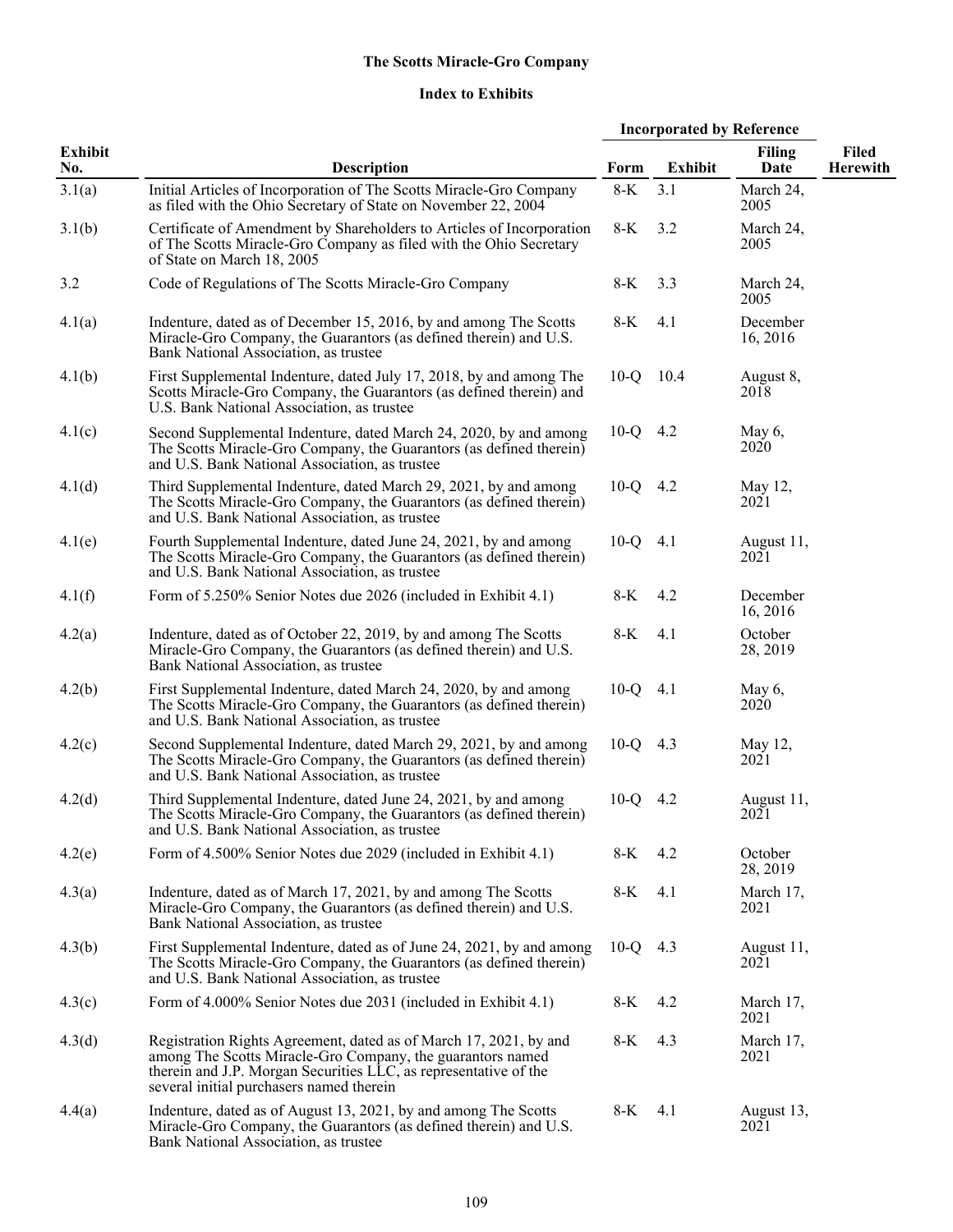|                       |                                                                                                                                                                                                                                                                                                                                                                                                                                                                                                                                                                                                                                                                                        |             | <b>Incorporated by Reference</b> |                      |                          |
|-----------------------|----------------------------------------------------------------------------------------------------------------------------------------------------------------------------------------------------------------------------------------------------------------------------------------------------------------------------------------------------------------------------------------------------------------------------------------------------------------------------------------------------------------------------------------------------------------------------------------------------------------------------------------------------------------------------------------|-------------|----------------------------------|----------------------|--------------------------|
| <b>Exhibit</b><br>No. | Description                                                                                                                                                                                                                                                                                                                                                                                                                                                                                                                                                                                                                                                                            | Form        | <b>Exhibit</b>                   | Filing<br>Date       | Filed<br><b>Herewith</b> |
| 4.4(b)                | Form of 4.375% Senior Notes due 2032 (included in Exhibit 4.1)                                                                                                                                                                                                                                                                                                                                                                                                                                                                                                                                                                                                                         | $8-K$       | 4.2                              | August 13,<br>2021   |                          |
| 4.4(c)                | Registration Rights Agreement, dated as of August 13, 2021, by and<br>among The Scotts Miracle-Gro Company, the guarantors named<br>therein and Wells Fargo Securities, LLC, as representative of the<br>several initial purchasers named therein                                                                                                                                                                                                                                                                                                                                                                                                                                      | 8-K         | 4.3                              | August 13,<br>2021   |                          |
| 4.5                   | Agreement to furnish copies of instruments and agreements defining<br>rights of holders of long-term debt                                                                                                                                                                                                                                                                                                                                                                                                                                                                                                                                                                              |             |                                  |                      | X                        |
| 4.6                   | Description of Capital Stock                                                                                                                                                                                                                                                                                                                                                                                                                                                                                                                                                                                                                                                           | $10-K$      | 4.4                              | November<br>27, 2019 |                          |
| 10.1(a)(i)            | Fifth Amended and Restated Credit Agreement, dated as of July 5,<br>2018, by and among The Scotts Miracle-Gro Company, as a Borrower;<br>the Subsidiary Borrowers (as defined therein); JPMorgan Chase Bank,<br>N.A., as Administrative Agent; Wells Fargo Bank, National<br>Association, and Mizuho Bank, Ltd. as Co-Syndication Agents;<br>CoBank, ACB, Bank of America, N.A., Fifth Third Bank,<br>Coöperatieve Rabobank U.A., New York Branch, Sumitomo Mitsui<br>Banking Corporation and TD Bank N.A., as Co-Documentation<br>Agents; and the several other banks and other financial institutions<br>from time to time parties thereto                                           | 8-K         | 10.1                             | July 11,<br>2018     |                          |
| 10.1(a)(ii)           | Amendment No. 1, dated August 3, 2021, to Fifth Amended and<br>Restated Credit Agreement, dated as of July 5, 2018, by and among<br>The Scotts Miracle-Gro Company, as a Borrower; the Subsidiary<br>Borrowers (as defined therein); JPMorgan Chase Bank, N.A., as<br>Administrative Agent; Wells Fargo Bank, National Association, and<br>Mizuho Bank, Ltd. as Co-Syndication Agents; CoBank, ACB, Bank of<br>America, N.A., Fifth Third Bank, Coöperatieve Rabobank U.A., New<br>York Branch, Sumitomo Mitsui Banking Corporation and TD Bank<br>N.A., as Co-Documentation Agents; and the several other banks and<br>other financial institutions from time to time parties thereto | $10-Q$      | 10                               | August 11,<br>2021   |                          |
| 10.1(b)               | Fifth Amended and Restated Guarantee and Collateral Agreement,<br>dated as of July 5, 2018, made by The Scotts Miracle-Gro Company,<br>each domestic Subsidiary Borrower under the Fifth Amended and<br>Restated Credit Agreement, and certain of its and their domestic<br>subsidiaries, in favor of JPM organ Chase Bank, N.A., as<br>Administrative Agent                                                                                                                                                                                                                                                                                                                           | 8-K         | 10.2                             | July 11,<br>2018     |                          |
| $10.2(a)$ †           | The Scotts Miracle-Gro Company Long-Term Incentive Plan (reflects)<br>amendment and restatement of plan formerly known as The Scotts<br>Miracle-Gro Company 2006 Long-Term Incentive Plan) [January 17,<br>2013 through January 26, 2017 version]                                                                                                                                                                                                                                                                                                                                                                                                                                      | 8-K         | 10.1                             | January 24,<br>2013  |                          |
| $10.2(b)$ †           | Form of Nonqualified Stock Option Award Agreement for Employees<br>used to evidence grants made under The Scotts Miracle-Gro Company<br>Long-Term Incentive Plan [January 17, 2013 through January 26,<br>2017 version]                                                                                                                                                                                                                                                                                                                                                                                                                                                                | $10-Q$ 10.7 |                                  | May $7$ ,<br>2015    |                          |
| $10.3(a)$ †           | The Scotts Miracle-Gro Company Long-Term Incentive Plan<br>(effective as of January 27, 2017)                                                                                                                                                                                                                                                                                                                                                                                                                                                                                                                                                                                          | $8-K$       | 10.1                             | January 30,<br>2017  |                          |
| $10.3(b)(i)$ †        | Form of Project Focus Performance Unit Award Agreement which<br>may be made under The Scotts Miracle-Gro Company Long-Term<br>Incentive Plan                                                                                                                                                                                                                                                                                                                                                                                                                                                                                                                                           | 8-K         | 10.2                             | January 30,<br>2017  |                          |
| $10.3(b)(ii)$ †       | Form of Amendment to Project Focus Amendment Award Agreement<br>which may be made under The Scotts Miracle-Gro Company Long-<br>Term Incentive Plan                                                                                                                                                                                                                                                                                                                                                                                                                                                                                                                                    | $8-K$       | 10.1                             | January 30,<br>2019  |                          |
| $10.3(c)$ †           | Form of Standard Restricted Stock Unit Award Agreement which may<br>be made under The Scotts Miracle-Gro Company Long-Term<br>Incentive Plan                                                                                                                                                                                                                                                                                                                                                                                                                                                                                                                                           | 8-K         | 10.4                             | January 30,<br>2017  |                          |
| $10.3(d)$ †           | Form of Standard Non-Qualified Stock Option Award Agreement<br>which may be made under The Scotts Miracle-Gro Company Long-<br>Term Incentive Plan                                                                                                                                                                                                                                                                                                                                                                                                                                                                                                                                     | 8-K         | 10.5                             | January 30,<br>2017  |                          |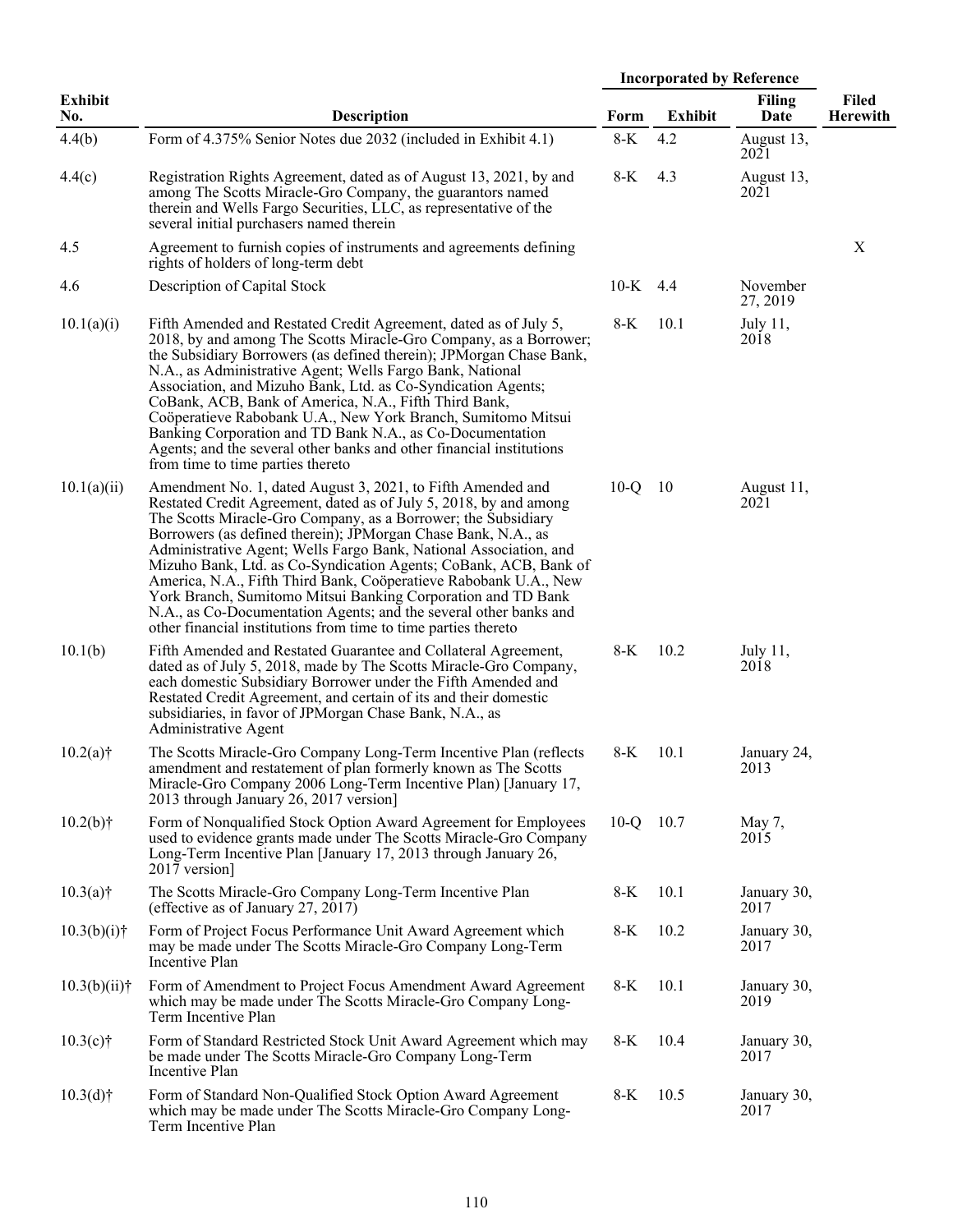|                       |                                                                                                                                                                                                                                                                                                    |        | <b>Incorporated by Reference</b> |                      |                          |
|-----------------------|----------------------------------------------------------------------------------------------------------------------------------------------------------------------------------------------------------------------------------------------------------------------------------------------------|--------|----------------------------------|----------------------|--------------------------|
| <b>Exhibit</b><br>No. | <b>Description</b>                                                                                                                                                                                                                                                                                 | Form   | <b>Exhibit</b>                   | Filing<br>Date       | Filed<br><b>Herewith</b> |
| $10.3(e)$ †           | Form of Deferred Stock Unit Award Agreement for Nonemployee<br>Directors Retainer Deferrals (with Related Dividend Equivalents) used<br>to evidence grants which may be made under The Scotts Miracle-Gro<br>Company Long-Term Incentive Plan                                                      | $10-K$ | 10.3(g)                          | November<br>29, 2018 |                          |
| $10.3(f)(i)$ †        | Form of Restricted Stock Unit Award Agreement for Third Party<br>Service-Providers (with Related Dividend Equivalents) which may be<br>used to evidence grants made under The Scotts Miracle-Gro Company<br>Long-Term Incentive Plan                                                               | $10-K$ | 10.3(h)(i)                       | November<br>29, 2018 |                          |
| $10.3(f)(ii)$ †       | Form of Standard Restricted Stock Unit Award Agreement for<br>Nonemployee Directors (with Related Dividend Equivalents) used to<br>evidence grants which may be made under The Scotts Miracle-Gro<br>Company Long-Term Incentive Plan [January 30, 2014 through<br>February 2, 2020]               | $10-K$ | 10.3(h)(ii)                      | November<br>29, 2018 |                          |
| $10.3(f)(iii)$ †      | Form of Standard Restricted Stock Form of Standard Restricted Stock<br>Unit Award Agreement for Nonemployee Directors (with Related<br>Dividend Equivalents) used to evidence grants which may be made<br>under The Scotts Miracle-Gro Company Long-Term Incentive Plan<br>[post-February 2, 2020] | $10-K$ | 10.3(h)(iii)                     | November<br>24, 2020 |                          |
| $10.4(a)$ †           | The Scotts Company LLC Amended and Restated Executive Incentive<br>Plan (effective as of October 1, 2019)                                                                                                                                                                                          | $10-Q$ | 10                               | August 5,<br>2020    |                          |
| $10.4(b)$ †           | Form of Employee Confidentiality, Noncompetition, Nonsolicitation<br>Agreement for employees participating in The Scotts Company LLC<br>Executive/Management Incentive Plan (now known as The Scotts<br>Company LLC Amended and Restated Executive Incentive Plan)                                 | $10-Q$ | 10.1                             | August 10,<br>2006   |                          |
| $10.5\dagger$         | The Scotts Company LLC Executive Retirement Plan, as Amended<br>and Restated as of January 1, 2015 (executed December 31, 2014)                                                                                                                                                                    | $10-Q$ | 10.2                             | February 5,<br>2015  |                          |
| $10.6(a)$ †           | Employee Confidentiality, Noncompetition, Nonsolicitation<br>Agreement, dated as of December 12, 2013, by and between The<br>Scotts Company LLC, all companies controlled by, controlling or<br>under common control with The Scotts Company LLC, and James<br>Hagedorn                            | $8-K$  | 10.2                             | December<br>17, 2013 |                          |
| $10.6(b)$ †           | Executive Severance Agreement, dated as of December 11, 2013, by<br>and between The Scotts Company LLC and James Hagedorn                                                                                                                                                                          | $8-K$  | 10.1                             | December<br>17, 2013 |                          |
| $10.7\dagger$         | Summary of Compensation for Nonemployee Directors of The Scotts<br>Miracle-Gro Company (effective as of January 27, 2017)                                                                                                                                                                          | $10-K$ | 10.7                             | November<br>27, 2019 |                          |
| $10.8(a)$ †           | Consulting Agreement dated January 15, 2020, between The Scotts<br>Company LLC and Hanft Projects LLC                                                                                                                                                                                              | $10-Q$ | 10                               | February 5,<br>2020  |                          |
| $10.8(b)$ †           | Consulting Agreement, dated February 15, 2021, between The Scotts<br>Company LLC and Hanft Ideas LLC                                                                                                                                                                                               | $10-Q$ | 10.3                             | May 12,<br>2021      |                          |
| $10.9(a)$ †           | The Scotts Company LLC Executive Severance Plan, adopted on April<br>25, 2017                                                                                                                                                                                                                      | $10-Q$ | 10.9                             | May 10,<br>2017      |                          |
| $10.9(b)$ †           | Form of Tier 1 Participation Agreement under The Scotts Company<br>LLC Executive Severance Plan                                                                                                                                                                                                    | $10-Q$ | 10.10                            | May 10,<br>2017      |                          |
| 10.10                 | Third Amended and Restated Exclusive Agency and Marketing<br>Agreement, entered into on July 29, 2019 and effective as of August 1,<br>2019, between Monsanto Company and The Scotts Company LLC                                                                                                   | 8-K    | 10.2                             | July 31,<br>2019     |                          |
| 10.11                 | Brand Extension Agreement Asset Purchase Agreement, entered into<br>on July 29, 2019 and effective as of August 1, 2019, between<br>Monsanto Company and The Scotts Company LLC                                                                                                                    | 8-K    | 10.4                             | July 31,<br>2019     |                          |
| 10.12(a)              | Master Repurchase Agreement, and Annex I thereto, with<br>Coöperatieve Rabobank, U.A. (New York Branch), as agent and<br>purchaser, and Sumitomo Mitsui Banking Corporation (New York<br>Branch), as purchaser, dated as of April 7, 2017                                                          | 8-K    | 10.1                             | April 13,<br>2017    |                          |
| 10.12(b)              | Amendment No. 1 to Master Repurchase Agreement with<br>Coöperatieve Rabobank, U.A. (New York Branch), as agent and<br>purchaser, and Sumitomo Mitsui Banking Corporation (New York<br>Branch), as purchaser, dated as of August 24, 2018                                                           | 8-K    | 10.1                             | August 24,<br>2018   |                          |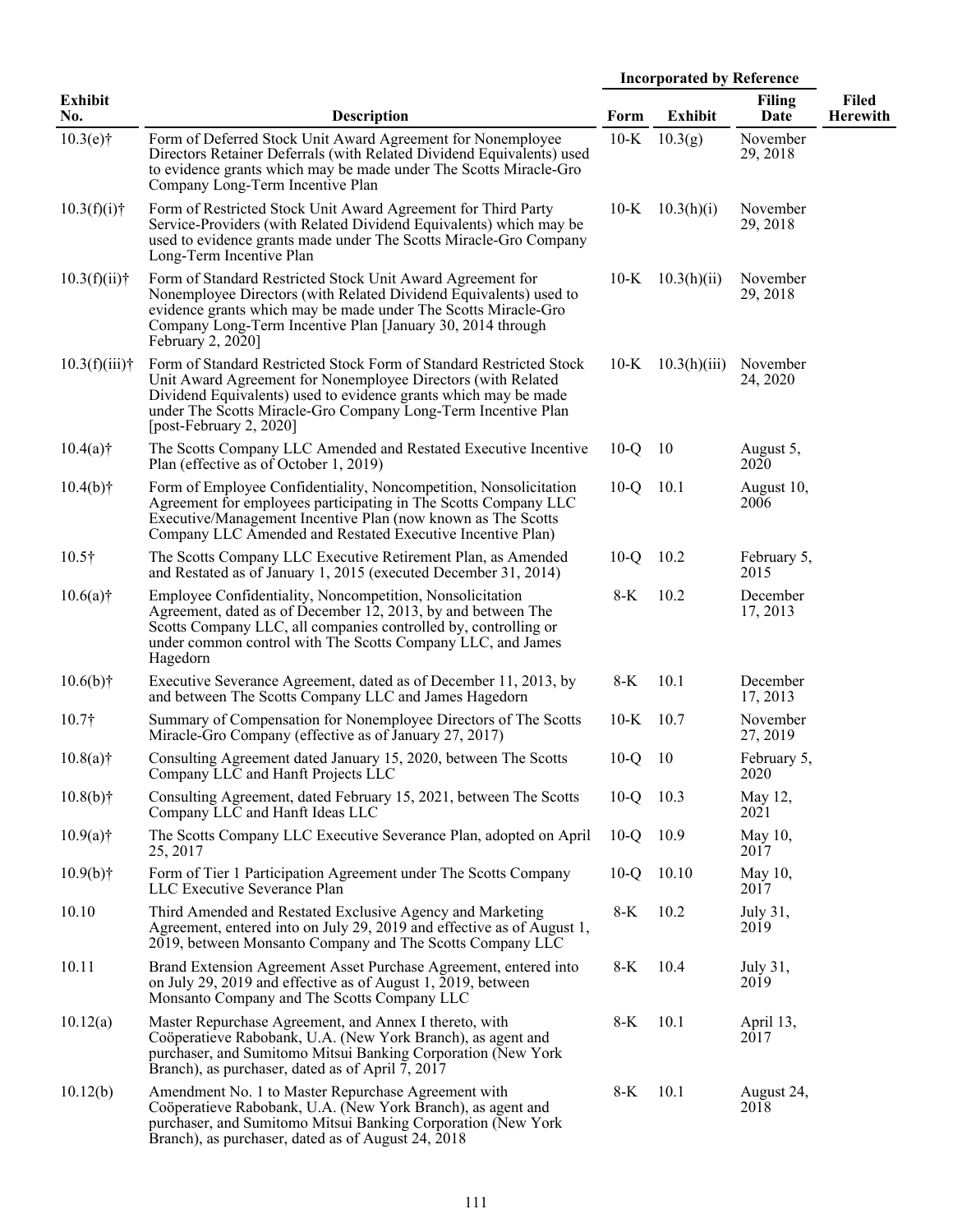|                       |                                                                                                                                                                                                                                          | <b>Incorporated by Reference</b> |                |                       |                          |
|-----------------------|------------------------------------------------------------------------------------------------------------------------------------------------------------------------------------------------------------------------------------------|----------------------------------|----------------|-----------------------|--------------------------|
| <b>Exhibit</b><br>No. | <b>Description</b>                                                                                                                                                                                                                       | Form                             | <b>Exhibit</b> | <b>Filing</b><br>Date | Filed<br><b>Herewith</b> |
| 10.12(c)              | Amendment No. 2 to Master Repurchase Agreement with<br>Coöperatieve Rabobank, U.A. (New York Branch), as agent and<br>purchaser, and Sumitomo Mitsui Banking Corporation (New York<br>Branch), as purchaser, dated as of August 21, 2020 | $8-K$                            | 10.1           | August 25,<br>2020    |                          |
| 10.12(d)              | Amendment No. 3 to Master Repurchase Agreement with<br>Coöperatieve Rabobank, U.A. (New York Branch), as agent and<br>purchaser, and Sumitomo Mitsui Banking Corporation (New York<br>Branch), as purchaser, dated as of August 20, 2021 | $8-K$                            | 10.1           | August 20,<br>2021    |                          |
| 10.13(a)              | Master Framework Agreement with Coöperatieve Rabobank, U.A.<br>(New York Branch), as agent and purchaser, and Sumitomo Mitsui<br>Banking Corporation (New York Branch), as purchaser, dated as of<br>April 7, 2017                       | $8-K$                            | 10.2           | April 13,<br>2017     |                          |
| 10.13(b)              | Amendment No. 1 to Master Framework Agreement with<br>Coöperatieve Rabobank, U.A. (New York Branch), as agent and<br>purchaser, and Sumitomo Mitsui Banking Corporation (New York<br>Branch), as purchaser, dated as of August 25, 2017  | $8-K$                            | 10.1           | August 31,<br>2017    |                          |
| 10.13(c)              | Amendment No. 2 to Master Framework Agreement with<br>Coöperatieve Rabobank, U.A. (New York Branch), as agent and<br>purchaser, and Sumitomo Mitsui Banking Corporation (New York<br>Branch), as purchaser, dated as of August 24, 2018  | 8-K                              | 10.2           | August 24,<br>2018    |                          |
| 10.13(d)              | Amendment No. 3 to Master Framework Agreement with<br>Coöperatieve Rabobank, U.A. (New York Branch), as agent and<br>purchaser, and Sumitomo Mitsui Banking Corporation (New York<br>Branch), as purchaser, dated as of August 23, 2019  | $8-K$                            | 10.1           | August 20,<br>2019    |                          |
| 10.13(e)              | Amendment No. 4 to Master Framework Agreement with<br>Coöperatieve Rabobank, U.A. (New York Branch), as agent and<br>purchaser, and Sumitomo Mitsui Banking Corporation (New York<br>Branch), as purchaser, dated as of August 21, 2020  | $8-K$                            | 10.2           | August 25,<br>2020    |                          |
| 10.13(f)              | Amendment No. 5 to Master Framework Agreement with<br>Coöperatieve Rabobank, U.A. (New York Branch), as agent and<br>purchaser, and Sumitomo Mitsui Banking Corporation (New York<br>Branch), as purchaser, dated as of August 20, 2021  | $8-K$                            | 10.2           | August 20,<br>2021    |                          |
| 10.14                 | Form of Aircraft Time Sharing Agreement for Executive Officers                                                                                                                                                                           | $10-Q$                           | 10.4           | May 11,<br>2016       |                          |
| $10.15^{\dagger}$     | Retention Agreement, dated August 22, 2018, by and between The<br>Scotts Company LLC and Denise S. Stump                                                                                                                                 | 8-K                              | 10.3           | August 24,<br>2018    |                          |
| 10.16                 | Purchase Agreement, dated as of March 11, 2021, by and among The<br>Scotts Miracle-Gro Company, the guarantors named therein and J.P.<br>Morgan Securities LLC, as representative of the several initial<br>purchasers named therein     | 8-K                              | 10.1           | March 17,<br>2021     |                          |
| 10.17                 | Purchase Agreement, dated as of August 10, 2021, by and among The<br>Scotts Miracle-Gro Company, the guarantors named therein and Wells<br>Fargo Securities, LLC, as representative of the several initial<br>purchasers named therein   | 8-K                              | 10.1           | August 13,<br>2021    |                          |
| 10.18†                | Separation Agreement and Release of All Claims, effective as of<br>January 22, 2021, by and between The Scotts Company LLC and<br>Thomas Randal Coleman                                                                                  | 8-K                              | 10.1           | January 28,<br>2021   |                          |
| 18                    | Preferability Letter provided by Deloitte & Touche LLP, the<br>Registrant's independent registered public accounting firm, to change<br>in accounting principle.                                                                         | $10-Q$                           | 18             | February 5,<br>2020   |                          |
| 21                    | Subsidiaries of The Scotts Miracle-Gro Company                                                                                                                                                                                           |                                  |                |                       | X                        |
| 22                    | <b>Guarantor Subsidiaries</b>                                                                                                                                                                                                            |                                  |                |                       | X                        |
| 23                    | Consent of Independent Registered Public Accounting Firm —<br>Deloitte & Touche LLP                                                                                                                                                      |                                  |                |                       | X                        |
| 24                    | Powers of Attorney of Executive Officers and Directors of The Scotts<br>Miracle-Gro Company                                                                                                                                              |                                  |                |                       | X                        |
| 31.1                  | Rule 13a-14(a)/15d-14(a) Certifications (Principal Executive Officer)                                                                                                                                                                    |                                  |                |                       | X                        |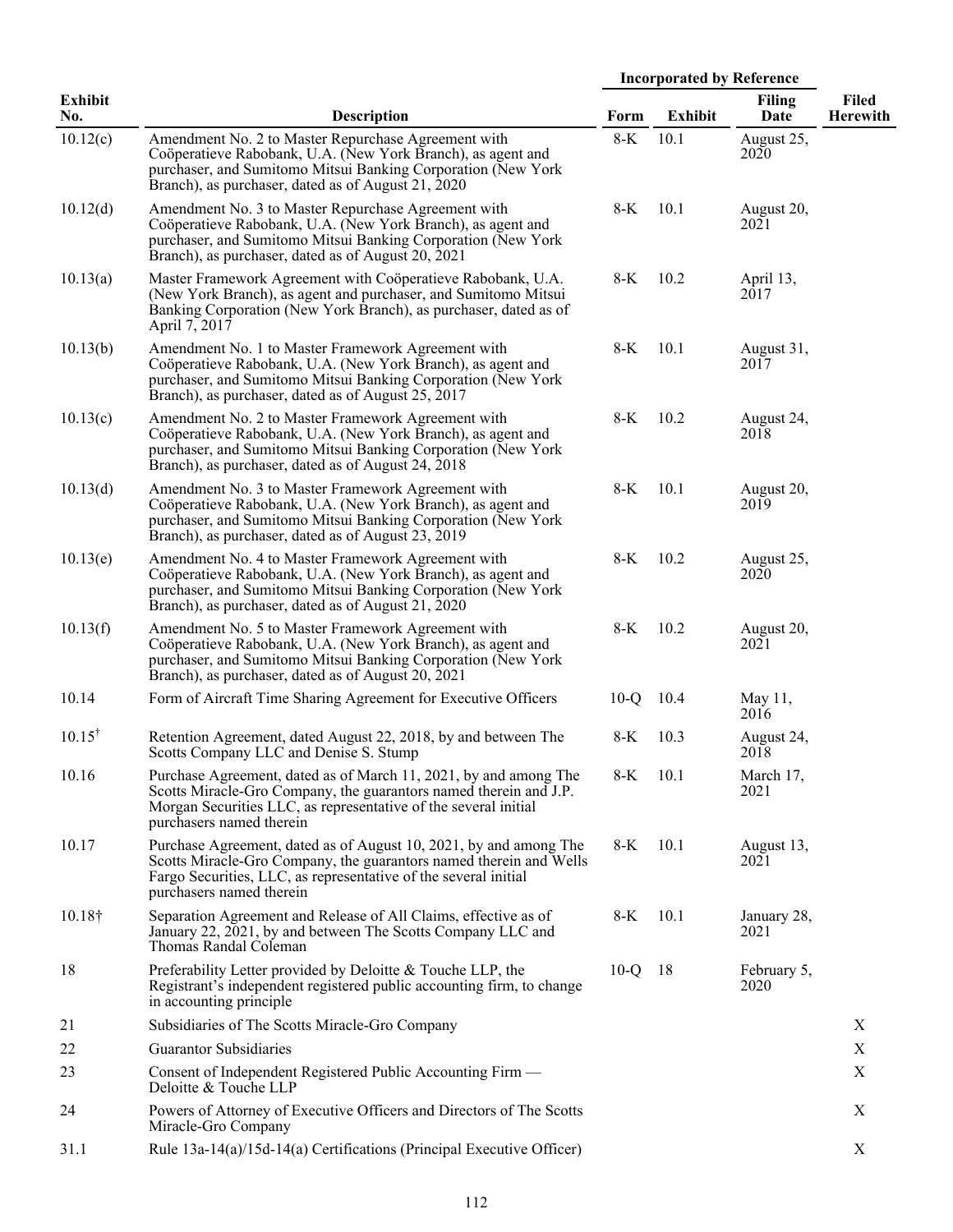|                |                                                                                              | <b>Incorporated by Reference</b> |                |                |                          |
|----------------|----------------------------------------------------------------------------------------------|----------------------------------|----------------|----------------|--------------------------|
| Exhibit<br>No. | <b>Description</b>                                                                           | Form                             | <b>Exhibit</b> | Filing<br>Date | Filed<br><b>Herewith</b> |
| 31.2           | Rule 13a-14(a)/15d-14(a) Certifications (Principal Financial Officer)                        |                                  |                |                | X                        |
| 32             | Section 1350 Certifications (Principal Executive Officer and Principal<br>Financial Officer) |                                  |                |                | X                        |
| 101.SCH        | <b>XBRL Taxonomy Extension Schema</b>                                                        |                                  |                |                | X                        |
| 101.CAL        | XBRL Taxonomy Extension Calculation Linkbase                                                 |                                  |                |                | X                        |
| 101.DEF        | <b>XBRL Taxonomy Extension Definition Linkbase</b>                                           |                                  |                |                | X                        |
| 101.LAB        | XBRL Taxonomy Extension Label Linkbase                                                       |                                  |                |                | X                        |
| 101.PRE        | XBRL Taxonomy Extension Presentation Linkbase                                                |                                  |                |                | X                        |
| 104            | Cover Page Interactive Data File (formatted as Inline XBRL and<br>contained in Exhibit 101)  |                                  |                |                | X                        |

† Management contract, compensatory plan or arrangement.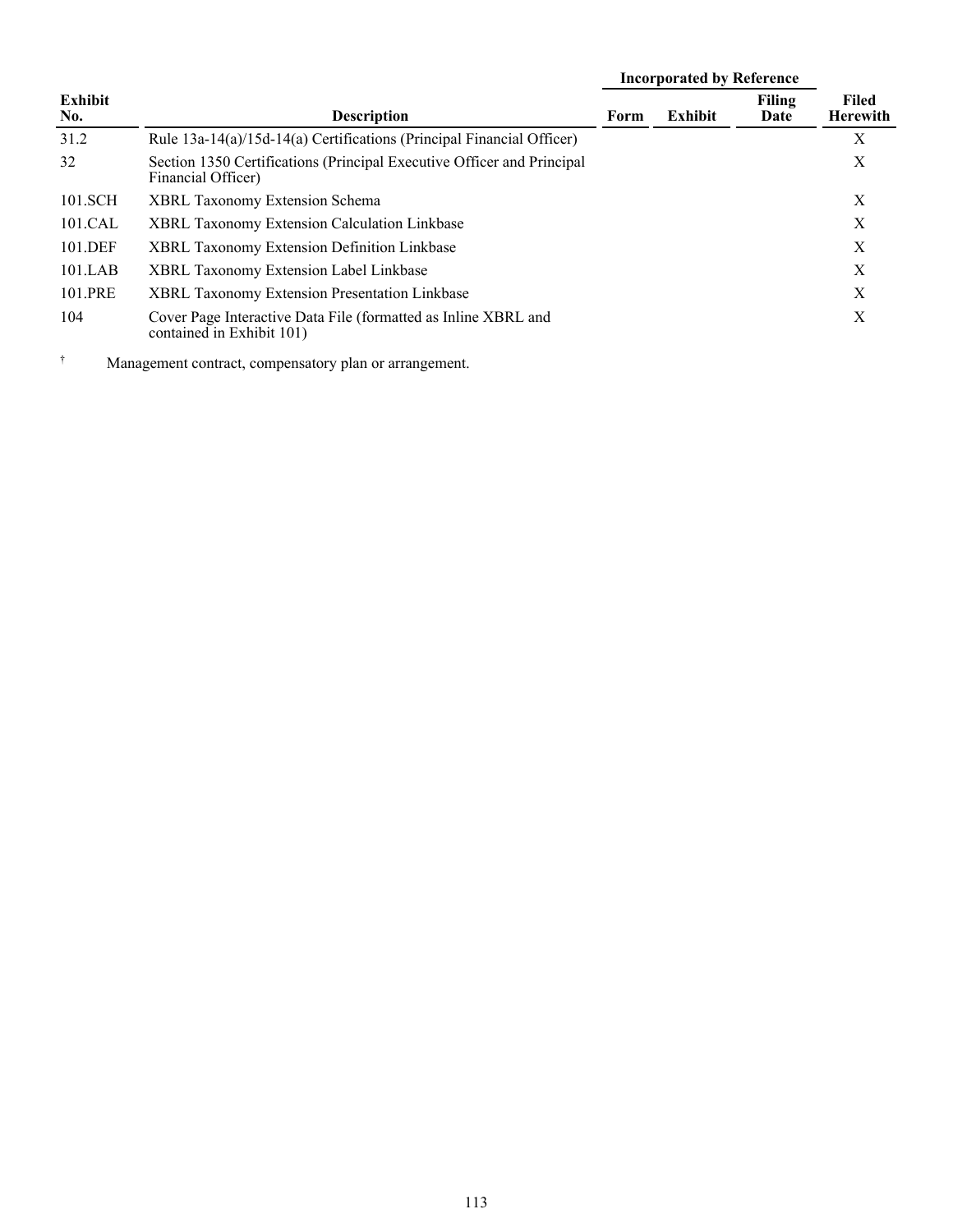### **Rule 13a-14(a)/15d-14(a) Certifications (Principal Executive Officer) CERTIFICATIONS**

I, James Hagedorn, certify that:

- 1. I have reviewed this Annual Report on Form 10-K of The Scotts Miracle-Gro Company for the fiscal year ended September 30, 2021;
- 2. Based on my knowledge, this report does not contain any untrue statement of a material fact or omit to state a material fact necessary to make the statements made, in light of the circumstances under which such statements were made, not misleading with respect to the period covered by this report;
- 3. Based on my knowledge, the financial statements, and other financial information included in this report, fairly present in all material respects the financial condition, results of operations and cash flows of the registrant as of, and for, the periods presented in this report;
- 4. The registrant's other certifying officer and I are responsible for establishing and maintaining disclosure controls and procedures (as defined in Exchange Act Rules 13a-15(e) and 15d-15(e)) and internal control over financial reporting (as defined in Exchange Act Rules  $13a-15(f)$  and  $15d-15(f)$ ) for the registrant and have:
	- (a) Designed such disclosure controls and procedures, or caused such disclosure controls and procedures to be designed under our supervision, to ensure that material information relating to the registrant, including its consolidated subsidiaries, is made known to us by others within those entities, particularly during the period in which this report is being prepared;
	- (b) Designed such internal control over financial reporting, or caused such internal control over financial reporting to be designed under our supervision, to provide reasonable assurance regarding the reliability of financial reporting and the preparation of financial statements for external purposes in accordance with generally accepted accounting principles;
	- (c) Evaluated the effectiveness of the registrant's disclosure controls and procedures and presented in this report our conclusions about the effectiveness of the disclosure controls and procedures, as of the end of the period covered by this report based on such evaluation; and
	- (d) Disclosed in this report any change in the registrant's internal control over financial reporting that occurred during the registrant's most recent fiscal quarter (the registrant's fourth fiscal quarter in the case of an annual report) that has materially affected, or is reasonably likely to materially affect, the registrant's internal control over financial reporting; and
- 5. The registrant's other certifying officer and I have disclosed, based on our most recent evaluation of internal control over financial reporting, to the registrant's auditors and the audit committee of the registrant's board of directors (or persons performing the equivalent functions):
	- (a) All significant deficiencies and material weaknesses in the design or operation of internal control over financial reporting which are reasonably likely to adversely affect the registrant's ability to record, process, summarize and report financial information; and
	- (b) Any fraud, whether or not material, that involves management or other employees who have a significant role in the registrant's internal control over financial reporting.

Date: November 23, 2021 By: /s/ JAMES HAGEDORN

Printed Name: James Hagedorn Title: Chief Executive Officer and Chairman of the Board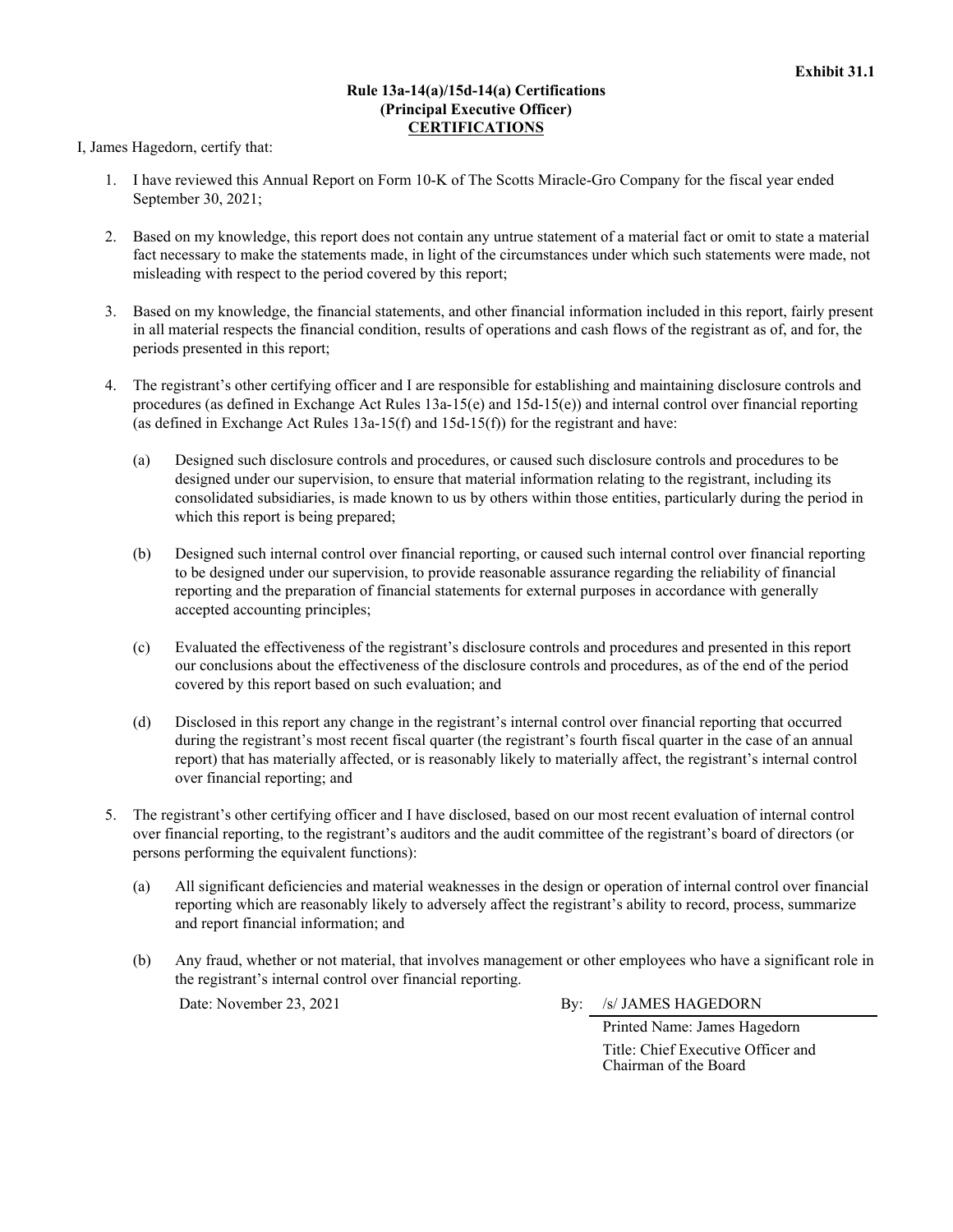### **Rule 13a-14(a)/15d-14(a) Certifications (Principal Financial Officer) CERTIFICATIONS**

I, Cory J. Miller, certify that:

- 1. I have reviewed this Annual Report on Form 10-K of The Scotts Miracle-Gro Company for the fiscal year ended September 30, 2021;
- 2. Based on my knowledge, this report does not contain any untrue statement of a material fact or omit to state a material fact necessary to make the statements made, in light of the circumstances under which such statements were made, not misleading with respect to the period covered by this report;
- 3. Based on my knowledge, the financial statements, and other financial information included in this report, fairly present in all material respects the financial condition, results of operations and cash flows of the registrant as of, and for, the periods presented in this report;
- 4. The registrant's other certifying officer and I are responsible for establishing and maintaining disclosure controls and procedures (as defined in Exchange Act Rules 13a-15(e) and 15d-15(e)) and internal control over financial reporting (as defined in Exchange Act Rules  $13a-15(f)$  and  $15d-15(f)$ ) for the registrant and have:
	- (a) Designed such disclosure controls and procedures, or caused such disclosure controls and procedures to be designed under our supervision, to ensure that material information relating to the registrant, including its consolidated subsidiaries, is made known to us by others within those entities, particularly during the period in which this report is being prepared;
	- (b) Designed such internal control over financial reporting, or caused such internal control over financial reporting to be designed under our supervision, to provide reasonable assurance regarding the reliability of financial reporting and the preparation of financial statements for external purposes in accordance with generally accepted accounting principles;
	- (c) Evaluated the effectiveness of the registrant's disclosure controls and procedures and presented in this report our conclusions about the effectiveness of the disclosure controls and procedures, as of the end of the period covered by this report based on such evaluation; and
	- (d) Disclosed in this report any change in the registrant's internal control over financial reporting that occurred during the registrant's most recent fiscal quarter (the registrant's fourth fiscal quarter in the case of an annual report) that has materially affected, or is reasonably likely to materially affect, the registrant's internal control over financial reporting; and
- 5. The registrant's other certifying officer and I have disclosed, based on our most recent evaluation of internal control over financial reporting, to the registrant's auditors and the audit committee of the registrant's board of directors (or persons performing the equivalent functions):
	- (a) All significant deficiencies and material weaknesses in the design or operation of internal control over financial reporting which are reasonably likely to adversely affect the registrant's ability to record, process, summarize and report financial information; and
	- (b) Any fraud, whether or not material, that involves management or other employees who have a significant role in the registrant's internal control over financial reporting.

Date: November 23, 2021 By: /s/ CORY J. MILLER

Printed Name: Cory J. Miller Title: Executive Vice President and Chief Financial **Officer**